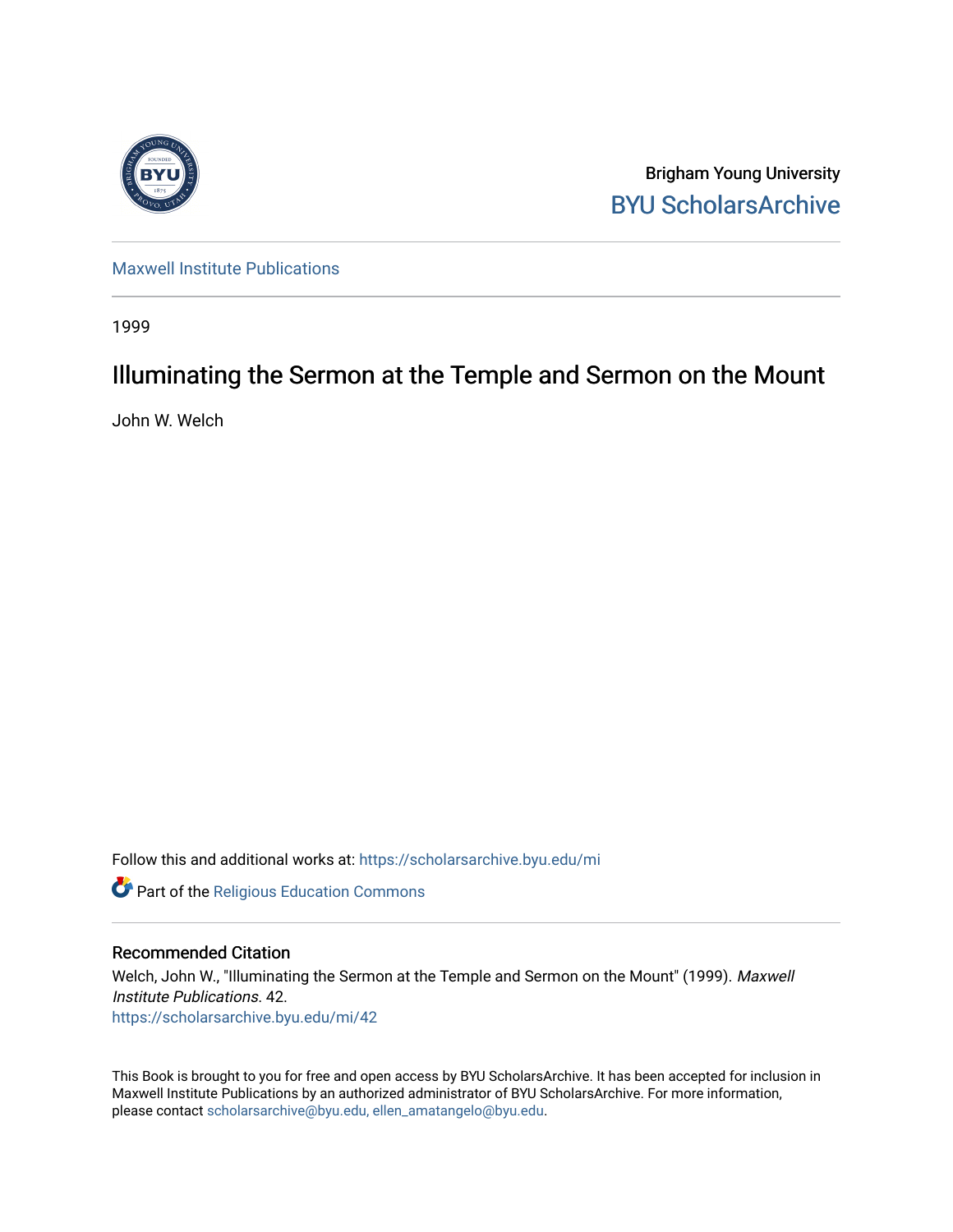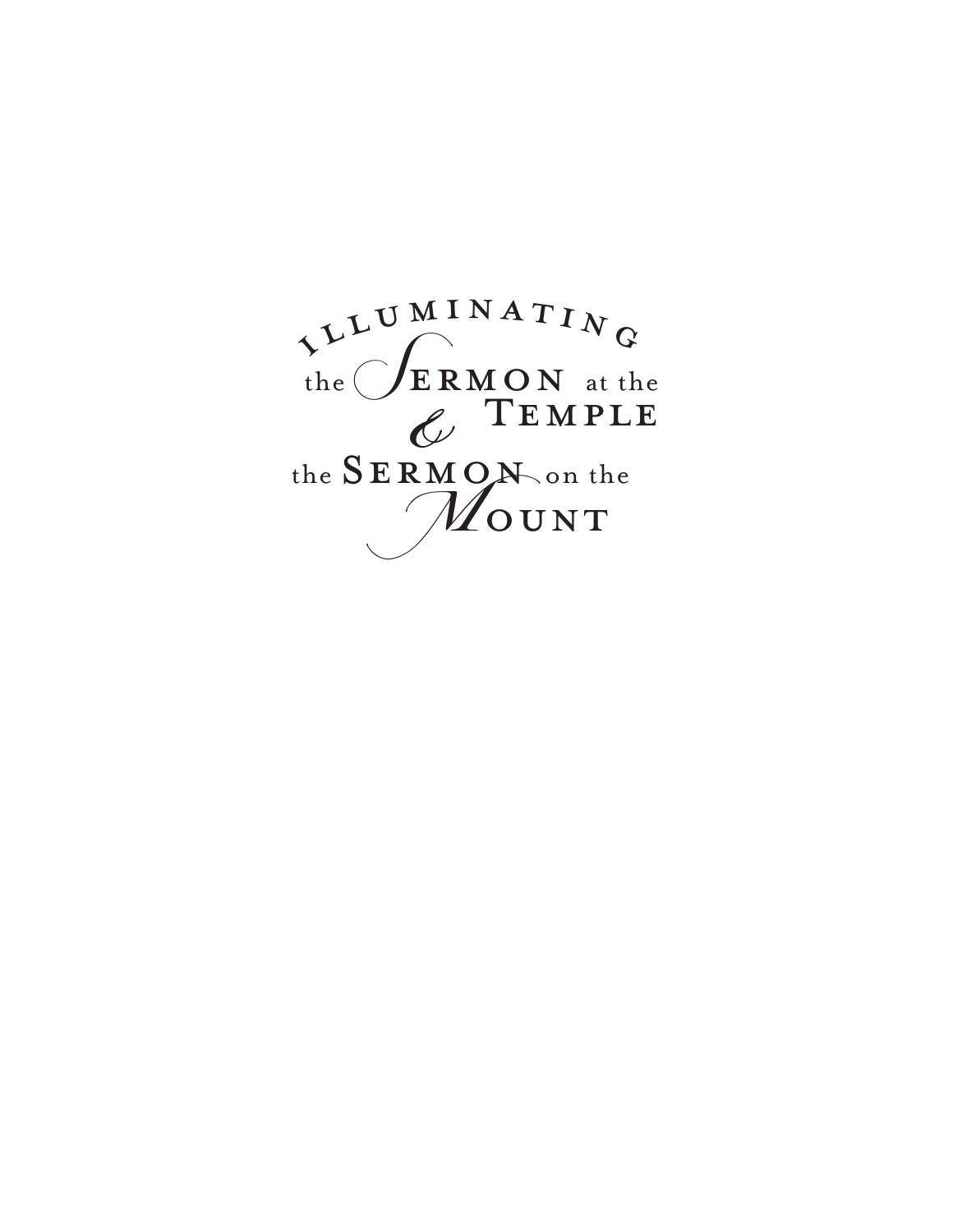### FARMS Publications

Teachings of the Book of Mormon

The Geography of Book of Mormon Events: A Source Book

The Book of Mormon Text Reformatted according to Parallelistic Patterns

Eldin Ricks's Thorough Concordance of the LDS Standard Works

A Guide to Publications on the Book of Mormon: A Selected Annotated Bibliography

Book of Mormon Authorship Revisited: The Evidence for Ancient Origins

Ancient Scrolls from the Dead Sea: Photographs and Commentary on a Unique Collection of Scrolls

LDS Perspectives on the Dead Sea Scrolls

Images of Ancient America: Visualizing Book of Mormon Life Isaiah in the Book of Mormon King Benjamin's Speech: "That Ye May Learn Wisdom" Mormons, Scripture, and the Ancient World: Studies in Honor of John L. Sorenson

*Periodicals* Insights: A Window on the Ancient

World FARMS Review of Books

Journal of Book of Mormon Studies

*Reprint Series*

Book of Mormon Authorship: New Light on Ancient Origins The Doctrine and Covenants by Themes

### Copublished with Deseret Book Company

An Ancient American Setting for the Book of Mormon Warfare in the Book of Mormon By Study and Also by Faith: Essays in Honor of Hugh W. Nibley The Sermon at the Temple and the Sermon on the Mount Rediscovering the Book of Mormon Reexploring the Book of Mormon Of All Things! Classic Quotations from Hugh Nibley The Allegory of the Olive Tree Temples of the Ancient World Expressions of Faith: Testimonies from LDS Scholars Feasting on the Word: The Literary Testimony of the Book of Mormon *The Collected Works of Hugh Nibley* Old Testament and Related Studies Enoch the Prophet The World and the Prophets Mormonism and Early Christianity Lehi in the Desert; The World of the Jaredites; There Were Jaredites An Approach to the Book of Mormon Since Cumorah The Prophetic Book of Mormon Approaching Zion The Ancient State Tinkling Cymbals and Sounding Brass Temple and Cosmos Brother Brigham Challenges the Saints

### Published through Research Press

Pre-Columbian Contact with the Americas across the Oceans: An Annotated Bibliography New World Figurine Project, vol. 1 A Comprehensive Annotated Book of Mormon Bibliography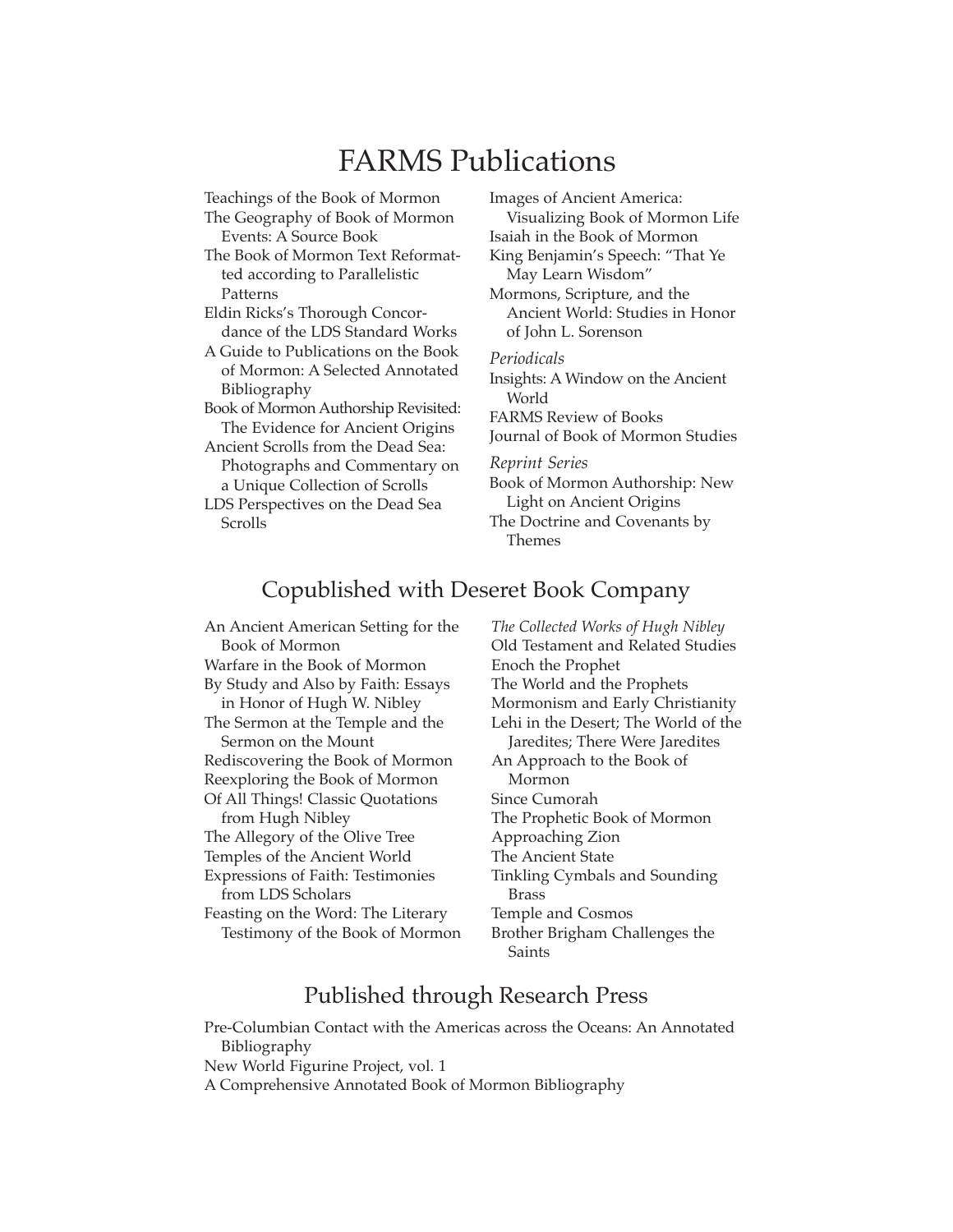

An Approach to 3 Nephi 11–18 and Matthew 5–7

John W. Welch



 $\frac{\partial}{\partial \Omega}$ <br>
Foundation for Ancient Research and Mormon Studies Provo, Utah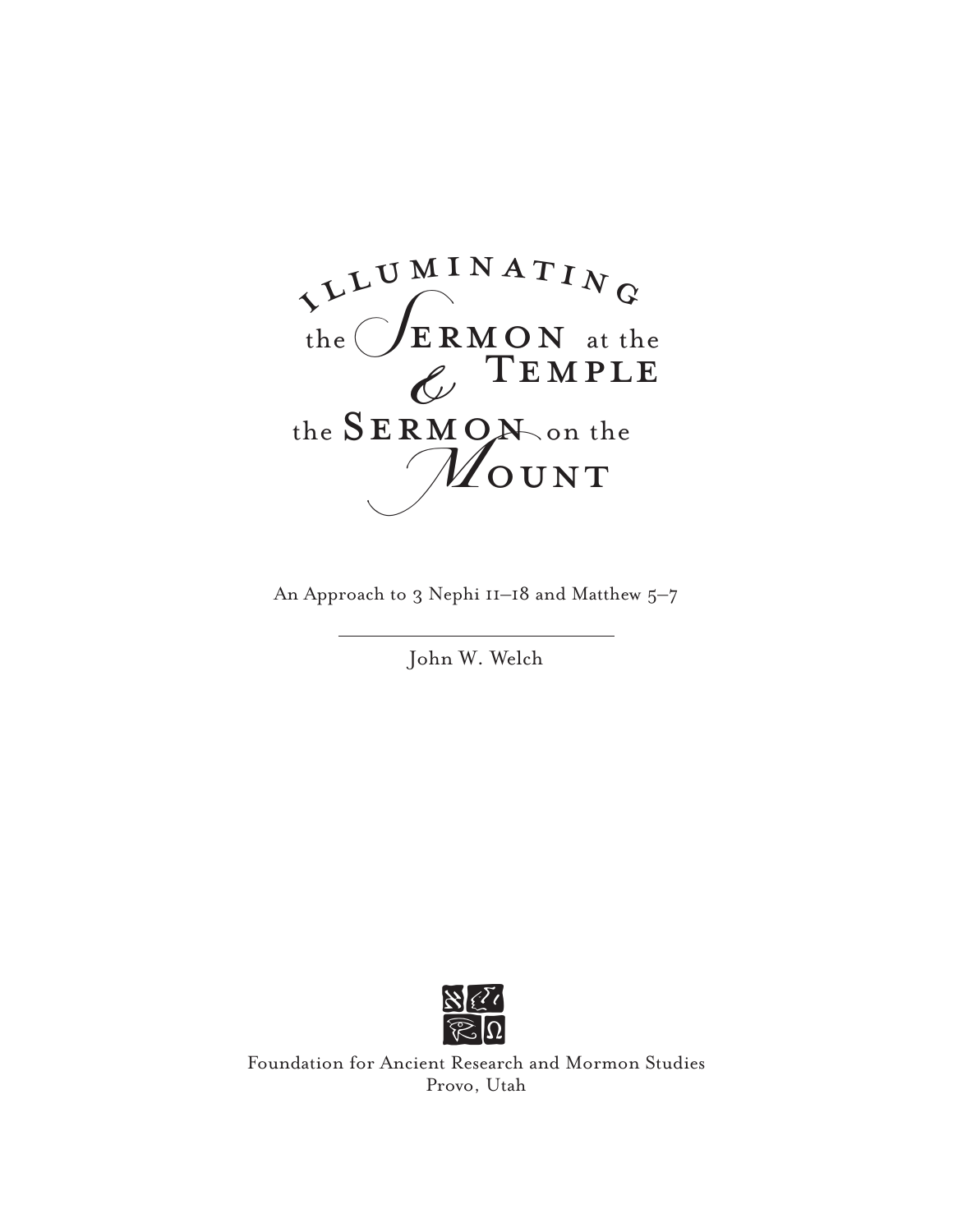Foundation for Ancient Research and Mormon Studies at Brigham Young University P.O. Box 7113 University Station Provo, Utah 84604

© 1999 by John W. Welch All rights reserved Printed in the United States of America 12 11 10 09 08 07 2 3 4 5 6 7

#### **Library of Congress Cataloging-in-Publication Data**

Welch, John W. (John Woodland) Illuminating : the sermon at the Temple & sermon on the mount / John W. Welch p. cm. Rev. ed. of: The Sermon at the temple and the Sermon on the mount. 1990. Includes bibliographical references and index. ISBN 0-93-489337-3 (pbk. : alk. paper) 1. Book of Mormon. Nephi, 3rd XI-XVIII—Criticism, interpretation, etc. 2. Bible. N.T. Matthew V-VII—Criticism, interpretation, etc. 3. Sermon on the mount—Criticism, interpretation, etc. I. Welch, John W. (John Woodland) Sermon at the temple and the Sermon on the mount. II. Title. BX8627 .W357 1998 289.3'22—dc21

98-35640 CIP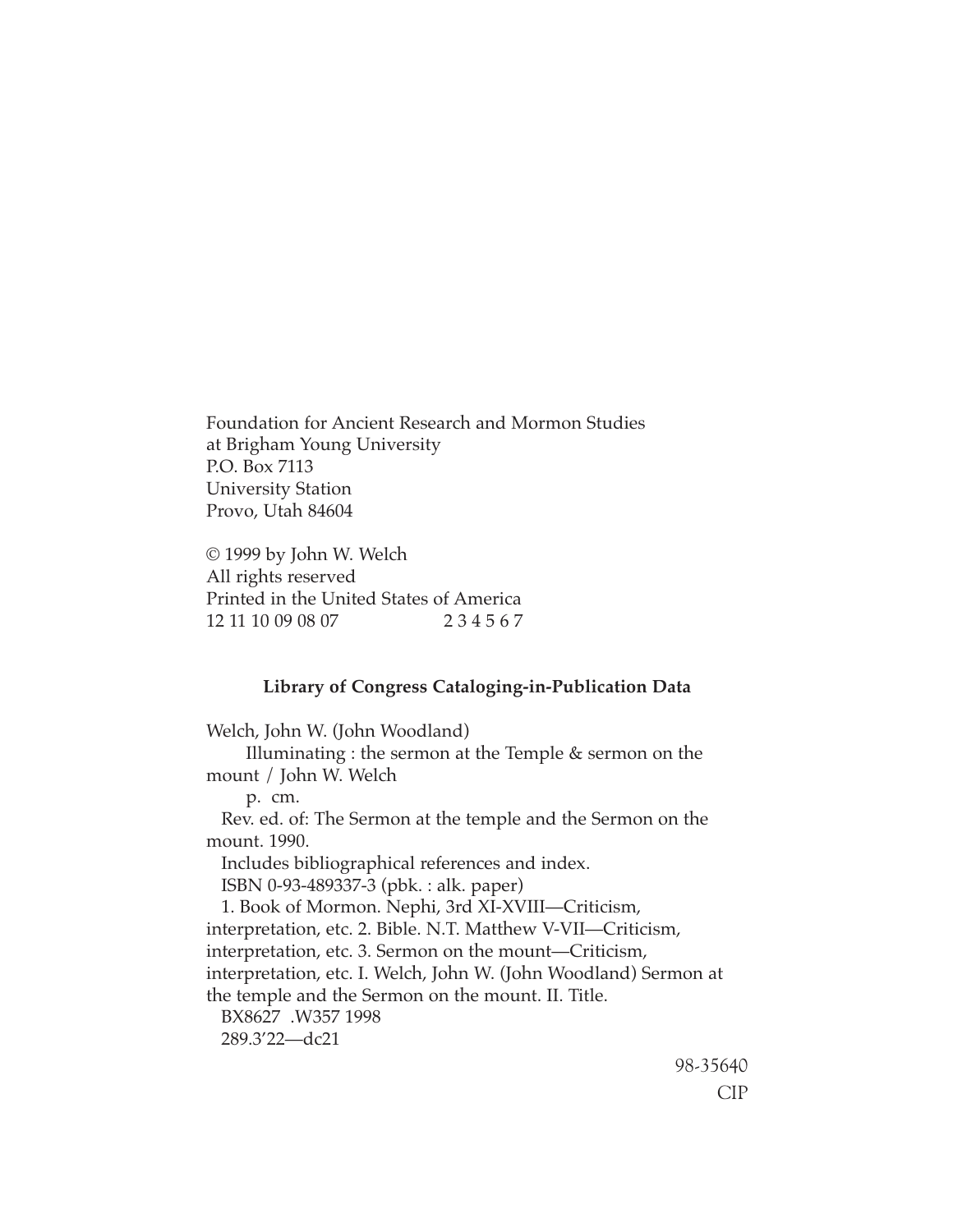# WHAT IS THE FOUNDATION FOR ANCIENT RESEARCH AND MORMON STUDIES (FARMS)?

The Foundation for Ancient Research and Mormon Studies encourages and supports research and publication about the Book of Mormon: Another Testament of Jesus Christ and other ancient scriptures.

FARMS is a nonprofit, tax-exempt educational foundation affiliated with Brigham Young University. Its main research interests in the scriptures include ancient history, language, literature, culture, geography, politics, religion, and law. Although research on such subjects is of secondary importance when compared with the spiritual and eternal messages of the scriptures, solid scholarly research can supply certain kinds of useful information, even if only tentatively, concerning many significant and interesting questions about the ancient backgrounds, origins, composition, and meanings of scripture.

The work of the Foundation rests on the premise that the Book of Mormon and other scriptures were written by prophets of God. Belief in this premise—in the divinity of scripture—is a matter of faith. Religious truths require divine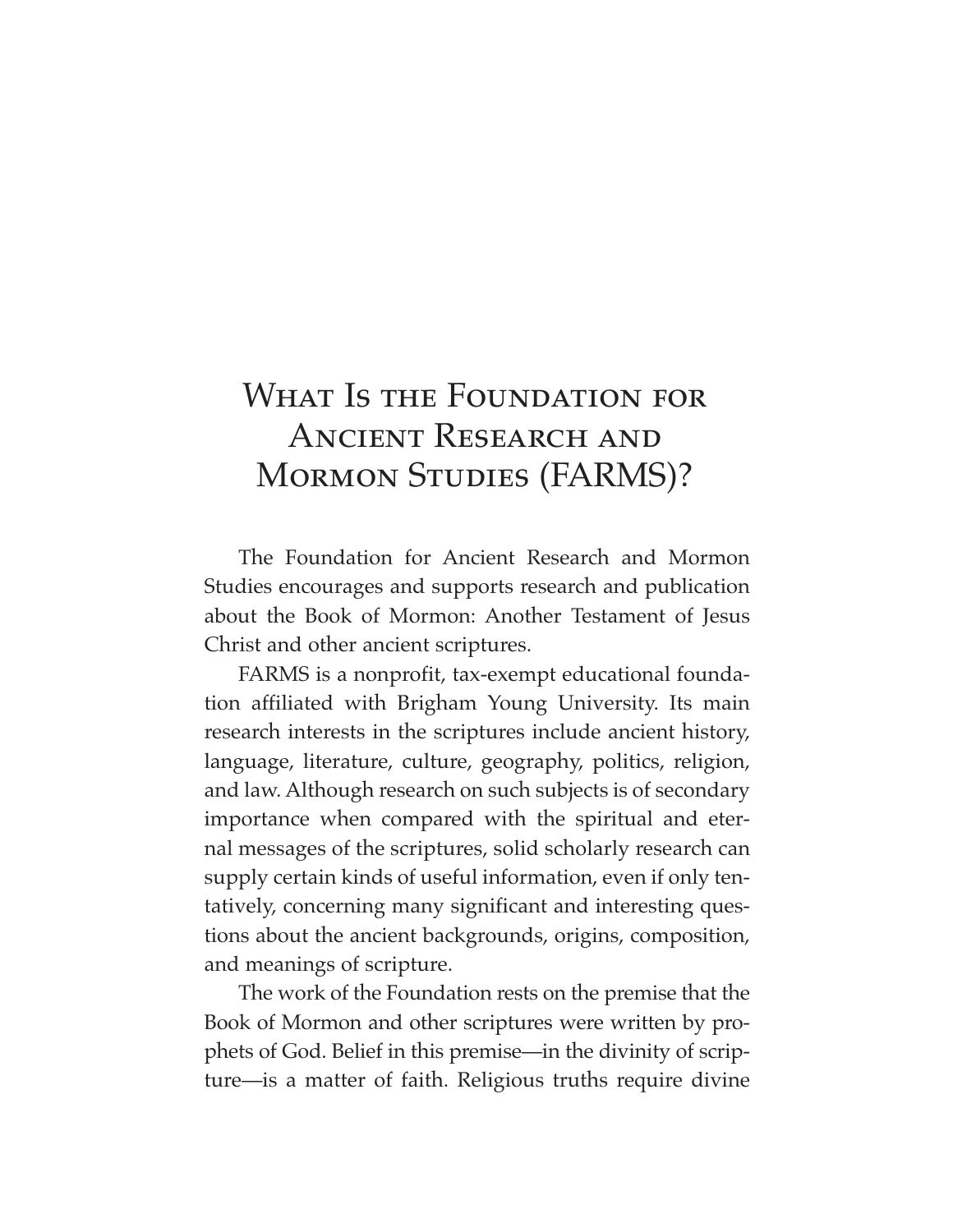witness to establish the faith of the believer. While scholarly research cannot replace that witness, such studies may reinforce and encourage individual testimonies by fostering understanding and appreciation of the scriptures. It is hoped that this information will help people to "come unto Christ" (Jacob 1:7) and to understand and take more seriously these ancient witnesses of the atonement of Jesus Christ, the Son of God.

The Foundation works to make interim and final reports about its research available widely, promptly, and economically, in both scholarly and popular formats. FARMS publishes information about the Book of Mormon and other ancient scripture in the *Insights* newsletter, books and research papers, *FARMS Review of Books, Journal of Book of Mormon Studies, FARMS Occasional Papers,* reprints of published scholarly papers, and videos and audiotapes. FARMS also supports the preparation of the *Collected Works of Hugh Nibley*.

To facilitate the sharing of information, FARMS sponsors lectures, seminars, symposia, firesides, and radio and television broadcasts in which research findings are communicated to working scholars and to anyone interested in faithful, reliable information about the scriptures. Through Research Press, a publishing arm of the Foundation, FARMS publishes materials addressed primarily to working scholars.

For more information about the Foundation and its activities, contact the FARMS office at 1-800-327-6715 or (801) 373-5111.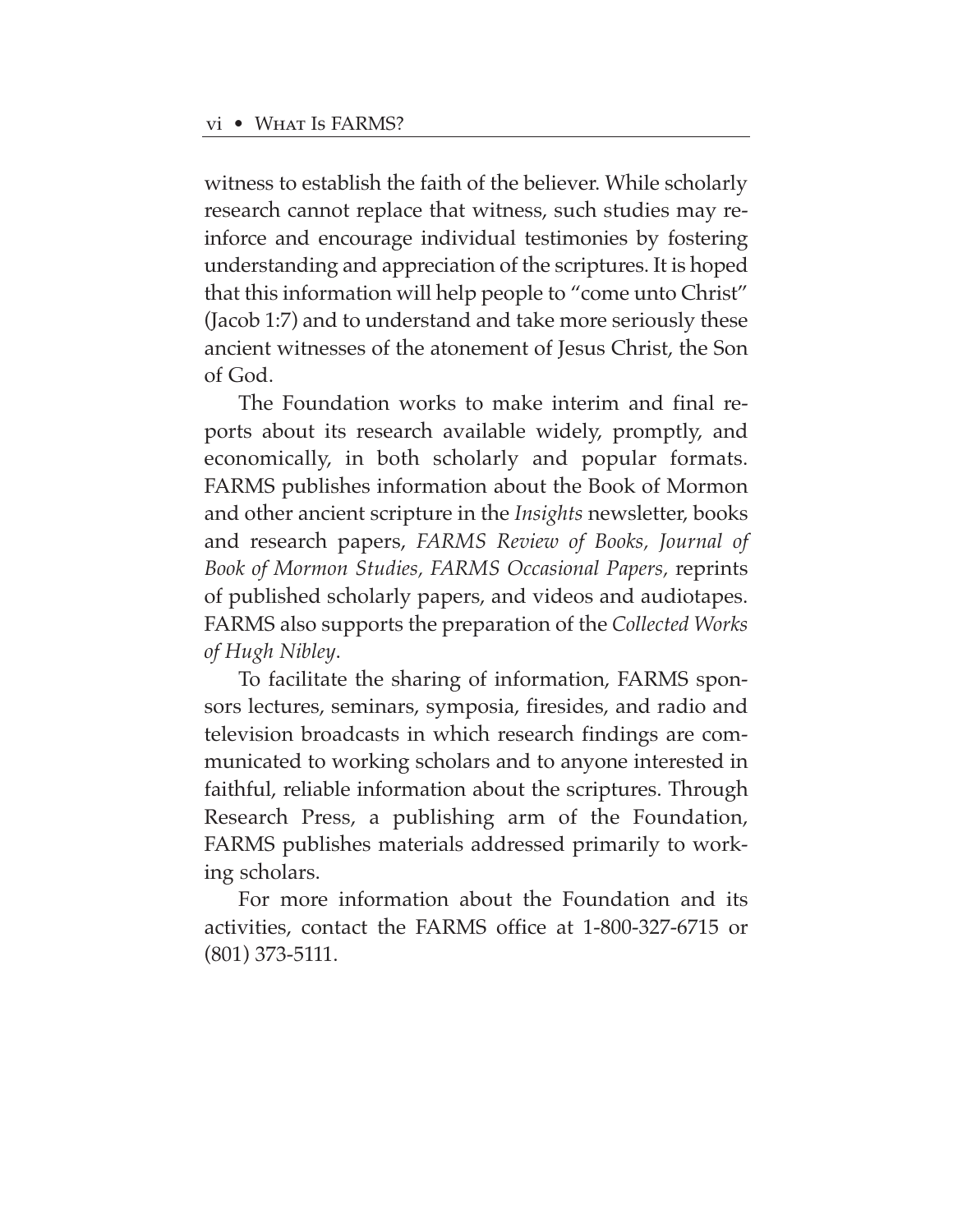# CONTENTS

### SETTING THE STAGE

| 1              |                                                                              |
|----------------|------------------------------------------------------------------------------|
| $\overline{2}$ |                                                                              |
|                | A SACRED SERMON                                                              |
| $\mathfrak{Z}$ | The Temple Context and Unity of                                              |
| 4              | Toward an Understanding of the Sermon                                        |
| 5              |                                                                              |
|                | <b>FURTHER STUDIES</b>                                                       |
| 6              | The Sermon at the Temple and the<br>Sermon on the Mount: The Differences 125 |
| 7              | The Common Israelite Background 151                                          |
| 8              | Joseph Smith and the Translation of                                          |
| 9              | The Sermon at the Temple and the<br>Greek New Testament Manuscripts  199     |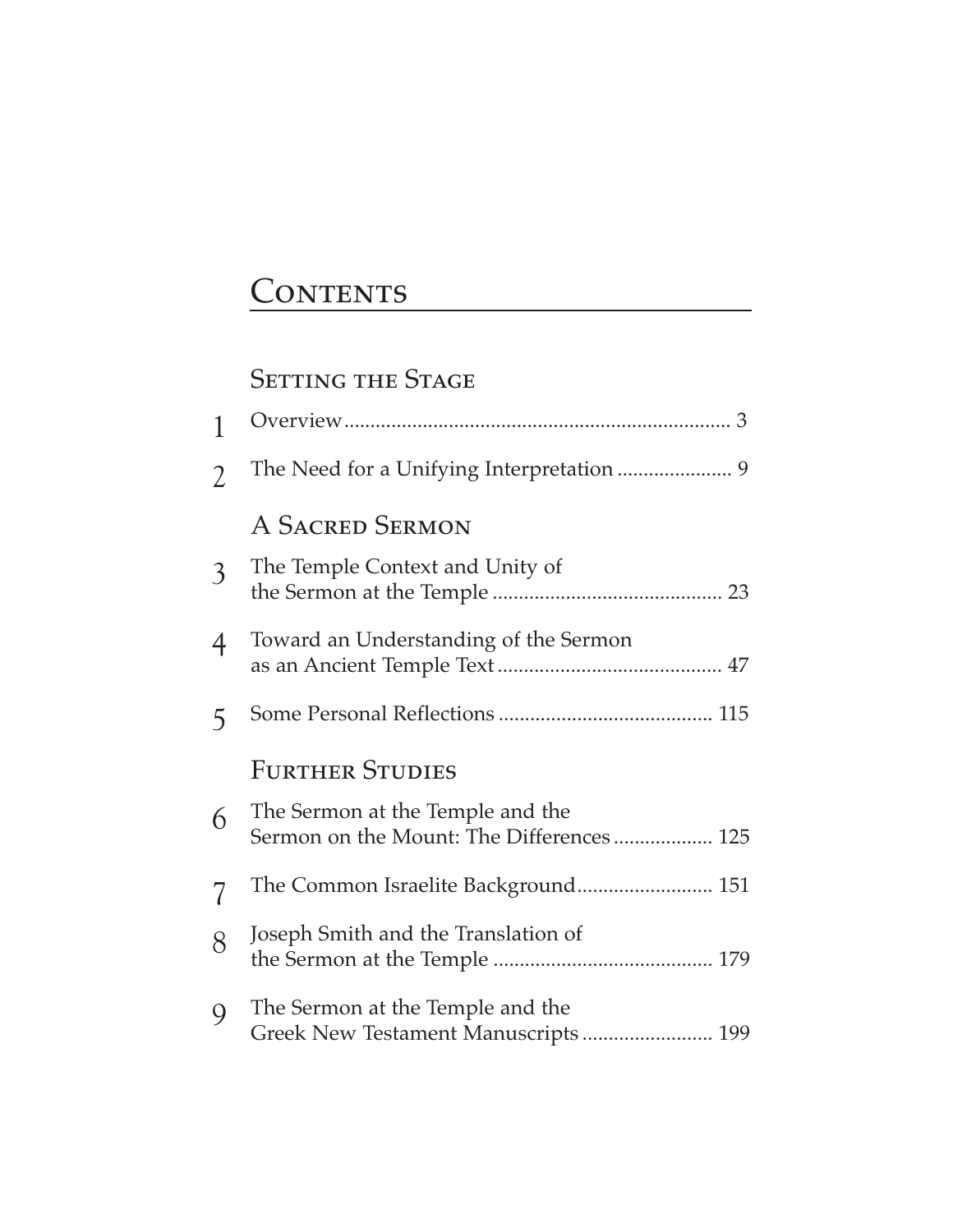| 10 |                                                                                        |  |
|----|----------------------------------------------------------------------------------------|--|
| 11 | The Sermon in Light of Ritual Studies 239                                              |  |
| 12 | Results and Concluding Thoughts  251                                                   |  |
|    | Appendix: A Comparison of the Sermon on the<br>Mount and the Sermon at the Temple  255 |  |
|    |                                                                                        |  |
|    |                                                                                        |  |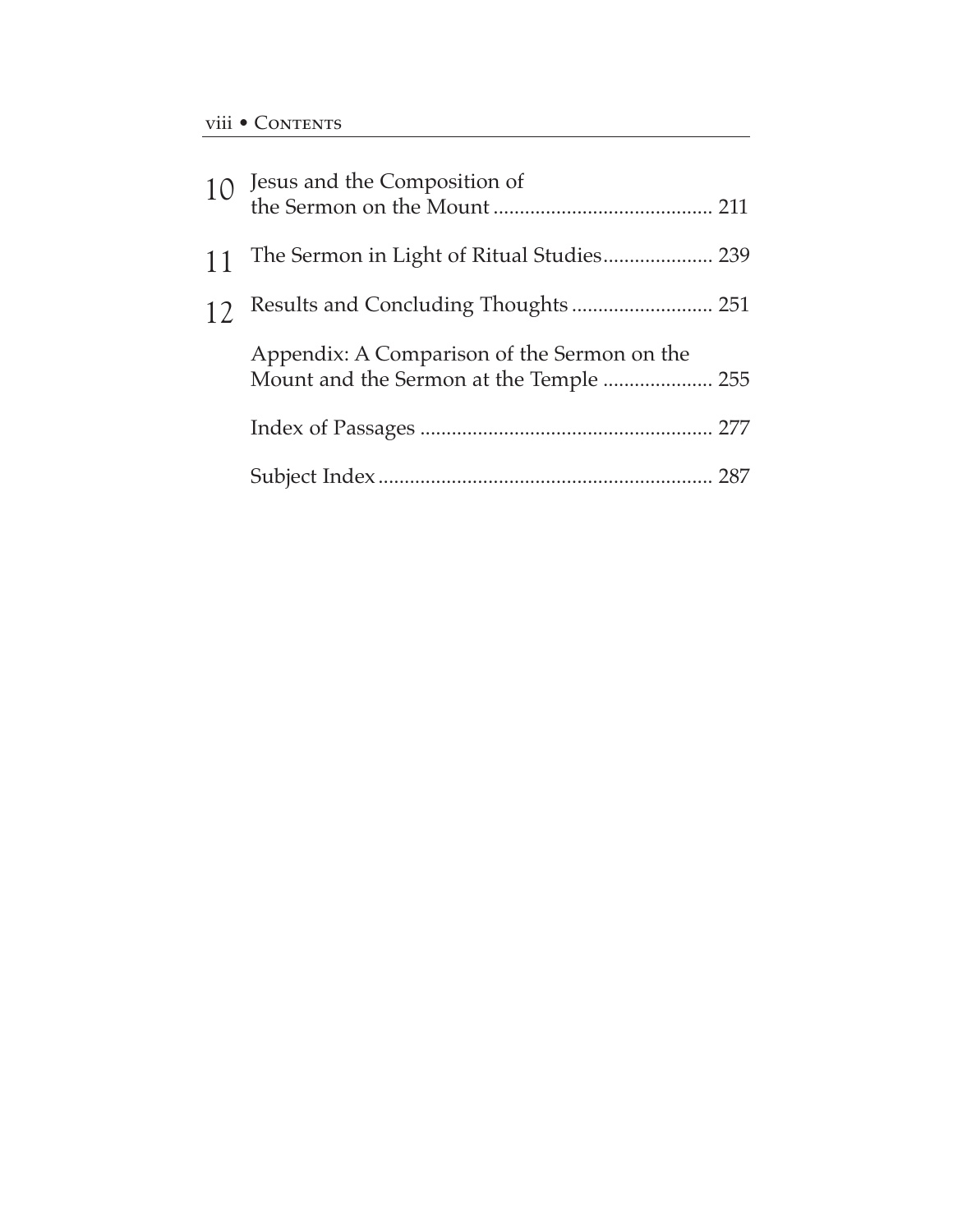# $\sqrt{\text{ETTING THE } }$   $\sqrt{\text{TAGE}}$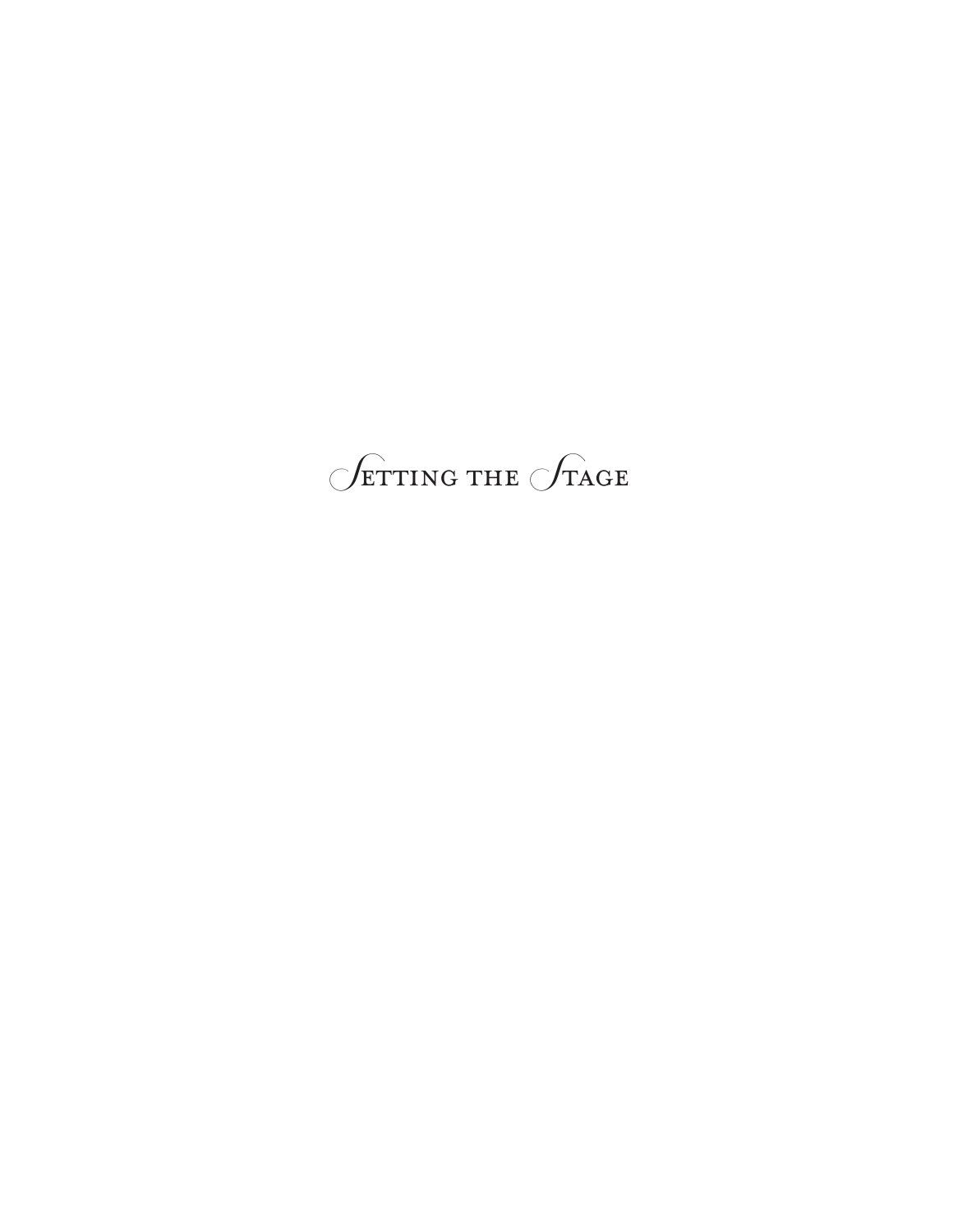$\ddot{\phantom{1}}$ CHAPTER 1

### **OVERVIEW**

No text in the Bible is more important or has had more influence on the history and character of Christianity than the "Sermon on the Mount" in Matthew 5–7. It would be hard to overstate the value of the Sermon on the Mount in shaping Christian ethics and in conveying to the world the teachings of Jesus and of early Christianity. It is known as the Great Sermon, *die Rede von Reden,* an "unparalleled address,"1 and thousands of books and articles have analyzed it extensively and minutely.<sup>2</sup> It stands unsurpassed as the sermon of the Master *par excellence.*

Embedded in the Book of Mormon, in the account of the first day of Jesus' ministry among the Nephites at the temple in Bountiful (3 Nephi 11–18), are three chapters (12–14) that are substantially the same as the Sermon on the Mount in Matthew 5–7. They stand in the Book of Mormon as a temple text.

The account of what Jesus said that day I call the "Sermon at the Temple." The materials in the two sermons are so profound that no single approach can capture their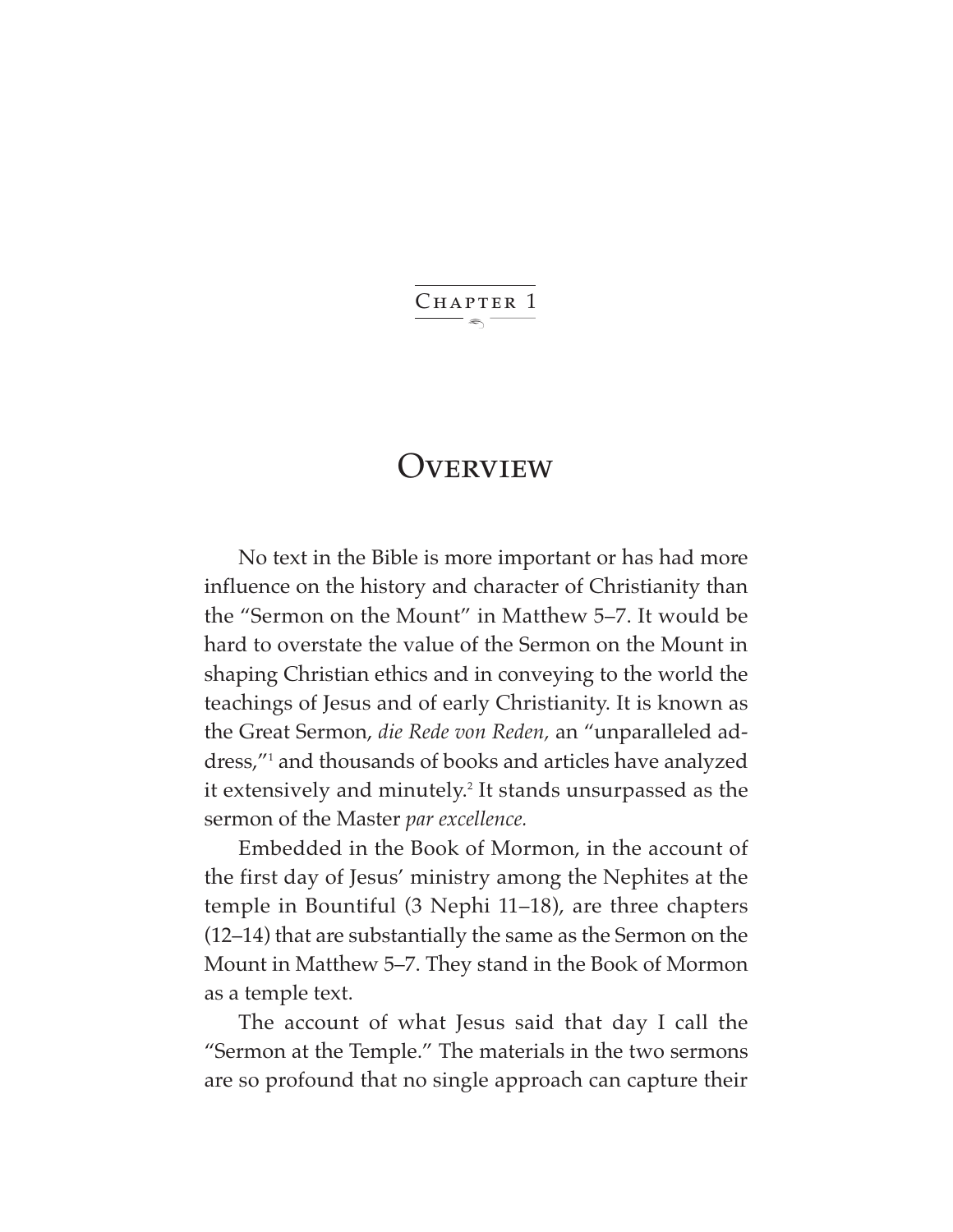full meaning and significance. These texts can be studied profitably from several angles. They work together, hand in glove, to give deep insight into the meaning of the Master. When speaking of the shared collective meaning of these texts, I will refer to them together simply as the "Sermon."

In this book I have gathered some thoughts together around one approach to the Sermon on the Mount and the Sermon at the Temple that may be of special interest to Latter-day Saints. I explore the contours of the Sermon through its history, language, and temple context. While I draw upon many particular points from Christian scholars to enrich and corroborate my interpretations, I find that the unique insights afforded by 3 Nephi in the Book of Mormon bring the greatness of the New Testament Sermon on the Mount most dramatically into focus. I view those words of Jesus as a sacred Sermon, as a temple text. The spires and peaks of that monumental Sermon, towering from that everlasting hill, loom even larger than usual when they are understood through the setting of Jesus' Sermon at the Temple.

The present study is divided into three parts. The first part, "Setting the Stage," offers introductory comments to set the stage for exploring the contexts to which the Sermon originally belonged. The next two sections advance ideas to ponder and theories to be considered. These sections are neither exhaustive nor definitive. In exploring a number of possibilities that will hopefully prove to be worth further reflection, they address a variety of issues and audiences.

Following a statement in chapter 2 about the search for a unifying theory of the Sermon on the Mount, the heart of this book, part two, titled "A Sacred Sermon," analyzes the Sermon as more than merely a moral discourse or an eclec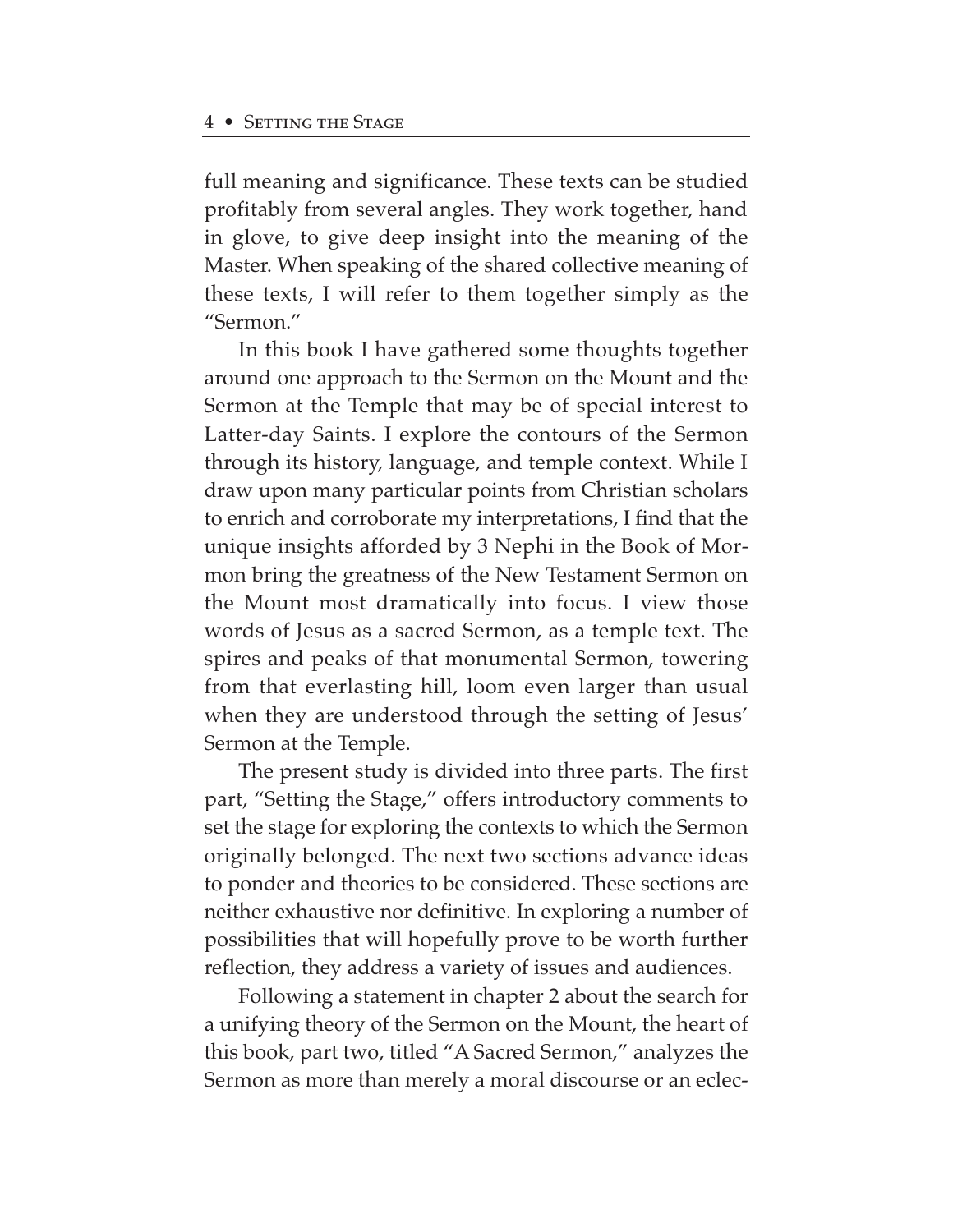tic collection of various sayings of Jesus. Here, in chapters 3, 4, and 5, I offer a Latter-day Saint interpretation that illuminates the Sermon in the context of a sacred, ancient temple experience, for that is its setting in the Sermon at the Temple. Seeing the teachings, instructions, doctrines, and commandments of the Sermon on the Mount in this way—in connection with or in preparation for the ceremonial stages and ordinances of covenant making—opens new insights into a unified meaning and comprehensive significance of the otherwise segmented Sermon on the Mount. I invite readers to ponder the prospects of the exceptional view of the Sermon that the Book of Mormon presents to us, for that view has far-reaching implications.

Part three, "Further Studies," offers several additional studies that support and develop the idea of seeing the Sermon as a temple text and shed further light on this material as it appears in the Book of Mormon. The first six chapters in this part come in three pairs.

In chapter 6, I compare the words and phrases in the Sermon at the Temple with those of the Sermon on the Mount to show their points of independence. The subtle differences between these two texts give information about the unique settings for the two presentations and the audiences that Jesus addressed each time he delivered his message. My aim in this chapter is to enhance our understanding and appreciation of the Sermon at the Temple as a solid historical text and, at the same time, to offer further insights into the Sermon as a whole. In chapter 7, I point out a number of elements in the Sermon that were derived from or were present in the common Israelite heritage generally shared by the Jews in Jerusalem and the Nephites in Bountiful. From the comparisons developed in chapters 6 and 7, I strive to show that the Sermon on the Mount materials in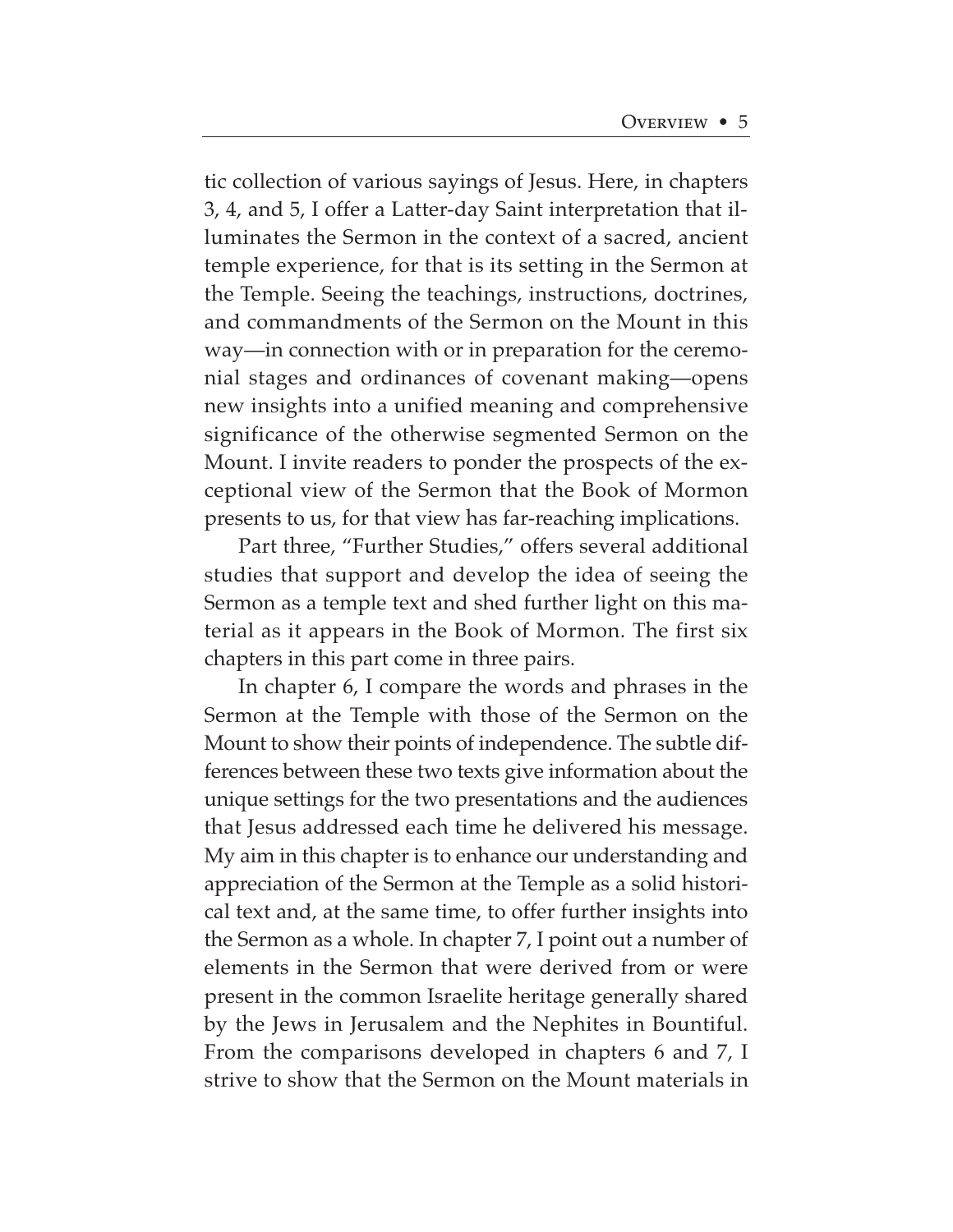3 Nephi have not simply been spliced naïvely into the text of the Book of Mormon. The Sermon fits into the Book of Mormon context comfortably and appropriately.

In chapter 8, I look at Joseph Smith and the specific text of the Sermon on the Mount in the Book of Mormon. The fact that King James language of the Matthean Sermon appears in 3 Nephi has spawned questions from Book of Mormon critics, and it undoubtedly will continue to raise issues among lay and scholarly readers of the Book of Mormon. What does the text of the Sermon at the Temple tell us about the nature or process of the translation of the Book of Mormon? How may one account for the similarities between the Sermon at the Temple and the King James translation of the Sermon on the Mount? In chapter 9, I add support to the Sermon at the Temple by verifying the essential meaning of certain received translations and by noting one significant variant found in the ancient Greek texts of the Bible. In this pair of chapters, my purpose is to sustain the text of the Book of Mormon as a credible record through textual analysis.

The last pair turns to several issues and insights derived from source criticism and other areas of biblical studies. Chapter 10 asks, what of the synoptic question pursued so thoroughly by critical New Testament scholars? How does the Book of Mormon corroborate the words of Jesus found in the Bible? What stands behind Jesus' great concern over the Temple during his mortal ministry as presented in all four Gospels? Chapter 11 then draws on a growing field in religious studies which seeks to identify possible ritual or ceremonial features standing behind biblical texts. Social scientists find that rituals help religious people create order in their lives, form cohesive relationships, make major transitions, give sacred significance to ordinary elements of daily life, and memorialize their spiri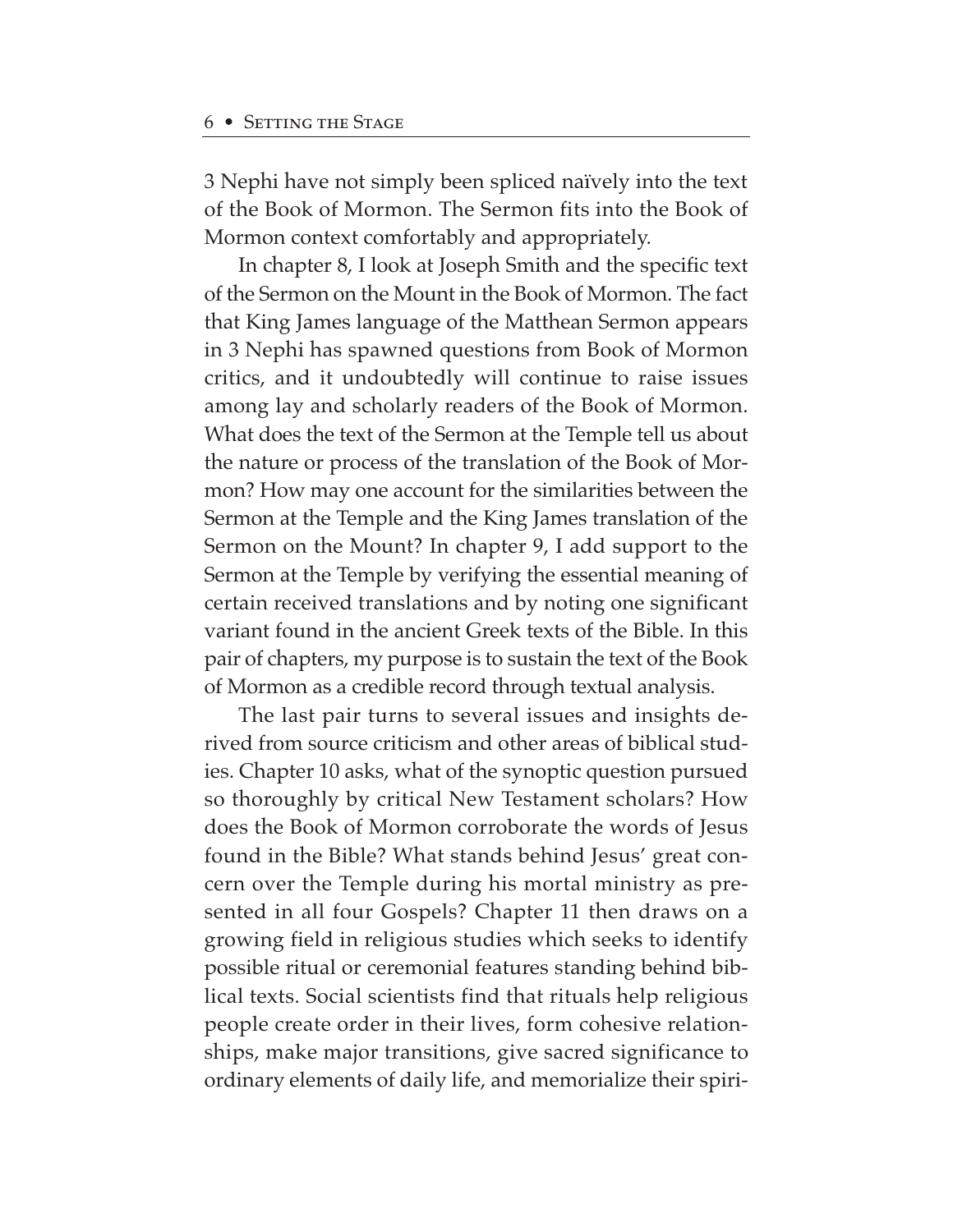tual experiences in many important ways. These have, to some extent, been functions of rituals detected in the Sermon on the Mount, and they are even more explicitly evident in the Sermon at the Temple. My hope is to show how studies of these two sermons can be mutually enriching.

Finally, a few concluding thoughts are given in chapter 12. In the end, when the Sermon is seen as a temple text, as it stands in the Sermon at the Temple, this magnificent scripture is even more powerful and meaningful than typical readers have ever suspected.

This book is a revised edition of my book entitled *The Sermon at the Temple and the Sermon on the Mount,* copublished in 1990 by Deseret Book and the Foundation for Ancient Research and Mormon Studies (FARMS). The invitation of FARMS to reprint this title in paperback afforded me the welcomed opportunity to make a few corrections, clarifications, and several substantive additions that have emerged out of a decade of further research and correspondence. This new edition, however, is largely the same in purpose, style, and approach as the first edition.

I am sincerely grateful to all the staff in the research, editorial, and operations divisions at FARMS. They are deeply devoted friends of the Book of Mormon who have made this revised edition possible by assiduously combing the literature, carefully attending to production details, and sincerely encouraging this project. I remember especially from FARMS the library work of Daniel McKinlay, memos of John Gee, suggestions by Todd Compton,<sup>3</sup> John Sorenson, Stephen Ricks, Donald Parry, Don Norton, and others, and many levels of editorial assistance by Claire Foley, Alison Coutts, Wendy Thompson, Amy Bingham, and Mary Mahan, in addition to the polish that was given to the 1990 edition by Richard Tice and his colleagues at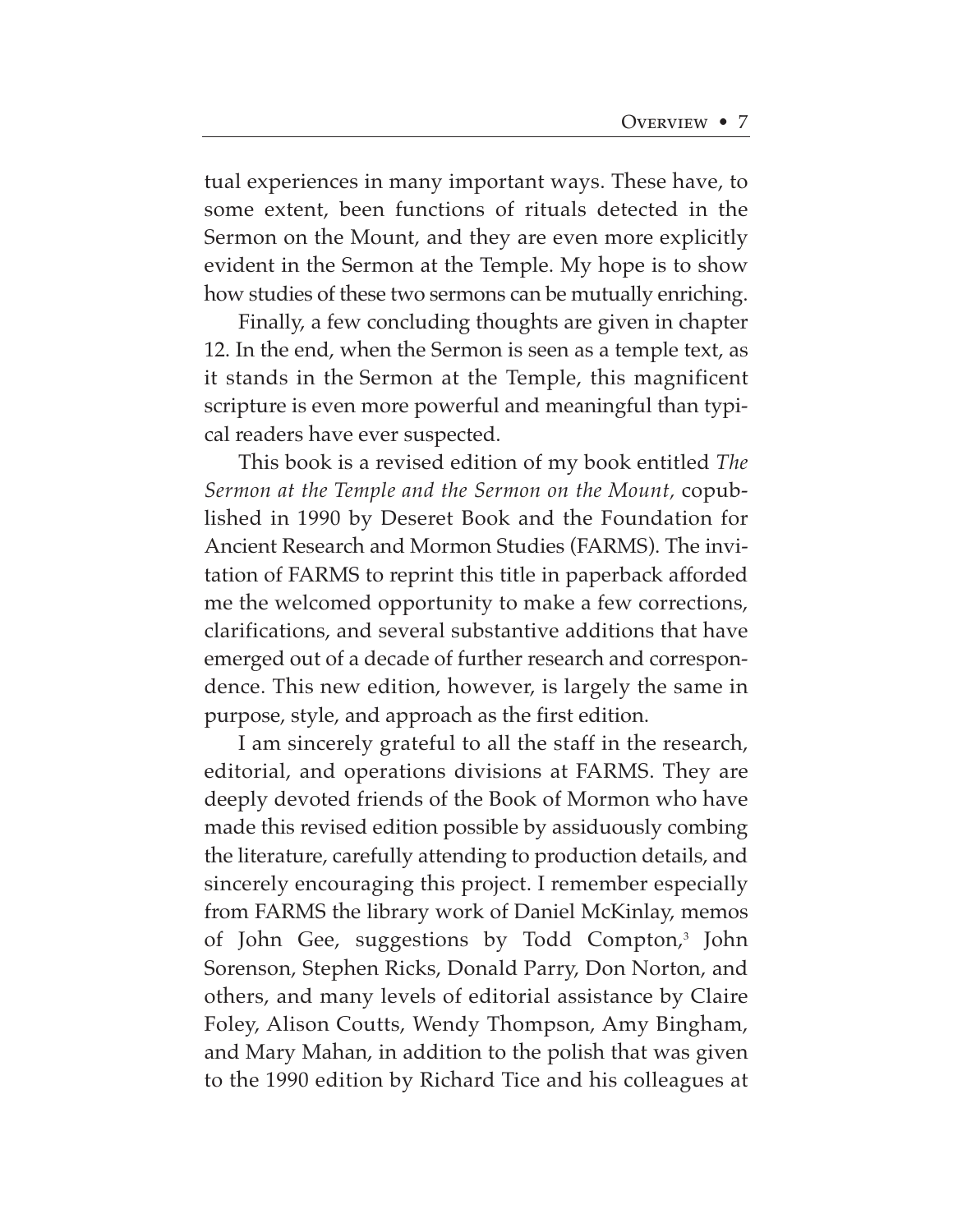Deseret Book. I am also ever mindful of the support and feedback given to me by my family. I hope that this book is tangible evidence of my love and appreciation to all who have found joy in this work.

### **Notes**

1. James E. Talmage, *Jesus the Christ* (Salt Lake City: Deseret Book, 1976), 727.

2. Among the general studies of the Sermon on the Mount are Hans Dieter Betz, *The Sermon on the Mount,* ed. Adela Yarbro Collins (Minneapolis: Fortress, 1995); Ulrich Luz, *Matthew 1–7: A Continental Commentary,* trans. Wilhelm C. Linss (Minneapolis: Fortress, 1989); Georg Strecker, *The Sermon on the Mount: An Exegetical Commentary,* trans. O. C. Dean Jr. (Nashville: Abingdon, 1988); Joachim Jeremias*, The Sermon on the Mount,* trans. Norman Perrin (Philadelphia: Fortress, 1963); and Harvey K. McArthur*, Understanding the Sermon on the Mount* (Westport, Conn.: Greenwood, 1978). A valuable annotated listing of hundreds of works on the Sermon on the Mount is Warren S. Kissinger, *The Sermon on the Mount: A History of Interpretation and Bibliography,* American Theological Library Association Bibliography Series, no. 3 (Metuchen, N.J.: Scarecrow, 1975). Extensive bibliographic information is also found in Betz, *Sermon on the Mount,* and Luz, *Matthew 1–7.* From Latter-day Saint circles, see Robert E. Wells, *The Mount and the Master* (Salt Lake City: Deseret Book, 1991); and David H. Yarn Jr., "The Sermon on the Mount," *Ensign*, December 1972, 53–57. For additional references, see *"We Rejoice in Christ": A Bibliography of LDS Writings on Jesus Christ and the New Testament* (Provo, Utah: BYU Studies, 1995), 49–52; see also the bibliography at the end of the 1990 edition of the present book.

3. Todd Compton's review of the 1990 edition of this book is in the *Review of Books on the Book of Mormon* 3 (1991): 319–22.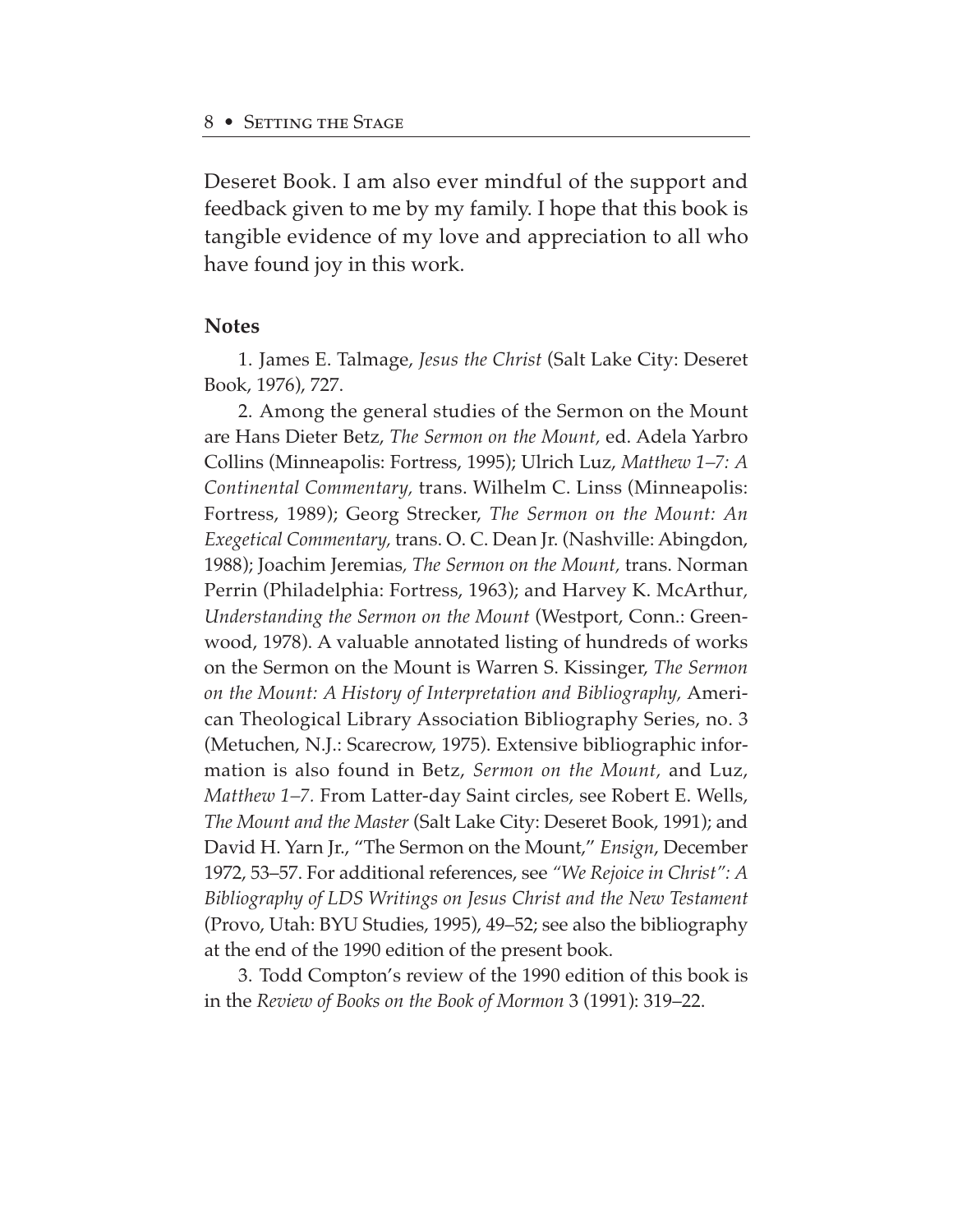$\ddot{\phantom{1}}$ CHAPTER 2

## THE NEED FOR A Unifying Interpretation

Despite the Sermon's acclaimed preeminence and apparent simplicity, it is paradoxically inscrutable. What kind of a text is the Sermon on the Mount? What is its main theme or message? What should it mean to readers today? Is it a coherent speech or a collection of unrelated sayings? Traditional approaches have failed to answer these questions satisfactorily.

The meaning of the Sermon on the Mount seems unfathomable and inexhaustible to most Bible scholars. Despite endless commentaries, the Sermon on the Mount has simply defied summarization. After centuries of New Testament scholarship, no adequate distillation or coherent logic of the Sermon on the Mount has been convincingly identified. As Hans Dieter Betz has summarized, "New Testament scholarship up to the present has offered no satisfactory explanation of this vitally important text."1 "There is no section of the Bible which has been so quoted (by non-Christians as well as Christians), worked over, commented upon, argued about, taken apart and put together, preached and taught, praised and scorned, as has the Sermon on the Mount."2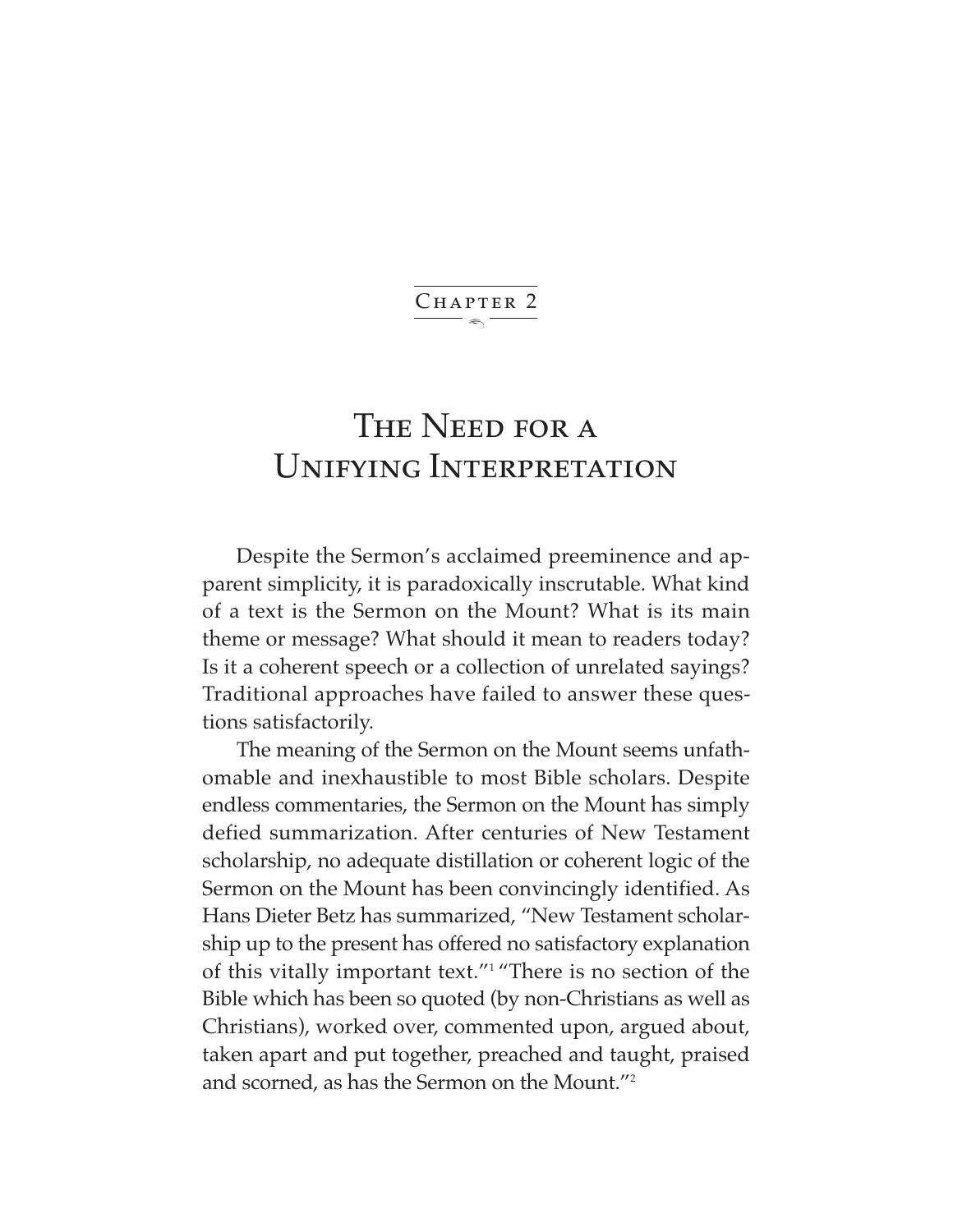#### **Seeking Coherence**

The Sermon on the Mount has been variously interpreted since the earliest days of Christianity.<sup>3</sup> It has been viewed practically, ethically, spiritually, ecclesiastically, personally, and ascetically. In modern times, it still remains possible to "understand and interpret the Sermon on the Mount in a thousand different ways."4

Every possible tool of critical scholarship has been brought to bear on the Sermon on the Mount, and yet it still eludes and transcends explanation. It has been examined in great detail by textual critics who specialize in comparing the early New Testament manuscripts in their variant forms. For example, famous scholars such as Wellhausen, Bultmann, Klostermann, Dodd, and others have asserted that the third beatitude (Matthew 5:5) was not originally part of the text of the Sermon on the Mount since it switches places with the second beatitude in some early New Testament manuscripts, while others argue that such a conclusion is unwarranted.5

Analyses of the structural composition of the Sermon have also varied: "Concerning the overall structure of the first Gospel, nothing close to scholarly unanimity has yet been achieved."6 Dale Allison focuses especially on triadic structures in the Sermon and finds similar three-part structures in the Mishnah.<sup>7</sup> Joachim Jeremias sees basically a three-part structure in the Sermon (covering issues regarding the manner of interpreting scripture, controversies concerning the righteousness of the Pharisees, and instructions about the new righteousness of the disciples).<sup>8</sup> Luz sees it centering on the Lord's Prayer.9

Individual sections are equally baffling. Regarding Matthew 5:21–47, Betz concedes: "There clearly appears to be a rationale behind the six antitheses and their arrangement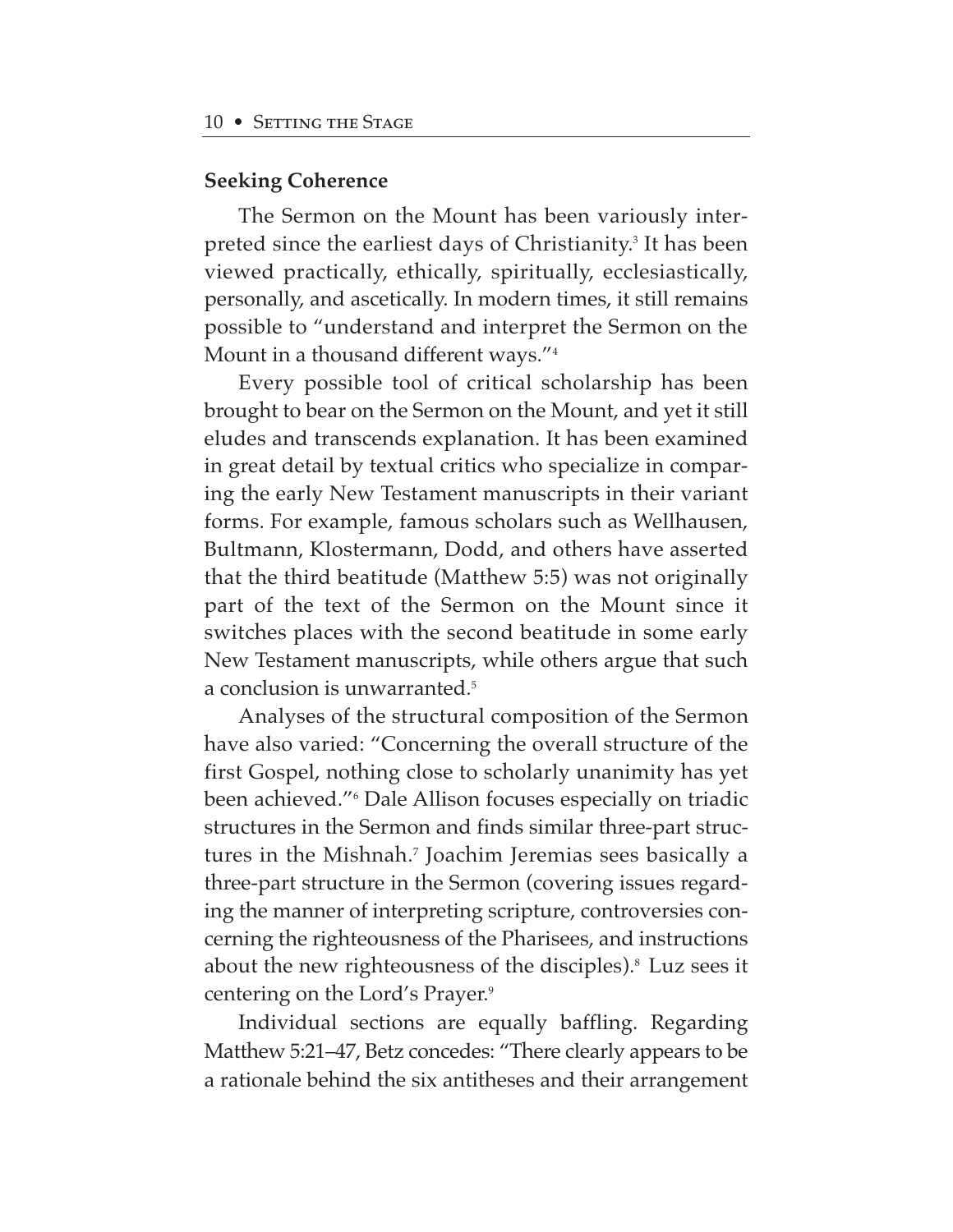in the [Sermon on the Mount], but that rationale has so far eluded scholarship."10 The organizing principle behind Matthew 6:19–7:12 has been declared "most difficult to explain,"<sup>11</sup> even seemingly nonexistent.<sup>12</sup>

Likewise, source criticism has yielded a kaleidoscope of possible designs<sup>13</sup> and authorship. For example, some have proposed that Matthew was personally responsible for writing the five beatitudes in Matthew 5:5, 7–10 that are absent in Luke 6:20–22.14 The text has been combed for clues of Jewish or Hellenistic influences. David Flusser points out parallels between the *Thanksgiving Scroll* 18:14–15 from the Dead Sea community and Matthew 5:3–5, Erik Sjöberg expounds at length upon the Judaic backgrounds of Matthew 6:22–23, while Betz finds in the same passage Hellenistic ideas and ancient Greek theories of vision.15

The theology, meaning, intended uses, and purposes of the Sermon in early Christian piety have been pondered. Betz and Jeremias both see the Sermon on the Mount as an early Christian *didache,* or set of instructions, that was taught to all new converts. In their view (and I basically agree with them on this point), it was used to instruct baptismal candidates or newly baptized Christians.<sup>16</sup> Betz classifies the Sermon on the Mount as an *epitome,* "not intended for outsiders or beginners, but for the advanced students [to help] 'those who have made some advance in the survey of the entire system . . . to fix in their minds under the principal headings an elementary outline of the whole treatment of the subject.'"17 Krister Stendahl has somewhat similarly concluded that the Gospel of Matthew was produced for use in "a school for teachers and church leaders" and that for this reason its sermon "assumes the form of a manual for teaching and administration within the church."18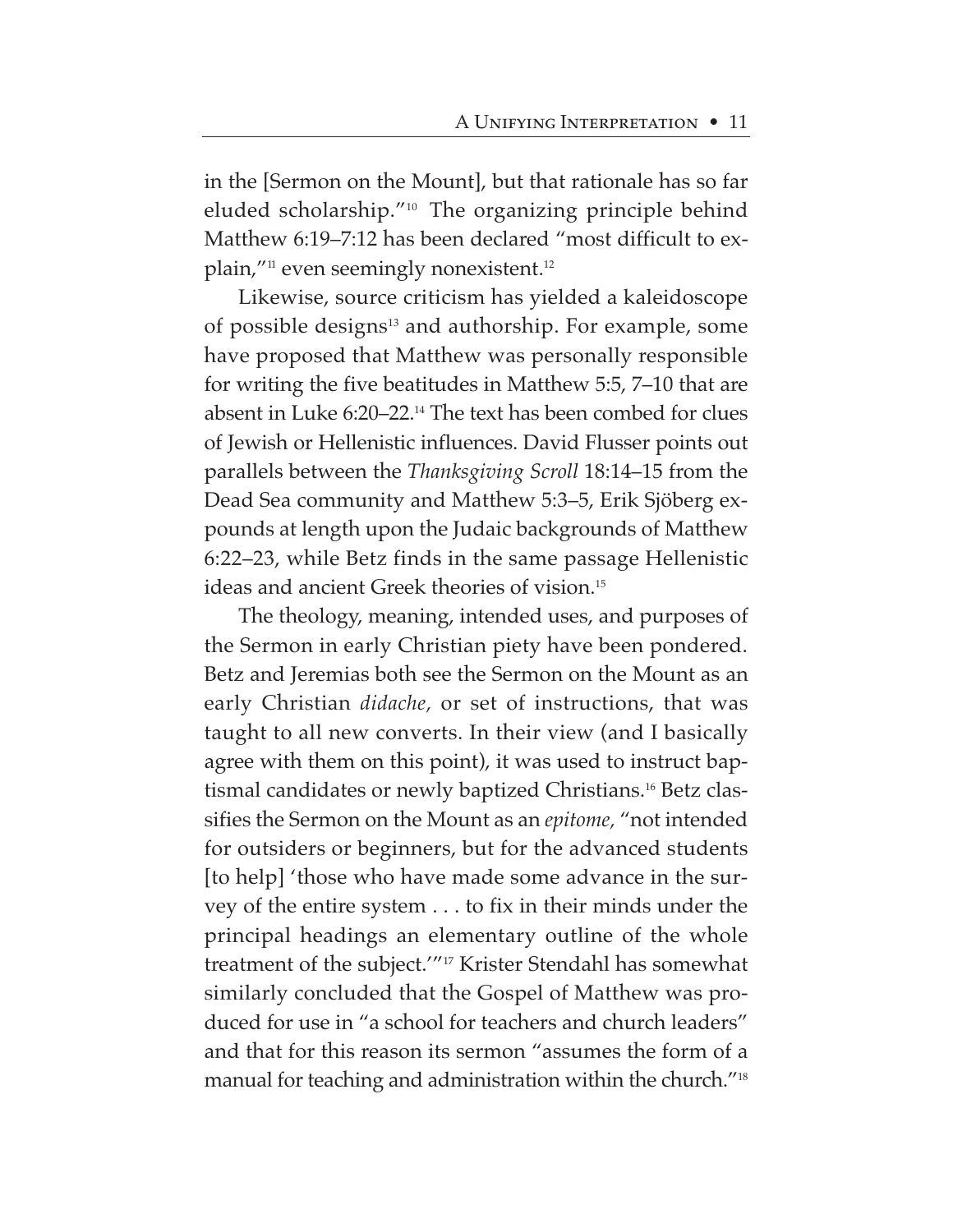Daniel Patte extracts from the Matthean Sermon and its context in Matthew 4 distinct views of Christian discipleship.19

Moreover, the Sermon on the Mount has been interpreted typologically. One view sees it as reflecting the five dimensions of the early Christian church and the main themes of its ecclesiastical history.<sup>20</sup> These five themes, formulated by Gerhard Ebeling and supposedly exhaustive of early church history, are (1) the mystical ("seeing God," "seek and find"), (2) faith and theology, (3) orthodoxy versus heresy, (4) persecution and mission, and (5) Christian sin and ecclesiastical repentance. Going off in a much different but fascinating typological direction is W. D. Davies, who suggests that the Sermon on the Mount is none other than the new law of God given at a mountain, replicating the giving of the law to Moses on Mount Sinai, set in a fivepart structure that mirrors the five books of the Pentateuch.<sup>21</sup>

Questions have been raised about the intended audience of the Sermon,<sup>22</sup> some suggesting that Jesus addressed himself only to the disciples, not to mankind in general.<sup>23</sup> Others have puzzled over which early Christian communities might possibly have played a role in producing the Sermon on the Mount, $24$  as well as the potential targets against whom its critical statements may have been aimed.<sup>25</sup>

Beside these various historical treatments, the Sermon on the Mount has been given an astonishingly wide variety of practical applications and interpretations in contemporary theology and religion. For some, the Sermon on the Mount makes nothing less than a demand for ethical perfection;26 for others, it proclaims a set of ideals impossible to fulfill and is thus "a call to the Mercy Seat."<sup>27</sup> David Greenwood argues that the imperatives in the Sermon should not be thought of as law, for "a good law should be worded in such a way that at least the majority of those on whom it is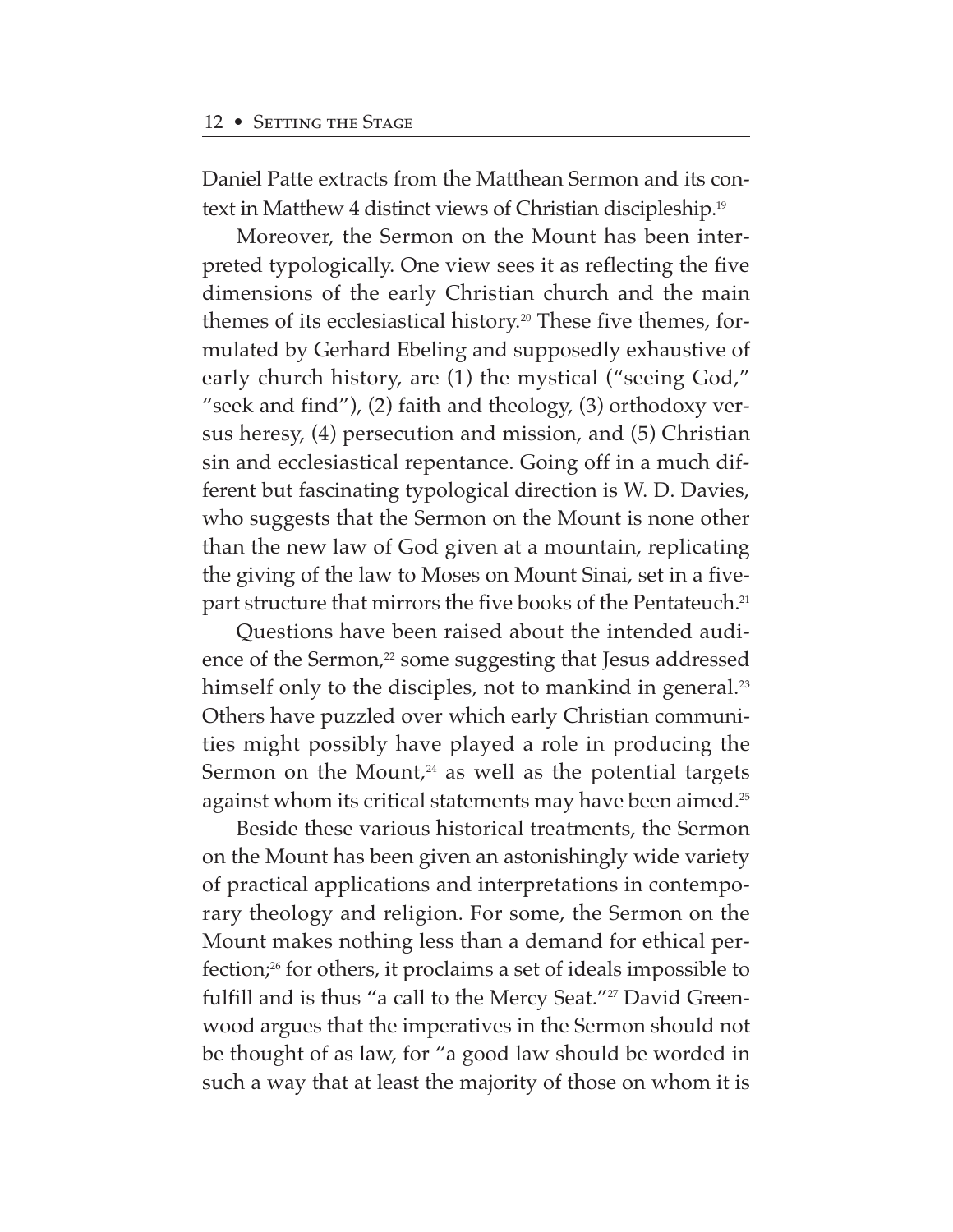imposed are capable of obeying it in all normal circumstances," and obviously the high demands of the Sermon on the Mount do not meet this criterion.<sup>28</sup> For Duncan Derrett, the Sermon is nothing short of an ascetic discourse—somber, austere, and even "masochistic."29 For still others, it preaches an urgent and expedient interim ethic relevant only to the supreme apocalyptic crisis of the world at hand.30 No wonder Joachim Jeremias has asked,

What is the meaning of the Sermon on the Mount? This is a profound question, and one which affects not only our preaching and teaching but also, when we really face up to it, the very roots of our existence. Since the very beginning of the church it has been a question with which all Christians have had to grapple, not only the theologians among them, and in the course of the centuries a whole range of answers has been given to it.<sup>31</sup>

This variety of approaches to the Sermon is pervasive. It is also prescriptive, for most of these interpretations reveal far more about the beliefs of the interpreters than about the meaning of the Sermon itself: "What each believes Jesus was, did, and said, determines the method by which each interpreter builds his bridge between Jesus and the twentieth century."32

Any study dealing with the Sermon on the Mount, therefore, enters into a soberingly vast field of exegesis and interpretation. Easy answers to any of the questions raised about the Sermon on the Mount are few in number and hard to come by. One way to view this array of opinions is to acknowledge that the living pliability of the Sermon on the Mount is both a great strength and a great weakness. Whoever a person is—from curious investigator, recent initiate, or committed disciple—the Sermon on the Mount can communicate a wide range of ideas and feelings, from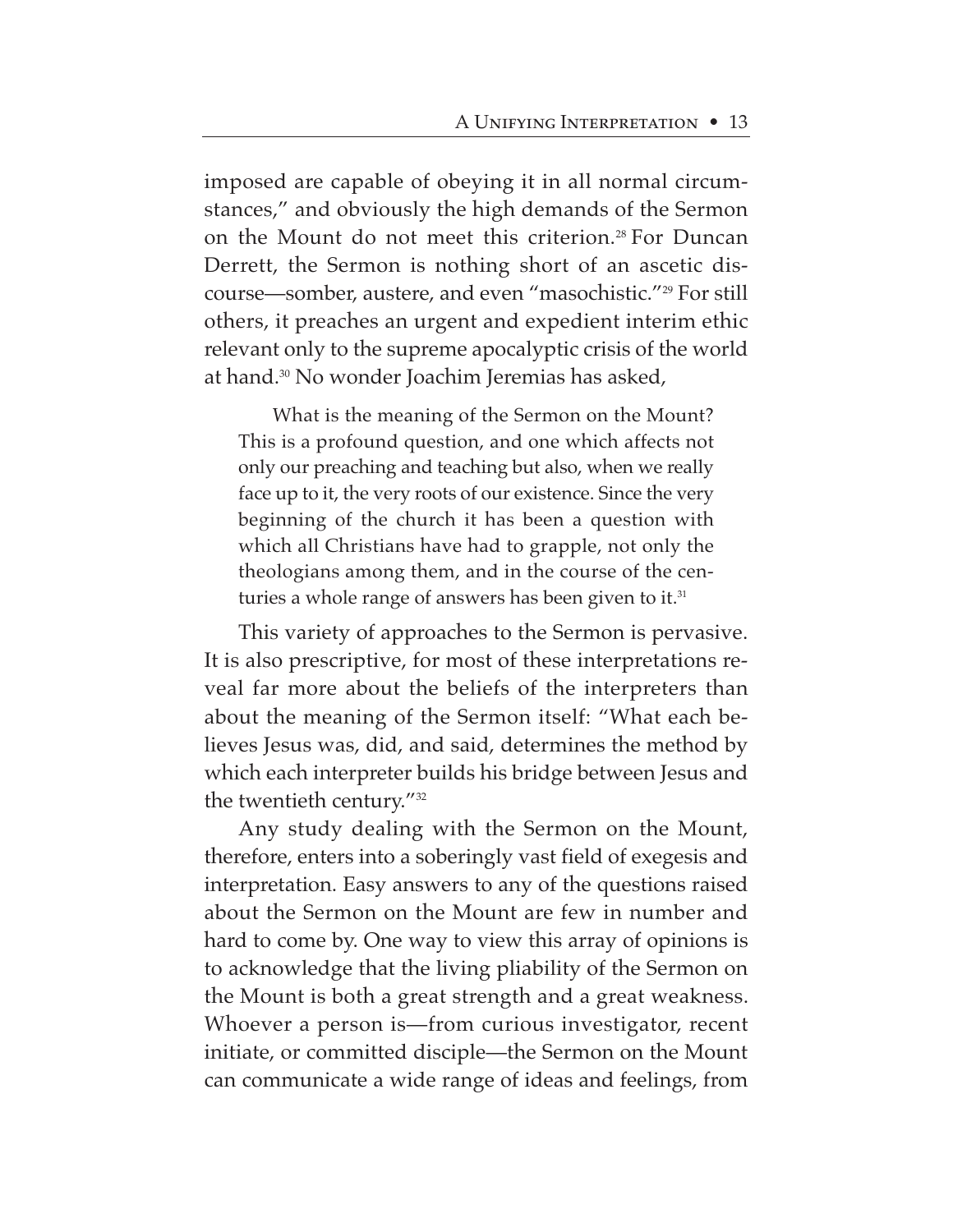technical or practical concerns to pertinent eternal truths and moral imperatives.

Consequently, little consensus has emerged out of this diversity about the original purpose and organization of the Sermon on the Mount: "When one turns to questions about the Sermon's meaning and relevance, there is far from unanimity of opinion."33 Some have concluded, for example, that the Sermon on the Mount is an eclectic collection of isolated sayings of Jesus, which Matthew or early followers of Christ gathered together without a single theme or organized development. This argument receives some strength from the fact that certain verses in the Sermon on the Mount are also found in other Gospels but in different settings. Others, unsatisfied with that assessment, for it fails to explain the obvious strength of the Sermon as a whole, have attempted to bring all the disparate parts of the Sermon on the Mount under unifying main themes, such as Jesus' fulfillment of the law of Moses, the golden rule, freedom, $34$  prayer, $35$  love, $36$  or the attainment of greater righteousness.<sup>37</sup> The main problem with the unifying approaches offered so far, however, is that no one of them can account completely for all of the text, for each of the suggested distillations selectively ignores many parts of the Sermon that do not happen to fit its particular theme, scheme, or constraints.

### **Finding Answers in the Temple Context**

In the face of this uncertainty, it seems to me that the Sermon at the Temple in the Book of Mormon, with its unifying and coherent understanding of the Sermon on the Mount, provides a welcome new perspective. It offers answers to questions about why the Sermon was given, what was being said, what kind of sermon it was, how all of its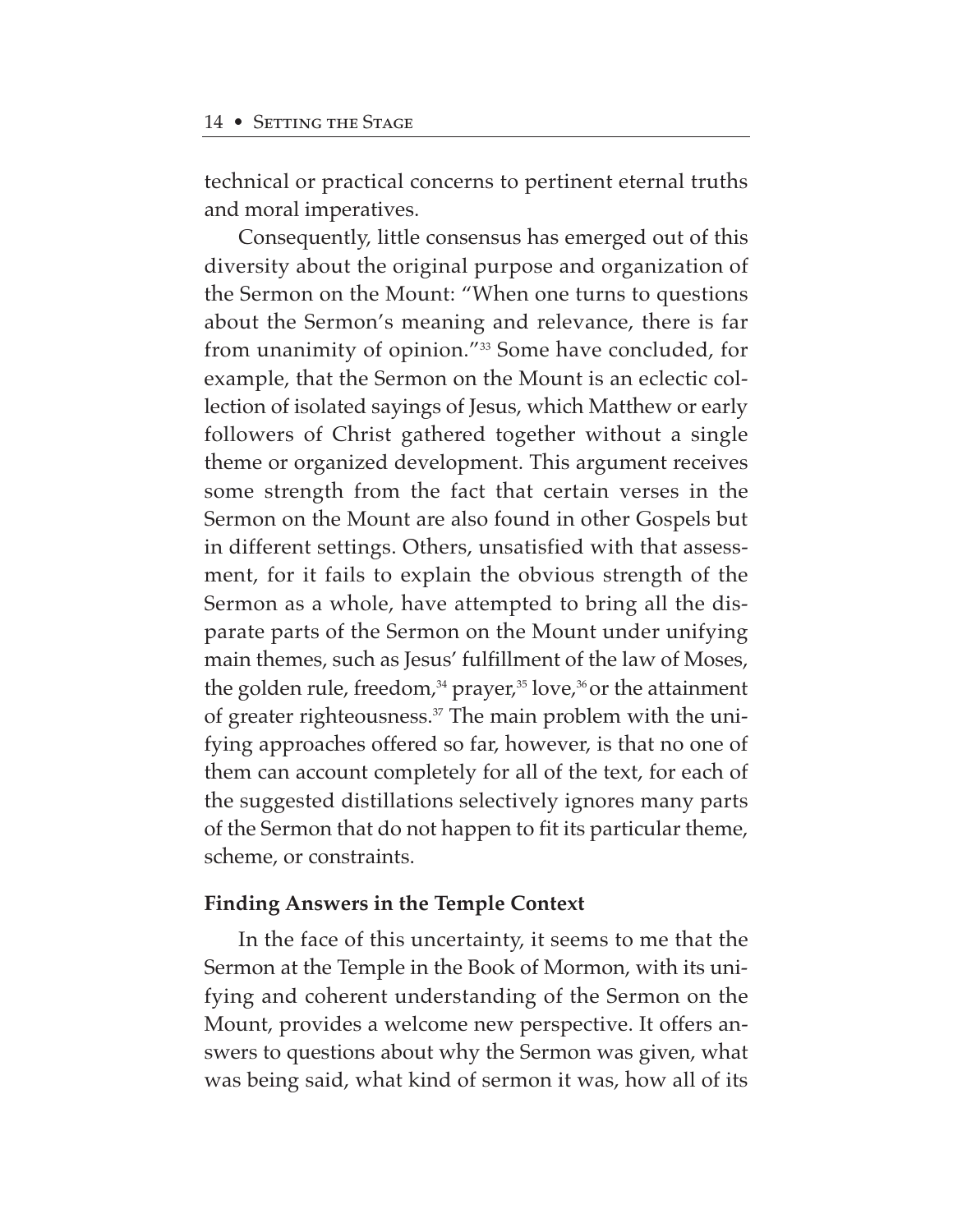parts fit together, and what it all means. When Jesus first appeared to the Nephites at the temple in Bountiful, he instructed and blessed the Nephites for the entire day. His lengthy Sermon at the Temple enhances our understanding of the masterful Sermon on the Mount as much or more than any other source I know.

The Sermon at the Temple does this primarily by disclosing the *context* in which Jesus spoke these words on that occasion, a context in which the Sermon can be completely comprehended, interpreted, and made relevant.

The context of the Sermon on the Mount has long been a major element missing from our understanding of the text. As Jeremias laments, "The instructions of the Sermon have been torn out of their original context,"<sup>38</sup> and thus he and others have sought to supply needed contexts by importing into the Sermon on the Mount the settings of parallel New Testament passages or by hypothesizing how the early Christians developed the Sermon on the Mount for use in their cultic teachings.

The Sermon at the Temple, however, presents an extensive report, offering a coherent view about the missing contextual setting, or, as Jeremias acutely senses, an understanding of what else preceded or accompanied the sayings in the Sermon on the Mount that is necessary to make them comprehensible.<sup>39</sup> Interestingly, Jeremias concludes that the heavy demands of the Sermon on the Mount make sense only if one assumes that the preaching of the gospel preceded and set the stage for those demands.

In Jeremias's view, five things are presupposed by the Sermon on the Mount: it assumes that its audience is already familiar with (1) the light of Christ, (2) the coming of the new age, (3) the expiration of the old law, (4) the unbounded goodness of God, and (5) the designation of the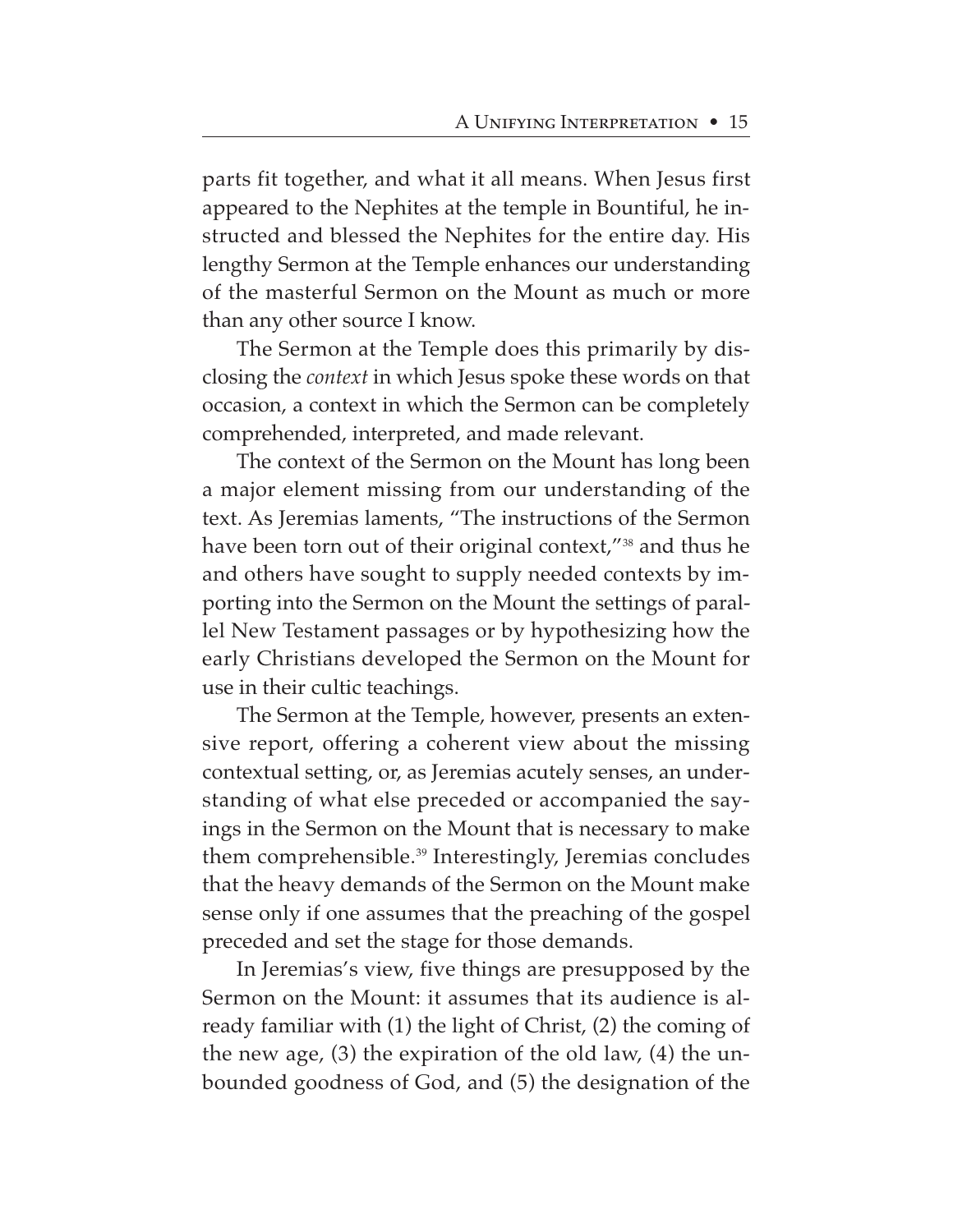disciples as successors of the prophetic mission. These must be taken as givens in order for the Sermon on the Mount to make sense.40 Strikingly, these are among the main themes explicitly stated in 3 Nephi 9:19 and 11:3–12:2 as a prologue leading up to the Sermon in 3 Nephi 12–14. That prelude to the Sermon at the Temple reports (1) the brilliant appearance of the risen Christ, "the light and life of the world" (3 Nephi 11:11), (2) the commencement of a new era (see 3 Nephi 11:28–41), (3) the fulfillment of the law of blood sacrifice (see 3 Nephi 9:19), (4) evidence of Jesus' atoning suffering and goodness (see 3 Nephi 11:14–17), and (5) the ordination of disciples as servant-ministers (see 3 Nephi 11:18–22; 12:1). Thus, at the outset, the Sermon at the Temple states explicitly these and other similar background elements that only can be presumed to stand behind the Matthean text.

Knowing more about the immediate context of the Sermon at the Temple then adds many insights to our understanding of this text. Essentially, it serves in the establishment of a righteous people who enter into a covenant to become Christ's sons and daughters, to take upon them his name, and to keep his commandments. Further understanding emerges, in this light, by reading and examining the text closely. The result is an understanding of the Sermon as a whole. While it is, of course, true that we can take individual maxims in the Sermon out of context (such as "turn the other cheek" from Matthew 5:39, or "lay not up treasures on earth" from Matthew 6:19) and make good practical sense of them in many applications, doing this severs these sayings from their surroundings and roots. Cut off, they do not thrive. We can discern a greater range of religious significance, however, when we hear and understand them in the context in which Jesus set them. For those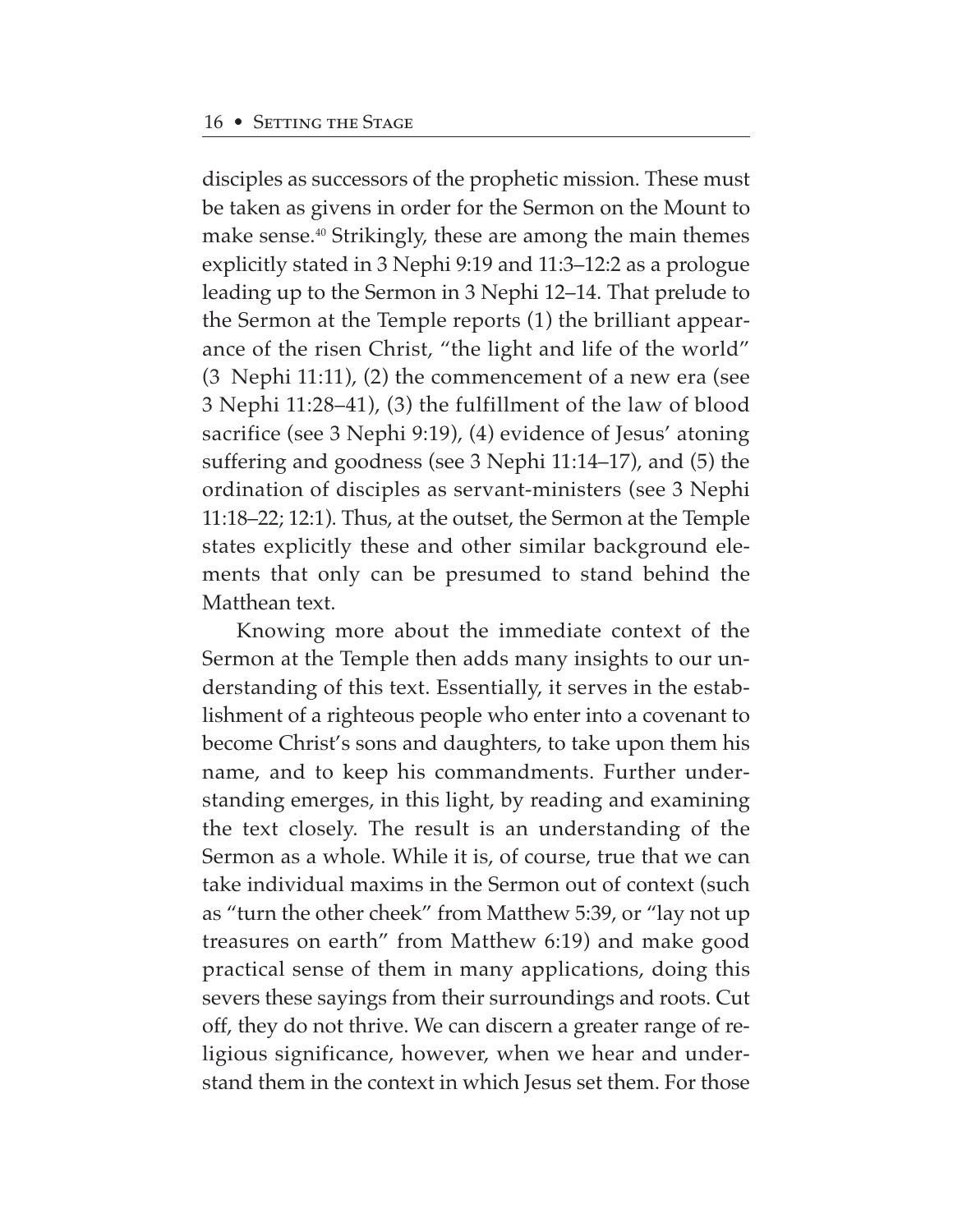who have ears to hear and eyes to see, the Sermon at the Temple contains more of the fullness of the gospel than anyone has previously imagined, revealing and enriching the profound sacred truths of the Sermon on the Mount.

This contextual information, supplied solely by the Book of Mormon, offers some important keys to the Sermon on the Mount itself—to its internal coherence, purpose, and unity. These keys open new ideas about these words of Jesus, inviting study and reflection for years to come. Just as the Sermon on the Mount has provided fertile ground for spiritual and scholarly research for hundreds of years in Bible studies, the same will undoubtedly be the case with the Sermon at the Temple in Book of Mormon research. The following chapters strive to move in that direction.

#### **Notes**

1. Hans Dieter Betz, *Essays on the Sermon on the Mount* (Philadelphia: Fortress, 1985), ix.

2. James H. Burtness, "Life-Style and Law: Some Reflections on Matthew 5:17," *Dialog* 14/1 (1975): 13.

3. Robert M. Grant, "The Sermon on the Mount in Early Christianity," *Semeia* 22/1 (1978): 215–29.

4. Dietrich Bonhoeffer, *The Cost of Discipleship,* trans. E. Mosbacher (New York: Harper and Row, 1970), 115.

5. Robert A. Guelich, "The Matthean Beatitudes: 'Entrance Requirements' or Eschatological Blessings*?" Journal of Biblical Literature* 95/3 (1976): 423 n. 46; see Harvey K. McArthur*, Understanding the Sermon on the Mount* (Westport, Conn.: Greenwood, 1978), 85.

6. Dale C. Allison Jr., "The Structure of the Sermon on the Mount," *Journal of Biblical Literature* 106/3 (1987): 423.

7. Ibid., 423–45.

8. Joachim Jeremias, *The Sermon on the Mount,* trans. Norman Perrin (Philadelphia: Fortress, 1963); see Alfred M. Perry, "The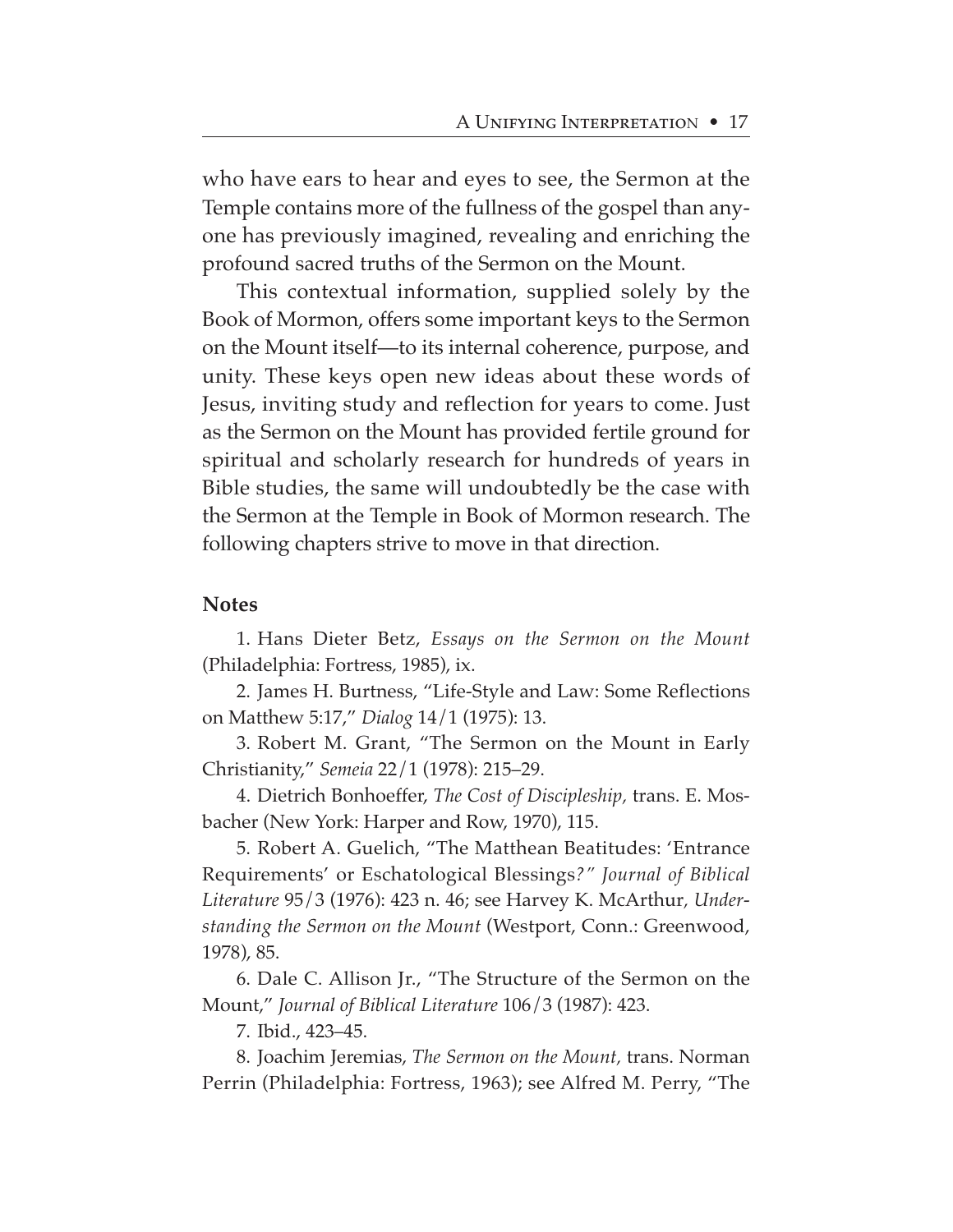Framework of the Sermon on the Mount," *Journal of Biblical Literature* 54 (1935): 23.

9. Ulrich Luz, *Matthew 1–7: A Continental Commentary,* trans. Wilhelm C. Linss (Minneapolis: Fortress, 1989), 212.

10. Hans Dieter Betz, *The Sermon on the Mount,* ed. Adela Yarbro Collins (Minneapolis: Fortress, 1995), 201.

11. Ibid., 423.

12. Ibid., 426.

13. Neil J. McEleney, "The Beatitudes of the Sermon on the Mount/Plain," *Catholic Biblical Quarterly* 43/1 (1981): 1–3; and C. M. Tuckett, "The Beatitudes: A Source-Critical Study," *Novum Testamentum* 25 (1983): 193–216.

14. J. Dupont, *Les Beœatitudes: Le problème litteœraire—Les deux versions du Sermon sur la montagne et des Beœatitudes,* 2nd ed. (Paris: Gabalda, 1969), 1:250–64; Hubert Frankemölle, "Die Makarismen (Matt 5:1–12; Luke 6:20–23): Motive und Umfang der redaktionellen Komposition," *Biblische Zeitschrift* 15/1 (1971): 52–75; and N. Walter, "Die Bearbeitung der Seligpreisungen durch Matthäus," *Studia Evangelica* 4 (1968): 246–58.

15. See, for example, D. Flusser, "Blessed Are the Poor in Spirit," *IsraeI Exploration Journal* 10/1 (1960): 1–13; Erik Sjöberg, "Das Licht in dir: Zur Deutung von Matth. 6,22f Par.," in *Studia Theologica* (Lund, Sweden: Gleerup, 1952), 5:89–105; and Betz, *Essays on the Sermon on the Mount,* 71–87.

16. Betz, *Essays on the Sermon on the Mount*, 55–69; and Jeremias, *Sermon on the Mount*, 22–23.

17. Betz, *Sermon on the Mount,* 79.

18. Krister Stendahl, *The School of Matthew and Its Use in the Old Testament* (Ramsey, N.J.: Sigler, 1990), 35.

19. Daniel Patte, *Discipleship according to the Sermon on the Mount* (Valley Forge, Pa.: Trinity, 1996).

20. Karlmann Beyschlag, "Zur Geschichte der Bergpredigt in der alten Kirche," *Zeitschrift für Theologie und Kirche* 74 (1977): 291–322.

21. W. D. Davies, *The Sermon on the Mount* (Cambridge: Cambridge University Press, 1966), 6–27.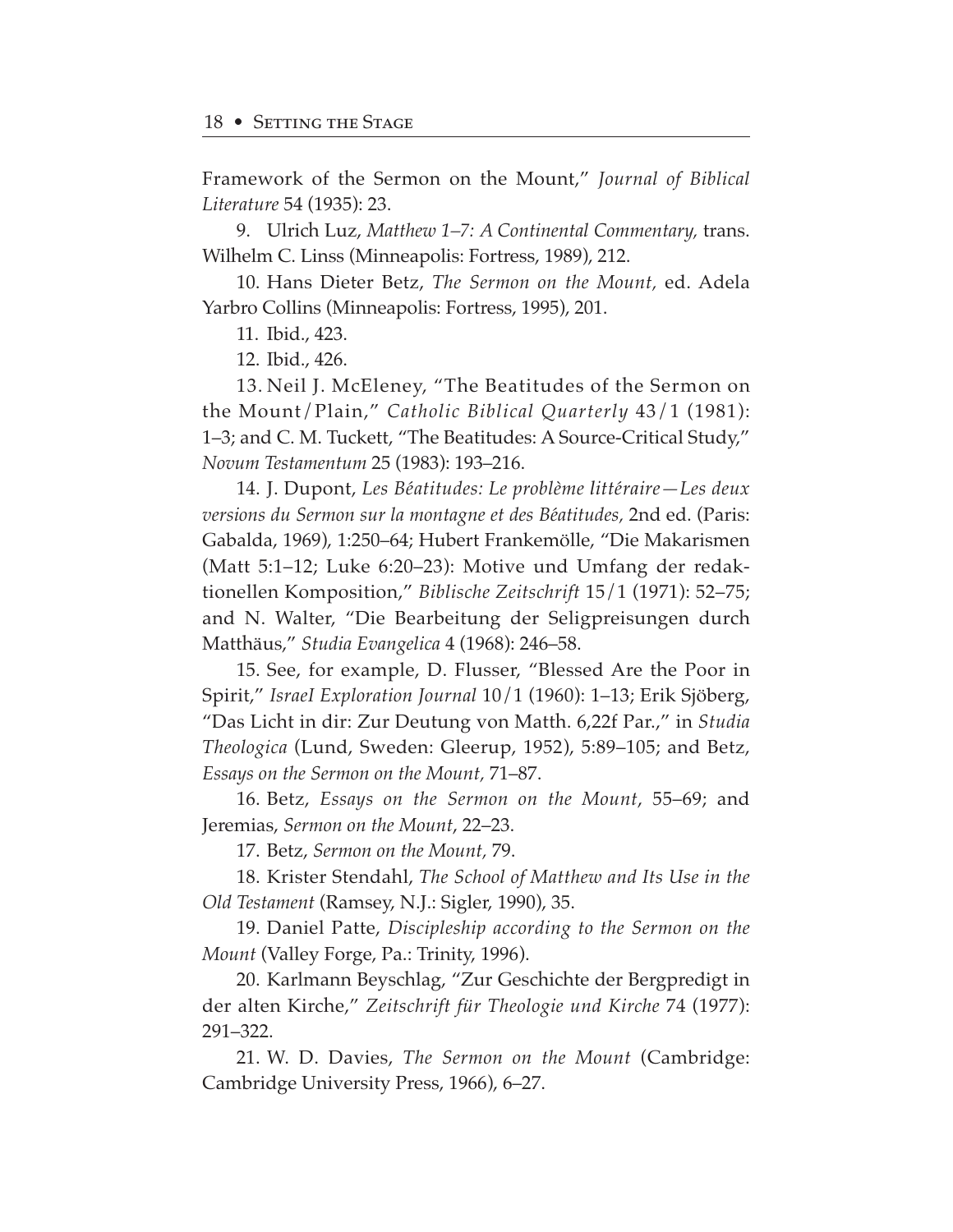22. Jack D. Kingsbury, "The Place, Structure, and Meaning of the Sermon on the Mount within Matthew," *Interpretation* 41 (1987): 131–43.

23. T. W. Manson, *Ethics and the Gospel* (New York: Scribner's, 1960), 50.

24. Betz, *Essays on the Sermon on the Mount,* 19–22, 65–69; and Stendahl, *School of Matthew,* 13–35.

25. Betz, *Essays on the Sermon on the Mount,* 125–51; and David Hill, "False Prophets and Charismatics: Structure and Interpretation in Matthew 7:15–23," *Biblica* 57 (1976): 327–48.

26. Hans Windisch, *Der Sinn der Bergpredigt* (Leipzig: Hinrich, 1929).

27. This is the view of Robert Frost in McArthur, *Understanding the Sermon on the Mount,* 18.

28. David Greenwood, "Moral Obligation in the Sermon on the Mount," *Theological Studies* 31/2 (1970): 304; see 301–9.

29. J. Duncan M. Derrett, *The Ascetic Discourse: An Explanation of the Sermon on the Mount* (Eilsbrunn: Verlag für Bibel und Religion, 1989), 14.

30. Albert Schweitzer, *The Mystery of the Kingdom of God,* trans. W. Lourie (New York: Dodd, Mead, and Co., 1914), 97–99; see the views summarized by Jeremias, *Sermon on the Mount,* 1–12. McArthur identifies twelve ethical approaches in *Understanding the Sermon on the Mount,* 105–48; Georg Strecker discusses other types of exegesis in *The Sermon on the Mount: An Exegetical Commentary,* trans. O. C. Dean Jr. (Nashville: Abingdon, 1988), 15–23.

31. Jeremias, *Sermon on the Mount,* 1.

32. Irwin W. Batdorf, "How Shall We Interpret the Sermon on the Mount?" *Journal of Bible and Religion* 27 (1959): 213; see 211–17.

33. Warren S. Kissinger, *The Sermon on the Mount: A History of Interpretation and Bibliography,* American Theological Library Association Bibliography Series, no. 3 (Metuchen, N.J.: Scarecrow, 1975), xi.

34. Peter Stuhlmacher, "Jesu vollkommenes Gesetz der Freiheit," *Zeitschrift für Theologie und Kirche* 79 (1982): 283–322.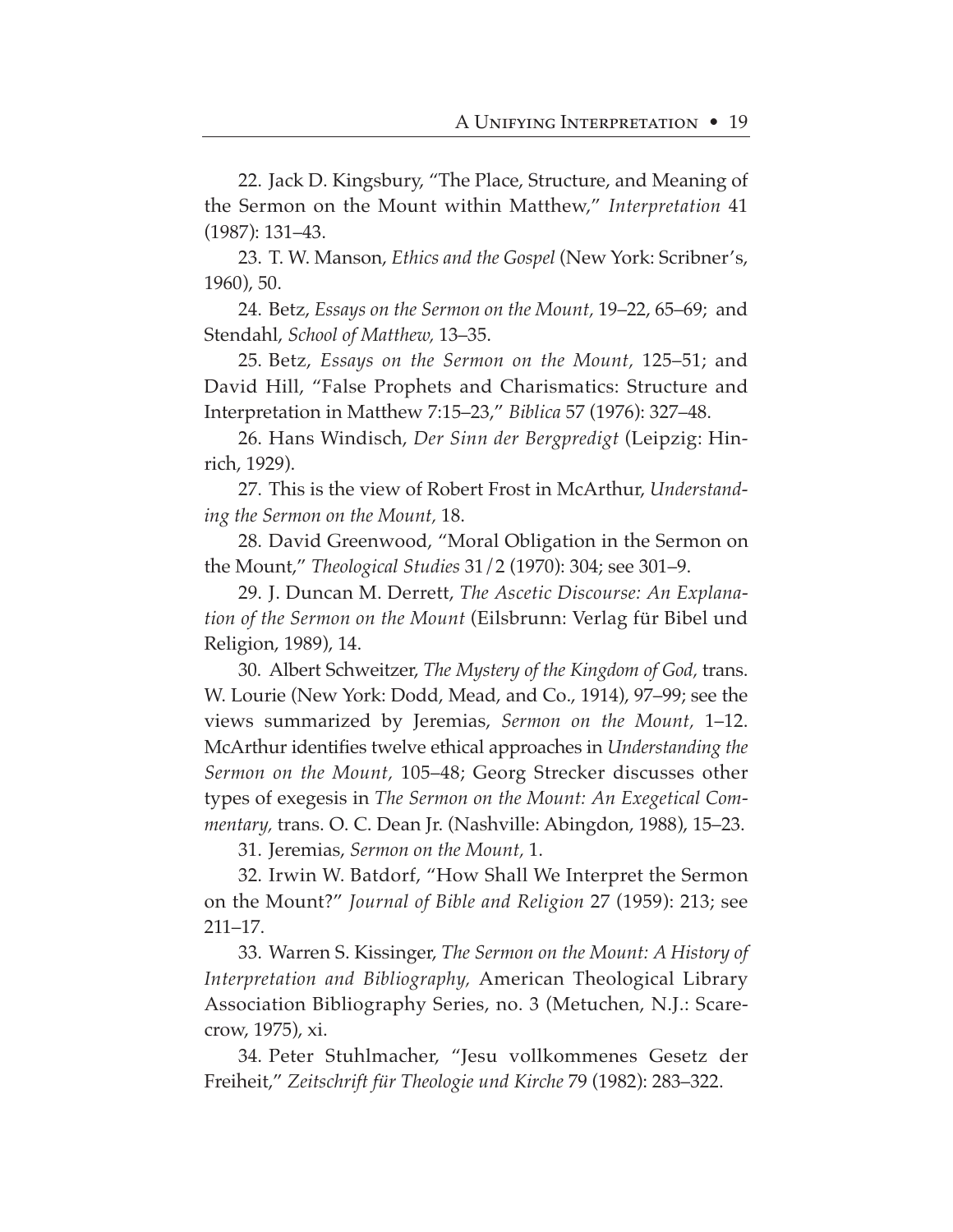- 35. Luz, *Matthew 1–7,* 215.
- 36. Betz, *Sermon on the Mount,* 205.
- 37. Kingsbury, "Place, Structure, and Meaning," 136.
- 38. Jeremias, *Sermon on the Mount,* 30.
- 39. Ibid., 24–33.
- 40. Ibid., 26–29.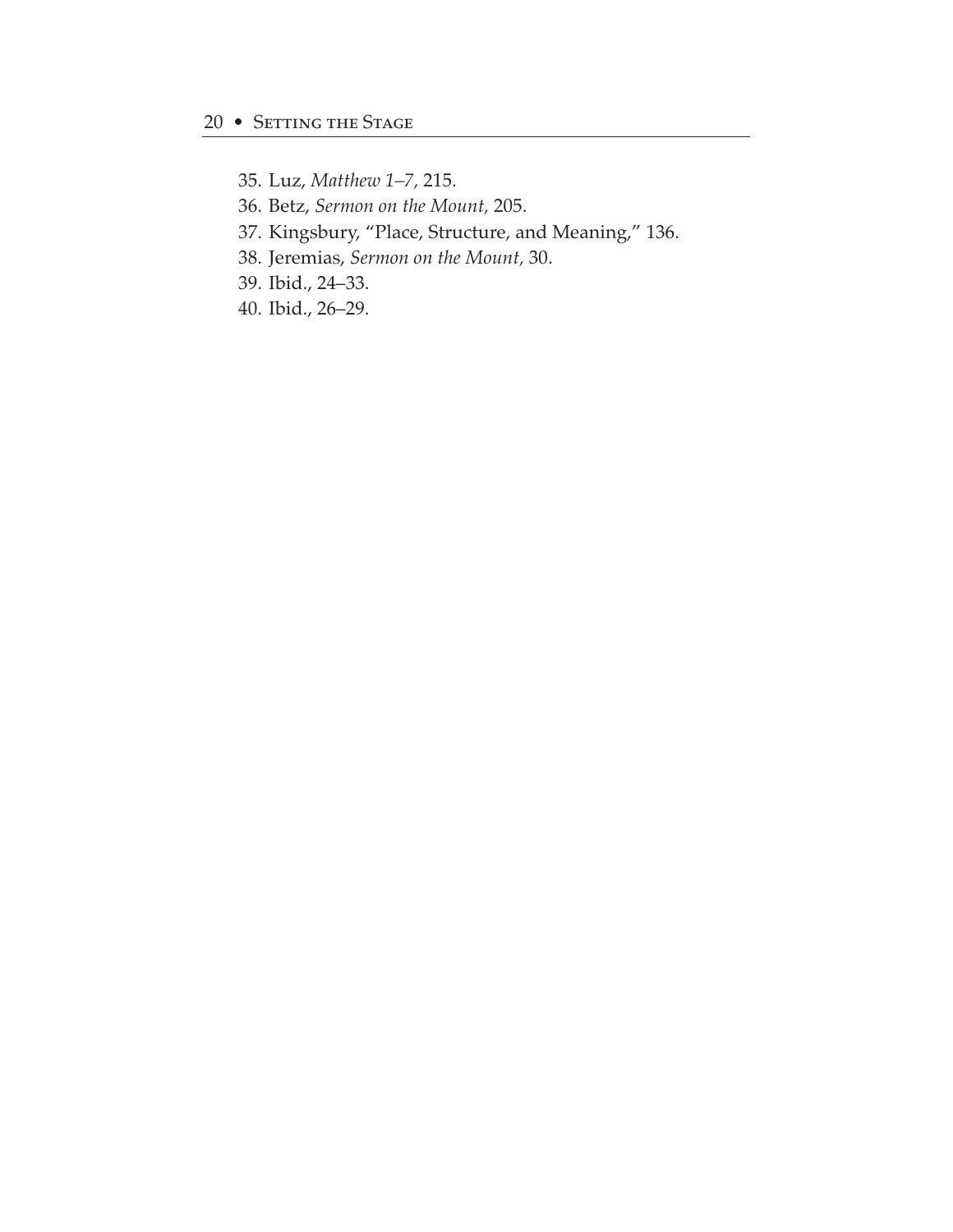$\mathcal{A}$  Sacred Sermon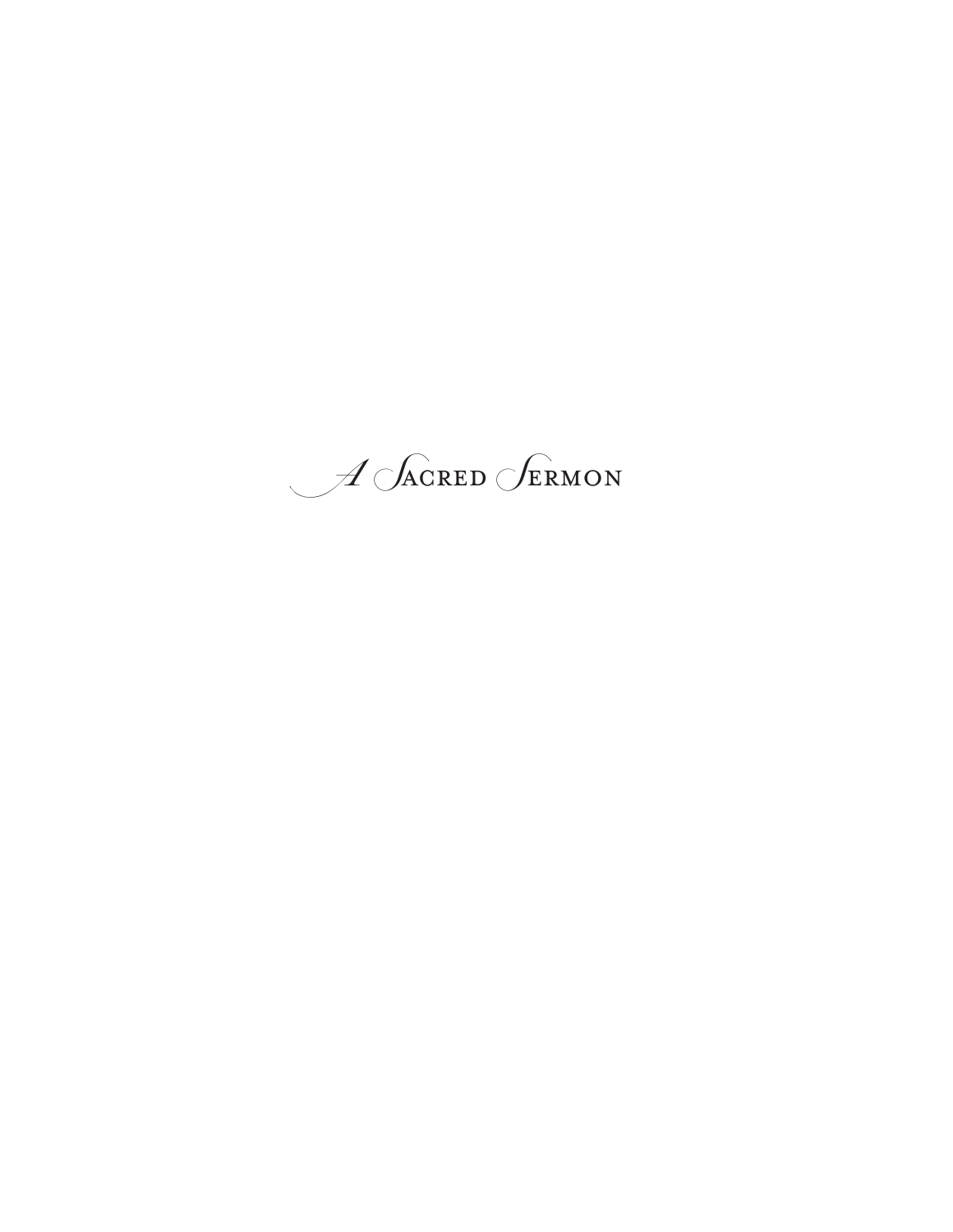$\ddot{\phantom{1}}$ CHAPTER 3

# THE TEMPLE CONTEXT AND UNITY of the Sermon at the Temple

While the Sermon at the Temple adds to our understanding of the Sermon on the Mount in several ways, its most important contribution for me is how it unlocks the age-old mystery of the unity of the Sermon. The main reason that the Sermon on the Mount has remained a sealed text for most readers is the problem of discerning what holds it all together. Does the Sermon on the Mount have a single theme or logic, or is it a haphazard collection of disjointed sayings? To this question, the Sermon at the Temple offers clues to a most remarkable answer.

Simply stated, the Sermon at the Temple is a temple text. By "temple text" I mean one that contains allusions to the most sacred teachings and ordinances of the plan of salvation, things that are not to be shared indiscriminately. In addition, temple texts are often presented in or near a temple. They ordain or otherwise convey divine powers through symbolic or ceremonial means, presented together with commandments that are or will be received by sacred oaths that allow the recipient to stand ritually in the presence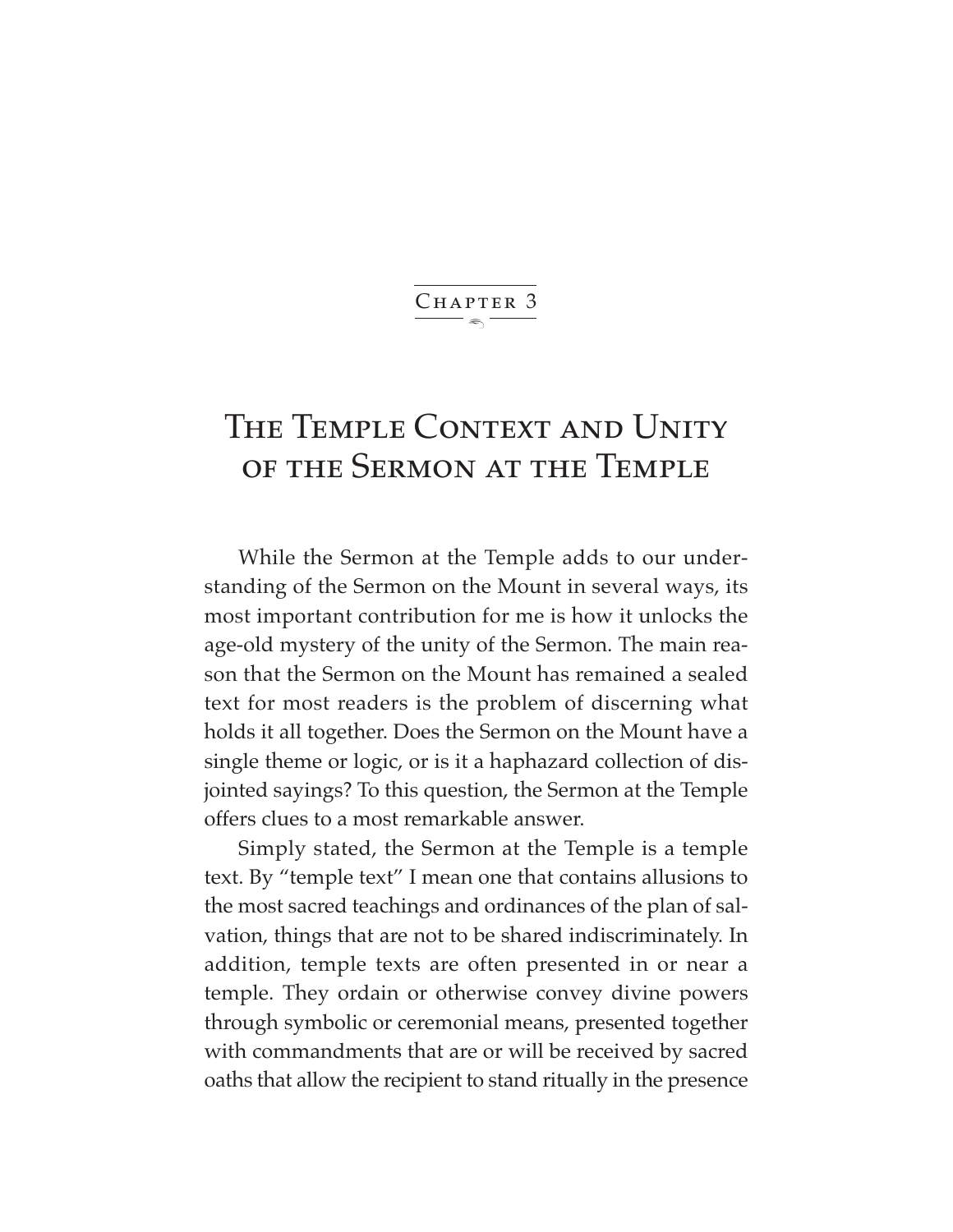of God. Several such texts may be found in the scriptures, notably including Jacob's speech at the temple in the city of Nephi (Jacob 2–3) and King Benjamin's speech at the temple of Zarahemla (Mosiah  $1-6$ ).<sup>1</sup> The temple setting is an essential element in the fabric of these speeches.

The temple context likewise gives the Sermon its unity and, therefore, an exceptionally rich background against which it can be understood and appreciated. I therefore advance an interpretation of the Sermon that sees it not only as a moral or ethical discourse, but also in a sacred temple setting. I do not diminish the ethical and didactic functions of the Sermon; on the contrary, the moral force of the Sermon is only enhanced by the solemnity of a sacred setting, which encourages listeners to receive its values with deepened commitment.

This view of the Sermon, like any other interpretation, cannot be proved absolutely but can only be set forth for consideration, scrutiny, reflection, and comparison with other possible analyses. And like any other interpretation, my theory undoubtedly has its weaknesses along with its strengths (although, especially in dealing with a text so fundamental and so extensively studied as has been the Sermon on the Mount, telling those two apart is not always easy). Thus, if a reader knows of another interpretation that accounts better for every element in the text of the Sermon than does the approach I am suggesting, I would certainly encourage him or her to entertain that view. But of all the interpretations of the Sermon on the Mount that I have studied, I see the interpretation of it as a temple text as the most coherent and insightful. If my view on this is correct, it has far-reaching implications for how we should understand the Book of Mormon, the New Testament, and early Christianity, as well as the Latter-day Saint temple experience in general.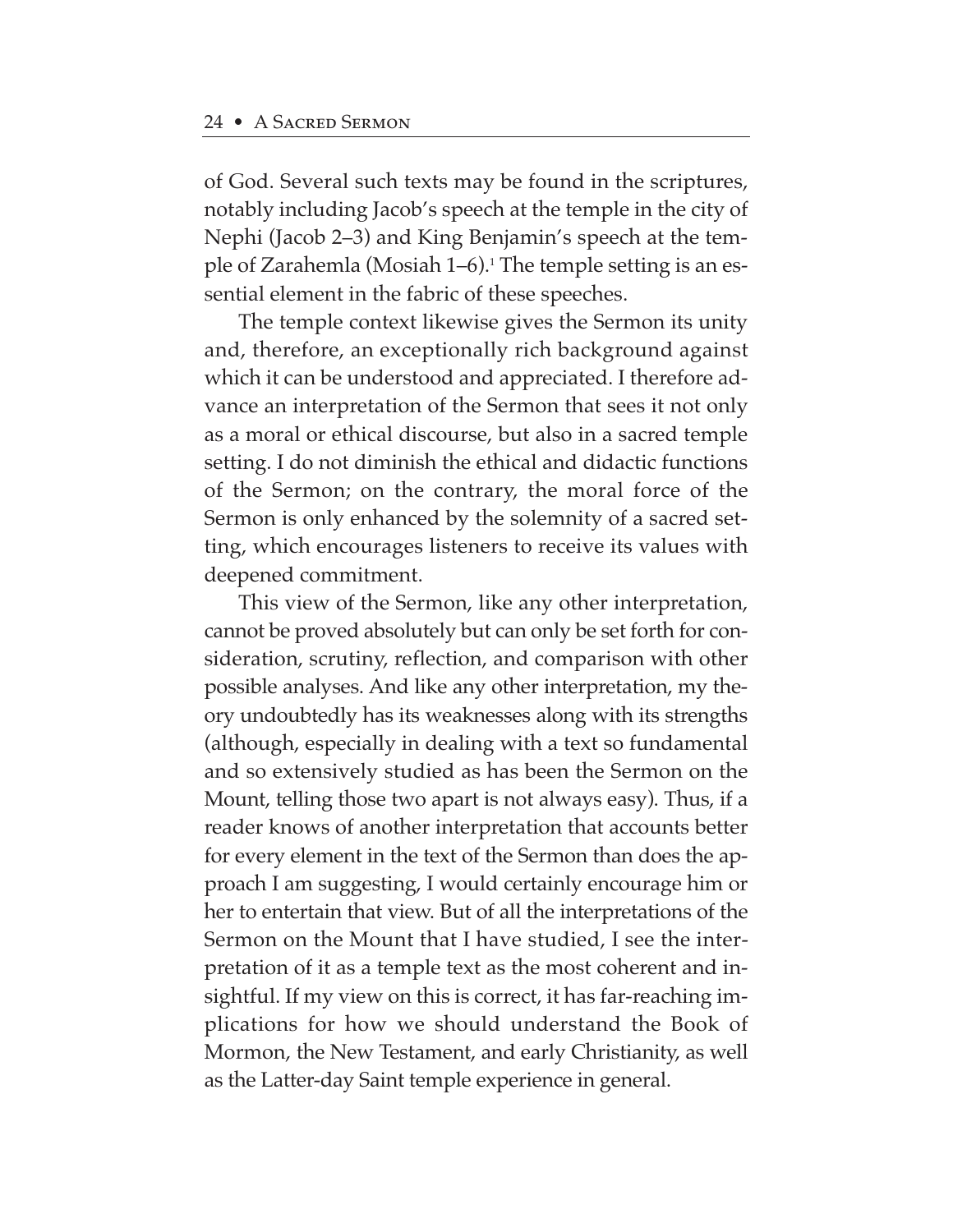What follows, therefore, especially in chapter 4, is an interpretive essay. It is more of an exploration than a proof. Before getting to the individual details of that interpretation, I will first discuss in this chapter the general temple elements in the setting of the Sermon at the Temple, for they provide the basis for the ceremonial and covenantal interpretation that follows. This study is both exegetical, drawing meaning out of the text, and interpretive, bringing meaning to the text. I recognize that I offer a new Latter-day Saint interpretation of the Sermon at the Temple and Sermon on the Mount. I have tried to write just the way I think and feel about this material. I would not expect people unfamiliar with the Latter-day Saint temple ceremony or doctrine to see spontaneously or completely what I see. Still, I hope that any reader will be able to view and ponder the familiar landscape of the Sermon on the Mount from that fruitful vantage point, for the Sermon on the Mount can be understood by anyone as a text constituting or accompanying a covenant-making ritual.

Knowing something about the setting of a speech usually enhances our understanding of it. Where, when, and to whom a sermon is delivered often affects what its words intend, why the speaker selects certain phrases, and how its listeners and readers understand those words. Thus in search of greater understanding, biblical scholars have combed the scriptures for clues about the *Sitz im Leben,* or life setting, of many prophetic discourses and cultic expressions. This search has yielded valuable results in biblical studies. This is true also of research into the Book of Mormon.

In general, we know that we only see the tip of the iceberg in the scriptural record. When Jesus appeared to the Nephites in Bountiful in 3 Nephi, he said and did a great many more things than are recorded in 3 Nephi 11–28.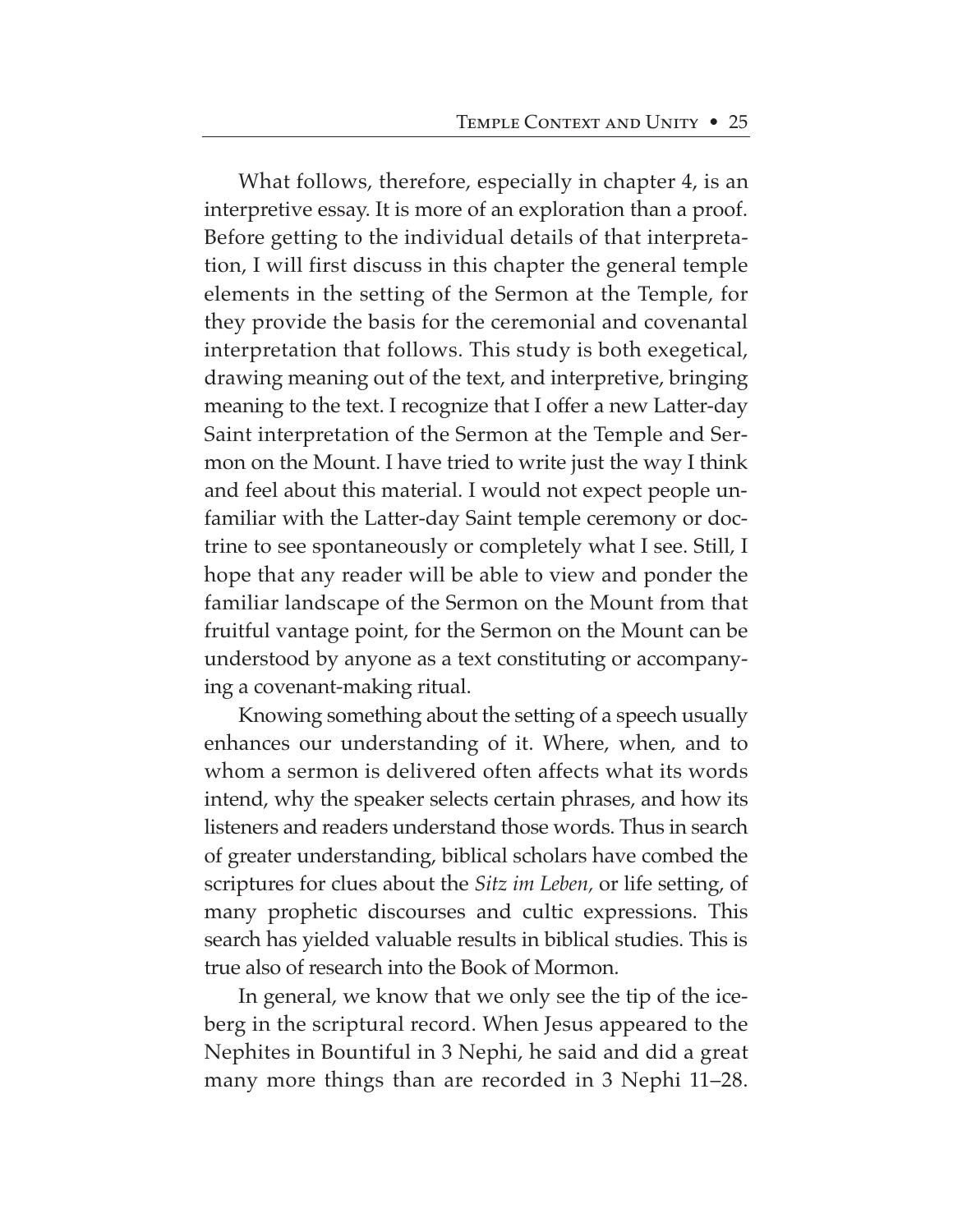Recall that not "even a hundredth part of the things which Jesus did truly teach unto the people" are reported (3 Nephi 26:6; compare 17:16–17). Since the record is incomplete, readers must thoughtfully ponder the existing materials and carefully draw possible inferences from the known background information, trying to re-create a vivid picture of what transpired. The following background data can be gleaned from the text, all pointing in the direction of a sacred covenant-making context.

As will be seen, the Sermon at the Temple was definitely delivered at the temple, in connection with the issuing of commandments and the making of personal religious commitments, for the purpose of successfully withstanding the final day of judgment. It can probably also be associated with Jesus' other secret, sacred teachings, which, according to tradition, he delivered after his resurrection in Jerusalem. Moreover, all this may have transpired in Bountiful on a traditional holy day of convocation.

### **The Place**

First, the Sermon at the Temple was given in a temple setting—Jesus spoke at the temple in Bountiful (see 3 Nephi 11:1). Since he could have chosen to appear anywhere he wanted (at the marketplace, at the town gate, or any number of other places where people traditionally congregated), and since we may assume that he chose to appear where he did for some reason, his appearance at the temple invites the idea that his words have something important to do with teachings and ordinances found within the temple.

It would not have surprised the Nephites that the Lord would choose to teach them at the temple. From what we know about their temples in the cities of Nephi and Zarahemla, these sacred places were obviously important reli-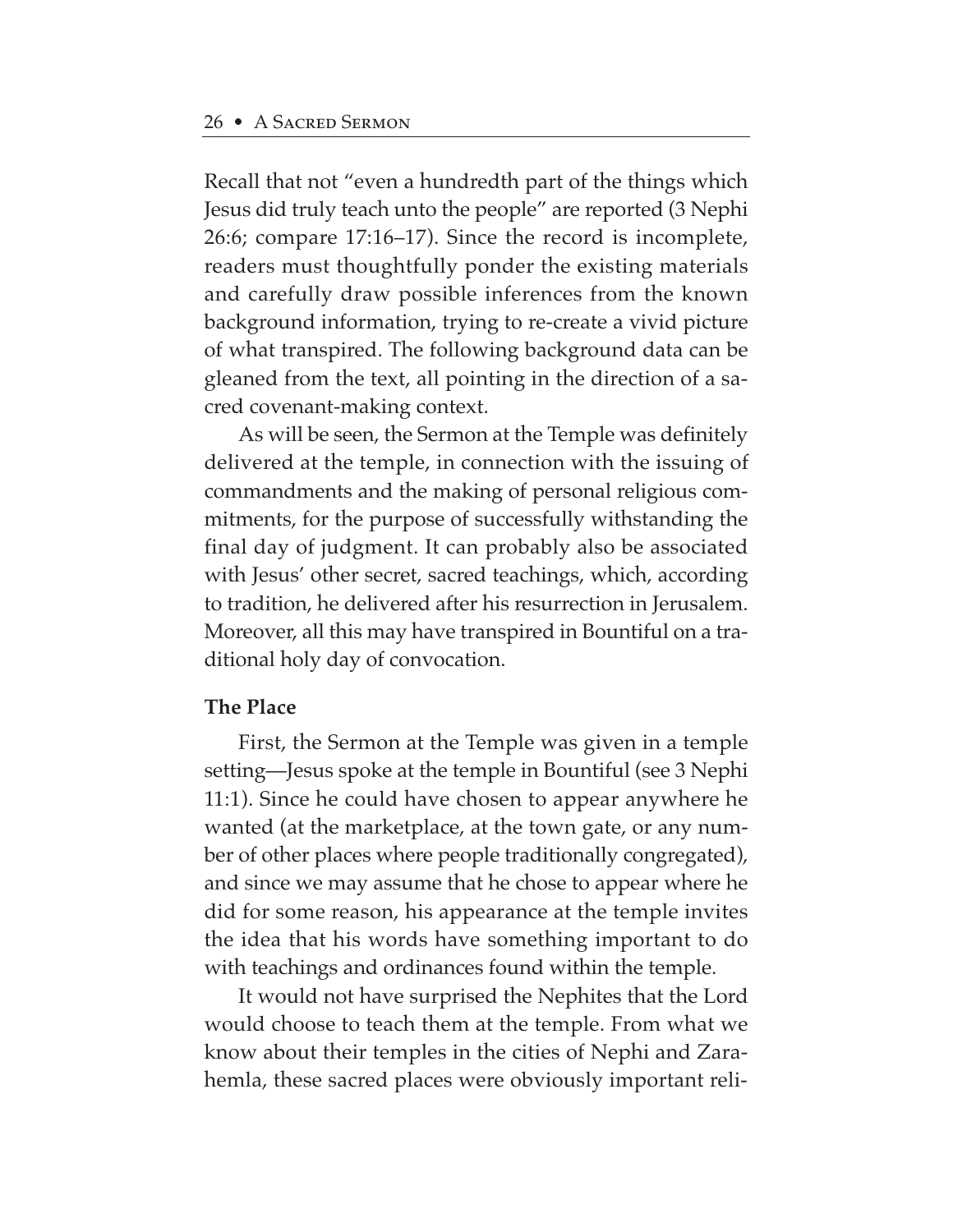gious and political centers for teaching (see Jacob 1:17; 2:2), as people were routinely taught within its walls (see Mosiah 2:7); for preaching (see Alma 16:13); for imparting the mysteries (see Mosiah 2:9; Alma 12:9; 13:3, 16); for gathering for ceremonies, coronations, obligatory annual festivals, ordinances, and covenant renewals (see 2 Nephi 6–10; Jacob 2–3; Mosiah 1–6); for making royal proclamations (see Mosiah 2:30; 7:17); and for sacrificing "according to the law of Moses" (Mosiah 2:3).<sup>2</sup> Nephite temples were patterned after the temple of Solomon (see 2 Nephi 5:16) in layout and in many of their functions, but they were not its equal in size or splendor.<sup>3</sup> What Jesus taught them in 3 Nephi 11:8 struck the Nephites as a marvelous transformation of their old temple order into a new one (see 3 Nephi 15:3).

Of course, some things taught in the temple may also be similar to things said outside the temple, and so it is not inconsistent with understanding the Sermon as an esoteric or sacred text that Jesus should also have spoken parts of it on other occasions scattered throughout his public ministry in Palestine (for example, Luke 6 and 11). At the temple in particular, however, a single, systematic presentation of the essence of the gospel is to be expected and is found.

What is stated so explicitly in the Book of Mormon can only be inferred by New Testament scholars of the Sermon on the Mount. The "mount" may have been a quiet hillside in Galilee, but it also may well symbolize the "mountain of the Lord," a scriptural expression referring to the temple mount in Jerusalem itself. The possible connection between the sermon mount and the temple mount has not escaped the notice of biblical scholars. In Israel, the temple became synonymous with God's mountain (for example, Isaiah 2:2 and Micah 4:1 call the temple in Jerusalem the mountain of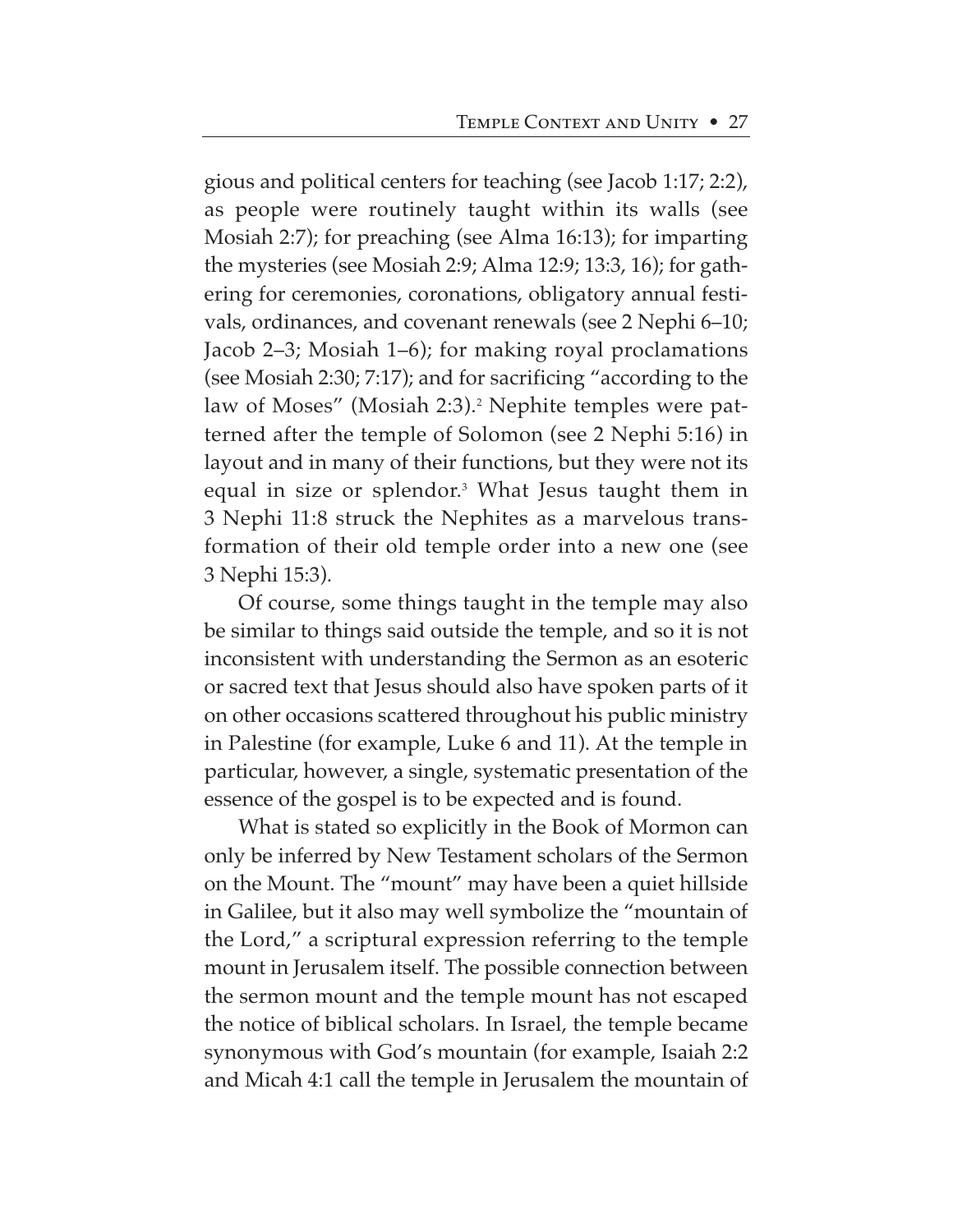the Lord's house). Just as God spoke to Moses from Mount Sinai, he continued to speak and act in Israel from his temple-palace on his chosen mount in Jerusalem, and the temple became "the architectural embodiment of the cosmic mountain."4 Mount Zion in Jerusalem became the most important mountain in the world for the Jews, precisely because the temple was there. That low and undistinguished mound was nonetheless called, in the Bible, the world's tallest mountain, because God dwelt there.

That sacred place was thought to be protected from all evil enemies, who were powerless against that spiritual fortress, and life was said to flow forth from it in fertilizing streams. In this image of the temple, there came together for the ancient mind the linkage of things in heaven (where God sat upon his throne surrounded by his celestial council) and the earth, his footstool. It was a place set apart, and there the divine presence related to the world of man ordering and stabilizing that world and acting upon it through natural and spiritual forces. At that point, the earth touched the divine sphere, just as mountain peaks reach the sky.<sup>5</sup> Thus, as W. D. Davies concludes, when Matthew reports that Jesus spoke from a mount in Matthew 5–7, "probably no simple geographic mountain is intended. The mountain is the mountain of the New Moses, the New Sinai."6 Understood this way, we can imagine no more appropriate place than the temple as the site of the Sermon at the Temple. In the Sermon at the Temple, the temple imagery is no longer veiled.

### **The Covenant-Making Context**

The temple in Israel has always been the shrine of the covenant, the home of the ark of the covenant, and the place where the covenant was renewed and perpetuated.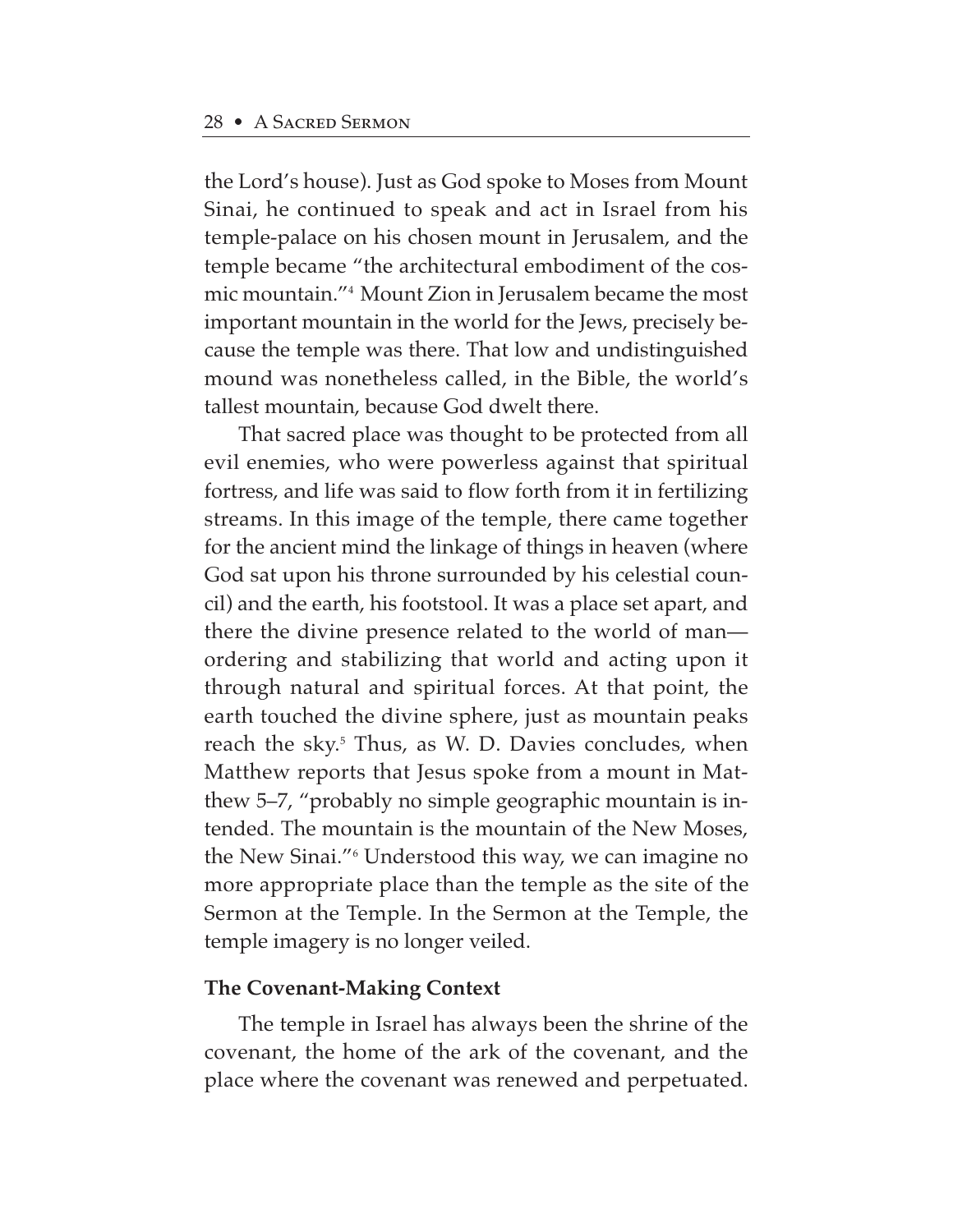Similarly, the Sermon at the Temple was delivered in a covenanting context. Its teachings were expressly designed to prepare people to enter into a covenant with Christ, for at the end of the Sermon the people sacramentally promised and witnessed that they were willing to do what Jesus had commanded them that day, to take upon them his name, and to partake of emblems to help them remember that he had shown his body to them and shed his blood for them (see 3 Nephi 18:1–11).

Moreover, many aspects of the Sermon at the Temple deal overtly with gospel ordinances. For example, the Sermon on the Mount materials in the Sermon at the Temple appear immediately following Jesus' explanations of baptism, of the gift of the Holy Ghost, and of the rock upon which one should build, namely, the covenantal relationship formed by repentance, baptism, and becoming as a little child (see 3 Nephi 11:38–39).

To a Nephite, the invitation to "become as a little child" (3 Nephi 11:38) would probably have reminded them of their own traditional covenant ritual, for at least since the days of King Benjamin they understood that "because of the covenant" they had made that day at the temple of Zarahemla, they were "called the children of Christ, his sons, and his daughters" (Mosiah 5:7). Becoming a "child of God" may well also have reminded these people of the divine inheritance of the elect as the "sons and daughters" of God (see Mosiah  $27:25-26$ )<sup>7</sup> who enter into God's presence, the theme on which the Sermon on the Mount also ends (see Matthew 7:21; 3 Nephi 14:21). By both beginning (see 3 Nephi 11:39–40) and ending (see 3 Nephi 14:24–15:1) with this theme of entering into God's presence and withstanding the final judgment, the Sermon at the Temple gives added emphasis to the establishment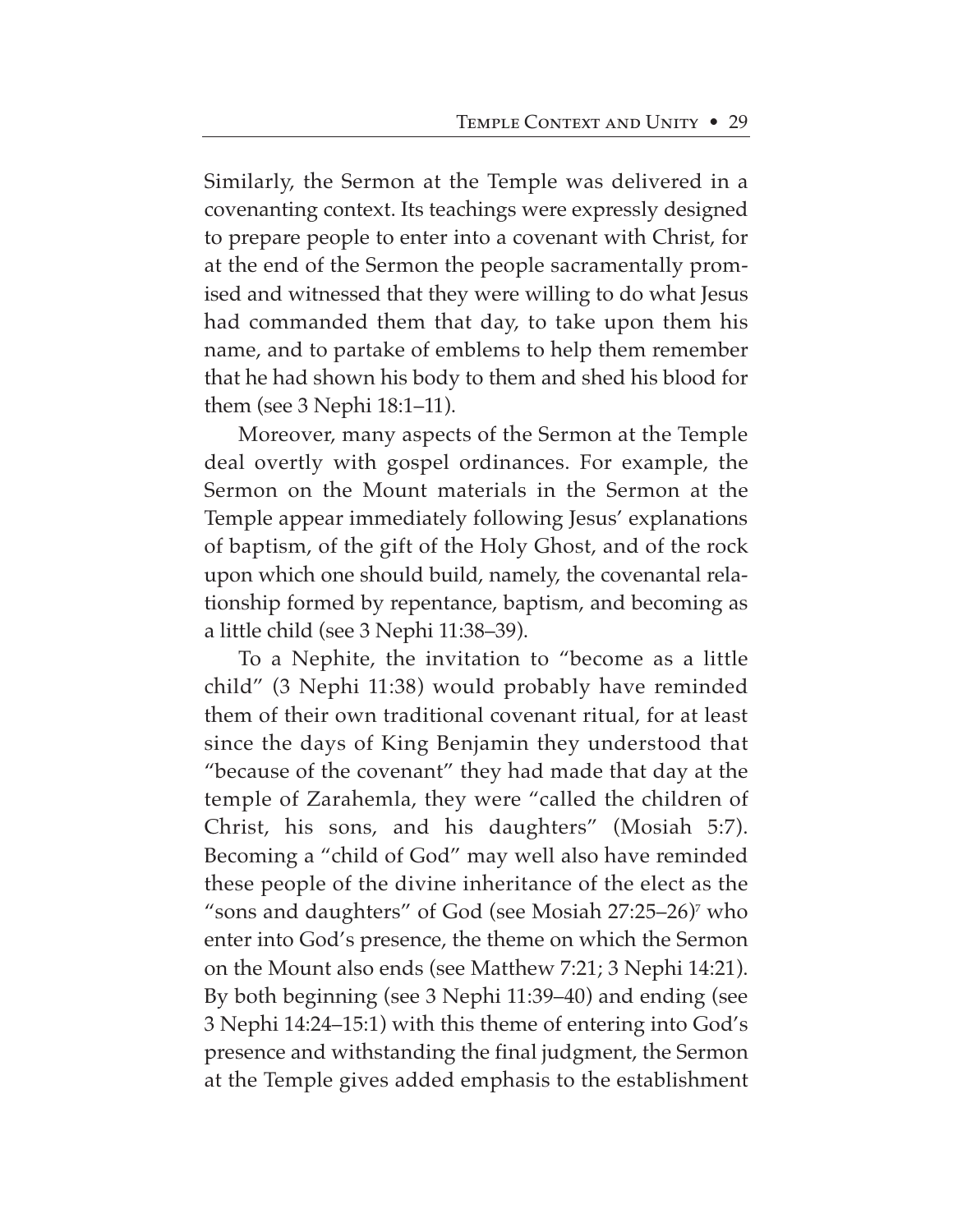of a covenantal relationship as a main purpose of the entire Sermon.

The metaphorical explanation of how a person must build upon this rock, instead of upon a sandy foundation (see 3 Nephi 11:39–40; 14:24–27), brackets the words of the Sermon on the Mount that appear in 3 Nephi 12–14. The rock is the doctrine of repentance, baptism, and becoming God's child by spiritual rebirth. So we see that obedience to the commandments given in 3 Nephi 12–14 is not merely advisory or ethically desirable. Obedience to these stipulations is to be understood in connection with the making of a covenant through being baptized, receiving the gift of the Holy Ghost, and becoming a child of God fully blessed to inherit the Father's kingdom. These are among the requirements, or terms, of the covenant.

#### **The Laws of the Covenant**

Next, the teachings of the Sermon at the Temple were expressly given by way of commandment. Scholars have debated the basic character of the injunctions of the Sermon on the Mount: Do they form a new public order, a set of ideals, a set of commands, a law of the future kingdom but not of the present church, rules applicable only for a brief period before a shortly awaited coming of the kingdom, an existential claim of God on the individual, or general conditions of discipleship?<sup>8</sup> However, in one of the most significant sets of disclosures in the Sermon at the Temple, Jesus refers explicitly, emphatically, and consistently to his words as "commandments" (see 3 Nephi 12:19–20; 15:10; 18:10). They are necessary if the individual is to "come unto Jesus."

Just as the commands and laws promulgated in the making of the covenant at Sinai formed the basis of the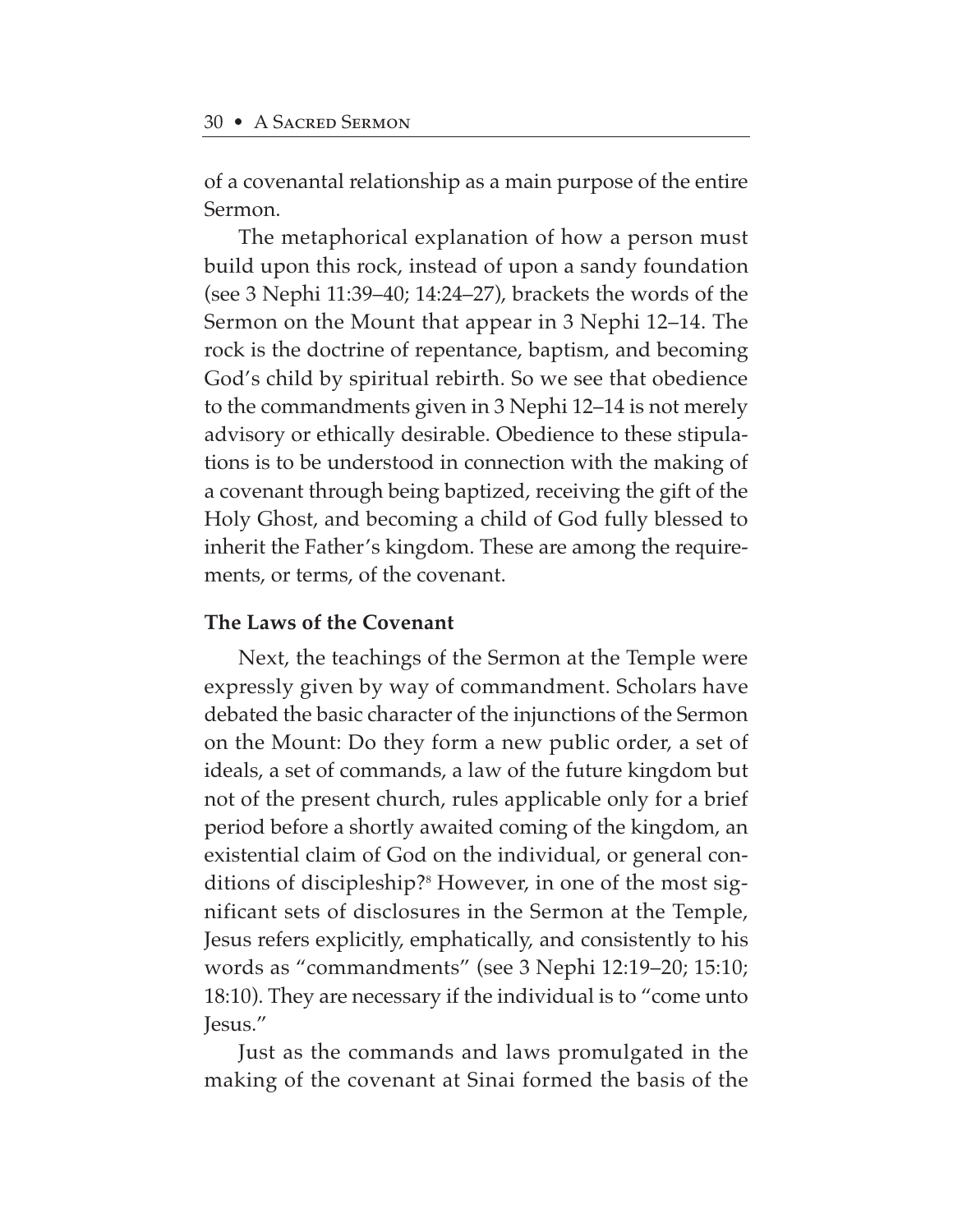Old Testament, the commandments of the Sermon at the Temple form the basis of this new covenant (or "testament") of Jesus Christ. For this reason, seeing the Book of Mormon as "Another Testament of Jesus Christ" is all the more meaningful, since the word *testament* in Greek literally means "covenant, . . . usually [describing] the entire relationship between God and the children of Israel."9 As "Another Testament" or "Covenant," the Book of Mormon indeed reestablishes a modern-day understanding of God's commandments, which his people agree to obey by covenant (see D&C 21:1). Accordingly, the Doctrine and Covenants admonishes the Saints to "remember the new covenant, even the Book of Mormon" (84:57).

Seeing the Sermon on the Mount essentially as a set of commandments is not the normal approach of most interpreters, though this view has been proposed by some ruthlessly honest commentators.10 Interestingly, this view has the support of the early Christian Didache 1:5, 4:13, and 13:7. For example, this so-called Teaching of the Twelve Apostles tells early members of the church to follow Jesus' instructions to give generously (quoting Matthew 5:41–42) and thereby not to "abandon the *commandments* of the Lord"; and it promises that "blessed is the man who gives according to the *commandment*, for he is without blame" (Didache 1:5; italics added). The version of the Sermon in the Joseph Smith Translation, which I consider a third telling of the speech, reflects the same idea in yet another setting (see Matthew 5:21, 50 JST; 6:30 JST).

It remains unpopular, though, to see Jesus' words here as commandments figuring prominently in his doctrine of salvation. This is especially the case among many Protestant scholars who see salvation by grace as primary, if not exclusive. Thus Martin Luther relegated the epistle of James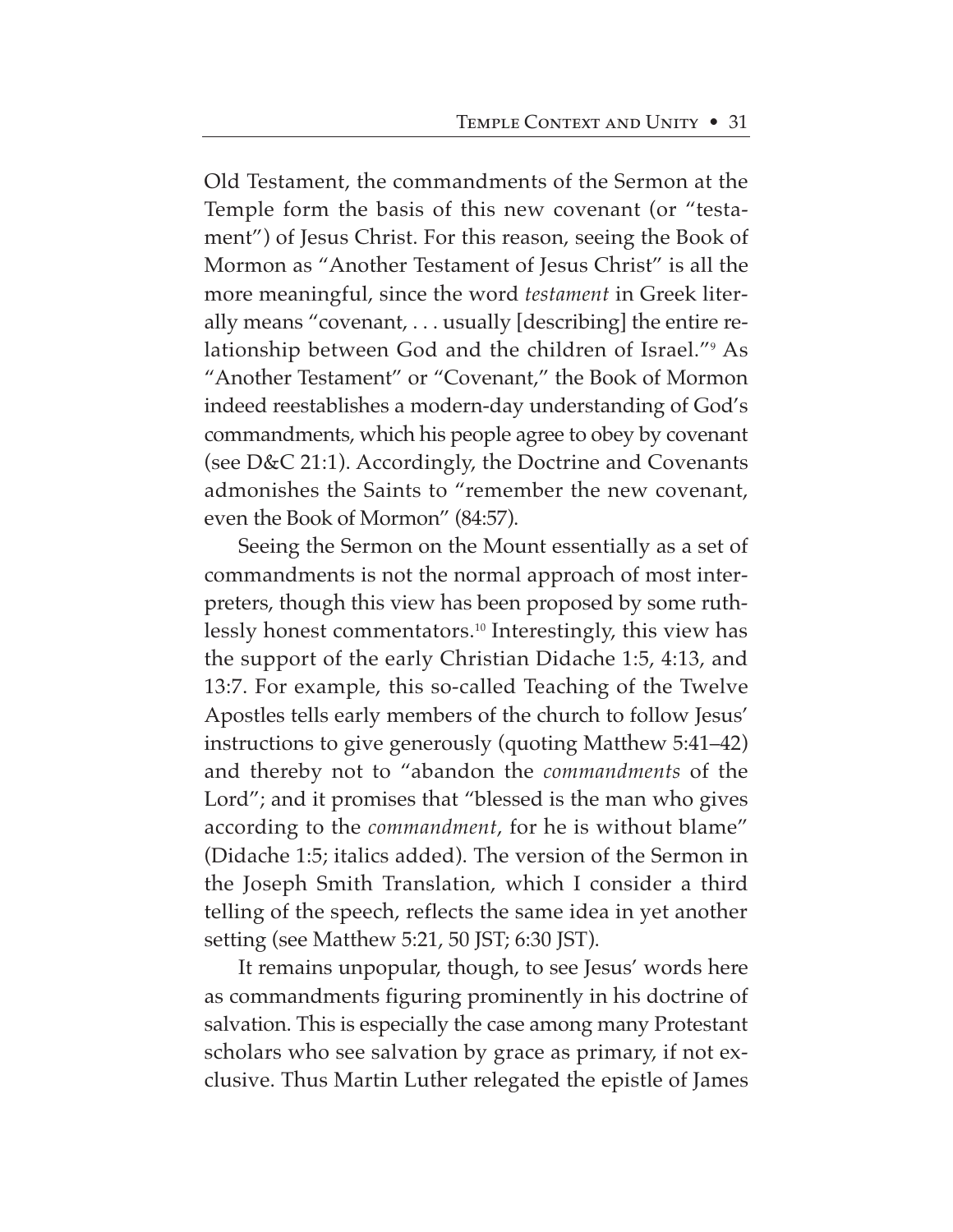(which declares that "faith without *works* is dead," James 2:26; italics added) to the straw pile $11$  and called the Sermon on the Mount "the devil's masterpiece"12 because in his opinion "the devil so masterfully distorts and perverts *(verdrehet und verkeret)* Christ's true meaning through his Apostle [Matthew] especially in the fifth chapter."13 To this, Hans Windisch answers, "Let us be honest; let us free ourselves once and for all from that idealistic and Paulinizing exegesis! We must admit that the ethic of the Sermon on the Mount is every bit as much an obedience-ethic as is the ethic of the Old Testament."14 The Sermon at the Temple confirms this view, and more: Not only is the ethic of the Sermon on the Mount an obedience-ethic, the Sermon on the Mount also belongs every bit as much to the creation of a sacred covenant relationship between Jesus Christ and his people as did the Old Testament commandments, which belong unequivocally to the covenant made between Jehovah and the children of Israel (for example, Exodus 19–24).

# **The Sacred Teachings of the Forty-Day Literature**

A further contextual clue is found in a disclosure by Jesus that may place the teachings of the Sermon in the same class as his postresurrectional teachings to his apostles in Palestine, namely, that of the so-called forty-day literature. After basically rehearsing the Sermon on the Mount to the Nephites, Jesus told them that they had now "heard the things which I taught *before I ascended* to my Father" (3 Nephi 15:1). This may mean that Jesus reiterated the Sermon on the Mount to his apostles once again after his death and before his ascension. Otherwise, he could have said to the Nephites, "Behold, ye have heard the things which I taught *during my ministry* in Palestine." I suspect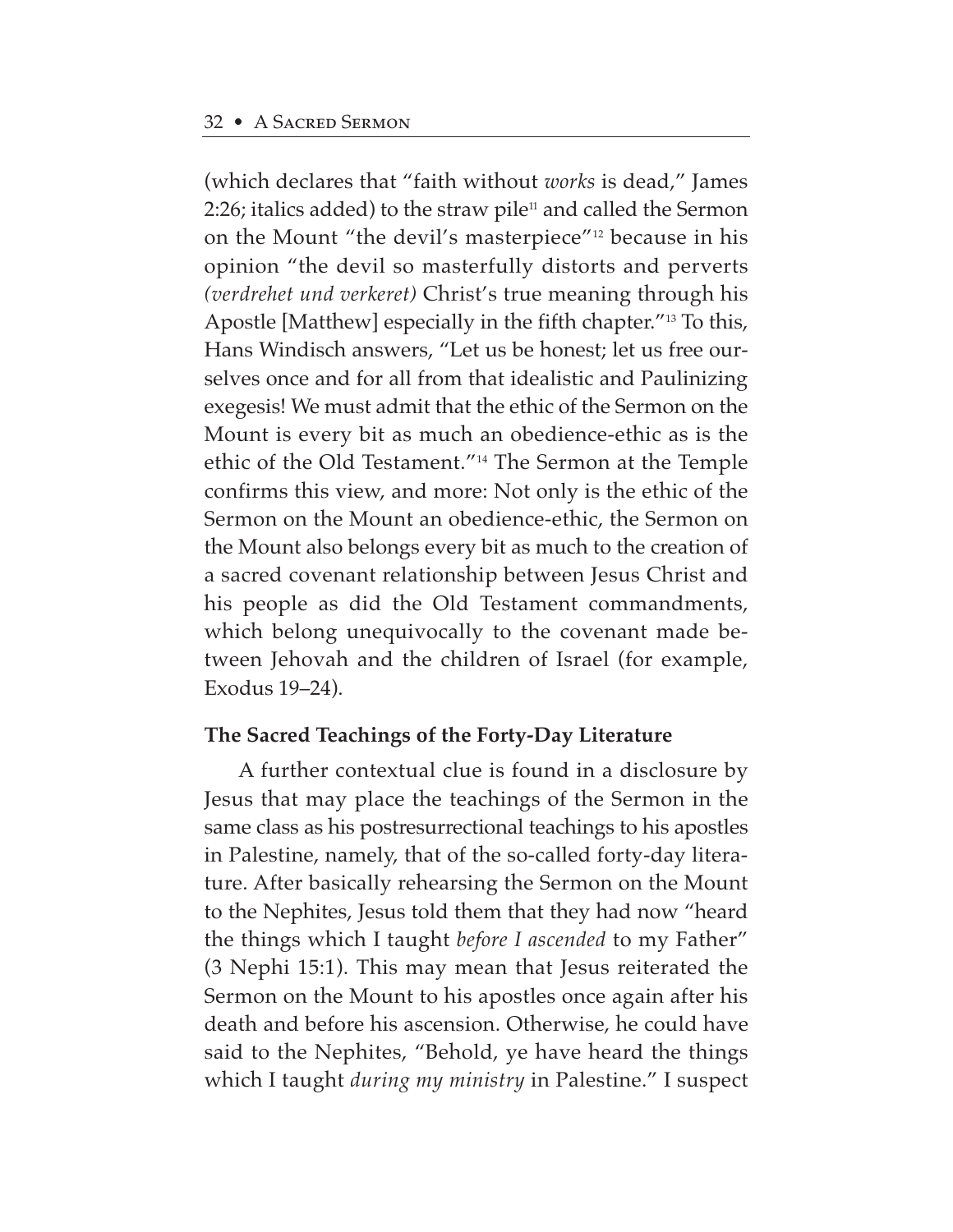that Jesus taught his disciples the Sermon, or parts of it, many times during his ministry (for example, when he began preaching in Galilee as reported in Matthew 5, when he sent out the apostles as missionaries as reported in Matthew 5 JST, and after his resurrection as reflected in 3 Nephi) and that his followers grew in understanding each time they heard it repeated.

Hugh Nibley, in several articles entitled "Christ among the Ruins," has demonstrated a number of connections between the Sermon at the Temple and the forty-day literature.15 Jesus addressed most of his teachings at that time to his apostles and instructed them in their priesthood duties; told them about their premortal existence, the creation of the world, and the purpose of this life; and explained how they could return to the glory of God through obedience to ordinances for the salvation of the living and the dead. He blessed them with an initiation or endowment, generally called the "mysteries," which emphasized garments, marriage, and prayer circles.16

Correspondences between this body of literature and the Sermon at the Temple enhance the possibility that the Sermon on the Mount played a role in the Palestinian postresurrectional ministry as well. For example, I think it likely that the references in the Sermon to "raiment" and "clothe" (see Matthew 6:25 and Matthew 6:28–30) had something to do with what Jesus gave the apostles who were instructed to remain in Jerusalem after the resurrection: "until ye be endued [i.e., endowed, or clothed] with power from on high" (Luke 24:49).<sup>17</sup> This view is corroborated by the fact that Joseph Smith taught that Peter and John received the "fulness of priesthood or the law of God" at the Mount of Transfiguration and that Peter "washed and anointed" all the apostles and received "the endowment" on the day of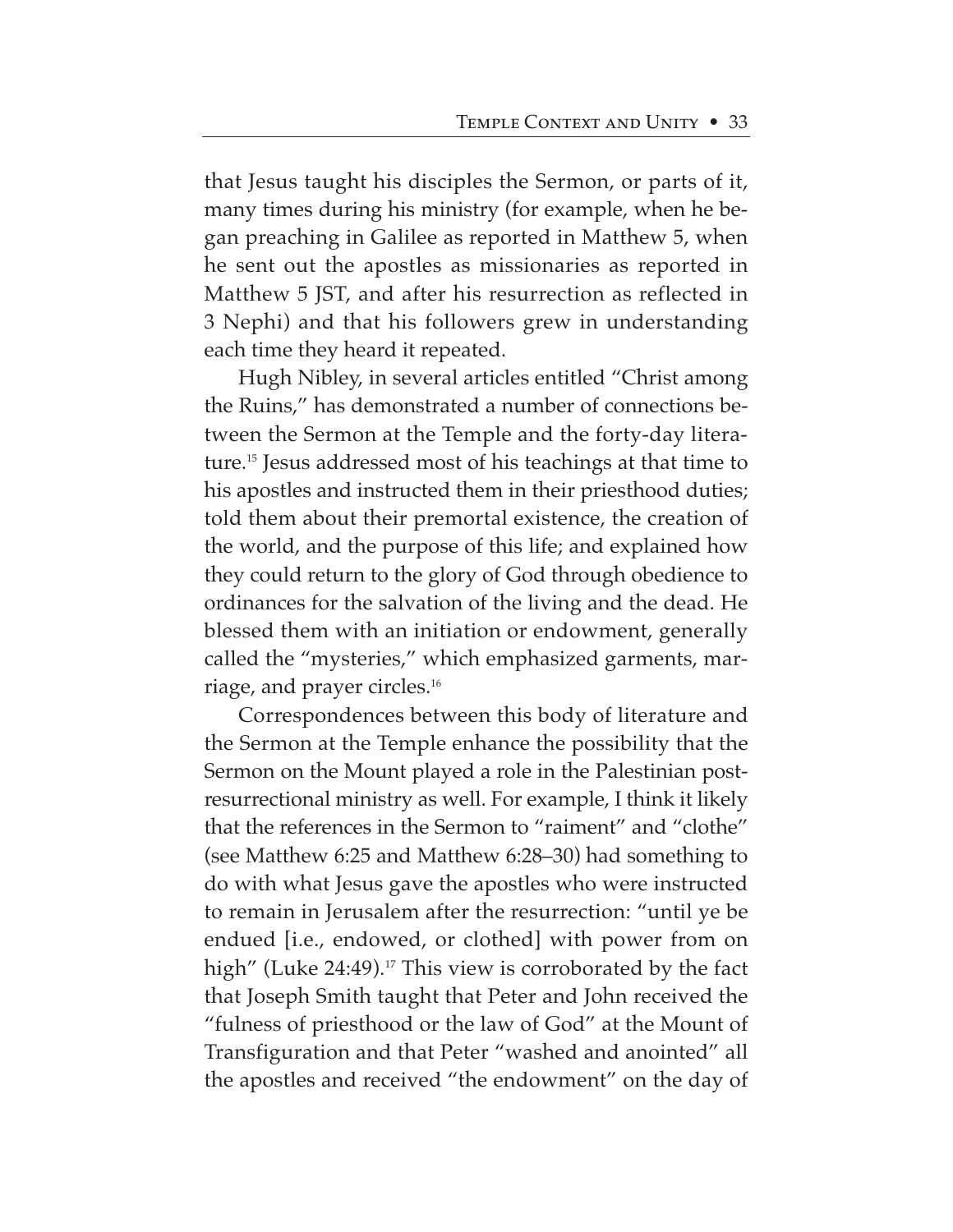Pentecost in Jerusalem.18 President Heber C. Kimball similarly once remarked that Jesus had "inducted his Apostles into these ordinances [the holy endowments]."19 Since the esoteric and postresurrectional teachings of Jesus in the forty-day literature contain, above all, hints concerning the sacred mysteries he taught to his apostles prior to his ascension,20 the postresurrectional context of the Sermon at the Temple invites the conclusion that the materials in the Sermon on the Mount are also at home as part of the sacred or secret teachings of Jesus.

## **Preparing to Pass the Final Judgment**

Another thing the Sermon accentuates is its orientation toward the day of judgment. Its concluding remarks expressly instruct the disciple how to pass through the final judgment, to enter into God's presence "in that day" (3 Nephi 14:21–23; Matthew 7:21–23). This purpose is stated more clearly in the Sermon at the Temple than in the Sermon on the Mount. In the Book of Mormon, Jesus expressly states that the purpose of the Sermon is to assist the disciple in surviving the eschatological day of judgment: "Whoso remembereth these sayings of mine and doeth them, him will I raise up at the last day" (3 Nephi 15:1). The purpose of this statement in the Sermon at the Temple is to encourage remembrance and to stimulate the people to keep the commandments that the Lord has given.

Elsewhere in the Book of Mormon, the first thing done after a covenant ceremony is, likewise, to appoint priests to exhort the people to remember their promises so they may withstand God's day of judgment (see Mosiah 6:1–3; compare 2 Nephi 9:52). The disciple's salvation turns on remembering and doing the things taught in the Sermon. Therefore, one should not think of the standards set forth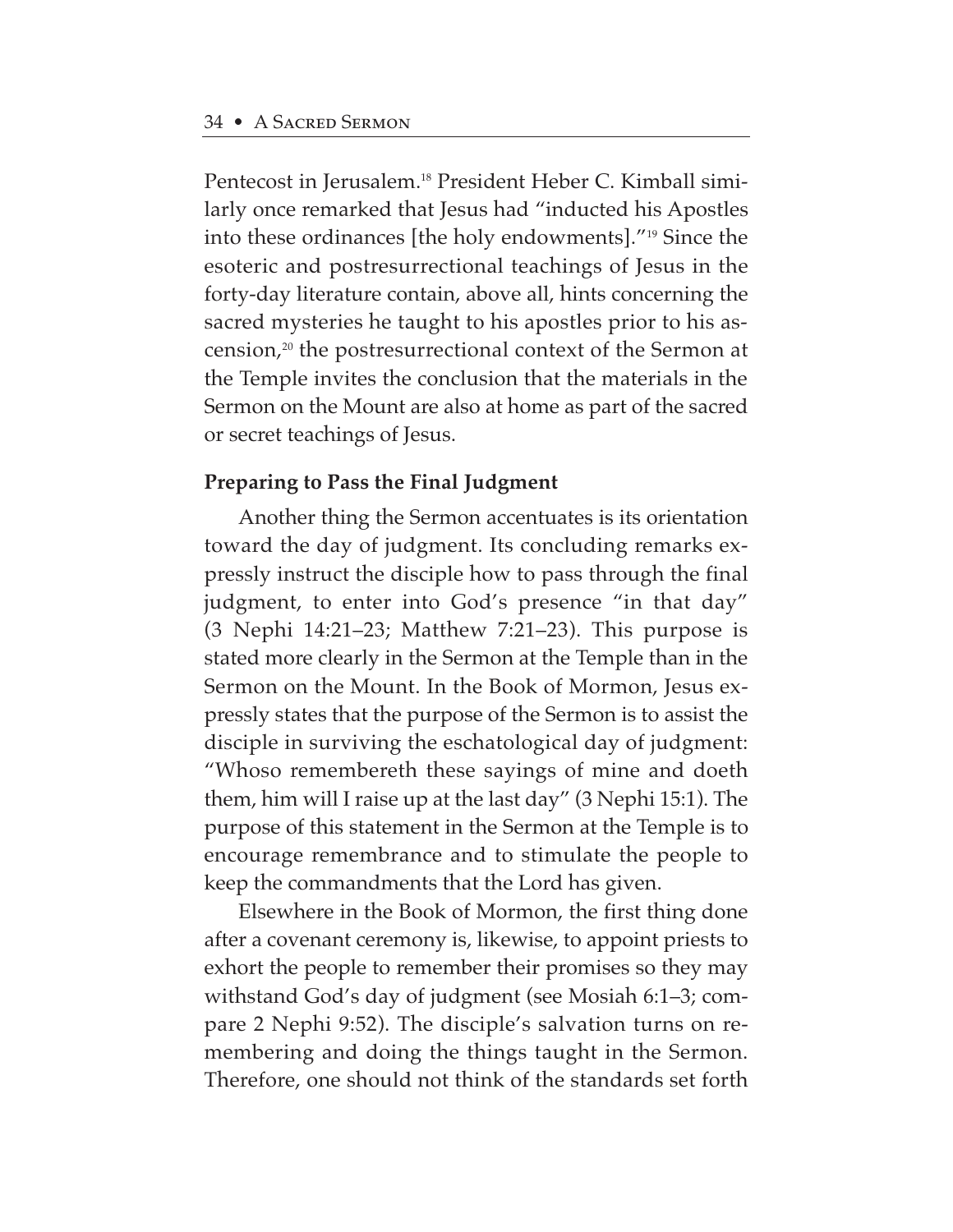in the Sermon as unreachable ideals. Observing this specific set of requirements is essential to eternal exaltation, for only thereby can the Lord raise us up at the last day. In this way, the speech embraces both this-worldly and otherworldly concerns. Its requirements impose standards of conduct upon ethical human behavior in this world, but at the same time it reveals the principles whereby the final judgment will proceed, which principles, if followed, will enable a person to survive the final judgment in the next world.

#### **More Than Words Alone**

Evidently the presentation of the Sermon at the Temple involved more than words alone. The Nephites heard many things, but they also saw things presented in an unusually powerful way (for example, 3 Nephi 11:15). The amazed reaction of the righteous Nephites may indicate this. Even though they had long anticipated that the law of Moses would be superseded upon the coming of the Messiah, they were astonished at what Jesus taught on this occasion. They "marveled" and "wondered" (3 Nephi 15:2). The apostles in Galilee were likewise "astonished at his doctrine: for he taught them as *one* having authority" (Matthew 7:28–29; italics added). The authority Jesus made evident contributed significantly to their astonishment.

While the amazed reaction of the Nephites can be understood in several ways, it seems possible to me that it had something to do with the idea that what Jesus said and did somehow went beyond mere words or conventional discourse. Jesus presented things to these audiences in a marvelous way. This was not an ordinary lecture or a simple, generic moral sermon. His presentation was far different from the logical thinking of the scribes, which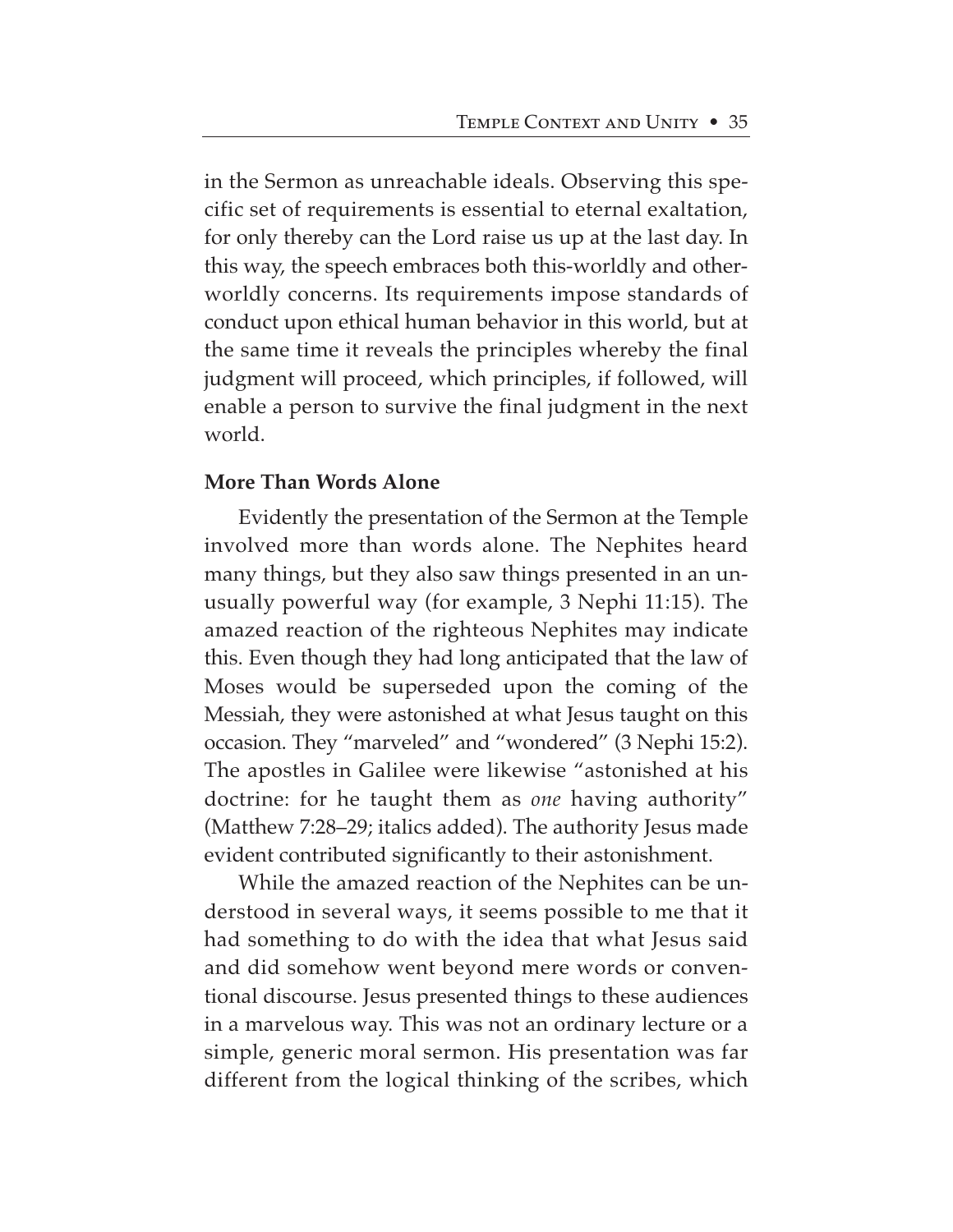was well-known among the Jews; it also extended beyond the teaching of high moral standards, which had been common among the Nephites throughout their history. Included among the Nephite doctrines had always been powerful prohibitions against disputation, anger, strife, evil thoughts, greed, pride, and neglect of the poor. Why then should similar teachings of Jesus at the temple produce such an amazed reaction? It would seem that their amazement would have something to do with *how* the holy and glorified Jesus taught the principles, not just *what* he taught. The presentation must have been powerful, not just with dynamic intonation or forcefulness, but particularly with divine authority *(exousia)*.

## **A Traditional Temple Occasion**

Finally, one may wonder if Jesus appeared to the Nephites at an auspicious time or on a ritually significant occasion. The record leaves it unclear exactly when Jesus appeared at the temple in Bountiful. Was it shortly after Jesus' death and resurrection at the beginning of the Nephite thirty-fourth year, "soon after the ascension of Christ into heaven" (3 Nephi 10:18), or was it later in that year? Kent Brown and John Tvedtnes have both skillfully presented alternative arguments on this matter. The main question is how to understand the phrase "in the *ending* of the thirty and fourth year" that introduces the verse of 3 Nephi 10:18, and none of the proposed interpretations are conclusive.21 There are good reasons to think that Christ's appearance did not occur immediately after his resurrection, yet there are equally ample reasons for thinking that it was not at the very end of the thirty-fourth year either.

In light of the inconclusiveness and ambiguity here, it may be more fruitful to consider *what kind* of a gathering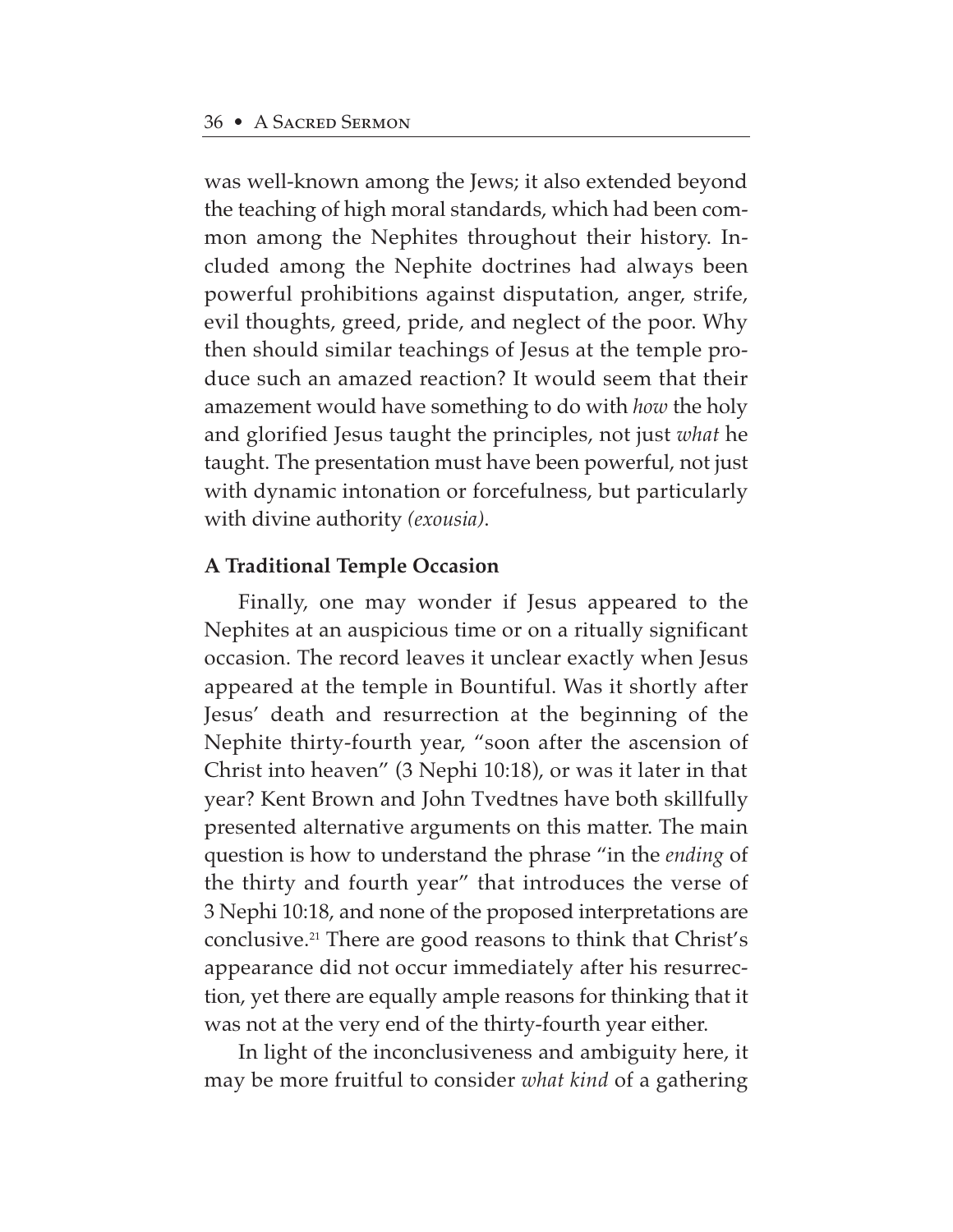was likely involved instead of asking how long after the crucifixion Jesus' appearance in Bountiful was. Had the great multitude gathered together simply for an emergency civilian meeting, or had they assembled for another purpose? Since the Nephites had "gathered together . . . round about the temple" (3 Nephi 11:1) with "men, women, and children" (3 Nephi 17:25), one is reminded of King Benjamin's great covenant-renewal convocation assembly, when all his people gathered "round about" the temple, every man with his family in a traditional Feast of Tabernacles fashion (Mosiah 2:5; compare Deuteronomy  $31:9-13$ )<sup>22</sup> and had "the mysteries of God . . . unfolded to [their] view" (Mosiah 2:9).

Also, since the size of the crowd in 3 Nephi did not increase as the day went on, apparently all these Nephites had gathered for a specific purpose at the beginning of that day. Thus it seems likely that all the people in Bountiful had come to the temple on a scheduled religious festival or holy day. It is evident that these people would have been strict to observe their traditional religious laws, for they were among "the more righteous part of the people" (3 Nephi 10:12; compare 9:13), the wicked having been destroyed. Moreover, the fact that women and children were present supports the idea that their meeting was not simply an emergency session of the city elders to consider the mundane needs for construction repairs and debris removal.23 Although we cannot be sure what festival it might have been, it seems likely to me that some holy festival was involved at the time the Nephites gathered in 3 Nephi.

Traditionally, all Israelites (and hence Nephites) were instructed to gather at the temple three appointed times each year, namely, for the solemn feasts of Passover, Pentecost, and Tabernacles: "Three times in the year all thy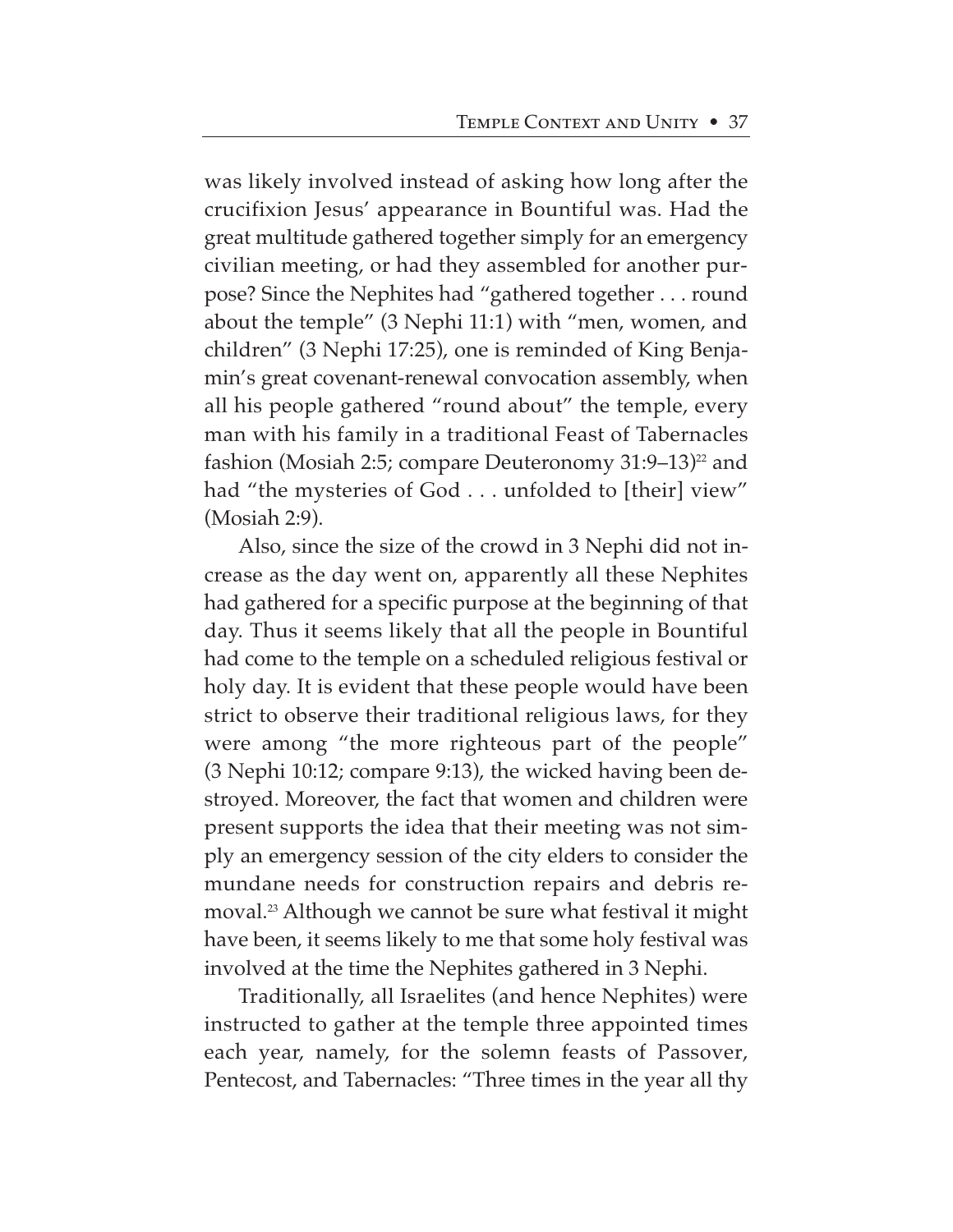males shall appear before the Lord God" (Exodus 23:17); and "at the end of *every* seven years, . . . in the feast of tabernacles, . . . all Israel [must] come to appear before the Lord thy God" at the temple, "men, and women, and children" (Deuteronomy 31:10–12).

Particularly important for the celebration of the law of Moses and for the renewal of the covenant of Israel with the Lord were two feasts, one called Shavuot in Hebrew (Pentecost in Greek), which came in June fifty days after Passover, and the other called Tabernacles, which followed closely after the Day of Atonement in the fall. These two festivals were each celebrated over a period of seven days, probably reminiscent of the seven days of the Exodus from Egypt and the seven periods of the creation.<sup>24</sup> There is considerable circumstantial evidence that the Nephites, who were strict in their observance of the law of Moses "in all things" (2 Nephi 5:10; see Jarom 1:5; Alma 30:3; 3 Nephi 1:24), observed these essential Israelite festivals.<sup>25</sup> The purposes and themes of these ritual days related closely to covenant-making, law-giving, and prophetic instruction, which are also dominant themes in the Sermon at the Temple.

If the Nephites were assembled on one of these traditional holy days sometime after the signs of Jesus' death had been given, they probably would have wondered what they should do next. We know that they observed the law of Moses until Jesus proclaimed its fulfillment (see 3 Nephi 1:24–25; 15:2–8), but while Jesus' voice, which was heard out of the darkness, had announced the end of the Mosaic law at the time of his death (see 3 Nephi 9:17), no new instructions had yet been given to the Nephites about the law that was to take its place. Indeed, when Jesus spoke to the Nephites in person at the temple of Bountiful, he reiterated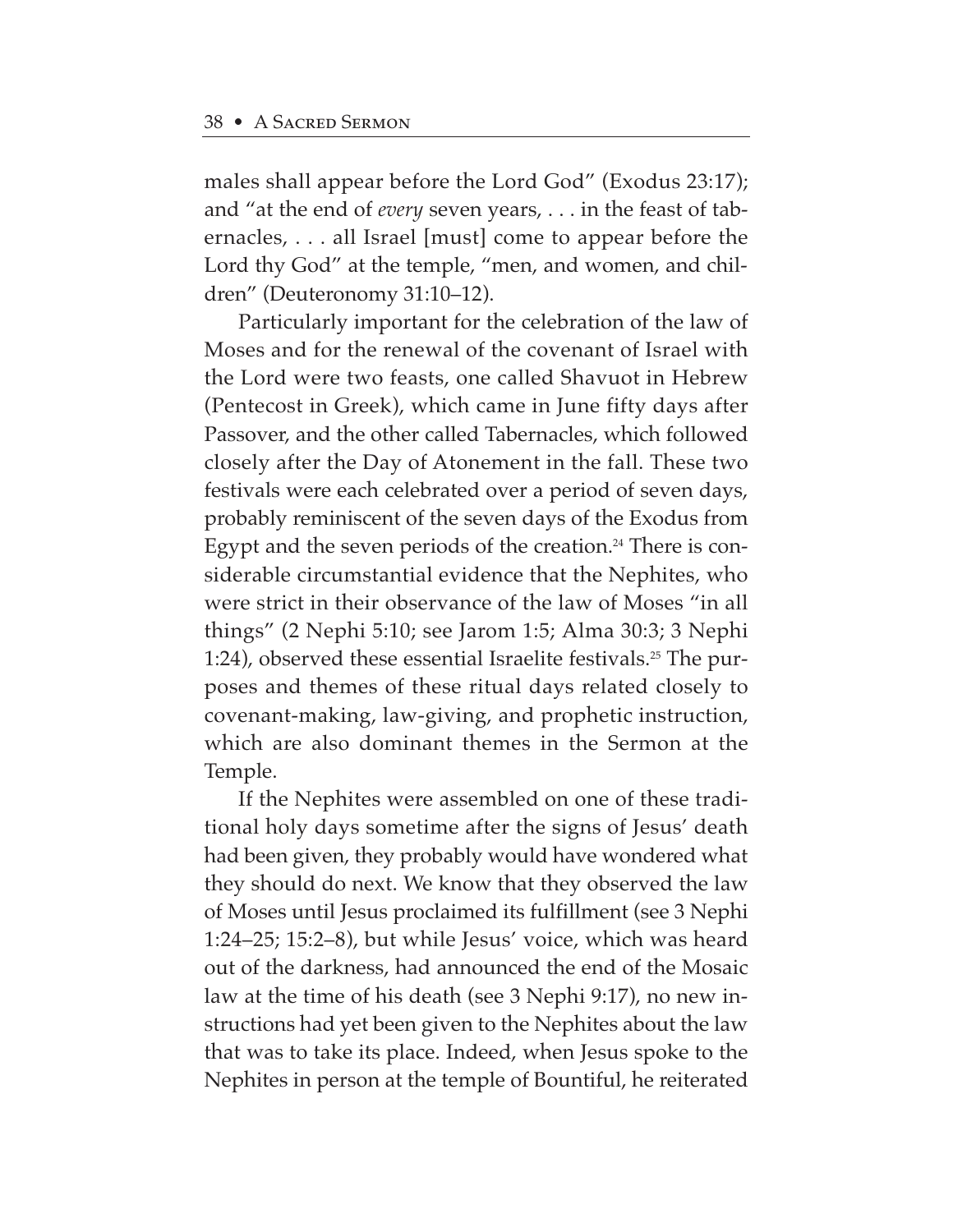the fact that the old law had been fulfilled (see 3 Nephi 12:18; 15:4), but they were still confused in particular about what he meant by this (see 3 Nephi 15:2–3). They "wondered what he would [have them do] concerning the law of Moses" (3 Nephi 15:2). It was inevitable that, sooner or later, as they gathered at their temple, they would have wondered if it was still appropriate for them to continue using their old ritual order. Since it seems unlikely that they would have gone twelve months without addressing the implications of Christ's death for the continuation of their public rites and temple practices, this suggests that his appearance was probably not too long after his crucifixion and ascension.

We do not know how the Nephite ritual calendar in Bountiful related to the Israelite calendar in Jerusalem, for there had been no contact between the two for over six hundred years. It is impossible to determine which of the traditional festivals would have been observed in Bountiful in the months following Jesus' crucifixion. Thus, it could have been around the Nephite time of Passover when Jesus appeared, as John Tvedtnes has suggested, or just before their New Year celebrations, as Kent Brown has proposed. Indeed, a year-rite gathering would make good sense of the occasion in 3 Nephi 11, for at such assemblages kings were typically crowned, laws promulgated, and covenants made or renewed.

If one can assume, however, that the two ritual calendars had not grown too far apart, the feast of Shavuot would have been celebrated in Bountiful a few months after the Passover crucifixion and shortly after the bestknown ascension of Jesus from Jerusalem, reported in Acts 1:9–11. Such a scenario would thus make good sense of the reference in 3 Nephi 10:18 to Christ's appearing in Bountiful "soon after" his ascension.<sup>26</sup>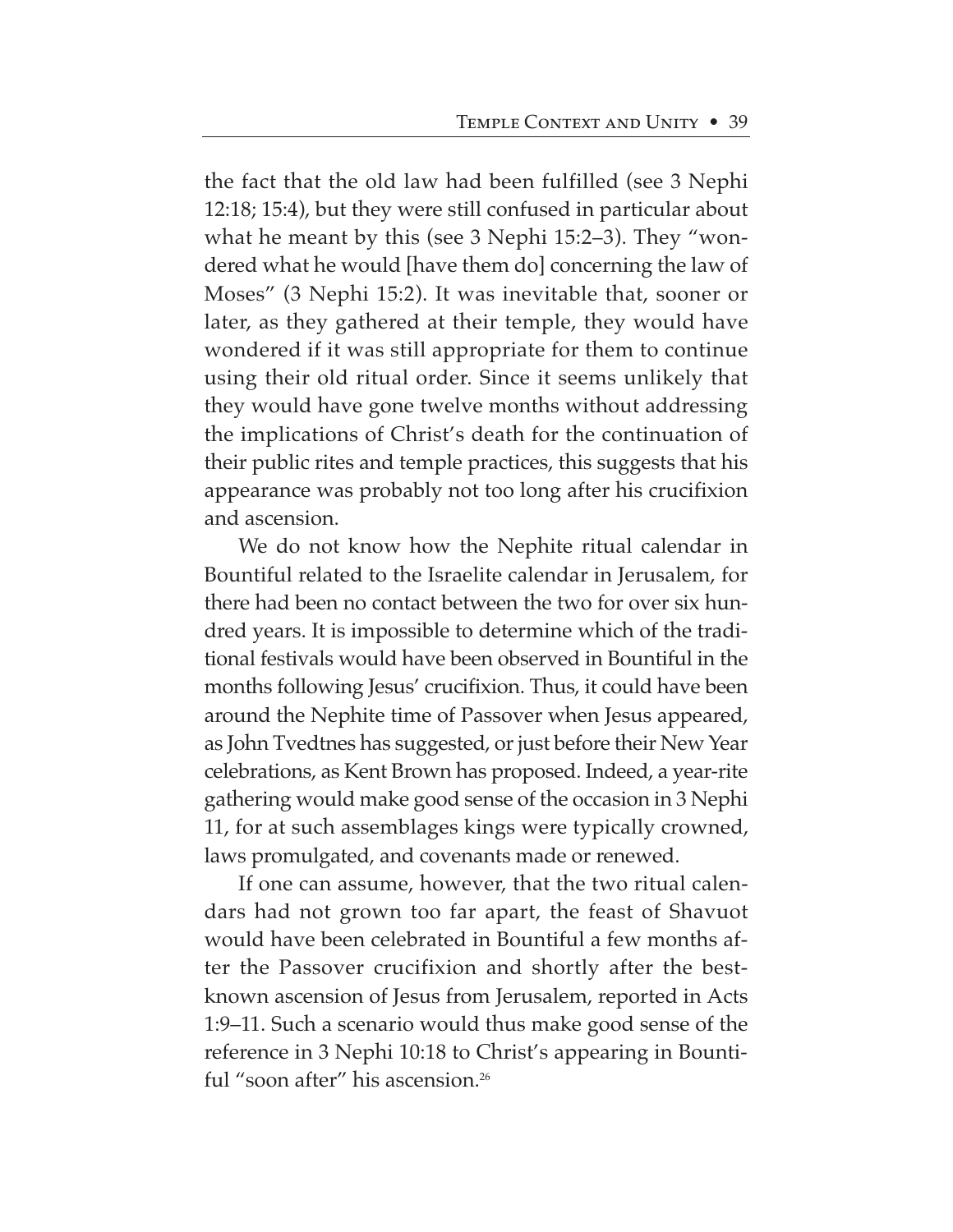Moreover, that date is close enough after the events of the destruction that the people could still "marvel" and "wonder" about the whole situation as they conversed about Christ and the signs of his death (see 3 Nephi 11:1–2). Such a date accommodates most of the information Kent Brown has gathered about the settled condition of the people at the time of Jesus' appearance, and it also solves John Tvedtnes's major problem by allowing time for records to have been kept between the time of the crucifixion and the appearance in Bountiful. The tension between the words "soon after the ascension" and the phrase "in the ending of the thirty and fourth year" (3 Nephi 10:18) remains unresolved, however, under any theory.

The hypothesis that Christ appeared at the feast of Shavuot in Bountiful also raises many interesting implications. No occasion more relevant than Shavuot can be imagined for the day on which to explain the fulfillment of the old law and the issuance of the new. According to recent scholarship, ancient Israelites may have celebrated, as part of Shavuot, the giving of the law to Moses and the revelation of the Ten Commandments on Mount Sinai.<sup>27</sup> That revelation was received about fifty days after the Exodus from Egypt ("in the third month," Exodus 19:1), although it is uncertain when the similar dates of this theophany and of the early summer festival of Shavuot became associated. The obvious connections between three of the Ten Commandments in Exodus 20 and Jesus' teachings about murder, adultery, and oaths in Matthew 5 and 3 Nephi 12 afford another possible link between the day on which the Nephites would have traditionally celebrated the giving of the Ten Commandments and the time when Jesus taught the new understanding of those very commandments.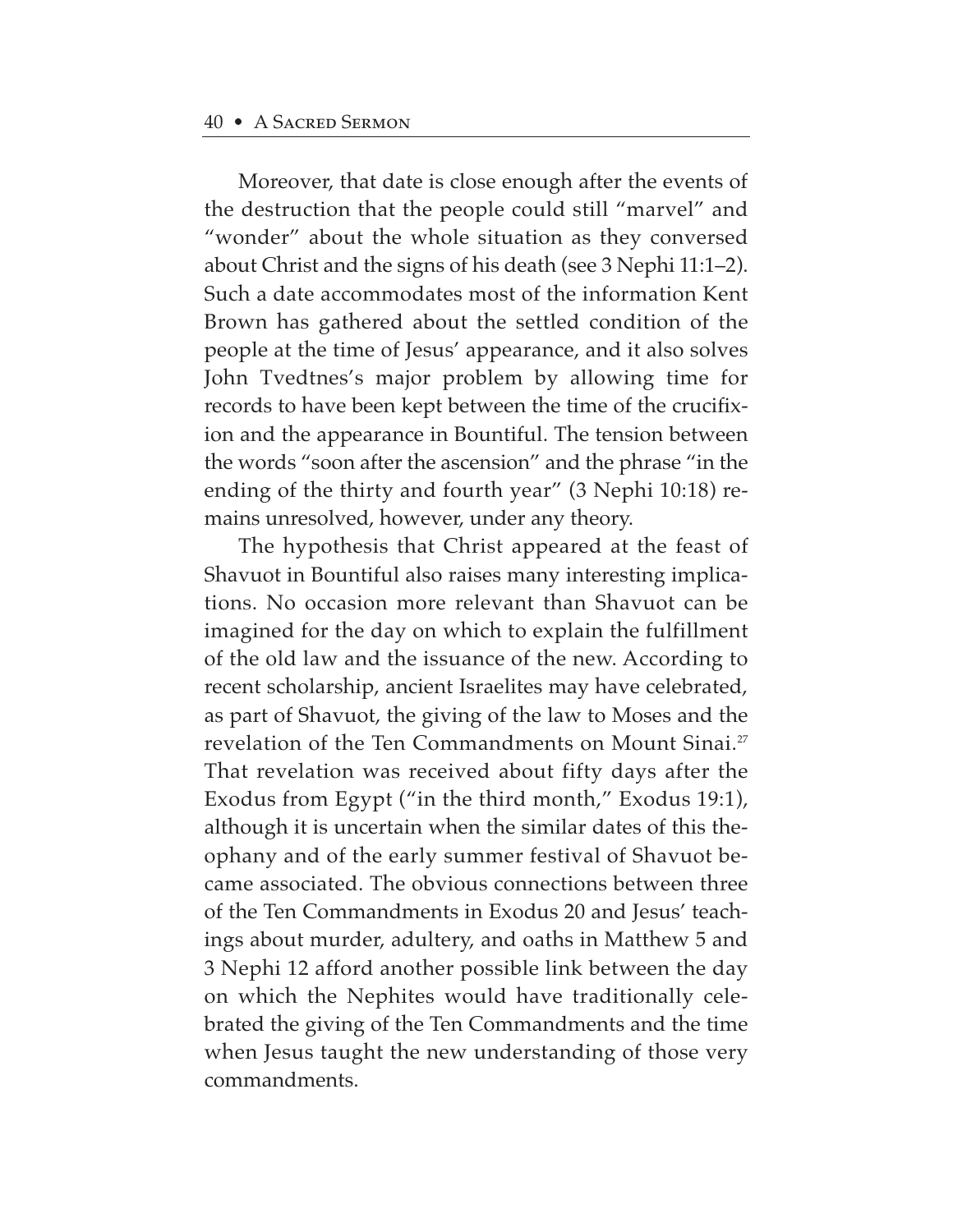In addition, Shavuot was a day for remembering great spiritual manifestations. Thus, the Holy Ghost was manifest as tongues of fire to the Saints gathered for Pentecost (the Greek name for Shavuot) that same year in Jerusalem (see Acts 2:1–4). Shavuot came to be associated with the day on which the Lord came down in smoke and flame on Mount Sinai and appeared to Moses on behalf of the host of Israel. Now Jesus had come down and appeared to all gathered in Bountiful. As the face of Moses had shined radiantly on Sinai, so "the light of [Christ's] countenance did shine upon [his disciples], and behold they were as white as the countenance and also the garments of Jesus" (3 Nephi 19:25).28 Indeed, the ancient model for Shavuot was the three-day ritual the Israelites observed before the law was given at Sinai (see Exodus 19:15), and Jesus similarly "did teach the [Nephites] for the space of three days" (3 Nephi 26:13; see 3 Nephi 11:1–8; 19:4–15), after which subsequent appearances followed (see 3 Nephi 26:13; 27:2). Thus, while the suggestion that Jesus appeared at Bountiful on Shavuot or any other particular holy day remains tentative, the choice of Shavuot is attractive and symbolically meaningful.

In any event, as the Nephites had washed and presented themselves ritually clean before the Lord at the temple, the question must have forcefully arisen again, as it had a generation earlier when the sign of Jesus' birth was seen (see 3 Nephi 1:24), asking what priestly functions this branch of Israel should continue to perform at its temple now that Jesus had lived and died. Indeed, their conversation "about this Jesus Christ, of whom the sign had been given concerning his death" (3 Nephi 11:2) immediately preceded, if not precipitated, the marvelous manifestation that they experienced.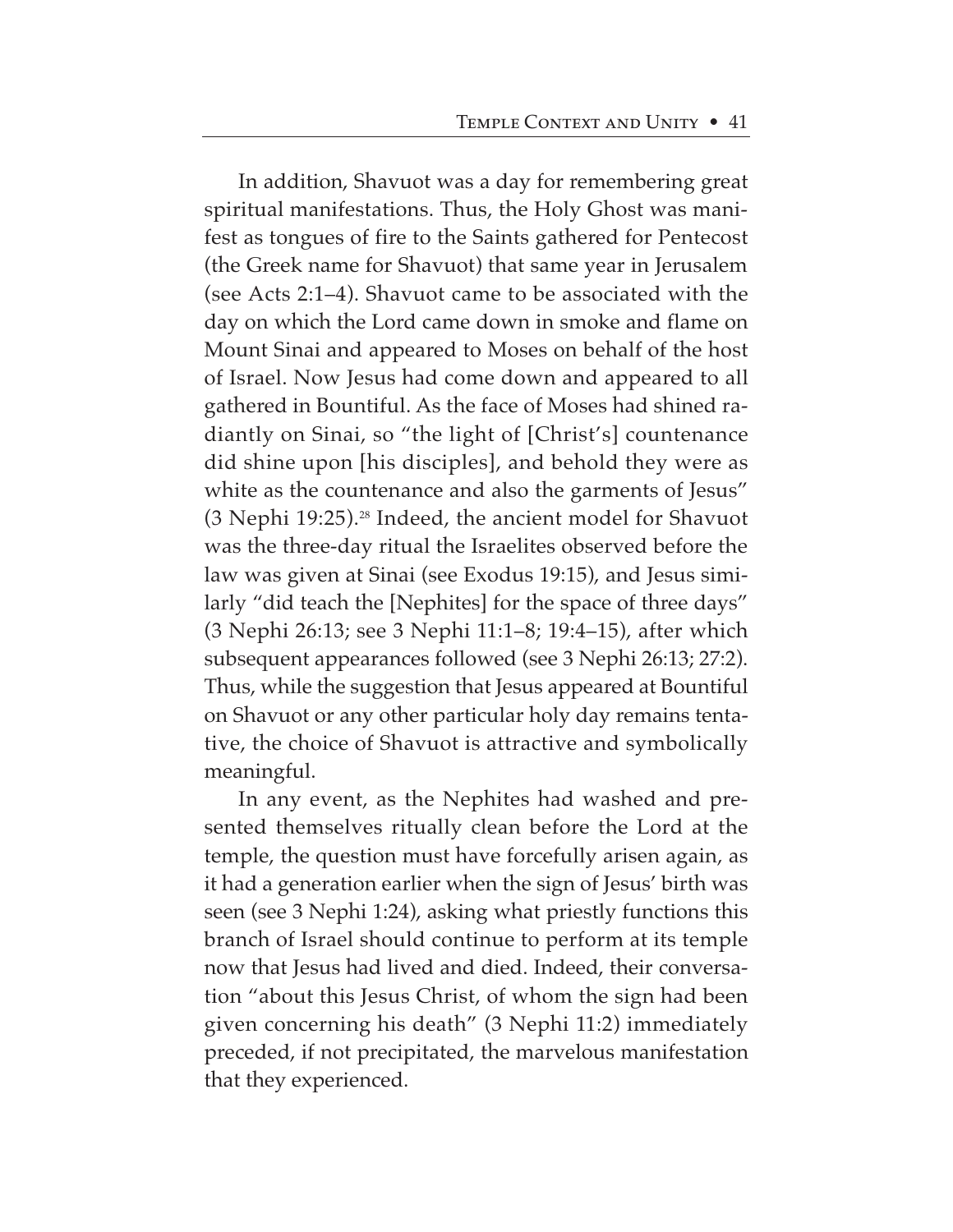What Jesus then taught them would have been understood, implicitly if not explicitly, as the new doctrines and ordinances the Nephites were to observe in their temples from that point forward in place of their old temple rituals and performances. Those earlier Nephite ordinances, as I have discussed elsewhere,<sup>29</sup> were after the order of Melchizedek and were given symbolically, "in a manner that thereby the people might know in what manner to look forward to [Christ] for redemption" (Alma 13:2; see v. 16). The new order no longer looked forward to Christ but rather celebrated and looked back on the fulfillment of his atoning sacrifice (see 3 Nephi 11:11).

All this combines to indicate that the Sermon at the Temple is no simple ethical or abstract doctrinal discourse. It is rooted in and around the temple and its covenants and commandments. It prepared those righteous participants to pass successfully by the judgments of God. It instructed them in the new ordinances of the priesthood in a wondrous and marvelous way. Accordingly, we turn our attention next toward an understanding of the possible ritual elements in the Sermon at the Temple.

#### **Notes**

1. Discussed in John W. Welch, "The Temple in the Book of Mormon: The Temples at the Cities of Nephi, Zarahemla, and Bountiful," in *Temples of the Ancient World: Ritual and Symbolism,* ed. Donald W. Parry (Salt Lake City: Deseret Book and FARMS, 1994), 297–387. See several sections or chapters in *King Benjamin's Speech: "That Ye May Learn Wisdom,"* ed. John W. Welch and Stephen D. Ricks (Provo, Utah: FARMS, 1998).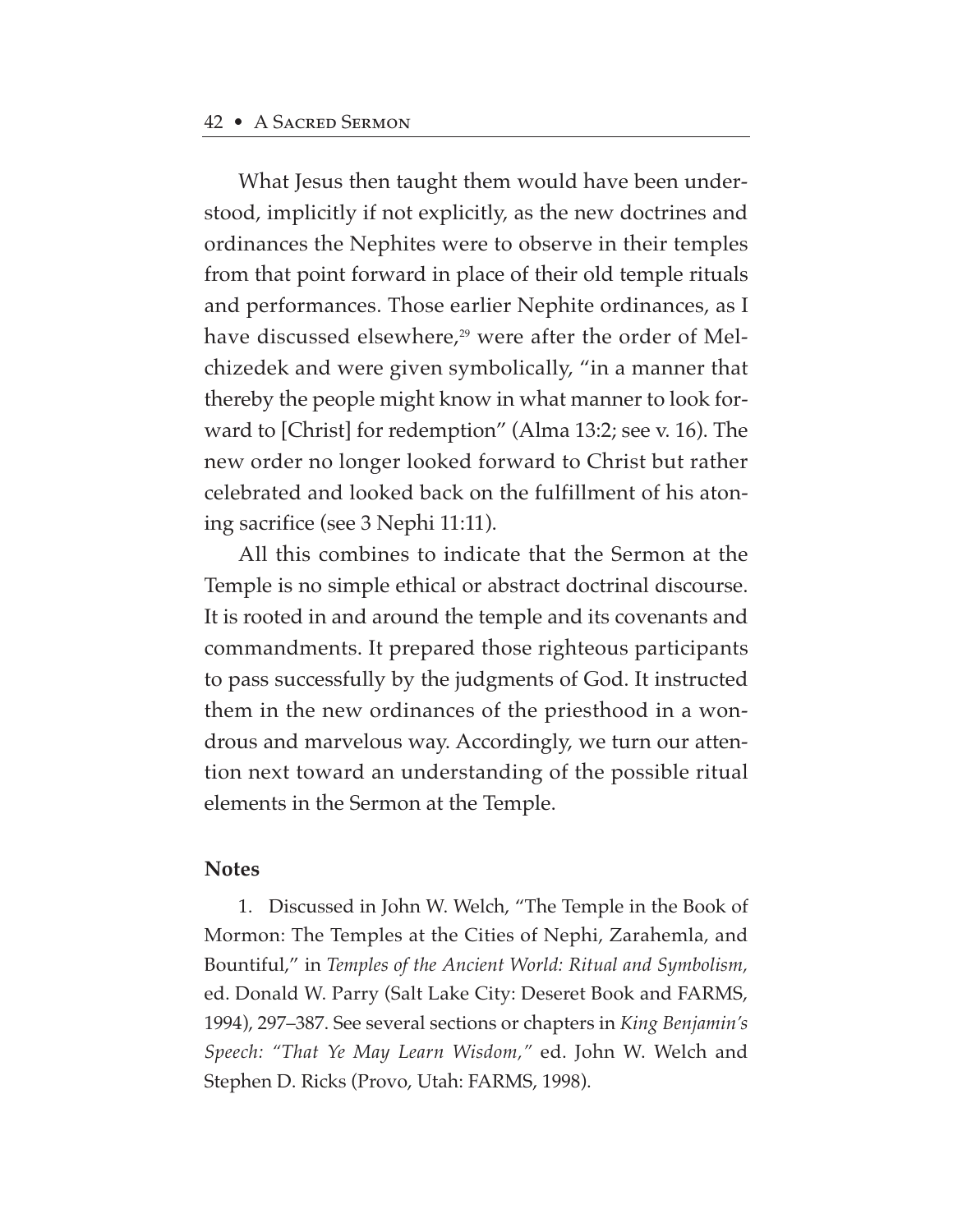2. Discussed extensively in Welch, "Temple in the Book of Mormon."

3. Ibid., 323–26.

4. John M. Lundquist, "What Is a Temple? A Preliminary Typology," in *The Quest for the Kingdom of God: Studies in Honor of George E. Mendenhall,* ed. H. B. Huffmon et al. (Winona Lake, Ind.: Eisenbrauns, 1983), 207; see Donald W. Parry, "Sinai as Sanctuary and Mountain of God," in *By Study and Also by Faith: Essays in Honor of Hugh W. Nibley,* ed. John M. Lundquist and Stephen D. Ricks (Salt Lake City: Deseret Book and FARMS, 1990), 1:482–500.

5. Richard J. Clifford, *The Cosmic Mountain in Canaan and the Old Testament* (Cambridge: Harvard University Press, 1972), 7–8.

6. W. D. Davies, *The Sermon on the Mount* (Cambridge: Cambridge University Press, 1966), 17, acknowledges that "not all scholars accept this view, but it is not to be dismissed cavalierly." Some scholars suggest that there are ten beatitudes, echoing the Ten Commandments of the covenant at Sinai. Hans Dieter Betz, *The Sermon on the Mount,* ed. Adela Yarbro Collins (Minneapolis: Fortress, 1995), 109.

7. H. Riesenfeld, "Guds söner och de heligas församling" (Sons of God and the congregation of the Holy Ones), *Svensk Exegetisk Arsbok* 41–42 (1976–77): 179–88.

8. B. Friesen, "Approaches to the Interpretation and Application of the Sermon on the Mount," *Direction* 10 (1981): 19–25; and Joachim Jeremias, *The Sermon on the Mount,* trans. Norman Perrin (Philadelphia: Fortress, 1963), 1–12.

9. John W. Welch, "Word Studies—Diatheke—Testament," *Newsletter of the Religious Studies Center of Brigham Young University* (June 1987): 5; also in *Ensign,* January 1995, 29.

10. Hans Windisch, *Der Sinn der Bergpredigt* (Leipzig: Heinrichs Verlag, 1929), discussed in Jeremias, *Sermon on the Mount,* 2. See Betz, *Sermon on the Mount,* 187; and Ulrich Luz, *Matthew 1–7: A Continental Commentary,* trans. Wilhelm C. Linss (Minneapolis: Fortress, 1989), 208.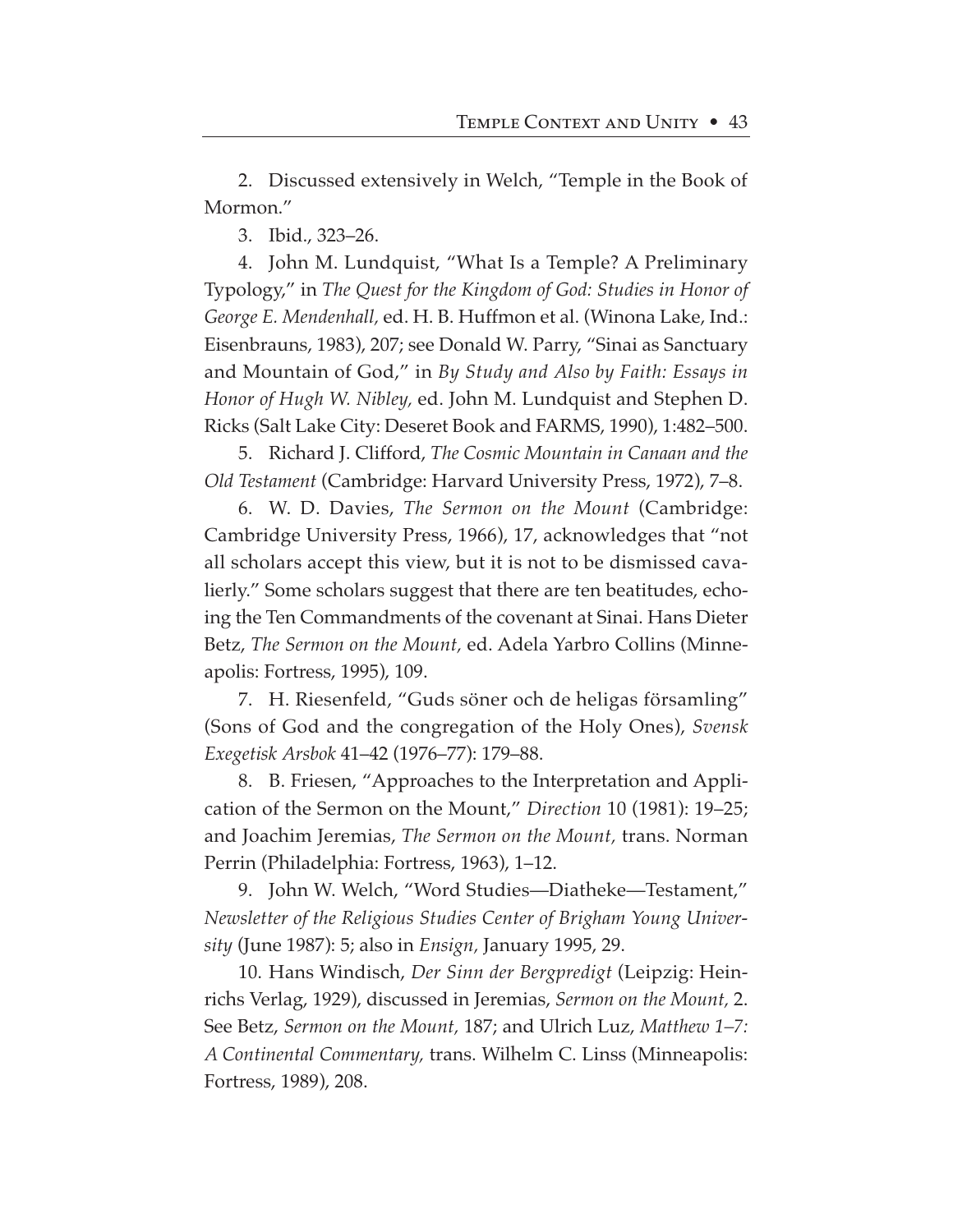11. Martin Luther called the Epistle of James "ein rechte stroern Epistel" (a right strawy epistle) because it has "no Gospel quality to it." *D. Martin Luthers Werke* (Weimar: Böhlaus, 1906), 6:10.

12. "Das heißt ein Meister Stuck des Teuffels [*sic*]." Ibid., 32:300.

13. Ibid.

14. As paraphrased by Jeremias, *Sermon on the Mount,* 2.

15. Hugh W. Nibley, "Christ among the Ruins," in *Book of Mormon Authorship,* ed. Noel B. Reynolds (Provo, Utah: BYU Religious Studies Center, 1982), 121–41; also in *Ensign,* July 1983, 14–19; reprinted in *The Prophetic Book of Mormon,* ed. John W. Welch (Salt Lake City: Deseret Book and FARMS, 1989), 407–34.

16. Ibid.; see Hugh W. Nibley, "Evangelium Quadraginta Dierum: The Forty-Day Mission of Christ—the Forgotten Heritage," in *Mormonism and Early Christianity* (Salt Lake City: Deseret Book and FARMS, 1987), 10–44; see also John Gee, "Forty-Day Ministry and Other Post-Resurrection Appearances of Jesus Christ," in *Encyclopedia of Mormonism,* 2:734–36.

17. The Greek word *enduø* means "to dress, to clothe someone" or to take on "characteristics, virtues, intentions." For further discussion, see John W. Welch, "Enduø," *Newsletter of the Religious Studies Center of Brigham Young University* (January 1990): 2; reprinted in *Ensign,* April 1993, 29.

18. Andrew F. Ehat and Lyndon W. Cook, *The Words of Joseph Smith* (Provo, Utah: BYU Religious Studies Center, 1980), 211, 246, 285 n. 8, 331; see *Teachings of the Prophet Joseph Smith,* comp. Joseph Fielding Smith (Salt Lake City: Deseret Book, 1979), 158.

19. Heber C. Kimball, in *Journal of Discourses,* 10:241. Robert J. Matthews concludes that this occurred "after the Savior's resurrection" in his *A Sure Foundation: Answers to Difficult Gospel Questions* (Salt Lake City: Deseret Book, 1988), 112.

20. Nibley, "Evangelium Quadraginta Dierum."

21. For detailed discussions of the chronological issues, see S. Kent Brown and John A. Tvedtnes, "When Did Jesus Appear to the Nephites in Bountiful?" with an introduction by John W.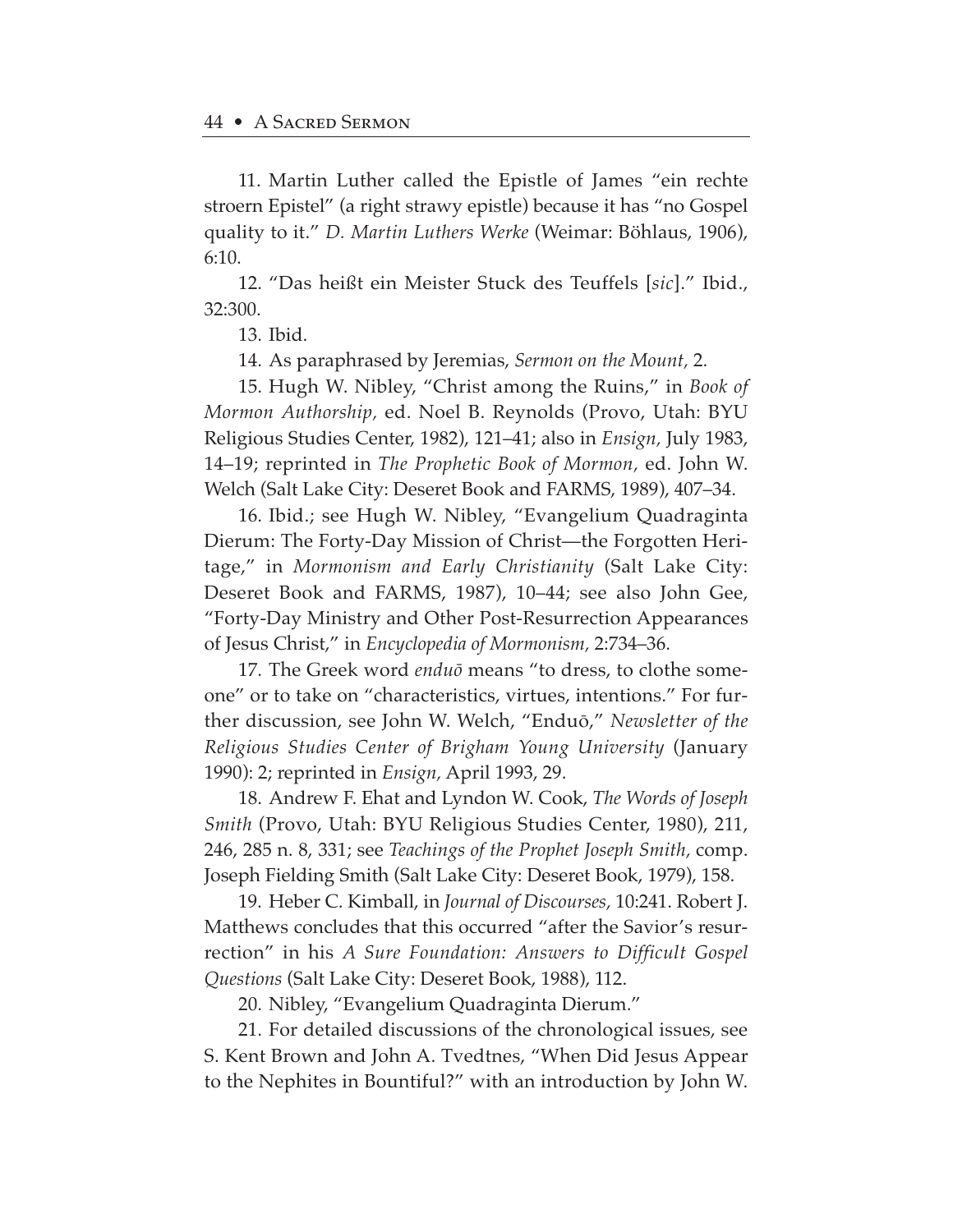Welch (FARMS, 1989); and S. Kent Brown, *From Jerusalem to Zarahemla* (Provo, Utah: BYU Religious Studies Center, 1998), 146–56.

22. Terrence L. Szink and John W. Welch, "King Benjamin's Speech in the Context of Ancient Israelite Festivals," in *King Benjamin's Speech,* 147–223.

23. Although John A. Tvedtnes, "The Timing of Christ's Appearance to the Nephites," in Brown and Tvedtnes, "When Did Jesus Appear to the Nephites in Bountiful?" asserts that "the gathering of the people at the temple is not evidence that it was festival-time," his reasons for this are not persuasive to me. He claims that the multitude did not gather until the word had gone out that Jesus would appear again on the morrow (see 3 Nephi 19:2), but the crowd is called "a great multitude" even on the first day (3 Nephi 11:1). Those who came for the second day apparently had to travel much of the night to be there (see 3 Nephi 19:3), so their absence on the first day should not preclude it from being considered a festival day observed by those living in the temple-city of Bountiful.

24. Abraham Bloch, *The Biblical and Historical Background of the Jewish Holy Days* (New York: KTAV, 1978), 182.

25. Regarding these holy convocations at the temple that the law of Moses required, see Exodus 23:14–19. Concerning the Book of Mormon, see Szink and Welch, "King Benjamin's Speech in the Context of Ancient Israelite Festivals"; see also FARMS Updates, "The Sons of the Passover," August 1984, and "Abinadi and Pentecost," September 1985, reprinted in *Reexploring the Book of Mormon,* ed. John W. Welch (Salt Lake City: Deseret Book and FARMS, 1992), 196–98, 135–38. For a discussion of the observance of the law of Moses by the Nephites up until the time when that law was fulfilled by the atonement of Christ, see Welch, "Temple in the Book of Mormon," 301–19.

26. John L. Sorenson notes in his study of seasonality in Book of Mormon warfare, however, that if the Nephites celebrated the grain harvest aspect of Shavuot and held this festival fifty days after the grain harvest in Mesoamerica, its date in the New World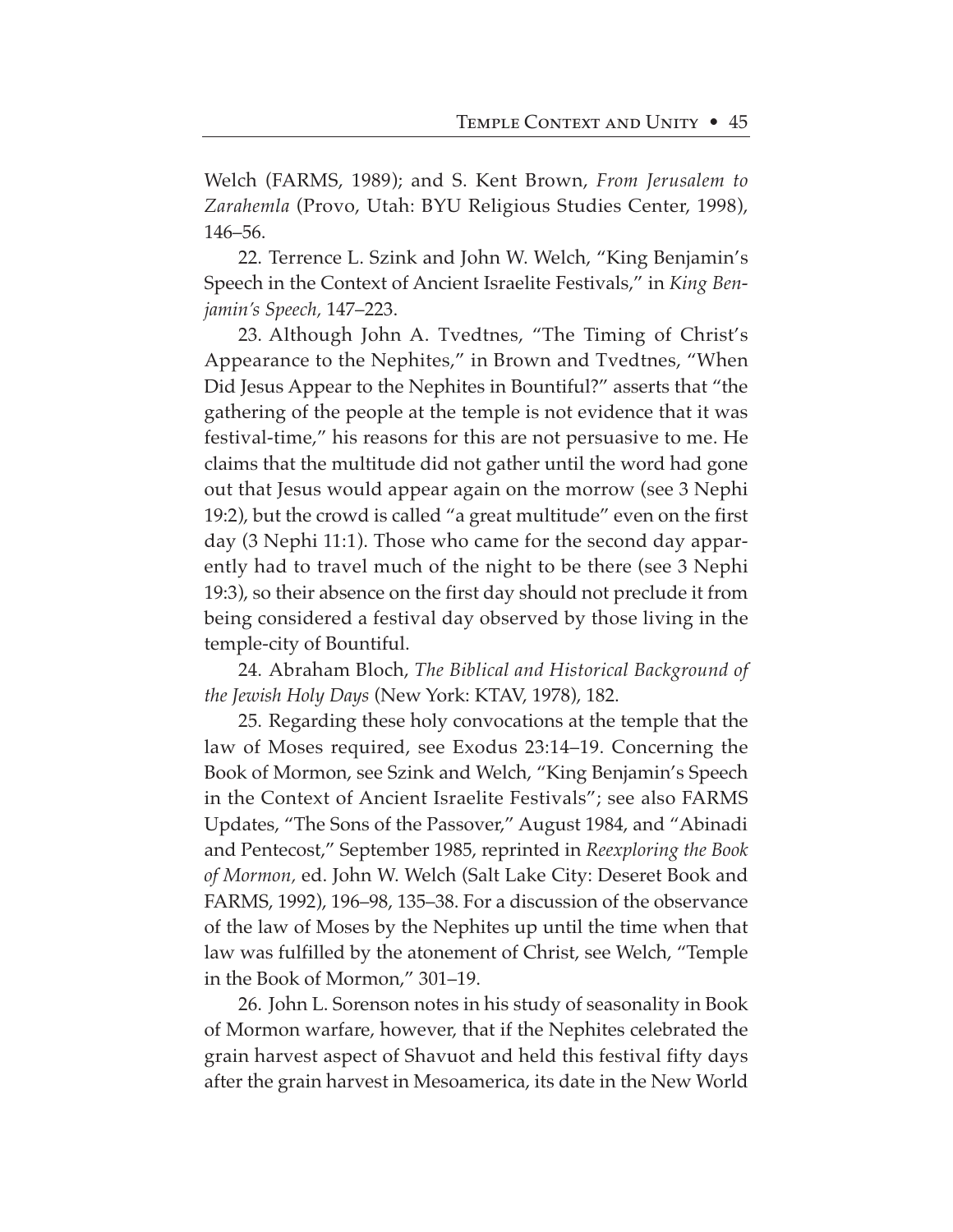would have been sometime in December. See "Seasonality of Warfare in the Book of Mormon and in Mesoamerica," in *Warfare in the Book of Mormon,* ed. Stephen D. Ricks and William J. Hamblin (Salt Lake City: Deseret Book and FARMS, 1990), 445–77.

27. Moshe Weinfeld, "The Decalogue: Its Significance, Uniqueness, and Place in Israel's Tradition," in *Religion and Law: Biblical-Judaic and Islamic Perspectives,* ed. Edwin R. Firmage, Bernard G. Weiss and John W. Welch (Winona Lake, Ind.: Eisenbrauns, 1990), 38–47.

28. I thank my student Daniel Belnap for drawing this connection to my attention.

29. John W. Welch, "The Melchizedek Materials in Alma 13:13–19," in *By Study and Also by Faith,* 2:238–72.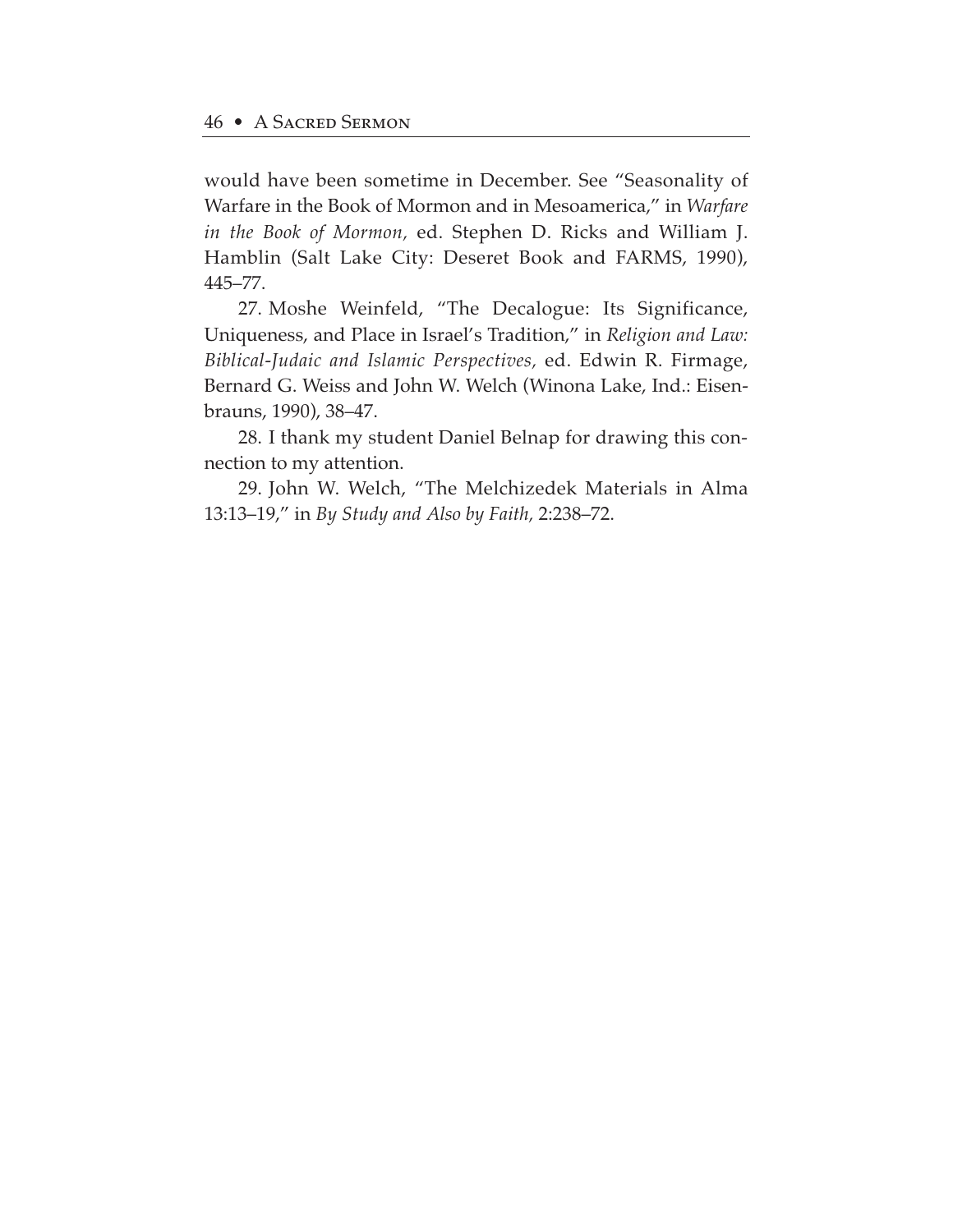$\ddot{\phantom{1}}$ CHAPTER 4

# Toward an Understanding of the Sermon as an Ancient Temple Text

In the limited time Jesus spent with the Nephites, he taught them things of ultimate importance. He gave them a series of commandments, which they then agreed to obey. They were solemnly admonished to "keep these sayings" so that they would "come not under condemnation; for wo unto him whom the Father condemneth" (3 Nephi 18:33). This was serious, sacred business. Although the Savior forbade the disciples to write or speak some of the things they saw and heard (see 3 Nephi 26:18), and while a person can interpret this Christophany in many ways, the recorded material lends itself readily to a ritual or ceremonial understanding. The types of actions, pronouncements, instructions, roles, symbols, images, and injunctions found in the Sermon at the Temple are ritually repeatable. They enshrine and accentuate the ethical components of Jesus' message. By considering the sequence and substance of these materials, we can visualize the outlines—sometimes faintly, other times quite distinctly—of the solemn, ceremony-like experience Jesus presented to those faithful followers he met at the temple.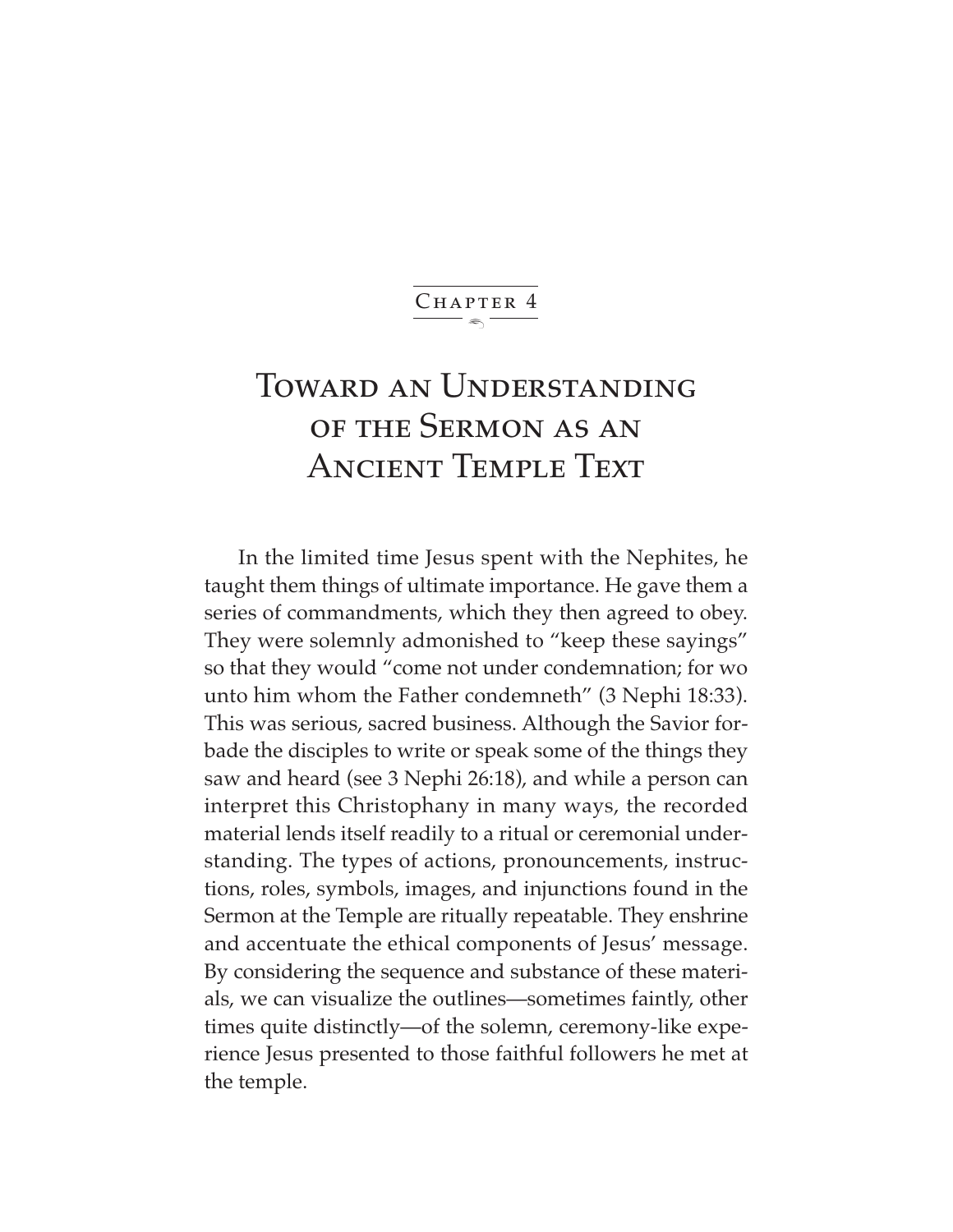The temple setting of the Sermon, accordingly, invites us to examine each of its momentous elements with a temple context in mind. In the following pages, I shall explore some fifty elements of the Sermon that I have identified examining in particular their possible roles in establishing or preparing to establish covenant relationships between God and his people—and consider the capacity of those elements to be ritualized. For corroboration and elaboration, I draw upon a wide range of various ritual aspects of early Christianity, Near Eastern temple typology, continuities between Jesus' Sermon and Israelite temple practices or cultic texts, and modern Latter-day scriptures and teachings. These supplemental points, however, are secondary. The primary objective is to move toward an understanding of the Sermon at the Temple itself and the underlying experience that progressively ties all of its parts together.

#### **A Thrice-Repeated Announcement from Above**

The Sermon at the Temple began with a soft, small, piercing voice speaking out of heaven (see 3 Nephi 11:3–5). At first the people could not understand it, but the voice repeated exactly the same announcement three times,<sup>1</sup> and the words were better comprehended as they were repeated. At first, this small piercing voice may have sounded faint and broken; something like this perhaps: "Behold . . . Son, . . . well pleased, in whom I have glorified . . . hear . . ." (3 Nephi 11:7), but the words increased in clarity and were fully understood the last time they were repeated.

#### **Opening the Ears and Eyes**

Total silence fell upon the people as they turned their attention toward the sound. On the third hearing of the voice, the people are said to have opened "their ears to hear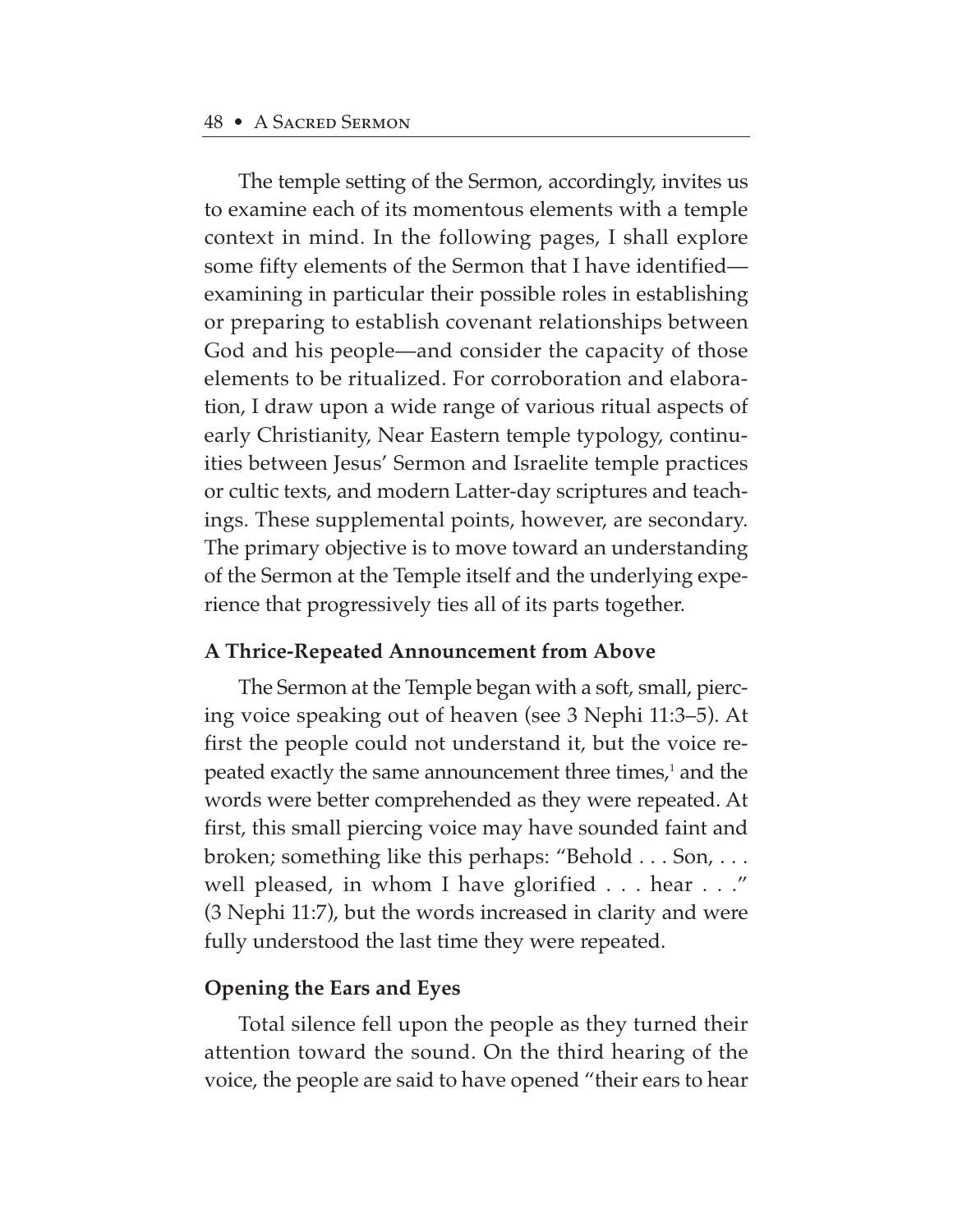it; and their eyes were towards the sound thereof; and they did look steadfastly towards heaven, from whence the sound came" (3 Nephi 11:5). Texts referring to the opening of the ears and eyes can mark the beginning of a ritual ceremony (as Mosiah 2:9 expressly does) or the convocation of a solemn assembly (see Joel 1:2; 2:15–16) and can symbolize the commencement of an opening of the mysteries and a deeper understanding of what is truly being said and done.

When the voice came the third time, "they did understand the voice" (3 Nephi 11:6). The effect was to rivet the attention of the crowd on the impending proceedings, which they turned to in awe and silence (3 Nephi 11:8). A formal call to attention serving a comparable function, the *silentium*, typically opened many solemn Old World religious assemblies.2 Opening the eyes and ears of the people may be compared functionally to an early Christian purificatory anointing of the eyes and ears "that [one] might receive hearing ears of the mysteries of God."3 Not all people are intended to hear and know the mysteries of God, only those who have ears to hear and eyes to see. For this reason, Jesus spoke parables to the masses in Palestine; yet to his disciples Jesus said that it was given "to know the mysteries of the kingdom of heaven. . . . Blessed are your eyes, for they see: and your ears, for they hear" (Matthew 13:11, 16). Their eyes and ears were opened.

## **Delegation of Duty by the Father to the Son**

The people then understood the words of the Father as he introduced the Son: "Behold my Beloved Son, in whom I am well pleased, in whom I have glorified my name hear ye him" (3 Nephi 11:7). The Father himself does not personally minister to beings on earth, but does all things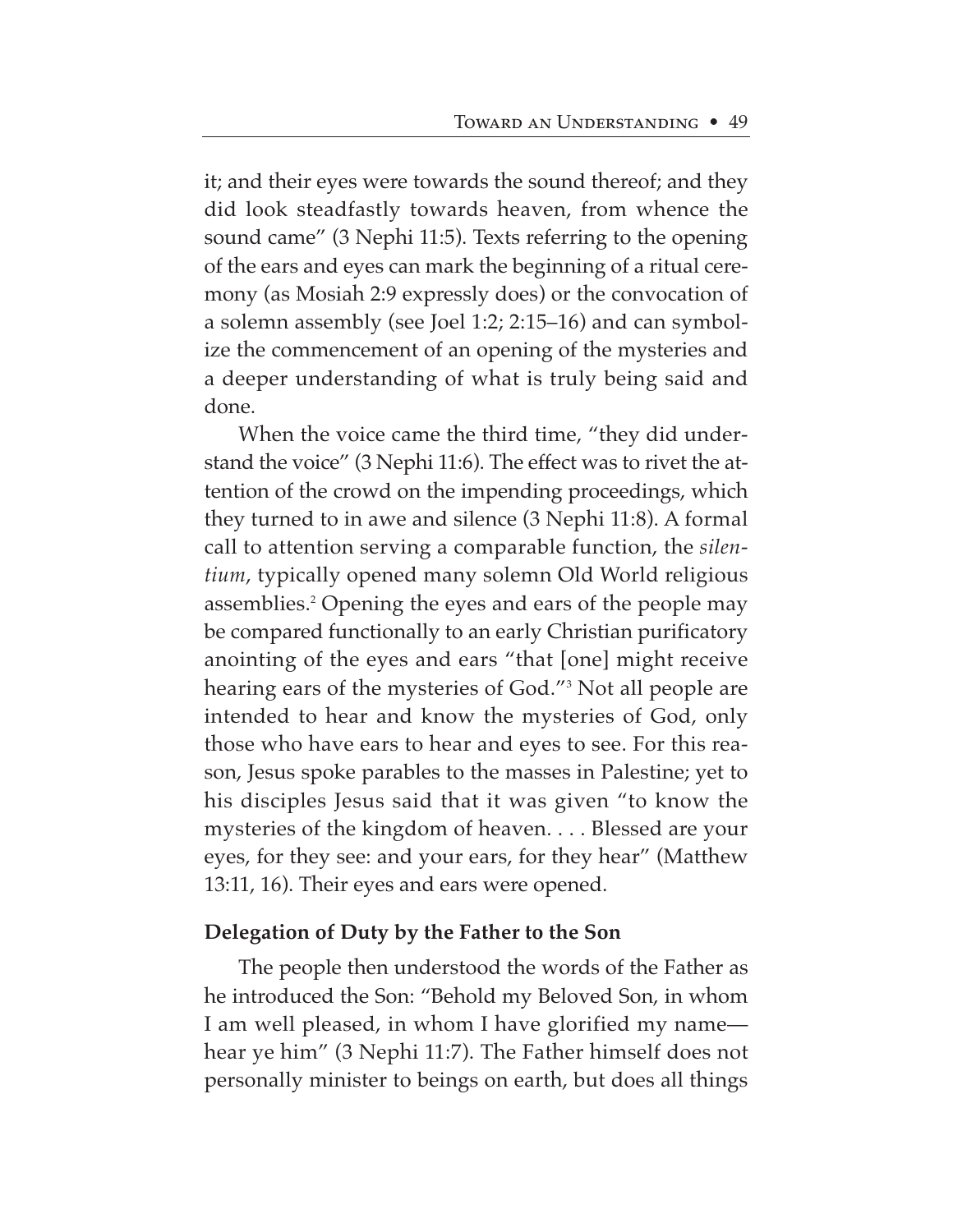by sending the Son as his representative. The Son has the obligation to carry out his stewardship, and on the completion of his assignment, he returns and reports to the Father. Thus, at the conclusion of the Sermon at the Temple, Jesus said, "Now I go unto the Father, because it is expedient that I should go unto the Father for your sakes" (3 Nephi 18:35), whereupon Jesus "ascended into heaven," as the disciples bore record (3 Nephi 18:39).

## **Coming Down in White Robes**

After the Father's words, Jesus then appeared, "descending out of heaven . . . clothed in a white robe" (3 Nephi 11:8). Dramatically, he came down with teachings and instructions from above. Moreover, he came robed in white garments or robes worthy of mention, but not receiving further description at this time—elements rich with possible ritual implementation and significance.4 The robes are later described as being exceedingly white: "there could be nothing upon earth so white as the whiteness thereof" (3 Nephi 19:25).

#### **Silence**

While Jesus came down, the mouths of the people remained shut: "They durst not open their mouths, even one to another, and wist not what it meant" (3 Nephi 11:8). I assume that they remained in this state of profound silence, deep respect, reverence, and awe for several hours, as the two thousand five hundred people (see 3 Nephi 17:25) present stepped forward, one at a time, to touch their Lord (see 3 Nephi 17:25).

#### **Identification by Marks on the Hand**

At first the people were confused and cautious, not knowing who had appeared to them. Even though the words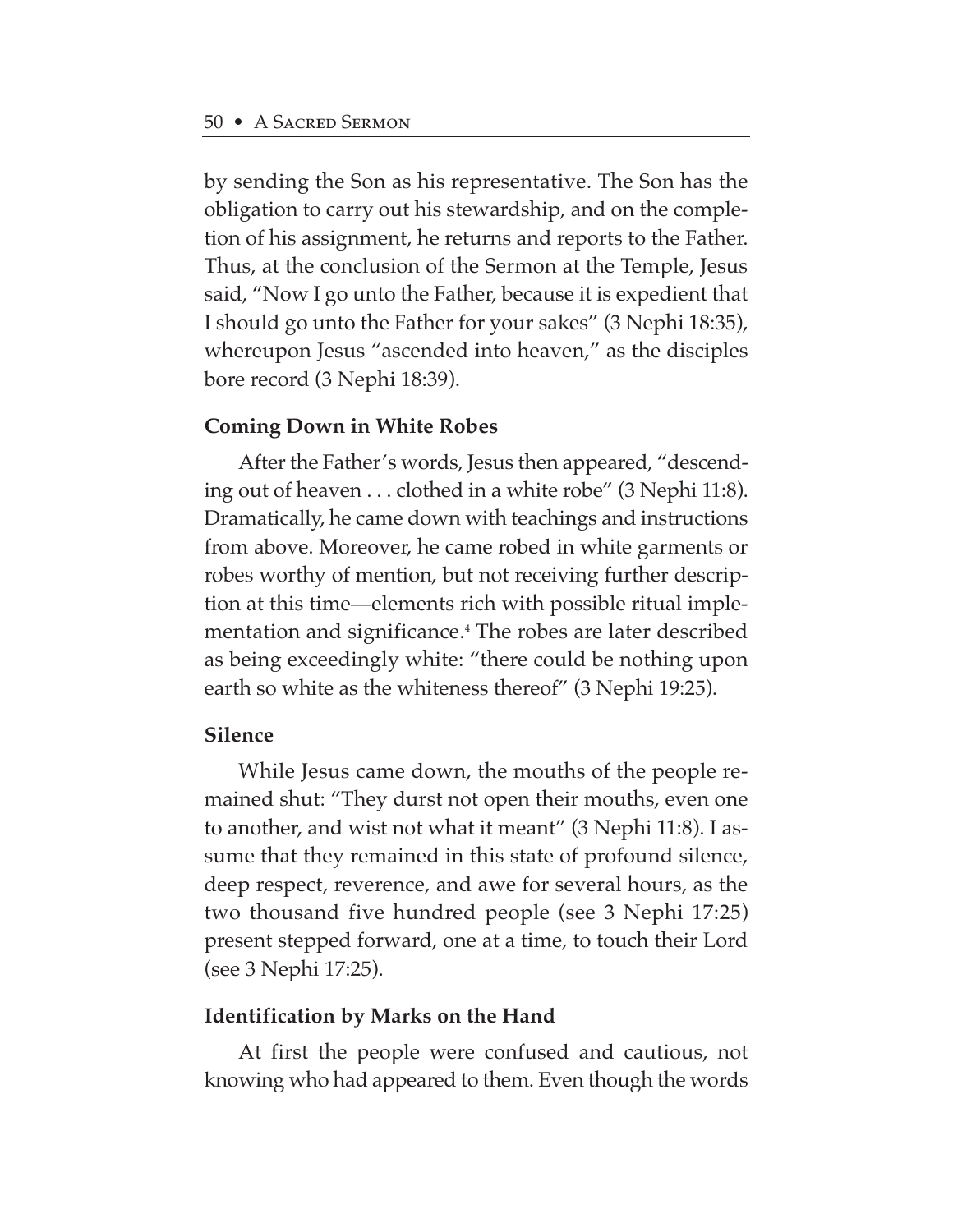of the Father had proclaimed the Son, the people still "thought it was an angel that had appeared unto them" (3 Nephi 11:8). In Hebrew *(mal<åk),* and also in Greek *(aggelos),* the word for *angel* and *messenger* is one and the same. Apparently the people were not sure whether they had been greeted by a messenger of light, or perhaps even of darkness, or by the Lord himself.

That confusion was removed only as Jesus "stretched forth his hand" and identified himself, saying, "I am Jesus Christ, whom the prophets testified shall come into the world" (3 Nephi 11:9–10). By these words and the extension of his hands, the people recognized him as the truest messenger, the Lord and Savior Jesus Christ, as had been prophesied. Old Testament prophets had said that the Lord would be known by the marks in his hands: "They shall look upon me whom they have pierced. . . . And one shall say unto him, What are these wounds in thine hands? Then he shall answer, Those with which I was wounded in the house of my friends" (Zechariah 12:10; 13:6). Early Christians also said, in the words of one of the earliest Syriac hymns (ca. A.D. 100), "I extended my hands and approached my Lord, for the expansion of my hands is His sign" (*Odes of Solomon* 42:1).

## **Falling Down**

Upon recognizing the divine visitor as the Lord who had taken upon himself the sins of the world, the multitude "fell to the earth" (3 Nephi 11:12). Bowing down—or more dramatically, full prostration—is not only an instinctive response when coming into the presence of a superior being, but it is also a common element of ritual. Collective group prostration, particularly in a temple context, was more than simply a reaction of people being overcome. It had long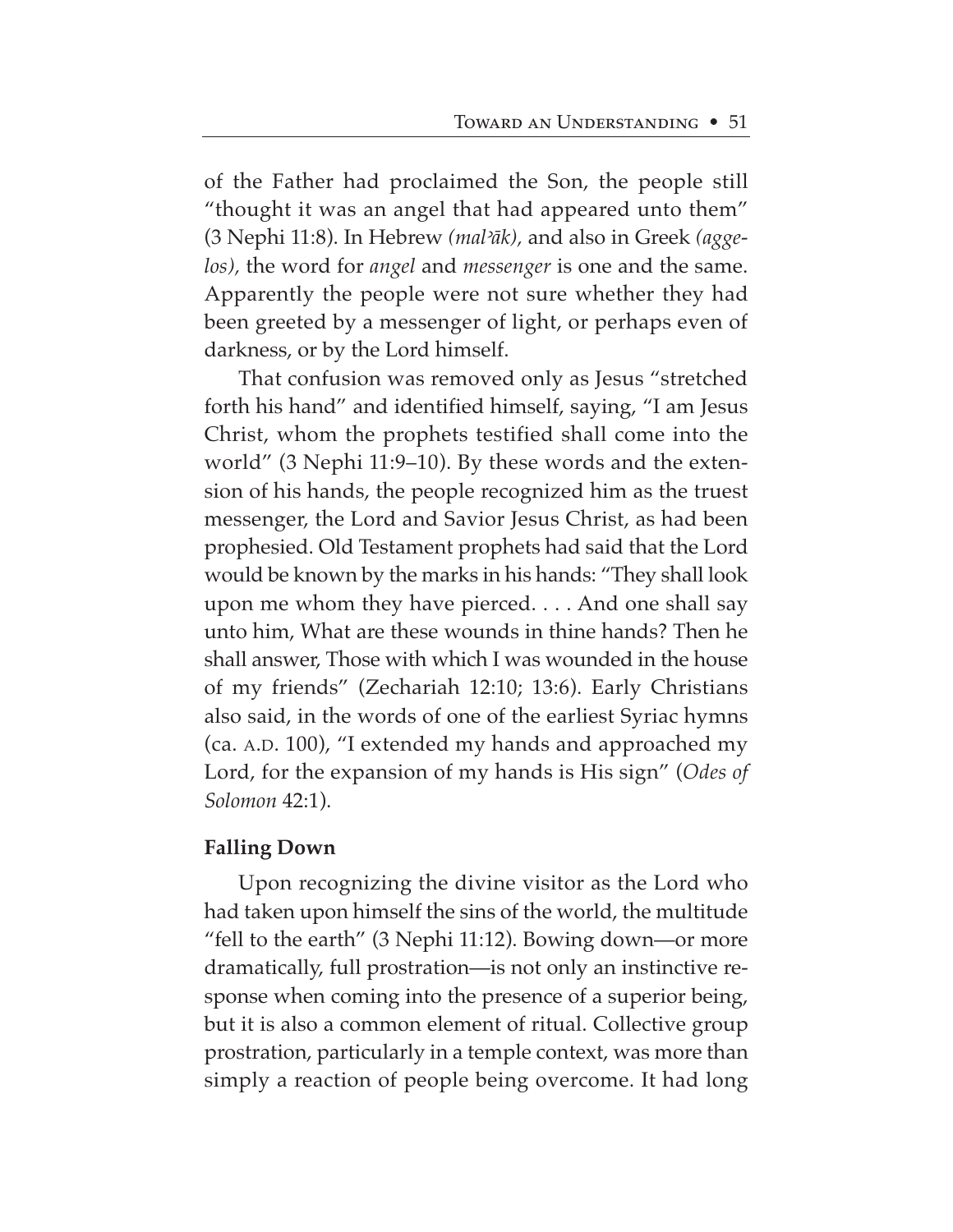been a customary part of the Nephite covenant-making ceremony (see Mosiah 4:1).

# **Personally Touching the Wounds**

The Lord then asked all the people to "arise and come forth . . . that ye may thrust your hands into my side, and also that ye may feel the prints of the nails in my hands and in my feet" (3 Nephi 11:14). All the people then went forth and placed their hands into his side and felt the nail prints in his hands and in his feet, "and did see with their eyes and did feel with their hands, and did know of a surety and did bear record" (3 Nephi 11:15). Thus their knowledge was made sure that he was "the God of Israel, and the God of the whole earth, . . . slain for the sins of the world" (3 Nephi 11:14). They personally felt the signs of his suffering and death. Since two thousand five hundred souls were present at this assembly, no more than a brief contact would have been possible under normal circumstances.

## **Hosanna Shout and Falling Down a Second Time**

The experience continued when, in unison, the company sang out with one accord, "Hosanna! Blessed be the name of the Most High God!" (3 Nephi 11:17), reminiscent of Melchizedek's blessing of Abraham, "Blessed be the most high God" (Genesis 14:20). At this point their mouths were truly opened.<sup>5</sup>

The Hosanna Shout, meaning "Save Now," is puzzling to scholars. It has been alternatively interpreted as an intercessory prayer addressed to God, asking that assistance be given "to his Messiah," or as a "royal supplication addressed to the Messiah," or as "a call of triumphant joy," sometimes chanted as *lulav* branches were waved in the air.6 "Whatever was the original Hebrew or Aramaic word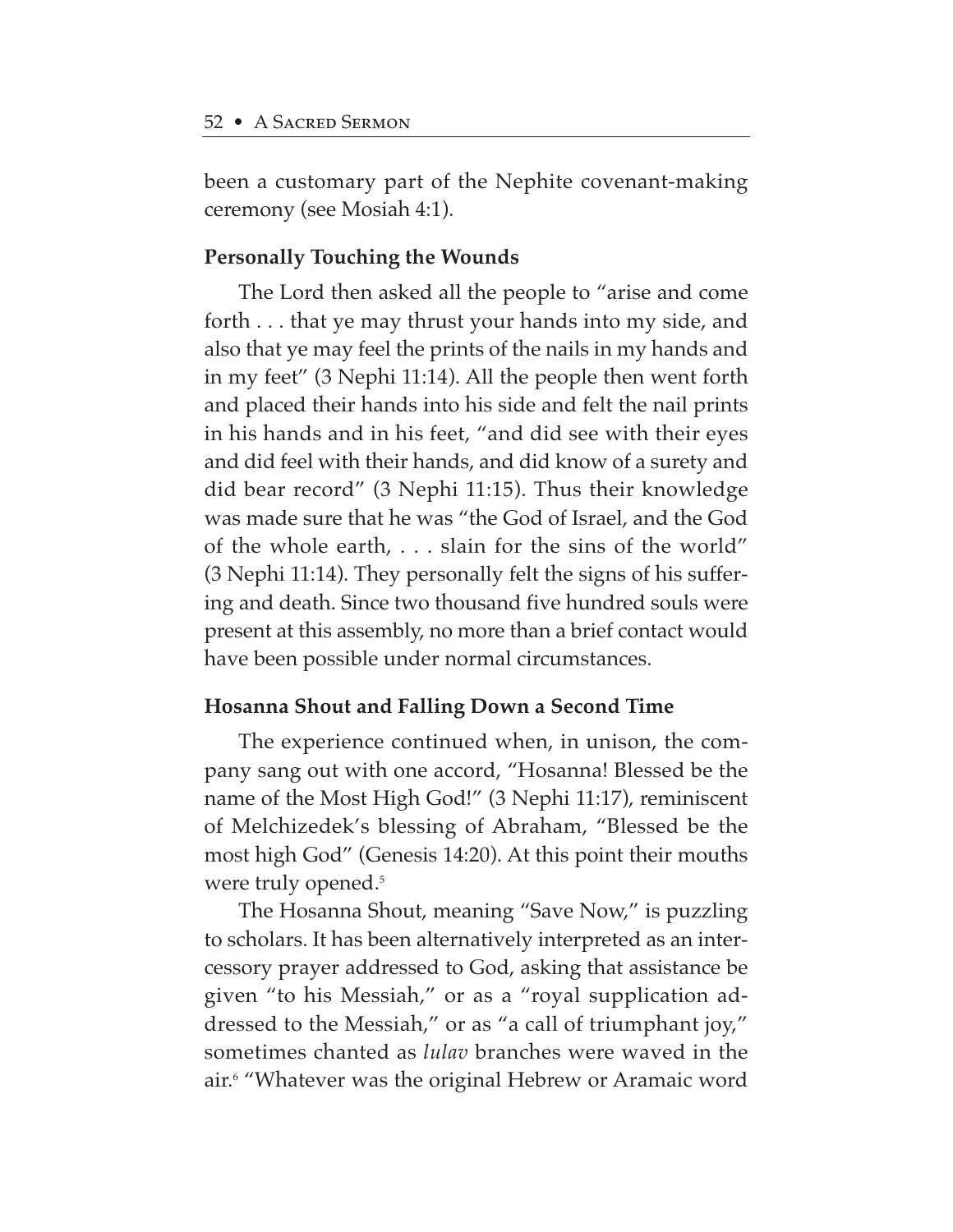for Hosanna, it must have conveyed a particular Messianic significance,"7 associated by some with the anticipated Messianic cleansing of the temple.<sup>8</sup>

The origins of the Hosanna Shout are traceable at least as far back as the familiar *Hallel*, an ancient festival hymn that was especially at home in the temple of Jerusalem: "Save now [Hosanna], I beseech thee, O Lord: O Lord, I beseech thee, send now prosperity. Blessed be he that cometh in the name of the Lord: we have blessed you out of the house of the Lord" (Psalm 118:25–26). This hymn was wellknown in ancient Israel, being sung in postbiblical Judaism on the high holy days; it was also used as a liturgical cry in the worship of the early Christian community, particularly at the sacrament of the Lord's supper.<sup>9</sup> Latter-day Saints use the Hosanna Shout at temple dedications.<sup>10</sup> Its aptness to the occasion of novation at the temple in Bountiful is evident. Their praise no longer included psalmodic words directed to the one "who shall come," because now he had come. The fact that the people all cried out in unison indicates that they spontaneously broke forth with a familiar liturgical expression. They then fell down again at Jesus' feet and worshipped him (see 3 Nephi 11:17).

## **Ordination to the Priesthood**

Next, ordaining men to the priesthood in this new dispensation was necessary. Jesus first ordained Nephi, giving him the authority that Latter-day Saints normally associate with the Aaronic Priesthood, namely, the power to baptize the people. The Lord asked him to arise and come forth; he went forth and bowed himself before the Lord and kissed Jesus' feet, whereupon the Lord commanded him to arise. Nephi then arose and stood before Jesus, who ordained him and gave him "power [to] baptize this people when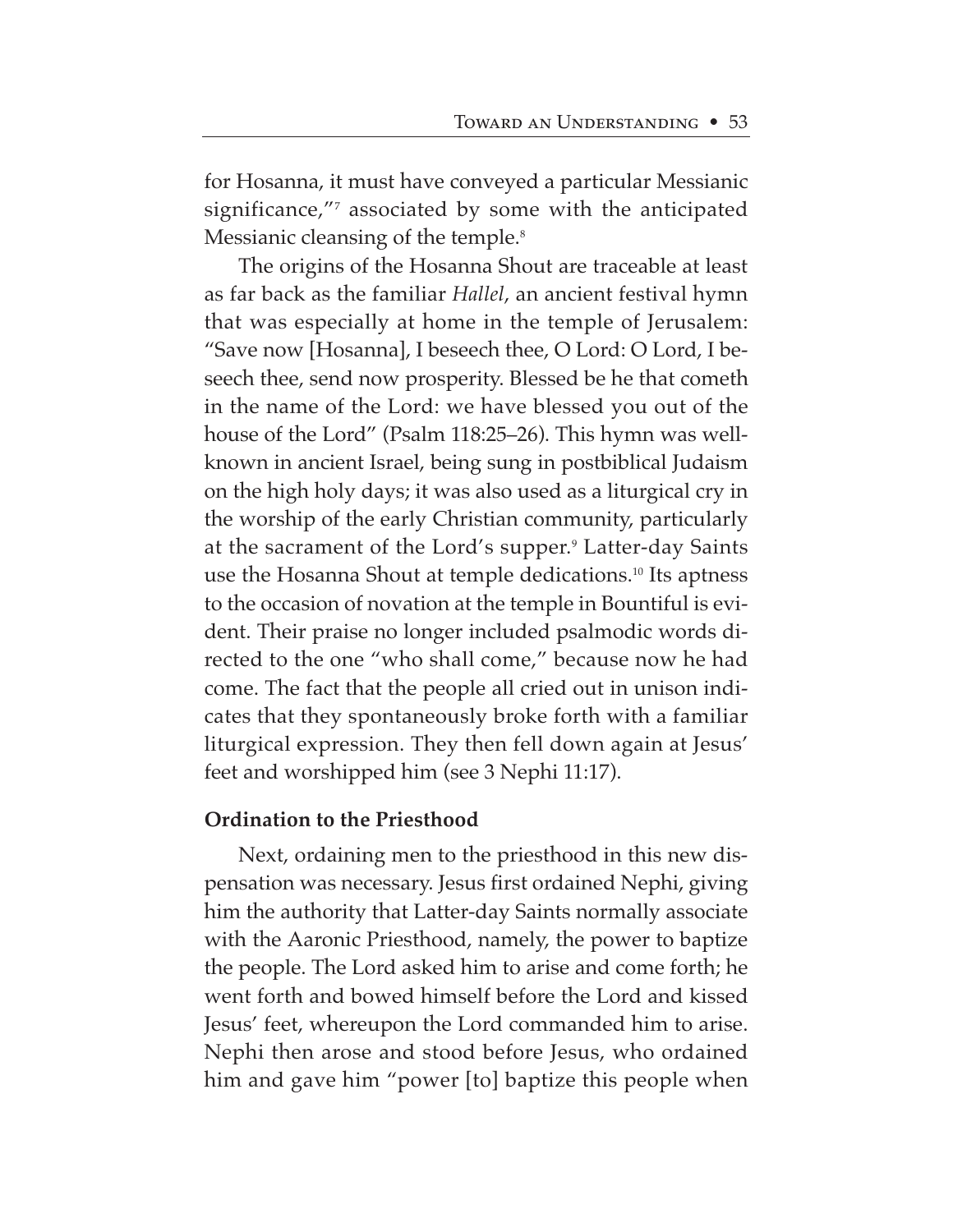[the Lord] again ascended into heaven" (3 Nephi 11:21). In addition, the Lord called eleven others and similarly ordained them (see 3 Nephi 11:22; 19:4). At the end of the day Jesus would give these twelve the "power to give the Holy Ghost" (3 Nephi 18:37), an authority allowing them to officiate in the higher order of the Melchizedek Priesthood.

#### **Baptism Explained**

Jesus then explained the manner of baptism, complete with the specific words of the baptismal prayer, calling the candidate by his own given name (see 3 Nephi 11:23–28). This washing and purifying ordinance stands in this sequence as a necessary first step for every soul desiring to move forward on the path into the kingdom of God. These baptisms were not carried out immediately, but they were performed pursuant to these instructions at the beginning of the next day (see 3 Nephi 19:10–13). Perhaps those baptisms were viewed, among other things, as taking the place of the traditional ceremonial washings that Israelites in Jerusalem practiced before coming up to the temple and that are precedented as early as Exodus 19:10 and Psalm 24:4.

#### **Assuring the Absence of Evil**

Jesus next took steps to assure that there were no disputations, contentions, or any influences of the devil among this people (see 3 Nephi 11:28–30). The Sermon at the Temple calls these the influences "of the devil, who is the father of contention" (3 Nephi 11:29). With a simple authoritative statement, Jesus asserted that "such things should be done away" (3 Nephi 11:30). This declaration fills the role of warding off the presence or influence of Satan—a standard element in ritual drama<sup>11</sup>—and I assume that with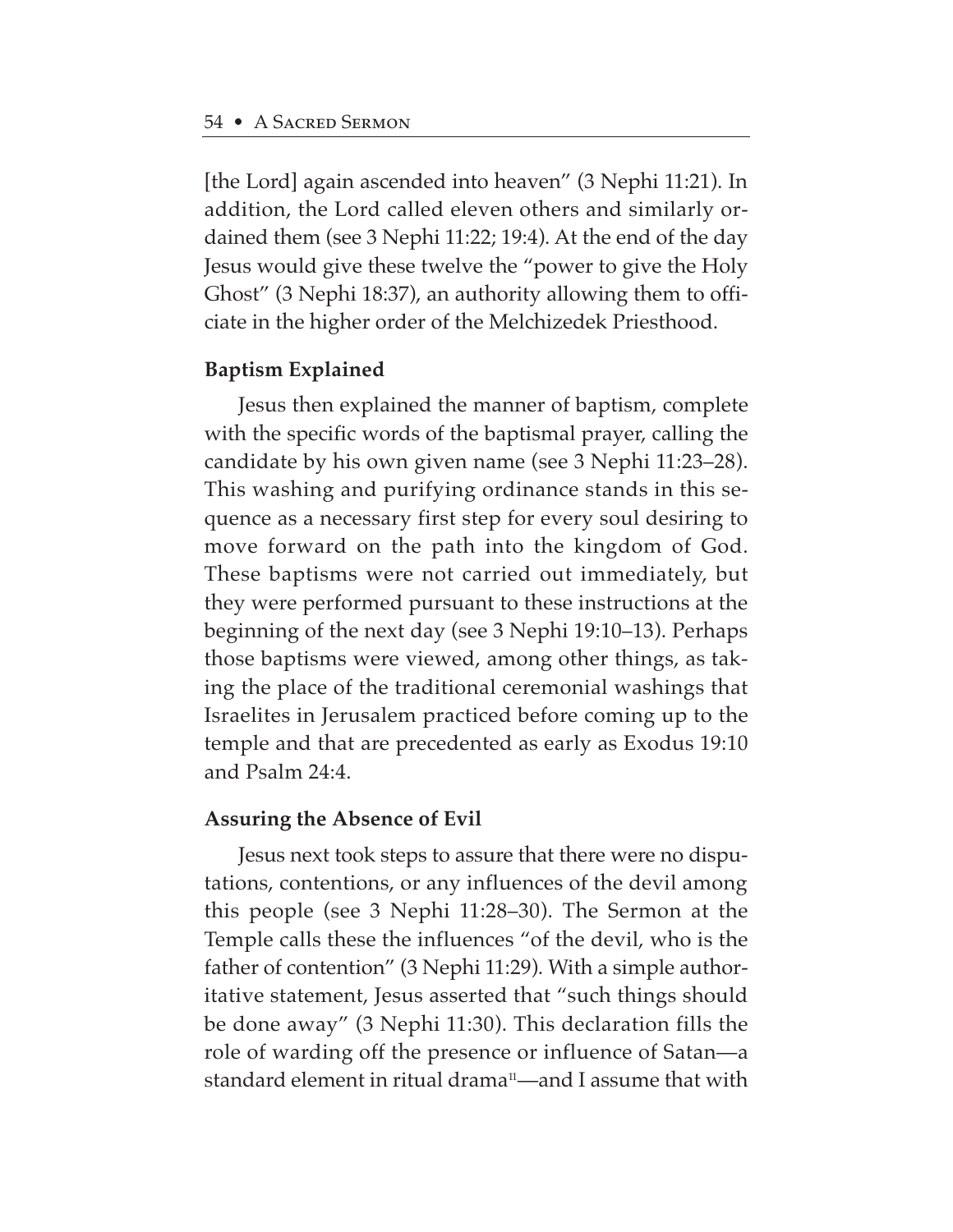this Lucifer was assuredly dismissed and for this reason his presence is not indicated again in the Sermon. One of the purposes of Jesus' teaching is to give the righteous the ability to be delivered "from evil," as the Lord's Prayer requests later in the Sermon (see 3 Nephi 13:12). The Greek for this can be read, "deliver us from the Evil One" (see Matthew 6:13). Another power apparently given to the righteous is the ability to "cast out devils" (3 Nephi 14:22), although the Sermon warns that some will exercise this power without authority.

#### **Witnesses Invoked**

Jesus then identified three witnesses who would bear record of his doctrine. On this unique occasion, Jesus, God the Father, and the Holy Ghost bore record of the doctrine and of one another (see 3 Nephi 11:35–36). Filling the role of witnesses, necessary in the covenantal process, as is familiar from several other occurrences in scripture (see, for example, Genesis 18:2; Deuteronomy 4:26; 19:15; Joshua 24:22; 2 Nephi 11:3; Mosiah 2:14), these three stand together at the commencement of this dispensation of the new law to the Nephites to witness of the gospel. Among their other functions, witnesses are necessary in the gospel of Jesus Christ to authenticate important ordinances, rites, and ceremonies.12

## **Teaching the Gospel**

Having dispelled evil, Jesus' next concern was that all be taught his true gospel. Twice he defined his doctrine in exactly the same terms. It is the gospel of repentance, baptism, and becoming as a little child through which Jesus promises the gift of the Holy Ghost: "Again I say unto you, ye must repent, and become as a little child, and be baptized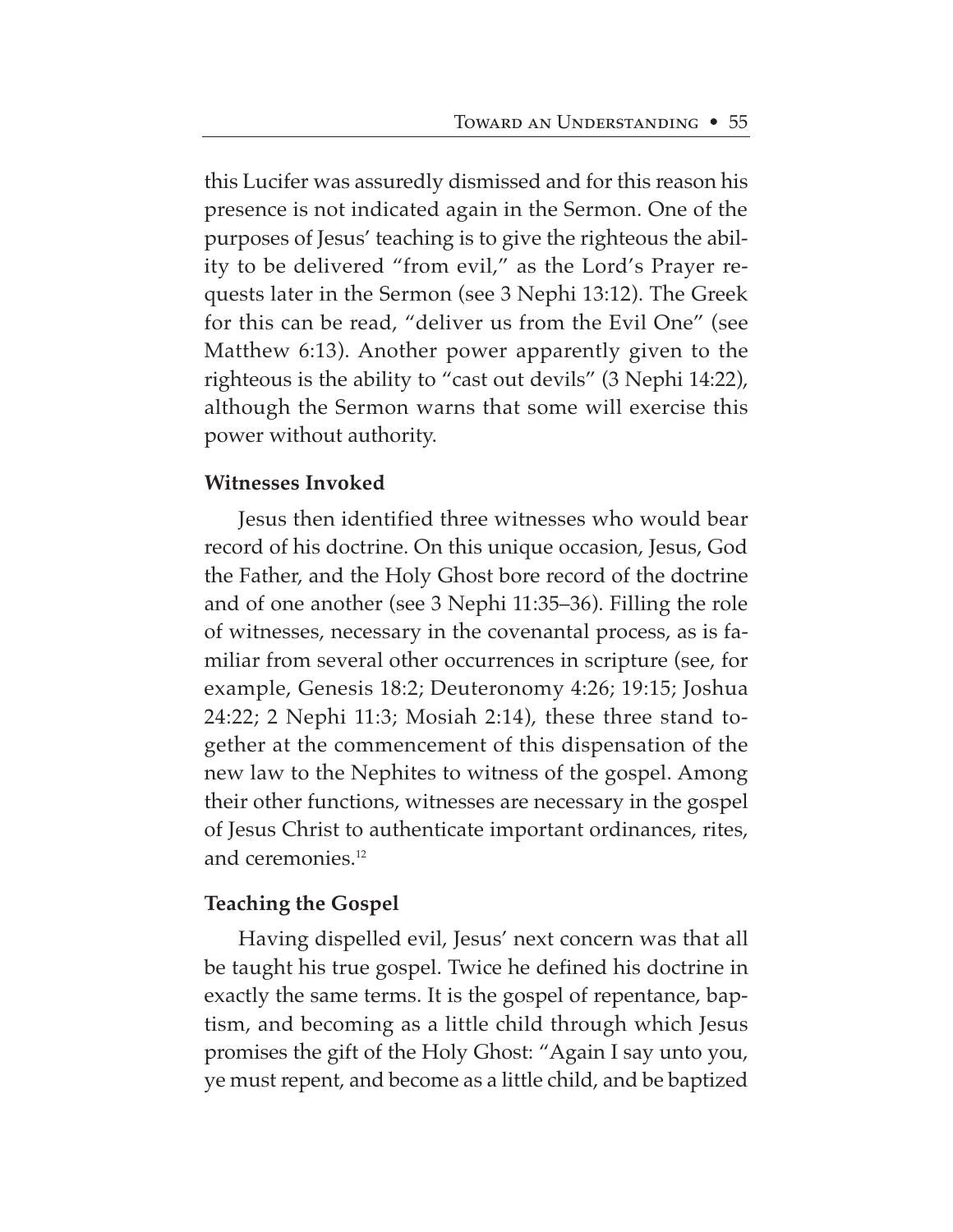in my name, or ye can in nowise receive these things. And again I say unto you, ye must repent, and be baptized in my name, and become as a little child, or ye can in nowise inherit the kingdom of God" (3 Nephi 11:37–38). Whoever believes these things and does them, "unto him will the Father bear record of me, for he will visit him with fire and with the Holy Ghost" (3 Nephi 11:35). This doctrine is essential (see 3 Nephi 11:34, 40). Jesus then commanded his ordained disciples to "go forth unto this people, and declare the words which [he had] spoken, unto the ends of the earth" (3 Nephi 11:41). The clear intention is that all people should have an opportunity to receive these things, or, in other words, that the gospel be received by all of Adam's posterity.

# **Commending His Disciples unto the People**

Jesus then turned to the multitude and blessed them, admonishing them to give strict heed to the words of the twelve: "He stretched forth his hand unto the multitude, and cried unto them, saying: Blessed are ye if ye shall give heed unto the words of these twelve whom I have chosen from among you to minister unto you, and to be your servants," and Jesus certified that he had "given [them] power" (3 Nephi 12:1). He blessed all who would believe their instruction and accept the people's words (compare John 17), provided they entered into the covenant of baptism, received the Holy Ghost, and obtained remission of their sins (see 3 Nephi 12:2).

## **Blessings Promised**

Several promised blessings, well-known as the Beatitudes, were then bestowed upon all the people (see 3 Nephi 12:3–12). The repetition of the word *all* and the second per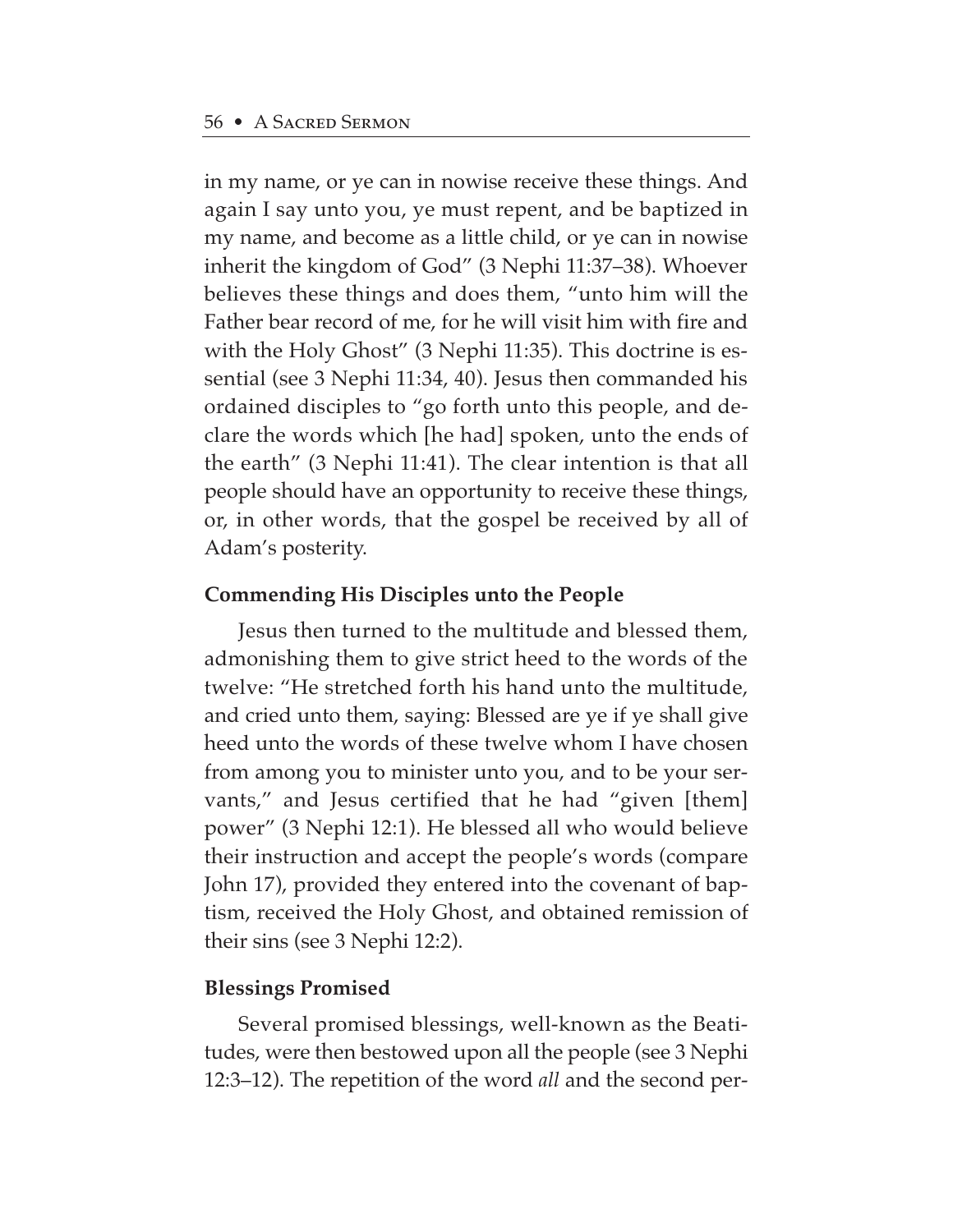son *you* or *ye* in 3 Nephi 12:1–2, 12 in the Book of Mormon Beatitudes emphasizes the fact that the blessings and promises therein were bestowed upon each individual present there. As candidates for Zion, they are typified as humble, compassionate, long-suffering peacemakers, who love righteousness, who will see God's face, and who will be his eternal children:

Yea, blessed are the poor in spirit who come unto me, for theirs is the kingdom of heaven.

And again, blessed are all they that mourn, for they shall be comforted.

And blessed are the meek, for they shall inherit the earth.

And blessed are all they who do hunger and thirst after righteousness, for they shall be filled with the Holy Ghost.

And blessed are the merciful, for they shall obtain mercy.

And blessed are all the pure in heart, for they shall see God.

And blessed are all the peacemakers, for they shall be called the children of God.

And blessed are all they who are persecuted for my name's sake, for theirs is the kingdom of heaven.

And blessed are ye when men shall revile you and persecute, and shall say all manner of evil against you falsely, for my sake;

For ye shall have great joy and be exceedingly glad, for great shall be your reward in heaven; for so persecuted they the prophets who were before you. (3 Nephi 12:3–12)

These blessings describe and promise the ultimate benefits that the faithful will receive if they obey in righteousness the principles that Jesus is about to deliver to them.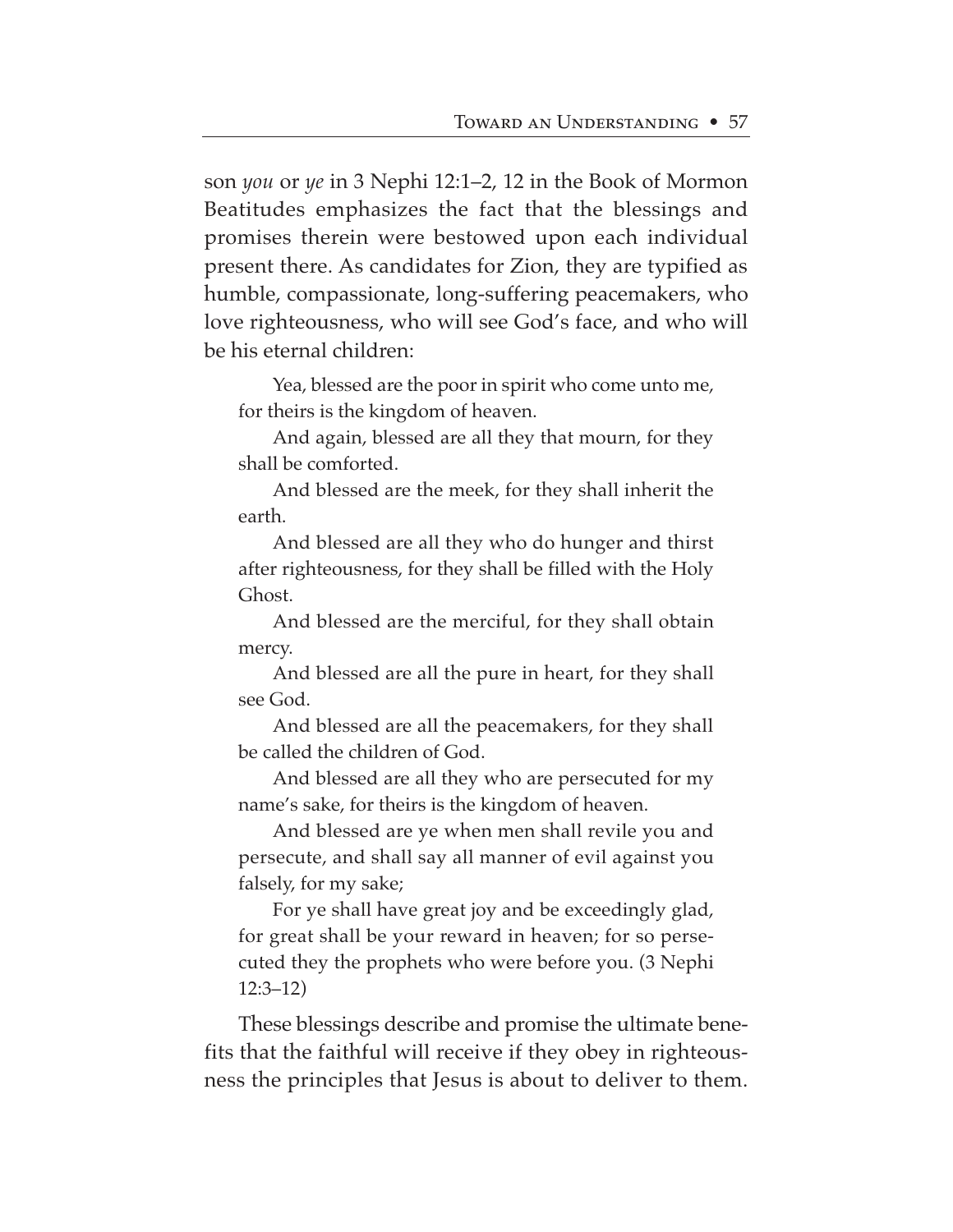He promises them blessings in nine different respects. Theirs is the kingdom of heaven, the earth, peace, comfort, and mercy; they will also see God, be filled with the Holy Ghost, and be called the children of God. In effect, Jesus blesses their eyes, their hearts, their stomachs, and their appetites; he specifically blesses them further that they may be able to bear up under the persecutions and revilings that will be heaped upon them.

Seeing such blessings in a ritual or temple context is natural. Other texts similar in form to the Beatitudes can be found in several apocryphal, pseudepigraphic, and Greek religious texts<sup>13</sup> that had cultic usages, as well as religious, eschatological, and apocalyptic significance (see, for example, the *Homeric Hymn to Demeter,* lines 480–82; and *4 Ezra* 8:46–54). In *2 Enoch* 42, for example, one reads of an ascent into "the paradise of Edem [*sic*]," where a divine figure appears before Adam and his righteous posterity and rewards them with eternal light and life. Among the nine beatitudes he speaks to them are these: "Happy is the person who reverences the name of the Lord; . . . happy is he who carries out righteous judgment; . . . happy is he who clothes the naked with his garment, and to the hungry gives his bread; . . . happy is he in whom is the truth, so that he may speak the truth to his neighbor; . . . happy is he who has compassion on his lips and gentleness in his heart; happy is he who understands all the works of the Lord, performed by the Lord."14

In *2 Enoch* 51–53, one is further taught that "it is good to go to the Lord's temple" three times a day to praise God by speaking a matched list of seven blessings and curses, including: "Happy is the person who opens his lips for praise of the God of Sabaoth; . . . cursed is every person who opens his heart for insulting, and insults the poor and slanders his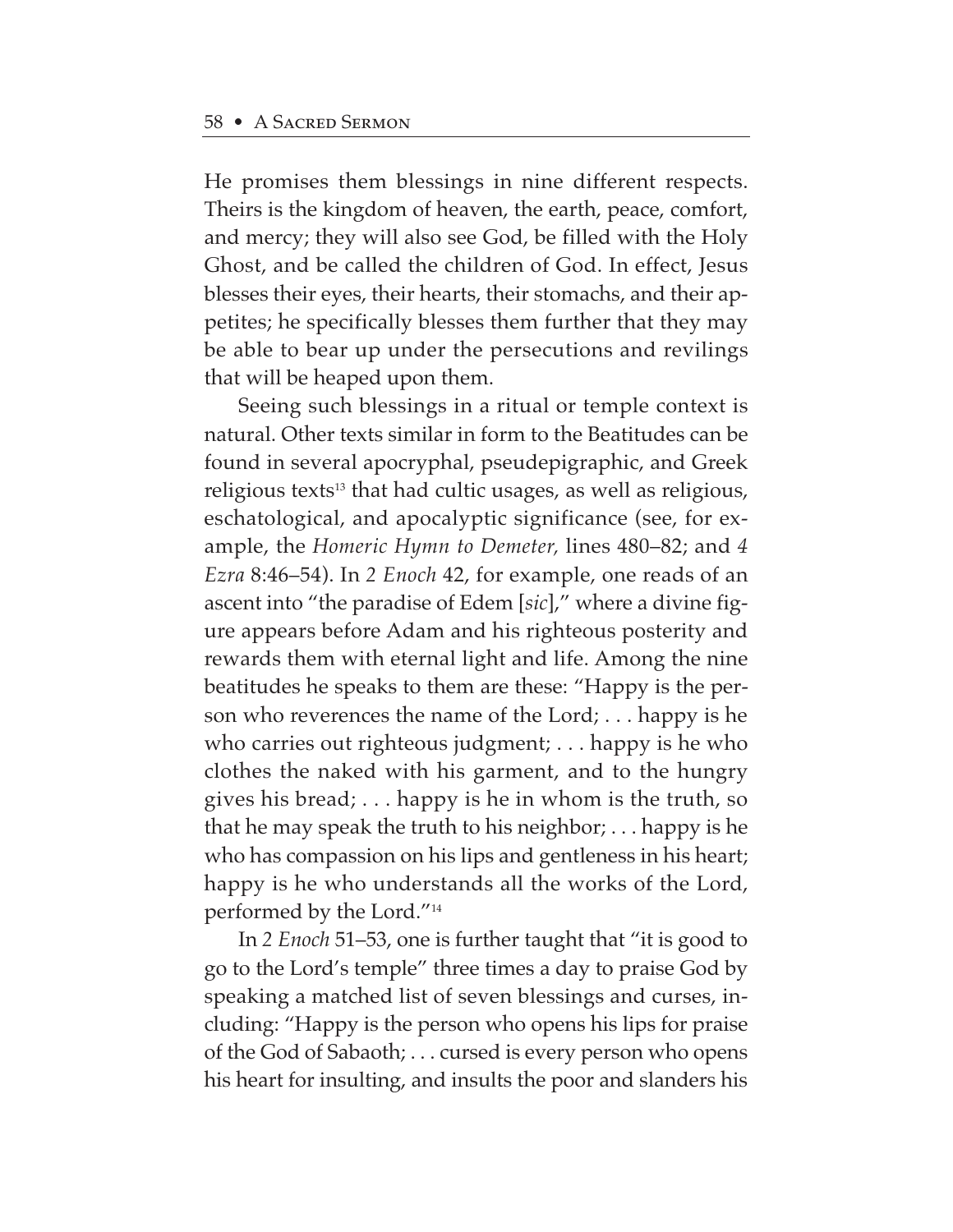neighbor, because that person slanders God; . . . happy who cultivates the love of peace; cursed—who disturbs those who are peaceful. . . . All these things [will be weighed] in the balances and exposed in the books on the great judgment day."15 In ancient sources of this genre, the word *blessed* "designates a state of being that pertains to the gods and can be awarded to humans postmortem. In ancient Egyptian religion the term plays an important role in the cult of Osiris, in which it refers to a deceased person who has been before the court of the gods of the netherworld, who has declared there his innocence, and who has been approved to enter the paradise of Osiris, even to become an Osiris himself."16

It appears that these and other similar texts were regularly used in ancient cultic ceremonies, and thus Hans Dieter Betz sees a close parallel between the Beatitudes in the Sermon on the Mount and the initiation rituals of ancient mystery religions, for both "impart to their adherents, in initiations of the most various kinds, the secrets of the world beyond and their own lot at present."17 In other words, through the blessings of the Beatitudes toward the beginning of their underlying ceremony, the people are given a glimpse of the heights to which they may rise—the kingdoms and qualities—if they are true and faithful and become the people of Zion, the pure in heart (see Matthew 5:8; D&C 97:21).

Others have seen in the Beatitudes "entrance requirements" for the Kingdom<sup>18</sup> and what Georg Strecker calls "the conditions that must be fulfilled in order to gain entrance to the holy of holies."19 This view is supported by the fact that several of the requirements for entrance into the temple in Jerusalem are strikingly comparable to certain phrases in the Beatitudes.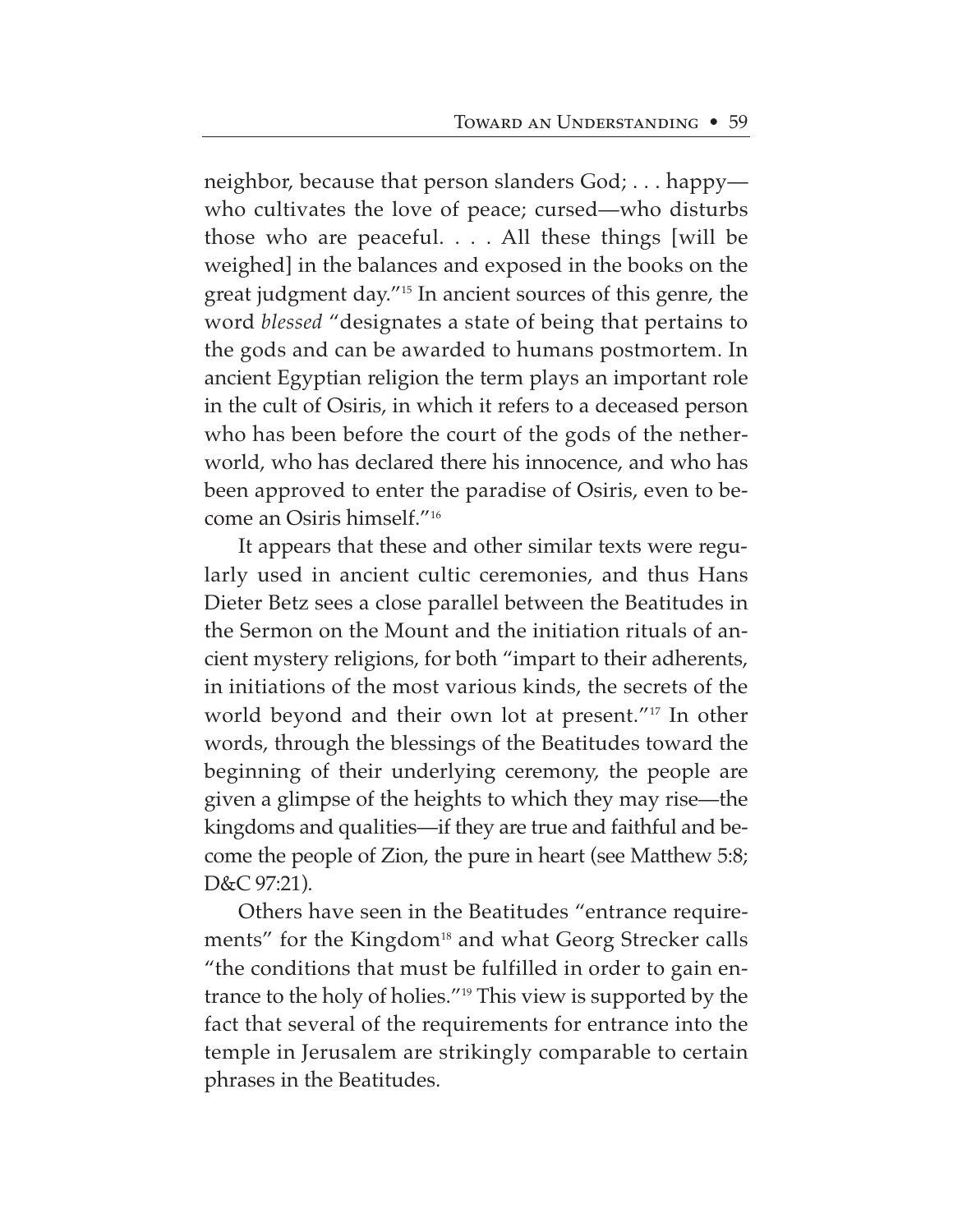For example, to enter that temple one must be "pure [in] heart" and "seek [the Lord's] face" in order to stand in his holy place (Psalm 24:3–6). When Jesus accordingly blesses "the pure in heart" who shall "see God," he is alluding to those who are worthy to enter the temple. As Betz states, "In terms of the history of religions, the concept implies critical reflection about purity and related rituals."20 Strecker continues: the "overriding meaning of seeing God and standing before him, as far as the Old Testament is concerned . . . has to do with his mercy-presence in the temple."21 Strecker hastens to qualify this with the assertion that Jesus "teaches not cultic but eschatological virtues. They refer to entrance not into the earthly temple but into the kingdom of God,"<sup>22</sup> but it seems to me that this assessment is too narrow. The two go hand in hand: To discard the efficacy and the present significance of the temple in earliest Christianity ignores the fact that all aspects of the old were not destroyed, but they simply were fulfilled and became new in Christ.

At the same time, entering the temple also looked forward to entering God's presence in the hereafter. In this regard, the evidence of several Greek Orphic gold leaves is instructive. As Betz points out, following Zuntz,

The inscriptions on the gold leaves contain quotations of brief sentences, among them a beatitude: "Happy and blessed are you, you will be god instead of human."

One can reach some conclusions about the purpose of these gold leaves and their inscriptions. They were apparently placed into the tombs of deceased mystery-cult initiates, put in the initiates' hand or near their ears. The inscriptions provide the deceased with the decisive formulae that as initiates they have to know as passwords on their way to the Elysian Fields. These formulae were,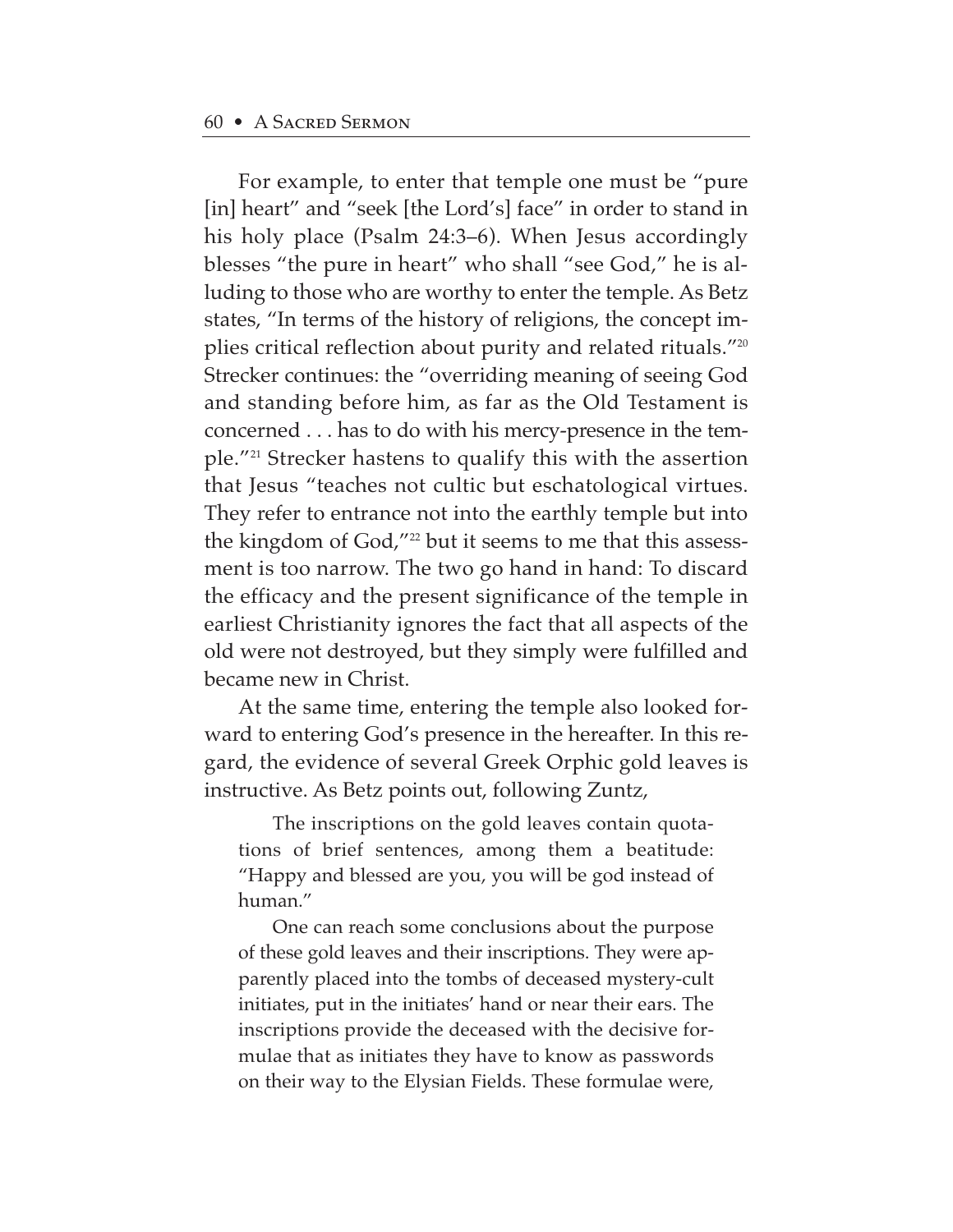one may suppose, revealed to the initiate during an initiation ceremony, and they contain the essential message of salvation that the cult conveys. . . . For the initiate these statements contain indispensable knowledge. . . . They identify their bearer as a beneficiary of the mysteries.<sup>23</sup>

Likewise, the thrust of the first few beatitudes is to be similarly understood: The meek and the poor, according to David Flusser, are the ones who will be "endowed with the supreme gift of divine bliss, with the Holy Spirit."<sup>24</sup> Through the temple, these blessings are both present and future. Such a view is consonant with a powerful passage in the Doctrine and Covenants regarding the Kirtland Temple, which likewise employs the terminology of the sixth beatitude to promise the righteous the blessings of the temple: "Yea, and my presence shall be there, for I will come into it, and *all the pure in heart* that shall come into it *shall see God*" (D&C 97:16). Such realizations call for jubilation. The "double call ['rejoice, and be exceeding glad' (Matthew 5:12)] appeals to the hearers or readers for what amounts to a liturgical response, much like 'hallelujah' or similar exclamations."25

#### **The People Are Invited to Become the Salt of the Earth**

The Lord next offers the people a special status, with a caution. He says, "I give unto you to be the salt of the earth; but if the salt shall lose its savor . . . the salt shall be thenceforth good for nothing, but to be cast out and to be trodden under foot of men" (3 Nephi 12:13). This is an invitation to enter into a covenant with the Lord, carrying with it a solemn warning that those who violate the covenant will be cast out and trampled under foot (although one is commanded to continue to invite them back; see 3 Nephi 18:32–33). The covenant connection here, for Latter-day Saints, is found most clearly in the Doctrine and Covenants,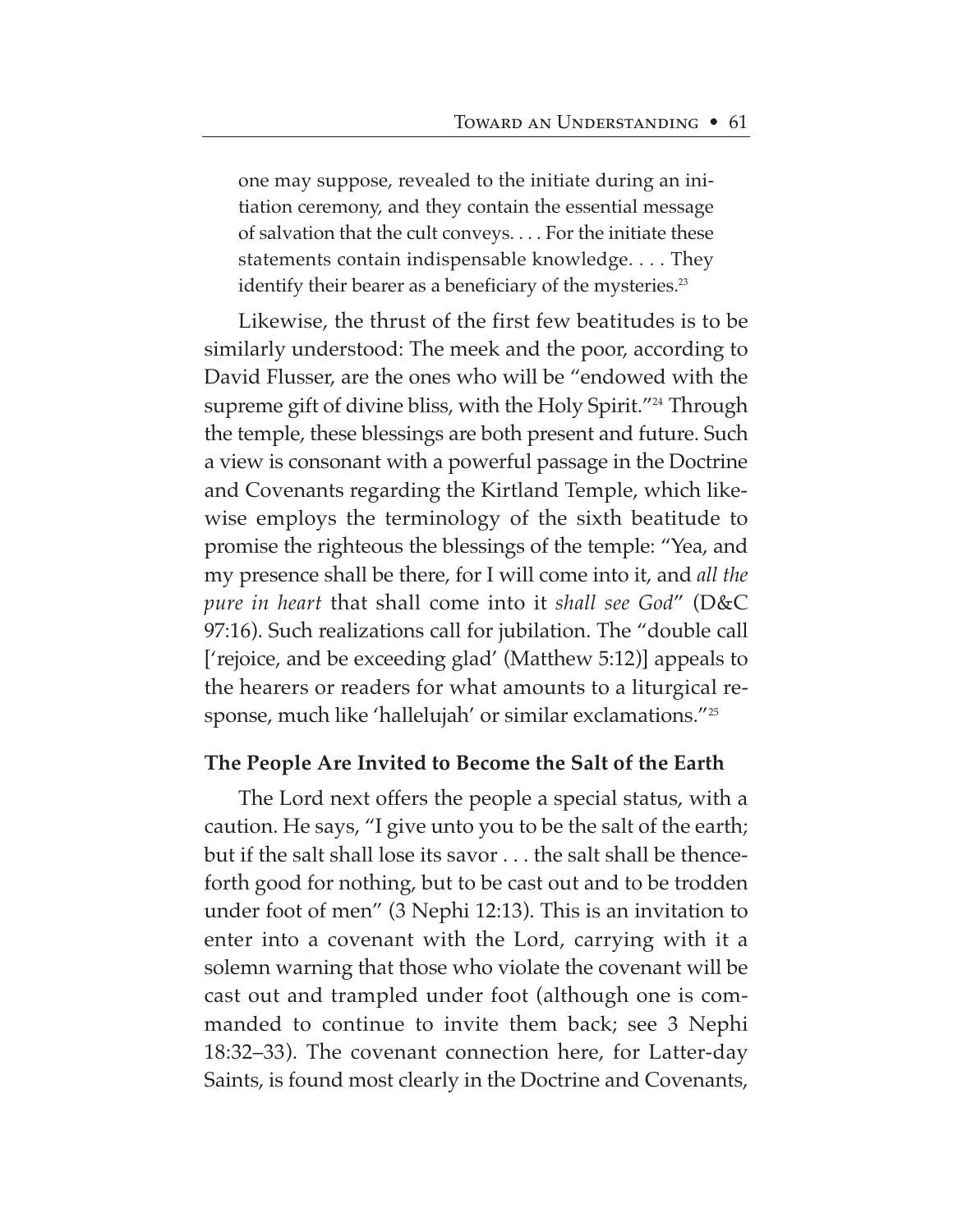which explains that those who enter into the everlasting covenant "are accounted as the salt of the earth" (D&C 101:39; compare Numbers 18:19), a theme Elder Delbert L. Stapley developed in his 1964 general conference talk entitled "Salt of the Earth."26

Among biblical commentaries, of course, a wide variety of meanings have been attributed to this particular metaphor. Wolfgang Nauck presents evidence, largely from rabbinic sources, that the reference to "salt" in Matthew 5 was "taken from a certain code of instruction for the disciples of Scribes," requiring them to be "modest and (of) humble spirit, industrious and salted, suffering insult and (they should be) liked by all men."<sup>27</sup> The concept of salt, according to his view, demands suffering, purification, and wisdom of the true disciple.

## **Letting There Be Light**

Jesus also gave his covenant people the charge "to be the light of this people" (3 Nephi 12:14). He is the light of the world (see John 8:12), but his true disciples are examples to other seekers. They shine in such a way that when others see they will glorify, not the examples, but the Father in Heaven (see 3 Nephi 12:16). Understood in this way, there is no tension between Matthew 5:14–16 and being seen of men in Matthew 6:2, 5, 16.

Implicit in Jesus' words here about salt, earth, and light may also be hints of certain creation themes: the doctrine of the Two Ways (the separation of opposites, light and dark, and heaven and earth).<sup>28</sup> This teaching was "emphatically brought home in the earliest Christian literature," proclaiming "that there lie before every human being and before the church itself two roads between which a choice must be made. The one is the road of darkness,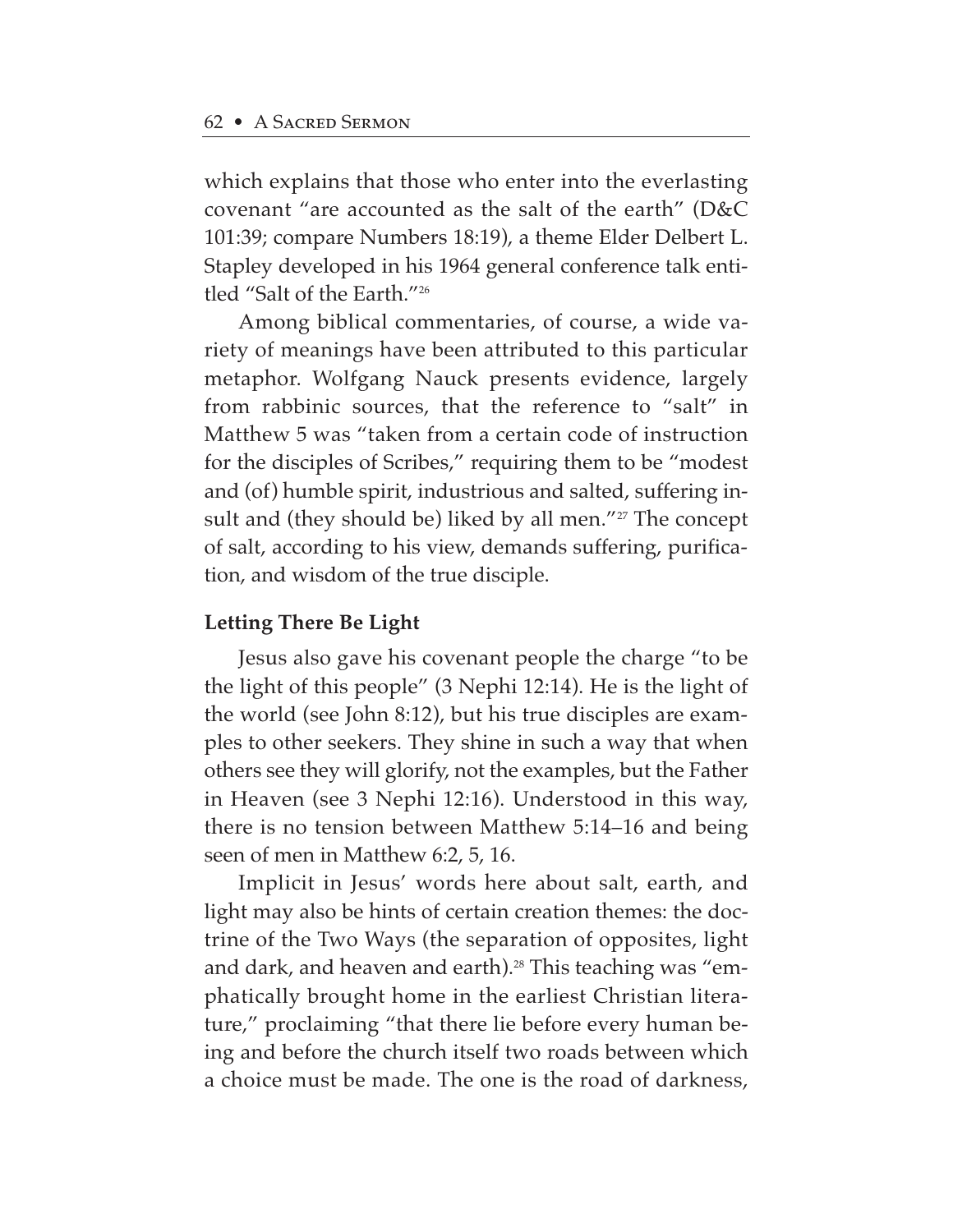the way of evil; the other, the way of light."<sup>29</sup> This principle of opposition is fundamental to the Sermon on the Mount. It surfaces again, for example, in the doctrine of the Two Ways in Matthew 7:13. Such creation themes were not confined to wisdom literature in the Bible, but were equally found in ritual. Indeed, some scholars have identified the creation account of Genesis as playing a key role in ancient Israelite temple ritual, although the details remain obscure.30 In Jesus' words, however, the old symbolism has been imbued with new, additional meaning: Instead of the old imperative, *"Let* there be *light"* (Genesis 1:3; italics added), Jesus now issues the new injunction, "*Let* your *light* so shine before this people, that they may see your good works" (3 Nephi 12:16). Just as the Creator looked at the creation and pronounced his works to be good, Jesus now invites each disciple to become a creator of "good works," that when they are seen, men may glorify God. With this, Jesus is forming a new heaven and new earth, a new creative act and new creation of a new community of righteous people.

# **A First Set of Laws Explained**

Formal instruction to the people begins in earnest as Jesus next turns to teach and explain the essence of three of the Ten Commandments and of the law of Moses, the law administered anciently by the Aaronic Priesthood. He explains that this law has not been destroyed. In its fulfilled form, it still has an essential place in the righteous life: "Think not that I am come to destroy the law or the prophets. I am not come to destroy but to fulfil; for verily I say unto you, one jot nor one tittle hath not passed away from the law, but in me it hath all been fulfilled" (3 Nephi 12:17–18).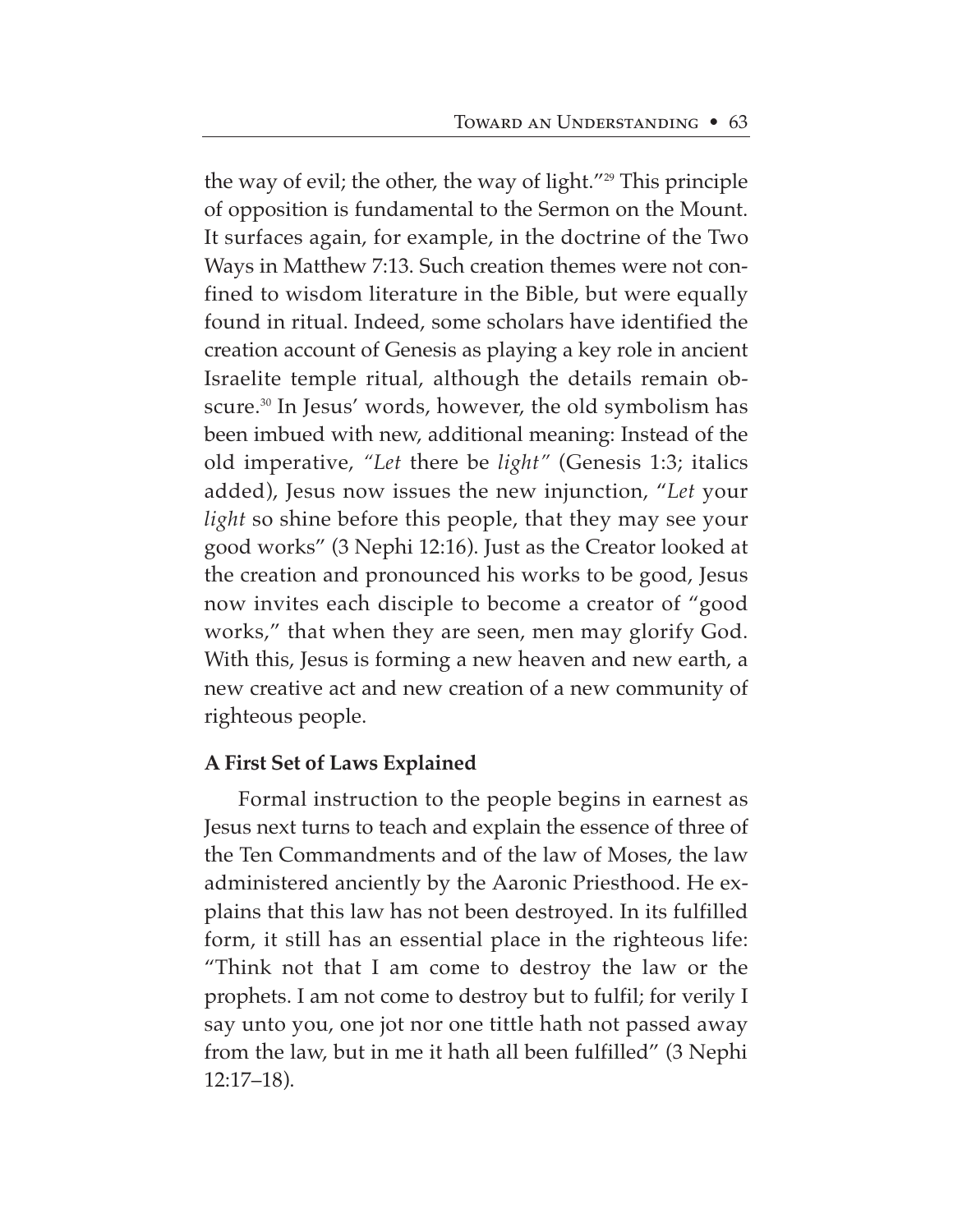#### **Obedience and Sacrifice**

First, Jesus teaches the companion principles of obedience to the Lord and of sacrifice. In the Sermon at the Temple, he specifically exhorts the people to obey the commandments that he issues at this time: "I have given you the law and the commandments of my Father, that ye shall believe in me, and that ye shall repent of your sins, and come unto me with a broken heart and a contrite spirit. Behold, ye have the commandments before you, and the law is fulfilled. Therefore come unto me and be ye saved; for verily I say unto you, that except ye shall keep my commandments, which I have commanded you at this time, ye shall in no case enter into the kingdom of heaven" (3 Nephi 12:19–20). He requires the people to exercise faith, repentance, and obedience, which constitutes coming unto him "with a broken heart and a contrite spirit" (3 Nephi 12:19). The offering of a broken heart and a contrite spirit is none other than the new law of sacrifice, as the voice of the Lord had explained earlier from heaven, speaking out of the darkness at the time of the New World destructions following the crucifixion (see 3 Nephi 9:19–20). This new law of obedience and sacrifice superseded the practices of sacrifice under the law of Moses and, in particular, put an end to "the shedding of blood" (3 Nephi 9:19). The same sentiment is expressed in the Gospel of the Ebionites: "I have come to abolish the sacrifices."31

# **Prohibition against Anger, Ill-Speaking, and Ridicule of Brethren**

Second, Jesus upgraded the old law against murder into a higher prohibition against becoming angry or speaking derisively or critically about one's brother: "Ye have heard that it hath been said by them of old time, and it is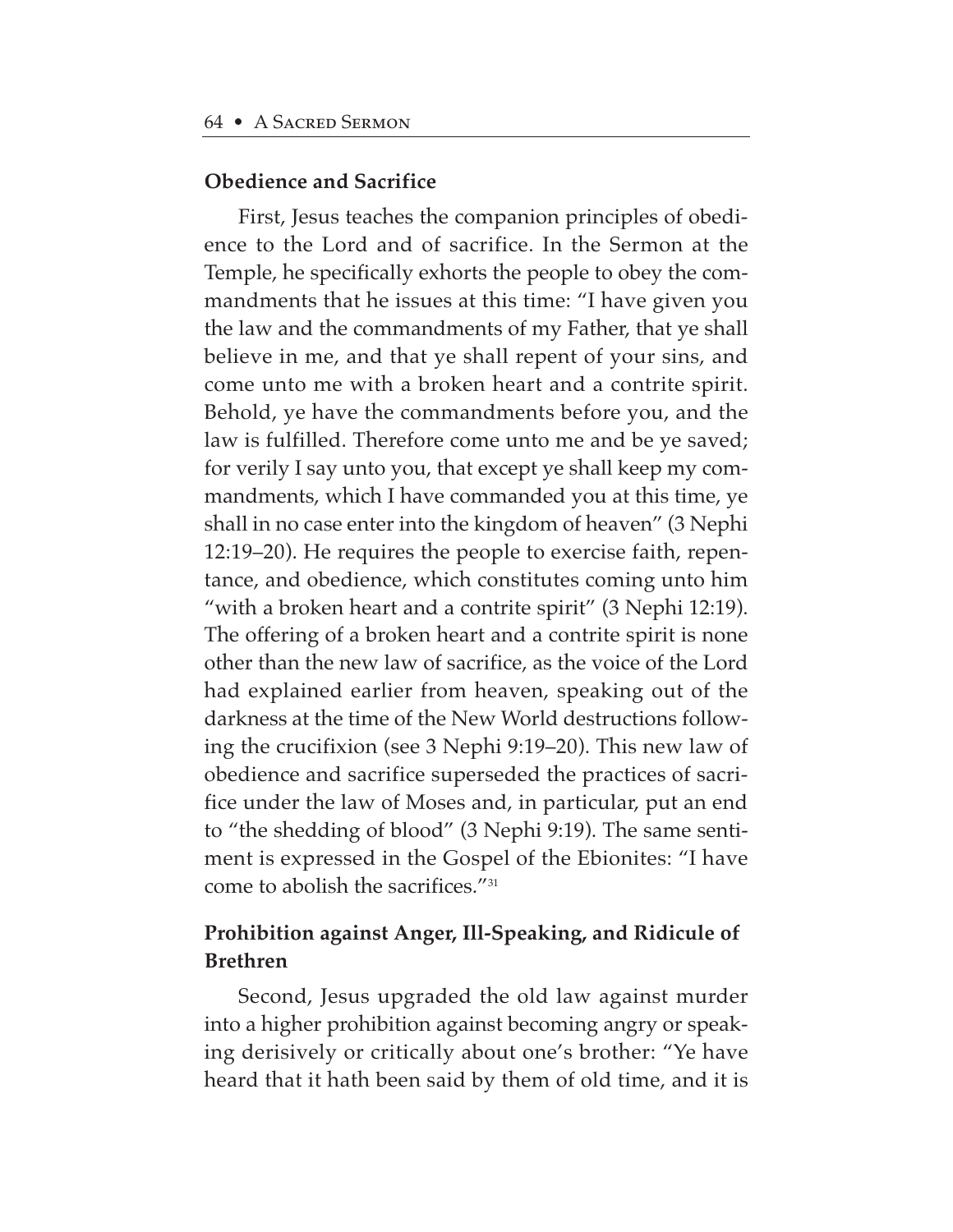also written before you, that thou shalt not kill, and whosoever shall kill shall be in danger of the judgment of God; But I say unto you, that whosoever is angry with his brother shall be in danger of his judgment. And whosoever shall say to his brother, Raca, shall be in danger of the council; and whosoever shall say, Thou fool, shall be in danger of hell fire" (3 Nephi 12:21–22).

In the brotherhood of a priesthood setting, I interpret this as amounting especially to a prohibition against speaking evil against any other priesthood brother, let alone against God. In effect, it prohibits all manner of evil or unholy speaking against any brother, and thus all the more so against the Lord's anointed leaders. According to the Sermon at the Temple, anyone who is angry with a brother is said to be in danger of *his* judgment (the implication is that the offended person is a "brother" who has power to render judgment). Anyone who calls his brother "Raca" is in danger of being brought before "the council," that is, the elders in charge of administering the kingdom. Those who persist in such misconduct are in danger of hellfire. Since the word "Raca" means "empty-head," the thrust of this injunction is that laughing at a brother's foolishness (that is, what to some may seem to be foolishness) is prohibited.

Such provisions and disciplinary procedures are especially pertinent to a community of covenanters, as the evidence that Manfred Weise and others have marshalled regarding rules of discipline at Qumran and in the earliest Christian community tends to show.32 According to one of the rules of the Dead Sea community found in the *Manual of Discipline* 7:8, "anger against a fellow-member of the society could not be tolerated under any circumstances," and they applied a punishment "in any case of a member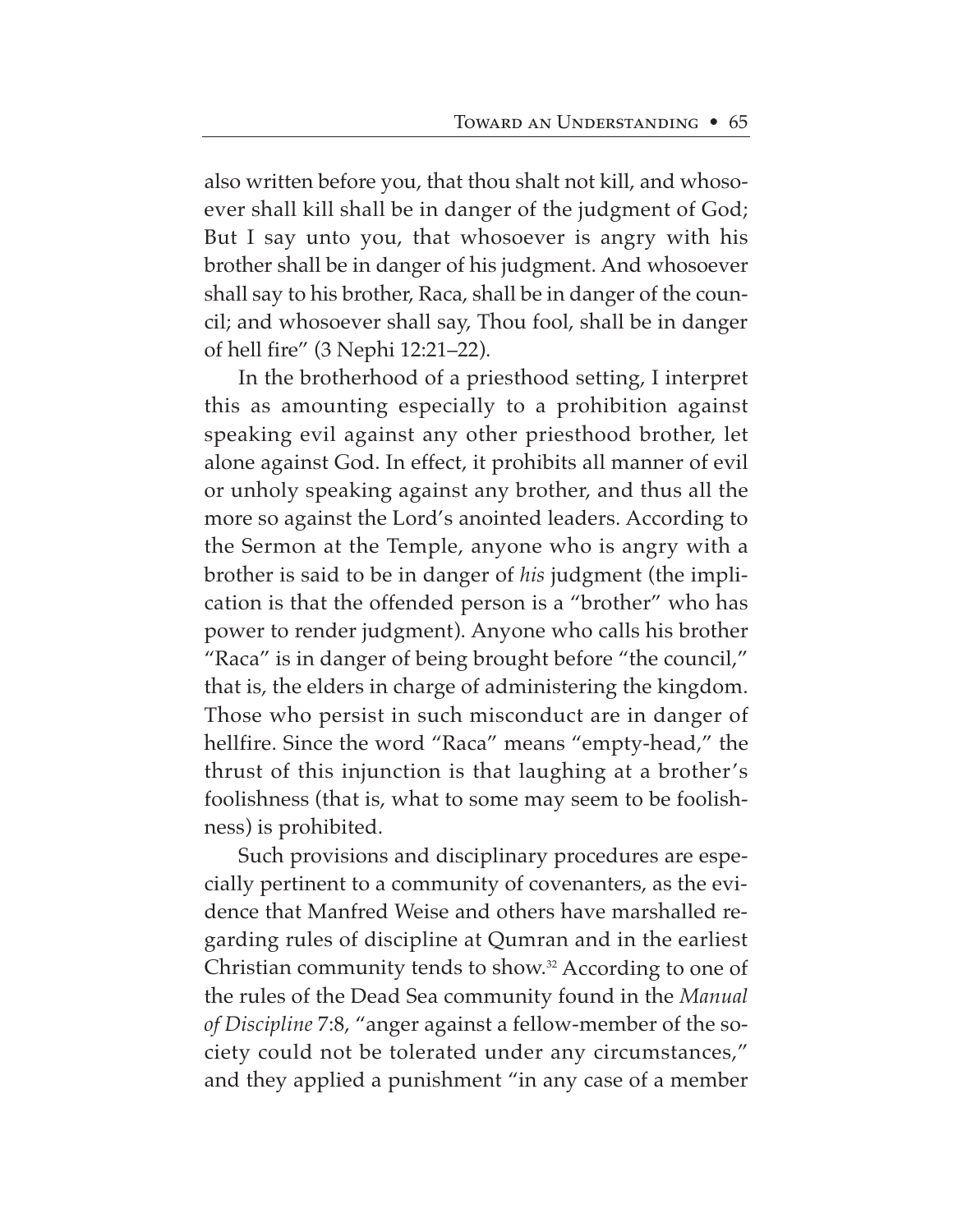harbouring angry feelings."33 Indeed, the *Manual of Discipline* 1:16–2:18 concludes its covenant-making ceremony by subjecting those who enter into the covenant unworthily to judgments of the community council and to punishments similar to those mentioned in Matthew 5:21–22. Weise argues that comparable councils were also convened in the early church, as evidenced in 1 Corinthians 5:4–5, 1 Timothy 1:20, and the writings of Ignatius, $34$ specifically for the purpose of disciplining those who affronted Christ by insulting those people in whom Christ's spirit dwelt. In Weise's opinion, such deprecations are "not merely chidings in a banal sense, rather they insult to the core the community of God, viz., the covenantcommunity *(Verbundenheit)* of God. Therein lies their seriousness."35

# **Reconciliation Necessary before Proceeding Further**

In 3 Nephi 12:23–24, Jesus interrupts the instruction to explain that if anyone desires to come unto him, he or she should have no hard feelings against any brother or sister: "Therefore, if ye shall come unto me, or shall desire to come unto me, and rememberest that thy brother hath aught against thee—Go thy way unto thy brother, and first be reconciled to thy brother, and then come unto me with full purpose of heart, and I will receive you" (3 Nephi 12:23–24). No disciple can come unto Christ or enter his presence until first being reconciled with his brothers and sisters. One first achieves atonement with one's brothers and sisters, and then one can come with "full purpose of heart" to be received by Christ and thereby be reconciled or atoned with God.

Some scholars have seen this passage as an intrusive interruption in the flow of thought in the Sermon on the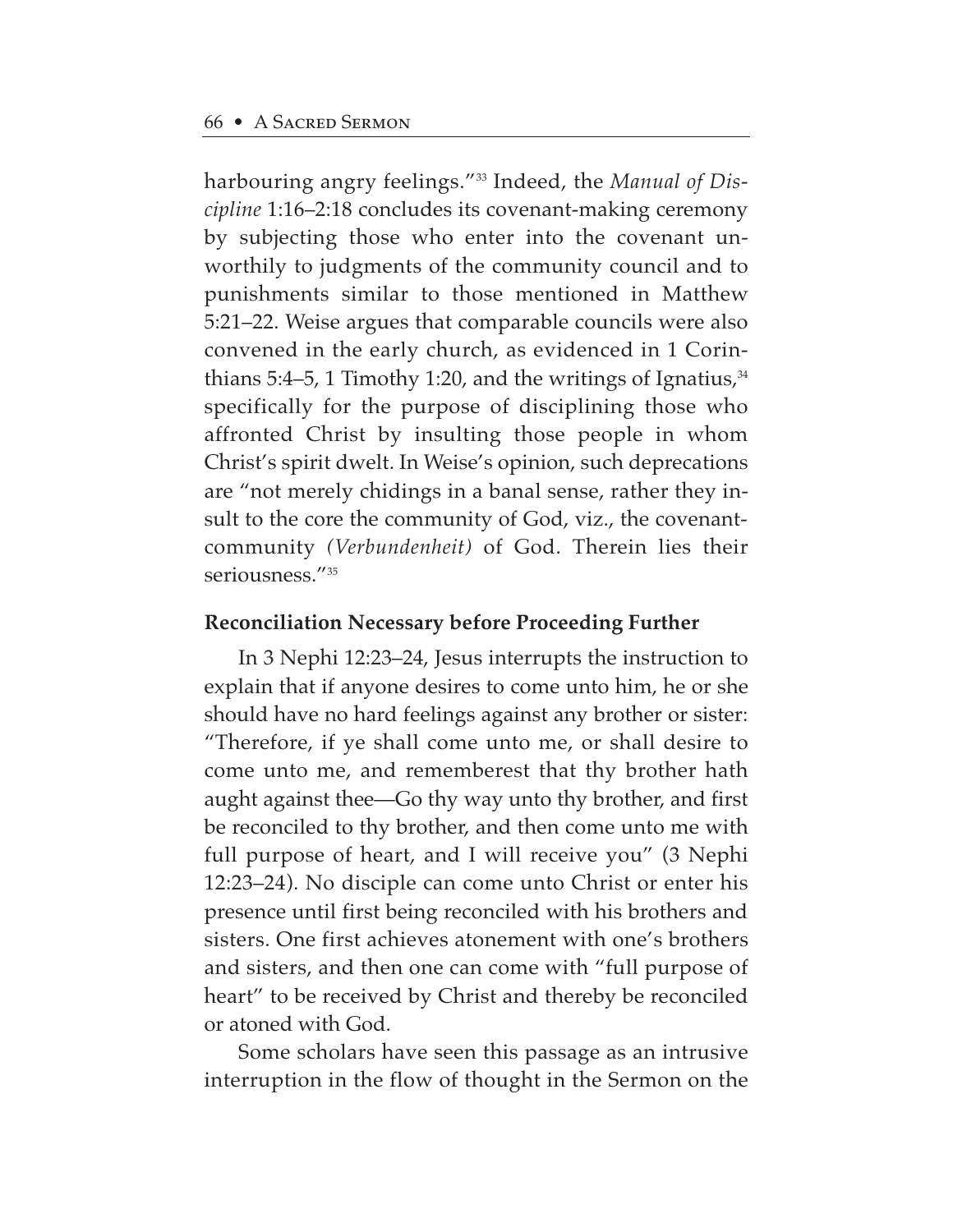Mount, because it breaks up the rhythm of the antitheses between the old and the new in Matthew 5. It makes good sense, however, in the context of insuring that the listeners are in the proper state of mind to go forward ritually toward the holy altar.<sup>36</sup> Indeed, the Sermon on the Mount tells the disciple to leave his sacrifice on the altar and go and reconcile himself with his brother before proceeding (see Matthew 5:24). In order to facilitate this reconciliation, Jesus admonishes the people to settle all their controversies quickly and to avoid going to court, looking forward instead to another day of divine judgment, which will be far more important than any earthly day in court.

The Sermon on the Mount speaks of leaving one's sacrifice on the altar, $37$  because it is addressing an audience prior to the fulfillment of the old law of sacrifice. In prelude to the Sermon at the Temple, however, Christ instructed that the new sacrifice was now to be brought to him (see 3 Nephi 9:20). Since Christ thus became the center of the temple, he fulfills the altar as the locus of reconciliation, but he does not destroy or eliminate it.38 He still stands behind the idea of the altar where "broken relationships"39 are atoned and reconciled.

# **Chastity**

The next subject addressed is the law of chastity: "Behold, it is written by them of old time, that thou shalt not commit adultery; But I say unto you, that whosoever looketh on a woman, to lust after her, hath committed adultery already in his heart. Behold, I give unto you a commandment, that ye suffer none of these things to enter into your heart; For it is better that ye should deny yourselves of these things, wherein ye will take up your cross, than that ye should be cast into hell" (3 Nephi 12:27–30). The new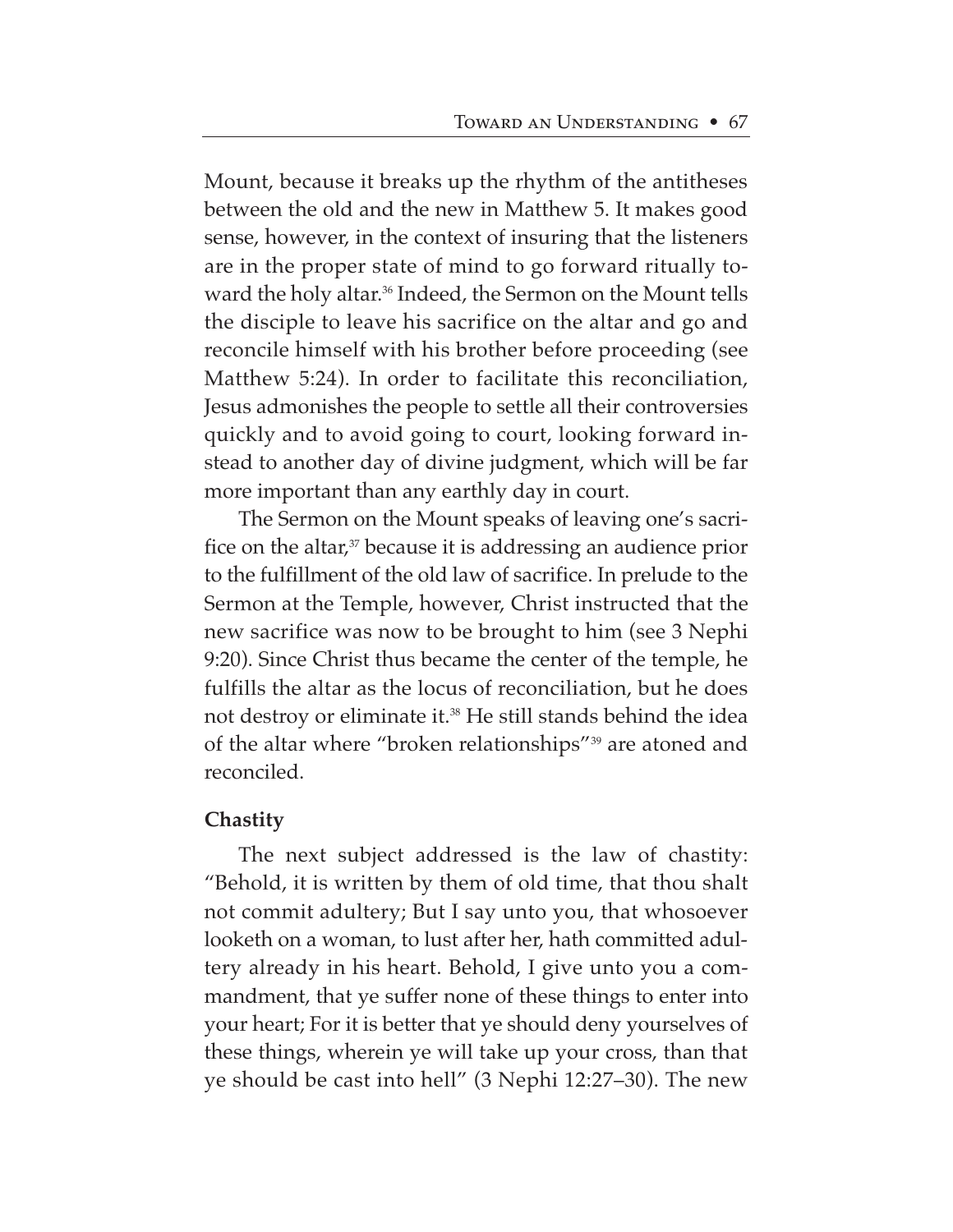law imposes a strict prohibition against sexual intercourse outside of marriage (consonant with Leviticus 18 and 20) and, intensifying the rules that prevailed under the old law, also requires purity of heart and denial of immoral things. "The sanctity of God-ordained marriage is so important for Jesus that already the lustful look" is destructive.<sup>40</sup> Purity in a ritual sense is also at stake.<sup>41</sup> In committing to live by this new law, the righteous bear a heavy responsibility and are symbolically crucified themselves—"wherein ye will take up your cross" (3 Nephi 12:30).

Unlike the Sermon on the Mount, the Sermon at the Temple mentions no penalty concerning the unchaste eye that should be cast out if it offends (see Matthew 5:29). This difficult saying in the New Testament text has been a troublesome point for many biblical commentators, for Jewish attitudes around the time of Jesus were strongly set against any punishment that took the form of bodily mutilation.<sup>42</sup> It is unlikely, of course, that Jesus demanded actual self-mutilation of his disciples, and the Sermon at the Temple invites no such implication, for it does not speak in any way here of actual bodily mutilation; the mode appears to be figurative (see Matthew 5:34 JST: "Now this I speak, a parable concerning your sins"). All references to plucking out the eye or to cutting off the hand that offends are absent in the Book of Mormon text, suggesting that this problematic verse in the Sermon on the Mount, on its face, does not fully reflect Jesus' original intent. Instead, the Sermon at the Temple speaks at this point of a total commitment—of the disciple taking up a symbolic cross, a symbol of capital punishment.

This demands that the righteous strictly exercise the virtue of self-control, and it also reflects a warning that if a person violates the law of chastity, which is of grave impor-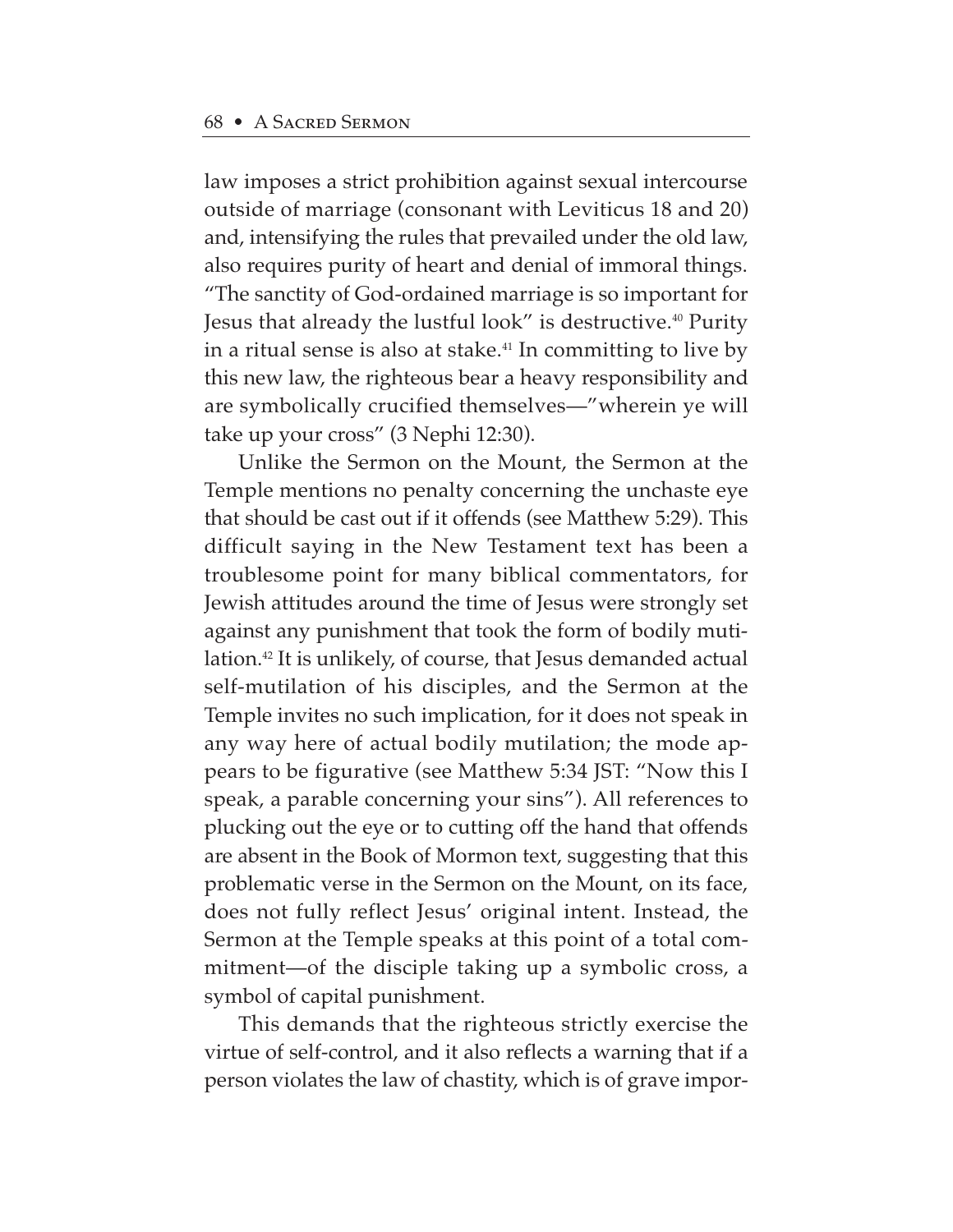tance (see Deuteronomy 22:22; Alma 39:5), the penalty will involve serious consequences. In particular, the disciple must be willing to deny himself these things and, in so doing, "cross" himself (Alma 39:9) or, in Jesus' words, "take up your cross" (3 Nephi 12:30). The image this may bring to mind is that of a covenanter taking this obligation very seriously, for hanging or exposing a body on a tree or on a cross was part of the standard punishment under the law of Moses for any person who committed a sin worthy of death. This form of punishment was apparently known to the Nephites through the plates of brass and the writings of the prophet Zenos (see 1 Nephi 19:13–14). Deuteronomy 21:22 speaks of exposing the body of the culprit "on a tree," a practice observed by the Nephites (see 3 Nephi 4:28), which Peter connected with the death of Jesus on the cross (see Acts 10:39). Thus, with this teaching in the Sermon at the Temple concerning the seriousness of the covenant of chastity, one possibly confronts the idea that the disciple must be willing to take upon himself even the very form of mortal punishment that Jesus himself suffered. As a practical matter in early Christianity, the punishment of those violating this covenant of chastity probably took the form of excommunication, understanding the idea of being cut off in Matthew 5:30 as "a communal parable."43

# **Marriages of Covenanters Are Not to Be Dissolved Except for Fornication**

In connection with the law of chastity, Jesus teaches these faithful followers the importance of marriage by superseding the old law of divorcement with the new law of marriage: "It hath been written, that whosoever shall put away his wife, let him give her a writing of divorcement [see Deuteronomy 24:1]. Verily, verily, I say unto you, that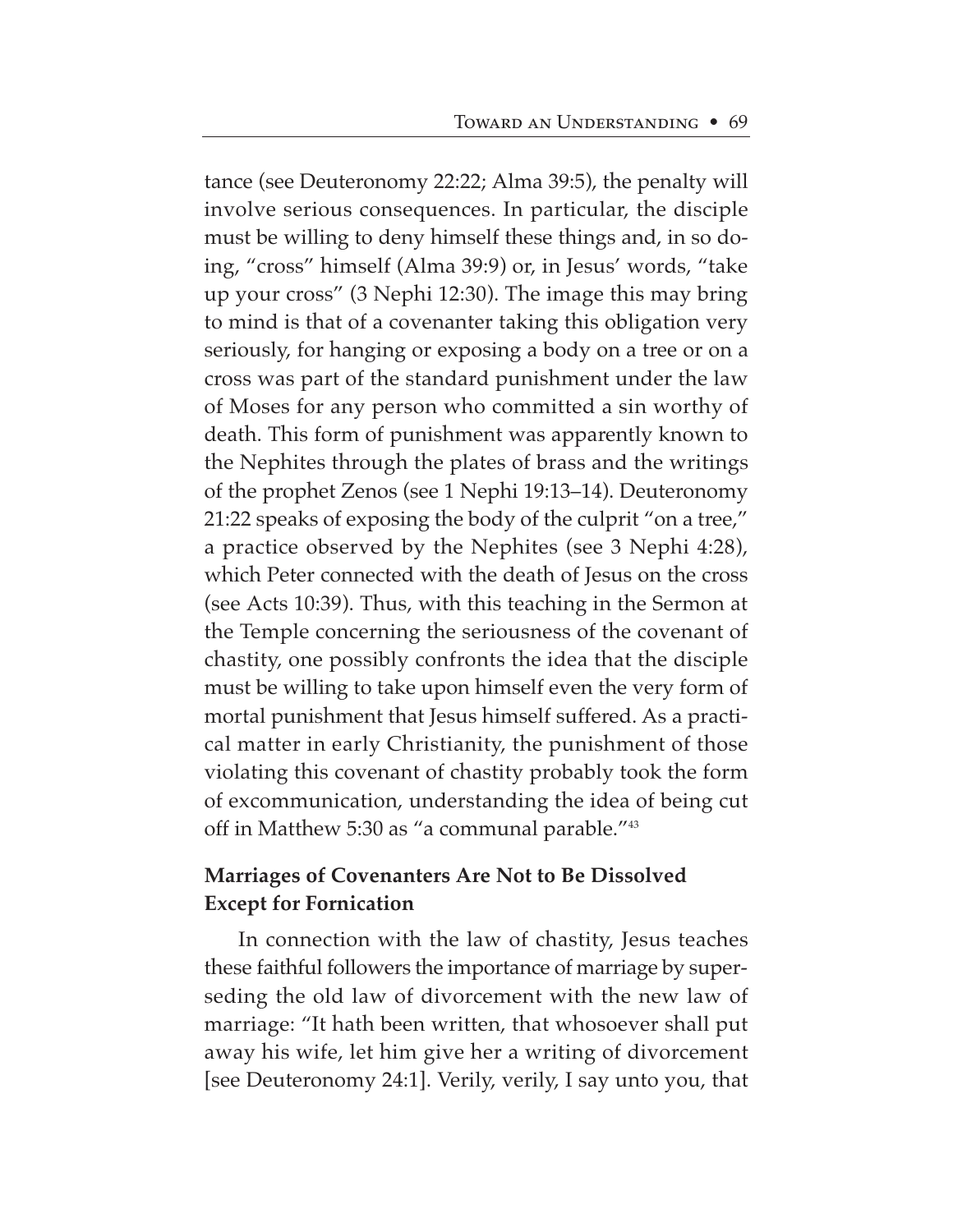whosoever shall put away his wife, saving for the cause of fornication, causeth her to commit adultery; and whoso shall marry her who is divorced committeth adultery" (3 Nephi 12:31–32). Husbands are not to put their wives away, and wives are not to remarry. For centuries, commentators have struggled to understand the intended application of this radical prohibition against divorce. In light of the exceptionally righteous audience that had assembled at the temple in Bountiful, the context of the Sermon at the Temple suggests that this very demanding restriction may have something to do with the spirit and law through which husbands and wives are to be bound together in the eternal covenant relationships involved here. This explains the strictness of the rule, for eternal marriages can be dissolved only by proper authority on justifiable grounds and are sealed up for all eternity (see D&C 132:19). Until they are loosed by proper authority, a person who tries to put aside such a spouse on his or her own authority commits an adulteration of the eternal covenant-marriage relationship.

# **Oaths to Be Sworn by Saying "Yes" or "No"**

Instructions are then given regarding the swearing of oaths (see 3 Nephi 12:33–37), in particular that Jesus' followers should "Let [their] communication be Yea, yea; Nay, nay; for whatsoever cometh of more than these is evil." Some biblical commentators have found this section in the Sermon on the Mount odd because it does not continue logically with the sequence of commandments in the Decalogue, as one might expect Jesus to follow if he were simply giving a commentary on the Ten Commandments of Exodus 20 and Deuteronomy 5. Moreover, it is hard to see this as a demand of love. Instead, instructions are given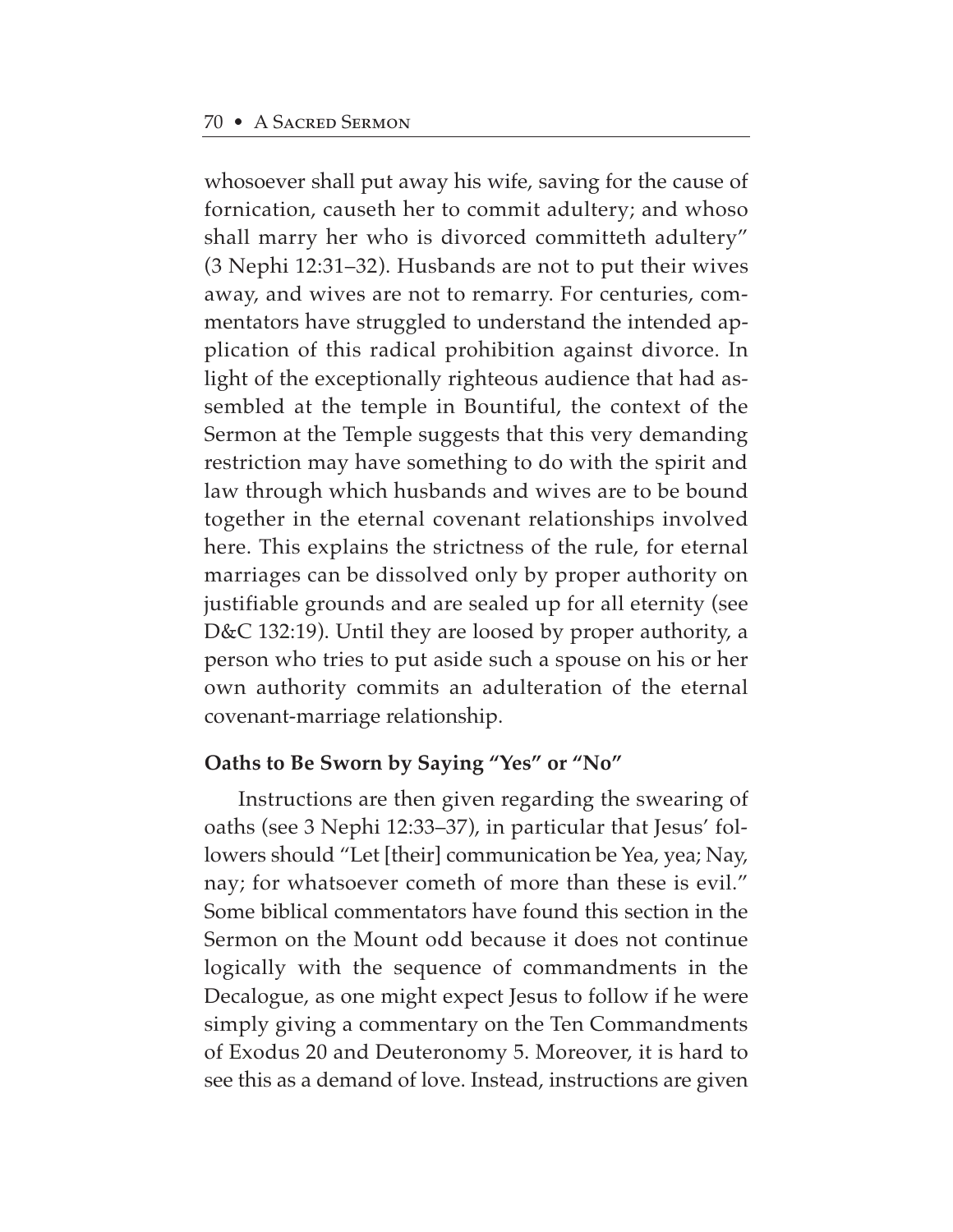on how religious commitments are to be made: The swearing of oaths (which often accompanied the making of  $covenants)$ <sup>44</sup> should not be by the heavens or by the earth or by one's head, but simply by saying "yes" or "no." That is sufficient. A rabbinic aphorism suggests a similar sentiment: "Let your Yes and No both be righteous. Do not speak with your mouth what you do not mean in your heart."<sup>45</sup> In a ritual context, any more than this is superfluous or perhaps devious; more is not required and is to be avoided. While these words about oaths apply in numerous life settings, they are most pertinent when people are making, or are about to make, solemn oaths to the Lord.

This interpretation holds that Jesus was not opposed to covenantal promises per se, only to oaths sworn in the wrong way. What he objects to is such casuistry that asks whether one is bound if one swears by temple gold but not if one swears by the temple, or whether one is bound to an oath by the offering but not to an oath by the altar (see Matthew 23:16–19). In Matthew 23, which seems to reflect most clearly the historical teaching of Jesus on oaths, "there is no total ban on oaths."46 Indeed, Jesus' point is that one should look in one's oaths to the deity behind the temple, behind the altar, and in the heavens, who sanctifies them all: "Whoso shall swear by the temple, sweareth by it, *and by him that dwelleth therein;* And he that shall swear by heaven, sweareth by the throne of God, *and by him that sitteth thereon*" (Matthew 23:21–22; italics added). The point is that all oaths are ultimately oaths by and before God: "All oaths directly or indirectly appeal to God; all are therefore binding since they call on him to guarantee their fulfillment."<sup>47</sup> Thus early Christians were in effect told that they should be different from those who swore horrific oaths or from others who regularly swore commercial or legal oaths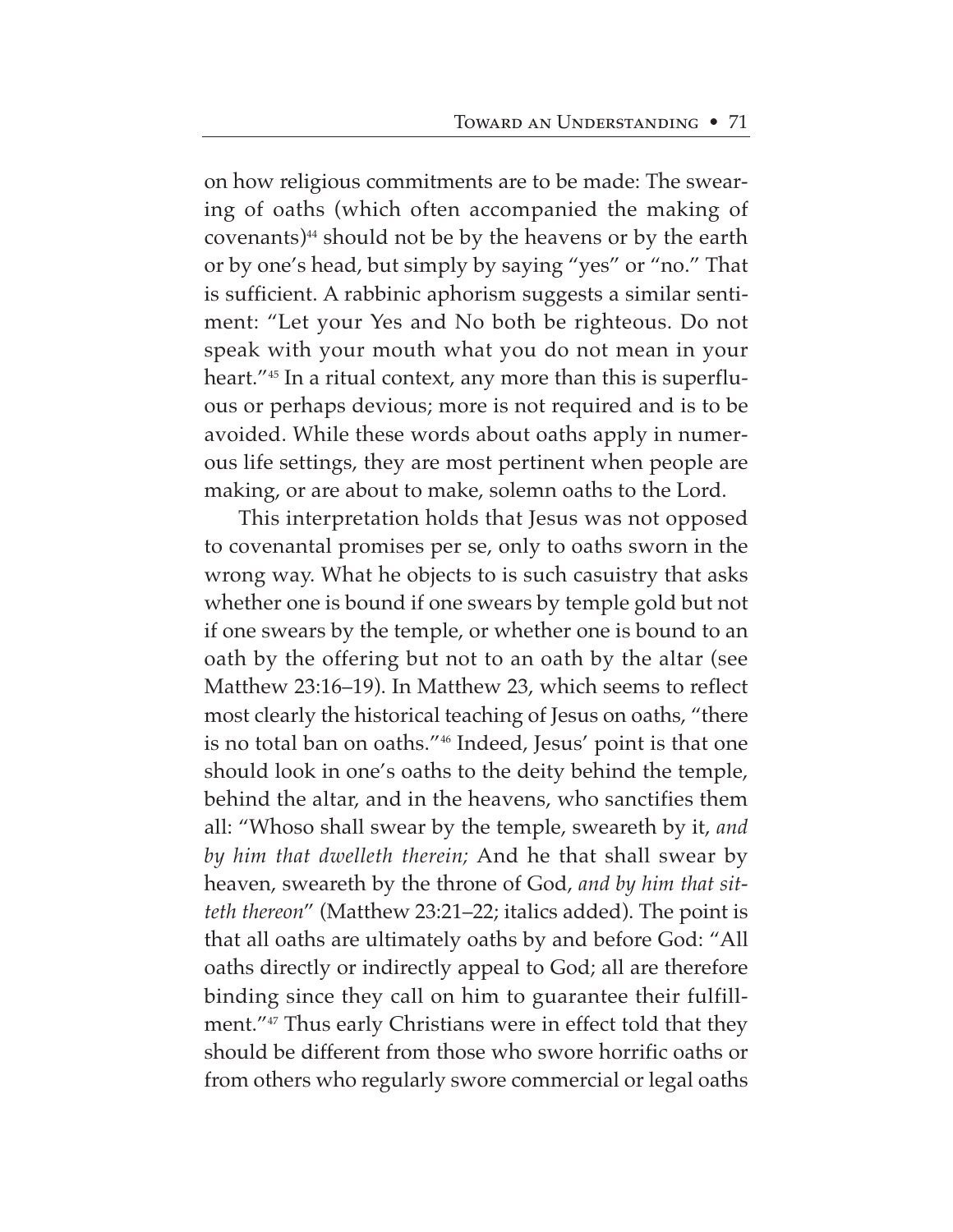in the Temple of Herod. They were told to avoid the forms of all such oaths—neither *by* the heaven, nor *by* the earth.

To be sure, some have read the Greek in Matthew 5:34 and James 5:12 as forbidding all oaths or promises of any kind ("swear not *at all*," "swear *no* other oath"), but this does not capture what appears to be the historical intent of Jesus (as reflected explicitly in Matthew 23), $48$  and these two texts can be interpreted otherwise: I read the Greek in James 5:12 as telling Christians not to swear any such oath meaning one that swears by external things, by heaven, or by earth,49 or by any other such thing *(allon tina).*<sup>50</sup> The problem lies in bringing in "extralinguistic props" and thereby failing to swear by God, who dwells in those places and sanctifies those vows (see Matthew 23:21–22): "The thing ruled out by the [Sermon on the Mount], therefore, is magic, that is, magical props of all sorts."51 James admonishes his followers to let their "yes" really be a "yes" and their "no" really be a "no" and to keep their solemn promises, literally "so that they not fall under judgment [of the Lord]." Disciples of Jesus are not to be uncommitted but should let their sacred "word *[logos]* be yes, yes, no, no" (Matthew 5:37). The double yes was "a substitute for an oath."52 From a Latter-day Saint point of view, the most important commitments a person can ever say "yes" or "no" to are those made in covenants with God.<sup>53</sup> Even the Essenes, who rejected oaths in general, used "the oath at entering the sect."<sup>54</sup>

# **Love of Enemies**

The rules or models of loving one's neighbor, turning the other cheek, suffering humiliation, going the extra mile, giving up one's time and personal belongings, giving the poor more than is asked, loving one's enemies, and doing good to all people are given next: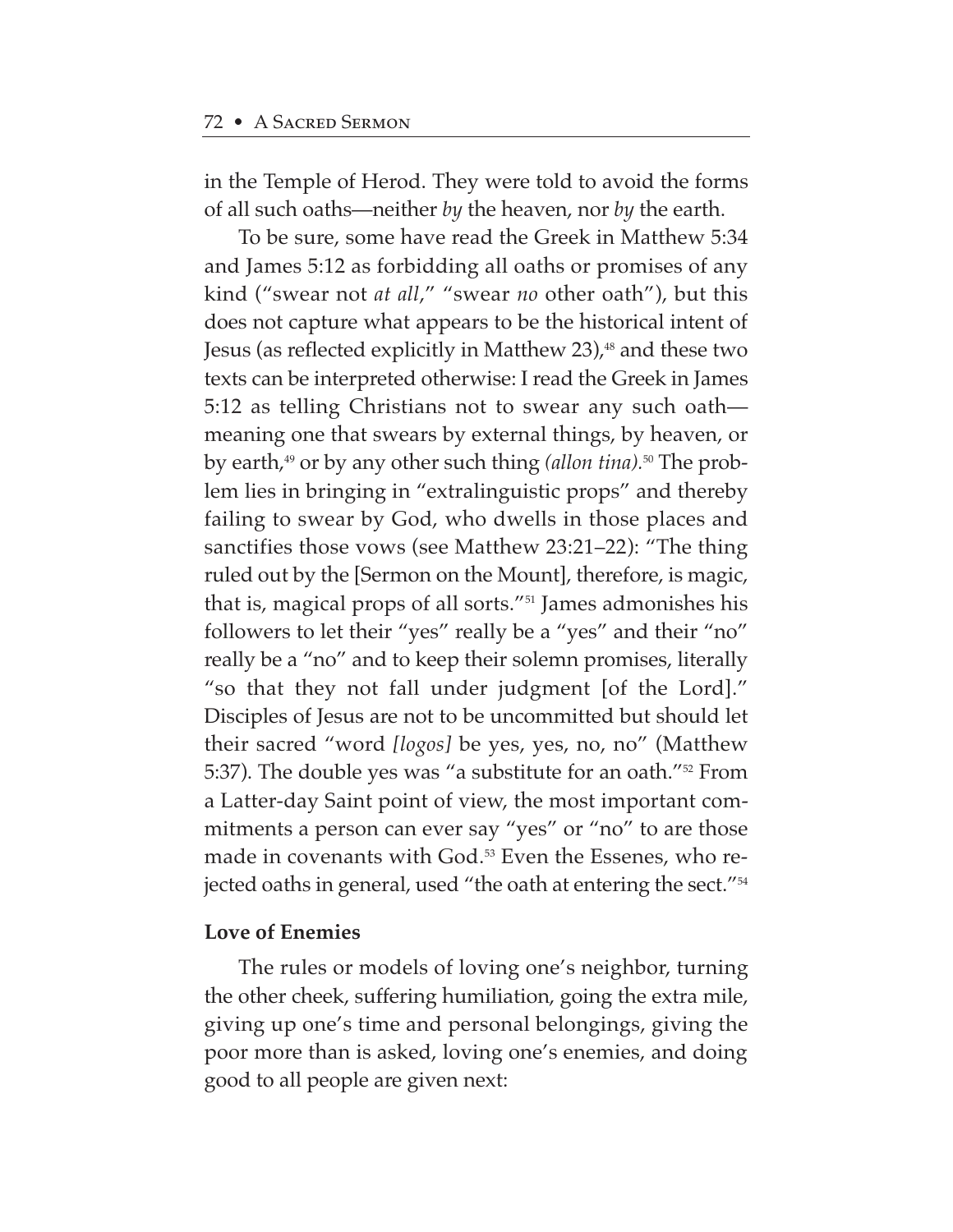And behold, it is written, an eye for an eye, and a tooth for a tooth; But I say unto you, that ye shall not resist evil, but whosoever shall smite thee on thy right cheek, turn to him the other also; And if any man will sue thee at the law and take away thy coat, let him have thy cloak also; And whosoever shall compel thee to go a mile, go with him twain. Give to him that asketh thee, and from him that would borrow of thee turn thou not away. And behold it is written also, that thou shalt love thy neighbor and hate thine enemy; But behold I say unto you, love your enemies, bless them that curse you, do good to them that hate you, and pray for them who despitefully use you and persecute you; That ye may be the children of your Father who is in heaven; for he maketh his sun to rise on the evil and on the good. (3 Nephi 12:38–45)

Although the law of the gospel is never expressly defined in scripture, I understand this law to be the law of love and generosity: "Thou shalt love the Lord thy God with all thy heart, and with all thy soul, and with all thy mind. This is the first and great commandment. And the second is like unto it, Thou shalt love thy neighbour as thyself" (Matthew 22:37–39; quoting Deuteronomy 6:5; see D&C 59:5–6). The only place in scripture where the phrase "law of the gospel" appears is in the Doctrine and Covenants, where it is connected with caring for the poor and needy: "If any man shall take of the abundance which I have made, and impart not his portion, according to *the law of my gospel*, unto the poor and the needy, he shall, with the wicked, lift up his eyes in hell, being in torment" (D&C 104:18).

In all dispensations, covenant people have been required to give to the poor and to lend to those who ask. Generosity was required of the children of Israel (see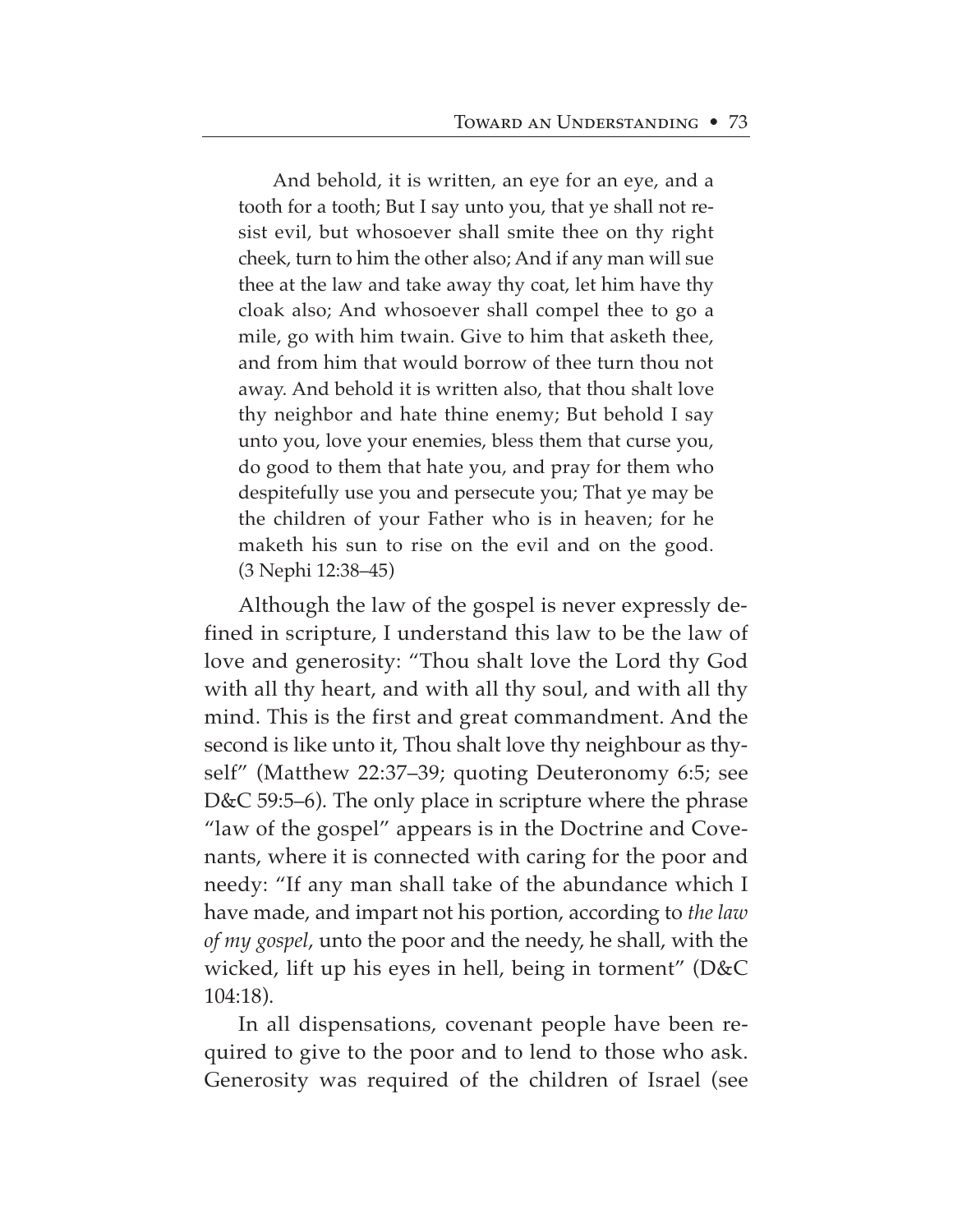Deuteronomy 15:7–11) and of the people of King Benjamin (see Mosiah 4:16–26) as a condition of their covenant, qualifying them to receive God's generosity. More than good behavior, however, was required (see Matthew 5:46–47); the covenantal relationship was presupposed. Thus Jesus' commandment that one must "give to him that asketh . . . and from him that would borrow of thee turn not thou away" (Matthew 5:42) not only captures the essence of the law of the gospel regarding love and generosity, but also incorporates a traditional Israelite and Nephite covenantal condition. Indeed, Jesus emphasizes that this law is old as well as new—"those things which were of old time . . . in me are all fulfilled" (3 Nephi 12:46–47)—and it can be seen that this law of the gospel is truly taught in the scriptures of all dispensations.

# **Transition into a Higher Order**

At this point in the Sermon, the disciples have reached a plateau: "Therefore I would that ye should be perfect" (3 Nephi 12:48). The word *therefore* marks a transition in the design of the Sermon: On the one hand, it looks back over the instruction given thus far about the law of Moses, while on the other hand, it looks forward to yet a greater order to be required if the people are to become "perfect."

Although it is certainly presupposed that the word *perfect* has on one important level a straightforward ethical or religious meaning here<sup>55</sup>—reflecting perfect mercy, "undivided obedience to God," and "unlimited love"<sup>56</sup>—there is also a significant possibility that on another level the word carries a ceremonial connotation in this particular text. It seems to me that, in this verse, Jesus is expressing his desire that the disciples now advance from one level to the next, to go on to become "perfect," "finished," or "com-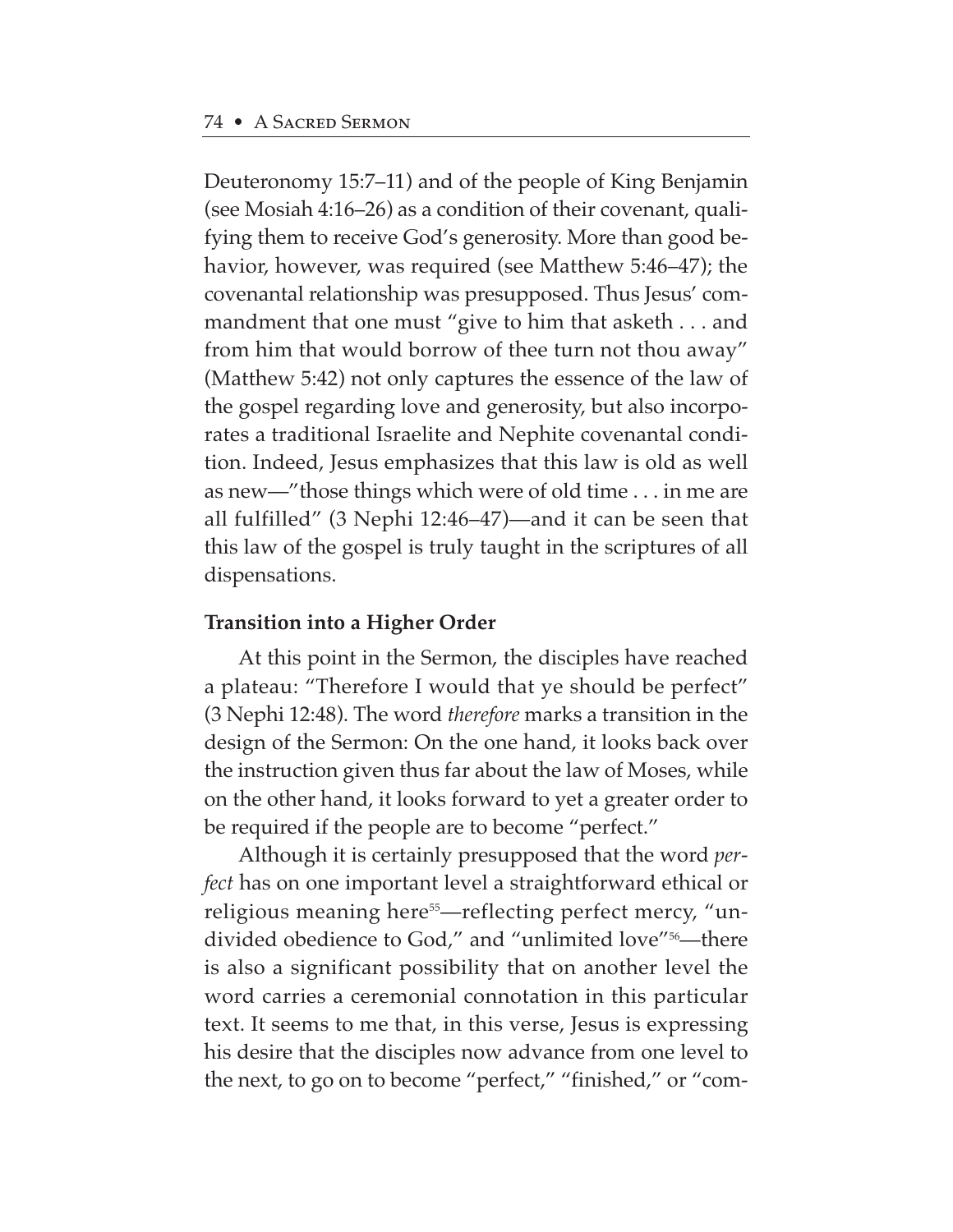pleted" in their instruction and endowment. In addition to the ritual context of the Sermon, the context usually determining the sense in which the intended "completeness" consists,<sup>57</sup> several reasons support this understanding.

First, the Greek word translated into English as "perfect" in Matthew 5:48 is *teleios*. This important word is used in Greek religious literature to describe several things, including the person who has become fully initiated in the rituals of the religion. *Teleios* is "a technical term of the mystery religions, which refers to one initiated into the mystic rites, the initiate."58 Other forms of this word are used in Hebrews 5:14–6:1 to distinguish between the initial teachings and the full instruction ("full age," "perfection"); and in Hebrews 9:11 it refers to the heavenly temple. Generally in the Epistle to the Hebrews, its usage follows a "special use" from Hellenistic Judaism, where the word *teleioø* means "to put someone in the position in which he can come, or stand, before God."59 Thus, in its ritual connotations, this word refers to preparing a person to be presented to come before God "in priestly action"<sup>60</sup> or "to qualify for the cultus."61 Early Christians continued to use this word in this way in connection with their sacraments and ordinances.<sup>62</sup>

Most intriguing in this regard is the letter of Clement of Alexandria (written ca. A.D. 200) describing the existence of a *second* Gospel of Mark, reporting the Lord's doings as recounted by Peter and going beyond the public Gospel of Mark now found in the New Testament.<sup>63</sup> This so-called Secret Gospel of Mark, according to Clement, contained things "for the use of those who were being perfected *[teleioumenon]*. Nevertheless, [Mark] did not divulge the things not to be uttered, nor did he write down the hierophantic [initiatory priesthood] teaching *[hierophantik∑n*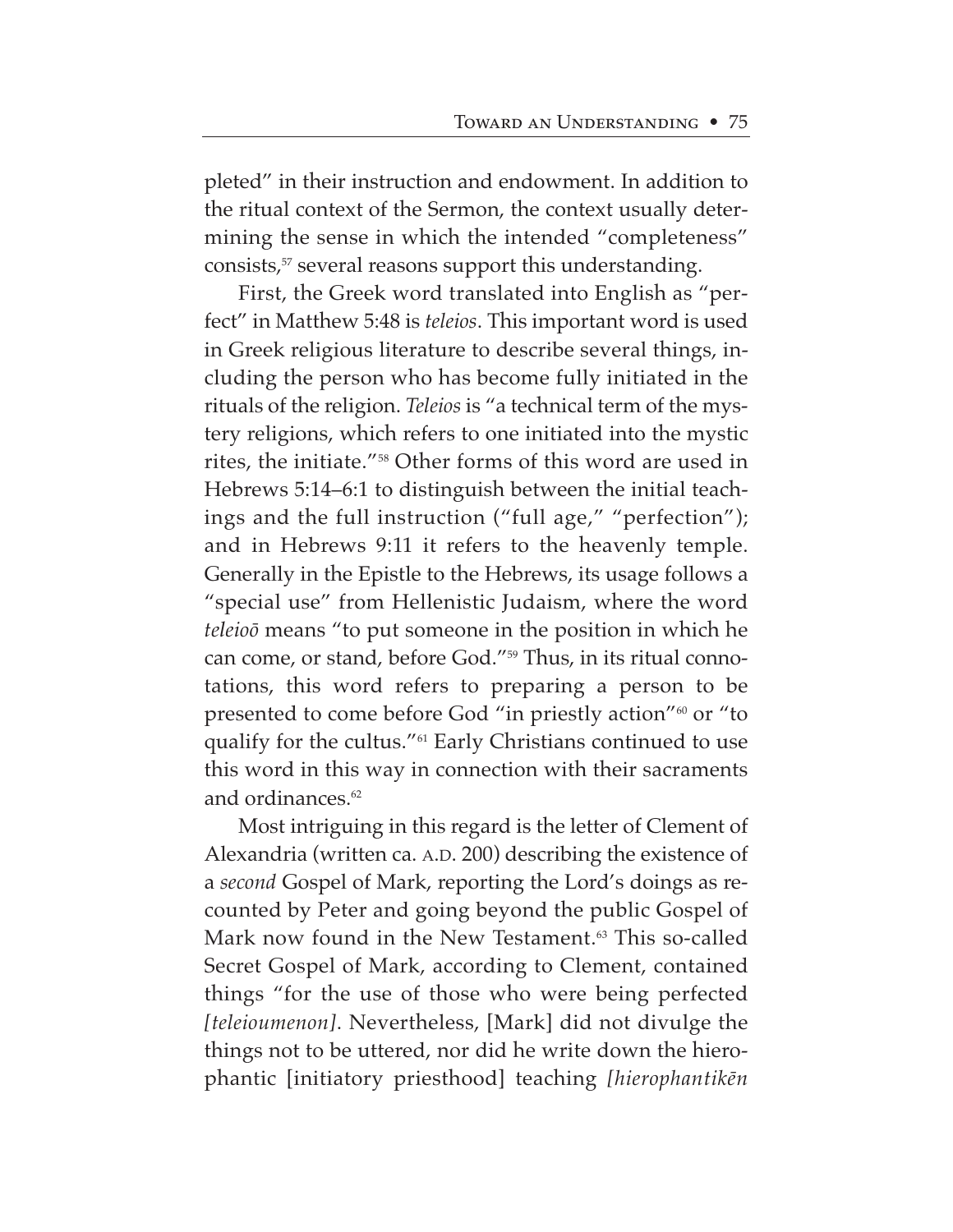*didaskalian]* of the Lord, but . . . brought in certain sayings of which he knew the interpretation would, as a mystagogue, lead the hearers into the innermost sanctuary of that truth hidden by seven veils."64 The copy was read "only to those who are being initiated *[tous muoumenous]* into the great mysteries [ta megala mysteria]."<sup>65</sup> Thus, although almost nothing is known about these sacred and secret teachings of Jesus mentioned by Clement (who died A.D. 215), there can be little doubt that such esoteric, orthodox teachings existed in Alexandria and that some early Christians had been "perfected" by learning those priesthood teachings. The suggestion that the words of the Sermon—explicitly inviting its followers to become "perfected"—may have stood in a similar tradition is, therefore, not without precedent in early Christianity.

Moreover, the cultic use of the Hebrew term *shalom* may provide a concrete link between the Nephites and this Greek and Christian use of *teleios*. John Durham has explored in detail the fundamental meanings of *shalom*, especially in Numbers 6:26 and in certain of the Psalms, and concludes that it was used as a cultic term referring to a gift or endowment to or of God that "can be received only in his Presence,"<sup>66</sup> "a blessing specially connected to theophany or the immanent Presence of God,"<sup>67</sup> specifically as appearing in the Temple of Solomon and represented "within the Israelite cult" and liturgy.<sup>68</sup> Baruch Levine similarly analyzes the function of the *shelamim* sacrifices as producing "complete," or perfect, "harmony with the deity, . . . characteristic of the covenant relationship as well as of the ritual experience of communion."69

Durham sees this Israelite concept in the word *teleios* in Matthew 5:48.<sup>70</sup> Others concur: "Matthew does not use *teleios* in the Greek sense of the perfect ethical personality,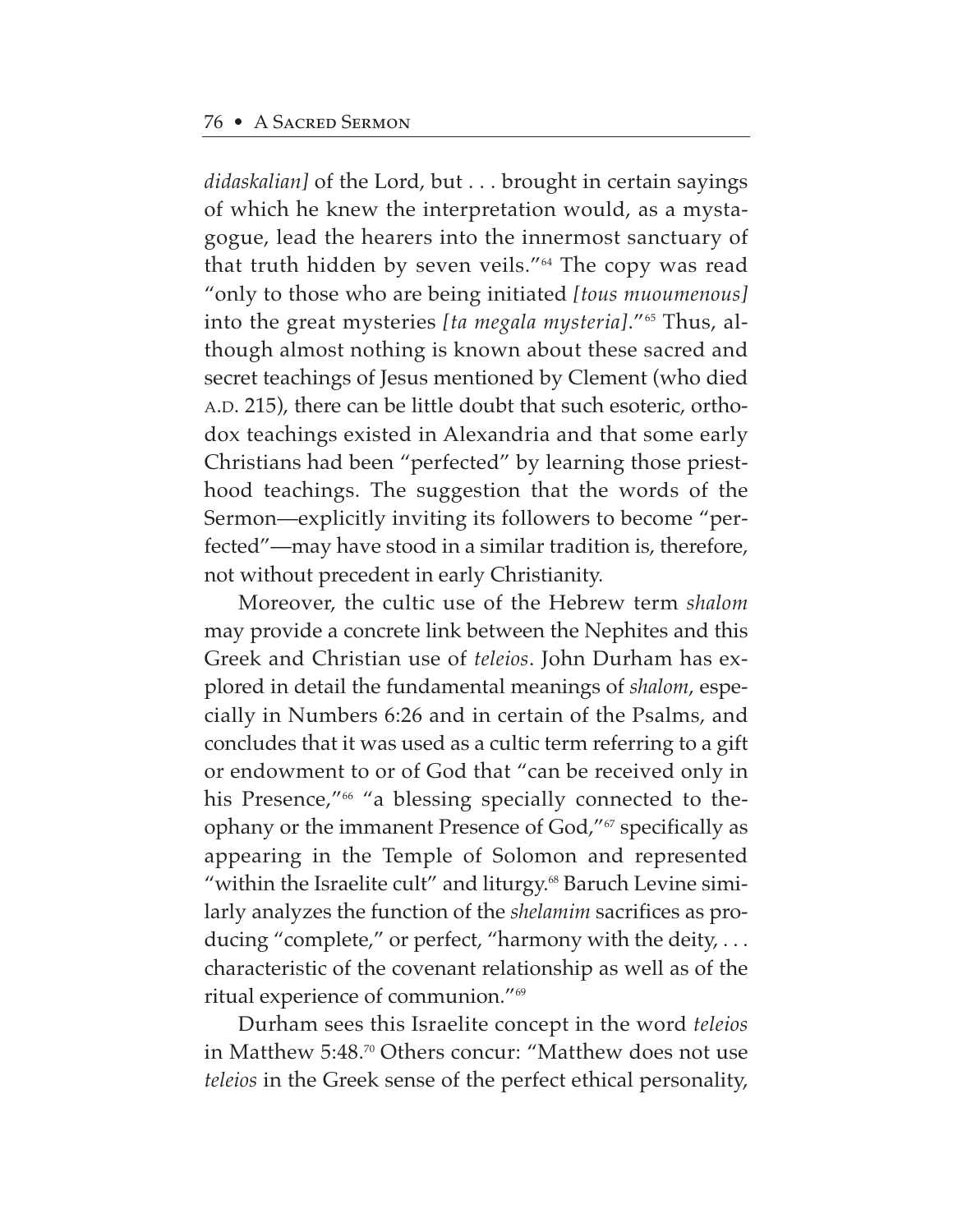but in the Old Testament sense of the wholeness of consecration to God."71 It tends toward what Hugh Nibley calls the meaning of "living up to an agreement or covenant without fault: as the Father keeps the covenants he makes with us . . . . *Teleioi* is a locus technicus from the Mysteries: the completely initiated who has both qualified for initiation and completed it is *teleios*, lit. 'gone all the way,' fulfilling all requirements, every last provision of God's command. The hardest rules are what will decide the *teletios*, the final test—the law of consecration."72 Thus, although we do not know what word Jesus used when he spoke to the Nephites that has been translated as "perfect" in 3 Nephi 12:48, there is reason to believe that they would have known from their Israelite heritage a word like *shalom* similar in content and function to the Greek word *teleios*.

Accordingly, in commanding the people to "be perfect even as I, or your Father who is in heaven is perfect" (3 Nephi 12:48), it seems that Jesus had several things in mind besides "perfection" as we usually think of it. Whatever he meant, it involved the idea of becoming like God ("even as I or your Father who is in heaven"), which occurs by seeing God (see 1 John 3:2) and knowing God (see John 17:3). These ultimate realities can be represented ceremoniously in this world, for as Joseph Smith taught, it is through his ordinances that we are "instructed in doctrine more perfectly."73

Finally, the style of the Sermon shifts into a different mode after this invitation to become perfect. The next section of the Sermon contains no reference to the old law of Moses. If Matthew 5 (or 3 Nephi 12) is about *the law* (Moses), then Matthew 6 (or 3 Nephi 13) distills *the prophets* (represented by the spirit of Elijah; see Matthew 17:3), for the Sermon as a whole embraces both the Law and the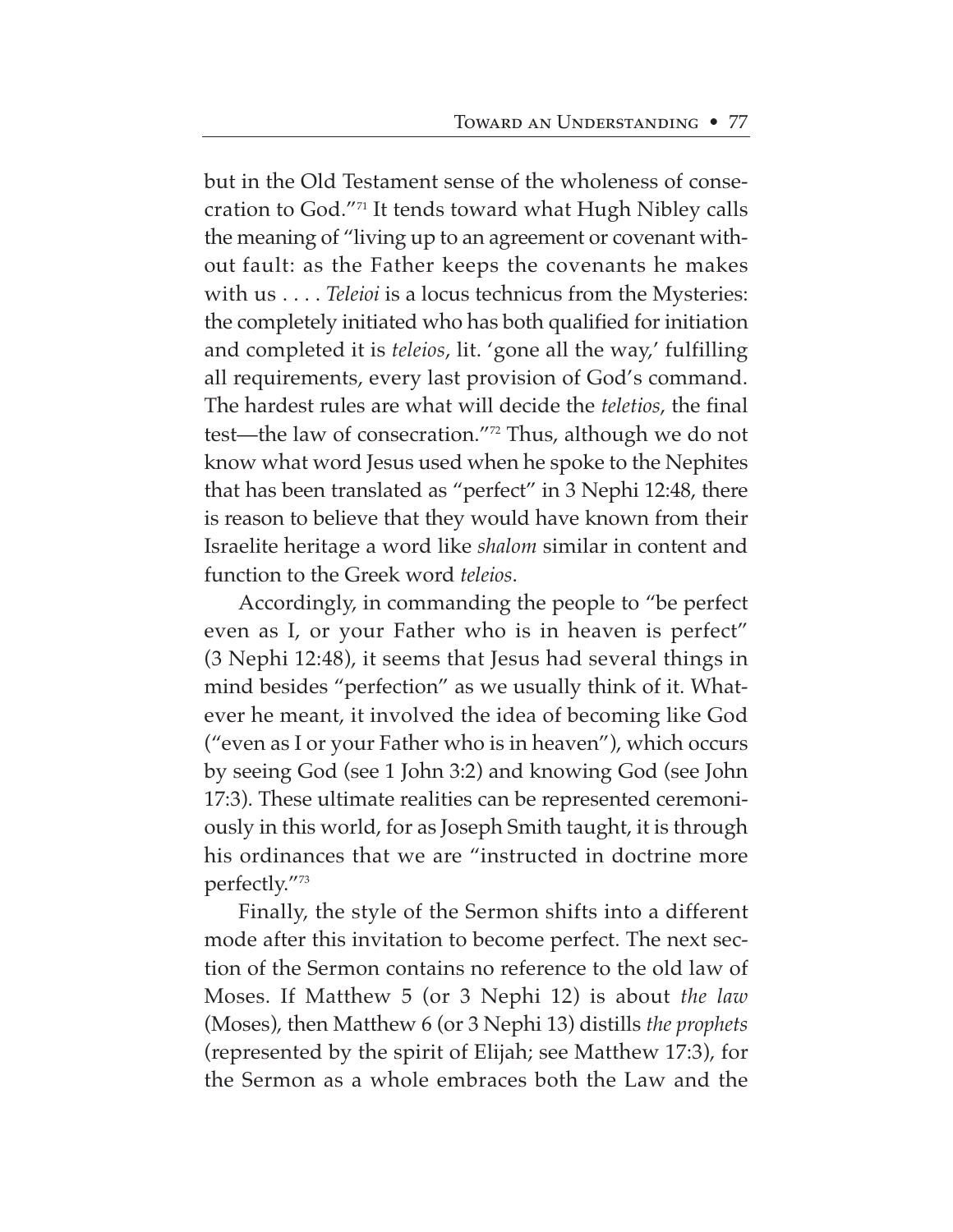Prophets (see 3 Nephi 12:17; 14:12). Stylistically there is also a sharp contrast between Matthew 5 (or 3 Nephi 12) and Matthew 6 (or 3 Nephi 13), so much so that many biblical commentators have suspected Matthew 6:1–18 of being a later intrusion into the text. That suspicion dissolves, however, if one sees that the text has simply moved on to a new stage of the experience, thus accounting for the different world to which it seems to belong. In this higher level there will be greater emphasis on secret and inward righteousness, as well as controlling the needs of the flesh and this world. Thus the text next presents a second set of requirements by discussing almsgiving, prayer, forgiveness, fasting, and total dedication of all that one has to God. Betz labels Matthew 6:1–18 as "the cultic instruction," because almsgiving, prayer, and fasting are "three ritual acts" that should be performed properly in preparing to "approach the deity."74

### **Giving to the Poor**

Almsgiving is the first requirement encountered in connection with the establishment of the higher order (see 3 Nephi 13:1–4). If done in secret *(kryptos)*, giving of one's substance will reap open rewards. This rule is a natural conjunction of the law of the gospel (see D&C 104:18) and the law of consecration (see 3 Nephi 13:19–21, 24, 33). Vermes believes that Jesus' requirement that alms must be given in secret alludes to the "Chamber of Secrets" in the Temple of Herod mentioned in the Mishnah, $\pi$  into which "the devout" used to put their gifts in secret and the poor of good family received support therefrom in secret."76 But giving to the poor has long been a requirement placed upon the Lord's covenant people, $\pi$  and giving in sacred secretness has been generally recognized as "a mark of the truly righteous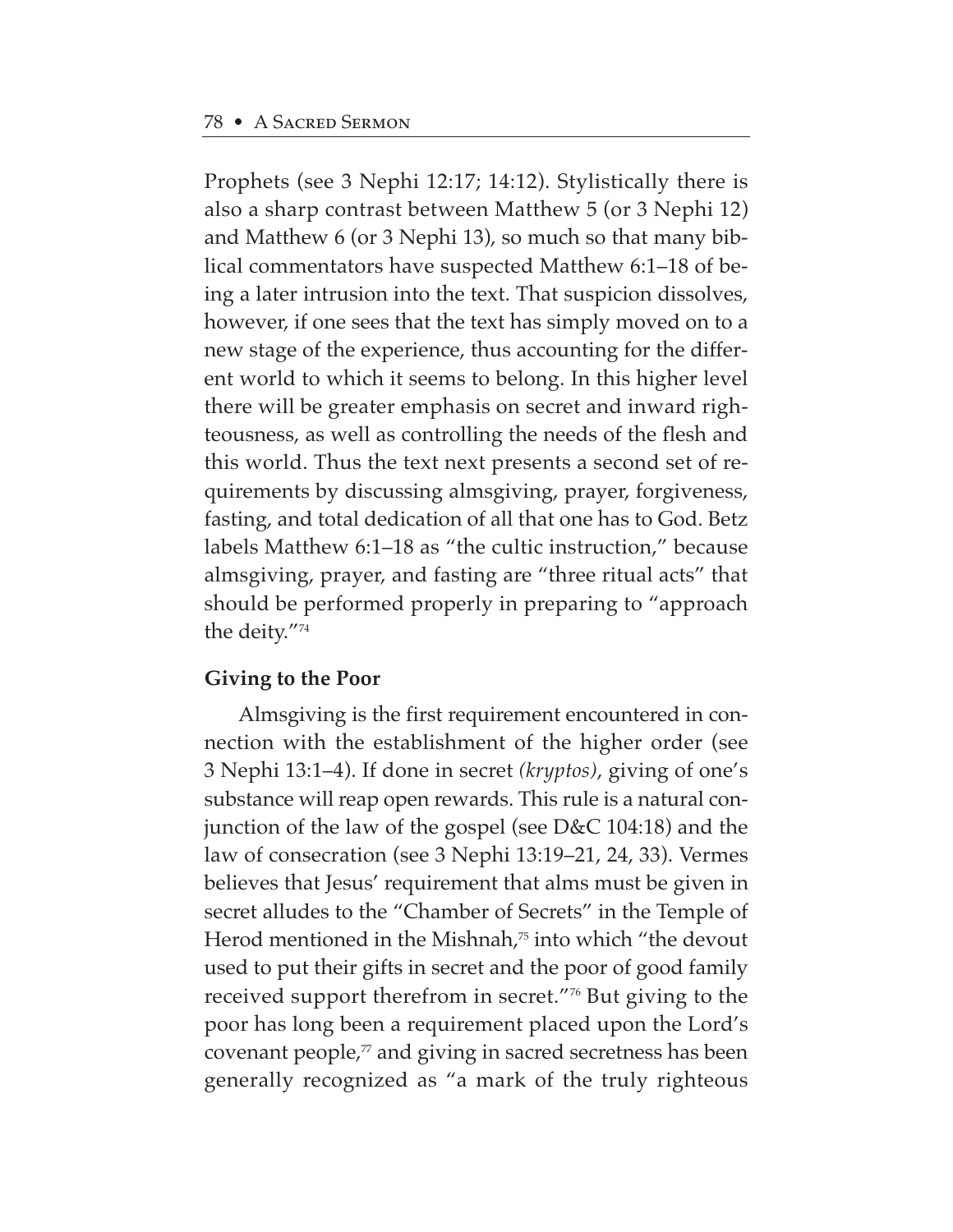man."78 Righteous deeds need not necessarily be performed anonymously. They should be done without pretentiousness; and perhaps even more for a secret, sacred, reason.

King Benjamin emphasized it as one of the main spiritual attributes of a righteous, covenant person: "Ye yourselves will succor those that stand in need of your succor" (Mosiah 4:16). Giving to the poor, he stipulated, is necessary in "retaining a remission of your sins from day to day" (Mosiah 4:26) and is an essential prerequisite for entering into a covenant with God, having "no more disposition to do evil, but to do good continually" (Mosiah 5:2; see 5:5). In order to establish Zion, there are to be no poor among the Lord's people (see Moses 7:18).

### **The Order of Prayer**

After the instructions about praying in public and alone in private (see 3 Nephi 13:5–6), the English pronouns shift from a singular "thou" to a plural "ye," as does also the Greek.79 This may indicate that the Lord first taught the people how to pray individually in private ("when thou [singular] prayest, enter into thy closet"), then offered instruction in group prayer ("after this manner pray ye [plural]").<sup>80</sup> He then offered the Lord's Prayer: "After this manner therefore pray ye: Our Father who art in heaven, hallowed be thy name. Thy will be done on earth as it is in heaven. And forgive us our debts, as we forgive our debtors. And lead us not into temptation, but deliver us from evil. For thine is the kingdom, and the power, and the glory, forever. Amen" (3 Nephi 13:9–13).

From the earliest Christian times, the Lord's Prayer was "basically a prayer used by a group,"81 and several early Christian texts document the use of sacred group prayers, with the participants standing in a circle around Jesus at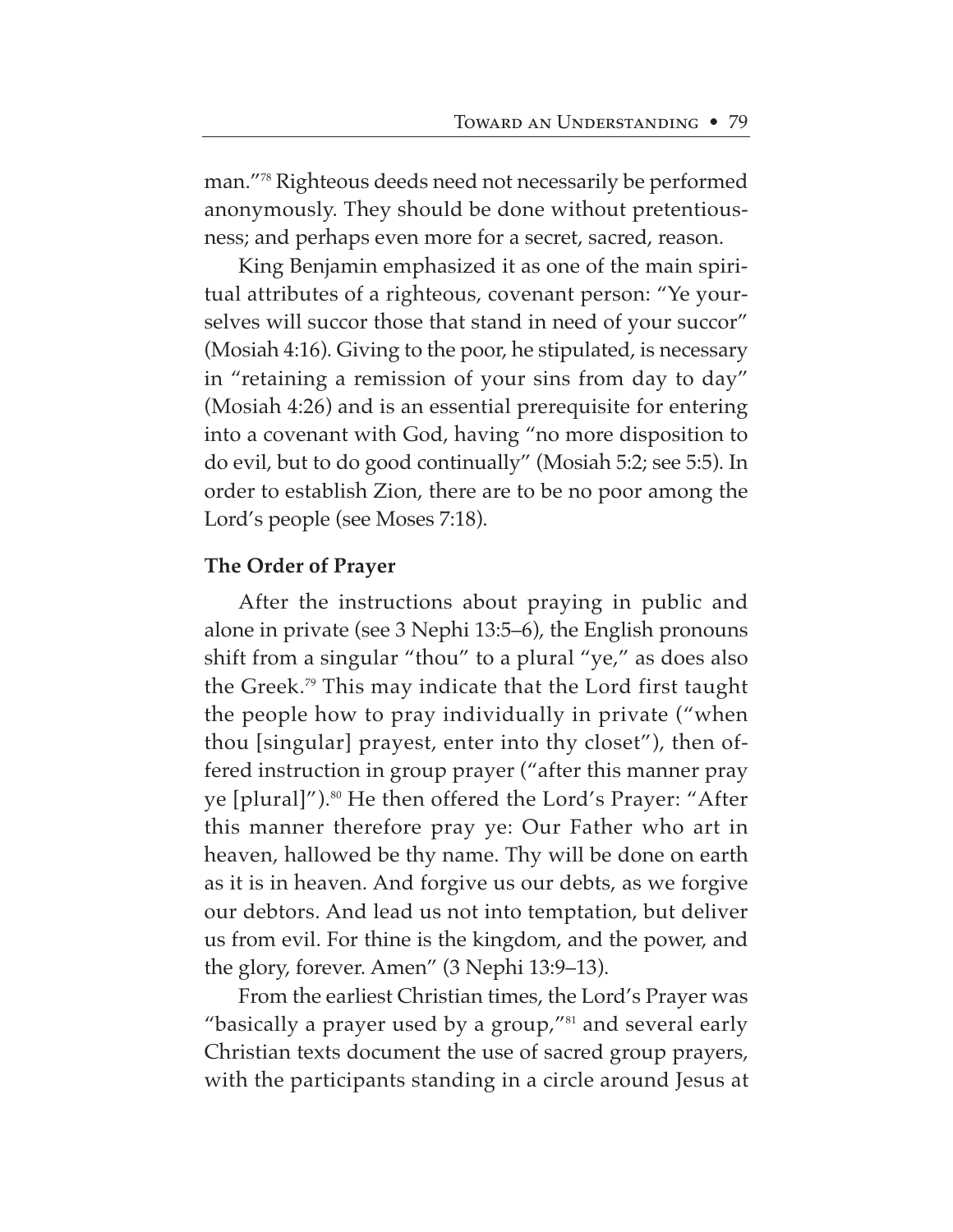the center.82 The Lord's Prayer was undoubtedly intended as a pattern or model for group prayers. Jesus probably taught something like it on several occasions and fluidly modified it somewhat each time, as reflected in the fact that no two texts of the prayer are quite the same (see Matthew 6:9–13; Luke 11:2–4; and 3 Nephi 13:9–13; Didache 8 offers yet a fourth, apparently independent, version). The early church father Origen understood the Lord's Prayer to be only a model or outline, $83$  and the rabbis similarly expressed "strong prohibitions against reciting a fixed prayer," recommending that in saying a set personal prayer one should vary it a little each time.<sup>84</sup>

Hugh Nibley has seen in the structure of the Lord's Prayer more than a polite request or legal petition.<sup>85</sup> Nibley maintains that the elements of this prayer form an archetype of the "mysteries or ceremonies" that bring down to earth the pattern of heaven ("on earth exactly as it is in heaven"), to which our present linkage "and password is the name" of God ("hallowed be thy name").<sup>86</sup> Like the typical elements of the Greek mysteries, the prayer synoptically covers an *arch∑* (beginning in heaven, father of spirits), an *omphalus* (history, this world, bread, debts, temptation, and cry for deliverance), and *sphragis* (end of the world, seal, kingdom, and glory).<sup>87</sup>

A further connection between the Lord's Prayer and sacred ritual is evident in the description of the doxology that the children of Israel exclaimed in the temple of Jerusalem on the Day of Atonement. As Strack and Billerbeck explain, after the High Priest had transferred the sins of the people to the scapegoat, driven it into the wilderness, and said the words, "that ye may be clean from all your sins before the Lord" (Leviticus 16:30), then

the priests and the people, who were standing in the Forecourt [of the Temple], when they heard the name of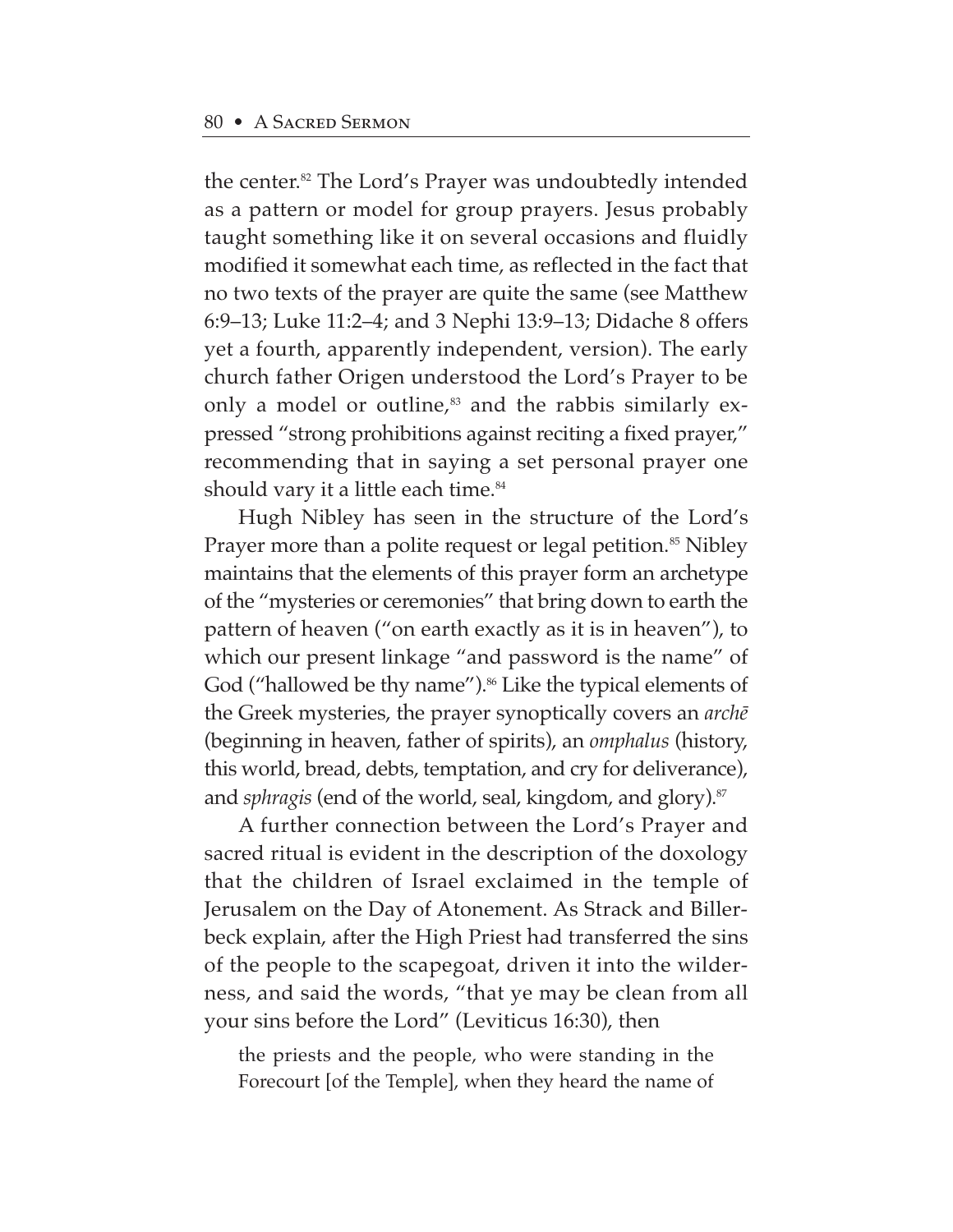the Lord clearly uttered, as soon as it came out of the mouth of the High Priest, bowed their knees and threw themselves down and fell on their faces and said, "Praised be the name of his glorious kingdom forever and eternally!" In the Temple [*im Heiligtum*] one did not simply answer "Amen!" How did one answer? "Praised be the name of his glorious kingdom forever and eternally!". . . How do we know that the people answered this way upon each benediction [in the Temple]? The scripture teaches, saying, "He is to be exalted with every praise and adulation."<sup>88</sup>

Thus, in the temple, the people answered a faithful High Priest not with a simple "amen," but also with praises of God—mentioning such divine attributes as his glory, power, kingdom, and everlasting dominion—before the concluding amen. According to the rabbinic sources, this doxological acknowledgment of the kingdom and glory of God was in regular usage in the temple at the time of Jesus, and it was attributed to a much earlier time; it was traditionally believed that these words of praise were spoken by father Jacob to his sons shortly before his death.<sup>89</sup> Thus the extended ending of the Lord's Prayer, "for thine is the kingdom, and the power, and the glory, forever, amen," could well have been recognized by several of Jesus' listeners as a traditional sign of great sanctity and solemnity usually associated with the holiest of temple rituals on the Day of Atonement. Such words may also have signaled an "acclamation," for "perhaps the original function of the 'doxology' in the Lord's Prayer was that of a response by the worshiping congregation."90

The stated purpose of Jesus' instruction about prayer is to show his followers how *not* to be "seen of men" (3 Nephi 13:5) or "heard for their much speaking" (3 Nephi 13:7), but how to be seen and heard of God. This is the cry of ages,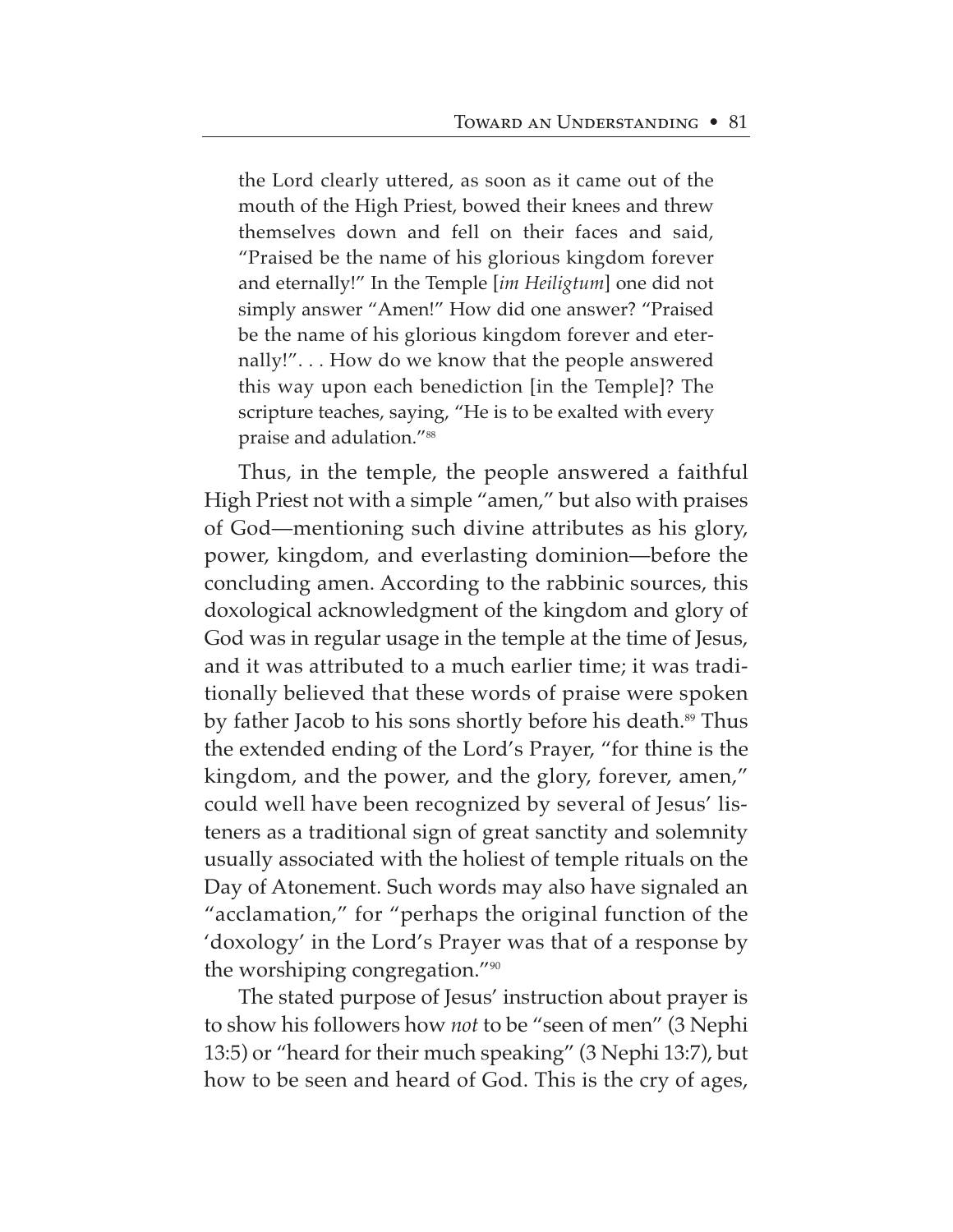the prayer that God will hear the words that we speak ("Then hear thou in heaven" [1 Kings 8:32, 34, 36, 39, 43, 45, 49], repeated at least seven times in the dedicatory prayer of the Temple of Solomon). The disciples were then invited to follow suit: "After this manner therefore pray ye" (3 Nephi 13:9–13).

The law of forgiveness is twice reiterated (see 3 Nephi 13:11, 14–15) to emphasize the fact that, under the new law, requests for forgiveness of sin and for deliverance will not be granted unless the disciples forgive one another and hold no hard feelings or unforgiving attitudes toward others, reapplying the prerequisite of 3 Nephi 12:23–24 and Matthew 5:23–24 now to the simple, prayerful petition of one desiring to be "heard" of God (3 Nephi 13:7–8).

### **Fasting, Washing, and Anointing**

A new order of fasting was then taught to add to the preceding instructions on prayer. In addition to requiring a secret inward righteousness in fasting and prayer, true fasting is to be accompanied with the purity of a simple anointing of the head and washing of the face (see 3 Nephi 13:17). Washing the face, the head, the feet, the hands, or other parts of the body is symbolic of becoming completely pure and clean (see John 13:9–10), "clean every whit" (John 13:10). The concept is similar to the desire to become clean from the blood and sins that one encounters in this world (compare 2 Nephi 9:44). When a disciple seeks the Lord in true fasting and prayer in such a condition of inward and outward purity, the Lord promises that he will see and reward the supplicant openly in heaven. The importance of such rituals is evident: "Whether someone's righteousness is safeguarded is therefore decided not by convictions of faith but by the performance of rituals."91 Fasting served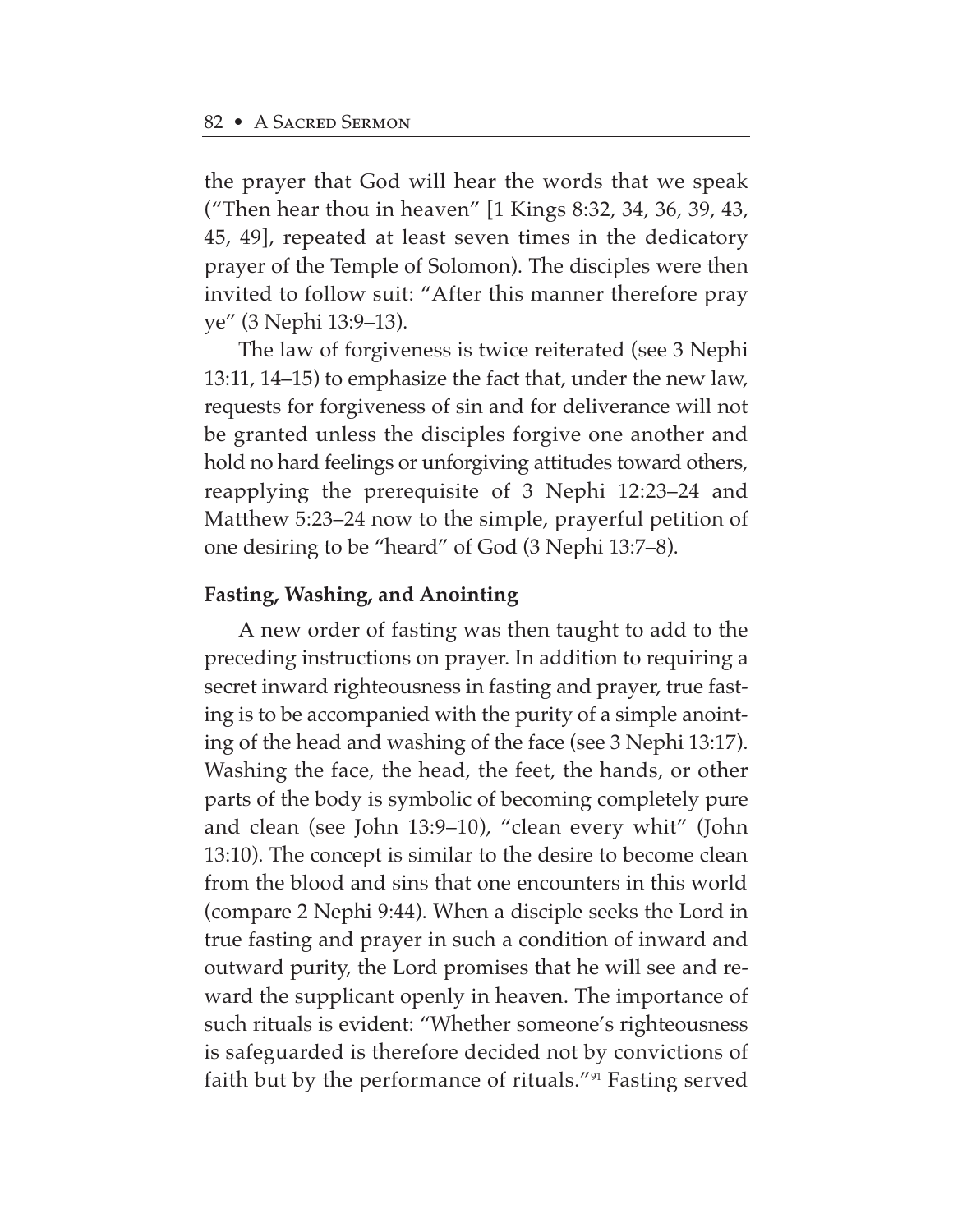many purposes in early Christianity; among them was preparation to receive ordinances: "Other fasts are to be held one or two days prior to baptism,"<sup>92</sup> according to Didache 7:4. But as Luz points out, due to the cryptic nature of this passage, "The listener himself or herself has to determine what 'washing and anointing' means tangibly."93

On three occasions in this section of the Sermon, the disciple is promised that the Lord will see him and reward him (see 3 Nephi 13:4, 6, 18). Clearly, the desire of the disciple is for God alone to hear the words of his cries (compare Solomon's temple language in 1 Kings 8:28, 29, 30, 32, 34, 36, and so on) and for God to recognize and fill his needs. The pattern of repeating things three times, or grouping things in clusters of three, has been identified as a dominant characteristic of the Sermon on the Mount.<sup>94</sup>

# **A Requirement to Lead a Life of Consecration and Singleness of Heart**

The final affirmative requirement advanced in the Sermon is that of singleness of heart in serving God and not Mammon:

"Lay not up for yourselves treasures upon earth, where moth and rust doth corrupt, and thieves break through and steal; But lay up for yourselves treasures in heaven, where neither moth nor rust doth corrupt, and where thieves do not break through nor steal. For where your treasure is, there will your heart be also. The light of the body is the eye; if, therefore, thine eye be single, thy whole body shall be full of light. . . . No man can serve two masters; for either he will hate the one and love the other, or else he will hold to the one and despise the other. Ye cannot serve God and Mammon" (3 Nephi 13:19–22, 24).

I view this instruction as tantamount in requiring one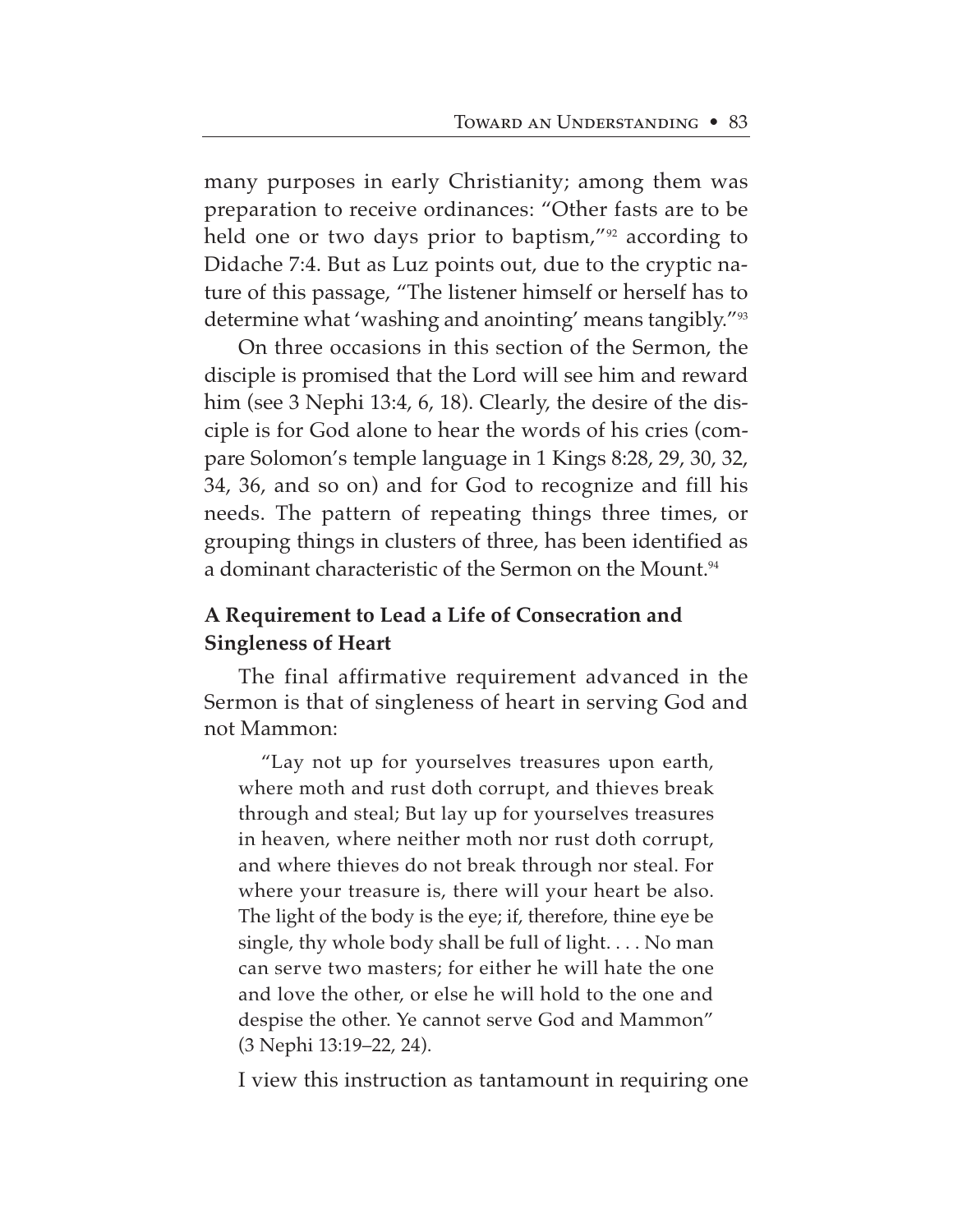to consecrate all that one has and is to the Lord. Jesus commands the disciple, "Lay not up for yourselves treasures upon earth, . . . but lay up for yourselves treasures in heaven." The hearer is also required to have an eye "single" *(haplous)* to the glory of God, which refers not only to being pure<sup>95</sup> but also to "singlemindedness" and "wholehearted dedication," particularly in the sense of being "ready for sacrifice"96 and being "unbegrudgingly generous"97 toward the kingdom. The pure eye does not deviate from the course that God has ordained. The duty is to serve a single master: "Ye cannot serve God and Mammon." The slave law language in this section drives home the point: We have been marked as slaves belonging to God and therefore everything we have and are belongs to him; hence, it would be a breach of contract or covenant to serve another lord.<sup>98</sup> Indeed, the Sermon on the Mount presupposes a totally committed community, one that is "prepared to take responsibility for the consequences of the teaching of Jesus, even if it means their lives."<sup>99</sup> By such total, exacting devotion to God, disciples are promised that their "whole body shall be full of light" (3 Nephi 13:22). This assumes that further light and a fulness of light is what the righteous should continually seek.

# **Care Promised for the Twelve Disciples**

At this point in the Sermon at the Temple, Jesus turns to the twelve whom he had ordained and assures them that the Lord will take care of their needs. Their worries are calmed—anxieties that come perhaps less from the ordinary cares of daily human life and more from the feeling of vulnerability that comes when one turns everything completely over to the Lord. The disciples are promised that they shall have sufficient for their needs, just as the Lord's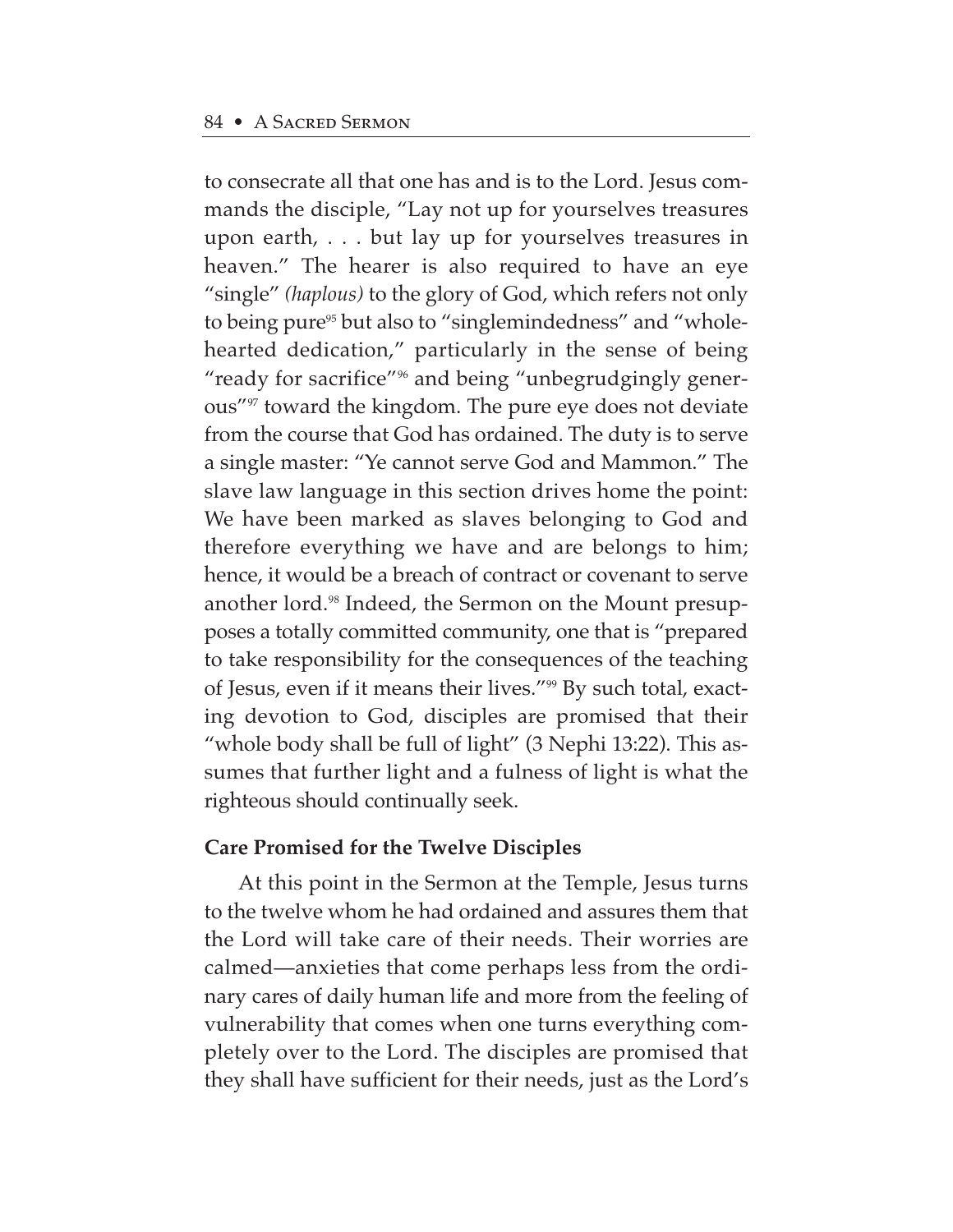Prayer in the Sermon on the Mount requests: "Give us this day bread 'sufficient for our needs' *(epiousion)*."100 As the Lord's anointed, they need not worry about what they shall eat or drink, for they shall have sufficient for their needs. "Worldly concerns are not to be ignored; . . . God will provide what is needed for life's necessities."<sup>101</sup> The promise of food and drink may also foreshadow the Eucharist, another ritual aspect of the Sermon at the Temple focused on especially in the administration of the sacrament in 3 Nephi 18.102

# **Clothing (Endowing) the Disciples**

Emphasis in the next section of the Sermon is on the ordained disciple's clothing. They are promised that God will newly clothe them in glorious clothing. As the lilies of the field, so the chosen disciples will be "clothed" by God, even more gloriously than Solomon himself, whose temple was the most splendid of all (see 3 Nephi 13:25, 29–31).

At one level, Jesus promises his disciples that they will have sufficient to wear, but the "clothing" or "raiment" of which Jesus speaks is also richly symbolic. The Greek word for being clothed is *enduø (endumatos*, "raiment," in Matthew 6:25, 28; *endus∑sthe*, "put on," in Matthew 6:25). Jesus uses this word in Luke 24:49 shortly after his resurrection when he tells his apostles to remain in the city "until ye be *endued* with power from on high." The English word e*ndue* means "to endow," and it derives from the Greek word *enduø,* which has two meanings, and both are pertinent to the endowment. First is "to dress, to clothe someone," or "to clothe oneself in, put on." The second is, figuratively, to take on "characteristics, virtues, intentions."103 The meaning of the English word *endue* (or *indue* from the Latin) likewise "coincides nearly in signification with *endow*, that is,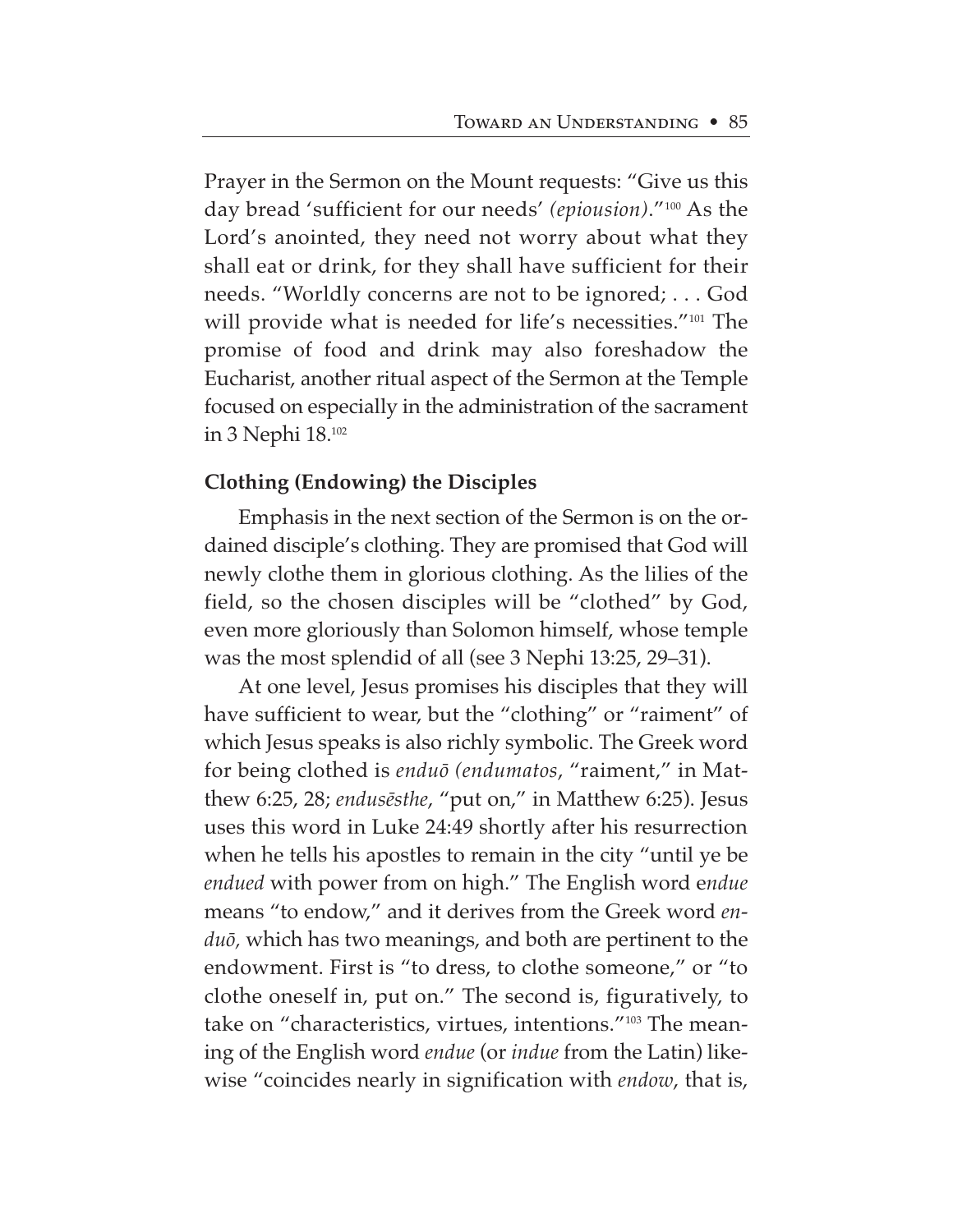to put on, to furnish. . . . To put on something; to invest; to clothe,"104 and Joseph Smith's diary uses the spellings *endow* or *endue* interchangeably, as for example when Joseph prayed that all the elders might "receive an endument in thy house."105

Thus, in this section of the Sermon at the Temple, Jesus can be understood as promising more than garments that offer physical protection for the body (although garments do this too); he speaks of garments that "endow" the disciples with powers and virtues more glorious than Solomon's. Solomon, of course, was the most famous temple builder of ancient Israel, and so this allusion invites the audience in this esoteric setting to think of more than ordinary clothing on this occasion. All of the imagery of royalty and kingship are also suggested here; more is involved than the promise of nourishment to the body or of material well-being: "Is not the life more than meat, and the body than raiment?" (3 Nephi 13:25). All the promised blessings flow from bowing first to God and seeking first his kingdom and his righteousness (see 3 Nephi 13:33). Ultimately, standing before the judgment bar of God, all people will either stand unclean and naked or they shall be "clothed with purity, yea, even with the robe of righteousness" (2 Nephi 9:14).

# **Preparing for the Judgment**

After the promise of this glorious endowment is given, the Savior turns his attention back to the multitude and to the presentation of information about the final judgment and how all may pass through it. He first discloses the principles by which the final judgment will be administered: "Judge not, that ye be not judged. For with what judgment ye judge, ye shall be judged; and with what measure ye mete, it shall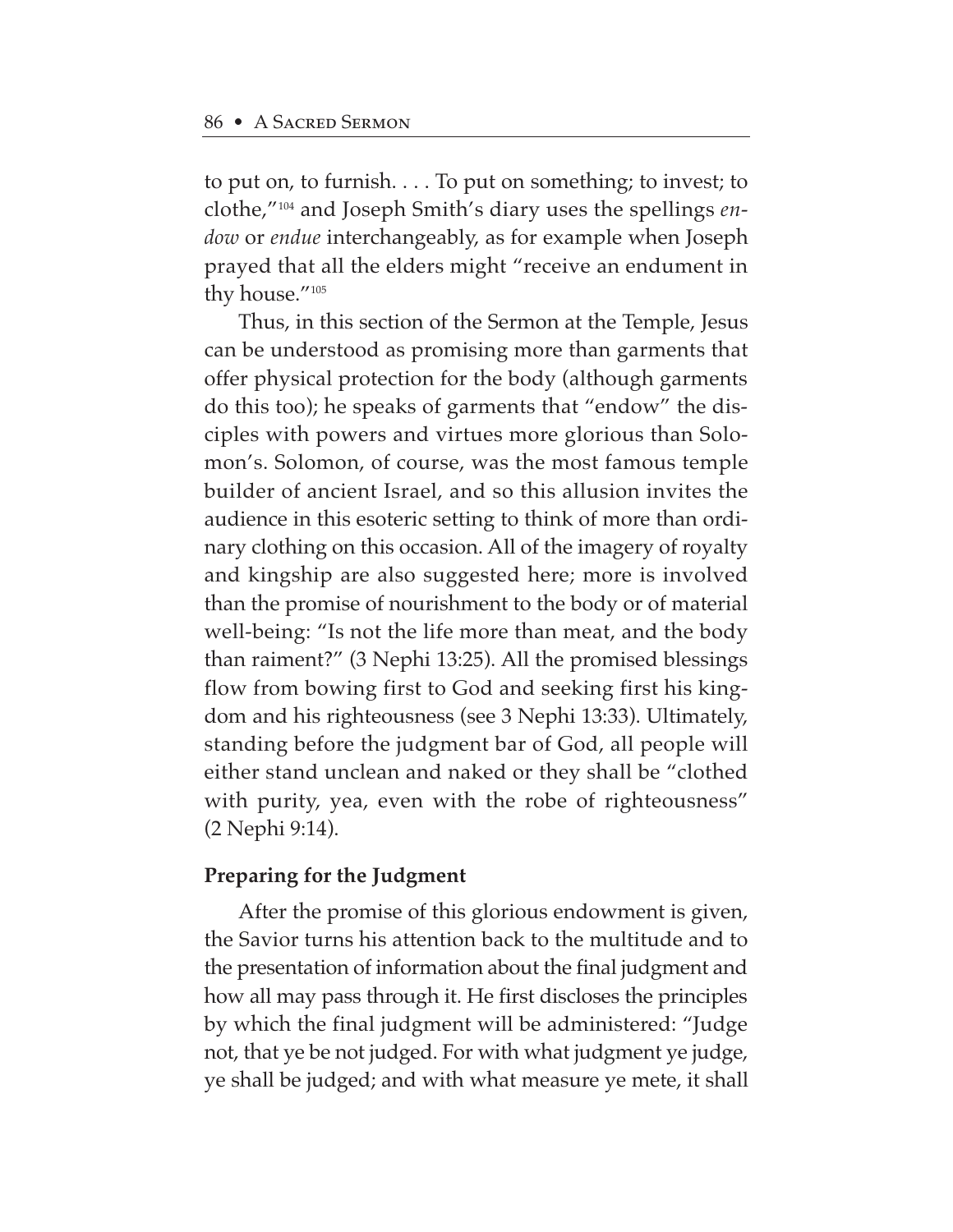be measured to you again. And why beholdest thou the mote that is in thy brother's eye, but considerest not the beam that is in thine own eye? Or how wilt thou say to thy brother: Let me pull the mote out of thine eye—and behold, a beam is in thine own eye? Thou hypocrite, first cast the beam out of thine own eye; and then shalt thou see clearly to cast the mote out of thy brother's eye" (3 Nephi 14:1–5).

Essentially no mortal can stand as a judge of his brother when he himself is flawed, and all people will find themselves judged at the bar of God by the same standard that they have used in judging others. This divine judgment operates universally and impartially, for God is no respecter of persons.106

This particular concept of justice—namely, rewarding or punishing a person in a manner that matches his own being or conduct—is mentioned several times in the scriptures as the form of God's justice at the judgment day. For example, Alma 41:13–15 says that God will restore good to the good, evil to the evil, mercy to those who have been merciful. Similarly, forgiveness only comes through the atonement of Christ to those who have forgiven (see Matthew 6:15; 3 Nephi 13:15). Therefore, a primary concern of the true Christian should be to develop one's own character: To be pure ("cast the beam out of thine own eye"), to serve ("see clearly to cast the mote out of thy brother's eye"), to avoid hypocrisy, and to think and act toward others in the way that you would have God render judgment unto you. The judgment process is more reflective than it is projective.

### **Secrecy Required**

Next, the Lord requires that his hearers be willing to keep these holy things secret: "Give not that which is holy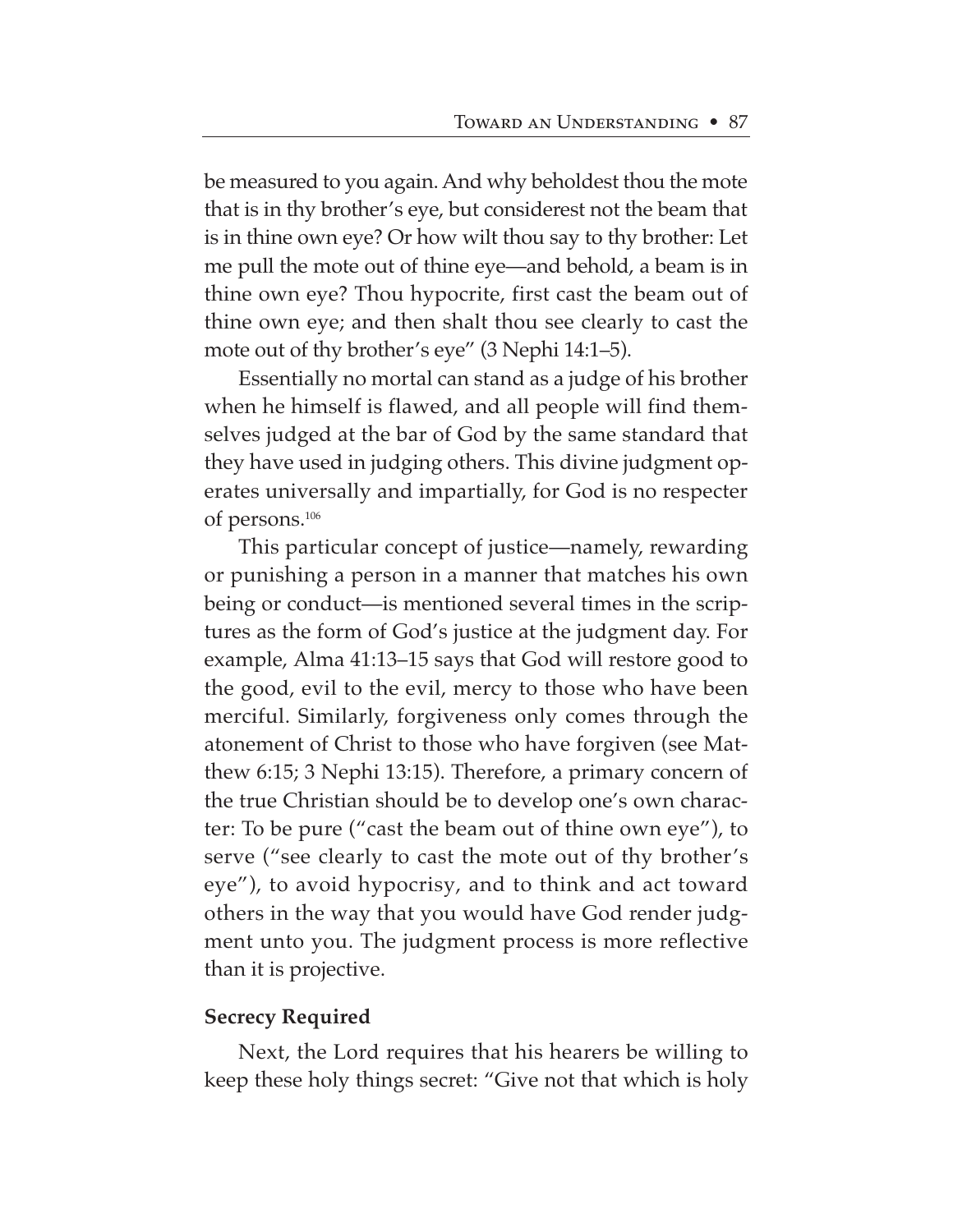unto the dogs, neither cast ye your pearls before swine, lest they trample them under their feet, and turn again and rend you" (3 Nephi 14:6). For most readers, "the original meaning [of this saying] is puzzling."107 "The logion is a riddle."108 This saying seems badly out of place or hard to explain for most interpreters of the Sermon on the Mount,<sup>109</sup> for after demanding that the disciple should love his neighbor, even his enemy, it seems inconsistent for Jesus to call these people "dogs" and "swine" and to require his followers to withhold their pearls from them.

The emphasis, however, is clearly on withholding certain things that are "holy" and protecting them as sacred. Drawing on Logion 93 in the *Gospel of Thomas*, Strecker identifies one possibility for the holy thing, "that which is holy" *(to hagion)* in Matthew 7:6, as "gnostic secret knowledge."110 The implication is that Jesus has given his hearers something more than what the scriptural text publicly reports, something they are required to keep sacred and confidential—an implication consistent with some other interesting conclusions of Jeremias regarding the existence of sacred, secret teachings and practices in primitive Christianity.111 Similarly, Betz finds it most likely that verse 6 is

an esoteric saying that the uninformed will never be able to figure out. Finding the explanation is not a matter of natural intelligence but of initiation into secrets. . . . In other words, we are dealing with some kind of secret *(arcanum)*. Indeed, the language reminds us of arcane teaching *(Arkandisziplin)* as it was used in the Greek mystery religions and in philosophy. . . . Originally, then, the [Sermon on the Mount] was meant to be insiders' literature, not to be divulged to the uninitiated outsiders. . . . Remarkably, Elchasai used the same language: "Inasmuch as he considers that it would be an insult to reason that these great and ineffable mysteries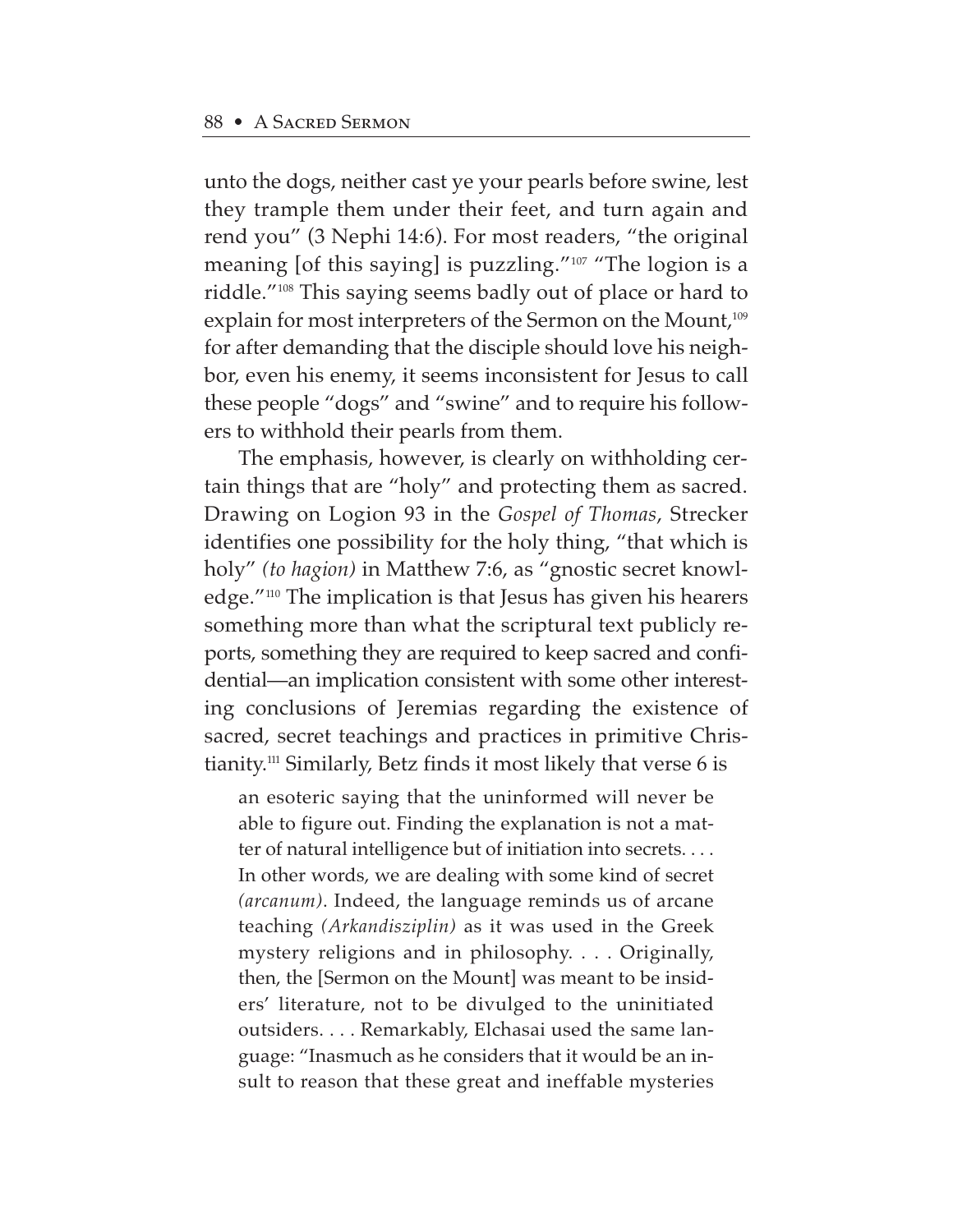should be trampled under foot or that they should be handed down to many, he advises that they should be preserved as valuable pearls saying this: Do not read this word to all men and guard carefully these precepts because all men are not faithful nor are all women straightforward."<sup>112</sup>

Such a requirement of secrecy is a common feature of ritual initiations or temple ordinances.<sup>113</sup> Indeed, the Didache 9:5 associates this saying in Matthew 7:6 with a requirement of exclusivity, specifically the prohibition not to let anyone "eat or drink of the Eucharist with you except for those baptized in the name of the Lord" (see Didache 14:1–2 connecting Matthew 5:23–25 and the observance of the sacrament). Accordingly, Betz concludes that "the 'holy' could be a ritual."114 When this body of sacred knowledge is given to the recipients, its elements become or produce a string of precious pearls of great price, "*your* pearls," revelations that one will sell all one has in order to obtain (see Matthew 13:45–46). Once this knowledge is found, one keeps it hidden to protect it (see Matthew 13:44).

The violation of this obligation of secrecy carries or implies harsh penalties and consequences. If it is violated, the pearls will be trampled, and the one who has disclosed the holy thing will be torn to pieces. This reflects the method of punishment prescribed for covenant breakers in Psalm 50: "Those that have made a covenant with me, . . . consider this, ye that forget God, lest I tear you in pieces" (Psalm 50:5, 22). The Sermon text may also warn against apostasy, apostates, or heretics.115 In a ritual context, such a strict requirement of secrecy is most readily understandable. Of its seriousness the prospective covenanters at Bountiful and in Galilee were expressly forewarned when they were first charged to become the salt of the earth, thereby acquiring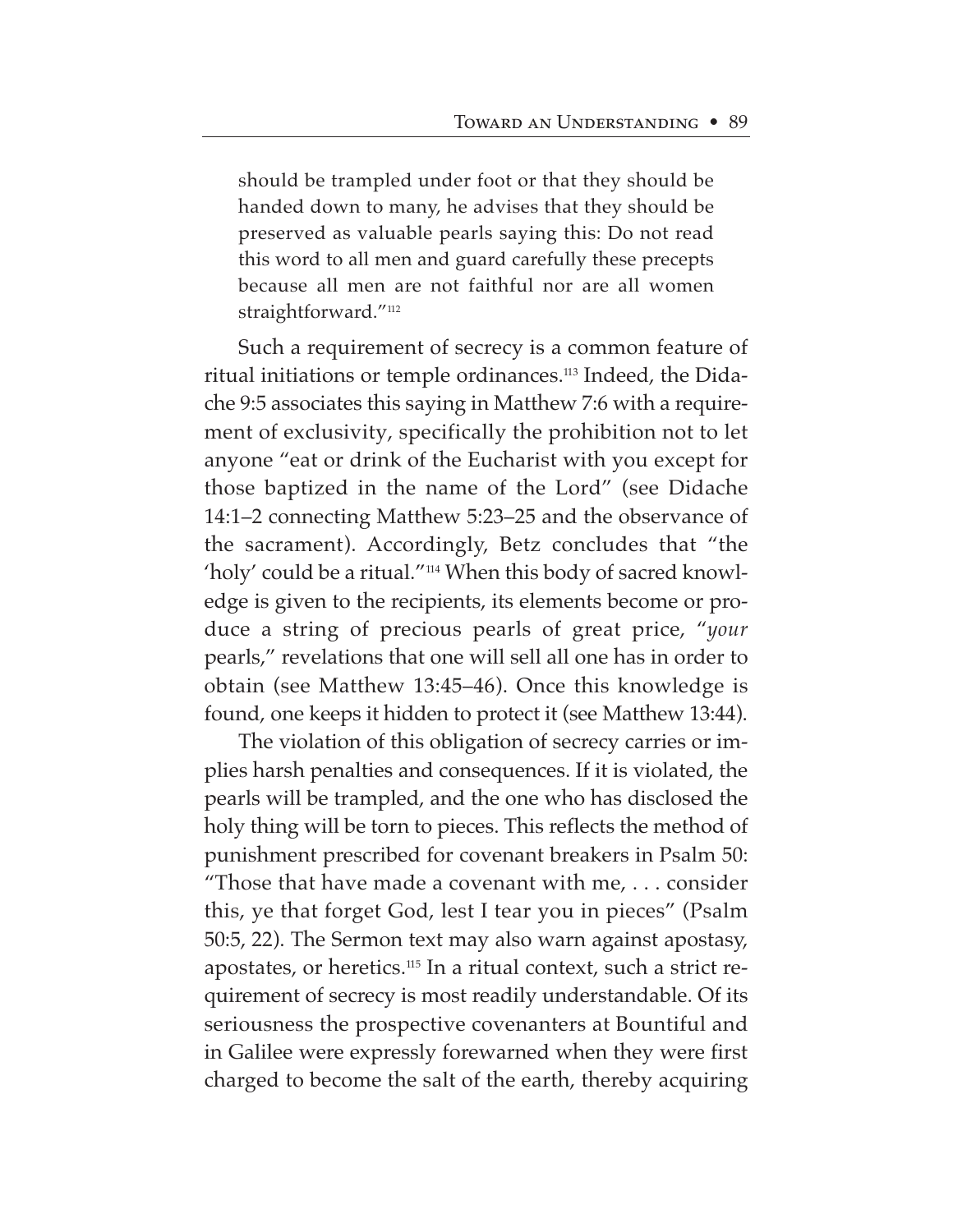great potency but at the same time running the risk of being "trodden under foot" for losing their strength (3 Nephi 12:13; Matthew 5:13).

Moreover, the Joseph Smith Translation confirms that Matthew 7:6 is exactly concerned with the requirement of keeping certain sacred things secret. It adds: "The mysteries of the kingdom ye shall keep within yourselves . . . for the world cannot receive that which ye, yourselves, are not able to bear" (Matthew 7:10–11 JST; on the plural, "holy things," compare the *Gospel of Thomas* 93). As Alma had said in the first century before Christ, "It is given unto many to know the mysteries of God; nevertheless they are laid under a strict command that they shall not impart only according to the portion of his word which he doth grant" (Alma 12:9).

### **A Threefold Petition**

Finally, the listeners are ready to approach the Father. They are told that if they will one at a time ask, seek, and knock (in other words, when a threefold petition is made), "it shall be opened unto [them]" (3 Nephi 14:7). This offer is open to all people (compare Alma 12:9–11). Each one *(pas)* that asks, having been brought to this point of entry, will receive and be received (see 3 Nephi 14:8). In my mind, it makes the best sense of Matthew 7:7 to understand it in a ceremonial context. Actual experience among Christians generally shows that the promise articulated here should not be understood as an absolute one: Many people ask and seek and knock; yet, in fact many of them do not find. Moreover, there is reason to believe that Jesus expected his true followers to seek for something out of the ordinary: An early saying from Oxyrhynchus attributed to Jesus reads, "Let him who seeks not cease seeking until he finds, and when he finds, he will be astounded, and having been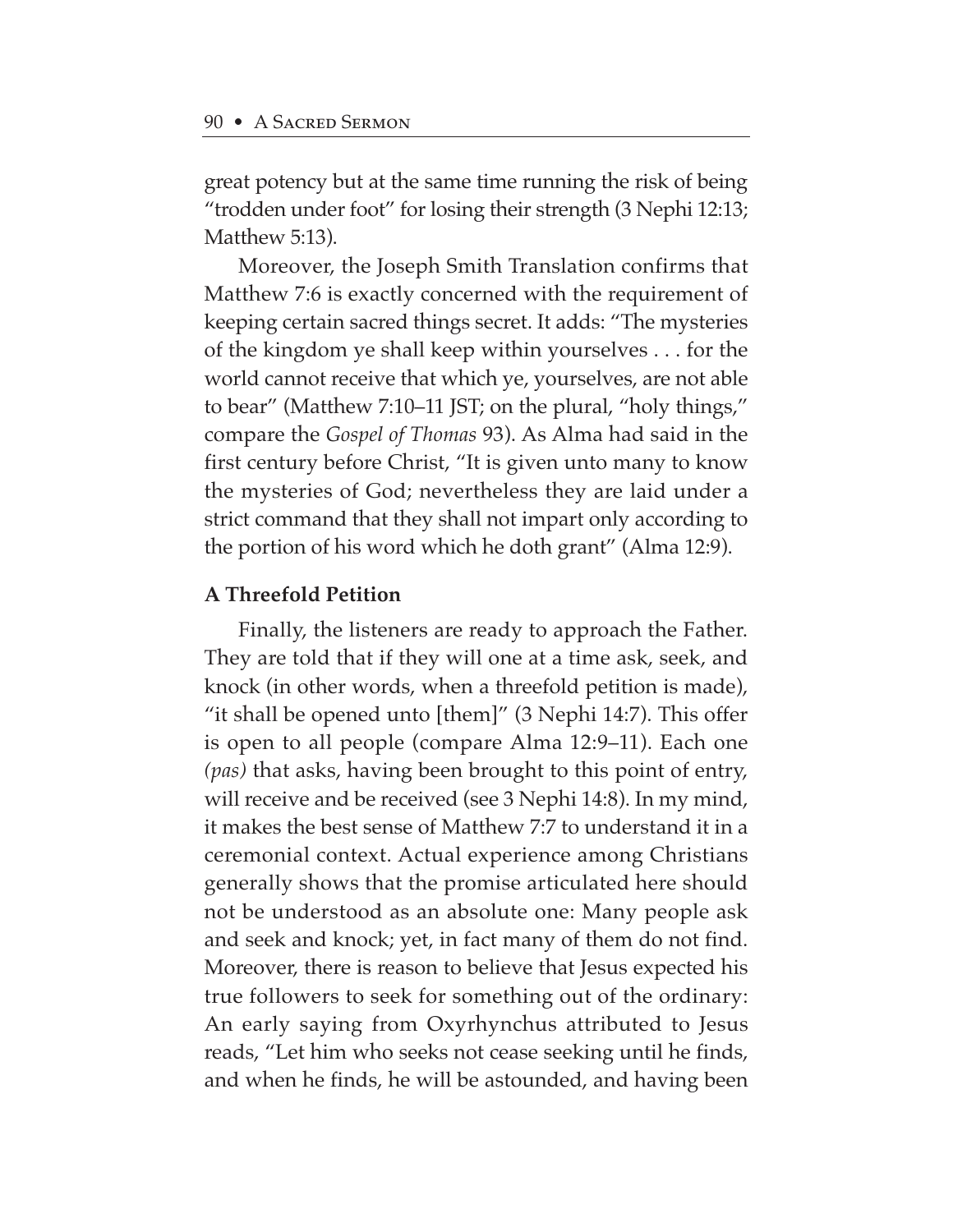astounded, he will reign, and having reigned, he will rest."116 It is crucial that a person come to the Father correctly (see 3 Nephi 14:21), and for all who seek and ask at this point in their progression—after believing and accepting the requirements in the Sermon that precede this invitation—for them it will be opened.

#### **Seeking a Gift from the Father**

Who, then, will be there to open "it" unto the petitioner? The Father. Jesus asked: "Or what man is there of you, who, if his son ask [for] bread, will give him a stone? Or if he ask [for] a fish, will he give him a serpent? . . . How much more shall your Father who is in heaven give good things to them that ask him?" (3 Nephi 14:9–10, 11). Asking for bread is the symbolic equivalent of asking for Jesus, who is the "bread of life" (John 6:48). Asking for a fish, again, is figuratively asking for life through the atonement and salvation of Jesus. The fish was a common pre-Christian symbol of fortune and health that became a familiar symbol of Jesus and baptism very early in Christianity. The promise veiled in such symbolism is that those who properly ask for Jesus will not be stoned (suffer death), nor will they encounter a serpent (Lucifer). Instead, the petitioner will receive good gifts directly from the Father (see 3 Nephi 14:11). The gift is eternal life, "the greatest of all the gifts of God" (D&C 14:7), descending below all things, rising above all heavens, and filling all things (see Ephesians 4:8–10, where *domata*, the Greek word for "gifts" in Matthew 7:11, also appears). The abundant generosity of God providing his people with bread and fish calls to mind the miraculous multiplication of the fish and the loaves (see Matthew 14:15–21), which may foreshadow an actual ritual meal (compare 3 Nephi 18:1–4).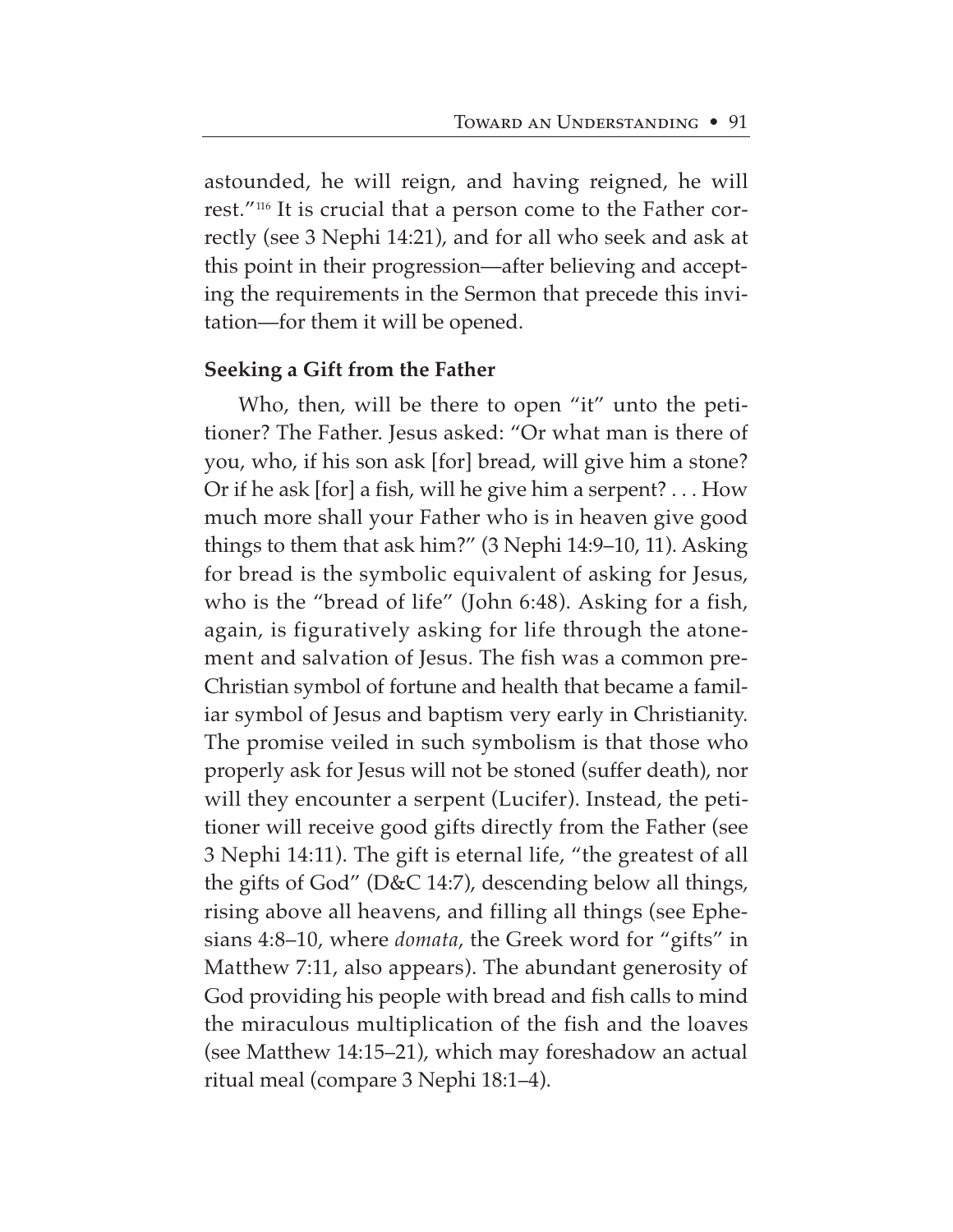### **Other People**

But one cannot enter into eternal life or heaven alone. In the final analysis, obedience to the law of charity is required to claim the blessings of the Lord, for without charity, the pure love of Christ, we are nothing (see 1 Corinthians 13:2): "Whoso is found possessed of [charity] at the last day, it shall be well with him" (Moroni 7:47). With this virtue in mind, Jesus taught, "Therefore, all things whatsoever ye would that men should do to you, do ye even so to them" (3 Nephi 14:12).

Thus, all followers of the Lord Jesus Christ are responsible to see that other people are shown the way to salvation and eternal life and, where necessary, assisted in every way possible. In other words, Jesus may be commanding Christians not only to do things "to others" but "for others." The sense of the grammar can be read either way. The disciples are told that whatever they would like others to do for them, they should do the same for others, again with reference being made to the law (of Moses) and the spirit of Elijah (the prophets). My conclusion is that Jesus intended here for his disciples to do more than merely engage in the deeds of human kindness normally associated with the Golden Rule. He would want them, above all, to be taught the gospel and be brought to salvation. So he admonishes them to do such things for others, implicitly to teach them the gospel and to perform for them, where necessary, any vicarious ordinances. As Boyd K. Packer has said, "Is it not Christlike for us to perform in the temples ordinances for and in behalf of those who cannot do them for themselves?"<sup>117</sup>

### **Entering through a Narrow Opening**

The necessity of helping others through the gate arises because, as 3 Nephi 14:13–14 makes clear, there is only one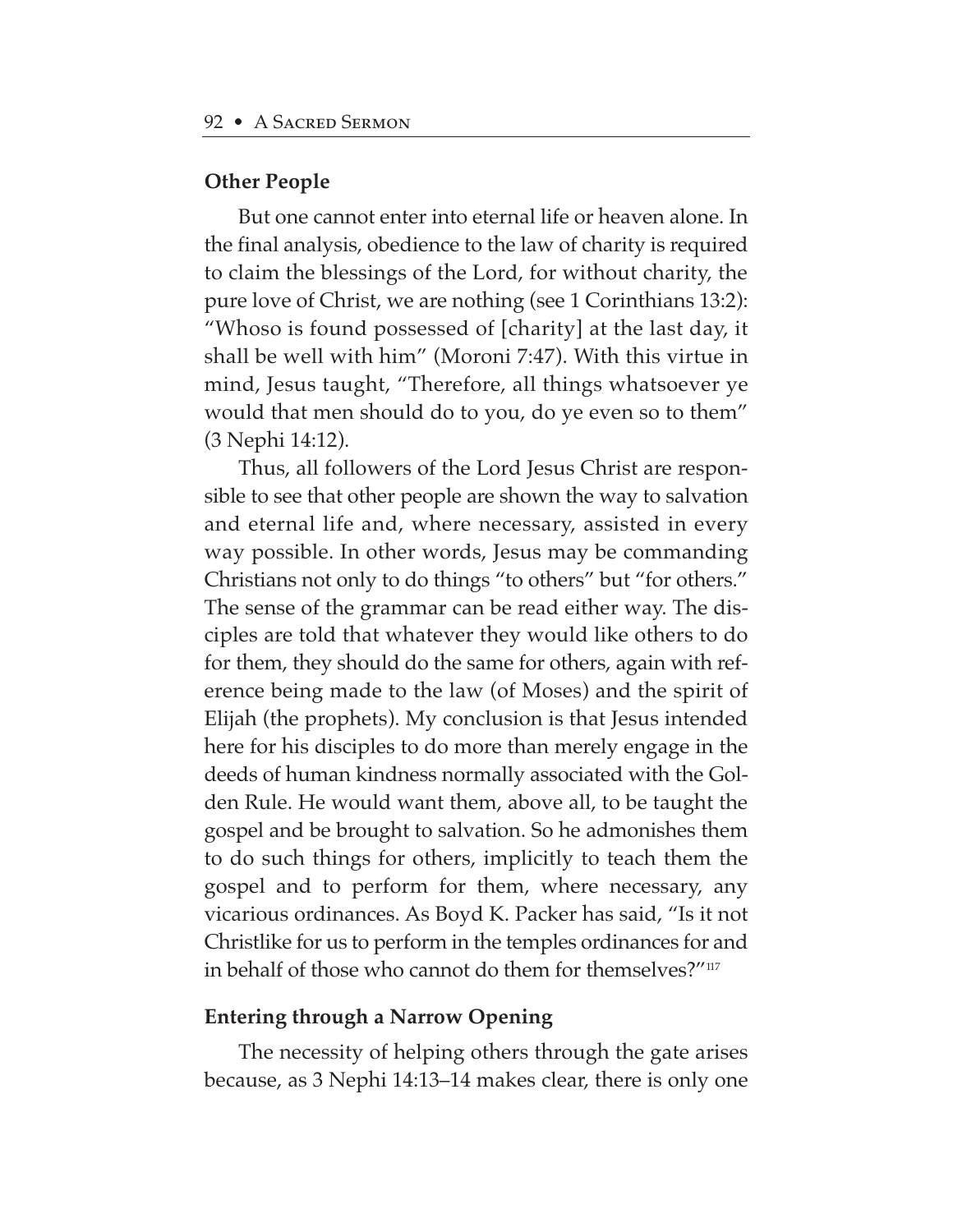gate and one narrow way that leads to life: "Enter ye in at the strait gate; for wide is the gate, and broad is the way, which leadeth to destruction, and many there be who go in thereat; Because strait is the gate, and narrow is the way, which leadeth unto life, and few there be that find it." As 2 Nephi 31:17 indicates, that gate begins with the gateway of repentance, baptism, remission of sins, and the gift of the Holy Ghost. Signposts and markers help guide people to the narrow gate, and instruction about the doctrine of the Two Ways—the path to life or the road to destruction (compare Deuteronomy 30:19 and Jeremiah 21:8)—serves to remind the disciples that it is an undeviating path of truth that leads to life eternal.<sup>118</sup> The image involved here is not that of a door to a house *(thura)*, but "the gate of a city or a temple" (*pulē*).<sup>119</sup>

# **Bearing the Fruit of the Tree of Life**

Jesus next points to the imagery of the tree: "Every good tree bringeth forth good fruit; but a corrupt tree bringeth forth evil fruit" (3 Nephi 14:17). Having partaken of the tree of knowledge, man's life becomes a quest to find and righteously partake of the fruit of the tree of life and live forever. Echoes of temple and eschatological imagery are again discernible in the words of Jesus here.

These echoes come from several directions. First, these are no ordinary trees of which Jesus speaks: they are ultimate moral symbols. They either bear "evil" fruit (the Greek word is *ponērous*, "sick, wicked, worthless, degenerate, malicious") and are "corrupt" (*sapron*, meaning "decayed, rotten, evil, unwholesome"), or they are "good" (*agathon*, "fit, capable, of inner worth, moral, right"). Thus, Jesus speaks of eternal trees, symbolic of the final state of one's eternal character, determining whether one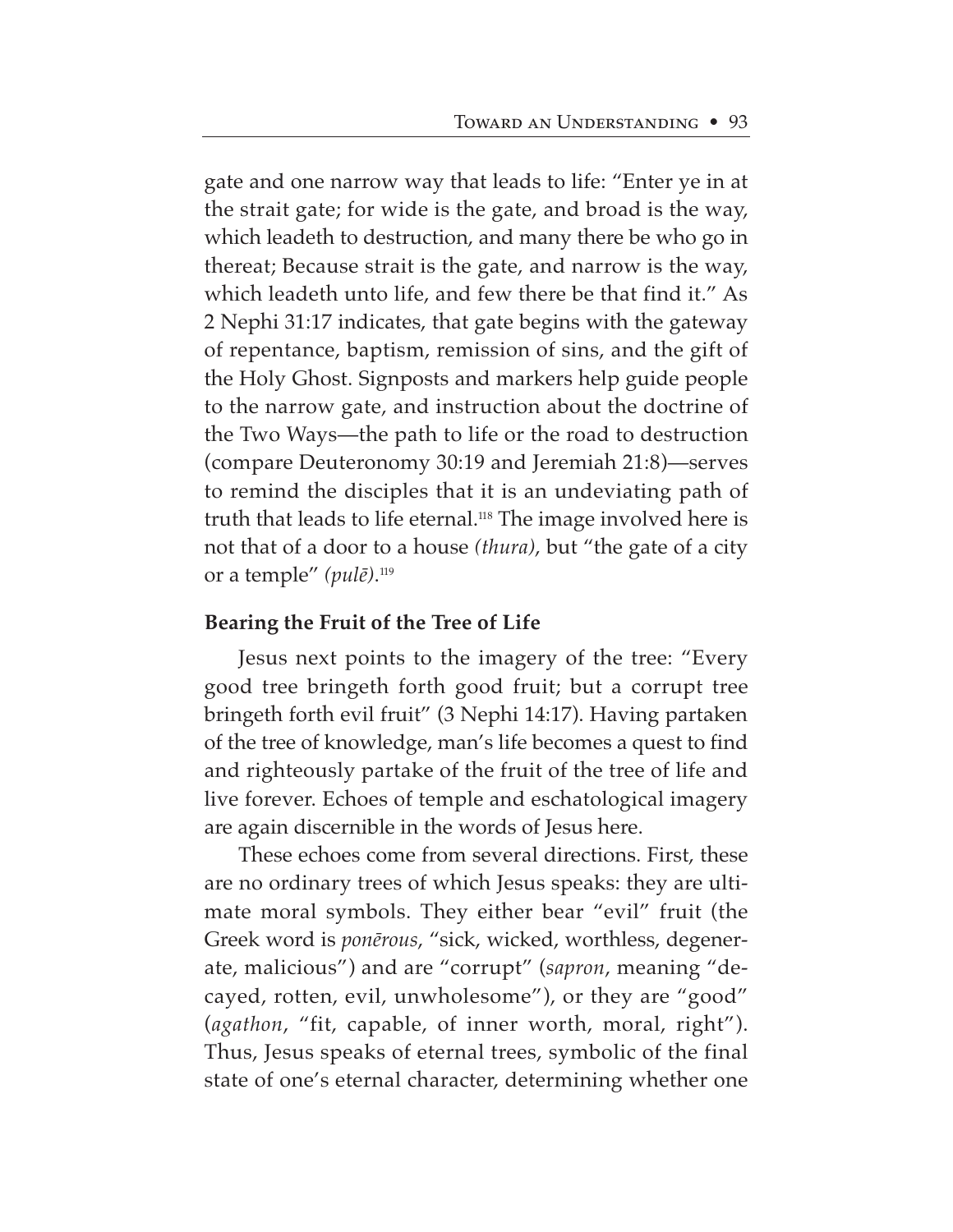will either live or be "hewn down, and cast into the fire" (Matthew 7:19; 3 Nephi 14:19).

Second, these good trees are trees of life. One only lives forever by partaking of the fruit of the tree of life (see Genesis 3:22). Accordingly, the tree is an important feature in the landscape of all temple literature.<sup>120</sup> It is, therefore, natural and logical that Jesus' thoughts should turn to the imagery of the tree of life immediately after he has described the path "which leadeth unto life" (3 Nephi 14:14). In an eternal perspective, that path leads directly to the tree of life (see 1 Nephi 8:20, "I also beheld a strait and narrow path, which came along by the rod of iron, even to the tree by which I stood").

Third, Jesus equates individual people with the tree, for by partaking of the fruit of the tree of life, or by planting the seed of life in oneself, each disciple grows up into a tree of life, as the prophet Alma describes (see Alma 32:41–42). Each good tree of life has a place in God's paradise, growing up unto eternal life and yielding much fruit—powerful imagery also present in the Old Testament Psalms (see Psalm 1:1–3) and in the earliest Christian hymns: "Blessed, O Lord, are they who are planted in Thy land, and who have a place in Thy Paradise; and who grow in the growth of Thy trees" (*Odes of Solomon* 11:18–24). These trees are fruitful, bearing seed and posterity. They are of a kind with Jesus, he being the root and righteous followers becoming the branches (see John 15:1–5; Jacob 5).

Fourth, another temple echo may be heard in the possibility that the cross is also, ironically, a symbol of a tree of life (see 1 Peter 2:24). Each person who is raised up in the form of the tree will have eternal life. Ritually, the early Christians prayed in the "cruciform" position, with their hands raised, "stretched out towards the Lord." This "ex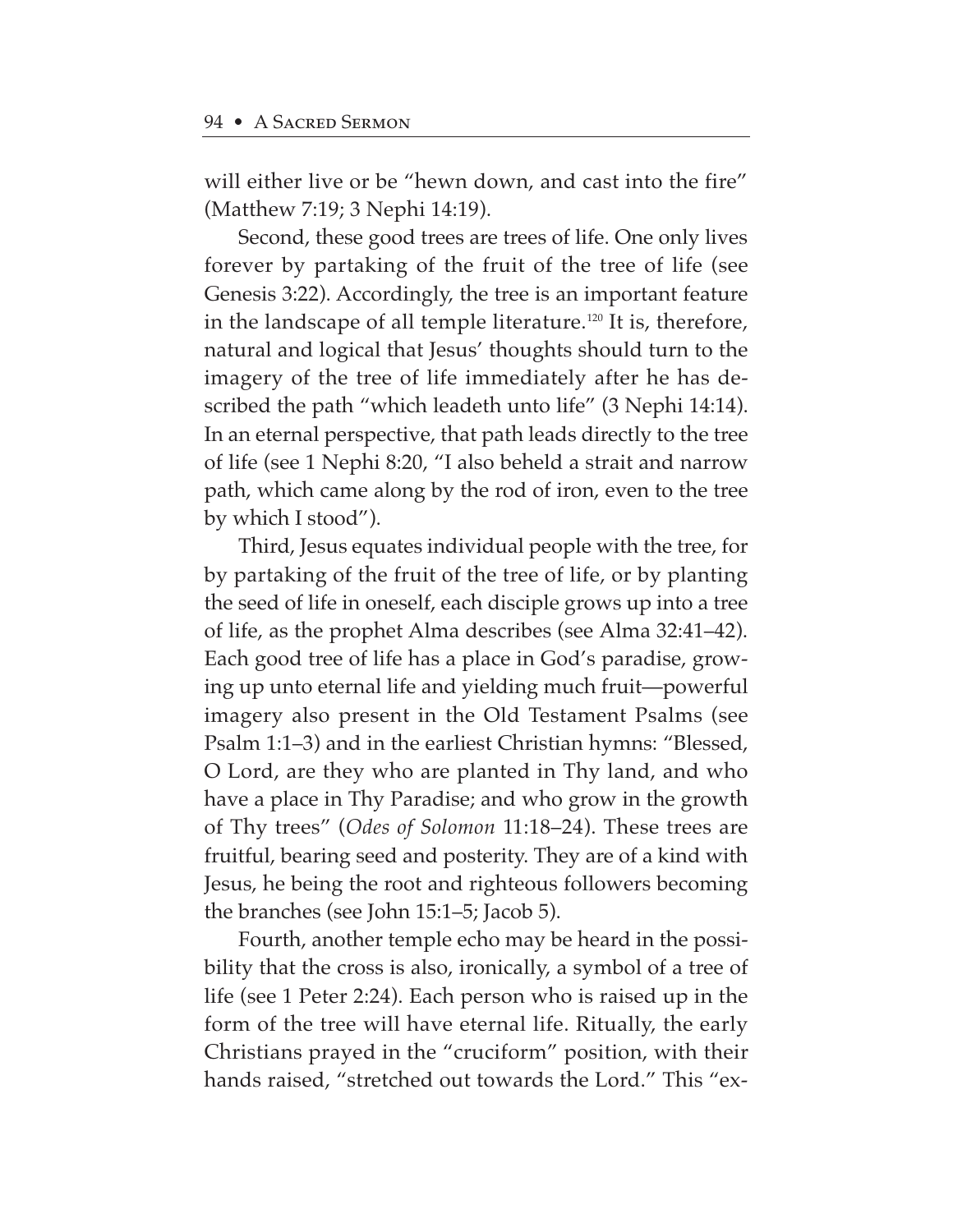tension," they said, "is the upright cross."121 Originally this signified the passion of Christ and was a gesture used in confessing Christ at baptism; it imitated the cross, death, and a mystic unification and life with Christ.<sup>122</sup>

Those who do not become such a tree and bring forth good fruit, however, will be chopped down and thrown into the fire, for they shall be known by their fruits (see 3 Nephi 14:19–20). Evil trees that bring forth bad fruit are the "false prophets" who are sure to come. The Lord assures the disciples that they "shall know them" (3 Nephi 14:20), for he has given them keys of knowledge so that they can test whether these purported prophets have come with truth and goodness.

# **Entering into the Presence of the Lord**

Finally, there will be an encounter with the Lord himself: Some will say to him, "Lord, Lord," and they shall be allowed to "enter into the kingdom of heaven." But many, even good people of the world who have cast out devils and done wonderful works in the name of the Lord, will be turned away, for the Lord will have to acknowledge, "I never knew you; depart from me" (Matthew 7:22–23; 3 Nephi 14:22–23). This strong declaration is precise: "I never knew you," not even once *(oudepote egnøn hymas)*.

How is it that the Lord has not known them? Because God knows everything, it cannot be that he is unaware of these people. Also, the problem is not that he knows the petitioners too little to be their advocate in court; on the contrary, he knows them all too well. He must not know them in some other sense. The Hebrew word "know" *(yadac )* has a broad range of meanings. One of them is covenantal: "You only *have I known* of all the families on earth: therefore I will punish you for all your iniquities" (Amos 3:2).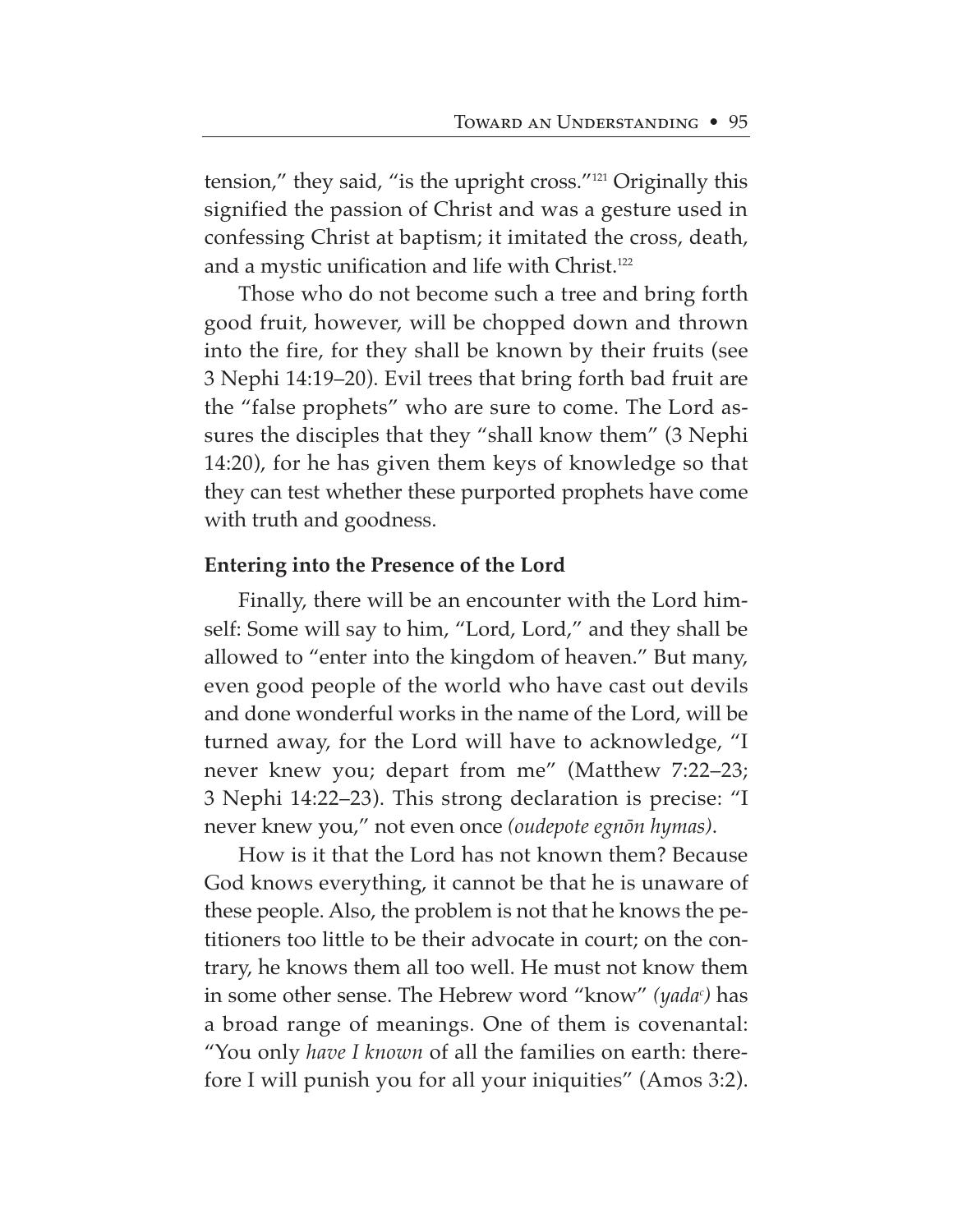Amos's words are no longer mysterious. Yahweh had recognized only Israel as his legitimate servants; only to them had he granted the covenant.<sup>123</sup>

Clearly, more than good works alone will be required; and the old covenant with Israel, by which God knew (or recognized) Israel and by which the Israelites knew God (see Hosea 13:4; Jeremiah 24:7), has now become new through the Sermon. Knowing more than simply the just and equitable principles of the noble men of the earth is required in order to enter into the kingdom of heaven. Knowing the Lord through making and keeping this covenant is crucial. Only those who are wise in this sense,  $124$ who know, remember, and do its requirements, will be recognized and confessed by the Lord at that day, raised up to see God and to inherit celestial glory (see 3 Nephi 15:1).

# **Lecture on the Portion of God's Covenant with Israel Yet to Be Fulfilled**

The Sermon at the Temple continues as Jesus reviews and recapitulates things he had said about the fulfillment of the law of Moses. Some of the people had not understood that all old things "had become new," apparently wondering how this could be, since the covenant promising that the Israelites (including the Nephites) would be gathered before the end had not yet been fulfilled. Jesus explained that the old *law* (v. 5) was ended, but that did not abrogate "things which are to come" (v. 7), especially the parts of the covenant that were "not all fulfilled" (v. 8; see 3 Nephi 15:3–8). He reiterated that his new instructions were given by way of commandment and now constituted the "law and the prophets" (3 Nephi 15:10). Then he spoke to the disciples about their role as a light unto the people, about their relation to the other folds of Christ's sheep,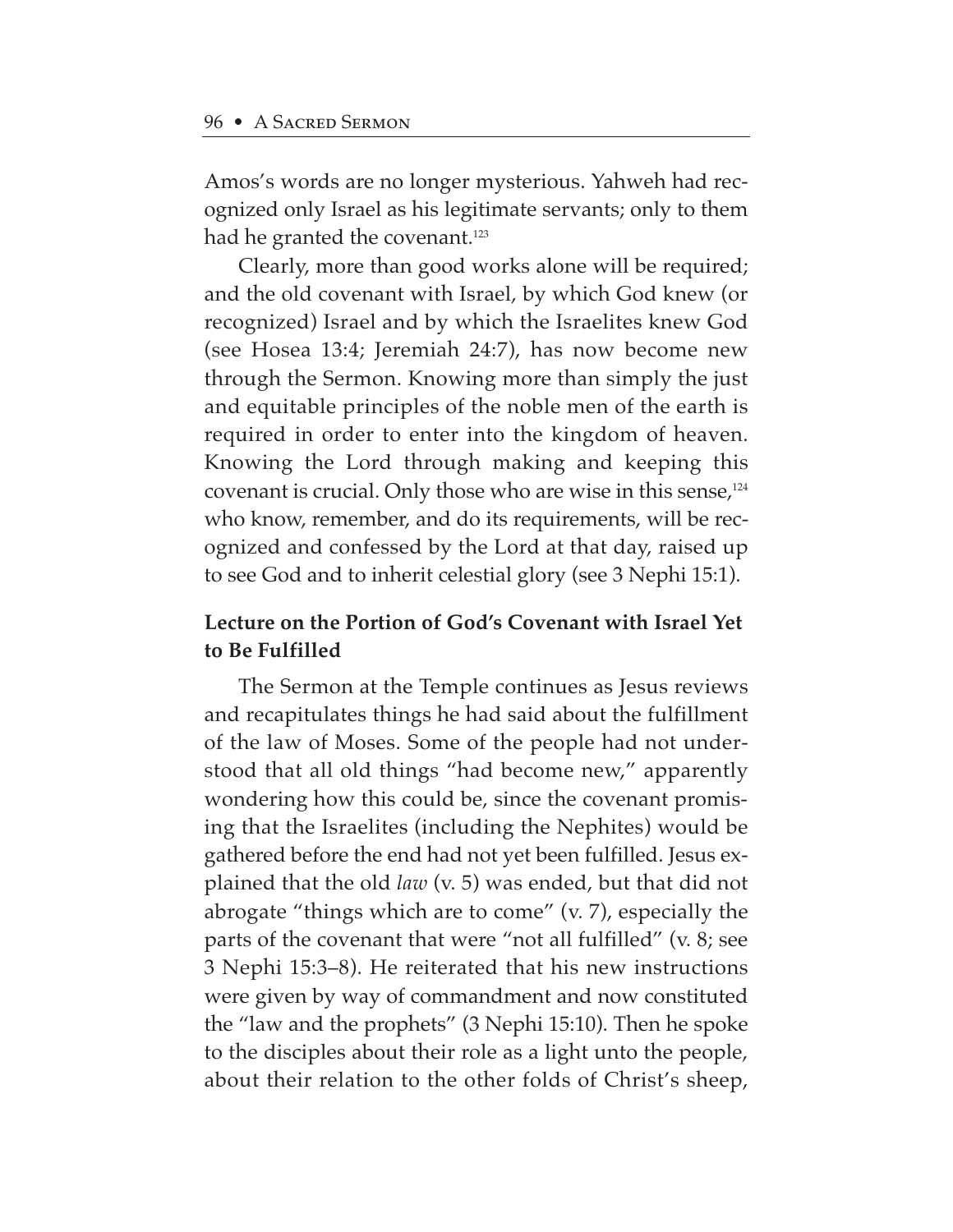and about the gathering of Israel in complete fulfillment of God's covenants with the House of Israel (see 3 Nephi 15:11–16:20).

# **Admonition to Ponder**

Turning again to the multitude, who now sat or stood "round about" Jesus (3 Nephi 17:1), he told them to go home and "ponder upon the things which [he had] said" (3 Nephi 17:3), for he knew they were weak and could not yet understand the full import and meaning of what he had said. To feel overwhelmed is a typical reaction to the temple or other sacred teachings: They appear simple at first, and we think we understand—but we do not. Only through experience and diligent, prayerful contemplation over time are the mysteries of God unfolded to us (see Alma 12:9).

# **Healing the Sick**

Jesus was about to leave, but when he saw the tears in the eyes of the people looking steadfastly upon him and longing for him to tarry longer with them, he invited the people to bring forward any who were sick, and he healed them (see 3 Nephi 17:5–9). They all bowed down around Jesus and worshipped him, and some went forward to wash his feet with their tears (see 3 Nephi 17:10). These reciprocal spiritual outpourings set other temple precedents for the Nephites: the prayer roll for the sick and the washing of feet are at home in the modern temple as well.

## **The Parents and the Children**

Next, the people were all invited to bring their children forward and set them around Jesus; the multitude gave way so the children could come to the center of the throng,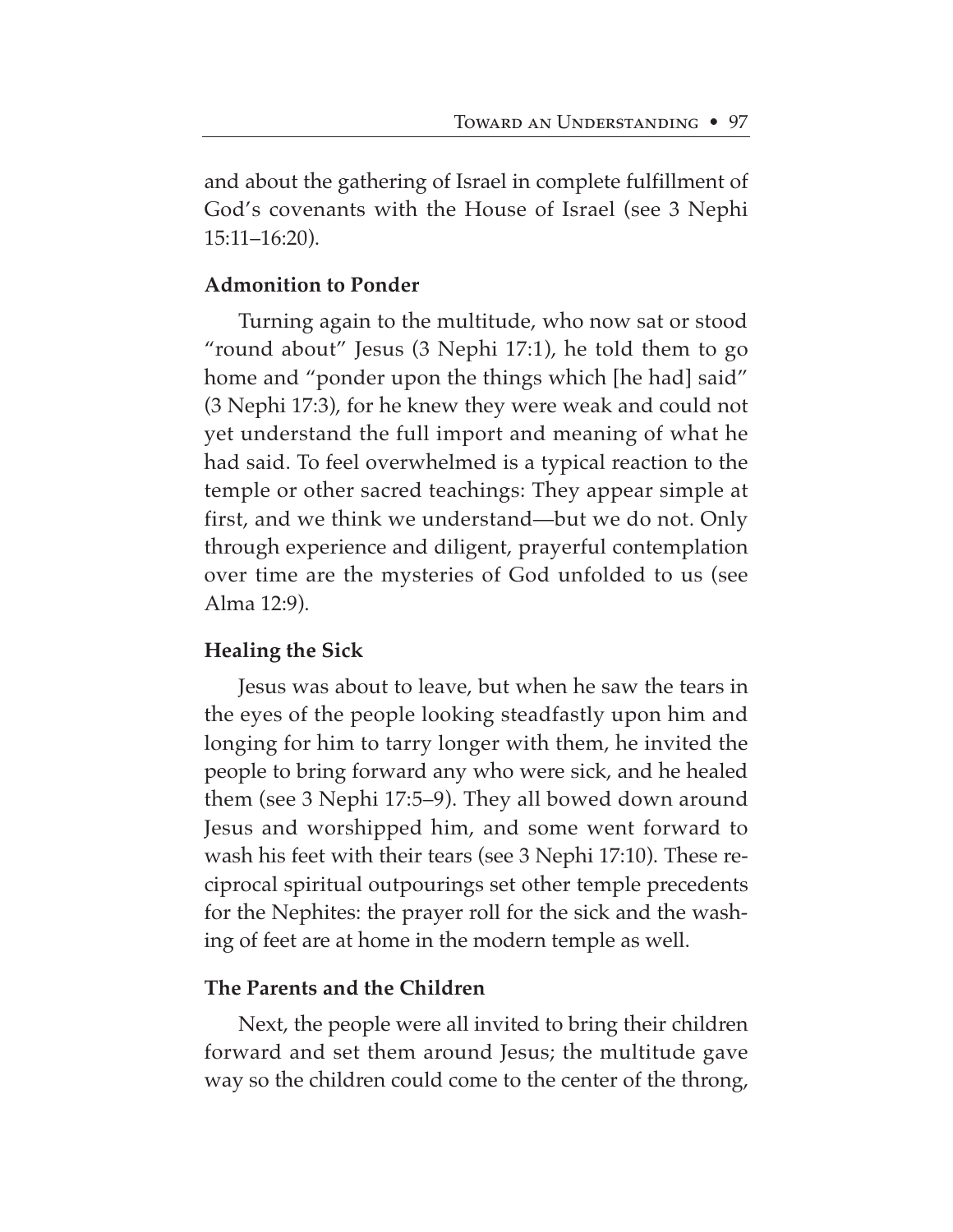where they surrounded Jesus, and the parents were told to kneel around that group of children. Jesus stood in the middle, with the children around him, and the parents kneeling around them (see 3 Nephi 17:11–13). Jesus himself then knelt and uttered a marvelous prayer. So great were the things they *both saw* and heard that they cannot be written (see 3 Nephi 17:14–17). I suspect that the covenant of secrecy plays a role here, which explains in part why "no tongue can speak, neither can there be written by any man" what Jesus said and did.

I also imagine, although this cannot be known for sure, that Jesus did more than pray, for it seems that he did things that the people saw just as he spoke words that they heard. This produced unspeakable joy. First the parents heard what Jesus prayed *for them*, the parents: "No one can conceive of the joy which filled our souls at the time we heard him pray *for us* unto the Father" (3 Nephi 17:17). The adults were overcome. Jesus asked them all to arise, and he blessed them and pronounced his joy to be full (see 3 Nephi 17:18–20). He then touched the children "one by one, and blessed them, and prayed unto the Father for them" (3 Nephi 17:21). This was done in the presence of God (Jesus), witnesses (the parents who "[bore] record of it"; 3 Nephi 17:21), and angels (who came down and encircled the children with fire and ministered to them; 3 Nephi 17:24). In the end, Jesus turned to the parents and said, "Behold your little ones" (3 Nephi 17:23). It seems to me that Jesus is not just inviting the parents to look at their children and admire them, although that endearing reading is possible. I would suggest that he is saying, "Behold, *your* little ones"—they are *yours*. While it cannot be said exactly what transpired at this time on that extraordinary afternoon, the children apparently now somehow belonged to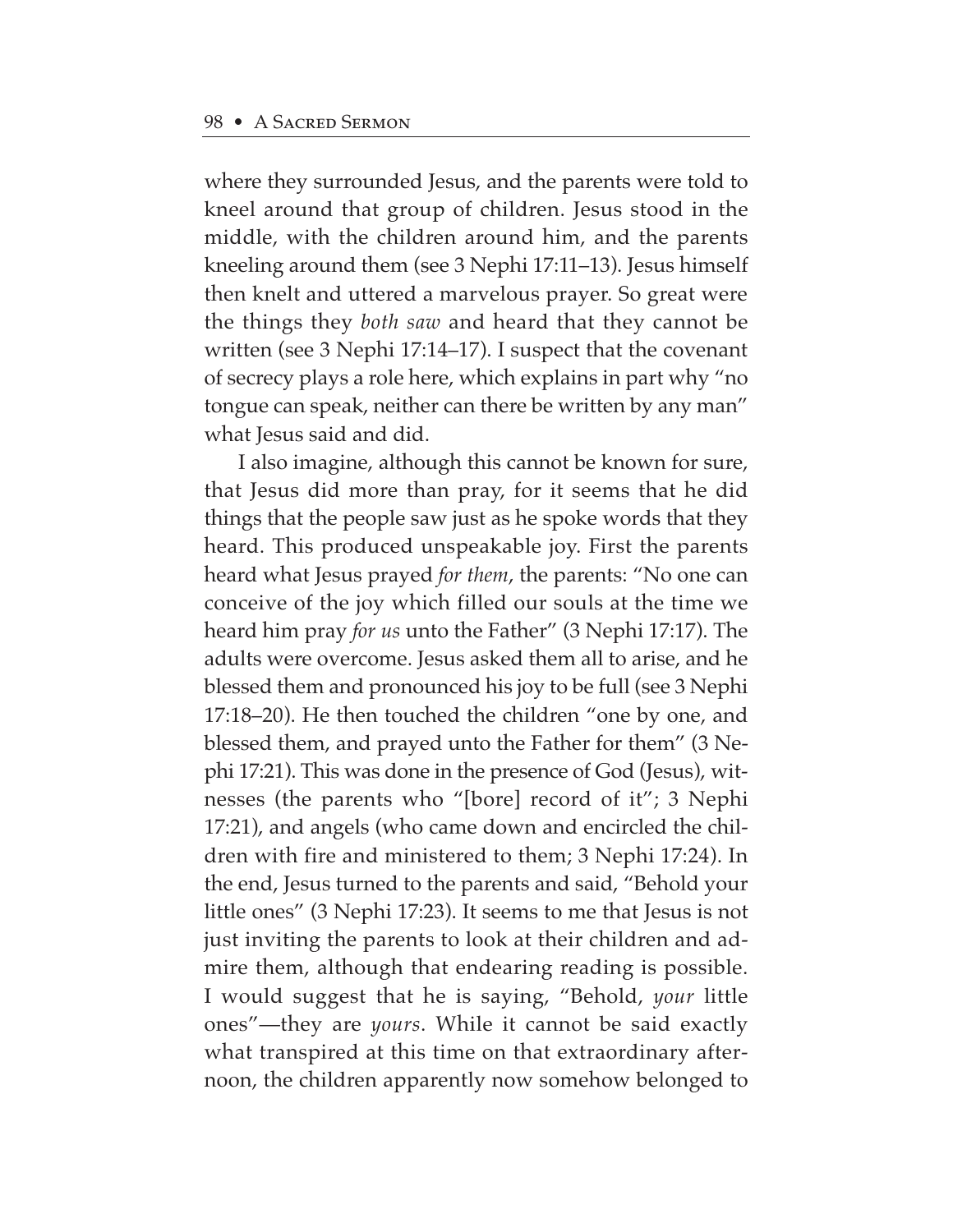the parents through the Lord's blessing in a way they had not belonged before.

### **The Covenant Memorialized and a New Name Given**

Next, Jesus sent the disciples for some bread and wine, commanded the people to sit down on the ground, broke bread and blessed the wine, and gave it to his disciples and then to the multitude.<sup>125</sup> With respect to the bread, Jesus instructed his people: "This shall ye do in remembrance of my body, which I have shown unto you. And it shall be a testimony unto the Father that ye do always remember me" (3 Nephi 18:7); the drinking of the wine stood as a "witness" (v. 10) of willingness to keep the commandments that he had given them that day (see 3 Nephi 18:10, 14). The people also received a new name, the name of Christ (as in Mosiah 5:8–12), as they would be "baptized in [his] name" (3 Nephi 18:5, 11) and as they prepared to "take upon them the name of [God's] Son" (Moroni 4:3).

The covenant and ceremonial functions of the sacrament here are evident: The new words of these sacrament prayers would have sounded familiar to these people, for they strongly resemble the old words used by King Benjamin at the end of his coronation and covenant renewal speech when he put his people under covenant to obey God and their new king.126 Christ's use of traditional Nephite covenantal language is yet one more way all their old things had become marvelously new in this day with Jesus at Bountiful. Moreover, it is known for certain that these eucharistic words of Jesus became liturgical in Nephite religion; his words and phrases became their sacrament prayers, spoken verbatim "according to the commandments of Christ" (Moroni 4:1) as the people continued to renew this ordinance for the next several hundred years.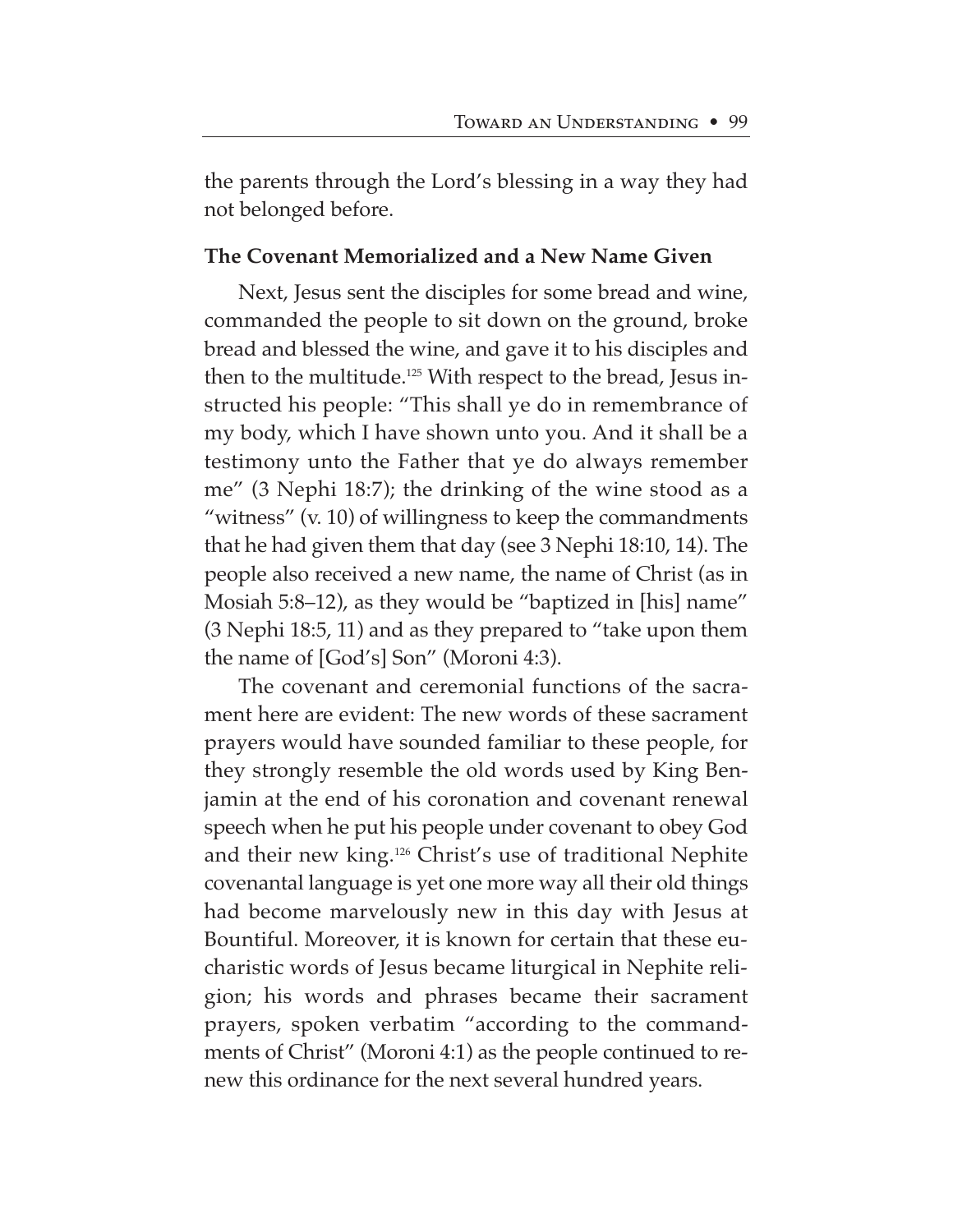The ritual application of these words of Jesus raises the presumption that similar uses were made by the Nephites of all or most of the words of Jesus. Although Latter-day Saints do not usually think of the sacrament in connection with its introduction to the Nephites at the temple of Bountiful, this ordinance was kept holy and secret among early Christians in the Old World, and it was regularly administered by the early Saints in the Kirtland Temple in 1836.

### **Continued Worthiness Required**

Jesus' last instructions in the Sermon at the Temple deal with the future. He told the people to watch and pray always in their families that they might remain blessed and faithful (see 3 Nephi 18:15–21). He also gave standards of worthiness to determine who should be allowed to participate in their covenant renewals, forbidding some who are unworthy and including others who will repent (see 3 Nephi 18:22–23, 29–33). In this way, their places of worship and their future ordinances would remain holy and be a continuing means of bringing salvation to the people.

### **Conferring the Power to Give the Holy Ghost**

Finally, Jesus "touched with his hand the disciples whom he had chosen, one by one" and gave them the power to bestow the gift of the Holy Ghost (3 Nephi 18:36–37). Through the events of the day they had progressed from the concerns and powers of the lower to those of the higher priesthood. The words that Jesus spoke in connection with conferring the Holy Ghost are recorded in Moroni 2:2. With this, the day being spent, a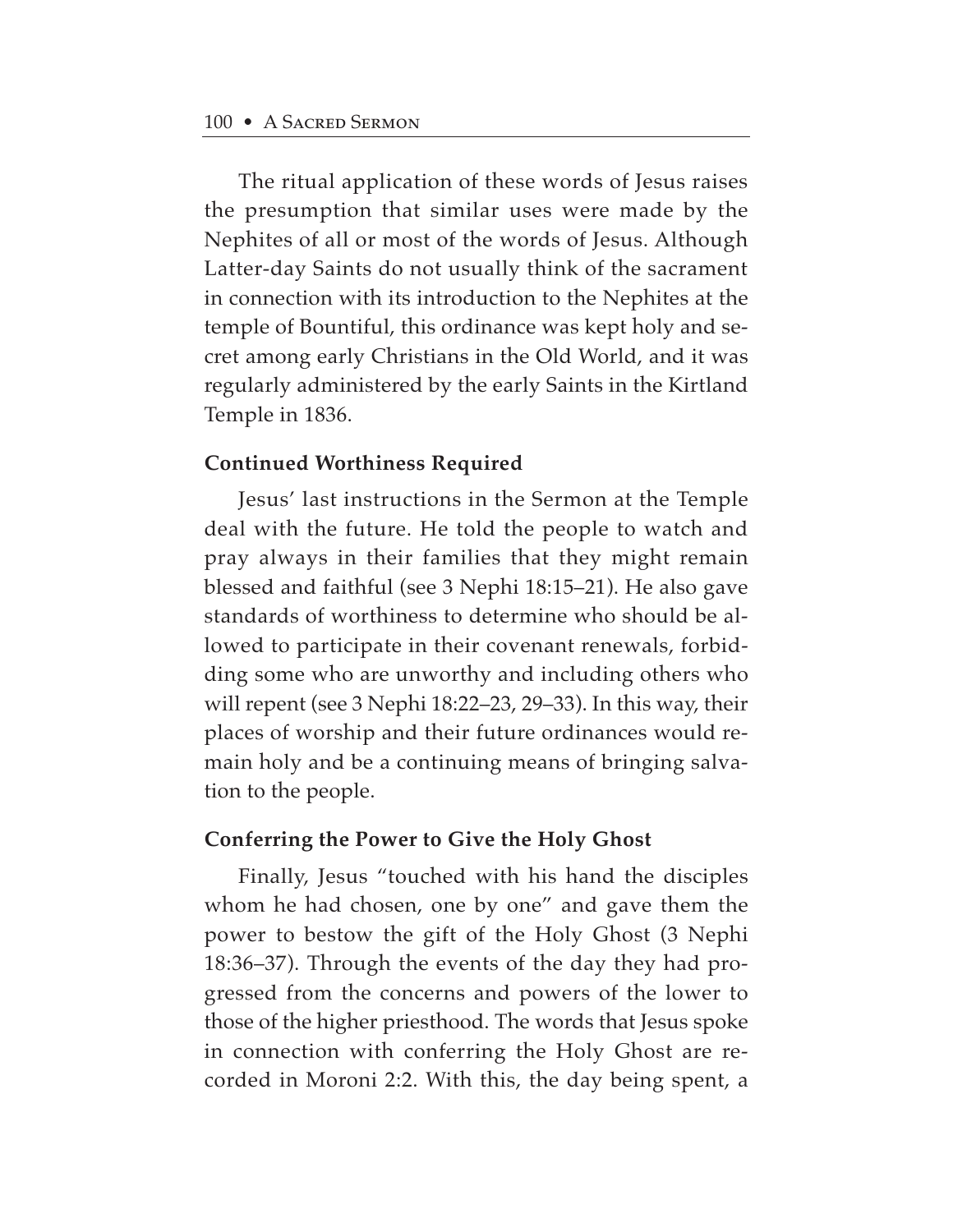cloud overshadowed the multitude, like the cloud that covered the tabernacle of old and gave a sure sign of God's presence at his sanctuary (see, for example, Exodus 40:34–38; Leviticus 16:2, 13; Numbers 9:15–22; Deuteronomy 31:15). Whereupon, Jesus ascended back into heaven.

### **From Sermon to Ceremony**

Thus ended the first day. The incomparable Sermon at the Temple was over. It was a manifestation of divine will and presence never to be forgotten. From this experience come many important things: teachings of immense practical ethical value, an understanding of that which was fulfilled and that which remained yet to be fulfilled, a comprehension of the continuity and transition from the old law to the new, knowledge and testimony of the resurrection and exaltation of Jesus Christ, commandments and covenants, and a basis for religious ritual.

Out of such an experience would naturally flow sacred ceremonies, for it was typical and usual for the temple in Israel "to routinize the momentous, thus rendering it part and parcel of the ongoing religious experience of the individual Israelite and of the people, collectively."<sup>127</sup> Evidently, this also occurred among the Nephites. Several texts from the Sermon at the Temple are known to have been ritually intended and oriented. From the Sermon at the Temple came the Nephite liturgical, priesthood prayers for baptism (see 3 Nephi 11:23–28), for the administration of the sacrament (see 3 Nephi 18:1–14; Moroni 4–5), for the bestowal of the gift of the Holy Ghost (see Moroni 2), and for the ordination of priests and teachers (see Moroni 3).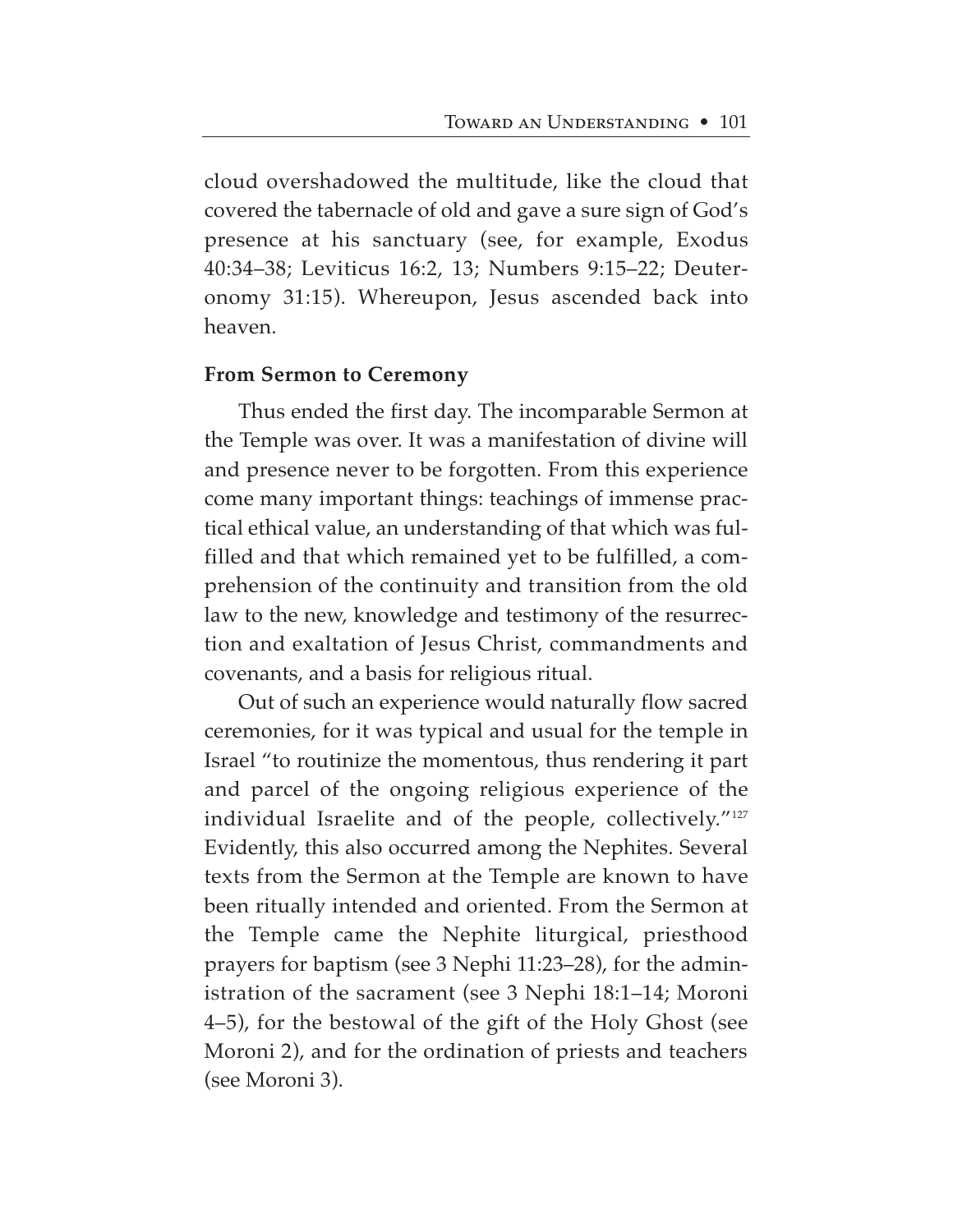# **Main Elements of the Sermon at the Temple**

- A thrice-repeated announcement from above
- **•** Opening the ears and eyes
- **•** Delegation of duty by the Father to the Son
- **•** Coming down in white robes
- **•** Silence
- **•** Identification by marks on the hand
- **•** Falling down
- **•** Personally touching the wounds
- **•** Hosanna Shout and falling down a second time
- **•** Ordination to the priesthood
- **•** Baptism explained
- **•** Assuring the absence of evil
- Witnesses invoked
- **•** Teaching the gospel
- **•** Commending his disciples unto the people
- **•** Blessings promised
- **•** The people are invited to become the salt of the earth
- **•** Letting there be light
- **•** A first set of laws explained
- **•** Obedience and sacrifice
- **•** Anger, ill-speaking, ridicule of brethren prohibited
- **•** Reconciliation necessary before proceeding further
- **•** Chastity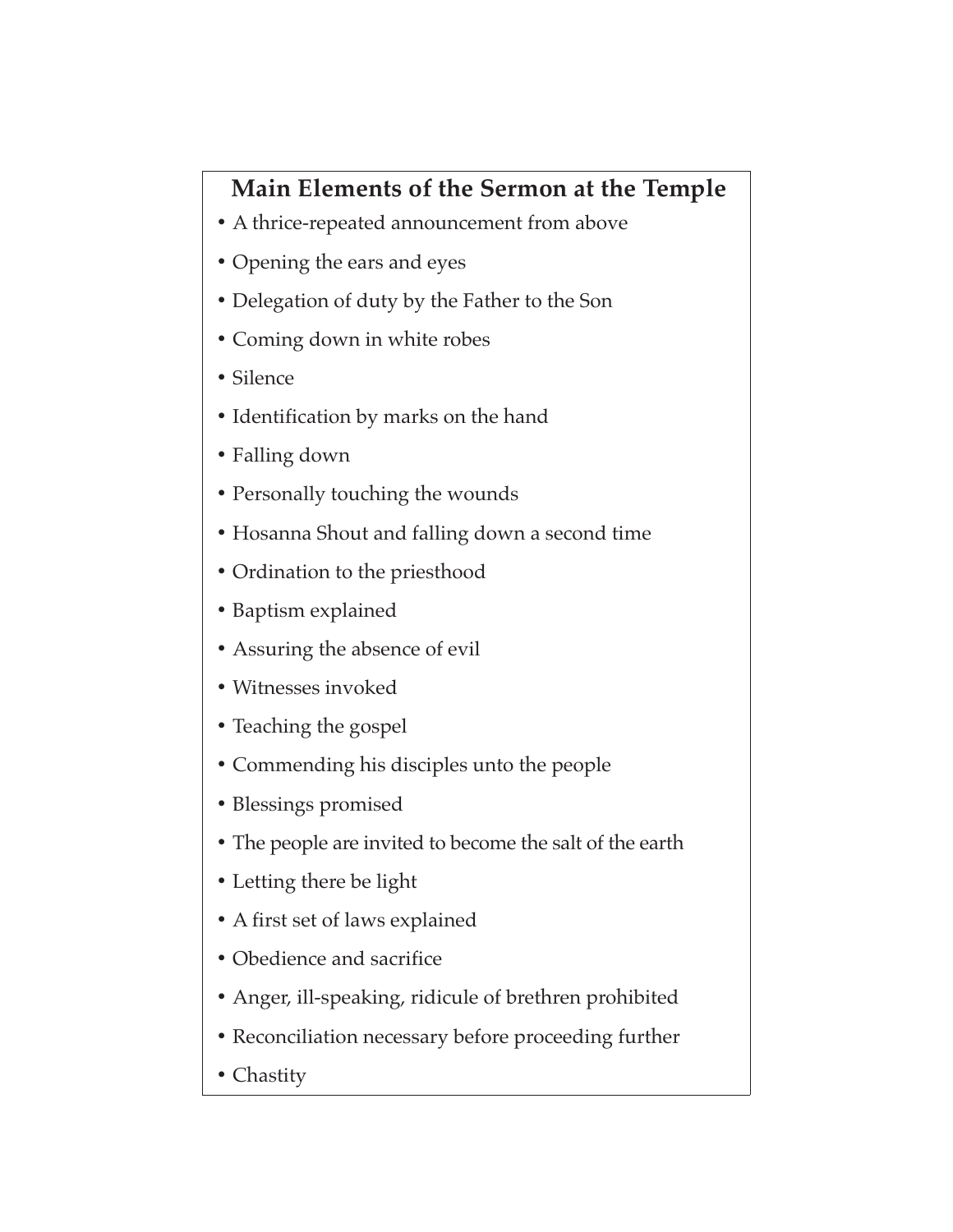- **•** Covenant marriages dissolved only for fornication
- **•** Oaths to be sworn by saying "yes" or "no"
- **•** Love of enemies
- **•** Transition into a higher order
- **•** Giving to the poor
- **•** The order of prayer
- **•** Fasting, washing, and anointing
- **•** Life of consecration and singleheartedness required
- **•** Care promised for the twelve disciples
- **•** Clothing of the disciples
- **•** Preparing for the judgment
- **•** Secrecy required
- **•** A threefold petition
- **•** Seeking a gift from the Father
- **•** Other people
- **•** Entering through a narrow opening
- **•** Bearing the fruit of the tree of life
- **•** Entering into the presence of the Lord
- **•** Lecture on God's covenant with Israel
- **•** Admonition to ponder
- **•** Healing the sick
- **•** The parents and the children
- **•** The covenant memorialized and a new name given
- **•** Continued worthiness required
- **•** Conferring the power to give the Holy Ghost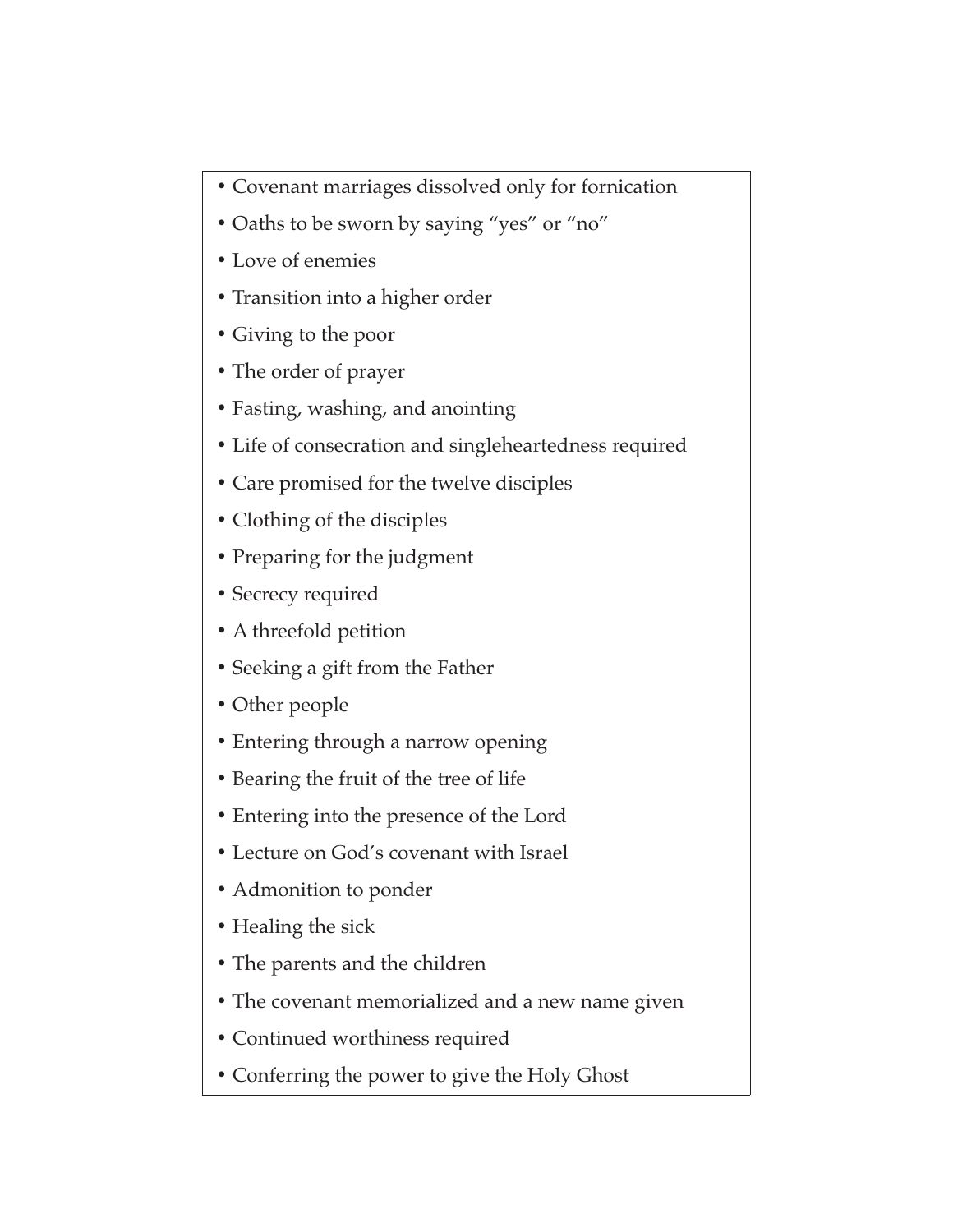These known instances of sacred memorialization give reason to believe that more of the Sermon at the Temple, perhaps much more, was ritually understood and transmitted. The words of Jesus (as many as were permissible) were written down, apparently immediately, and checked by Jesus (see 3 Nephi 23:7–9)—further indication that the Nephite disciples gave sacred and meticulous regard to each element of the Sermon at the Temple. Not all is known to us, of course, for the people were taught secret things that were "unspeakable" and "not lawful to be written" (3 Nephi 26:18), and many things were "forbidden them that they should utter" (3 Nephi 28:14). But as much as possible, they went forth and established the Church of Jesus Christ, based on these very "words of Jesus" (3 Nephi 28:34), words that profoundly put all things into perspective and coherence. These things point toward a view of the Sermon at the Temple as a sacred experience that was recorded, revered, repeated, institutionalized, and one that could be ritually represented and reenacted for other audiences. It seems to me that something of this sort indeed occurred, for the disciples went forward to preach abroad not only words and ideas, but also dramatic events, demonstrating things that they not only heard but also saw (see 3 Nephi 27:1).

#### **Notes**

1. By way of interest, one may compare the research of Dale C. Allison Jr., displaying the triadic nature of much of the Sermon on the Mount, a feature present also in the Mishnah, in "The Structure of the Sermon on the Mount," *Journal of Biblical Literature* 106 (1987): 429–43.

2. Hugh W. Nibley, *An Approach to the Book of Mormon* (Salt Lake City: Deseret Book and FARMS, 1988), 303 n. 10.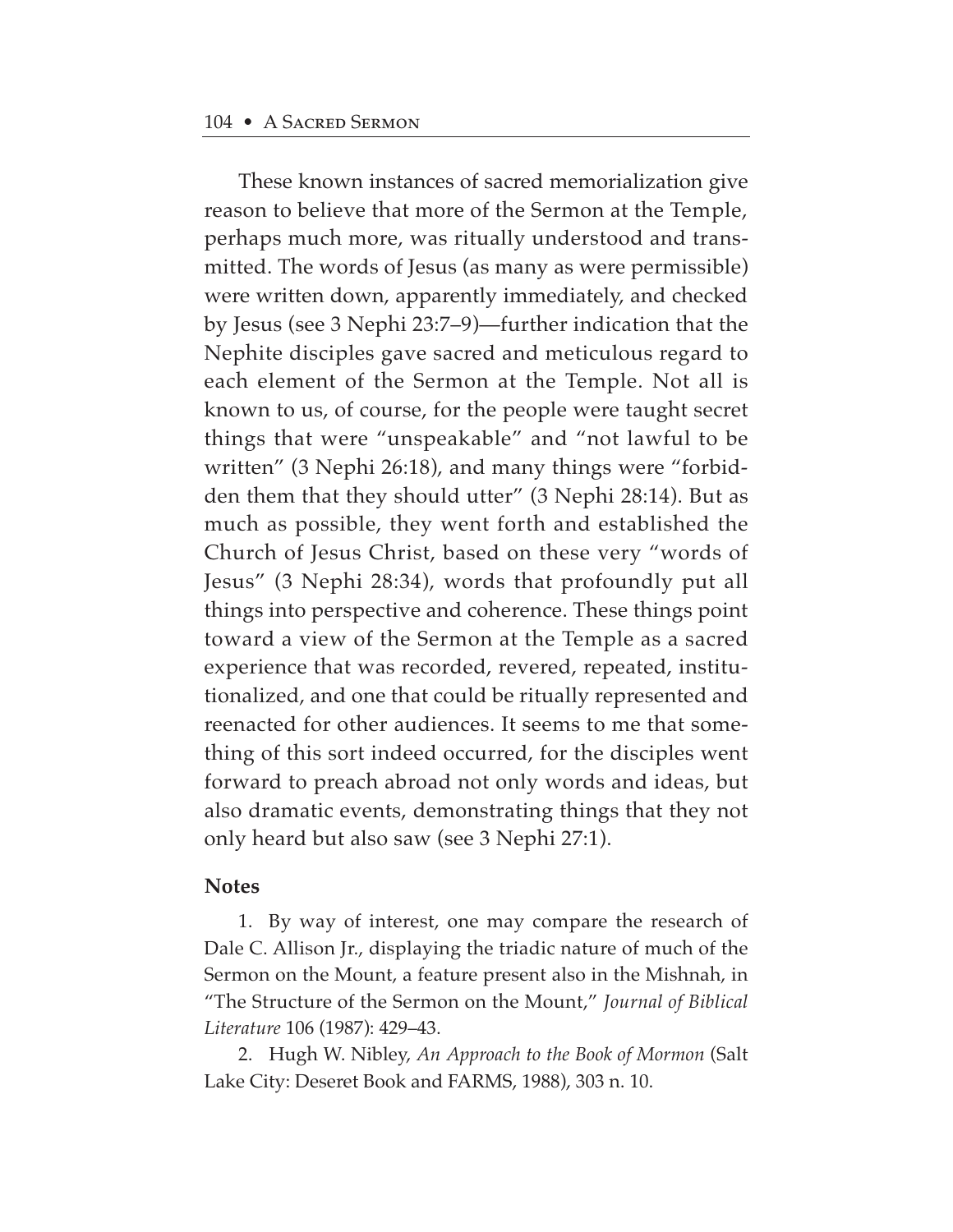3. Hugh W. Nibley, *The Message of the Joseph Smith Papyri: An Egyptian Endowment* (Salt Lake City: Deseret Book, 1975), 280.

4. Hugh W. Nibley, "Sacred Vestments," in *Temple and Cosmos* (Salt Lake City: Deseret Book and FARMS, 1992), 91–138.

5. For shades of the Egyptian initiatory "Opening of the Mouth" ceremony, see Nibley, *Message of the Joseph Smith Papyri,* 106–13.

6. Various views are summarized in Eric Werner, "'Hosanna' in the Gospels," *Journal of Biblical Literature* 65 (1946): 97–122, esp. 106–11.

7. Ibid., 106.

8. J. Spencer Kennard Jr., "'Hosanna' and the Purpose of Jesus," *Journal of Biblical Literature* 67 (1948): 171–76.

9. G. Kittel, ed., *Theological Dictionary of the New Testament* (Grand Rapids, Mich.: Eerdmans, 1964), 9:683–84; and Eric Werner, *The Sacred Bridge* (New York: Schocken, 1970), 267.

10. Lael J. Woodbury, "Hosanna Shout," in *Encyclopedia of Mormonism,* 2:659.

11. Hugh W. Nibley, *Mormonism and Early Christianity,* ed. Todd M. Compton and Stephen D. Ricks (Salt Lake City: Deseret Book and FARMS, 1987), 360–64.

12. Robert L. Marrott, "Law of Witnesses," in *Encyclopedia of Mormonism,* 4:1570.

13. For further references, see Todd Compton, review of *The Sermon at the Temple and the Sermon on the Mount,* by John W. Welch, in *Review of Books on the Book of Mormon* 3 (1991): 322 n. 2.

14. James H. Charlesworth, ed., *The Old Testament Pseudepigrapha* (Garden City: Doubleday, 1983), 1:168.

15. Ibid., 1:178–81.

16. Hans Dieter Betz, *The Sermon on the Mount,* ed. Adela Yarbro Collins (Minneapolis: Fortress, 1995), 93.

17. Hans Dieter Betz, *Essays on the Sermon on the Mount* (Philadelphia: Fortress, 1985), 30; see 26–33. Betz further relates that "the second line of the macarism in Matt. 5:3 is, therefore, to be regarded as an eschatological verdict reached on the basis of knowledge about the fate of humankind in the afterlife. There is thus a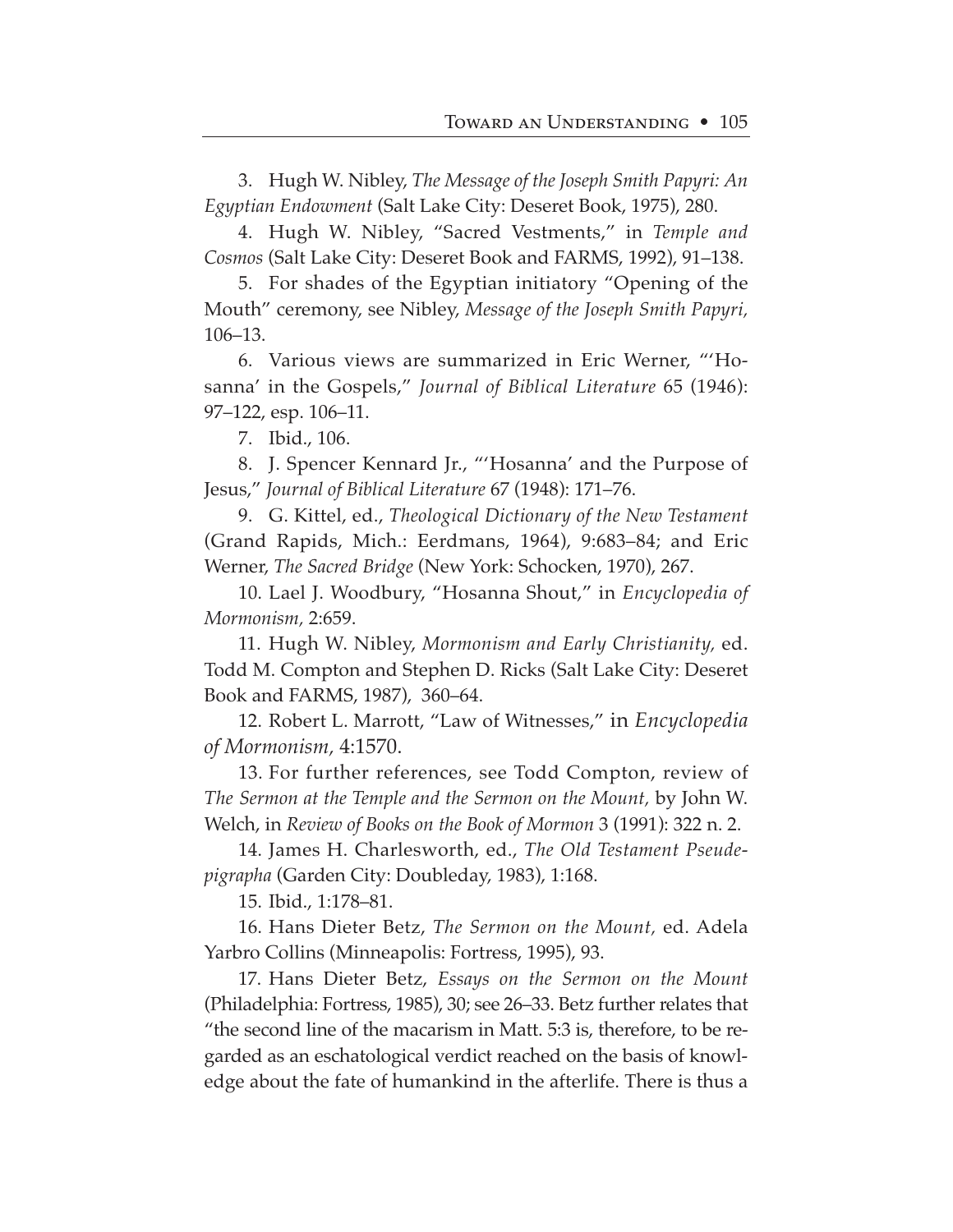remarkable parallel within the phenomenology of religion between the ancient Greek mysteries of Demeter and other mysteries, and Jewish apocalyptic. . . . It is for this reason that the verdict awaited at the last judgment, both in the mysteries and in Jewish apocalyptic, can already be rendered in the earthly present" (p. 30).

18. Hans Windisch, *The Meaning of the Sermon on the Mount,* trans. S. MacLean Gilmour (Philadelphia: Westminster, 1951), 26–27, 87–88. Robert A. Guelich, "The Matthean Beatitudes: 'Entrance Requirements' or Eschatological Blessings?" *Journal of Biblical Literature* 95 (1976): 415–34, argues that both factors are present in the Beatitudes, which presuppose the creation of a new relationship between man and God, implicit to which is an eschatological dimension, especially in connection with Isaiah 61.

19. Georg Strecker, *The Sermon on the Mount: An Exegetical Commentary,* trans. O. C. Dean Jr. (Nashville: Abingdon, 1988), 33.

20. Betz, *Sermon on the Mount,* 134.

21. Hermann Strack and Paul Billerbeck, *Kommentar zum Neuen Testament aus Talmud und Midrasch* (Munich: Beck, 1922), 1:206.

22. Strecker, *Sermon on the Mount,* 33; and Betz, *Sermon on the Mount,* 137.

23. Betz, *Sermon on the Mount,* 95–96.

24. D. Flusser, "Blessed Are the Poor in Spirit," *Israel Exploration Journal* 10/1 (1960): 6.

25. Betz, *Sermon on the Mount,* 151.

26. Delbert L. Stapley, "Salt of the Earth," *Improvement Era* 67 (December 1964): 1069–71.

27. Wolfgang Nauck, "Salt as a Metaphor in Instructions for Discipleship," *Studia Theologica* 6 (1953): 165–66; see 165–78; italics deleted.

28. Betz, *Sermon on the Mount,* 522–27.

29. Hugh W. Nibley, *The World and the Prophets* (Salt Lake City: Deseret Book and FARMS, 1987), 185.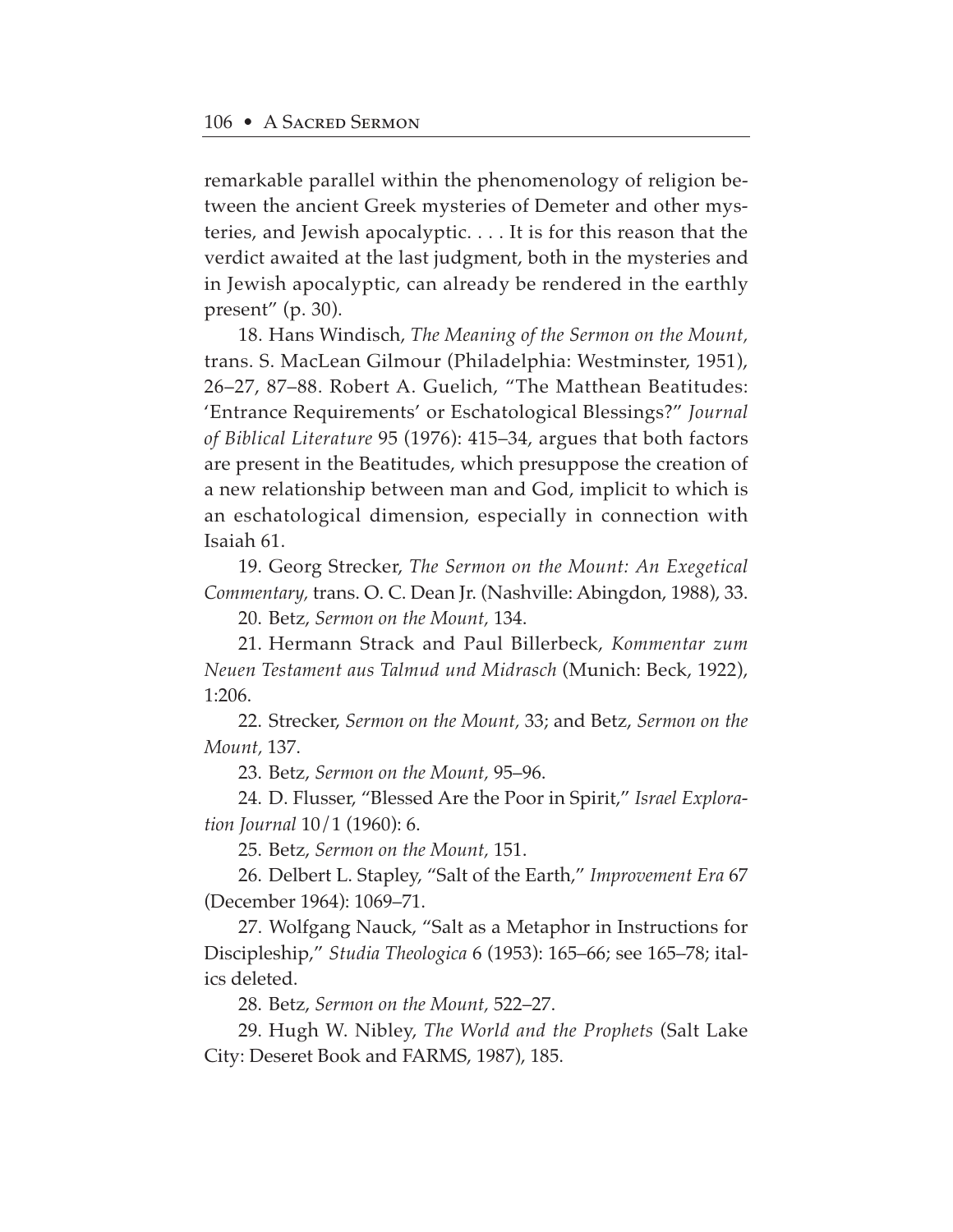30. Discussed in Stephen D. Ricks, "Liturgy and Cosmogony: The Ritual Use of Creation Accounts in the Ancient Near East" (FARMS, 1981). Ricks cites Arieh Toeg, "Genesis 1 and the Sabbath," (in Hebrew) *Bet Miqra* 50 (1972): 290; Moshe Weinfeld, "Sabbath, Temple Building, and the Enthronement of the Lord," (in Hebrew) *Bet Miqra* 69 (1977): 188–89; and Peter J. Kearney, "Creation and Liturgy: The P Redaction of Ex 25–40," *Zeitschrift für die alttestamentliche Wissenschaft* 89 (1977): 375–78. These articles explore the relationships between the creation account and the temple, particularly the instructions for the construction of the tabernacle in Exodus 25–31. See also Hugh W. Nibley, *Temples of the Ancient World: Ritual and Symbolism,* ed. Donald W. Parry (Salt Lake City: Deseret Book and FARMS, 1994), 545–47.

31. Betz, *Sermon on the Mount,* 175.

32. Manfred Weise, "Mt 5:21f—ein Zeugnis sakraler Rechtsprechung in der Urgemeinde," *Zeitschrift der neutestamentliche Wissenschaft* 49 (1958): 116–23; italics deleted.

33. P. Wernberg-Møller, "A Semitic Idiom in Matt. V. 22," *New Testament Studies* 3 (1956): 72; italics deleted.

34. Kittel, *Theological Dictionary,* 7:871, where Ignatius uses the word "council" *(synhedrion)* in reference to a "council of the apostles."

35. Weise, "Mt 5:21f.—ein Zeugnis sakraler Rechtsprechung in der Urgemeinde," 123.

36. Compare Ulrich Luz, *Matthew 1–7: A Continental Commentary*, trans. Wilhelm C. Linss (Minneapolis: Fortress, 1989), 289 n. 62, citing Didache 14:1–2.

37. Matthew 5:24 may tell us something about temple practices in Jerusalem in the first century (Betz, *Sermon on the Mount,* 223).

38. Luz, *Matthew 1–7,* 289.

39. Betz, *Sermon on the Mount,* 205.

40. Luz, *Matthew 1–7,* 296–97.

41. Ibid., 306.

42. J. Schattenmann, "Jesus and Pythagoras," *Kairos* 21 (1979): 215–20.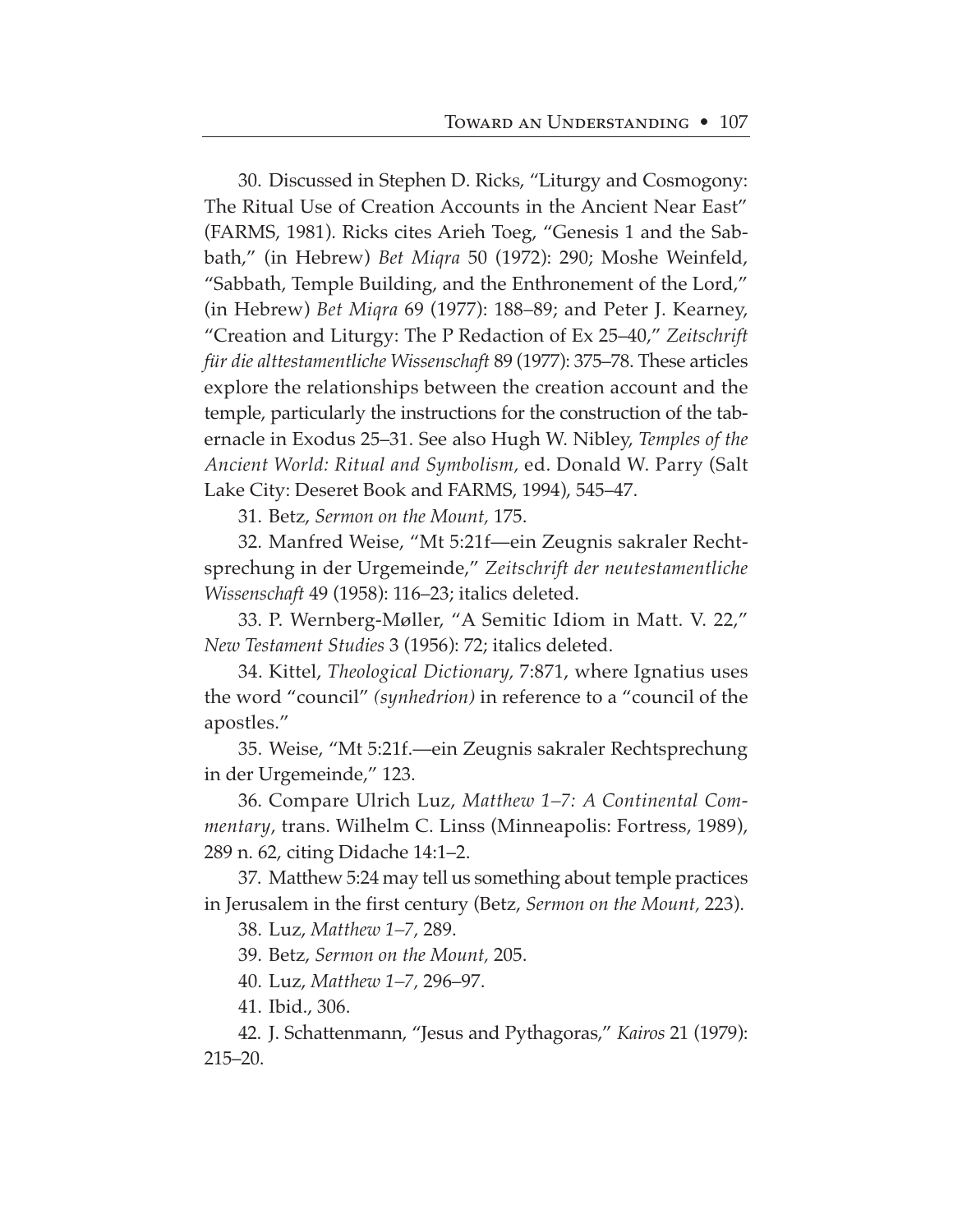43. Helmut Koester, "Using Quintilian to Interpret Mark," *Biblical Archaeology Review* 6 (May/June 1980): 44–45; compare 2 Nephi 1:17; 5:20; Mosiah 5:11–12.

44. Kittel, *Theological Dictionary,* 5:460.

45. Quoted in Paul S. Minear, "Yes or No: The Demand for Honesty in the Early Church," *Novum Testamentum* 13 (1971): 11.

46. Ibid., 4.

47. Ibid., 5.

48. Minear finds that the accent originally fell, not on the ban against oaths, but on the demand for radical honesty (ibid., 3).

49. Betz, *Sermon on the Mount,* 271.

50. The Greek grammar in this verse is odd. "By heaven" and "by earth" are in the accusative case, leaving it unclear how to read *allon tina orkon,* which is equally in the accusative: that is, does it mean "an oath by any other thing" or "any kind of oath"? If the sense is "neither by heaven, nor by earth, nor by anything in between," the meaning of James 5:12 is essentially the same as Matthew 23:16–22.

51. Betz, *Sermon on the Mount,* 271.

52. Luz, *Matthew 1–7,* 317.

53. The bilateral covenantal nature of early Christian ordinances such as baptism and the sacrament is not well documented in the Bible, but it is in the Book of Mormon; see Richard L. Anderson, "Religious Validity: The Sacramental Covenant in Third Nephi," in *By Study and Also by Faith: Essays in Honor of Hugh W. Nibley,* ed. John M. Lundquist and Stephen D. Ricks (Salt Lake City: Deseret Book and FARMS, 1990), 2:1–51.

54. Luz, *Matthew 1–7,* 314, citing 1QS v 8–11.

55. On perfection as our eternal goal, having the flaws and errors removed, see Gerald N. Lund, "I Have a Question," *Ensign,* August 1986, 39–41. James E. Talmage, *Jesus the Christ* (Salt Lake City: Deseret Book, 1976), 248 n. 5, minimalizes the concept to "Be ye relatively perfect." See also Walter Bauer, William F. Arndt, and F. Wilbur Gingrich, *A Greek-English Lexicon of the New Testament* (Chicago: University of Chicago Press, 1957), 816–17, giving the meanings of *teleios* as "having attained the end or pur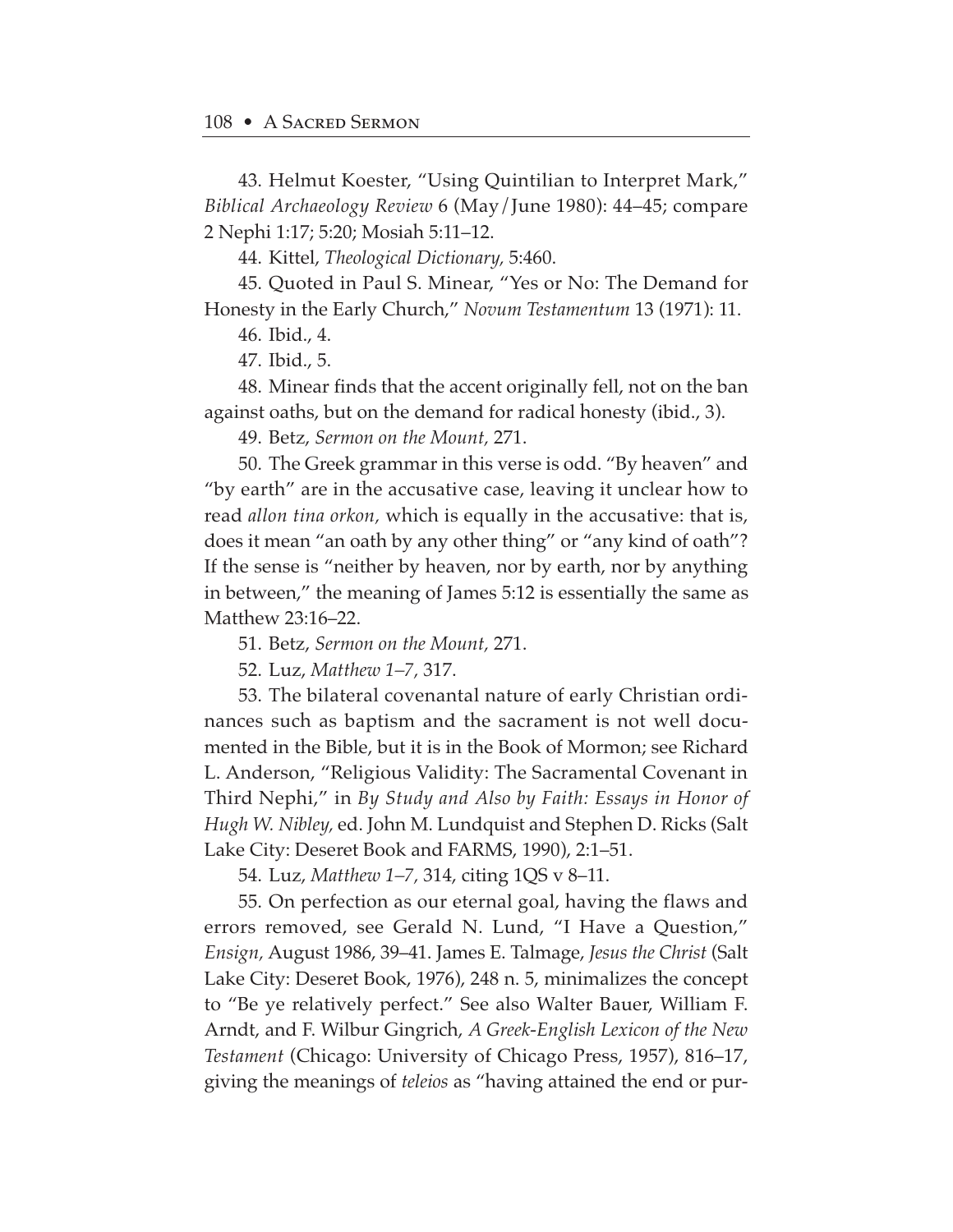pose, complete, perfect," "full-grown, mature, adult," "complete," "fully developed in a moral sense"; E. Kenneth Lee, "Hard Sayings—I," *Theology* 66 (1963): 318–20; and E. Yarnold, "Teleios in St. Matthew's Gospel," *Studia Evangelica* 4 (1968): 269–73, identifying three meanings of *teleios* in Matthew: Pharisaically perfect in keeping the laws, lacking in nothing, and fully grown.

56. This is the preferred meaning suggested in the Protestant view; see Kittel, *Theological Dictionary,* 8:73, 75.

57. Yarnold, "Teleios in St. Matthew's Gospel," 271; and Betz, *Sermon on the Mount,* 322.

58. Bauer, Arndt, and Gingrich, *Greek-English Lexicon,* 817, citing sources and referring to Philippians 3:15 and Colossians 1:28. See Demosthenes, *De Corona* 259, in *Demosthenes,* trans. C. A. Vince (Cambridge: Harvard University Press, 1971), 190–91, where *telousei* is translated as "initiations" into the mystery religions; see also Kittel, *Theological Dictionary,* 8:69.

59. Kittel, *Theological Dictionary,* 8:82; citing Hebrews 7:19 and 10:1.

60. Ibid., 8:83.

61. Ibid., 8:85.

62. H. Stephanus, *Thesaurus Graecae Linguae* (Graz: Akademische Druck und Verlaganstalt, 1954), 8:1961, "gradibus ad sacramentorum participationem, ton hagiasmaton metochen, admittebantur." I thank John Gee for this point.

63. Morton Smith, *Clement of Alexandria and a Secret Gospel of Mark* (Cambridge: Harvard University Press, 1973). For an extended discussion of the Secret Gospel of Mark in comparison with the Latter-day Saint endowment, see William J. Hamblin, "Aspects of an Early Christian Initiation Ritual," in *By Study and Also by Faith,* 1:202–21.

64. Smith, *Clement of Alexandria,* 446; Morton Smith's translation, bracketed phrases added. I have added the word *initiatory* at the suggestion of Todd Compton, based on the idea that "the hierophant at Elevsis was the special 'initiating priest.'" See Todd Compton, review of *The Sermon at the Temple and the Sermon on the*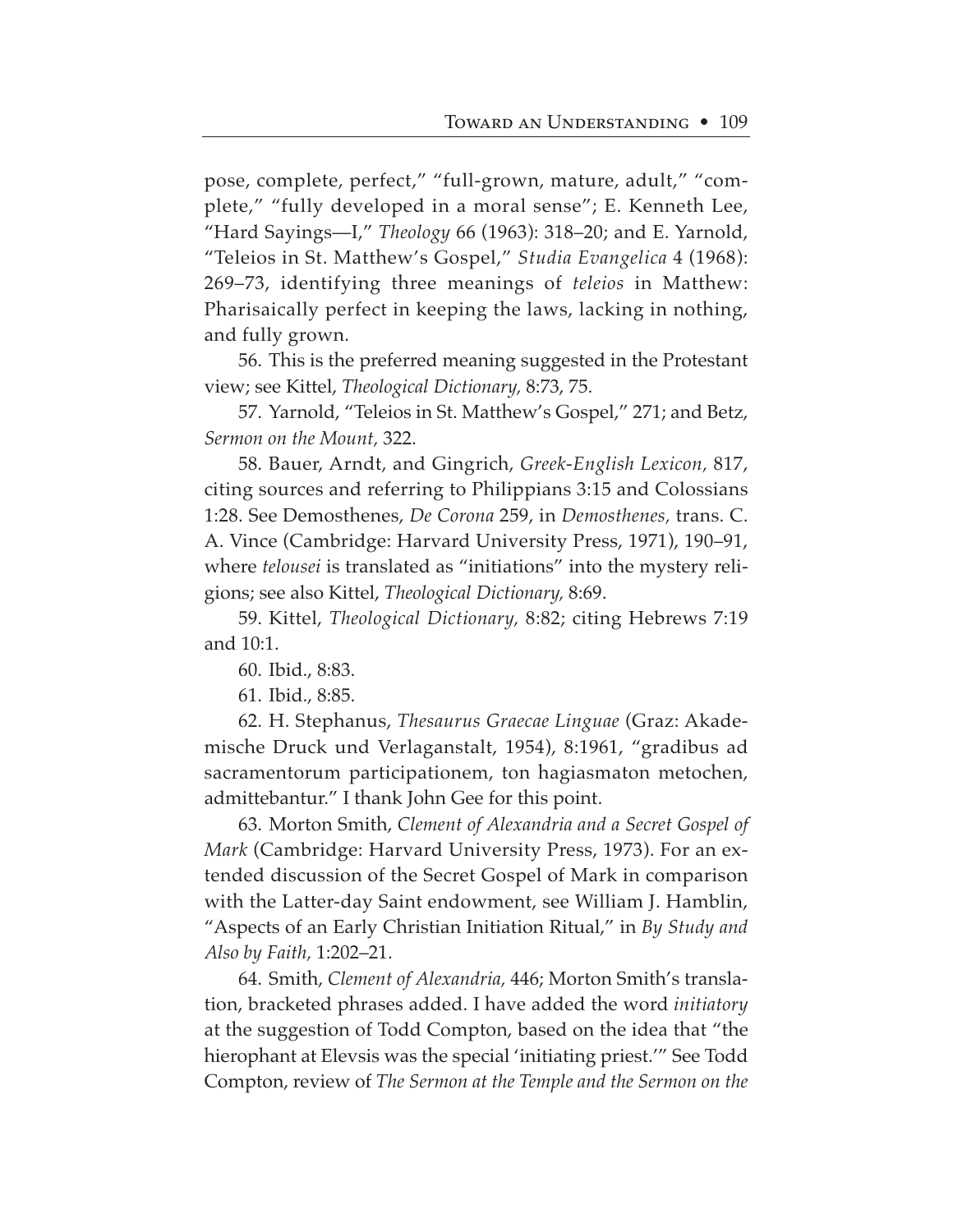*Mount,* by John W. Welch, *Review of Books on the Book of Mormon* 3 (1991): 322.

65. Smith, *Clement of Alexandria,* 446.

66. John I. Durham, "Shalom and the Presence of God," in *Proclamation and Presence: Essays in Honour of Gwynne Henton Davies,* ed. John I. Durham and J. R. Porter (Richmond, Va: John Knox, 1970), 292.

67. Ibid., 281.

68. Ibid., 286–92.

69. Baruch A. Levine, *In the Presence of the Lord* (Leiden: Brill, 1974), 35–36.

70. Durham, "Shalom and the Presence of God," 293 n. 135.

71. G. Bornkamm, G. Barth, and H. Held, *Tradition and Interpretation in Matthew,* trans. Percy Scott (Philadelphia: Westminster, 1963), 101; see Strack and Billerbeck, *Kommentar zum Neuen Testament,* 1:386.

72. Hugh W. Nibley, unpublished notes from his Sunday School class on the New Testament, on Matthew 5:48, in the FARMS Hugh W. Nibley Archive.

73. B. H. Roberts, *History of the Church of Jesus Christ of Latterday Saints* (Salt Lake City: Deseret News, 1902), 2:312, discussed in Truman G. Madsen, "Mormonism and the New-Making Morality," James E. Talmage Lecture Series, 24 February 1971.

74. Betz, *Sermon on the Mount,* 329–32.

75. Mishnah, *Shekalim* 5:6.

76. Geza Vermes, *Jesus the Jew* (London: Collins, 1973), 78.

77. For a broad and sensitive treatment of this subject in the biblical period, see Léon Epsztein, *Social Justice in the Ancient Near East and the People of the Bible* (London: SCM, 1986).

78. Betz, *Sermon on the Mount,* 344.

79. The second person plural is used in Matthew 6:9 *(hymeis)* and the first person plural runs throughout the prayer itself.

80. In Matthew 6:6 the Greek is also singular while in 6:7–9 it is plural, although in 6:5 the Greek is plural. Betz recognizes the Lord's Prayer as "a group prayer" but finds it hard to place in the context of instruction on personal prayer (Betz, *Sermon on the Mount,* 362–63).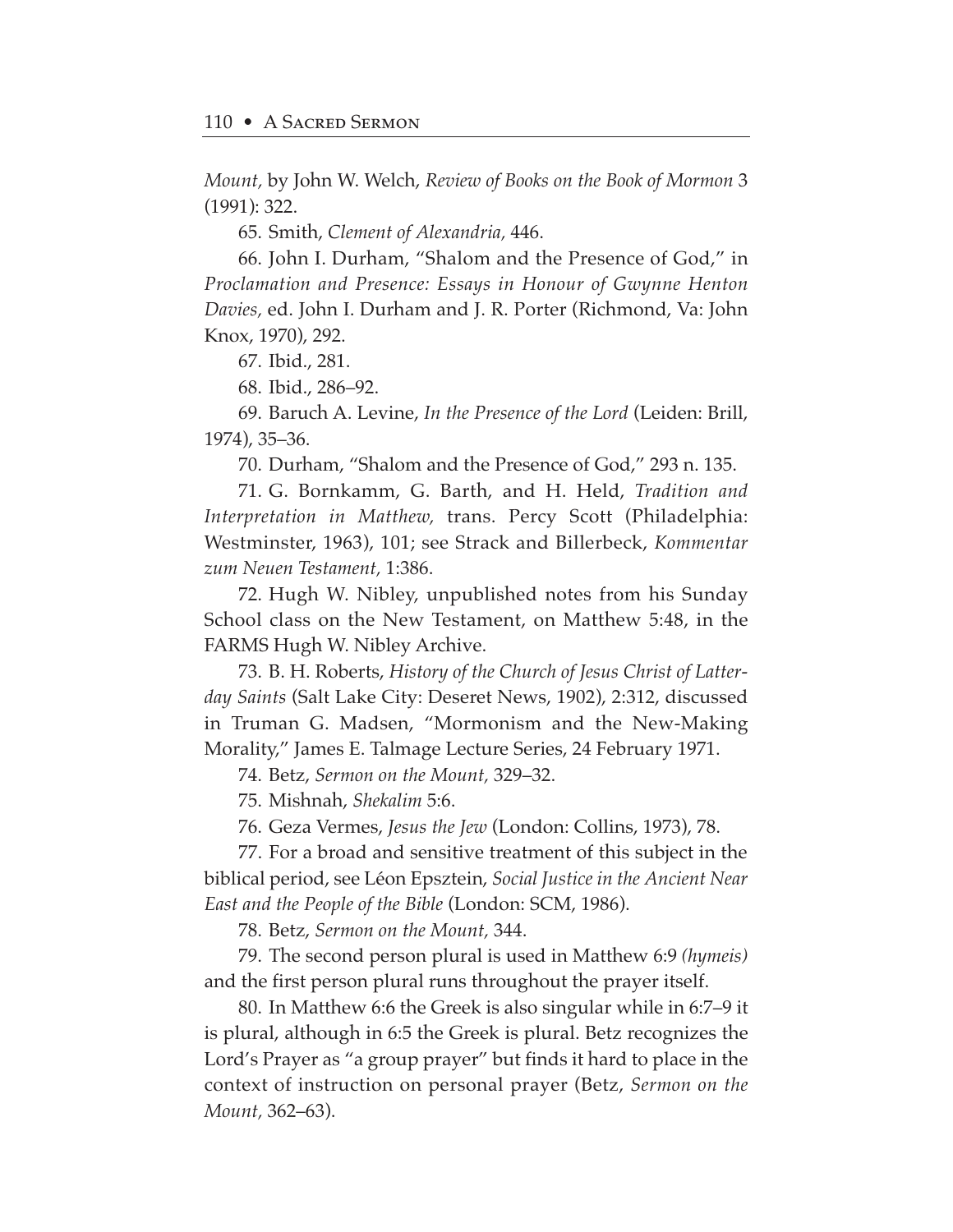81. Gordon J. Bahr, "The Use of the Lord's Prayer in the Primitive Church*," Journal of Biblical Literature* 84 (1965): 156.

82. Hugh W. Nibley, "The Early Christian Prayer Circle," in *Mormonism and Early Christianity,* 45–99.

83. Bahr, "The Use of the Lord's Prayer in the Primitive Church," 153.

84. Ibid., 157. See Hans Dieter Betz, "The Lord's Prayer" (paper presented at the annual meeting of the Society of Biblical Literature, Chicago, 1988).

85. On Jewish, legalistic prayers, see Joseph Heinemann, *Prayer in the Talmud* (Berlin: de Gruyter, 1977), 193–217, discussing the "law court patterns" in similar prayers, where one presents a plea to the divine judge, gives the facts, defends himself, and asks for judgment in his favor.

86. Hugh W. Nibley, unpublished notes from his Sunday School class on the New Testament, on Matthew 6:9–13, in the FARMS Hugh W. Nibley Archive. Apparently, the hallowed, holy name is something other than Abba, which is not a proper name.

87. Ibid; see Raymond E. Brown, "The Pater Noster as an Eschatological Prayer," in *New Testament Essays* (London: 1965).

88. Strack and Billerbeck, *Kommentar zum Neuen Testament,* 1:423, citing Mishnah, *Yoma* 6:2, and others.

89. Ibid; discussed further in p. 207 below.

90. Betz, *Sermon on the Mount,* 414. Compare Psalm 106:48.

91. Ibid., 352.

92. Ibid., 419.

93. Luz, *Matthew 1–7,* 361.

94. Allison, "Structure of the Sermon on the Mount," 423–45; see 3 Nephi 11:35–36 (Father, Son, Holy Ghost); Matthew 5:22 (angry, Raca, fool); and Matthew 7:7 (ask, seek, knock) for examples of triadic structures.

95. Luz, *Matthew 1–7,* 397.

96. Kittel, *Theological Dictionary,* 1:386; and Strack and Billerbeck, *Kommentar zum Neuen Testament,* 1:431–32.

97. Henry J. Cadbury, "The Single Eye," *Harvard Theological Review* 47 (1954): 71.

98. Betz, *Sermon on the Mount,* 456–57.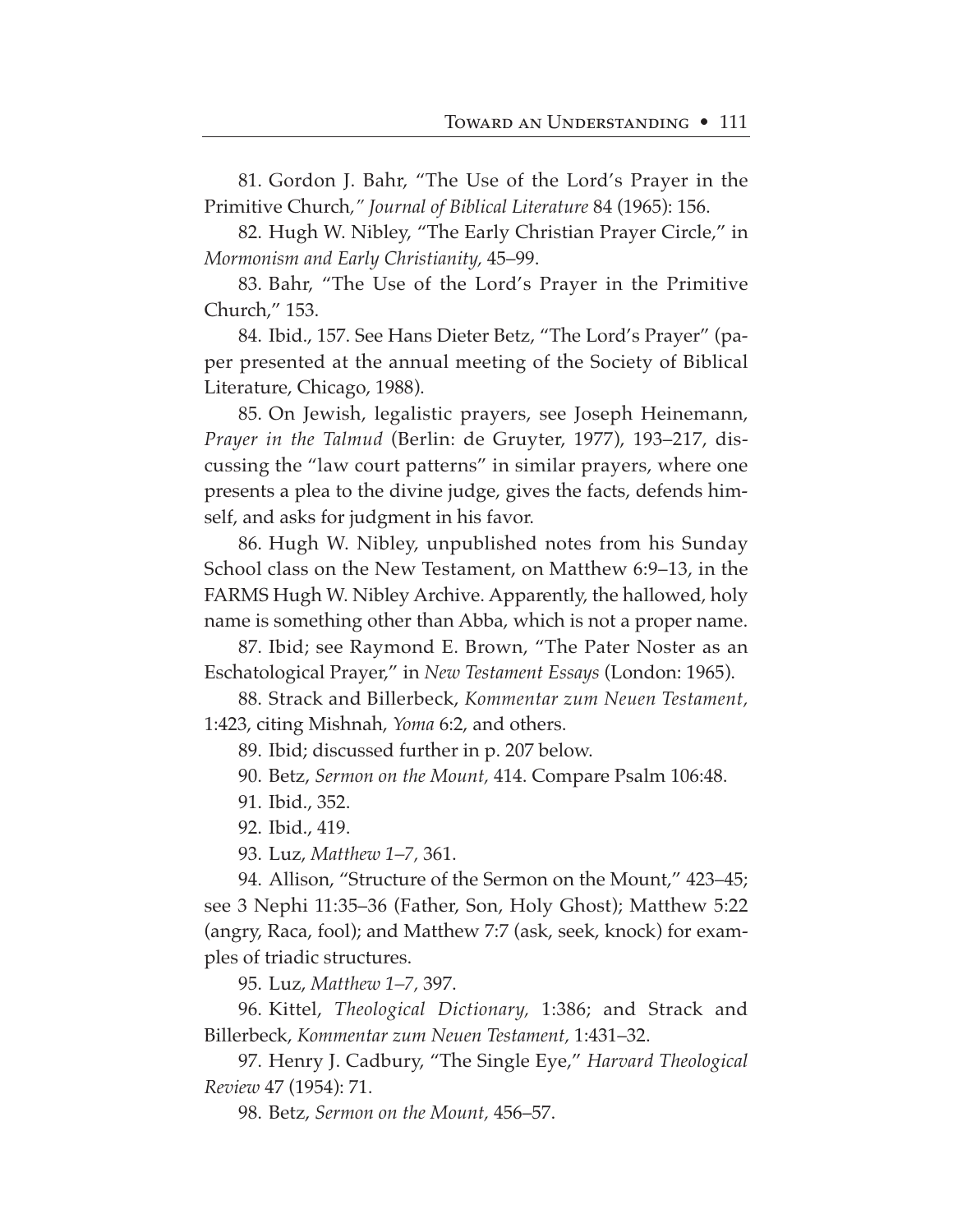99. Betz, *Essays on the Sermon on the Mount,* 21; see Matthew 5:11–12.

100. This translation is offered by R. ten Kate, "Geef üns heden ons 'dagelijks' brood," *Nederlandisch Theologisch Tijdschrift* 32 (1978): 125–39; see Bauer, Arndt, and Gingrich, *Greek-English Lexicon,* 296–97. The meaning of this cryptic word is widely debated and is by no means certain.

101. Betz, *Sermon on the Mount,* 483.

102. Compare John 4, 6. Discussed also in connection with the miraculous feeding of the multitude in the forty-day literature and in 3 Nephi 20, in Hugh W. Nibley, "Christ among the Ruins," in *Book of Mormon Authorship: New Light on Ancient Origins,* ed. Noel B. Reynolds (Provo, Utah: BYU Religious Studies Center, 1982), 407–34.

103. Bauer, Arndt, and Gingrich, *Greek-English Lexicon,* 263.

104. *Webster's American Dictionary of the English Language* (1828 ed.).

105. Entry for Tuesday, 15 December 1835, in *The Personal Writings of Joseph Smith,* ed. Dean C. Jessee (Salt Lake City: Deseret Book, 1984), 105.

106. Betz, *Sermon on the Mount,* 491.

107. Strecker, *Sermon on the Mount,* 146; and Betz, *Sermon on the Mount,* 494–95.

108. Luz, *Matthew 1–7,* 418.

109. H. C. van Zyl, "'n Moontlike verklaring vir Matteus 7:6" (A possible explanation of Matthew 7:6), *Theologia Evangelica* 15 (1982): 67–82, collapses this saying into Matthew 7:1–5 as a possible solution to the problem.

110. Strecker, *Sermon on the Mount,* 147.

111. Joachim Jeremias, *The Eucharistic Words of Jesus* (New York: Scribner's Sons, 1966), 125–37. P. G. Maxwell-Stuart, "Do Not Give What Is Holy to the Dogs," *Expository Times* 90 (1979): 341, argues that "dogs" has a nonliteral metaphorical sense of "those who are unbaptized and therefore impure, . . . without shame" and that "holy" might originally have meant "what is precious, what is valuable."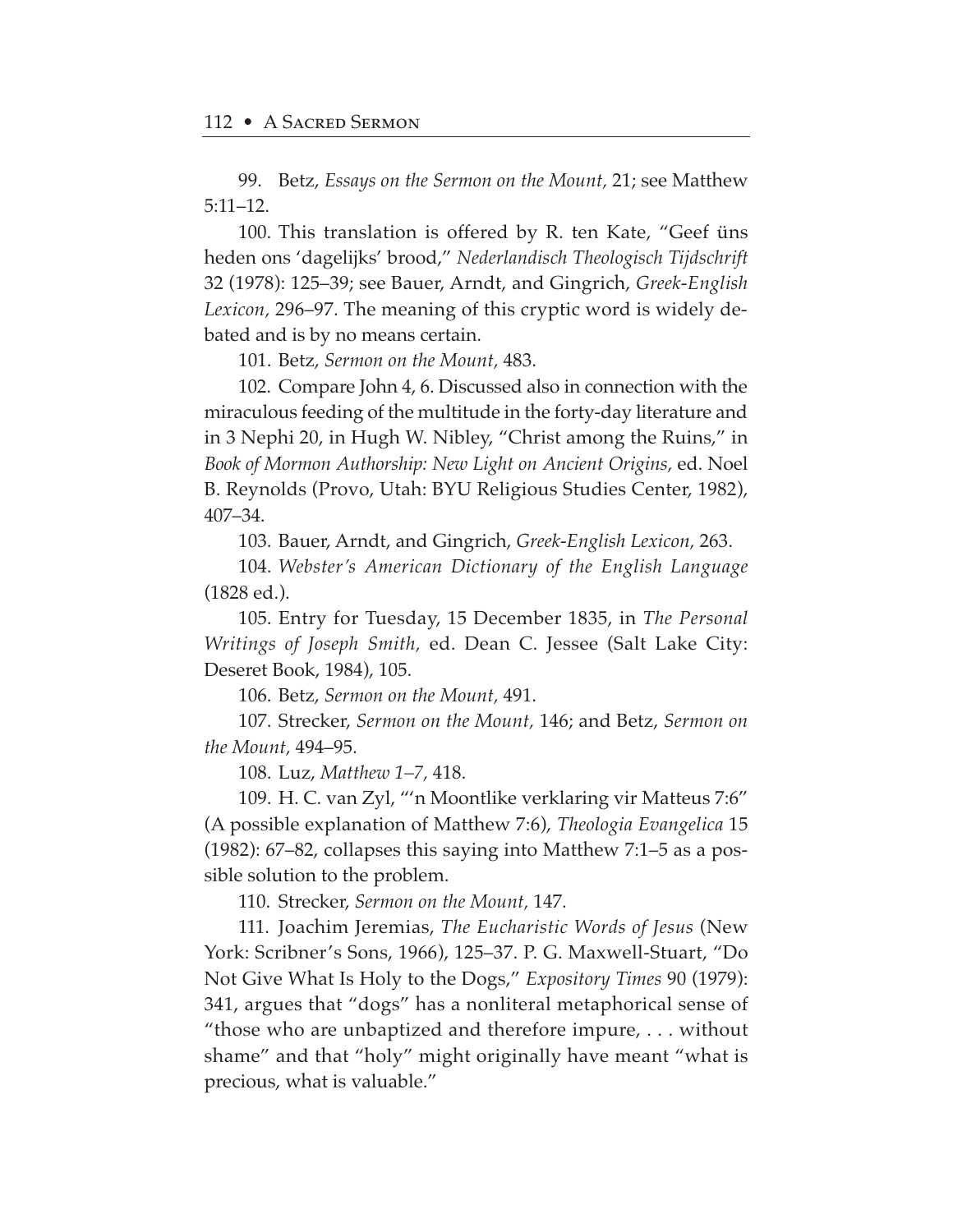112. Betz, *Sermon on the Mount,* 495–96; citations and footnotes deleted.

113. Stephen D. Ricks, "Temples through the Ages," in *Encyclopedia of Mormonism,* 4:1463–65; and Hugh W. Nibley, "On the Sacred and the Symbolic," in *Temples of the Ancient World,* 553–54, 569–72.

114. Betz, *Sermon on the Mount,* 496.

115. Ibid., 500.

116. Joseph A. Fitzmyer, "The Oxyrhynchus Logoi of Jesus and the Coptic Gospel according to Thomas," in *Essays on the Semitic Background of the New Testament* (London: Chapman, 1971), 371.

117. Boyd K. Packer, "Covenants," *Ensign,* May 1987, 24.

118. The doctrine of the Two Ways was a salient teaching of the early Christians. See, for example, Hugh W. Nibley, *The World and the Prophets,* 183–86; and High W. Nibley, *The Prophetic Book of Mormon* (Salt Lake City: Deseret Book and FARMS, 1989), 462–63, 550–51.

119. Luz, *Matthew 1–7,* 435.

120. John M. Lundquist, "The Common Temple Ideology of the Ancient Near East," in *The Temple in Antiquity: Ancient Records and Modern Perspectives,* ed. Truman G. Madsen (Salt Lake City: Bookcraft and BYU Religious Studies Center, 1984), 53–76; and "Temple, Covenant, and Law in the Ancient Near East and in the Old Testament," in *Israel's Apostasy and Restoration,* ed. Avraham Gileadi (Grand Rapids, Mich.: Baker, 1988), 293–305.

121. *Odes of Solomon* 27:3; 35:7; 37:1, in Charlesworth, *Old Testament Pseudepigrapha,* 2:759, 765–66. "The Odist refers to the early cruciform position for praying." James H. Charlesworth, *The Odes of Solomon* (Oxford: Oxford University Press, 1973), 125n. 10. See 1 Timothy 2:8: "I will therefore that men pray every where lifting up [raising] holy hands." In the Greek tragedians, *hosioi cheir∑s* are "hands which are ritually pure." Martin Dibelius and Hans Conzelmann, *The Pastoral Epistles* (Philadelphia: Fortress, 1972), 44.

122. D. Plooij, "The Attitude of the Outspread Hands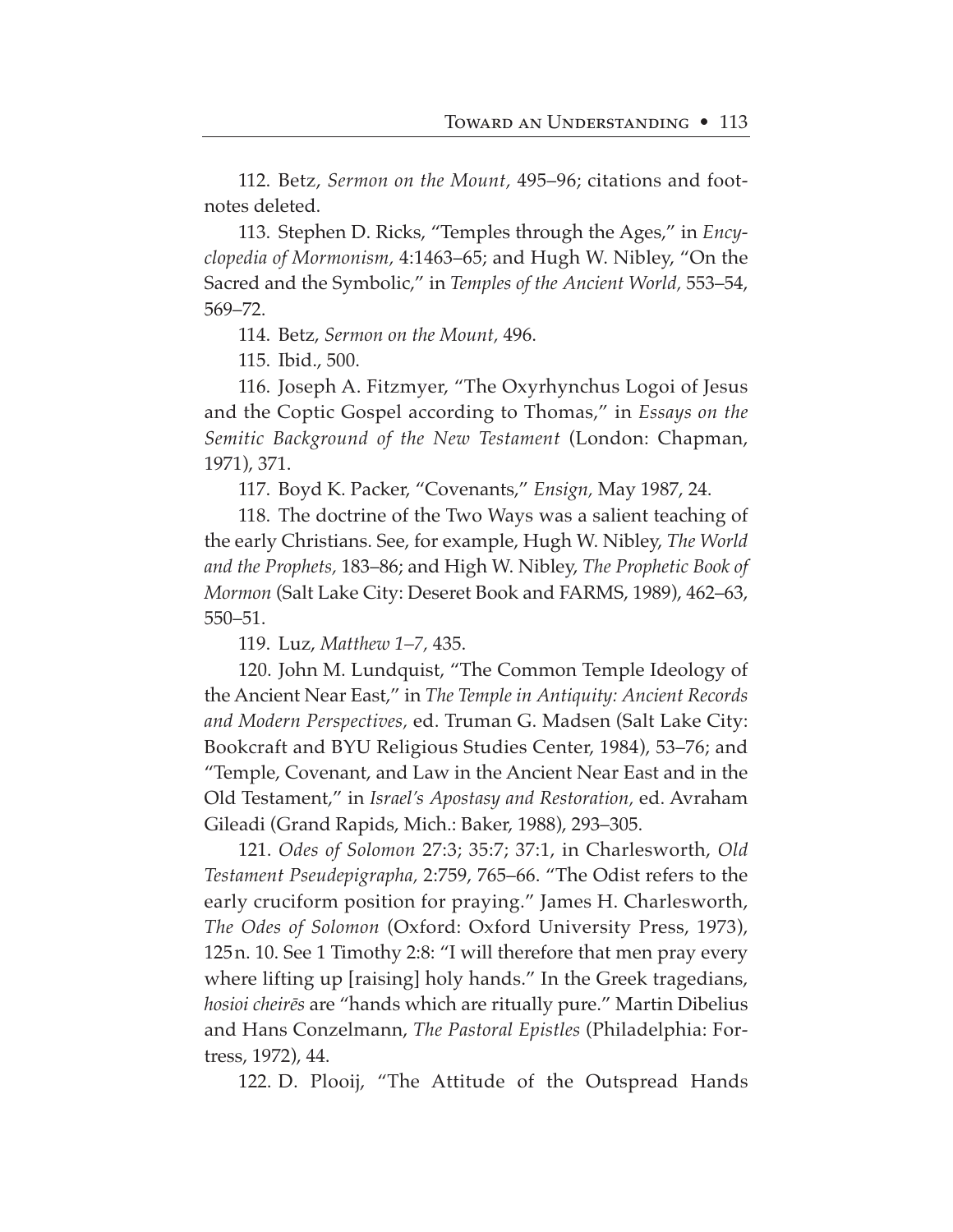('Orante') in Early Christian Literature and Art," *Expository Times* 23 (1912): 199–203, 265–69. One early artwork shows the figures with "the stigmata Christi in their hands" (p. 268).

123. Delbert R. Hillers, *Covenant: The History of a Biblical Idea* (Baltimore: Johns Hopkins University Press, 1969), 122. See Hillers' discussion of the use of the word *know* in connection with ancient Near Eastern treaty terminology (pp. 120–24).

124. Most often in the words of Jesus, the word for wise man *(phronimos)* describes a person "who has grasped the eschatological condition of man (Mt 7:24; 24:45; 25:2, 4, 8, 9; Lk 12:42)" and not the person who is intelligent or prudent in the practical worldly sense of the word (Fitzmyer, *Essays on the Semitic Background of the New Testament,* 172 n. 21).

125. For further connections between this material and the forty-day literature, see Nibley, "Christ among the Ruins," 407–34.

126. For a full discussion of the relations between the texts of Mosiah 5, 3 Nephi 18, and Moroni 4–5, see my article "The Nephite Sacrament Prayers: From Benjamin's Speech to Moroni 4–5," (FARMS, 1986); summarized in *Reexploring the Book of Mormon,* ed. John W. Welch (Salt Lake City: Deseret Book and FARMS, 1992), 286–89; presented further in "Benjamin's Covenant as a Precursor of the Sacrament Prayers," in *King Benjamin's Speech: "That Ye May Learn Wisdom"* (Provo, Utah: FARMS, 1998), 295–314; and in "From Presence to Practice: Jesus, the Sacrament Prayers, the Priesthood, and Church Discipline in 3 Nephi 18 and Moroni 2–6," *Journal of Book of Mormon Studies* 5/1 (1996): 119–39.

127. Levine, *In the Presence of the Lord,* 52.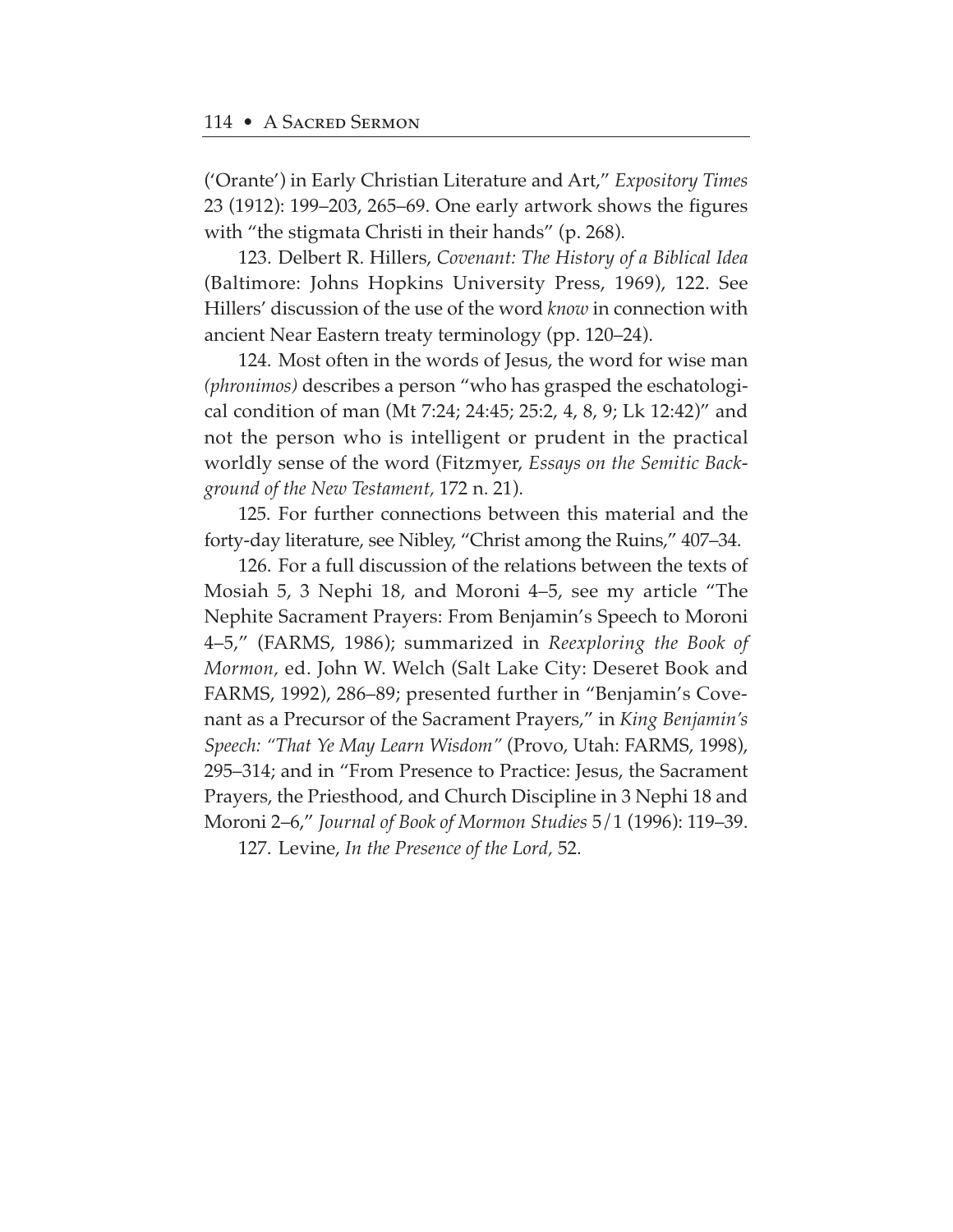$\ddot{\phantom{1}}$ CHAPTER 5

# Some Personal Reflections

In the welter of opinions concerning Jesus' masterful Sermon transmitted by both Matthew and Mormon, I offer a view of the Sermon, especially at the temple in Bountiful, as a rich temple text. I realize that in assembling this view I have relied on circumstantial evidence, contextual inferences, and comparative studies, and have read the Sermon at the Temple in light of a Latter-day Saint's understanding of the temple. Nowhere does Jesus say to us, "I am presenting a temple experience here."1 In such cases, he says only, "Who hath ears to hear, let him hear" (Matthew 13:9).

I also readily acknowledge that one can understand the Sermon in many other ways. There are many legitimate readings and many good interpretations of this deeply spiritual text. Many elements present in the Sermon are basic to the first principles of the gospel and thus are certainly also relevant to general ethical exhortation, preaching the gospel, personal righteousness, and the covenants of baptism. For example, at baptism one covenants to care for the poor, to comfort those that mourn,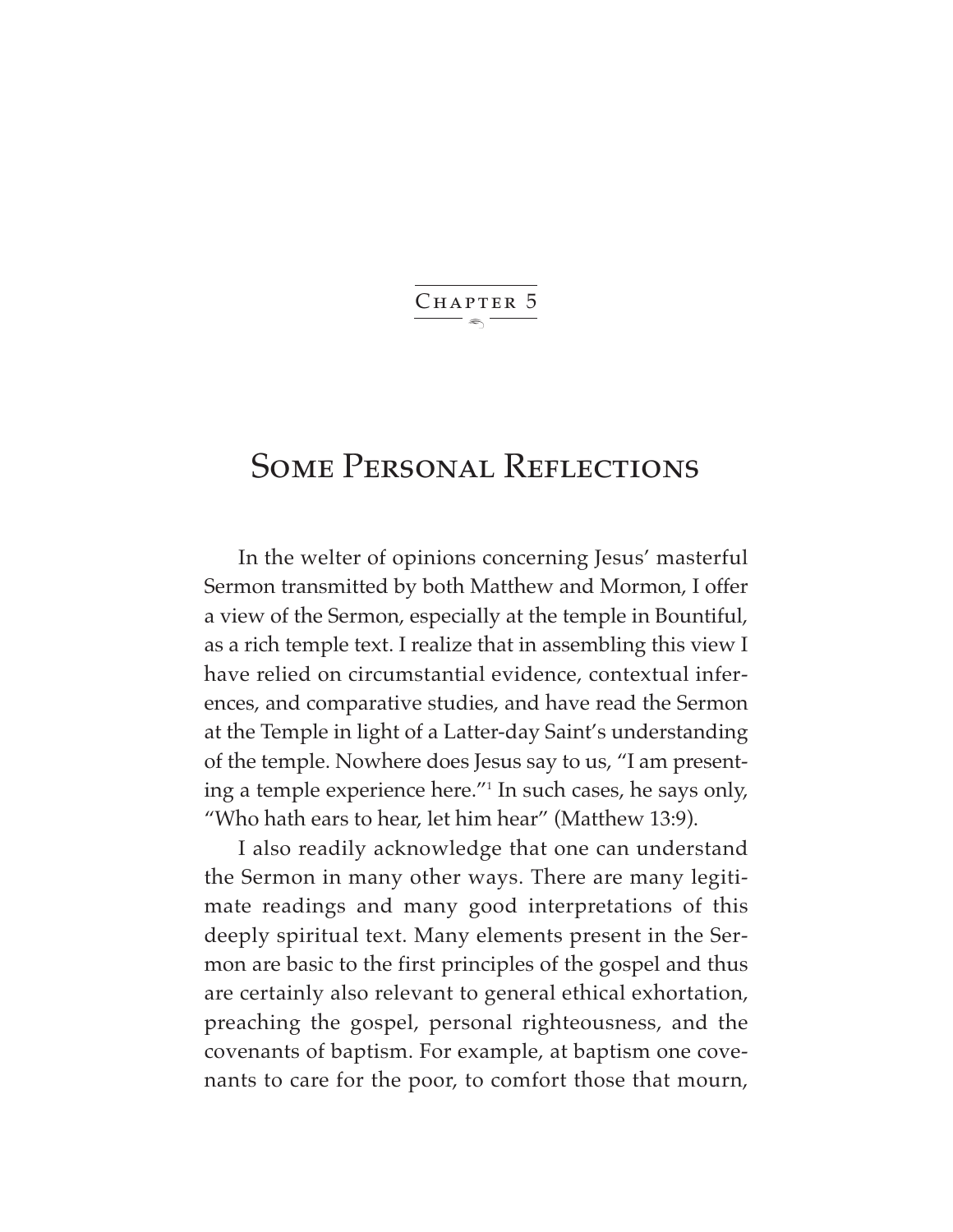and to keep God's commandments (see Mosiah 18:8–10; see also Mosiah 5:3–8; Moroni 4:1–5:2), topics stressed also in the Sermon. So, individual teachings of the Sermon will apply in many gospel settings. Yet I know of no other single interpretation that makes more consistent sense of the Sermon as a whole or gives more meaning to all its parts than does the temple reading. No part is out of place or left out under this approach.

Although I cannot conclusively say through deductive logic that my view of the Sermon at the Temple is correct, I can say that I did not go into this text looking for this result. Whatever subtle bias or predisposition toward the temple may be involved, the pattern that emerges from this text is too natural for me to think that I have imposed it intrusively upon the data. After working for many years on the Sermon on the Mount and the Sermon at the Temple, all these things fell quite suddenly into place, without prodding or coercing. The experience was strong, as the echoes in the text became clearer voices for me. Finding a significant number of details compatible with this view scattered among the writings of various scholars then reinforced the experience.

I also realize now, better than ever before, how imprecise our tools and instruments are as we attempt to map the contours and main features of this rich spiritual landscape. As Jesus said to us, "I perceive that ye are weak" (3 Nephi 17:2); nevertheless, he will bless us in our weakness, and, God willing, our "weak things" may "become strong" (Ether 12:27). I hope that the Spirit will guide all readers who take Jesus' advice to go home and ponder upon the things he said to the Nephites and "prepare [their] minds for the morrow" that he might come again (3 Nephi 17:3). To do this, more than dissecting analysis is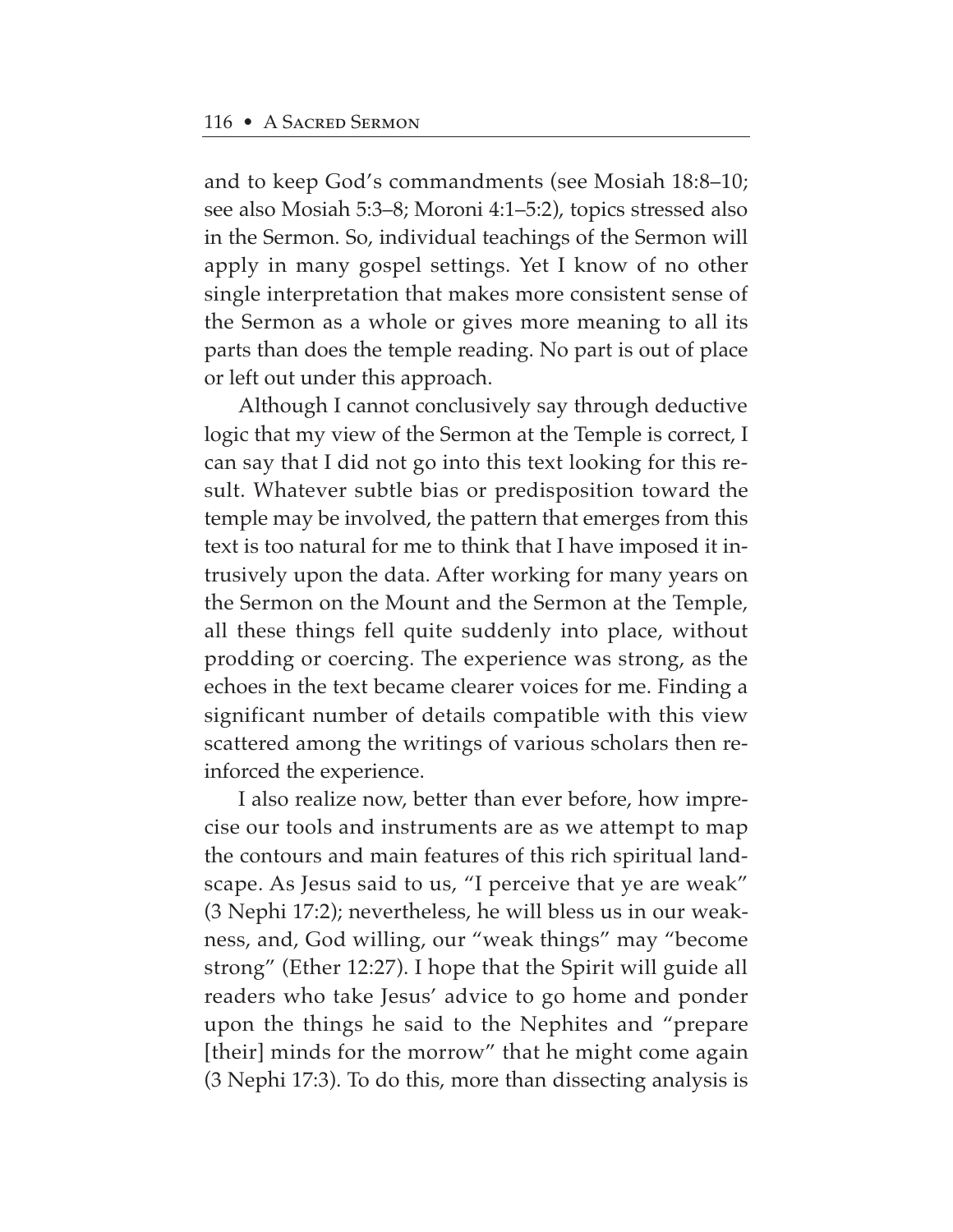called for. The meaning of the Sermon is reduced when it is subsumed under certain focal points only: the truth about God's mysteries is not likely to be found at the end of a syllogism or textual analysis.

Reading the Sermon in light of the temple can enhance our understanding of the Sermon. Equally, experiencing the Latter-day Saint temple in light of the Sermon enhances our understanding of the temple. President Ezra Taft Benson has promised that the Book of Mormon will give intellectual and spiritual unity to the lives of all those who will truly receive it.<sup>2</sup> Perhaps this is one more example of how that promise can be fulfilled.

I hasten to add that people should also notice some differences between the Latter-day Saint temple experience and the Sermon. I do not think that the Nephite temple experience was exactly the same as today's—which itself changes somewhat from time to time. For example, the sequence in which the laws of obedience, sacrifice, chastity, consecration, and so forth are presented is not exactly the same in both, although it is quite close. And the Sermon at the Temple mainly reports the ordinances, laws, commandments, ritual elements, and covenants; little background drama or creation narrative is given. Moreover, the Sermon may have functioned in several respects more to prepare people for specific features of the temple or other ordinances than to conduct them through the experience itself. Nevertheless, the essential elements appear to be there certainly more than I had ever before thought present in the Book of Mormon, and, as for the rest, the presence of the Lord would have been drama enough.

If the Sermon at the Temple is in some way a ritual text, one must next wonder the same about the Sermon on the Mount. I would not expect scholars unfamiliar with the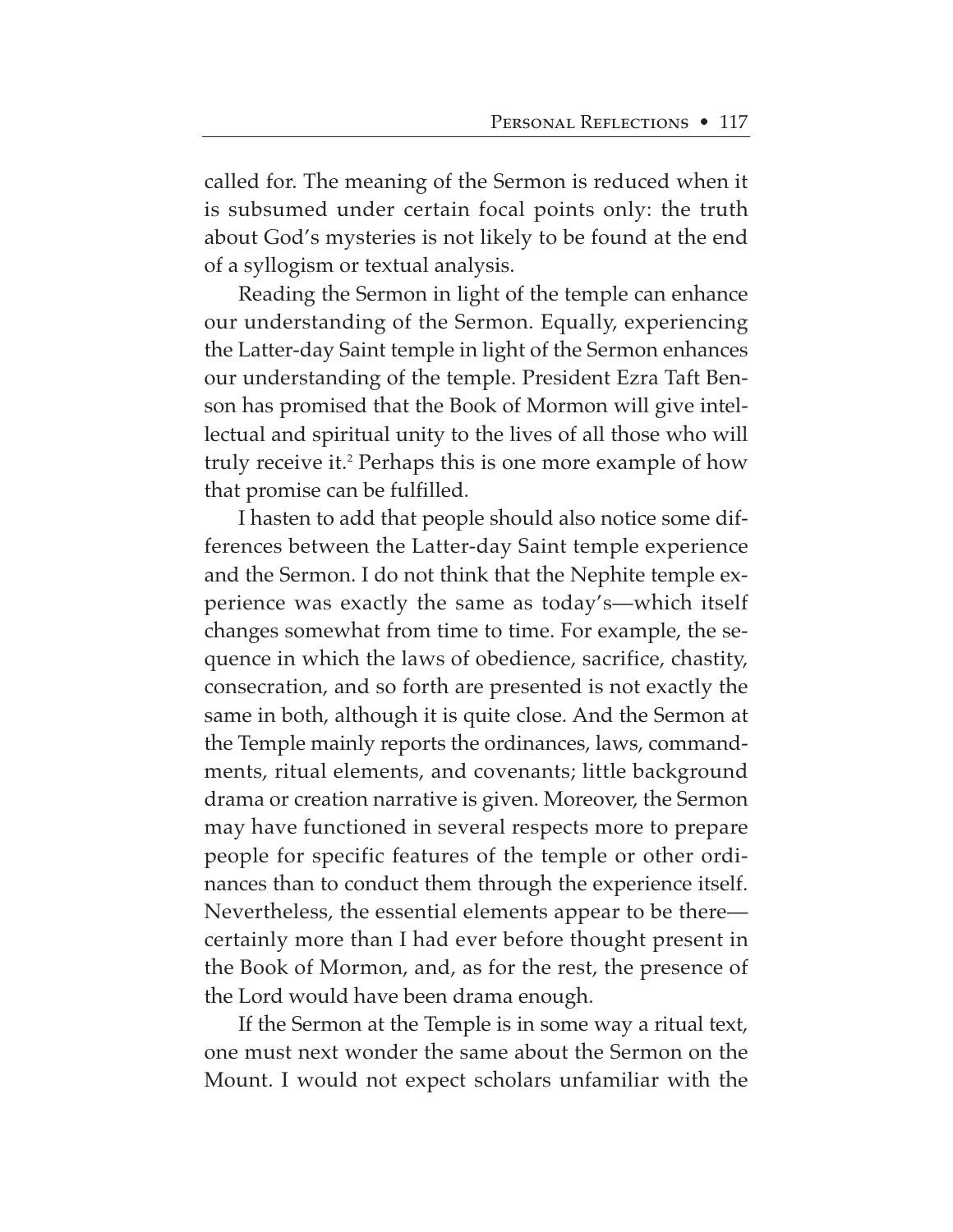Latter-day Saint temple to see—or even imagine—what I think is going on in the Sermon. Still, the number of New Testament scholars willing to recognize the importance of esoteric or sacred ordinances and liturgical or cultic teachings among the early Christians is increasing. I think these scholars should be able to discern a number of possible ritual elements in the Sermon on the Mount.

As we have seen, several ritual-related elements appear specifically with respect to the Sermon on the Mount: the use of macarisms (beatitudes); the requirement that a participant withdraw if he or she has aught against a brother; the instruction about how one is to swear one's oaths; the meaning of *teleios* as being fully introduced into the mysteries; the giving of an exemplary group prayer; connections between the Lord's Prayer and John 173 (which connects it with the rituals of the last supper and the upper room); the promise of garments more glorious than Solomon's robes; the insistence upon secrecy; the asking, seeking, knocking, opening, and receiving of a gift; entering into the Lord's presence or rejecting those who are good but lack a certain knowledge; "knowing" God (with its connotations in connection with covenant making generally);<sup>4</sup> the sealing statement that Jesus taught with unusual authority (see Matthew 7:29); the prelude to the Sermon on the Mount in Matthew 3 with the baptism of Jesus, the Father's voice speaking from heaven, a heavenly being descending out of heaven, and in Matthew 4:11 with the expulsion of Satan; the venue of the mount as a new Sinai, a new Temple Mount;<sup>5</sup> the fact that a new covenant resulted, later witnessed by the cup of that new covenant (see Matthew 26:28; 1 Corinthians 11:25; 2 Corinthians 3:6); the recognition that the Sermon was directed only to a small group of disciples;<sup>6</sup> and the possible use of Sermon on the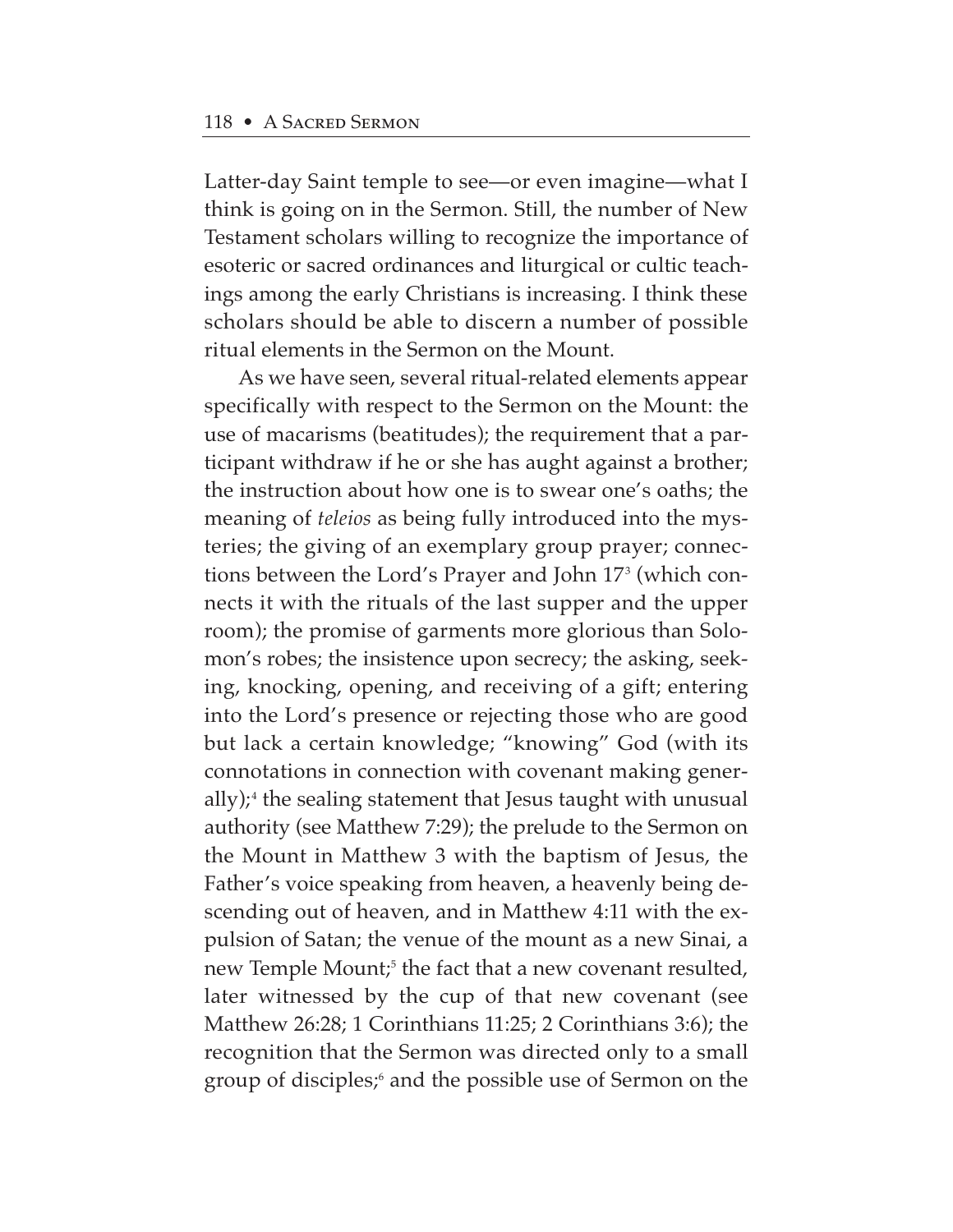Mount materials as a cultic or ceremonial reminder in the earliest decades of Christianity in Jerusalem.<sup>7</sup> It requires little familiarity with esoteric texts and basic religious ritual to notice that such are the elements of which ceremony is readily and meaningfully made.

To me, the Sermon at the Temple in this way restores covenantal and sacred meaning to the Sermon on the Mount—meaning that was lost or forgotten, as Nephi had prophesied in 1 Nephi 13:26. I infer from the Book of Mormon that Jesus delivered the Sermon on the Mount to much the same effect in Palestine as in Bountiful as he gave his disciples the new order of the gospel, which they eventually accepted by way of oaths and covenants, with promises and penalties.

In 1 Nephi 13, Nephi explained in some detail how the apostasy from early Christianity would occur. First Nephi 13:24–32 seems to identify *three* stages in this process—not just one.<sup>8</sup>

First, the gentiles would take "away *from the gospel* of the Lamb many parts which are plain and most precious" (1 Nephi 13:26). This stage could have occurred simply by altering the *meaning* of the things taught by the Lord without necessarily changing the words themselves. This change in understanding was the fundamental problem Nephi saw, for the things that would cause many to stumble were those things "taken away out of the gospel" (1 Nephi 13:29).

Second, the gentiles would take away "many covenants of the Lord" (1 Nephi 13:26). This step too could have been taken without deleting any words from the Bible. The knowledge and benefit of the covenants of God would then be lost simply by neglecting the performance of ordinances, priesthood functions, or individual covenants. Then, once the understanding of a text like the Sermon on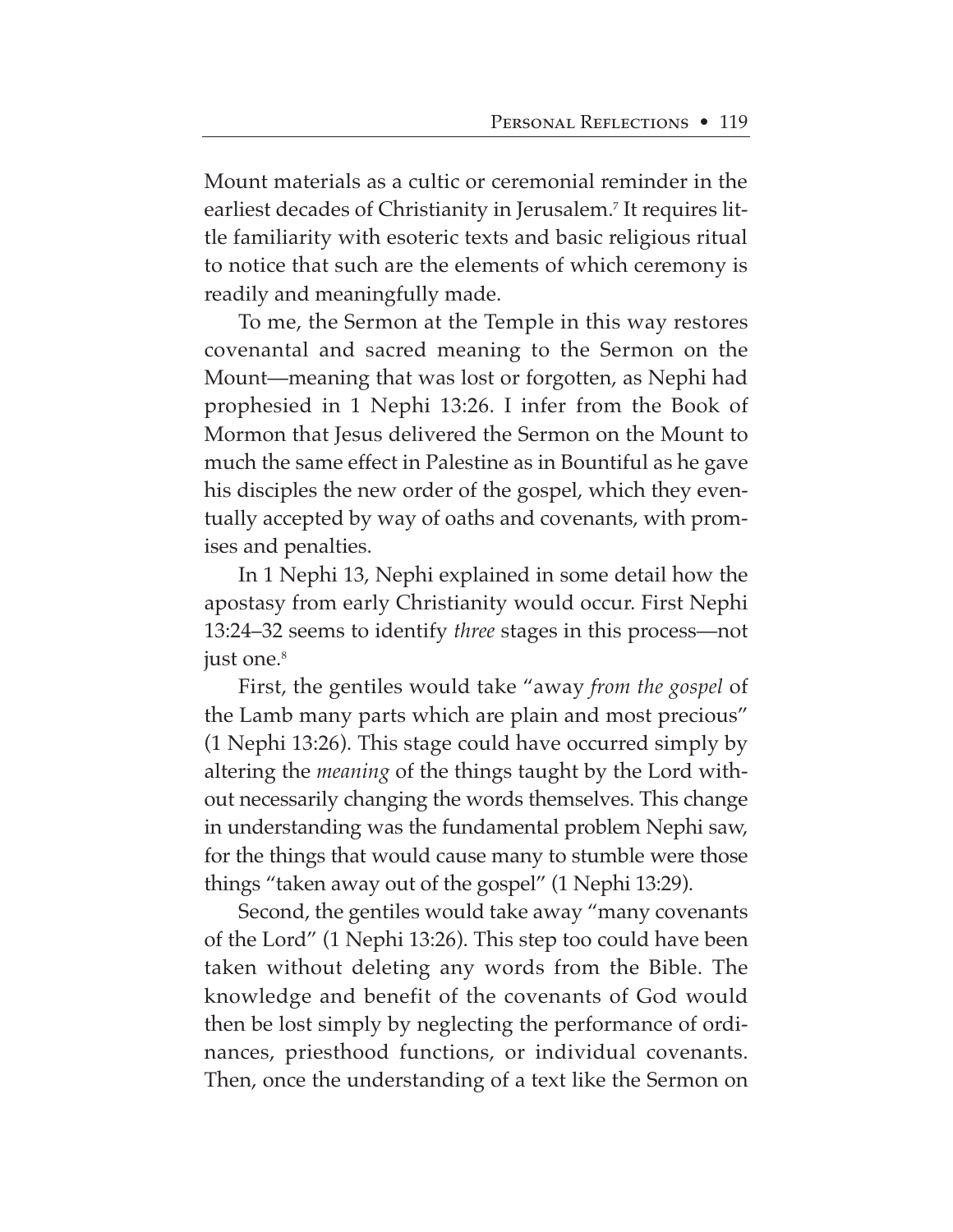the Mount had been changed, the rest was merely paperwork. The words could even stay the same, yet they would already have lost their plain and precious meanings.

Only third did Nephi behold that "many plain and precious things" were consequently "taken away from the book" (1 Nephi 13:28). Apparently Nephi understood this step as a consequence of the first two stages, for 1 Nephi 13:28 begins with the word *wherefore.* Thus, things that were lost from the texts of the Bible were not necessarily a cause but a result of the fact that, first, the gospel, and second, the covenants of the Lord had been lost or taken away.

Understanding this process helps us to see how the Book of Mormon corrects this situation. Containing the fulness of the gospel (see D&C 20:9), the Book of Mormon gives a correct understanding of the divinity, mission, and atonement of Jesus Christ, along with the principles of faith and repentance, and teaches with unmistakable clarity other plain and precious parts of the plan of salvation. It also restores many covenants of the Lord. It provides us with the words of the baptismal prayer, along with instructions concerning the meaning and proper mode of baptism (see Mosiah 18; 3 Nephi 11; Moroni 6) and of confirmation (see Moroni 2). It preserves from ancient times the words of the sacrament prayers (see Moroni  $4-5$ ),<sup>9</sup> makes understandable the covenants of the Lord to the house of Israel, and teaches the necessity of priesthood authority and the manner of ordination (see, for example, Moroni 3). In addition, the Book of Mormon restores an understanding of the covenantal context of the Sermon on the Mount.

Indeed, Nephi prophesied that "the records of [his] seed," or in other words the Book of Mormon, would be instrumental in making known "the plain and precious things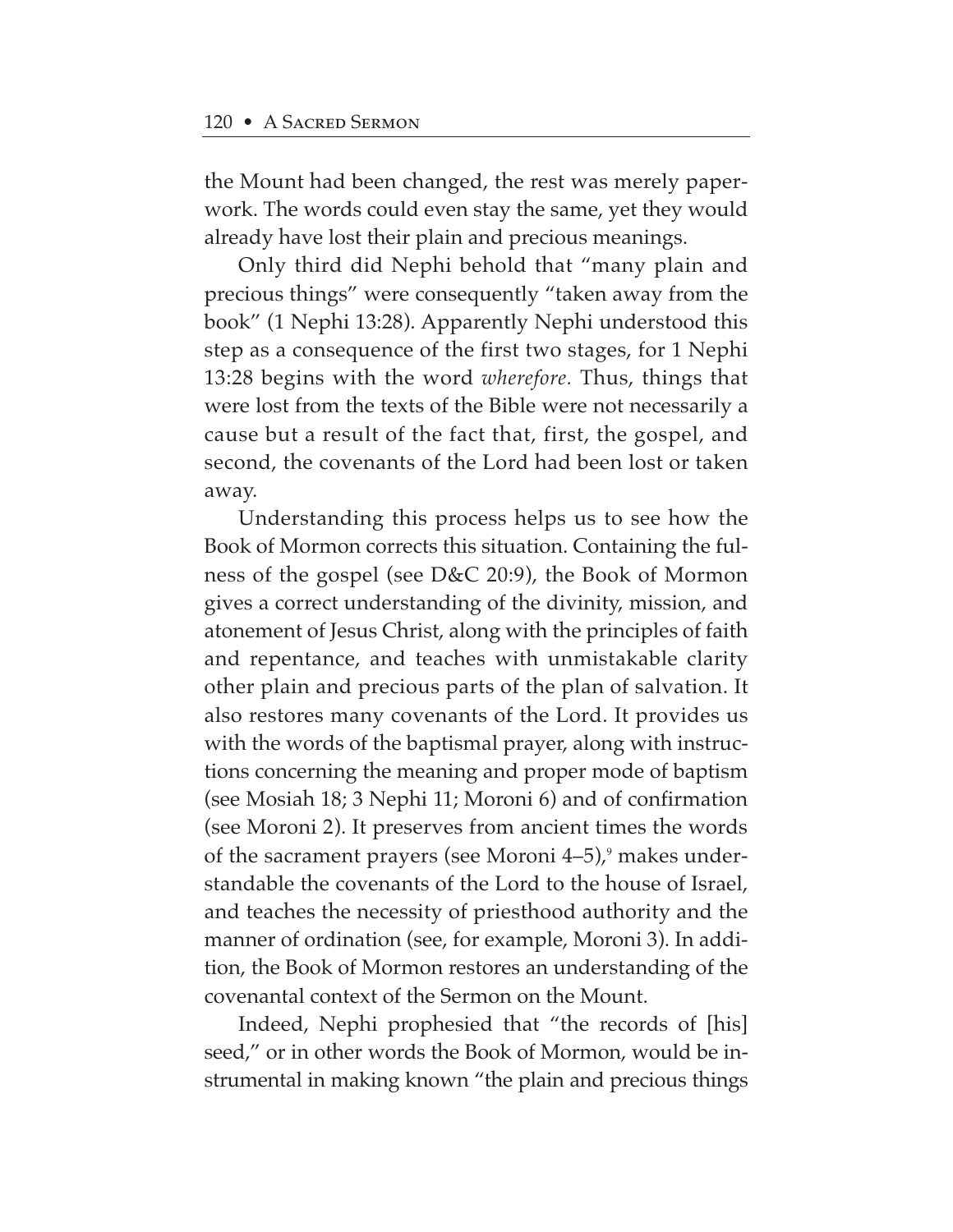which have been taken away" (1 Nephi 13:40–41), and one of the book's stated purposes is to make known "the covenants of the Lord" (title page). Lehi also prophesied that the Book of Mormon would bring people in the latter days "to the knowledge of [the Lord's] covenants . . . And out of weakness [his people] shall be made strong" (2 Nephi 3:12–13).

For many years, however, the Book of Mormon has been taken lightly by the world. People who harden their hearts "cast many things away which are written and esteem them as things of naught" (2 Nephi 33:2). This has been especially the case with respect to the presence of the Sermon on the Mount in 3 Nephi. In reality, though, what has seemed to many to be an embarrassing problem in the Book of Mormon is no naïve plagiarism but a scripture fully constituted and meaningfully contextualized. If Doctrine and Covenants 84:57 is instructive here, reminding us that the children of Zion are under condemnation until they "remember the new covenant, even the Book of Mormon," it is perhaps not the Book of Mormon's fault that we have not seen the full potential of this Sermon text before.

#### **Notes**

1. The temple itself is mentioned explicitly in the Sermon at the Temple only in 3 Nephi 11:11, but one such introduction is typically adequate to firmly establish the setting (compare Mosiah 2:5–8).

2. Ezra Taft Benson, *A Witness and a Warning* (Salt Lake City: Deseret Book, 1988).

3. See W. O. Walker Jr., "The Lord's Prayer in Matthew and in John," *New Testament Studies* 28/2 (1982): 237–56, arguing that John 17 is a midrash on the Lord's Prayer.

4. Delbert R. Hillers, *Covenant: The History of a Biblical Idea* (Baltimore: Johns Hopkins University Press, 1969), 120–24.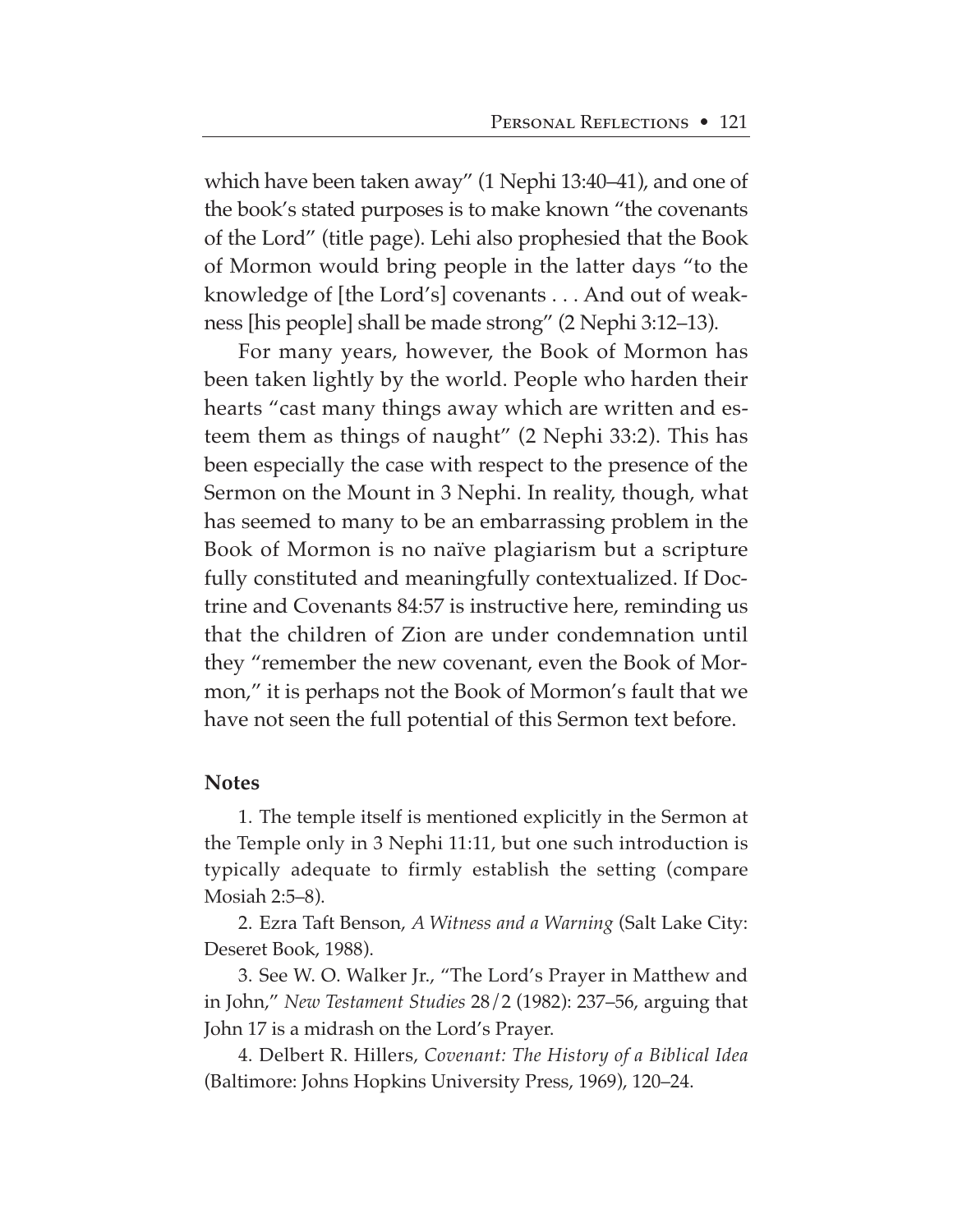5. W. D. Davies, *The Sermon on the Mount* (Cambridge: Cambridge University Press, 1966), 31–32.

6. H. Burkhardt, "Die Bergpredigt—Eine allgemeine Handlungsanweisung?" *Theologische Beiträge* 15 (1984): 137–40.

7. Hans Dieter Betz, *Essays on the Sermon on the Mount* (Philadelphia: Fortress, 1985), 1–16 (on the whole Sermon on the Mount as an epitome of the gospel); 55–69 (on Matthew 6:1–18 as an early Jewish-Christian *didache*).

8. For further discussion see John W. Welch, "The Plain and Precious Things," FARMS Update, January 1987; reprinted as "The Plain and Precious Parts," in *Reexploring the Book of Mormon,* ed. John W. Welch (Salt Lake City: Deseret Book and FARMS, 1992), 37–40.

9. Discussed in detail in John W. Welch, "The Nephite Sacrament Prayers: From King Benjamin's Speech to Moroni 4–5" (FARMS, 1986); reprinted as "Our Nephite Sacrament Prayers," in *Reexploring the Book of Mormon,* 286–89. See also "Benjamin's Covenant as a Precursor of the Sacrament Prayers," in *King Benjamin's Speech: "That Ye May Learn Wisdom,"* ed. John W. Welch and Stephen D. Ricks (Provo, Utah: FARMS, 1998), 295–314; and "From Presence to Practice: Jesus, the Sacrament Prayers, the Priesthood, and Church Discipline in 3 Nephi 18 and Moroni 2–6," *Journal of Book of Mormon Studies* 5/1 (1996): 119–39.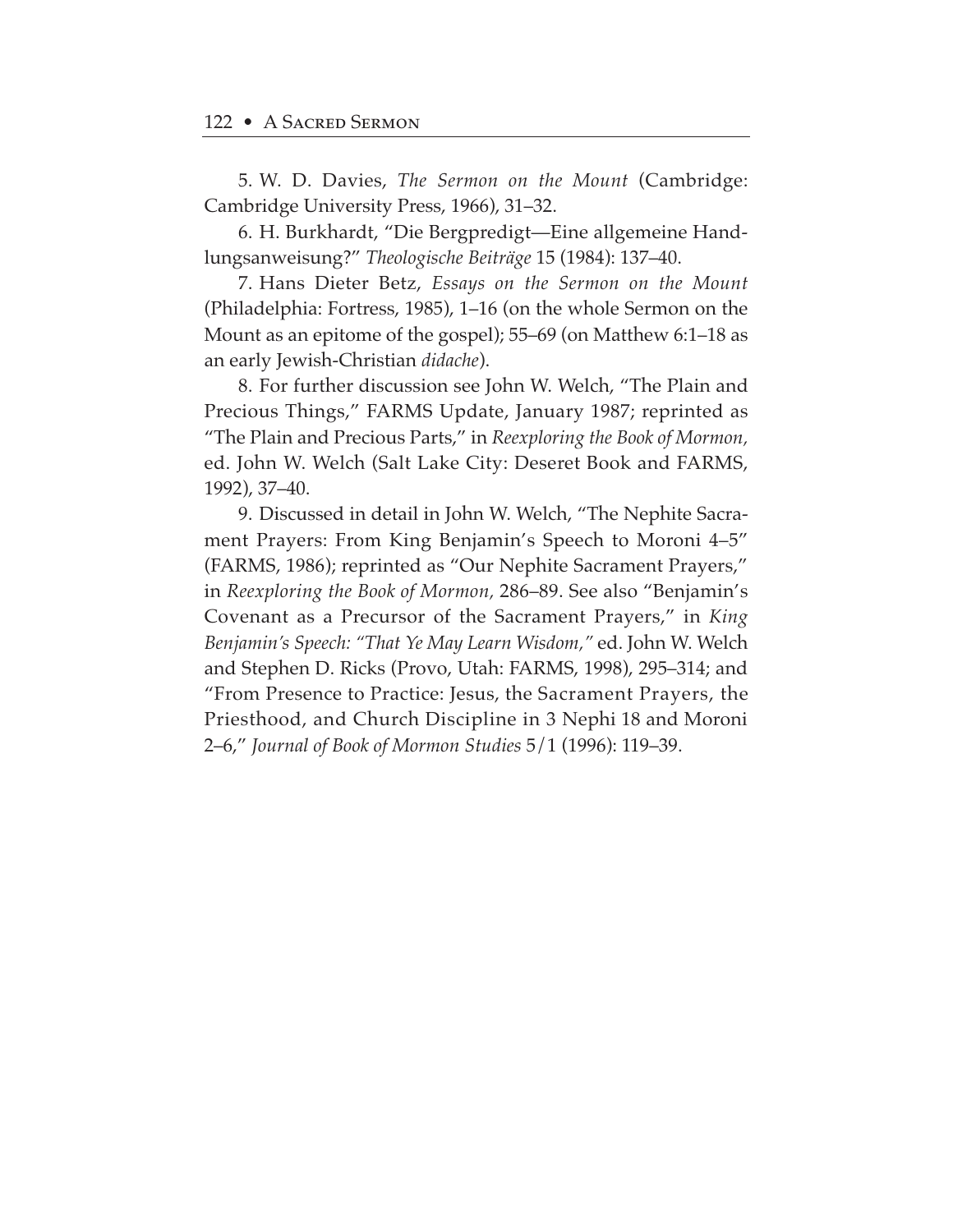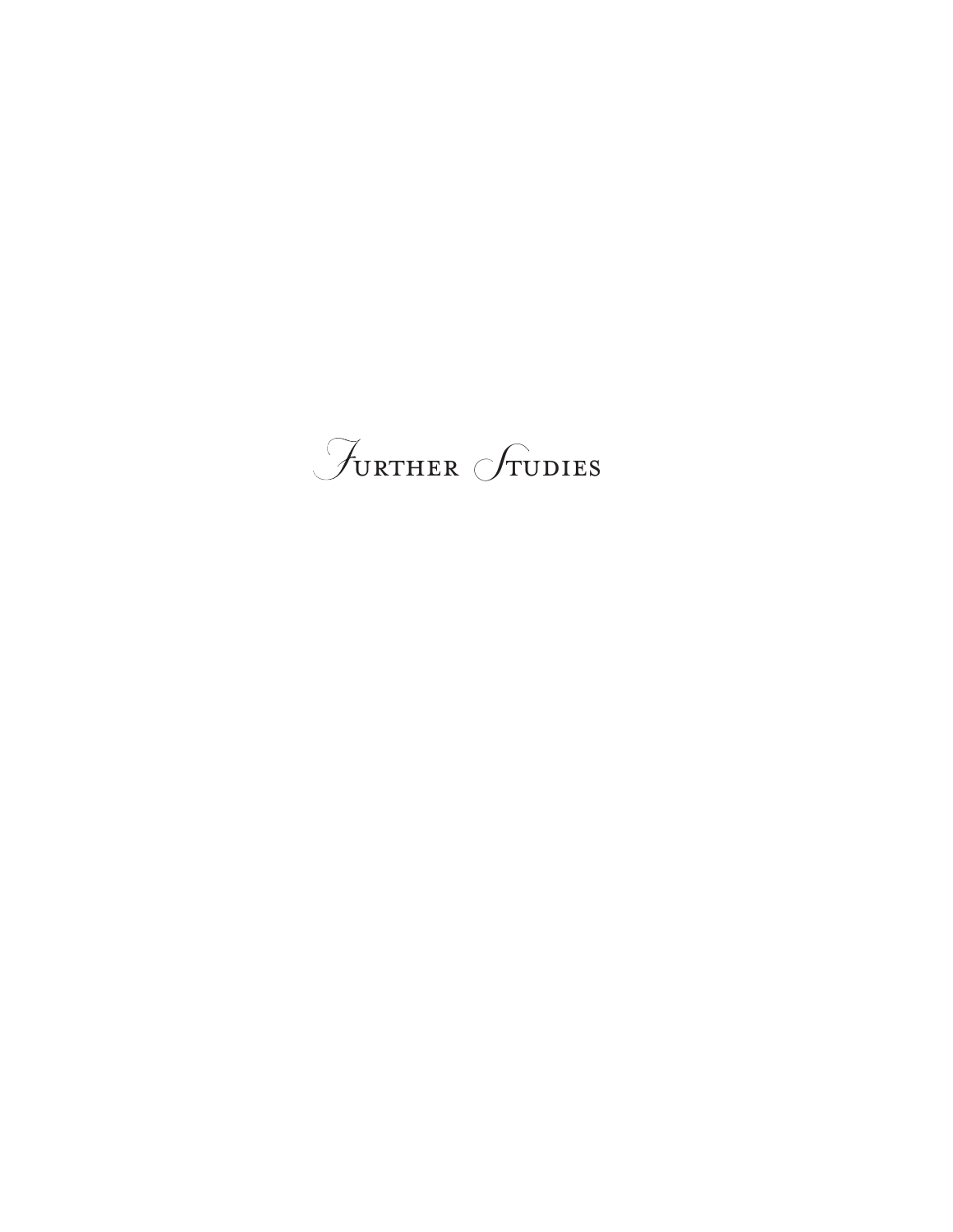#### $\ddot{\phantom{1}}$ CHAPTER 6

# The Sermon at the Temple and the Sermon on the Mount: THE DIFFERENCES

The preceding chapters present an interpretation that in my opinion casts the Sermon at the Temple as a complex, subtle, original, systematic, coherent, and purposefully orchestrated text. Not all people, however, see this text so positively. In fact, most novice readers of the Book of Mormon peruse 3 Nephi 12–14 rather casually, perhaps viewing it as a block of foreign materials unrelated to the surrounding text and bluntly spliced into the narrative of 3 Nephi.

The similarities between the Sermon on the Mount and the Sermon at the Temple have led many to view the Sermon at the Temple more as a liability than an asset to the Book of Mormon. Ever since the publication of the Book of Mormon, one of the standard criticisms raised by those seeking to discredit the book has been the assertion that it plagiarizes the King James Version of the Bible, and the chief instance of alleged plagiarism is the Sermon on the Mount in 3 Nephi 12–14. Mark Twain quipped that the Book of Mormon contains passages "'smouched' from the New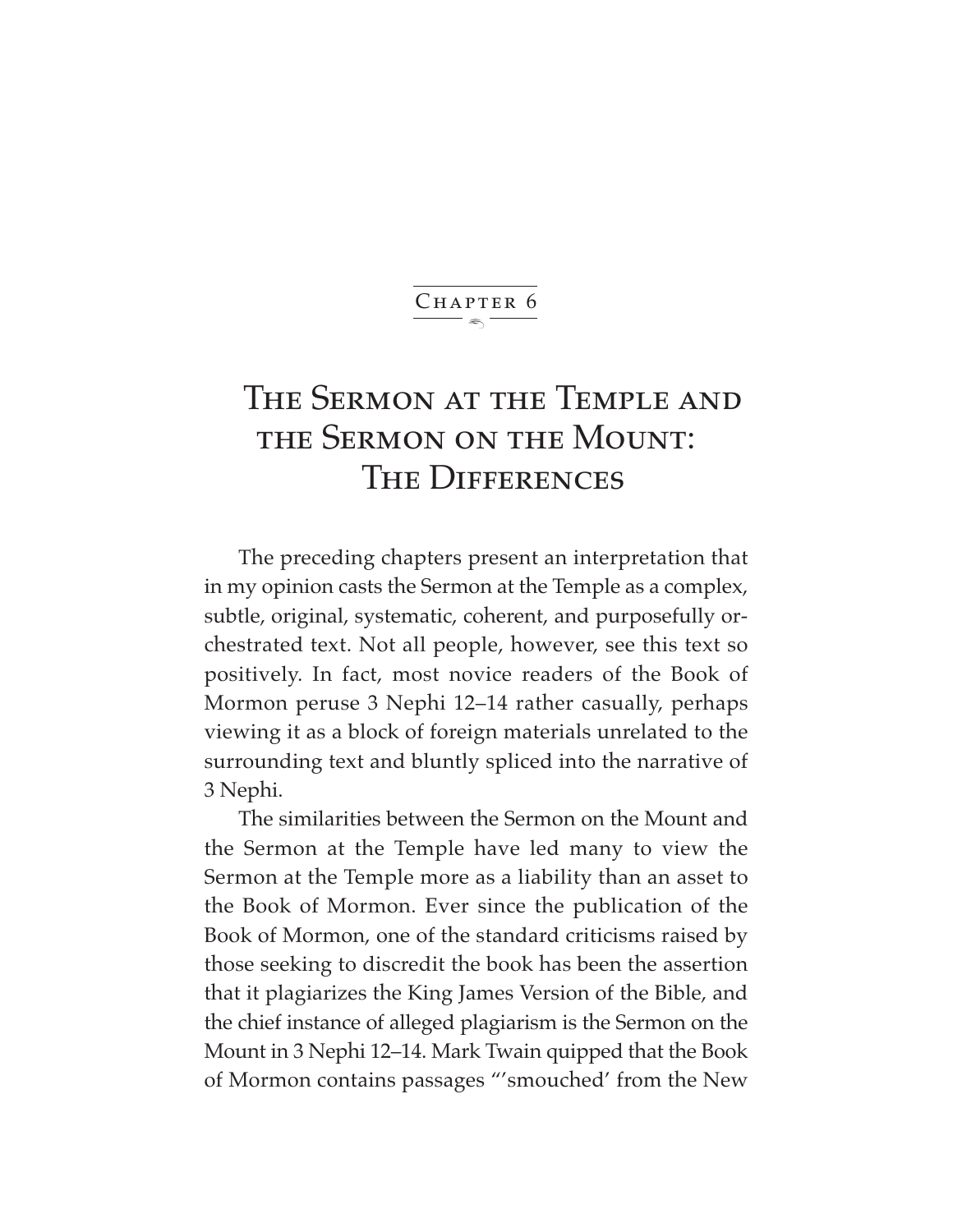Testament and no credit given."1 Reverend M. T. Lamb, who characterized the Book of Mormon as "verbose, blundering, stupid,"2 viewed 3 Nephi 12–14 as a mere duplication of the Sermon on the Mount "word for word" and saw "no excuse for this lack of originality and constant repetition of the Bible," for "we have all such passages already in the [Bible], and God *never does unnecessary things.*"3 "Careful examination proves it to be an unprincipled plagiarist."4

These criticisms, however, have been drawn prematurely. Until all the possibilities have been considered, passing judgment with such finality is hasty. Indeed, if the foregoing covenantal interpretation of the Sermon has merit, Jesus could have selected no more appropriate text than the Sermon on the Mount for use at the temple in Bountiful. I am aware of no more valuable contribution to our understanding of the Sermon on the Mount than the insights of the Sermon at the Temple. Instead of being a liability or an embarrassment to the historicity of the Book of Mormon, the text and context of the Sermon on the Mount in the Book of Mormon turn out, in my view, to be among its greatest strengths. Through the Sermon at the Temple, some of the things that have baffled New Testament scholars about the Sermon on the Mount become very plain and precious.

The case of critics like Mark Twain and Reverend Lamb gains most of its appeal by emphasizing the similarities and discounting the differences between Matthew 5–7 and 3 Nephi 12–14. Yet under closer textual scrutiny, these differences turn out to be quite significant. Accordingly, in this chapter I will closely examine differences between the Sermon at the Temple and the Sermon on the Mount. While the substantial similarities between 3 Nephi 12–14 and Matthew 5–7 are readily apparent, the results presented be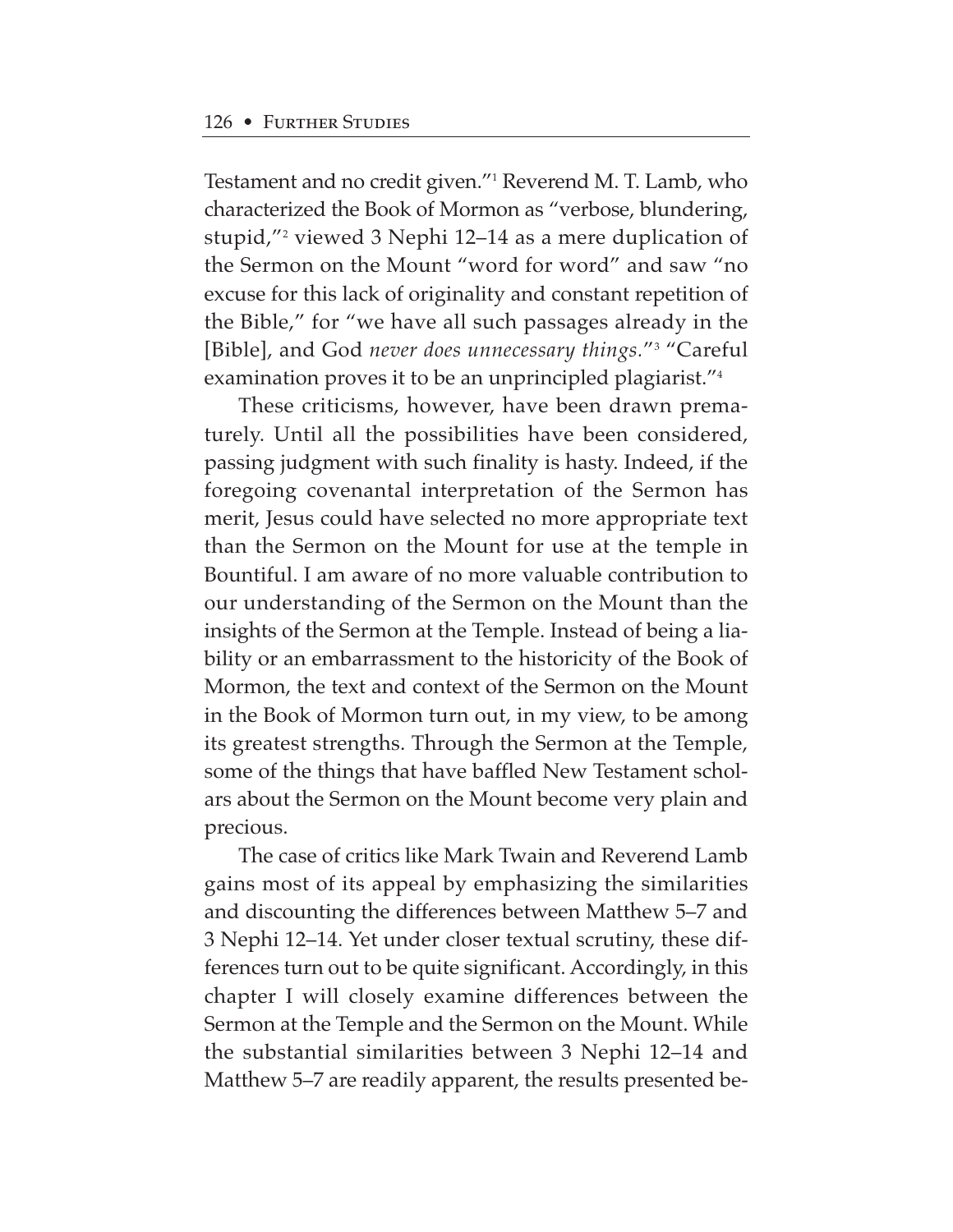low offer reasons to reject the claim that the Sermon at the Temple is simply a naïve, unprincipled plagiarism of the Sermon on the Mount.

While such writers as B. H. Roberts and Sidney B. Sperry have long cited the differences between these two texts to support the claim that the Sermon at the Temple is not a mindless copy of the Sermon on the Mount,<sup>5</sup> and while some commentators have sensed that the Sermon at the Temple is superior to the Sermon on the Mount in "sense and clearness,"6 they have not thoroughly articulated the actual extent or nature of the differences. In the following chapters I undertake such an analysis. I examine each variance (for a complete comparison of the two texts, see the appendix) and conclude that there are enough important differences between the Sermon on the Mount and the Sermon at the Temple that the relationship between these texts cannot be attributed to a superficial, thoughtless, blind, or careless plagiarism. On the contrary, the differences are systematic, consistent, methodical, and in several cases quite deft.

For purposes of discussion and testing, the following analyses will assume two things: first, that Jesus began in Bountiful with a speech that he had probably delivered several times in Palestine, for example, when he sent his disciples into the mission field (see Matthew 7:1–2, 9, 11 JST)7 and again sometime before his ascension (see 3 Nephi 15:1); and second, that he modified that text for delivery to a Nephite audience in Bountiful after his resurrection. Each instance in which the Sermon at the Temple is different from the Sermon on the Mount will be examined against this assumed context to determine whether logical reasons can be found for the differences. The more rational and subtly sensible these differences are, the more respect one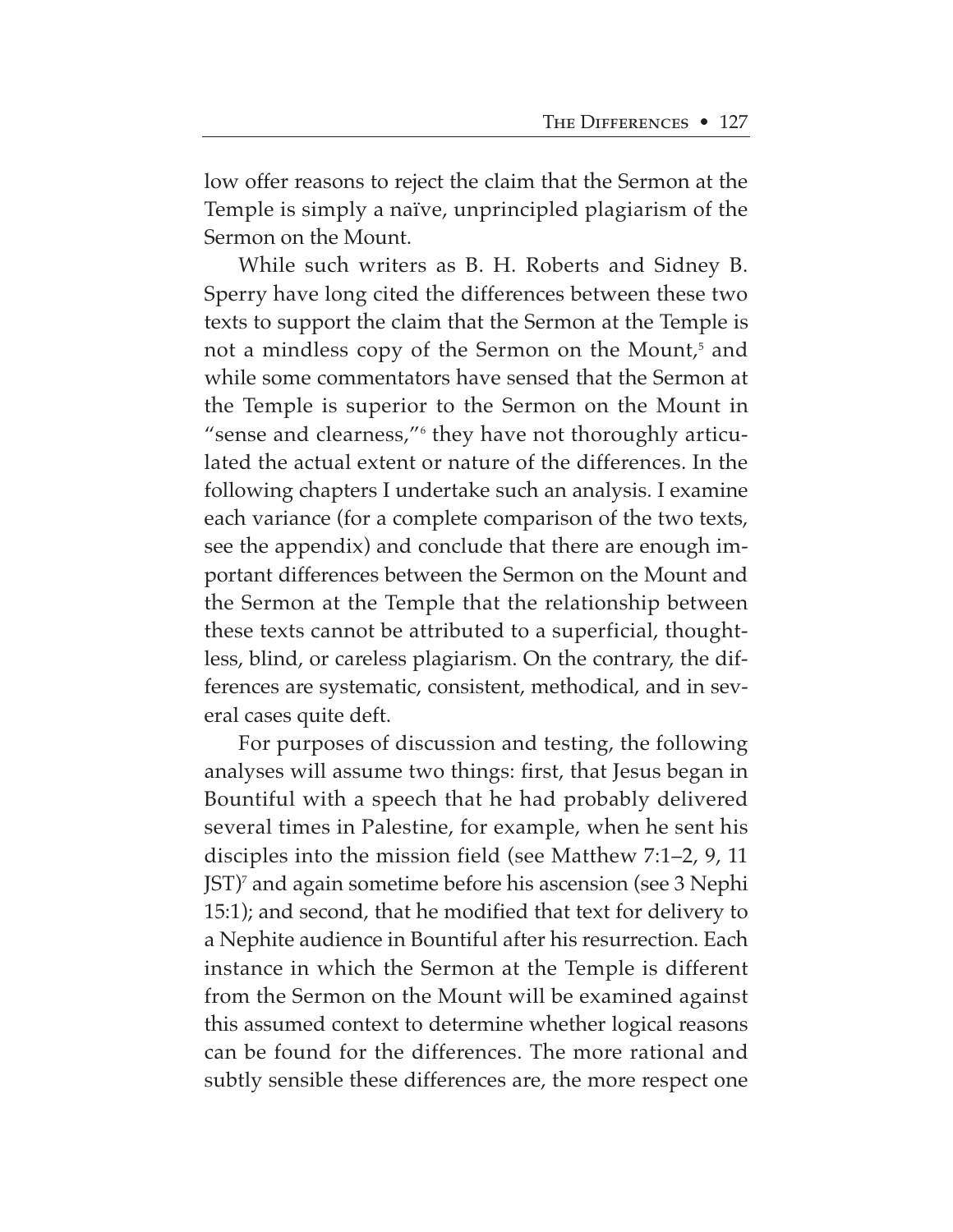should reasonably have for the Sermon at the Temple—and at the same time the less appropriate it becomes to speak disparagingly of the Sermon at the Temple as a plagiarism of the Sermon on the Mount.

## **A Postresurrectional Setting**

Jesus appeared to the Nephites at the temple at Bountiful after his resurrection. Since some of the things he said before his death were superseded by his atonement and resurrection, they needed to be modified when explained to the Nephites to fit into a postresurrectional setting. For example, at the time of the Sermon on the Mount, the fulfillment of the law still lay in the future (see Matthew 5:18). But by the time of the Sermon at the Temple, the law of Moses had already been fulfilled, as Jesus had proclaimed out of the darkness at the time of his death (see 3 Nephi 9:17).

Thus, when Jesus spoke in Palestine he said, "One jot or one tittle *shall* in no wise pass from the law, till all be fulfilled" (Matthew 5:18; italics added), but in Bountiful he affirmed that one jot or tittle "*hath not* passed away from the law, but in me it *hath* all been fulfilled" (3 Nephi 12:18). Similarly, in summarizing the series of antitheticals in 3 Nephi 12:21–45, Jesus drew them together in the Sermon at the Temple with the following conclusion: "Those things which were of old time, which were under the law, in me *are* all fulfilled. Old things *are* done away, and all things have become new" (3 Nephi 12:46-47). In light of the glorified state of the resurrected Jesus at the time of the Sermon at the Temple, he could accurately say, "I would that ye should be perfect even *as* I, or your Father who is in heaven is perfect" (3 Nephi 12:48). Furthermore, there was no need in Bountiful for Jesus to instruct the people to pray, "Thy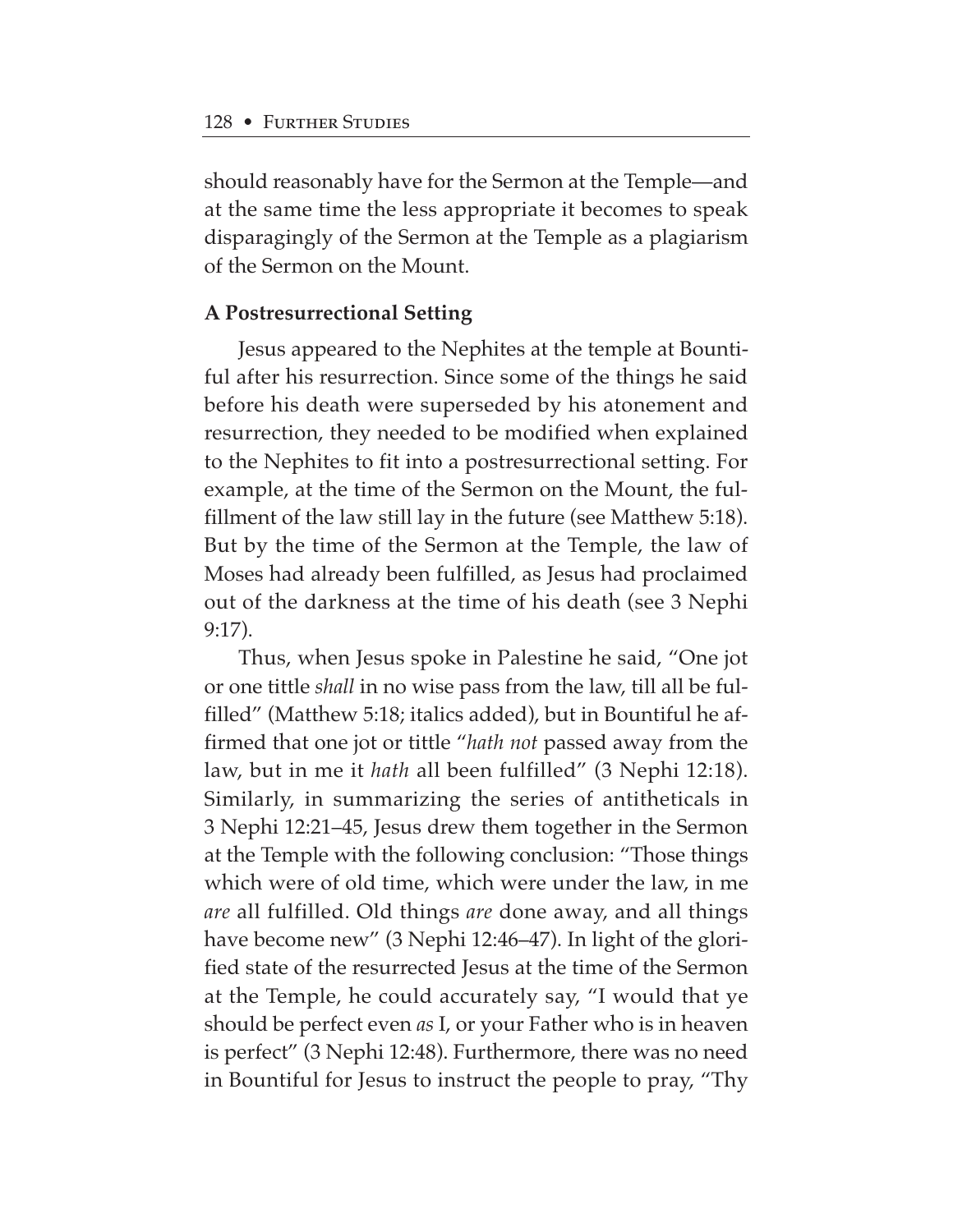kingdom come" (Matthew 6:10), a phrase missing from the Lord's Prayer in the Sermon at the Temple (see 3 Nephi 13:9–13), for God's kingdom had already come both in heaven through Christ's victory over death and on earth that day in their midst.

These differences convey significant theological information. First, the Sermon at the Temple clarified that all things under the law of Moses had been entirely fulfilled in Jesus' mortal life, death, atonement, and resurrection. The Sermon on the Mount, on the other hand, never addressed this important question of *when* the law would be fulfilled but left this key issue open, simply saying that nothing would pass from the law "till all be fulfilled" (Matthew 5:18). The issue of when that fulfillment became effective deeply and tragically divided a number of the early Christian communities, as is well documented in the New Testament (see Acts 15; Galatians 5).<sup>8</sup> Second, the Sermon at the Temple speaks from a frame of reference in which Jesus had become glorified with God. Jesus had already ascended to the Father, and thus he could well command his listeners in Bountiful to be perfect as he or as God is perfect (see 3 Nephi 12:48).

# **A Nephite Setting**

When Jesus addressed the Nephites at Bountiful, he spoke in terms they would understand. The change in setting from Palestine to Bountiful accounts for several differences between the Sermon on the Mount and the Sermon at the Temple. Instead of "farthing" (as appears in the King James English of Matthew 5:26), Jesus mentions a "senine" (3 Nephi 12:26), a Nephite unit of exchange. Although this change might appear to be a superficial change or an artifice, there is subtle substance to it. Jesus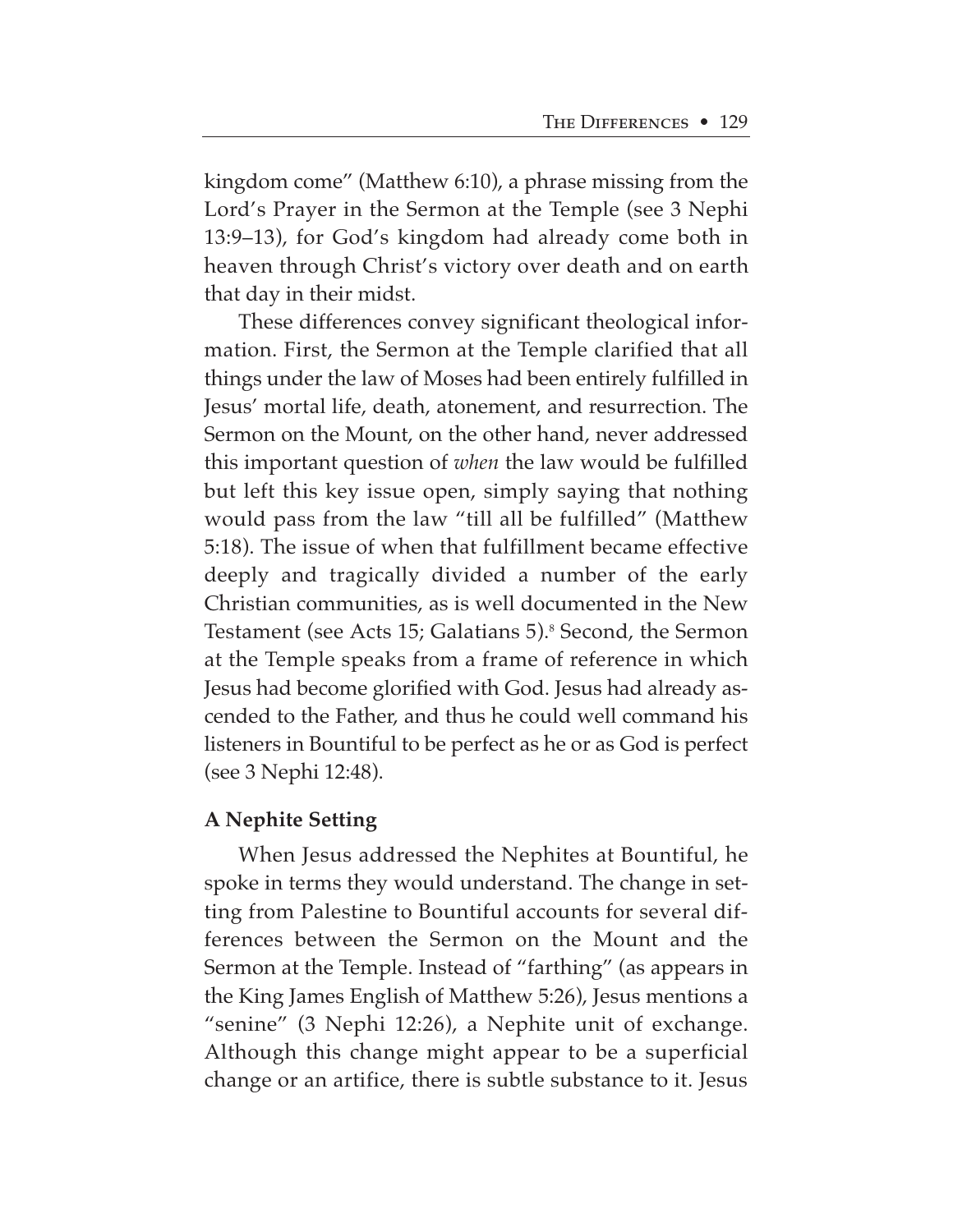undoubtedly had several meaningful reasons for mentioning the senine when he spoke to the Nephites.

First, it was not just one of many Nephite measures but was their basic measure of gold (see Alma 11:5–19). Through it one converted values of precious metals into the measurement "of every kind of grain" (Alma 11:7). It was also the smallest Nephite measure of gold (see Alma 11:8–10). Thus, when Jesus told the Nephites that they might be held in prison, unable to pay "even one senine" (3 Nephi 12:26), he was referring to a relatively small amount, equal to one measure of grain. It was also likely not just the smallness that Jesus had in mind, for otherwise he could have spoken of a "leah" (Alma 11:17), their smallest measure of silver. The senine was especially important because it was the amount paid to each Nephite judge for a day's service at law (see Alma 11:3). Evidently, the losing party in a lawsuit was liable to pay the judges one senine each, a burden that would give potential litigants all the more reason to "agree with thine adversary quickly while thou art in the way with him" (3 Nephi 12:25). One should note that the Greek phrase *en t∑i hodøi,* "in the way," in Matthew 5:25, idiomatically refers to the commencement of a lawsuit.<sup>9</sup>

Another subtle yet important difference is found in 3 Nephi 12:35: there is no mention of Jerusalem. Of course, no Nephite would be inclined to swear "by Jerusalem, . . . the city of the great King" (Matthew 5:35) since the Nephite view of Jerusalem was rather grim. But more than that, omitting this phrase may be closer to what Jesus originally said in Palestine as well. While Jerusalem was known anciently as "the city of the great King" (Psalm 48:2; *tou basileøs tou megalou* in the Septuagint, 47:2), numismatic evidence shows that the precise phrase "great King" *(basileøs megalou)* was a special political title in the Roman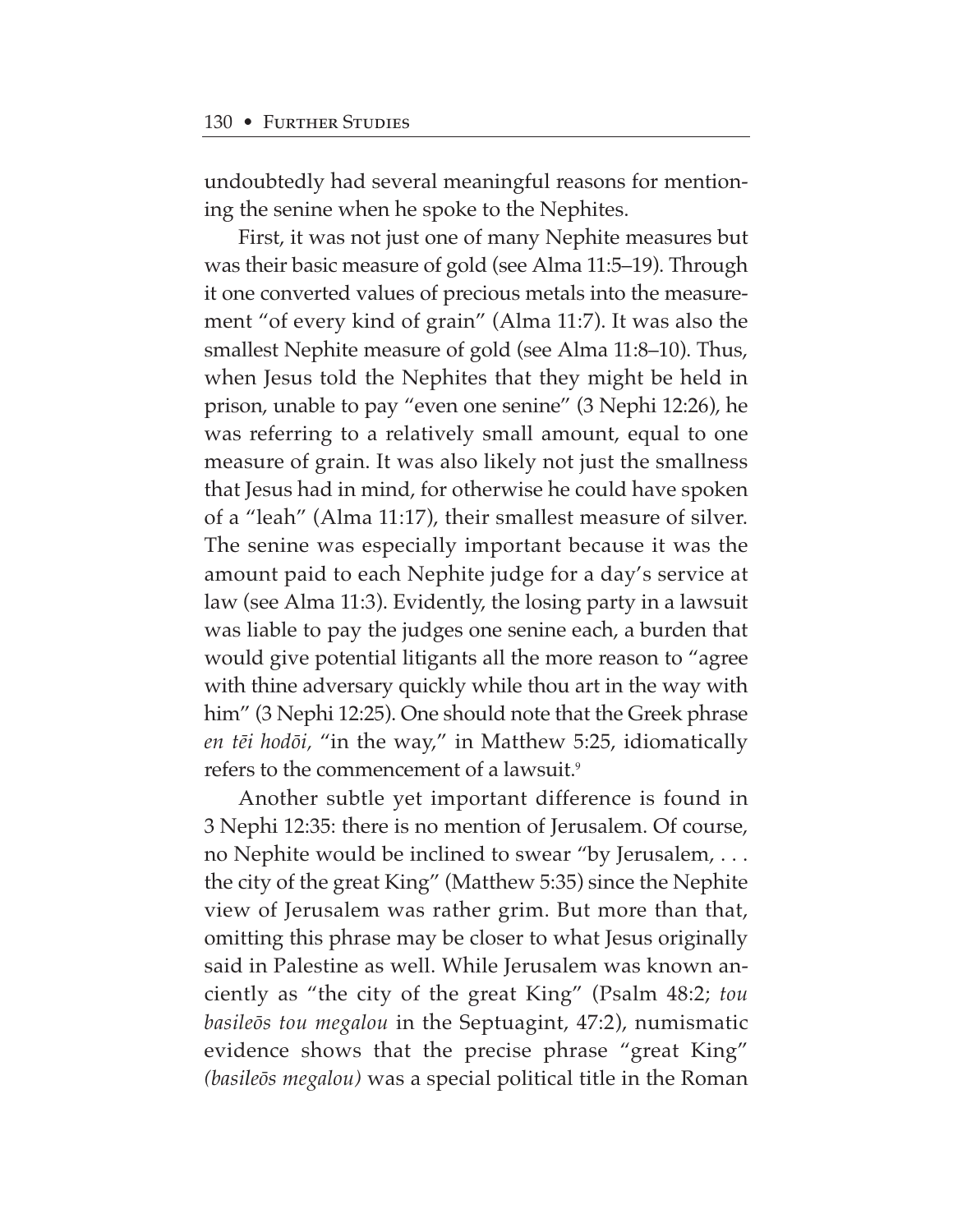world that was not used in Palestine until after Jesus' death. This title was given to the client-king Herod Agrippa I as a result of a treaty *(horkia)* granting him several territories in and around Galilee in A.D. 39 and 41, an event he commemorated with coins in his name bearing this distinctive, honorific title.<sup>10</sup> On the basis of this information, it has been suggested that Jesus' saying about oaths *(horka)* may have originally contained no reference to Jerusalem, "the city of the great King," since Herod Agrippa may not have been politically entitled to that title until after Jesus' ministry. While there is no way to be sure about this suggestion, especially since such words were also available to Jesus in the text of Psalm 48:2, the absence of the phrase *the city of the great King* in the Sermon at the Temple would prove consistent with this obscure numismatic information.

A further difference is that there is no mention of rain in 3 Nephi 12:45, whereas Matthew 5:45 says that the Lord makes the sun rise and also the rain fall on the just and the unjust. It is unknown why the Sermon at the Temple does not mention rain in this verse. Perhaps this difference reflects less anxiety in Nephite lands over regular rainfall or less judgmental attitudes in Mesoamerica toward the heavenly origins of rain.

Finally, the Nephites had had no experience with the hypocrites of Matthew 6:2, who cast their alms with the sounding of (or into) trumpets, and thus Jesus did not speak to the Nephites of what such hypocrites "do," but what they "will do" (3 Nephi 13:2). For the Nephites, such behavior was hypothetical or figurative, not familiar.

#### **An Audience Dependent upon Written Law**

The Nephites relied heavily on the written law. Their ancestors treasured the plates of brass, also relying heavily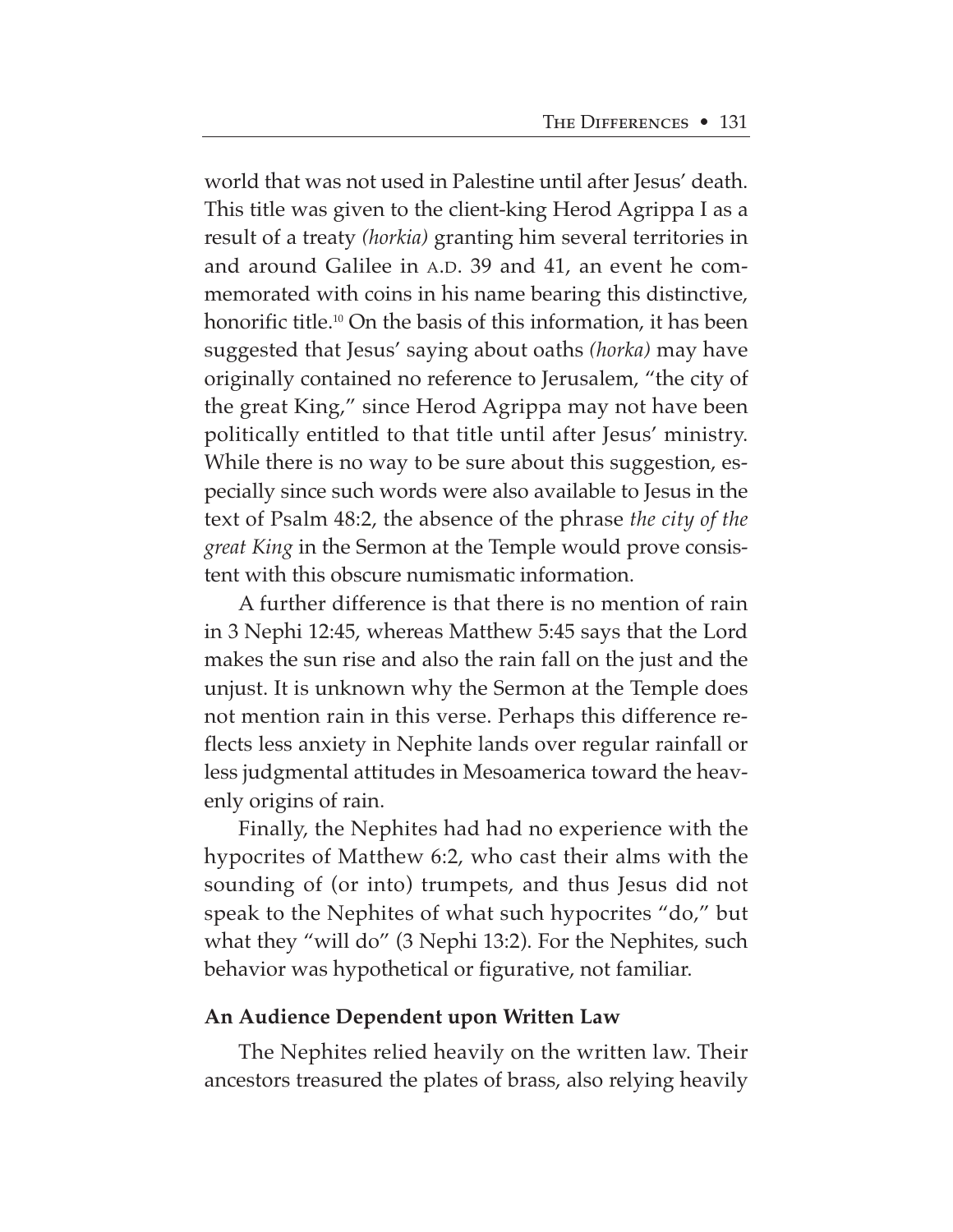upon those written records for specifications regarding the law of Moses and how they should keep it. Being cut off from most sources of oral or customary Israelite law, the Nephites saw the law primarily as a written body (see 1 Nephi 4:15–16) and viewed any change in the written law with deep suspicion (see Mosiah 29:22–23). The Jews in Jerusalem in Jesus' day, on the other hand, had an extensive body of oral law to accompany the written Torah, and the oral law was very important in the pre-Talmudic period of Jewish legal history.

Accordingly, in the Sermon on the Mount Jesus said repeatedly to the Jews in the old world regarding the laws of "the Sinai generation,"11 "Ye have *heard* that it was *said* . . ." (Matthew 5:21, 27; see 33, 38, 43; italics added). To the Nephites, however, such a statement would not have carried as much weight as a reference to the written law. Thus, in the Sermon at the Temple Jesus consistently cited the written law, saying, "Ye have heard that it hath been said by them of old time, and it is also written before you" (3 Nephi 12:21), "it is written by them of old time" (3 Nephi 12:27), "again it is written" (3 Nephi 12:33), "behold, it is written" (3 Nephi 12:38), and "behold it is written also" (3 Nephi 12:43).

## **An Explicit Covenant-Making Setting**

As has been explained extensively thus far, the Sermon at the Temple was delivered in a covenant-making context. Several significant differences between the two sermons reveal and reflect this important dimension. In the Sermon at the Temple Jesus gave the injunctions and instructions as "commandments" (3 Nephi 12:20), and the people received them by entering into a covenant with God that they would always remember and keep those commandments that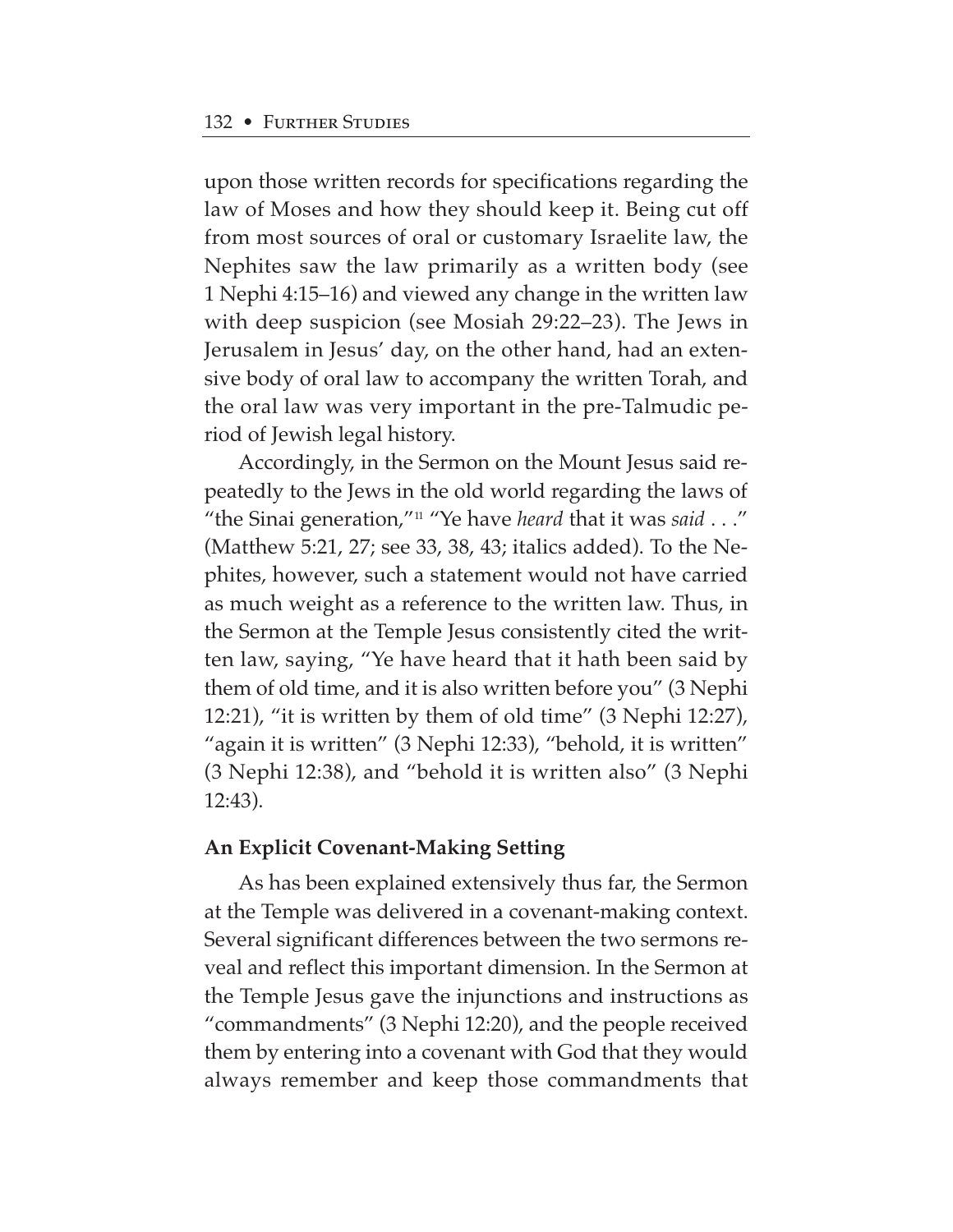Jesus gave to them that day (see 3 Nephi 18:7, 10). Just as the children of Israel entered into a covenant to obey the law of Moses as it was delivered to them at Sinai, the Nephites at Bountiful received their new dispensation of law by way of a covenant that superseded the old law, as the Sermon at the Temple openly explains. Consistent with this overt setting, the Sermon at the Temple contains unique phrases that belong to the sphere of covenant making.

First, Jesus' words in the Sermon at the Temple were given to the Nephites as commandments. No such designation appears in the Sermon on the Mount, and thus biblical scholars inconclusively debate whether Jesus' teachings in the Sermon on the Mount were intended as celestial ideals, as ethical or religious principles, or as social commentary. The Sermon at the Temple, however, leaves no doubt that the words Jesus spoke at Bountiful were intended to create binding obligations between God and his people. Jesus issued laws of the gospel, which all those who entered into the covenant that day were to obey. The people were required to come unto Jesus and be saved by obedience to the "commandments, which I have commanded you at this time" (3 Nephi 12:20).

Second, those who will be received into the kingdom of heaven are those who come unto Christ (see 3 Nephi 12:3, 20). The phrase *come unto me* appears five times in the Sermon at the Temple (see 3 Nephi 12:3, 19, and 20, and 23 twice), but it never occurs in the Sermon on the Mount. Coming unto Christ, according to the Sermon at the Temple, requires repentance and baptism (see, for example, 3 Nephi 18:32; 21:6; 30:2), and coming unto him is thus in essence a covenantal concept. Only those who "come unto [Christ] with full purpose of heart" through his prescribed ordinances will be received or allowed to enter into his presence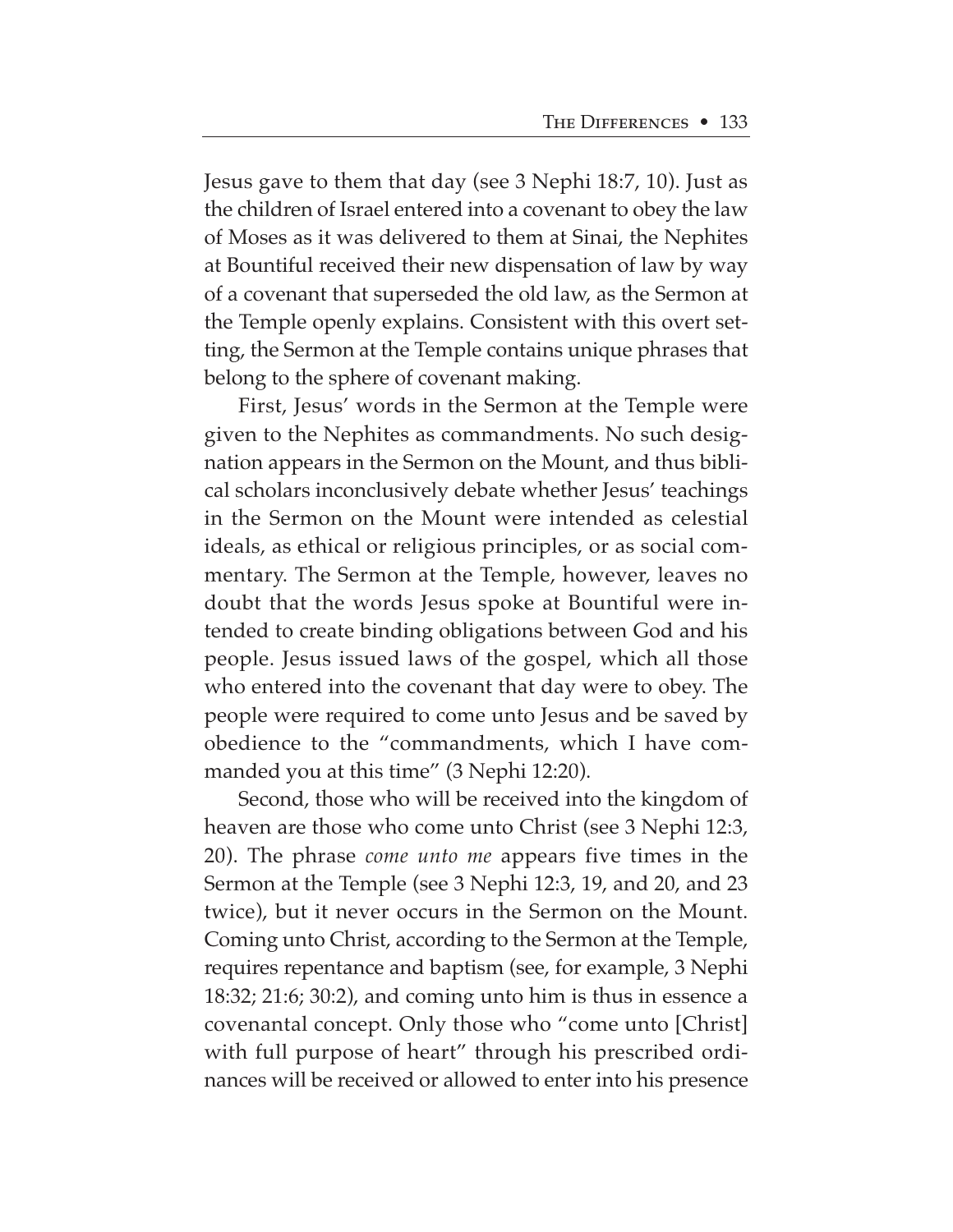(3 Nephi 12:24; compare 14:21; 15:1). The use of the phrase *come unto Christ* is consistent with the covenantal context of the Sermon at the Temple, and this connection is strengthened by the likelihood that the Hebrew phrase translated "come before the Lord" probably has cultic meanings of standing before Jesus' presence in the temple at Jerusalem.<sup>12</sup> Stephen D. Ricks suggests that the phrase *come unto me* in the Sermon at the Temple may be conceptually equivalent to the Old Testament expression translated "stand in the presence of the Lord," which is thought to be temple terminology. Along the same lines, John I. Durham presents evidence that the *shalom* described the complete blessedness that is "the gift of God, and can be received only in his Presence." He further notes that "the concept of the Presence of God was certainly of vital importance to the Old Testament cult."13

# **Emphasis on the Desires of the Heart**

Although the Sermon on the Mount already demands of its adherents an extraordinarily pure heart (see, for example, Matthew 5:8, 28; 6:21), the Sermon at the Temple adds two more references to the heart. The first is expressly connected with the covenant-making process, requiring any person desiring to come to Christ to do so "with full purpose of heart" (3 Nephi 12:23–24; compare 2 Nephi 31:13; Jacob 6:5; 3 Nephi 10:6; Acts 11:23). This instruction replaces the saying in the Sermon on the Mount about bringing one's gift to the temple altar (see Matthew 5:23–24).

The second such addition sharpens the instruction regarding adultery by issuing the following commandment: "Behold I give unto you a commandment, that ye suffer none of these things to enter into your heart" (3 Nephi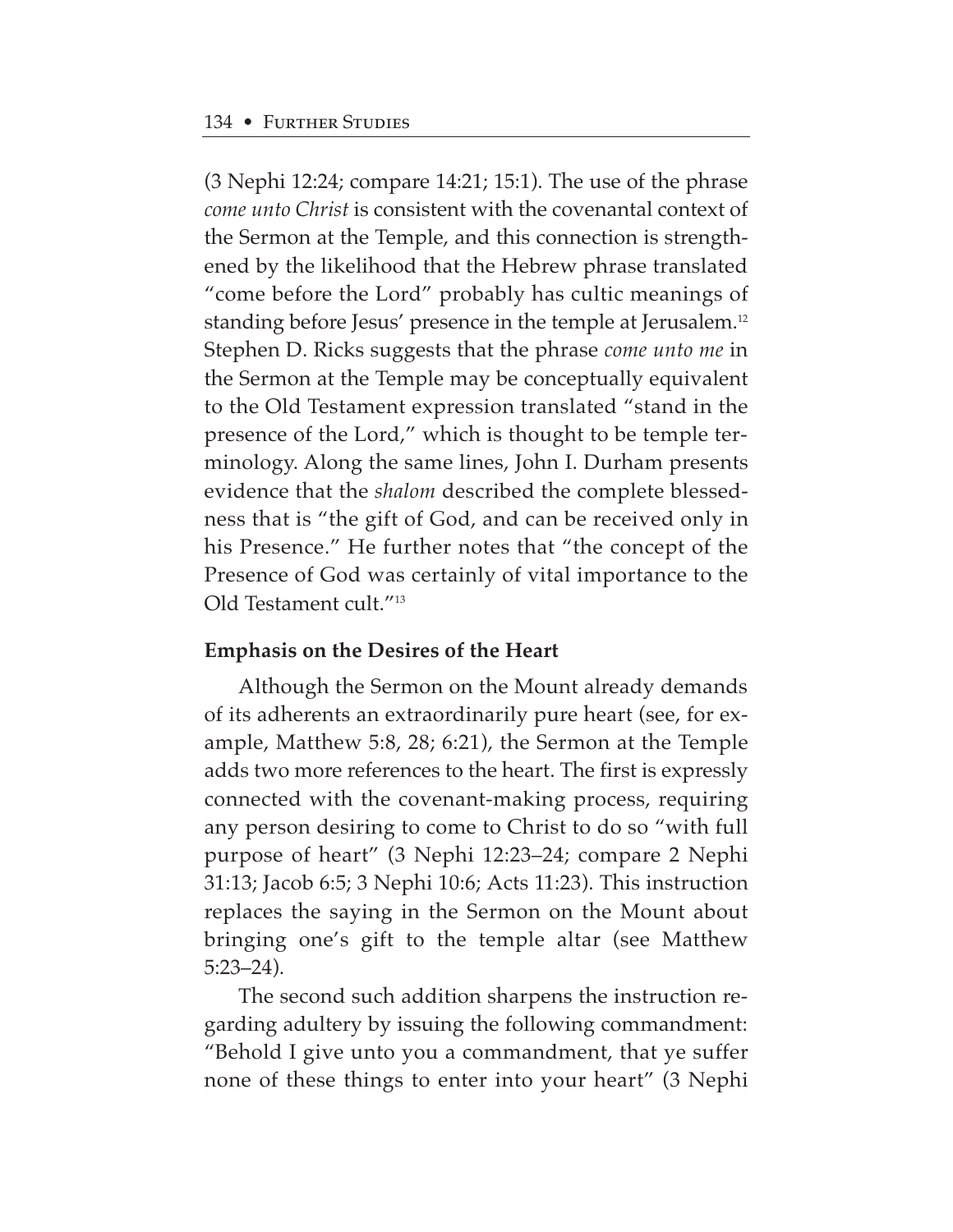12:29; compare Psalm 37:15). Likewise, the Sermon at the Temple prohibits any anger in the heart at all (see 3 Nephi 12:22), not allowing even justifiable anger, which is allowed in the traditional Matthean text (see Matthew 5:22).

Undoubtedly, these statements about the heart would have been intensely poignant in the minds of the Nephites, since the only thing they knew about the new law at the time the Sermon at the Temple began was the fact that the old ritual law had been replaced by a new law of sacrifice requiring exclusively the sacrifice of "a broken heart and a contrite spirit" (3 Nephi 9:20). The added emphasis on the heart would have been especially instructive to those Nephite listeners, given their pressing need to understand this new law that focused so strongly on the sacrifice of the heart.

## **A More Immediate Relation to God**

In several passages in the Sermon at the Temple, subtle changes bring the divine influence more explicitly to the surface. When one is "filled" in the Sermon at the Temple, the beatitude is not left unspecified, as in the Sermon on the Mount (see Matthew 5:6), but it reads "filled with the Holy Ghost" (3 Nephi 12:6). One suffers, not just "for righteousness' sake," but "for [Jesus'] name's sake" (Matthew 5:10; 3 Nephi 12:10). The murderer is in danger not just of "the judgment," but of "the judgment of God" (Matthew 5:21–22; 3 Nephi 12:21–22). And when one comes to Christ after first being reconciled to his brother, Christ himself is the one who "will receive" him (3 Nephi 12:24). Such expressions give the Sermon at the Temple a somewhat more intimate, personal connection with the divine than is conveyed in the Sermon on the Mount. The shorter version of the beginning of the Lord's Prayer in the Sermon at the Temple places greater "emphasis on the believer's special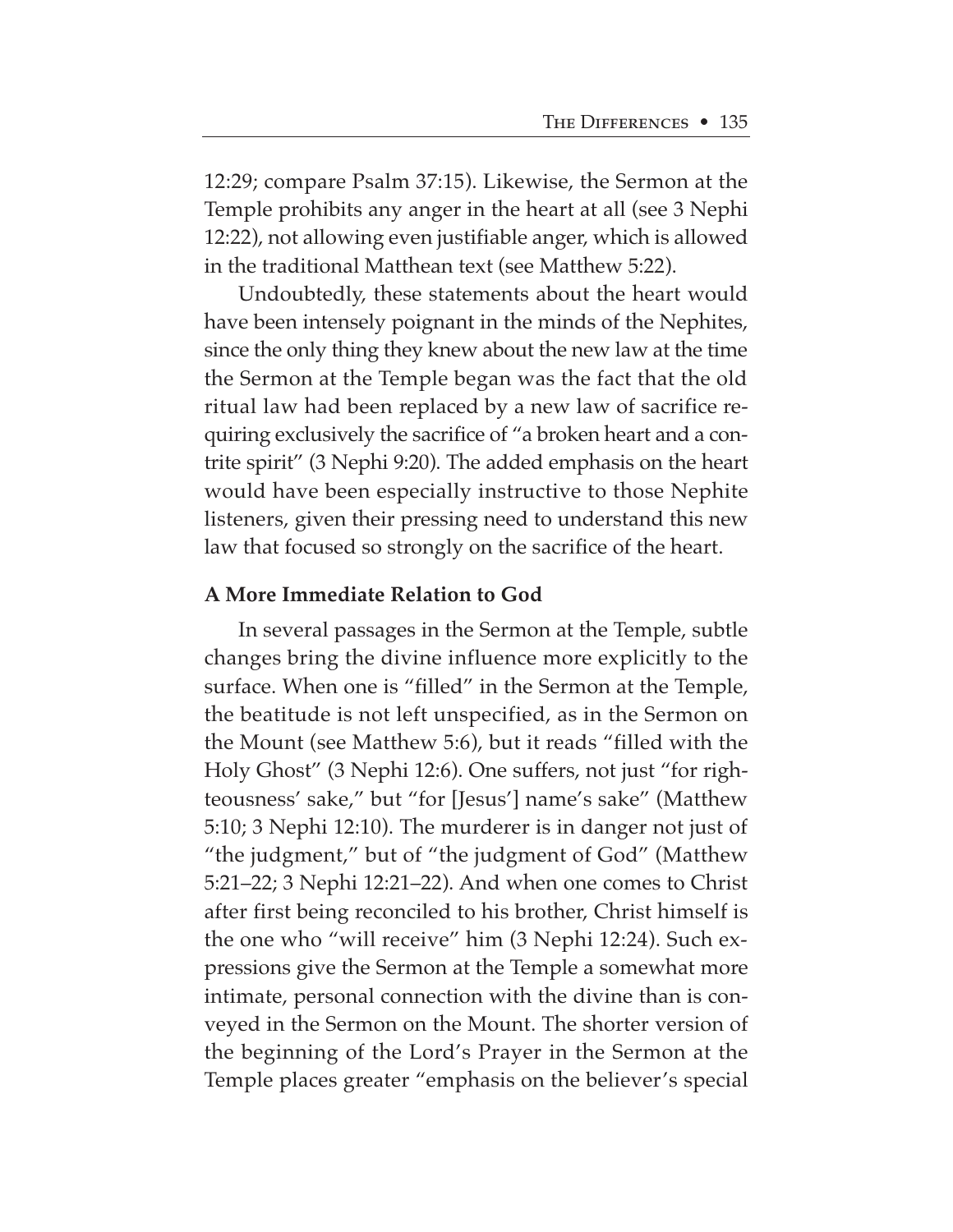relation to God, to heaven," and to the position of indebtedness "at the center" of that relation.<sup>14</sup> This characteristic is consistent with the Sermon at the Temple being delivered by Jesus in his divine and glorified state, and with the Matthean instruction being given by the Master to his closest circle of disciples.

#### **Absence of Unseemly Penalties**

In two places, penalties mentioned in the Sermon on the Mount are conspicuously absent in the Sermon at the Temple. First, the Sermon on the Mount teaches that anyone who "shall break one of these least commandments, and shall teach men so, he shall be called the least in the kingdom of heaven" (Matthew 5:19), but the Sermon at the Temple mentions no such punishment or criticism. Second, where the Sermon on the Mount says, "If thy right eye offend thee, pluck it out, . . . and if thy right hand offend thee, cut it off" (Matthew 5:29–30), the Sermon at the Temple simply gives the commandment "that ye suffer none of these things to enter into your heart" (3 Nephi 12:29).

Interestingly, the Sermon on the Mount has been subjected to considerable criticism by commentators on account of these two passages in Matthew 5. In the one case, some have argued that the drastic, eternal punishment of one who breaks even the least commandment seems grossly disproportionate to the crime and too uncharacteristically legalistic for Jesus to have said.15 In the second case, the suggestion of bodily mutilation seems wholly inconsistent with the extraordinary Jewish respect for the human body—an attitude that Jesus undoubtedly shared and seems at odds with the other statement in the Sermon on the Mount that one should cast the beam from one's eye but not cast away the eye (see Matthew 7:5).<sup>16</sup> None of these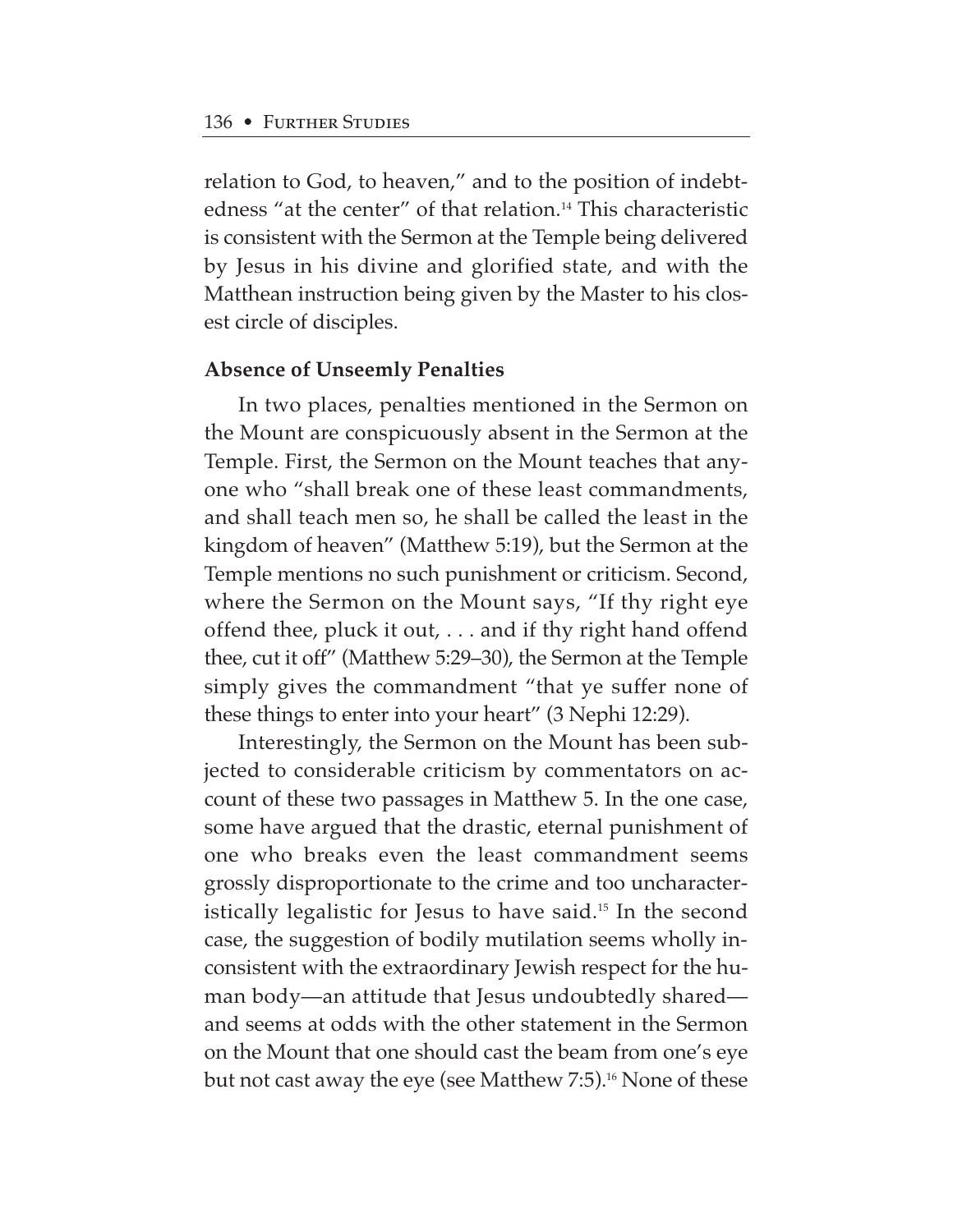problems arises, however, in the Sermon at the Temple. Indeed, the absence of these passages may even support the idea that these two passages were not originally parts of the Sermon on the Mount but were interpolated from Mark 9:43–48, as some commentators have suspected.

Of course, penalties are not entirely absent from the Sermon at the Temple. The strict injunction to "give not that which is holy unto the dogs, neither cast ye your pearls before swine, lest they trample them under their feet, and turn again and rend you" is present in both the Sermon at the Temple and the Sermon on the Mount (Matthew 7:6; 3 Nephi 14:6). While this passage has presented great problems to interpreters of the Sermon on the Mount who wonder why Jesus would in one breath say "love your enemies" (Matthew 5:44) and call other human beings "swine" and "dogs,"17 this situation can be explained quite naturally, as has been discussed in chapter 4, in connection with a requirement of secrecy in a covenantmaking context.

Holy and sacred things are not to be shared or broadcast indiscriminately. Doing so was punished in the ancient world by severe penalties, often mentioned in connection with oath swearing and covenant making. Thus, scholars may be correct in suggesting that the specific penalties mentioned in the Sermon on the Mount (see Matthew 5:19, 29–30) were not originally there (the Sermon at the Temple presents those passages quite differently) but would go too far by concluding that penalties had no role in the teachings of Jesus at all.

# **A Church Organizational Setting**

The Sermon on the Mount gives no clues about how its followers were organized ecclesiastically or about their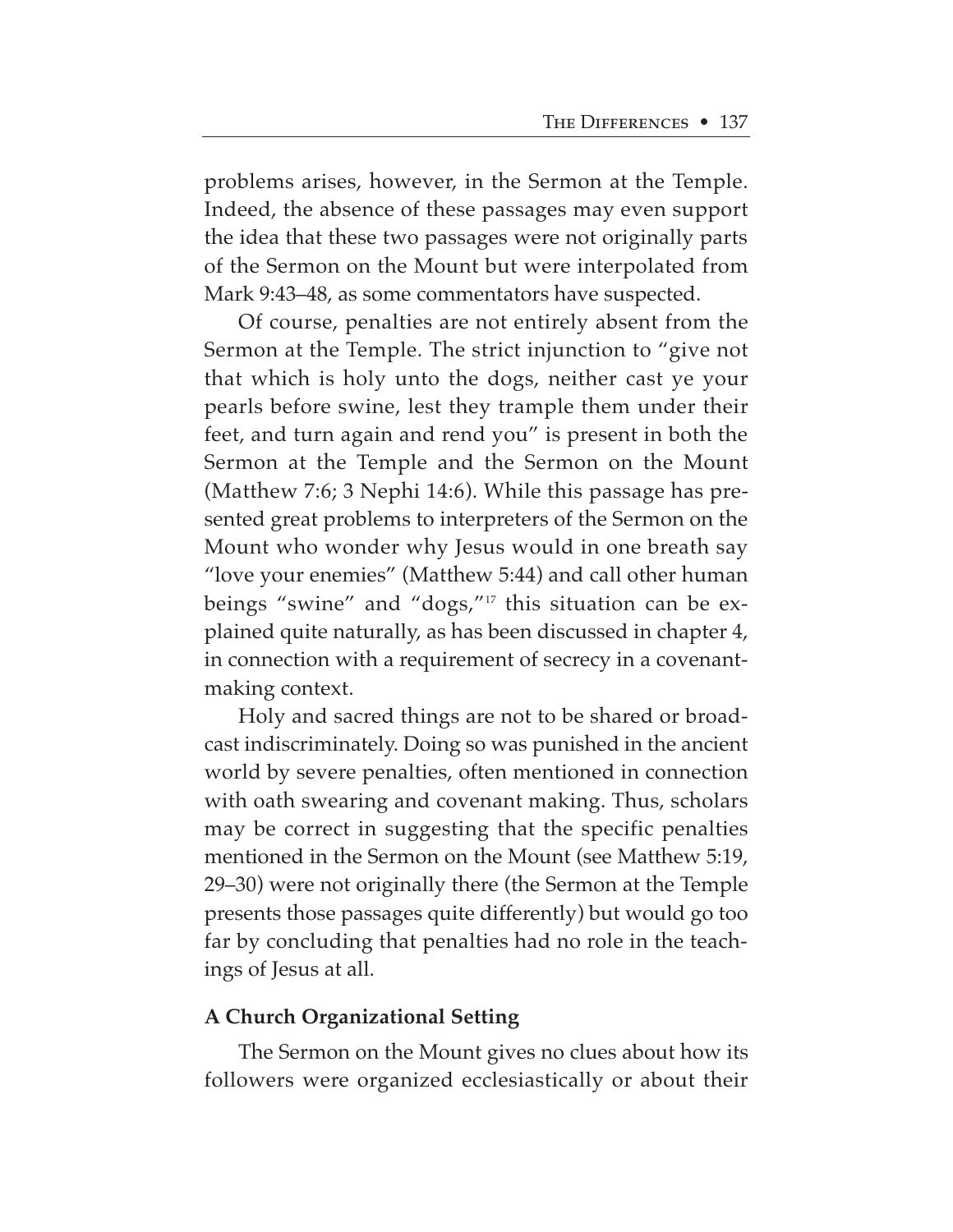institutional positions or relationships. The Sermon on the Mount, for all that we know about it from the Gospel of Matthew, could stand independently as a code of private conduct, quite apart from any religious society or organization. Nothing said expressly in or about the Sermon on the Mount tells us how early Christian communities used the Sermon on the Mount or how its parts related to the various officers and functionaries in that movement. Yet scholars such as Hans Dieter Betz have concluded that the Sermon must have occupied a prominent place in the religious and liturgical life of the early Jewish Christians in Jerusalem.18

Betz's proposition in general is more than confirmed in the Sermon at the Temple by the fact that it was delivered in connection with the establishment of a group of disciples who would lead the new church of Christ (see 3 Nephi 11:18–22; 12:1; 18:36–37; 26:17–21). Several differences between the Sermon on the Mount and the Sermon at the Temple (and often also the JST) make this organizational setting explicit:

1. At Bountiful, Jesus ordained and called priesthood leaders. The discourse in 3 Nephi 12 begins with two ecclesiastical beatitudes not found in the Sermon on the Mount: "Blessed are ye if ye shall give heed unto the words of these twelve whom I have chosen; . . . again, more blessed are they who shall believe in your words because that ye shall testify that ye have seen me, and that ye know that I am" (3 Nephi 12:1–2).

2. All believers were instructed to enter into a covenant of baptism, thereby becoming members of Christ's church (see 3 Nephi 11:21–27, 34, 38; 12:1; 18:5). As a result of this entry, to them it was given to be the salt of the earth: *"I give unto you to be* the salt of the earth" (3 Nephi 12:13), a trans-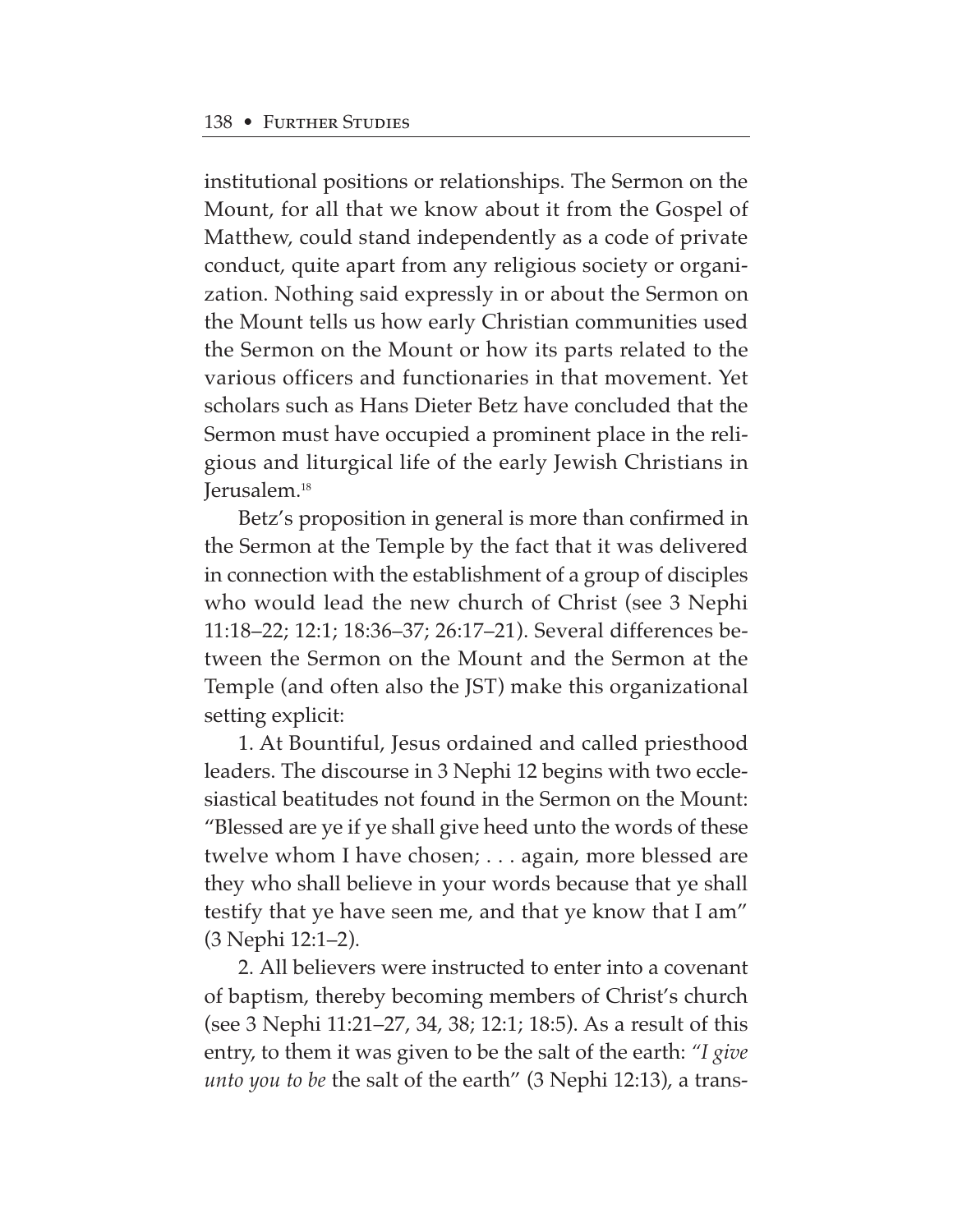ferral and causal connection unstated in the Sermon on the Mount's simple declaration, "*Ye are* the salt of the earth" (Matthew 5:13).

3. The two commissions "I give unto you to be the light of this people" and "Let your light so shine before this people" (3 Nephi 12:14, 16) seem to refer most clearly to relationships among or exemplary roles of the believing covenant people (see 3 Nephi 12:2; 13:25; 15:12), who later in the Sermon clearly are called "the people of my church" (3 Nephi 18:5; compare 20:22; 27:24, 27). With similar language in an earlier dispensation, the Lord had also given covenant Israel its calling and mission: "I will also give thee for a light to the Gentiles" (Isaiah 49:6).

4. The fact that the words in 3 Nephi 13:25–34 were addressed solely to "the twelve whom he had chosen" (3 Nephi 13:25) and the acknowledgement that the offended brother in 3 Nephi 12:22–24, as discussed above, had the priesthood power to judge ("whosoever is angry with his brother shall be in danger of *his* judgment") are two other places in the Sermon at the Temple where that text distinctively presupposes or discloses ecclesiastical or organizational elements.

## **A Greater Universality**

Consistent with Jesus' open invitations to all mankind in the first parts of the text (see 3 Nephi 11:23; 12:2), the word *all* is introduced into the Sermon at the Temple five times in the Beatitudes (see 3 Nephi 12:4, 6, 8, 9, 10). While this may seem a small addition, its repetition creates a crescendo of emphasis on the universality of the gospel and on the absolute desire of Jesus for all people to receive its blessings. In the Sermon at the Temple, "all" those present went forth and touched the Savior (3 Nephi 11:15–16), "all"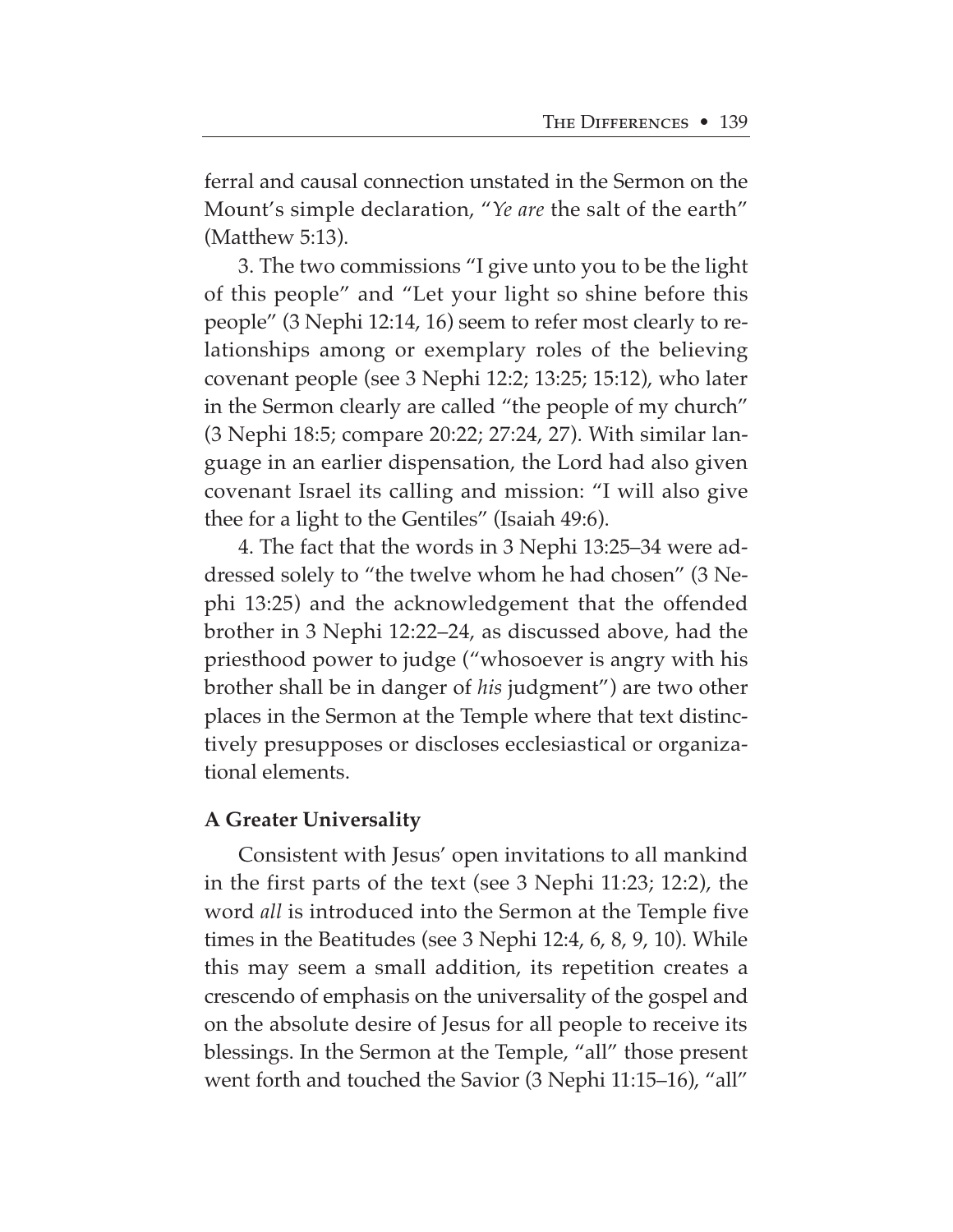came forth with their sick to be healed (3 Nephi 17:9), "all" bowed (3 Nephi 17:9–10), and "all" saw, heard, and witnessed (3 Nephi 17:25; 18:24). The Sermon at the Temple is consistently emphatic that "all" participated, not just a small group of disciples who were separated from the multitudes, as in the Sermon on the Mount (see Matthew 5:1).

# **The Absence of Anti-Pharisaical Elements**

It has been argued that the Sermon on the Mount passed through the hands of an anti-Pharisaical community of early Christians who were struggling to separate themselves from and who were having strained relations with their mother Jewish faith and the established synagogues in Jerusalem.19 Indeed, anti-Pharisaism can be seen as one of the main tendencies of Matthew, and hence its manifestations in the Sermon on the Mount have been advanced as evidence of Matthean influence on or composition of the Sermon on the Mount.

Interestingly, the evidences scholars think they see of these anti-Pharisaical comments in the Sermon on the Mount are not found in the Sermon at the Temple. The saying "except your righteousness shall exceed the righteousness of the scribes and Pharisees" (Matthew 5:20) is not present in 3 Nephi. A very different and important statement in 3 Nephi 12:19–20 about obedience and sacrifice appears instead. Likewise, the unflattering comparison between good men the world over and the publicans, both of whom love their friends (see Matthew 5:46–47), is wholly absent in 3 Nephi 12. Warnings against hypocrisy are present in both the Sermon at the Temple and the Sermon on the Mount (see Matthew 6:2, 5, 16; 7:5; 3 Nephi 13:2, 5, 16; 14:5), but these admonitions in the Sermon at the Temple are not aimed specifically at the Pharisees.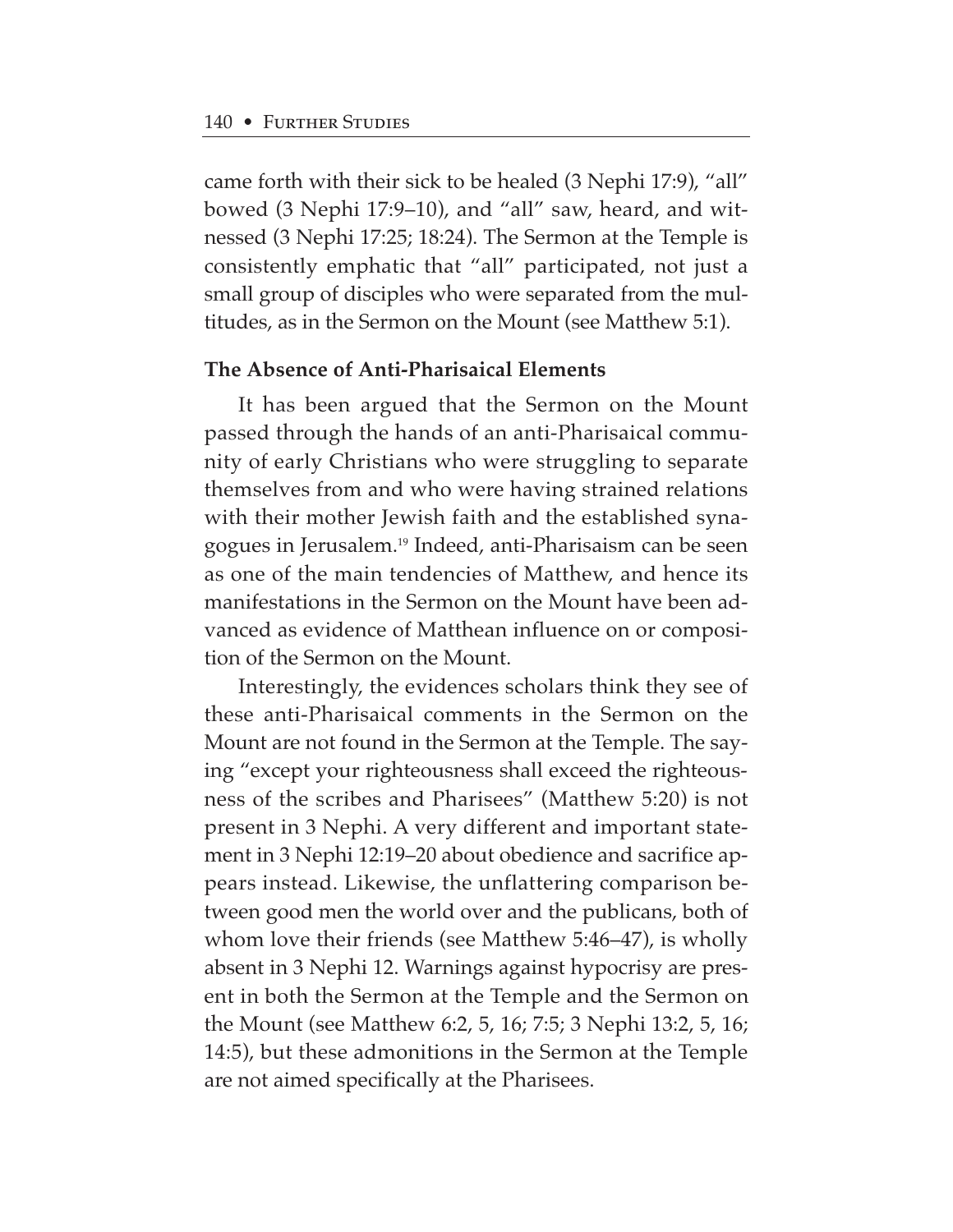### **The Absence of Possible Antigentile Elements**

It has been similarly argued that the Sermon on the Mount as it stands in the Gospel of Matthew was redacted slightly by a Jewish-Christian who held an antigentile bias.20 The evidence for this view comes from three passages. Whatever weight one may accord to such evidence in critical studies of the New Testament, in each of the three cases the perceived antigentile elements are unproblematic for or absent from the Sermon at the Temple, as one would expect in a discourse delivered to a group of people who registered no personal contacts with any gentiles.

Accordingly, the references to publicans in Matthew 5:46–47 are absent in 3 Nephi 12, and the words "for after all these things do the Gentiles seek" (Matthew 6:32) do not appear in 3 Nephi 13:32. The discussion of vain repetitions put up to God by the "heathens" (*ethnikoi,* Matthew 6:7), which is mentioned in the Sermon at the Temple, is a general comment that need not be a later antigentile intrusion into the Sermon on the Mount. In any event, the problem of vain, repetitive apostate prayers was well-known to the Nephites from Alma's shocking encounter with the practices of the Zoramites (see Alma 31:12–23).

## **The Absence of Alleged Anti-Pauline Elements**

It has also been suggested that certain portions of the Sermon on the Mount are anti-Pauline.<sup>21</sup> Again, because of differences between the Sermon at the Temple and the Sermon on the Mount, either the purported anti-Pauline materials are lacking in the Sermon at the Temple or it is highly doubtful that the supposed anti-Pauline elements are in fact anti-Pauline.

The most likely deprecation of Paul in the Sermon on the Mount is the passage that condemns anyone who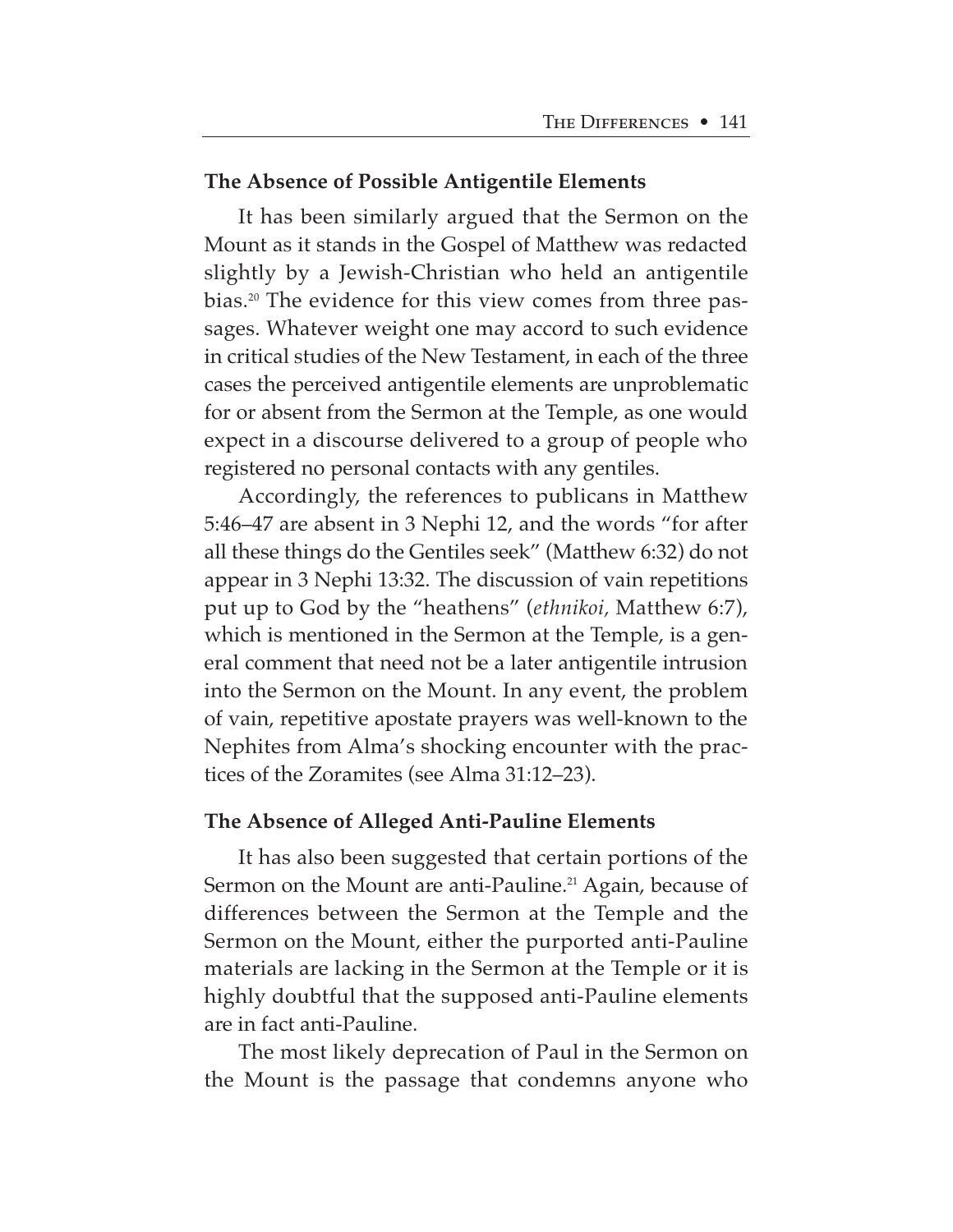teaches people to ignore even the least of the commandments in the law of Moses—he will be called "the least in the kingdom of heaven" (Matthew 5:19). Paul is the obvious figure in early Christianity who taught and promoted the idea that Christians need not observe the law of Moses, and his ideas met with considerable hostility among both Jews and certain Christians. Since Paul was known as "the least" of the apostles (1 Corinthians 15:9), it seems quite plausible that early Christians would have seen in Matthew 5:19 a direct criticism of Paul's position, if not of Paul himself; it is easier to believe this appellation was added to the Sermon on the Mount *after* Paul had called himself "the least" than to think he would have called himself by that name, knowing that this appellation had become part of an early Jewish-Christian prolaw tradition. If the text of the Sermon on the Mount solidified around the 50s A.D. when Paul's debate was raging, it is possible that Matthew 5:19 was altered somewhat in light of that controversy (the crucial phrase is also absent in Matthew 5:21 JST). If that was the case, one would not expect to find Jesus at Bountiful using anti-Pauline words twenty years earlier in the Sermon at the Temple. In fact, no anti-Pauline elements can be found or suggested in the differently aimed text of 3 Nephi 12:17–19.

Some commentators have concluded that other passages in the Sermon on the Mount are anti-Pauline, but in those further cases the evidence seems even weaker. The concern about destroying or fulfilling the law is too general to be identified exclusively with Paul. Concern over destroying the law, or the role of the law of Moses in the messianic age or in the world to come, was a general Jewish problem, not just an issue raised by Paul's views of salvation.22 Questions posed to Jesus about tithing, ritual purity,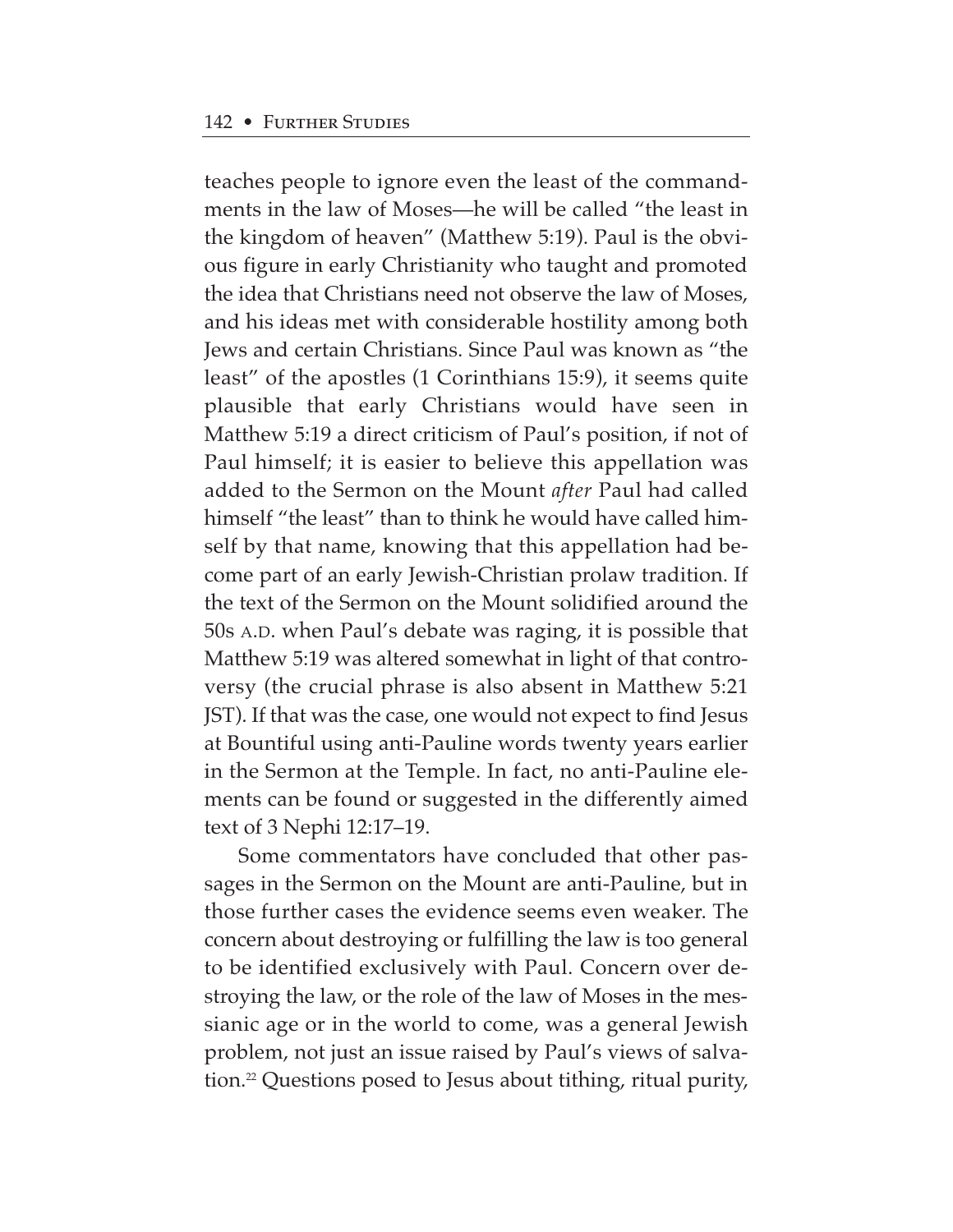healing on the Sabbath, and many other such things show that people in early Christianity were concerned with this precise issue from the beginning of Jesus' ministry. Concerns about how and when the law of Moses would be fulfilled were equally problematic in Nephite religious discourse for six hundred years, from the time of Lehi and Nephi until the coming of Jesus at Bountiful (see, for example, 2 Nephi 25:24–27; 3 Nephi 1:24; 15:2). It is therefore fitting that Jesus explained his relationship to the old law in both the Sermon on the Mount and the Sermon at the Temple.

Warnings against false prophets (see Matthew 7:15) need not refer covertly to Paul but probably reflect longstanding Israelite concerns and rules (see Deuteronomy 18:20–22). The mere presence in the Sermon on the Mount of the criticism against those who call "Lord, Lord" (*kurie, kurie,* Matthew 7:21) does not appear to be evidence that this condemnation was included as a polemic against Paul in a theological anti-*kurios* statement, as some have suggested,<sup>23</sup> for the same phrase appears in the Sermon on the Plain in Luke 6:46, and Luke can scarcely be accused of being an anti-Pauline collaborator. Similarly, the text that advises people to build their house upon the rock (see Matthew 7:24) is also argued as supporting Peter (the rock) as opposed to Paul; but, again, Luke's inclusion of this statement in Luke 6:47–49 discredits this view, since Luke would not likely have discredited his companion Paul.

While the Sermon on the Mount in its present form may have passed through the hands of an early Christian antigentile, anti-Pauline community, most traces of such influences are scant. Even to the extent that such influences may be discernible, the absence from the Sermon at the Temple of the chief bits of evidence of an anti-Pauline hand in the Sermon on the Mount supports the view that the Sermon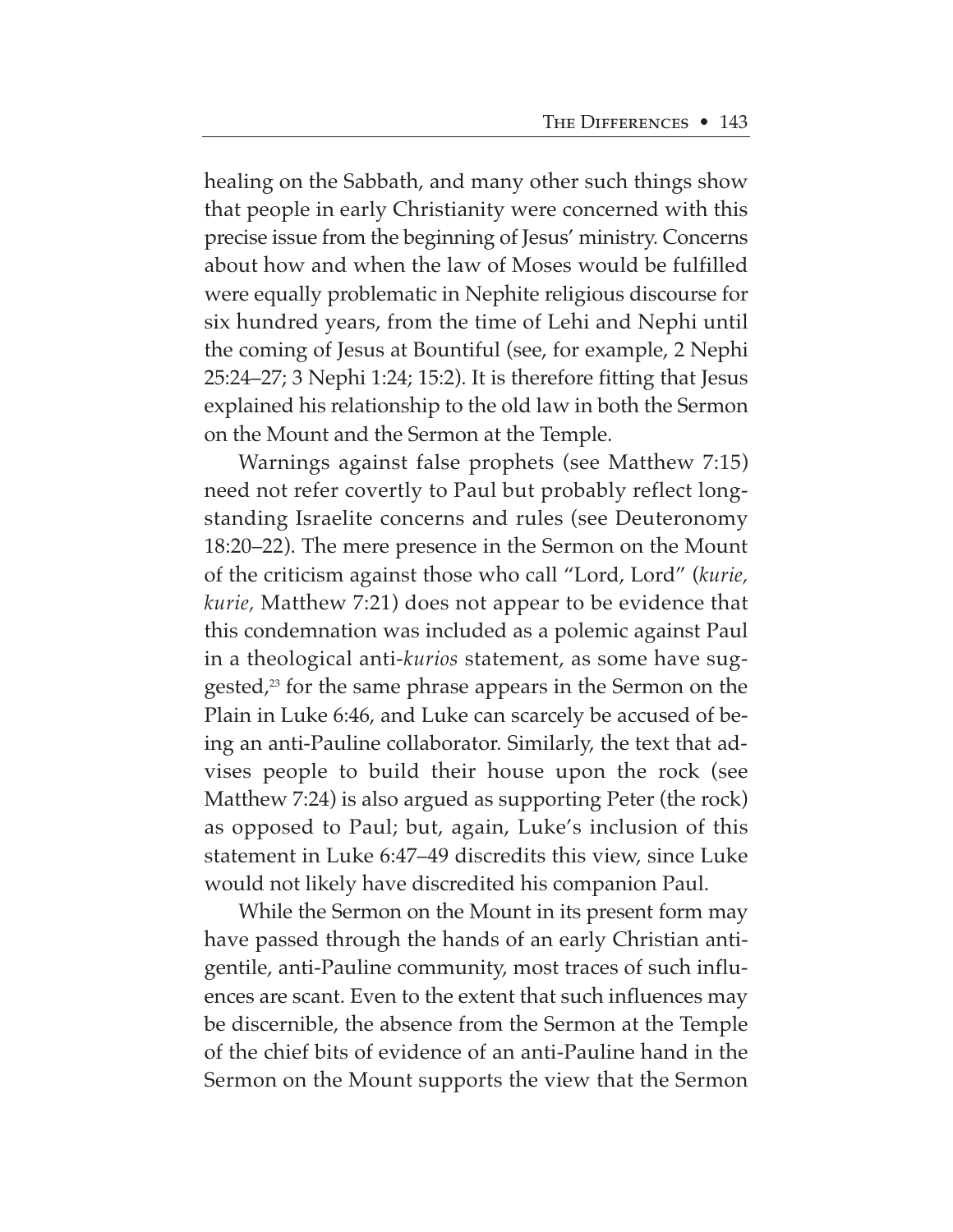at the Temple preserves a reading that predates any such influences on the text.

# **Other Differences**

A number of other differences between the Sermon on the Mount and the Sermon at the Temple are worth mentioning. There seems to be a slightly greater emphasis in the Sermon at the Temple on eschatological judgment at the last day. Futurity is stronger in the Sermon at the Temple than in the Sermon on the Mount: for example, "ye *shall* have great joy" (3 Nephi 12:12), and "the salt *shall* be thenceforth good for nothing" (3 Nephi 12:13).

The Sermon at the Temple seems slightly more personal because *who* has been substituted for *which* on several occasions (see, for example, 3 Nephi 12:6, 10, 45, 48; 13:1, 4, 6, 9), but it is unknown whether this first appeared on the original manuscript of the Book of Mormon or as a correction to the printer's manuscript. While these changes are minor, they add to the overall intimacy of Jesus' words in the Sermon at the Temple. His audience at Bountiful is not a faceless crowd. Unlike the Sermon on the Mount, 3 Nephi even names some of the people who were there to receive him and his words (see 3 Nephi 19:4).

The Sermon at the Temple achieves greater clarity by explicitly stating certain things that the Sermon on the Mount simply assumes: for example, "it" in Matthew 5 is replaced in the Sermon at the Temple with the explicit antecedent "the earth"(3 Nephi 12:13); a cryptic instruction in Matthew 5:30 is explained and motivated with the elaboration "wherein *ye will* take up your cross" (3 Nephi 12:30); the Sermon at the Temple adds the understood injunction "I say that I would that *ye should* do alms unto the poor" (3 Nephi 13:1), which goes beyond the direction on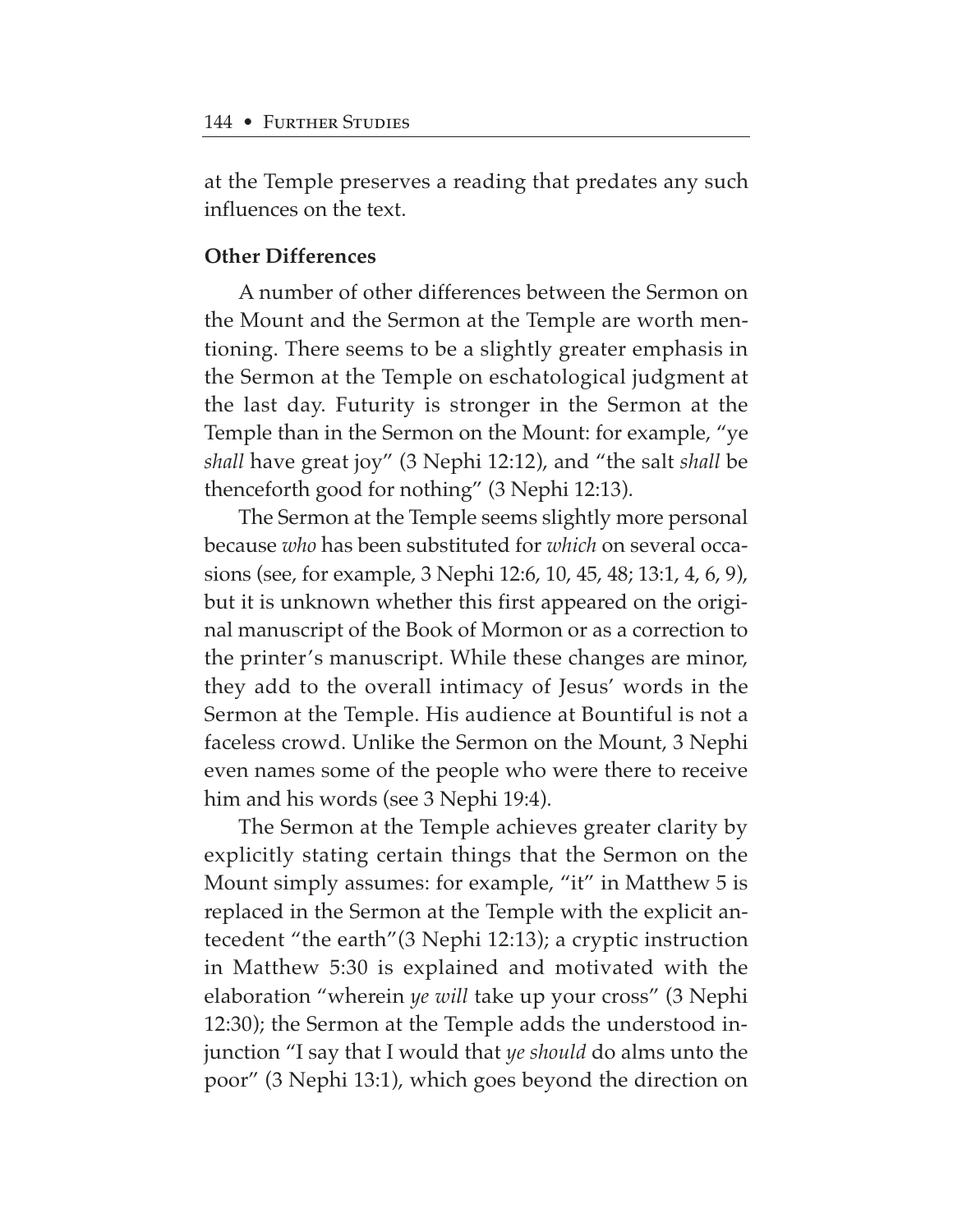how not to give alms; and a rhetorical question in Matthew 6:30 is given with promissory force in the Sermon at the Temple, "even so *will he* clothe you, if ye are not of little faith" (3 Nephi 13:30). These changes strengthen the imperative force of Jesus' statements, especially those that change negative, self-evident statements into positive commands or promises.

Finally, several reasons may be suggested why Jesus dropped the petition "Give us this day our daily *[epiousion]* bread" (Matthew 6:11) in the Sermon at the Temple. Perhaps the petition did not fit the circumstances because Jesus knew he would spend the entire day with these people and would not take time for lunch. Perhaps it was omitted because Jesus wanted to supply a unique sacramental bread at the end of the day (see 3 Nephi 18:1). Perhaps it was dropped because Jesus is the bread of life, and the people had already received their true sustenance that day in the appearance of Jesus.

Unfortunately, the meaning of the word *epiousion* (daily? continual? sufficient? essential? for the future?) is obscure,<sup>24</sup> but one of the earliest interpretations of it (supported by the early fragmentary *Gospel of the Hebrews*) was eschatological: "*ma˙ar* [the Hebrew that Jerome assumed stood behind the Greek *epiousion*] meant not only the next day but also the great Tomorrow, the final consummation. Accordingly, Jerome is saying, the 'bread for tomorrow' was not meant as earthly bread but as the bread of life" in an eschatological sense.25 If the several scholars who refer this petition "to the *coming* Kingdom and its feast"<sup>26</sup> are correct, Jesus might have considered this petition unsuitable in the context of the Sermon at the Temple, since the kingdom had in one sense already come. His appearance at that time in Bountiful was a realized eschatological event. Assuming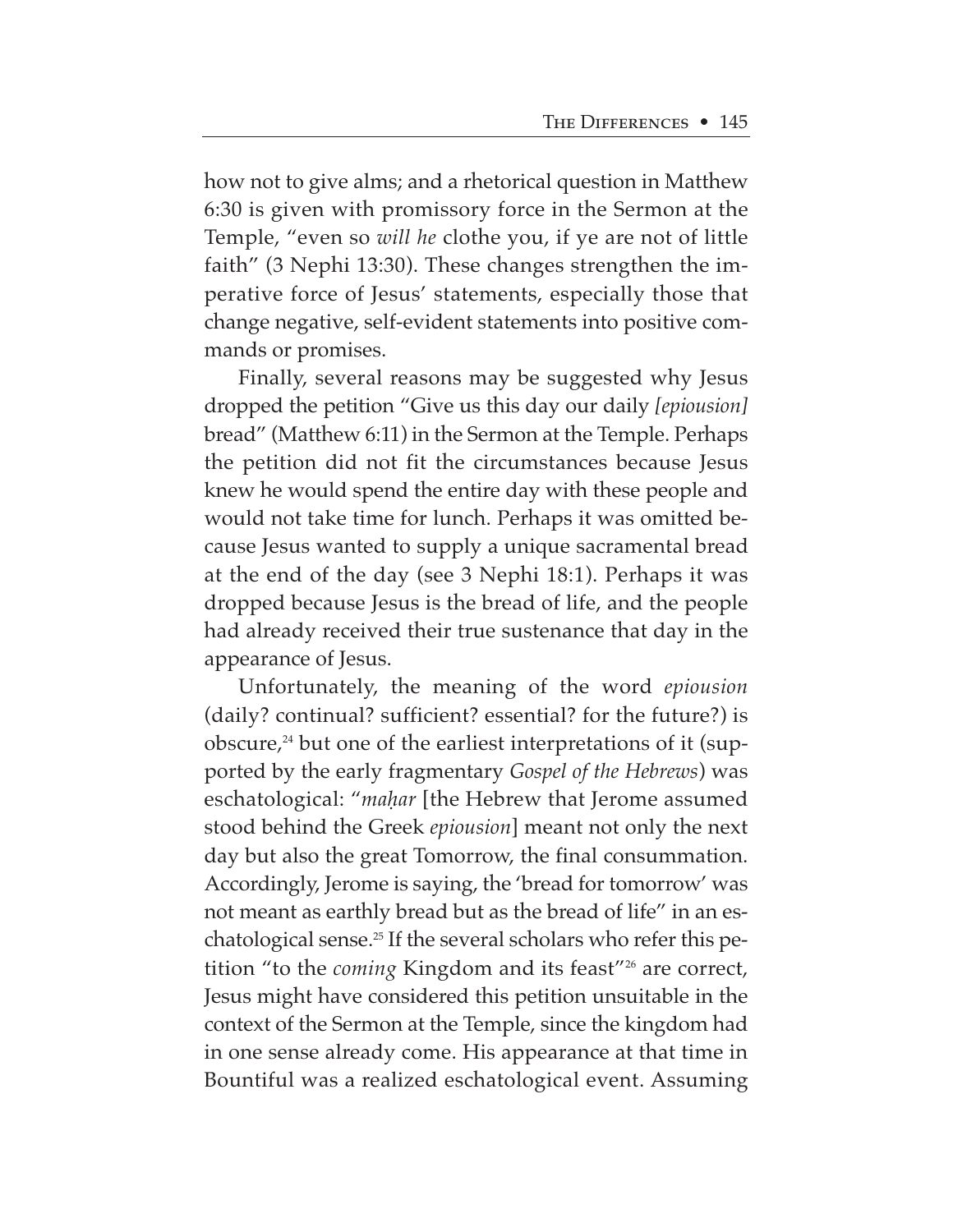that this is the meaning of *epiousion,* this deletion would fall into the same category as the other differences, mentioned above, that reflect the postresurrectional setting of the Sermon at the Temple.

In sum, one can readily compare the texts of the Sermon on the Mount and the Sermon at the Temple. There are many differences between the two texts. Although to the casual observer most of these points seem insignificant or meddlesome, a closer examination shows that most of these variations are quite meaningful and subtle. The differences are consistent with the introduction of the Sermon into Nephite culture, with its covenant-making context, and with dating the text to a time before the suspected factional alterations or additions were made to the Sermon on the Mount. All this, in my opinion, speaks highly for the Sermon at the Temple as an appropriate, well-thought-out, and pertinent text, and it supplies considerable evidence that the Sermon at the Temple was not simply plagiarized superficially from the Sermon on the Mount. The differences reflect deeper circumstances and well-considered truths.

Of course there are many similarities between the two texts, and in large sections no differences occur. These similarities are consistent with Jesus' open acknowledgement that he taught the Nephites "the things which I taught before I ascended to my Father" (3 Nephi 15:1). His gospel is one gospel, no more nor less (see 3 Nephi 11:40). The Sermon at the Temple is, therefore, not only appropriately similar to but also meaningfully different from the Sermon on the Mount. The more I know of those differences, the more I am impressed that achieving this subtle balance was not something that just casually happened.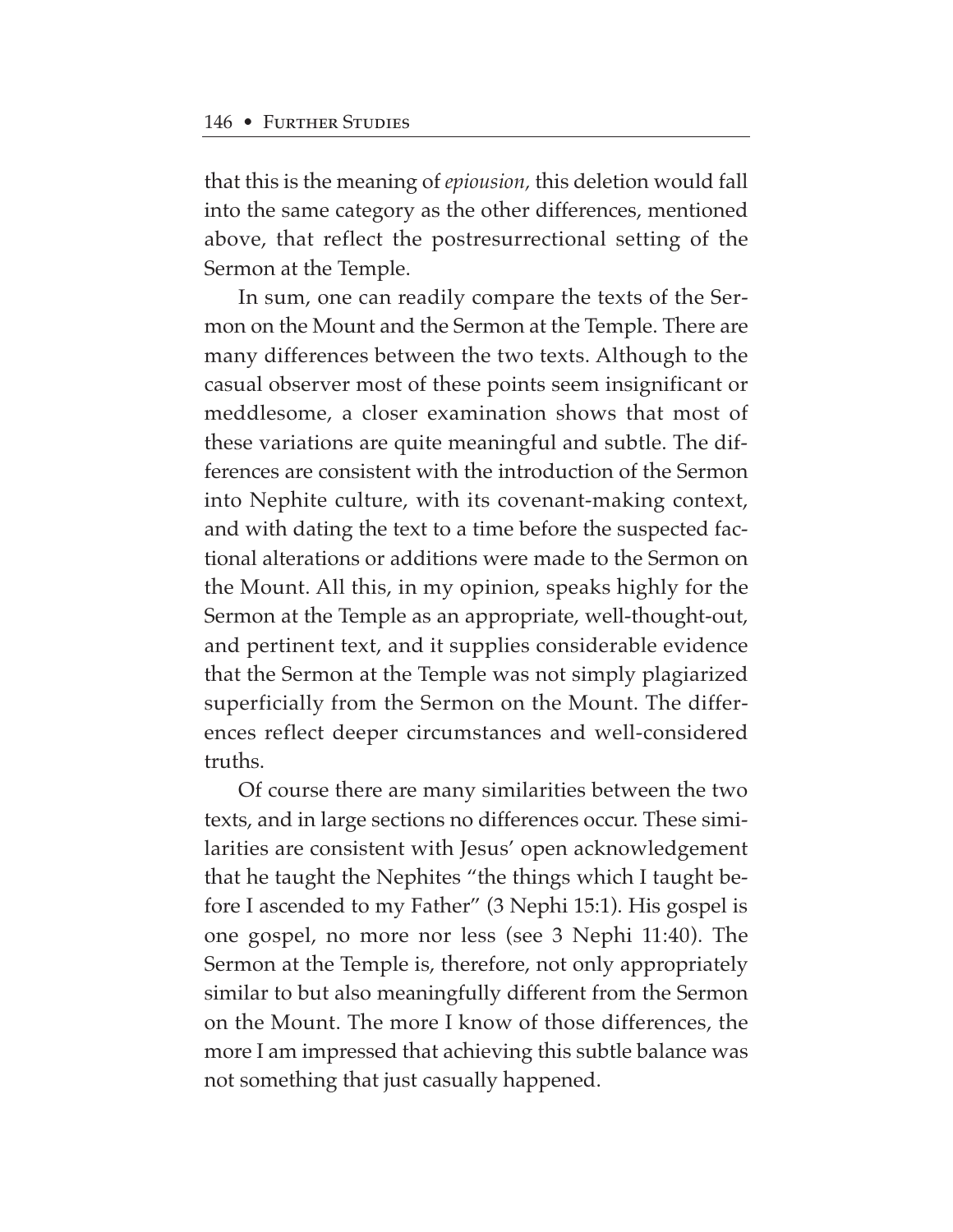### **Notes**

1. Samuel L. Clemens, *Roughing It* (New York: Harper, 1913), 1:119.

2. M. T. Lamb, *The Golden Bible* (New York: Ward and Drummond, 1887), iii.

3. Ibid., 187–89; italics in original. In response to a similar expression, B. H. Roberts countered, "I am led to believe that you have been so absorbed, perhaps, in tracing out the sameness in the expressions that you have failed to note the differences to which I allude, for you make the claim of strict identity between the Book of Mormon and King James' translation too strong." B. H. Roberts, "Bible Quotations in the Book of Mormon; and Reasonableness of Nephi's Prophecies," *Improvement Era 7* (January 1904): 184.

4. Lamb, *Golden Bible,* 212. To the same effect, see Ronald V. Huggins, "Did the Author of 3 Nephi Know the Gospel of Matthew?" *Dialogue: A Journal of Mormon Thought* 30/3 (1997): 137–48.

5. Roberts, "Bible Quotations," 184; Sidney B. Sperry, *Problems of the Book of Mormon* (Salt Lake City: Bookcraft, 1964), 105–6. James E. Talmage, *Jesus the Christ* (Salt Lake City: Deseret Book, 1976), 725, 729, sees a greater emphasis in the Sermon at the Temple than in the Sermon on the Mount on the adoration of Jesus but otherwise considers the two sermons to be virtually identical, both containing "the same splendid array of ennobling precepts" and "the same wealth of effective comparison" (p. 727).

6. Roberts, "Bible Quotations," 191.

7. I will not discuss in detail the differences between the Sermon at the Temple, the Sermon on the Mount, and the Joseph Smith Translation. For a three-column chart comparing these three texts, see the appendix to the 1990 edition of this book. In the interests of simplicity and pertinence to the present study, the appendix in this volume compares in two columns the texts of the King James Bible and 3 Nephi 12–14. For discussions of the JST's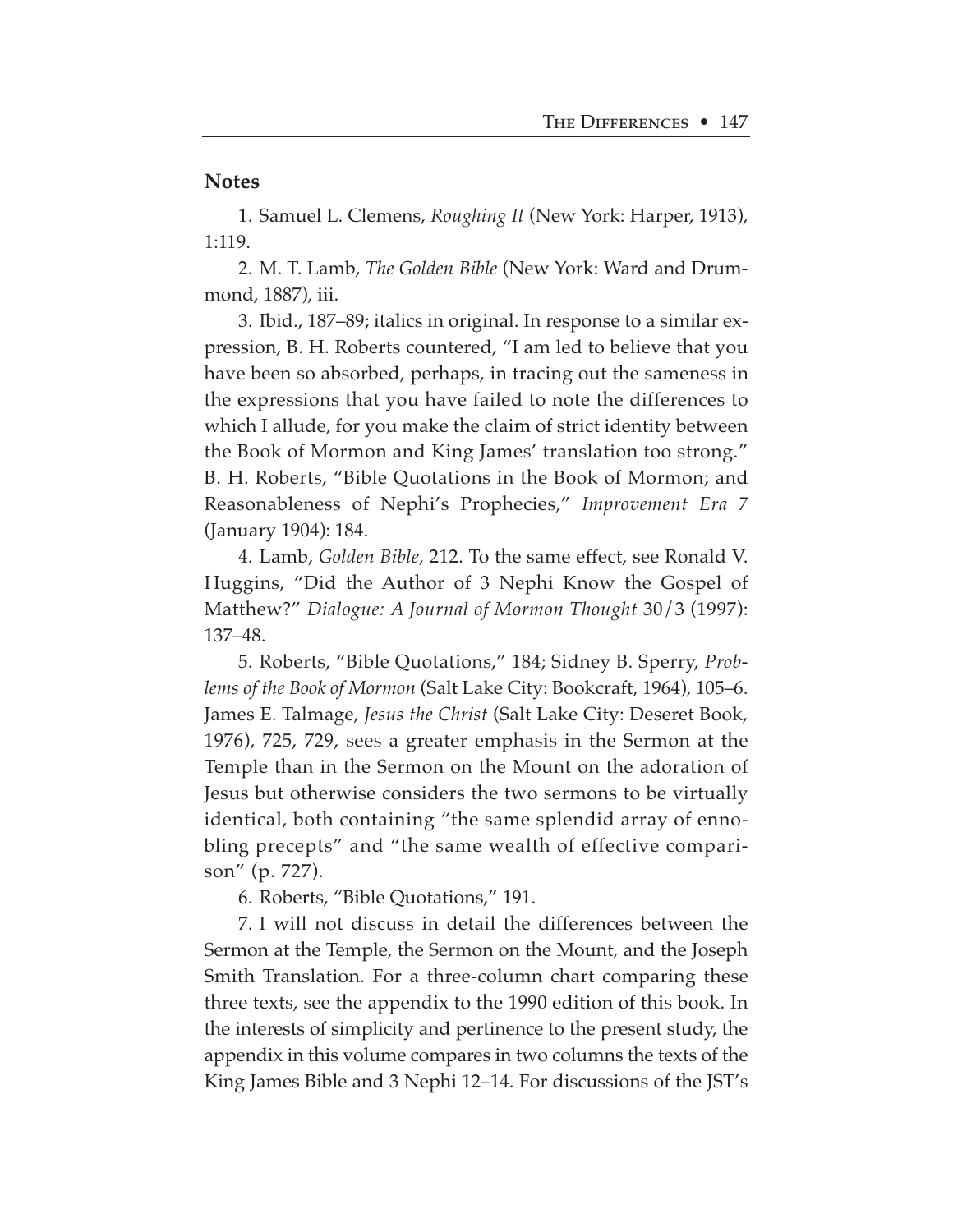features, see Robert A. Cloward, "The Sermon on the Mount in the JST and the Book of Mormon," in *The Joseph Smith Translation: The Restoration of Plain and Precious Things,* ed. Monte S. Nyman and Robert L. Millet (Provo, Utah: BYU Religious Studies Center, 1985), 163–200; and W. Jeffrey Marsh, "Prophetic Enlightenment on the Sermon on the Mount," *Ensign,* January 1999, 15–21. The fact that the Sermon at the Temple and the Joseph Smith Translation are not identical to each other shows, from one Latter-day Saint point of view, that Jesus delivered the Sermon several times, and thus one should not necessarily expect to find a single "correct" version of the text.

8. Raymond E. Brown, *The Churches the Apostles Left Behind* (New York: Pauline, 1984).

9. Frank Zimmermann, *The Aramaic Origin of the Four Gospels* (New York: KTAV, 1979), 47. Georg Strecker, *The Sermon on the Mount: An Exegetical Commentary,* trans. O. C. Dean Jr. (Nashville: Abingdon, 1988), 69, points out that the expression soon took on a broader meaning, however, than merely "the way to the courthouse." See Hans Dieter Betz, *The Sermon on the Mount,* ed. Adela Yarbro Collins (Minneapolis: Fortress, 1995), 226.

10. The coins of Herod Agrippa I (A.D. 37–44) bearing the inscription *ORKIA BASILEOS MEGALOU AGRIPA* are catalogued in Ya'akov Meshorer, *Ancient Jewish Coinage* (Jerusalem: Amphora, 1982), 2:45, 47, 56, 246; and *Jewish Coins of the Second Temple Period* (Chicago: Argonaut, 1967), 139–40; see Ernst W. Klimowsky*, On Ancient Palestinian and Other Coins: Their Symbolism and Metrology* (Tel Aviv: Israel Numismatic Society, 1974), 105–6. For this information, I am indebted to Dennis C. Duling of Canisius College for his paper presented at the Society of Biblical Literature annual meeting in Chicago, November 1988.

11. Ulrich Luz, *Matthew 1–7: A Continental Commentary,* trans. Wilhelm C. Linss (Minneapolis: Fortress, 1989), 278.

12. John I. Durham, "Shalom and the Presence of God," in *Proclamation and Presence,* ed. John I. Durham and J. R. Porter (Richmond, Va.: John Knox, 1970), 290, 292; see Baruch A. Levine, *In the Presence of the Lord* (Leiden: Brill, 1974).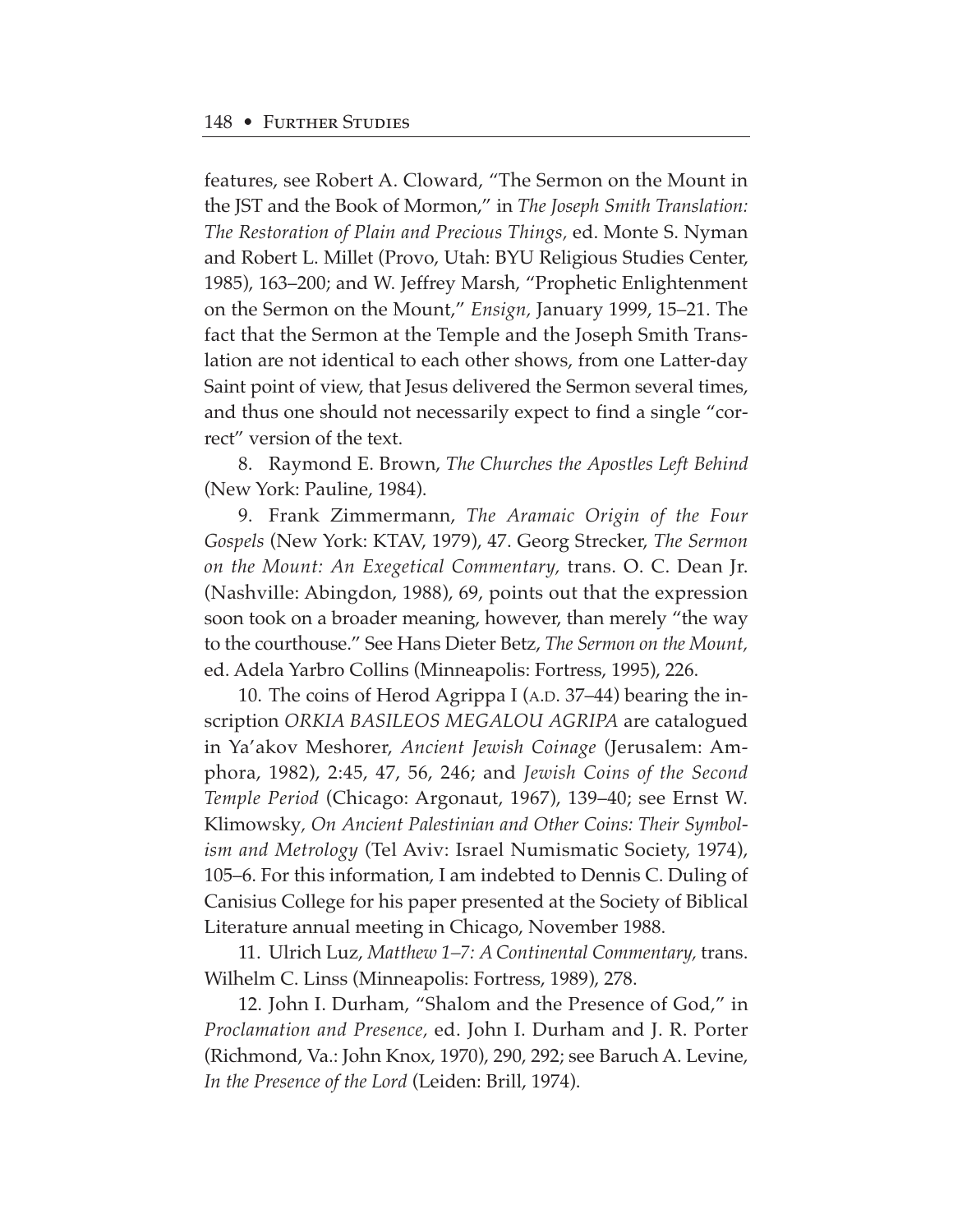13. Durham, "Shalom and the Presence of God," 290, 292.

14. Vernon K. Robbins, "Divine Dialogue and the Lord's Prayer: Socio-Rhetorical Interpretation of Sacred Texts," *Dialogue: A Journal of Mormon Thought* 28/3 (1995): 133.

15. Luz, *Matthew 1–7,* 267–72.

16**.** On the question of whether this mutilation was to be understood literally or as hyperbolic speech, especially in light of similar rabbinic sayings whose actual execution is debated legalistically and philosophically, see Betz, *Sermon on the Mount,* 238–39.

17. William F. Albright and Christopher S. Mann say this applies to alien and heathen people. Albright and Mann, *Matthew* (Garden City, N. Y.: Doubleday, 1971), 84. Samuel T. Lachs links the Samaritans with the dogs and the Romans with the swine: "Who are the dogs and the swine in this passage? It is wellknown that they are both used as derogatory terms for the Gentiles." Lachs, *A Rabbinic Commentary on the New Testament* (New York: KTAV, 1987), 139.

18. Hans Dieter Betz, *Essays on the Sermon on the Mount* (Philadelphia: Fortress, 1985), 1–16, 55–69.

19. Ibid., 19.

20. Ibid., 21.

21. Ibid., 20–21. For reasons against seeing Matthew 7:15–23 as anti-Pauline, see David Hill, "False Prophets and Charismatics: Structure and Interpretation in Matthew 7:15–23," *Biblica* 57 (1976): 327–48.

22. See, for example, W. D. Davies, *Torah in the Messianic Age and/or the Age to Come* (Philadelphia: Society of Biblical Literature, 1952).

23. See, for example, Betz, *Essays on the Sermon on the Mount,* 156–57.

24. Walter Bauer, William F. Arndt, and F. Wilbur Gingrich, *A Greek-English Lexicon of the New Testament,* 2nd ed. (Chicago: University of Chicago Press, 1979), 296–97; G. Kittel, ed., *Theological Dictionary of the New Testament* (Grand Rapids, Mich.: Eerdmans, 1964), 2:590–99.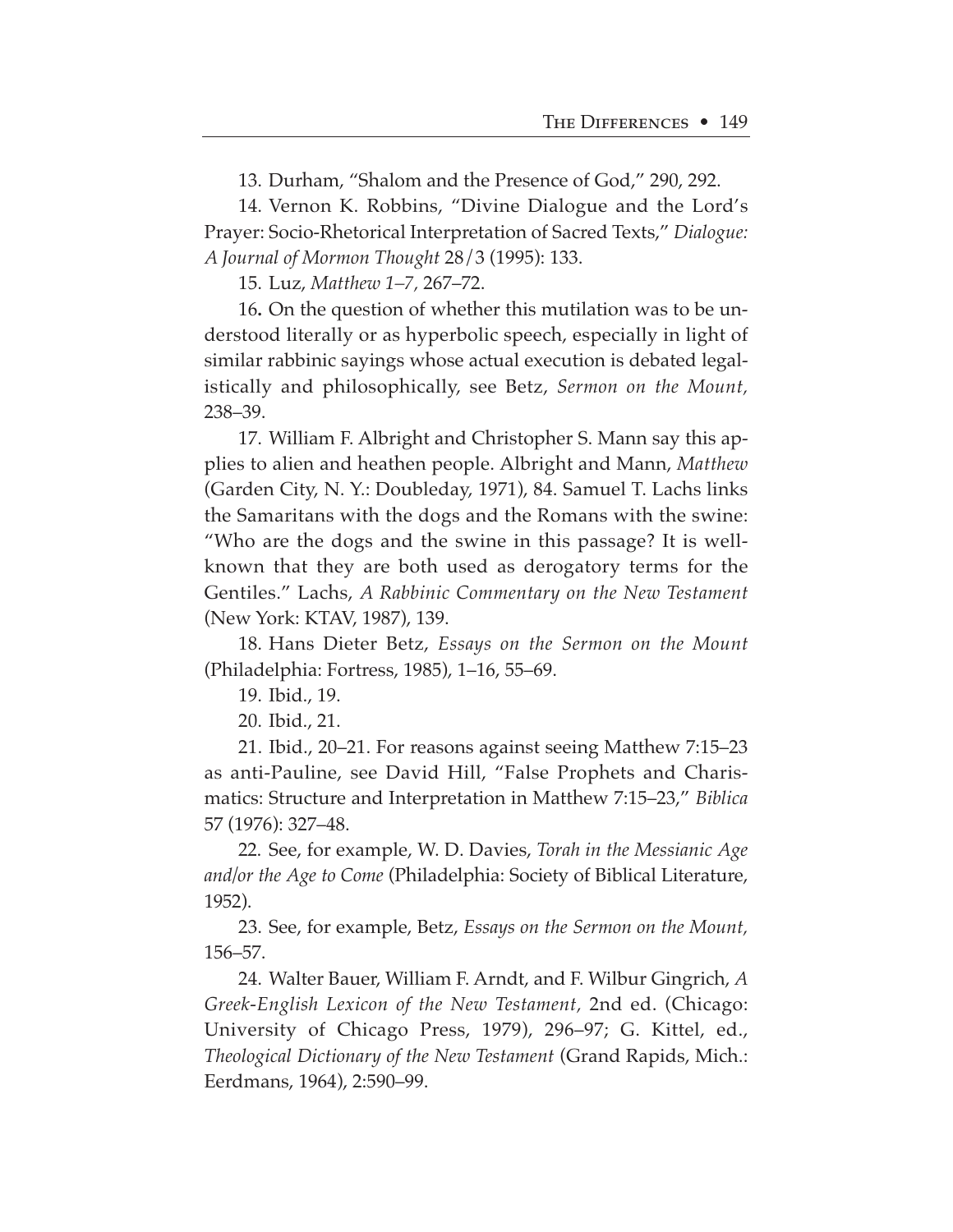25. Joachim Jeremias, *The Prayers of Jesus* (London: SCM, 1967), 100–101.

26. Bauer, Arndt, and Gingrich, *Greek-English Lexicon,* 297; and Kittel, *Theological Dictionary,* 2:595.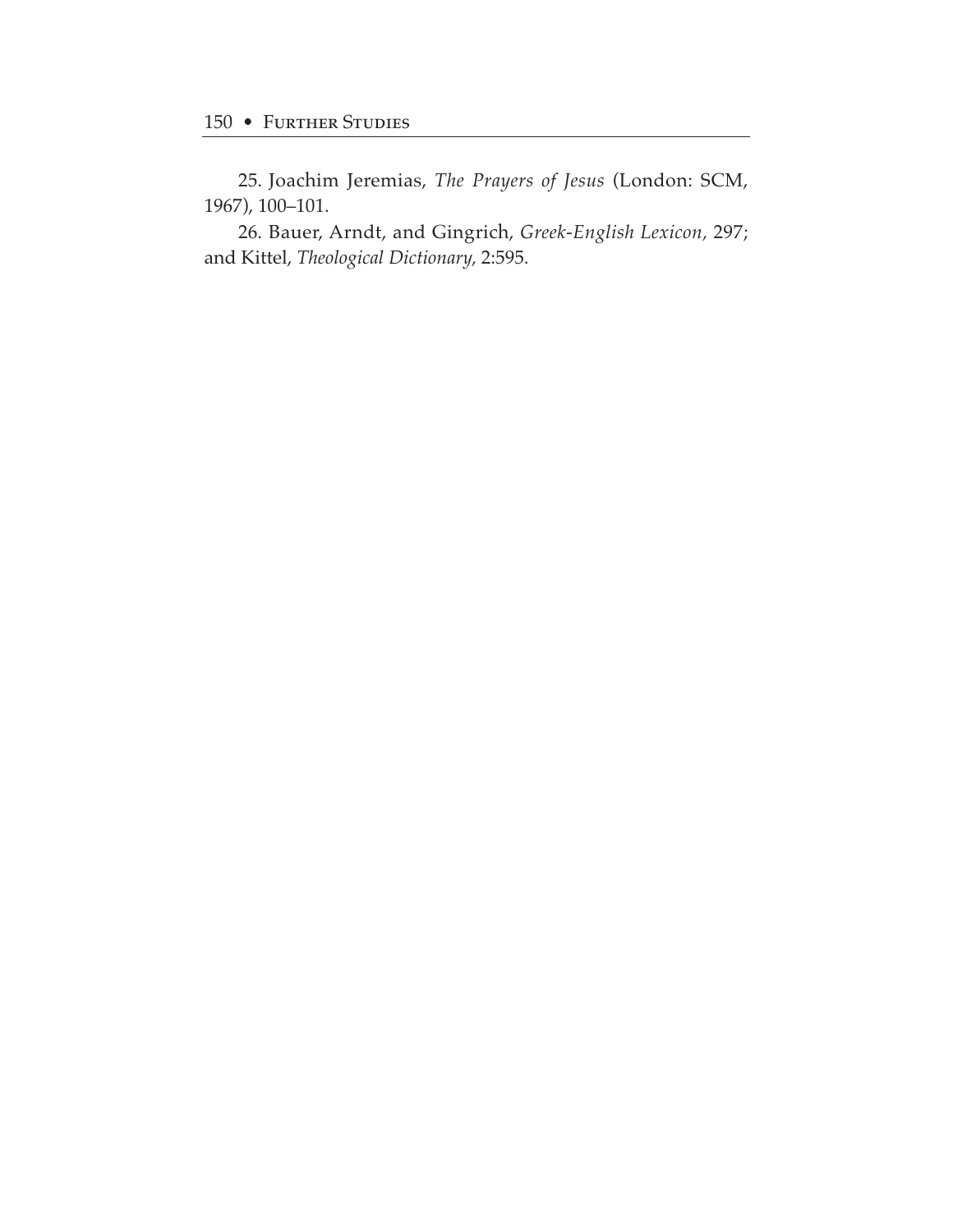$\ddot{\phantom{1}}$ CHAPTER 7

# The Common Israelite Background

The previous pages display many differences between the Sermon on the Mount and the Sermon at the Temple and show that all those variations were purposeful and consistent with the delivery of the Sermon in Bountiful. In further support of the assertion that the Sermon on the Mount appropriately appears in the Sermon at the Temple, one may wonder if Jesus did *not* change some things from the Sermon on the Mount that he should have changed in order to make the text understandable to the Nephites. Although it is impossible to know for sure how much of the Sermon at the Temple the Nephites readily recognized from their Old Testament and Israelite heritage (and 3 Nephi 15:2 makes it clear that they did not immediately understand everything that Jesus said), I conclude that there are few individual words or concepts in the Sermon at the Temple that should have been puzzling to the Nephites. In my opinion, there are no other words or phrases in the Sermon where something needed to be changed but was not.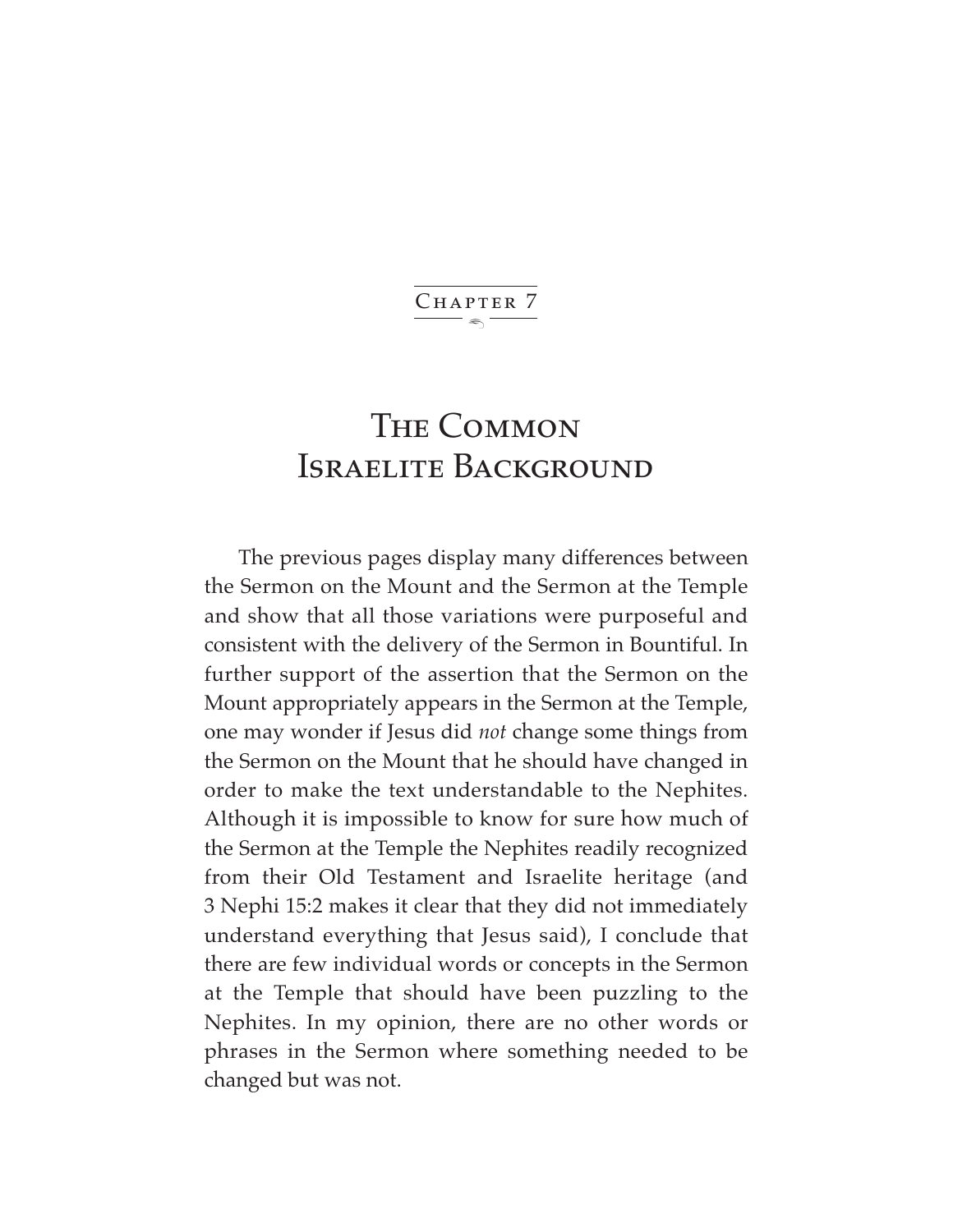Indeed, most of the words and phrases, images, ideas, and modes of logical expression in the Sermon on the Mount are rather universally understandable to all mankind. What person does not understand such basic words or concepts as mercy, the poor, peacemakers, salt, light, sun, wind, darkness, open, secret, treasure, heart, mote, beam, bread, serpent, tree, fruit, blossom, rock, sand, men, brother, love, hate, enemy, adversary, marriage, divorce, greet, day, tomorrow, throw, hand, pigs, dogs, grass, power, glory, rejoice, fields, barns, ask, seek, knock, listen, clothing, good, evil, sin, forgive, righteousness, obey, cut off, swear, kill, prophet, wide, narrow, parents, children, holy, stature, eye, call, judge, lamp, riches, pearls, fast, pray, law, debts, and so forth? There are some 383 Greek words in the total vocabulary of the Sermon on the Mount. Most are everyday words. The translation of these words is generally straightforward. Their overt meanings can hardly be mistaken, whether they are expressed in English, Latin, Greek, Aramaic, Nephite, or any other language.

Krister Stendahl has suggested one such translation problem in the way the Sermon at the Temple renders the fourth beatitude. It reads, "Blessed are all they who do hunger and thirst after righteousness, for they shall be filled with the Holy Ghost" (3 Nephi 12:6). He remarked that it seemed unnatural to associate the Greek word *chortazø* (physically filled) in Matthew 5:6 with a spiritual filling, since the New Testament Greek usually uses a different word, *pl∑roø*, when it speaks of being filled with the Spirit and since *chortazø* appears in passages about actual feedings of multitudes, eating crumbs, and so on.<sup>1</sup>

The problem, however, is solved when we turn to Old Testament backgrounds of the Sermon. The promise of Jesus, that those who hunger and thirst after "righteous-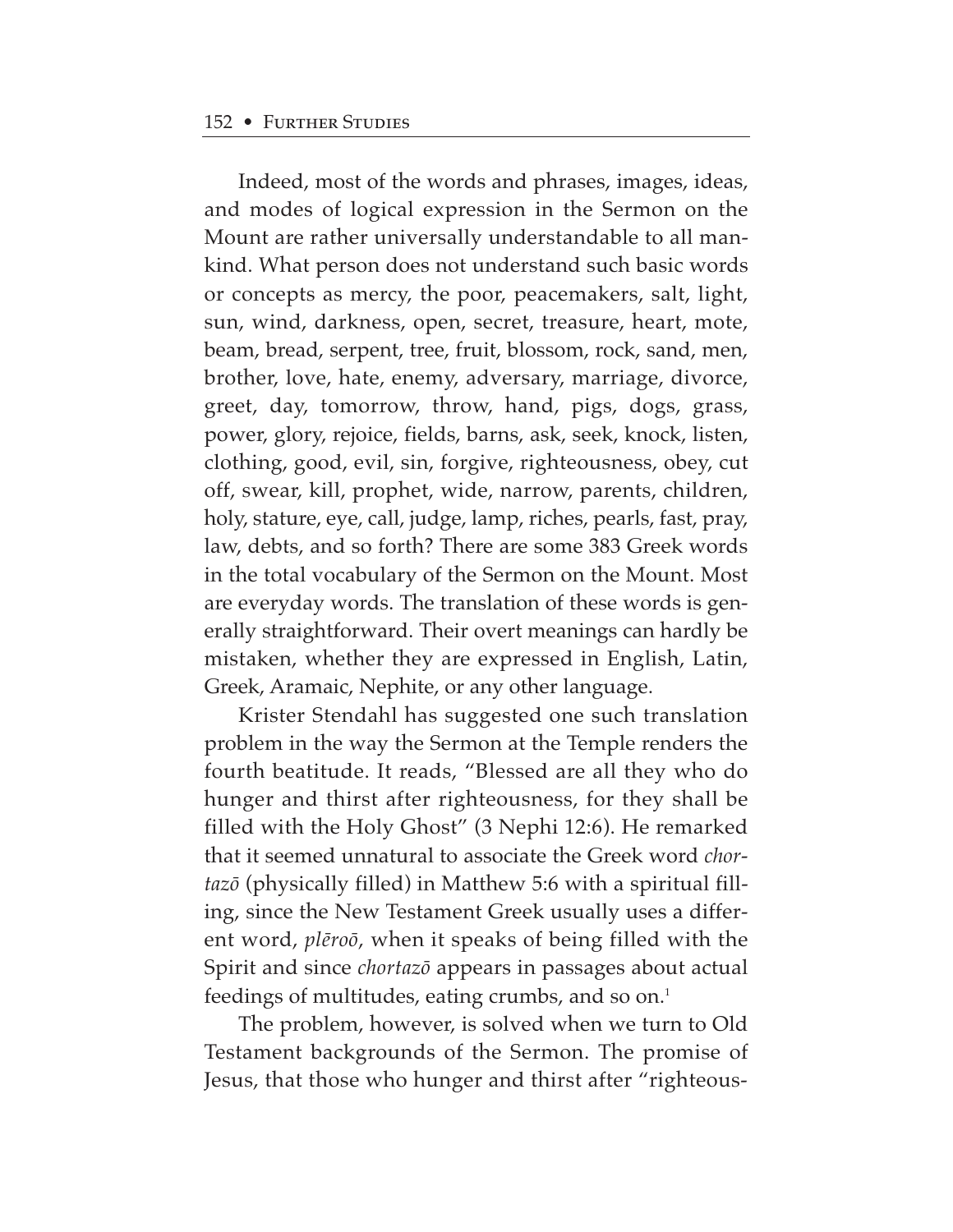ness" *(dikaiosun∑n)* shall be filled *(chortasth∑sontai),* is closely related to the last two verses of Psalm 17 (Psalm 16 in the Greek Septuagint), a rarely mentioned text that Stendahl apparently overlooked. This psalm contrasts the filling *(echortasth∑san)* of the stomach in uncleanliness with beholding the face of God in righteousness *(dikaiosun∑)*: "I shall be satisfied *[chortasth∑somai]* when I awake, with thy likeness" (Psalm 17:15). Here the word *chortazø* is used to describe one's being filled with the Spirit and being satisfied by beholding the righteousness of God. The distinctiveness of this use of *chortazø* in Psalm 17 and Matthew 5:6 only increases the likelihood that Jesus' New Testament audience would have recognized his allusion to these words in the psalm, a passage that would have been quite familiar to them. It shows that the translation in the Sermon at the Temple does well by making explicit this particular understanding of *chortazø* as having reference to a spiritual filling by the Holy Ghost, such as that which comes when a person beholds the face of God in righteousness.<sup>2</sup>

The text of the Sermon on the Mount is steeped in phraseology of early biblical literature. Although most Christians assume that Jesus' words were completely original, in fact many of the words and phrases in the Sermon on the Mount were taken directly or proximately from the Old Testament scriptures. These expressions would have had a familiar ring to his audience in Galilee and probably also to his listeners in Bountiful, who shared the Israelite scriptural heritage up to the time of Jeremiah. The following list shows the main biblical antecedents and precedents drawn upon by Jesus in the Sermon. Some are direct quotes; others are paraphrases or closely related expressions.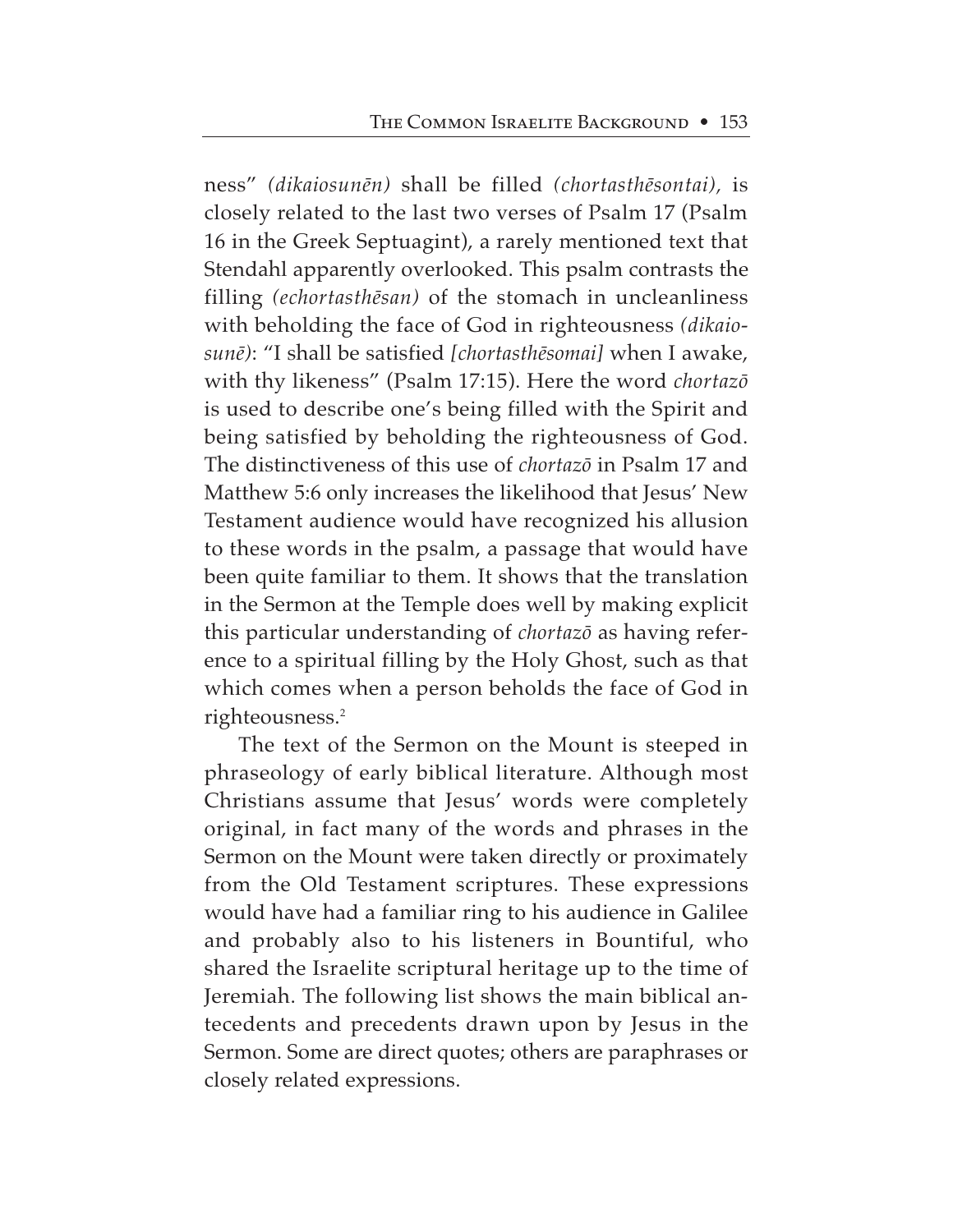| <b>Old Testament</b>                                                                                                                                                                                                                                                                                                                                                                    | <b>The Sermon</b>                                                                                       |
|-----------------------------------------------------------------------------------------------------------------------------------------------------------------------------------------------------------------------------------------------------------------------------------------------------------------------------------------------------------------------------------------|---------------------------------------------------------------------------------------------------------|
| "The meek also shall increase<br>their joy in the Lord, and the<br>poor among men shall rejoice<br>in the Holy One of Israel"<br>(Isaiah 29:19).                                                                                                                                                                                                                                        | "Blessed are the poor in spirit"<br>(Matthew 5:3; compare 3 Ne-<br>phi 12-14 throughout this<br>table). |
| "To comfort all that mourn"<br>(Isaiah 61:2).<br>"To set up on high those that<br>be low; that those which<br>mourn may be exalted to<br>safety" (Job 5:11).                                                                                                                                                                                                                            | "Blessed are they that mourn:<br>for they shall be comforted"<br>(Matthew 5:4).                         |
| "The meek shall inherit the<br>earth" (Psalm 37:11).<br>"The meek shall eat and be<br>satisfied: they shall praise the<br>Lord that seek him: your heart<br>shall live for ever" (Psalm<br>$22:26$ ).<br>"The meek will he guide in<br>judgment: and the meek will<br>he teach his way" (Psalm 25:9).<br>"God arose to judgment, to<br>save all the meek of the earth"<br>(Psalm 76:9). | "Blessed are the meek: for<br>they shall inherit the earth"<br>(Matthew 5:5).                           |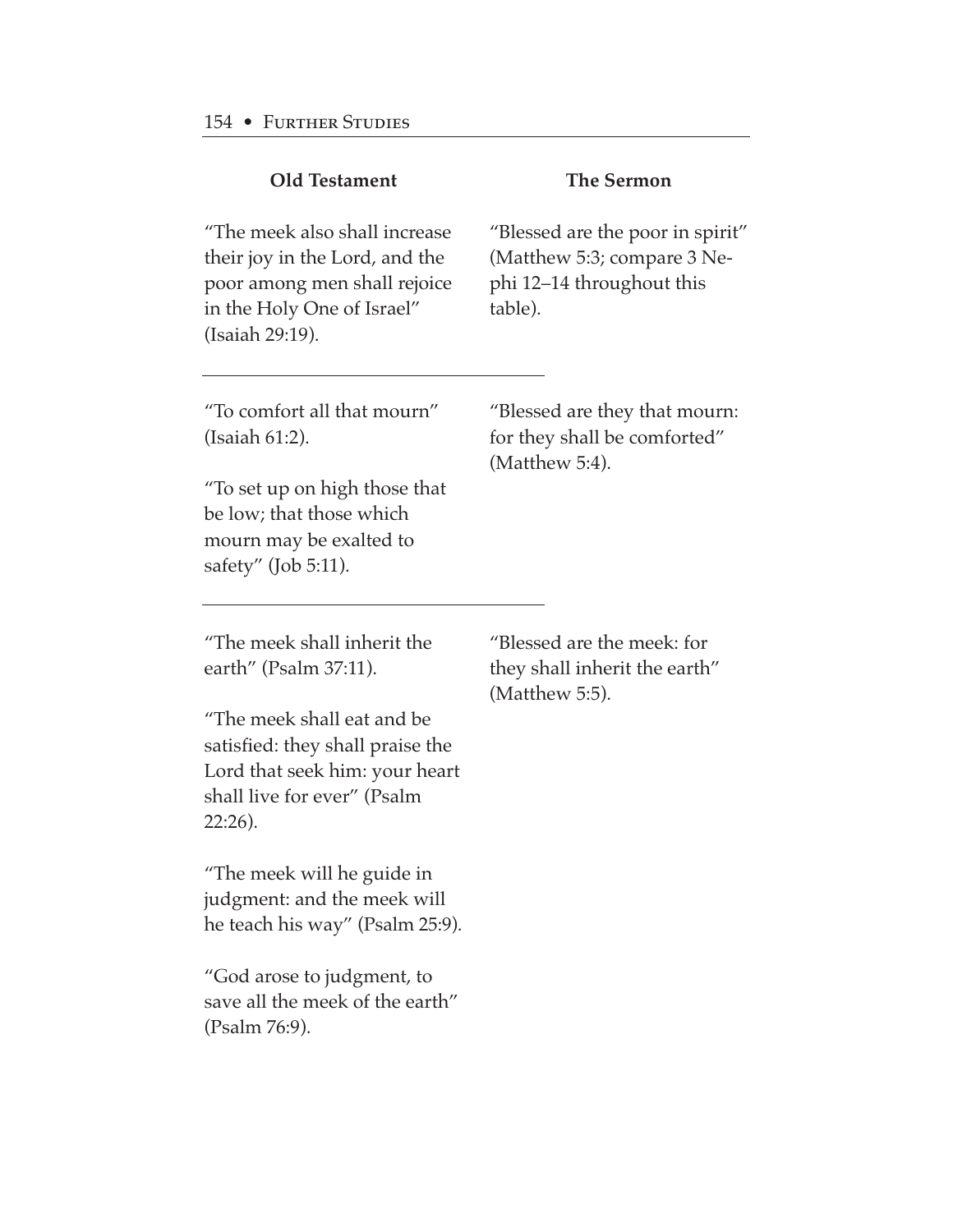# **Old Testament**

### **The Sermon**

"The Lord lifteth up the meek: he casteth the wicked down to the ground" (Psalm 147:6).

"The Lord taketh pleasure in his people: he will beautify the meek with salvation" (Psalm 149:4).

"Good tidings unto the meek" (Isaiah 61:1).

"I shall be satisfied *[chortasth∑somai]* . . . , I will behold thy face in righteousness *[dikaiosun∑i]*" (Psalm 17:15 LXX).

"They shall not hunger nor thirst; neither shall the heat nor the sun smite them: for he that hath mercy on them shall lead them, even by the springs of water shall he guide them" (Isaiah 49:10).

"The meek shall eat and be satisfied: they shall praise the Lord that seek him: your heart shall live for ever" (Psalm 22:26).

"Blessed are they which do hunger and thirst after righteousness *[dikaiosun∑]:* for they shall be filled *[chortasth∑sontai]"* (Matthew 5:6).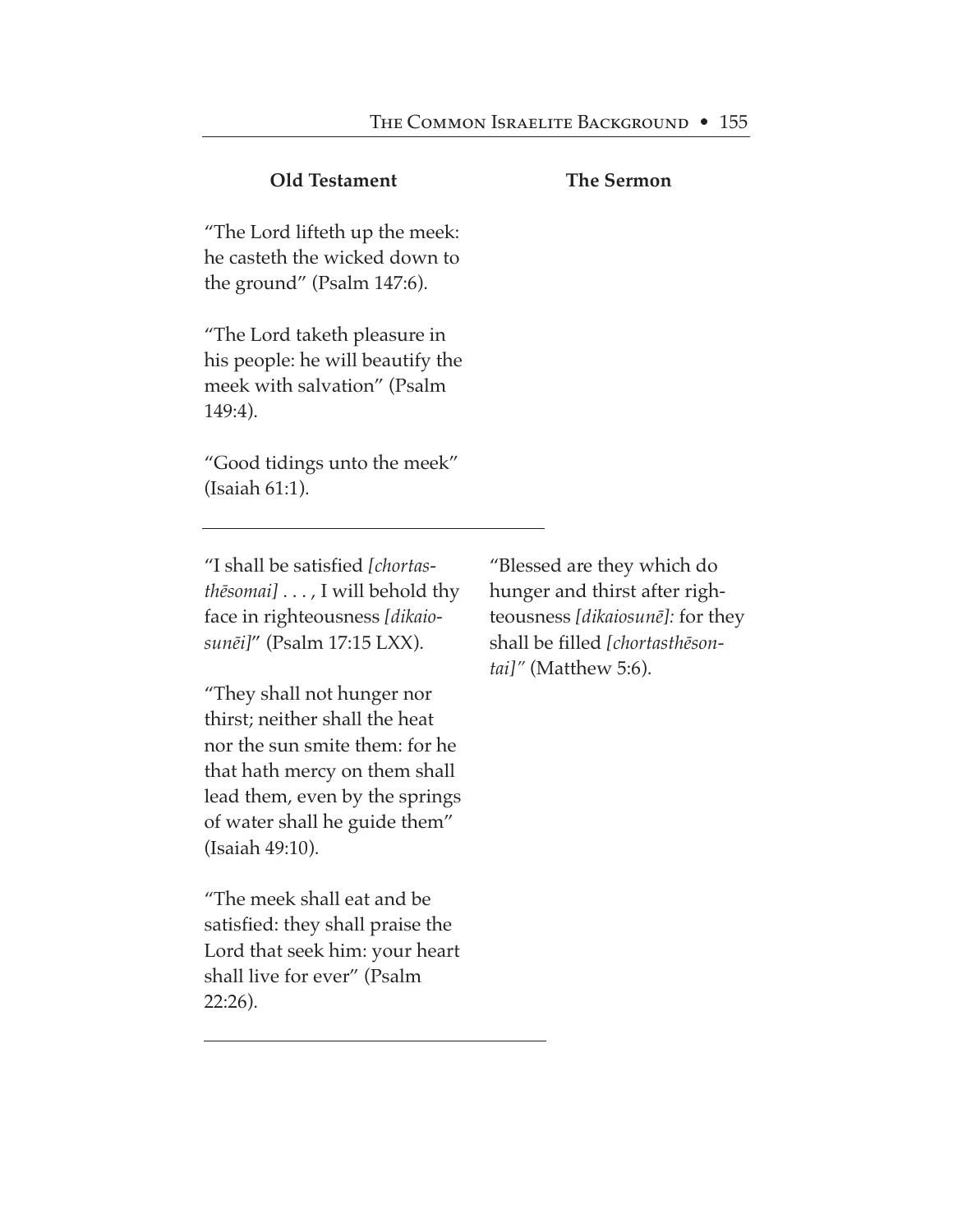| <b>Old Testament</b>                                                                                                                                                                                     | <b>The Sermon</b>                                                                                                                                                                           |
|----------------------------------------------------------------------------------------------------------------------------------------------------------------------------------------------------------|---------------------------------------------------------------------------------------------------------------------------------------------------------------------------------------------|
| "Who shall ascend into the hill<br>[temple] of the Lord? or who<br>shall stand in his holy place?<br>He that hath clean hands, and<br>a pure heart" (Psalm 24:3-4;<br>see 73:1).                         | "Blessed are the pure in heart:<br>for they shall see God"<br>(Matthew 5:8).                                                                                                                |
| "They shall be called [klēthē-<br><i>sontai</i> the sons [huioi] of the<br>living God" (Hosea 1:10 LXX).<br>"I have said, Ye are gods; and<br>all of you are children of the<br>most High" (Psalm 82:6). | "They shall be called [klēthē-<br>sontail the children [huioi] of<br>God" (Matthew 5:9).                                                                                                    |
| "They mocked the messen-<br>gers of God, and despised his<br>words, and misused his<br>prophets" (2 Chronicles 36:16).                                                                                   | "Men shall revile you, and<br>persecute you, and shall say<br>all manner of evil against you<br>falsely for so persecuted<br>they the prophets which were<br>before you" (Matthew 5:11-12). |
| "Neither shalt thou suffer the<br>salt of the covenant of thy God<br>to be lacking" (Leviticus 2:13).                                                                                                    | "Ye are the salt of the earth"<br>(Matthew 5:13).                                                                                                                                           |
| "Trodden under feet" (Isaiah<br>$14:19$ ).                                                                                                                                                               | "Trodden under foot" (Mat-<br>thew $5:13$ ).                                                                                                                                                |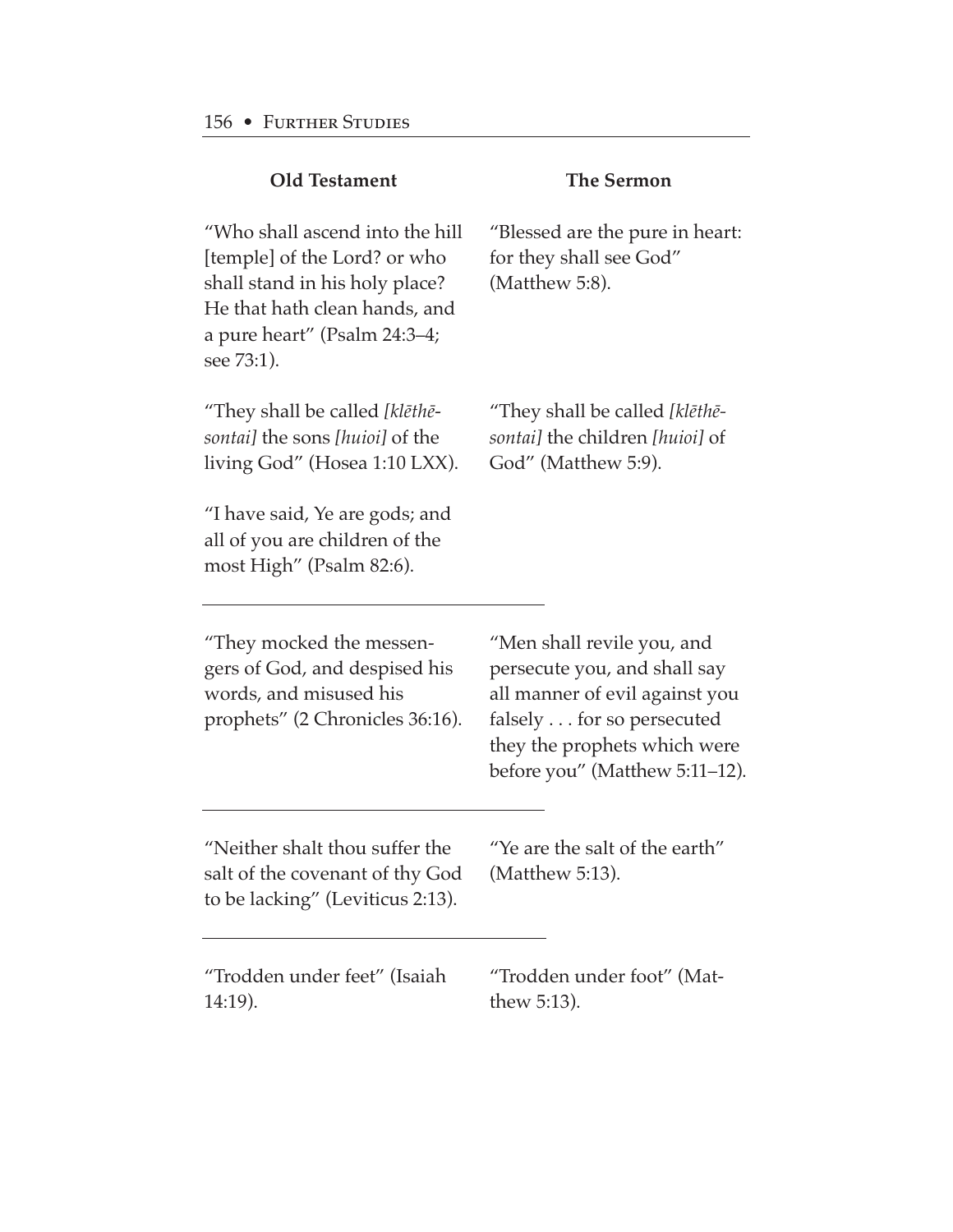## **Old Testament**

### **The Sermon**

"A nation meted out and trodden under foot" (Isaiah 18:7).

"The crown of pride . . . shall be trodden under feet" (Isaiah 28:3).

"The Lord hath trodden under foot all my mighty men" (Lamentations 1:15).

"Thou hast trodden down all them that err from thy statutes" (Psalm 119:118).

"I will also give thee for a light to the Gentiles, that thou mayest be my salvation unto the end of the earth" (Isaiah 49:6; see 42:6).

"Ye are the light of the world" (Matthew 5:14)

"I give unto you to be the light of this people" (3 Nephi 12:14).

"When his candle shined upon my head, and when by his light I walked through darkness" (Job 29:3).

"For thou wilt light my candle: the Lord my God will enlighten my darkness" (Psalm 18:28).

"Neither do men light a candle, and put it under a bushel" (Matthew 5:15).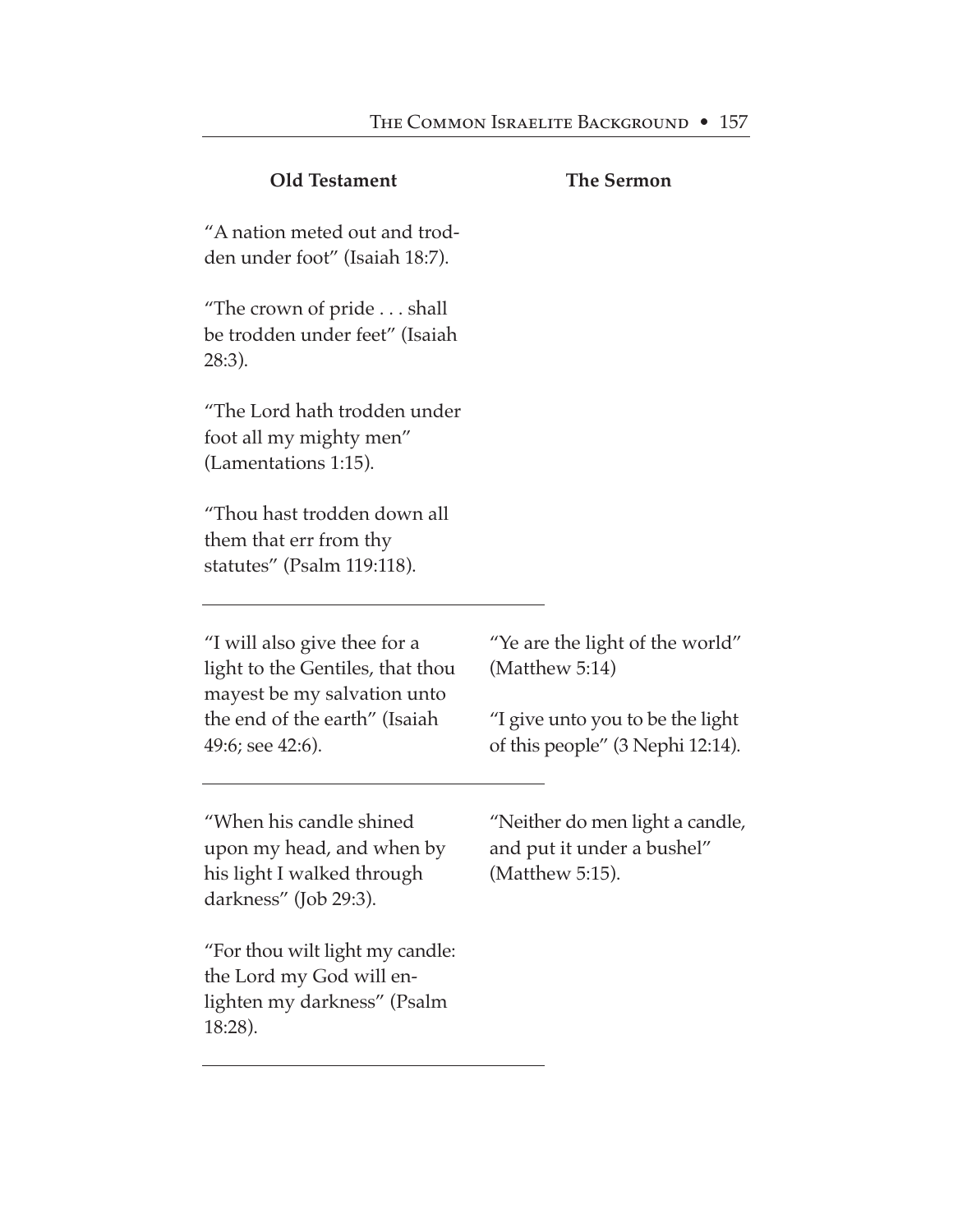| <b>Old Testament</b>                                                                                                                                                                                                                                                                                                                                     | <b>The Sermon</b>                                                                                                                                                                                                                                                                                                                                                                          |
|----------------------------------------------------------------------------------------------------------------------------------------------------------------------------------------------------------------------------------------------------------------------------------------------------------------------------------------------------------|--------------------------------------------------------------------------------------------------------------------------------------------------------------------------------------------------------------------------------------------------------------------------------------------------------------------------------------------------------------------------------------------|
| "Thou shalt not kill" (Exodus<br>20:13; Deuteronomy 5:17).                                                                                                                                                                                                                                                                                               | "Thou shalt not kill"<br>(Matthew 5:21).                                                                                                                                                                                                                                                                                                                                                   |
| "Do not go hastily to court, for<br>what will you do in the end if<br>your neighbor puts you to<br>shame? Argue your case [out<br>of court] with your neighbor;<br>and do not betray the confi-<br>dence of another, lest hearing<br>about it he may shame you<br>and your bad reputation will<br>never go away" (Proverbs 25:<br>8-9; from the Hebrew). | "Agree with thine adversary<br>quickly, whiles thou art in [a<br>legal dispute] with him; lest at<br>any time the adversary deliver<br>thee to the judge, and the<br>judge deliver thee to the offi-<br>cer, and thou be cast into<br>prison. Verily I say unto thee,<br>Thou shalt by no means come<br>out thence, till thou hast paid<br>the uttermost farthing" (Mat-<br>thew 5:25–26). |
| "Thou shalt not commit adul-<br>tery" (Exodus 20:14).                                                                                                                                                                                                                                                                                                    | "Thou shalt not commit adul-<br>tery" (Matthew 5:27).                                                                                                                                                                                                                                                                                                                                      |
| "Lust not after her beauty in<br>thine heart; neither let her take<br>thee with her eyelids"<br>(Proverbs 6:25).                                                                                                                                                                                                                                         | "Whosoever looketh on a<br>woman to lust after her hath<br>committed adultery with her<br>already in his heart" (Matthew<br>$5:28$ ).                                                                                                                                                                                                                                                      |
| "Seek not after your own<br>heart and your own eyes, after<br>which ye use to go a whoring"<br>(Numbers 15:39).                                                                                                                                                                                                                                          |                                                                                                                                                                                                                                                                                                                                                                                            |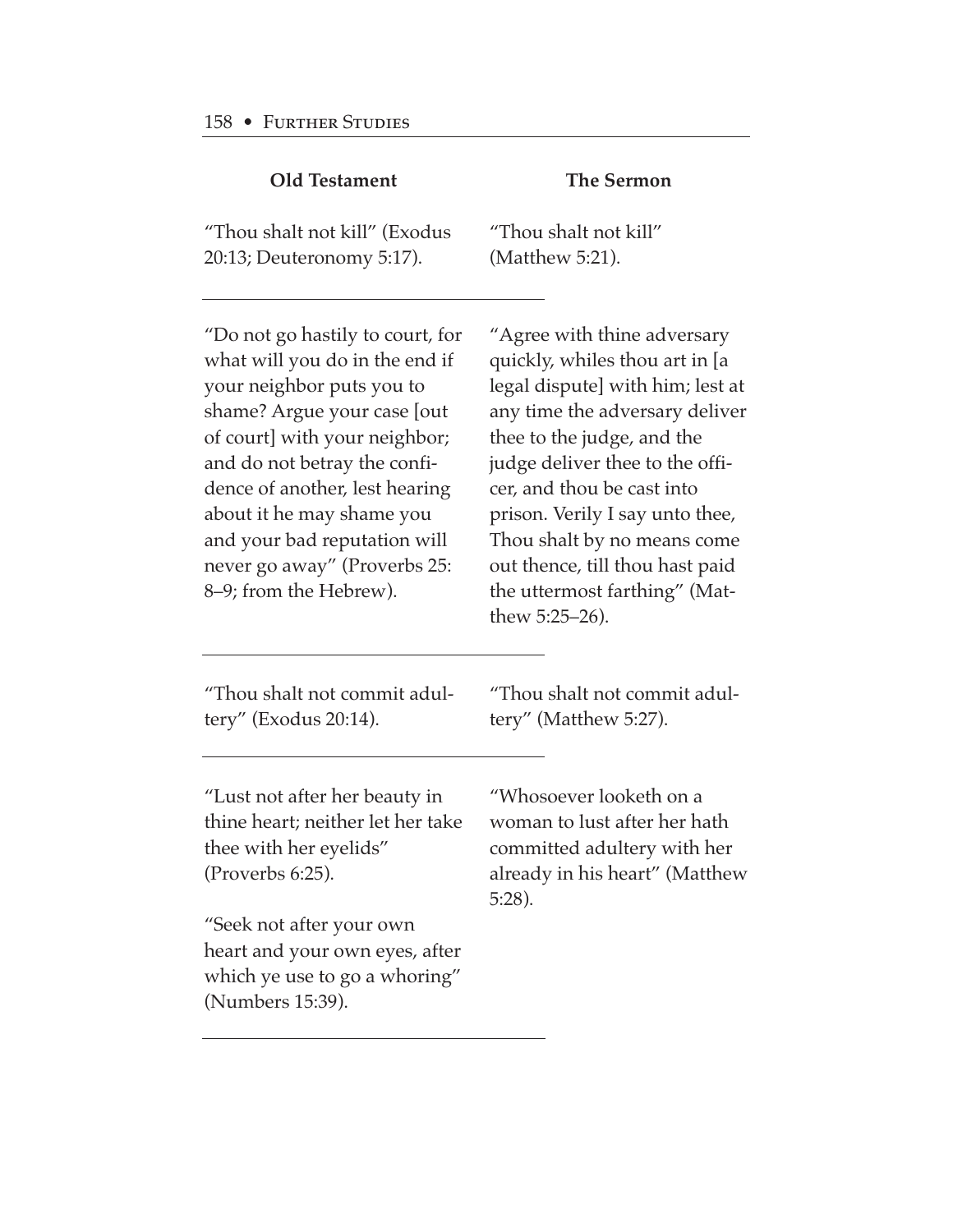| <b>Old Testament</b>                                                                                              | <b>The Sermon</b>                                                                                                                   |
|-------------------------------------------------------------------------------------------------------------------|-------------------------------------------------------------------------------------------------------------------------------------|
| "Let him write her a bill of di-<br>vorcement" (Deuteronomy<br>$24:1$ ).                                          | "Let him give her a writing of<br>divorcement" (Matthew 5:31).                                                                      |
| "The Lord, the God of Israel,<br>saith that he hateth putting<br>away" (Malachi 2:16).                            | "Whosoever shall put away his<br>wife, saving for the cause of<br>fornication, causeth her to com-<br>mit adultery" (Matthew 5:32). |
| "Thou shalt not bear false wit-<br>ness" (Exodus 20:16).                                                          | "Thou shalt not forswear thy-<br>self" (Matthew 5:33).                                                                              |
| "Ye shall not swear by my<br>name falsely" (Leviticus 19:12;<br>see Numbers 30:2).                                |                                                                                                                                     |
| "Thine enemies take thy name"<br>in vain" (Psalms 139:20).                                                        |                                                                                                                                     |
| "Pay thy vows unto the most<br>High" (Psalm 50:14).                                                               | "Perform unto the Lord thine<br>oaths" (Matthew 5:33).                                                                              |
| "If thou shalt forbear to vow,<br>it shall be no sin in thee"<br>(Deuteronomy 23:22).                             | "Swear not at all" (Matthew<br>$5:34$ ).                                                                                            |
| "Better is it that thou<br>shouldest not yow, than that<br>thou shouldest yow and not<br>pay" (Ecclesiastes 5:5). |                                                                                                                                     |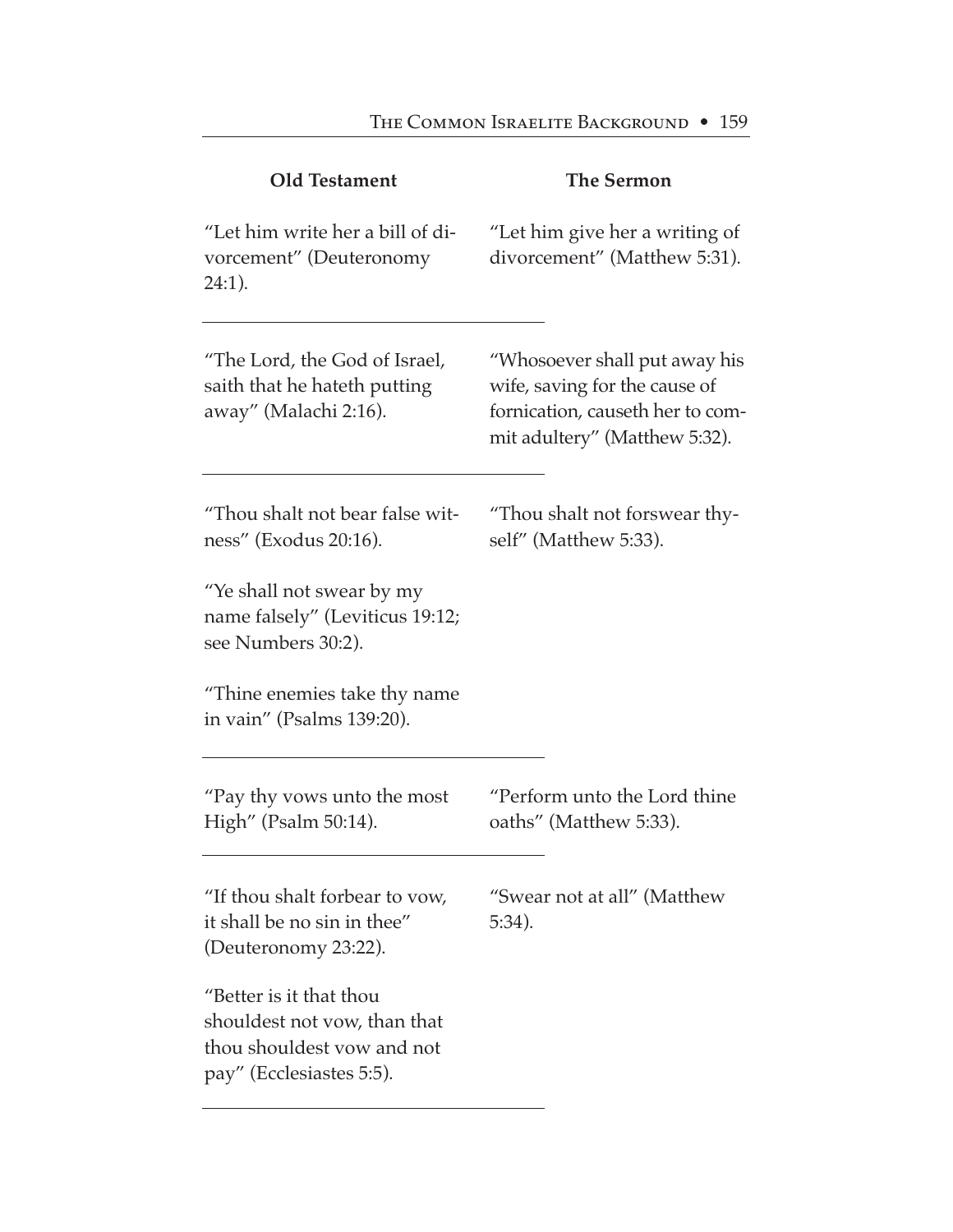| <b>Old Testament</b>                                                                                     | <b>The Sermon</b>                                                                                                  |
|----------------------------------------------------------------------------------------------------------|--------------------------------------------------------------------------------------------------------------------|
| "The heaven is my throne, and<br>the earth is my footstool"<br>(Isaiah 66:1).                            | "Neither by heaven; for it is<br>God's throne: Nor by the<br>earth; for it is his footstool"<br>(Matthew 5:34-35). |
| "Zion $\dots$ city of the great                                                                          | "Jerusalem the city of the                                                                                         |
| King" (Psalm 48:2).                                                                                      | great King" (Matthew 5:35).                                                                                        |
| "Eye for eye, tooth for tooth"                                                                           | "An eye for an eye, and a                                                                                          |
| (Exodus 21:24; Leviticus 24:20;                                                                          | tooth for a tooth" (Matthew                                                                                        |
| Deuteronomy 19:21).                                                                                      | $5:38$ ).                                                                                                          |
| "I gave my back to the smiters                                                                           | "Whosoever shall smite                                                                                             |
| [rhapismata], and my cheeks to                                                                           | [rhapizei] thee on thy right                                                                                       |
| them that plucked off the hair"                                                                          | cheek, turn to him the other                                                                                       |
| (Isaiah 50:6 LXX).                                                                                       | also" (Matthew 5:39).                                                                                              |
| "If thou at all take thy neigh-                                                                          | "If any man will sue thee $\dots$                                                                                  |
| bor's raiment to pledge, thou                                                                            | and take away thy coat, let                                                                                        |
| shalt deliver it unto him by                                                                             | him have thy cloke also"                                                                                           |
| [sundown]" (Exodus 22:26).                                                                               | (Matthew 5:40).                                                                                                    |
| "Hath given his bread to the<br>hungry, and hath covered the<br>naked with a garment"<br>(Ezekiel 18:7). |                                                                                                                    |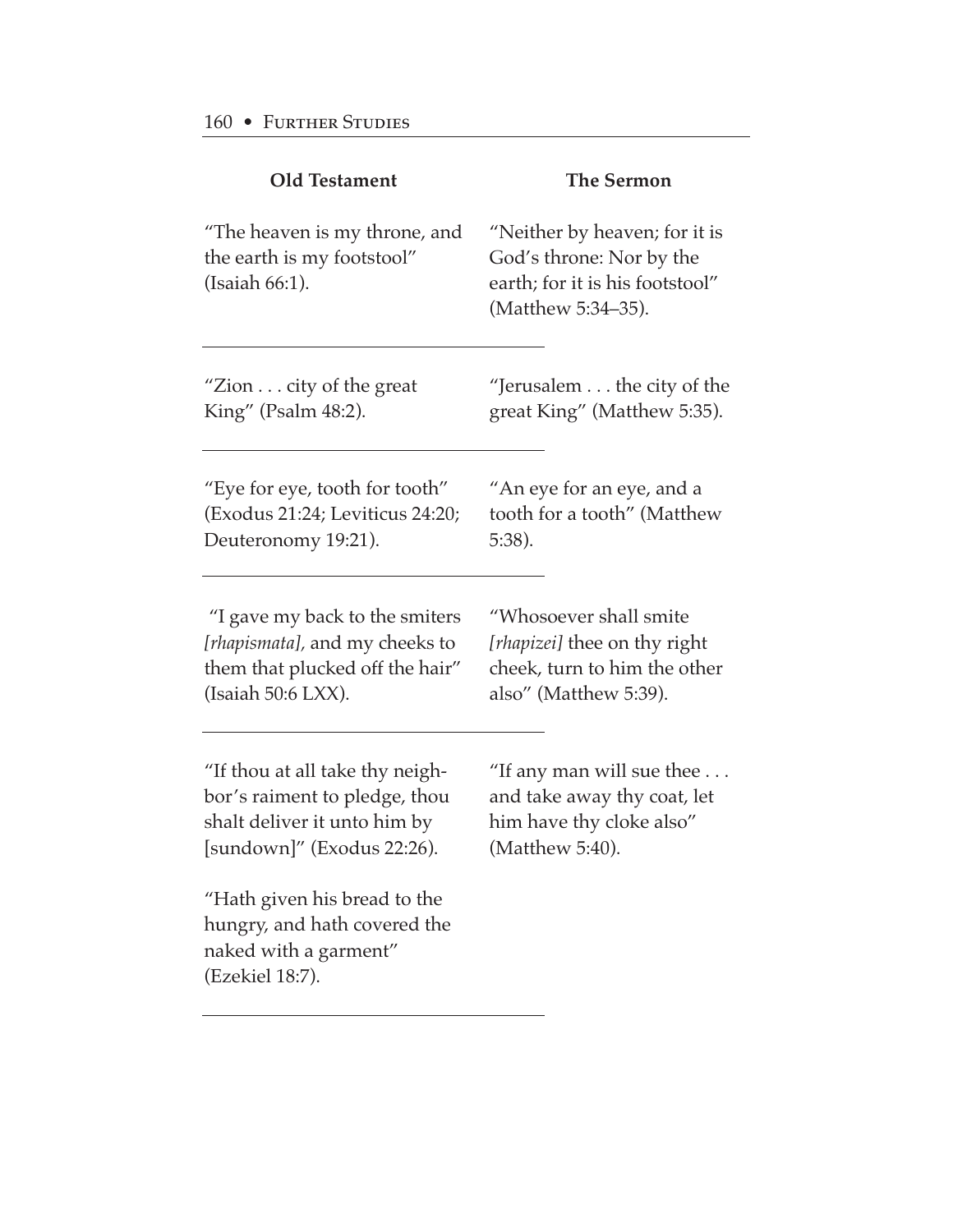| <b>Old Testament</b>                                                                                                                                   | <b>The Sermon</b>                                                                                      |
|--------------------------------------------------------------------------------------------------------------------------------------------------------|--------------------------------------------------------------------------------------------------------|
| "[Thou] shalt surely lend him<br>sufficient for his need"<br>(Deuteronomy 15:8).                                                                       | "From him that would borrow<br>of thee turn not thou away"<br>(Matthew 5:42).                          |
| "Giveth unto the poor"<br>(Proverbs 28:27).                                                                                                            |                                                                                                        |
| "If thou lend money to any of<br>my people that is poor by<br>thee, thou shalt not $\dots$ lay<br>upon him usury" (Exodus<br>22:25).                   |                                                                                                        |
| "Love thy neighbour"<br>(Leviticus 19:18).                                                                                                             | "Love thy neighbour and hate<br>thine enemy" (Matthew 5:43).                                           |
| "In that thou lovest thine ene-<br>mies, and hatest thy friends"<br>(2 Samuel 19:6).                                                                   |                                                                                                        |
| "If thou meet thine enemy's<br>ox or his ass going astray, thou<br>shalt surely bring it back to<br>him again" (Exodus 23:4; see<br>Deuteronomy 22:1). | "Love your enemies, bless<br>them that curse you, do good<br>to them that hate you"<br>(Matthew 5:44). |
| "If thine enemy be hungry,<br>give him bread to eat; and if                                                                                            |                                                                                                        |

he be thirsty, give him water to drink" (Proverbs 25:21).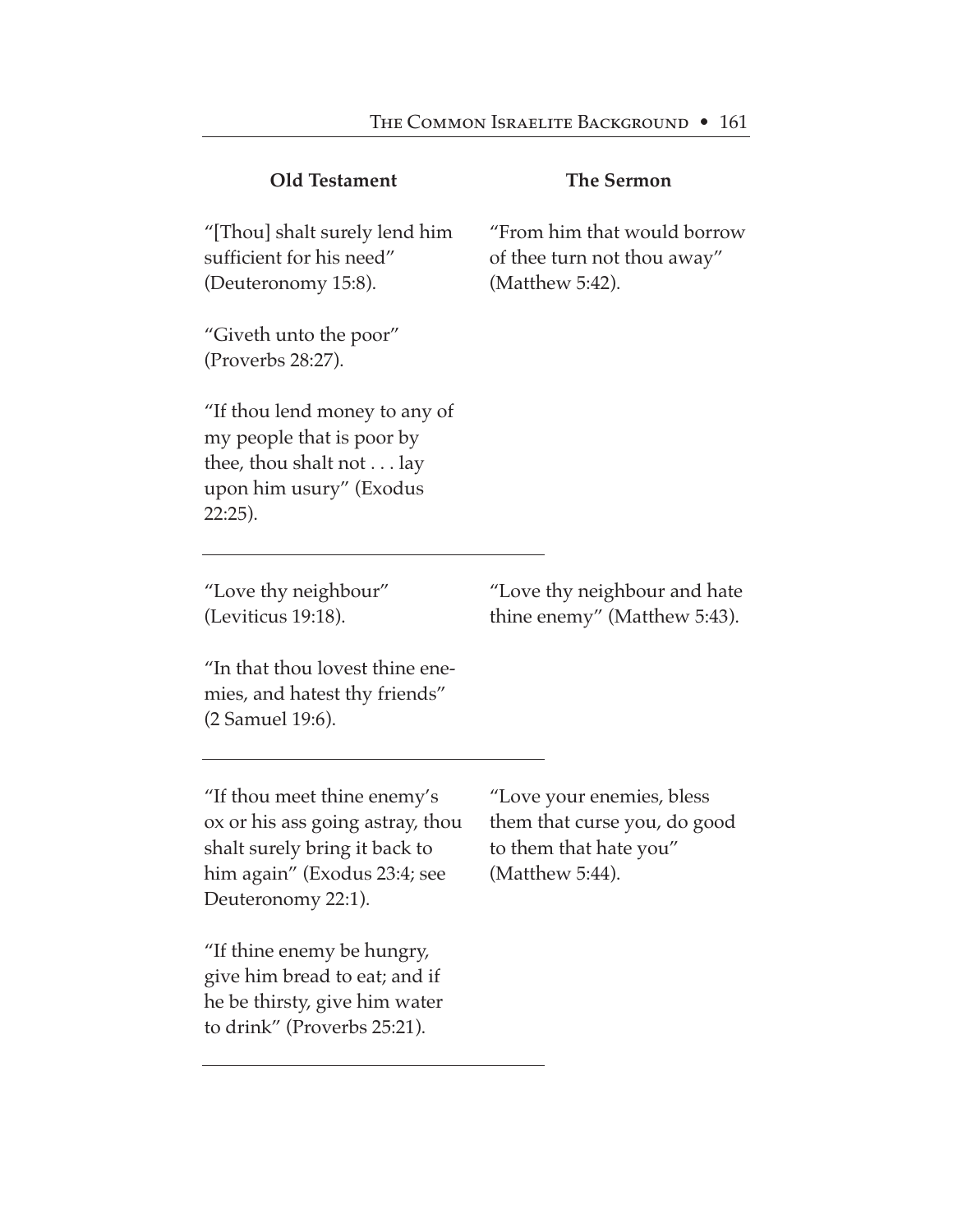| <b>Old Testament</b>                                                                                                                  | <b>The Sermon</b>                                                                                                        |
|---------------------------------------------------------------------------------------------------------------------------------------|--------------------------------------------------------------------------------------------------------------------------|
| "Ye are the children of the<br>Lord your God" (Deuter-<br>onomy 14:1).                                                                | "That ye may be the children<br>of your Father" (Matthew<br>$5:45$ ).                                                    |
| "Ye are Gods children of<br>the most High" (Psalm 82:6).                                                                              |                                                                                                                          |
| "Ye shall be holy: for I the<br>Lord your God am holy"<br>(Leviticus 19:2).                                                           | "Be ye therefore perfect, even<br>as your Father which is in<br>heaven is perfect" (Matthew<br>$5:48$ ).                 |
| "Thou shalt be perfect" (Deu-<br>teronomy 18:13).                                                                                     |                                                                                                                          |
| "Let your heart therefore be<br>perfect with the Lord our<br>God" (1 Kings 8:61).                                                     |                                                                                                                          |
| "He went in therefore, and<br>shut the door upon them<br>twain, and prayed unto the<br>Lord" (2 Kings 4:33; compare<br>Isaiah 26:20). | "When thou prayest, enter<br>into thy closet, and when thou<br>hast shut thy door, pray to thy<br>Father" (Matthew 6:6). |
| "He turned his face to the<br>wall, and prayed unto the<br>Lord" (2 Kings 20:2).                                                      |                                                                                                                          |
| "Yea, when ye make many<br>prayers, I will not hear"<br>(Isaiah 1:15).                                                                | "For they think that they shall<br>be heard for their much speak-<br>ing" (Matthew 6:7).                                 |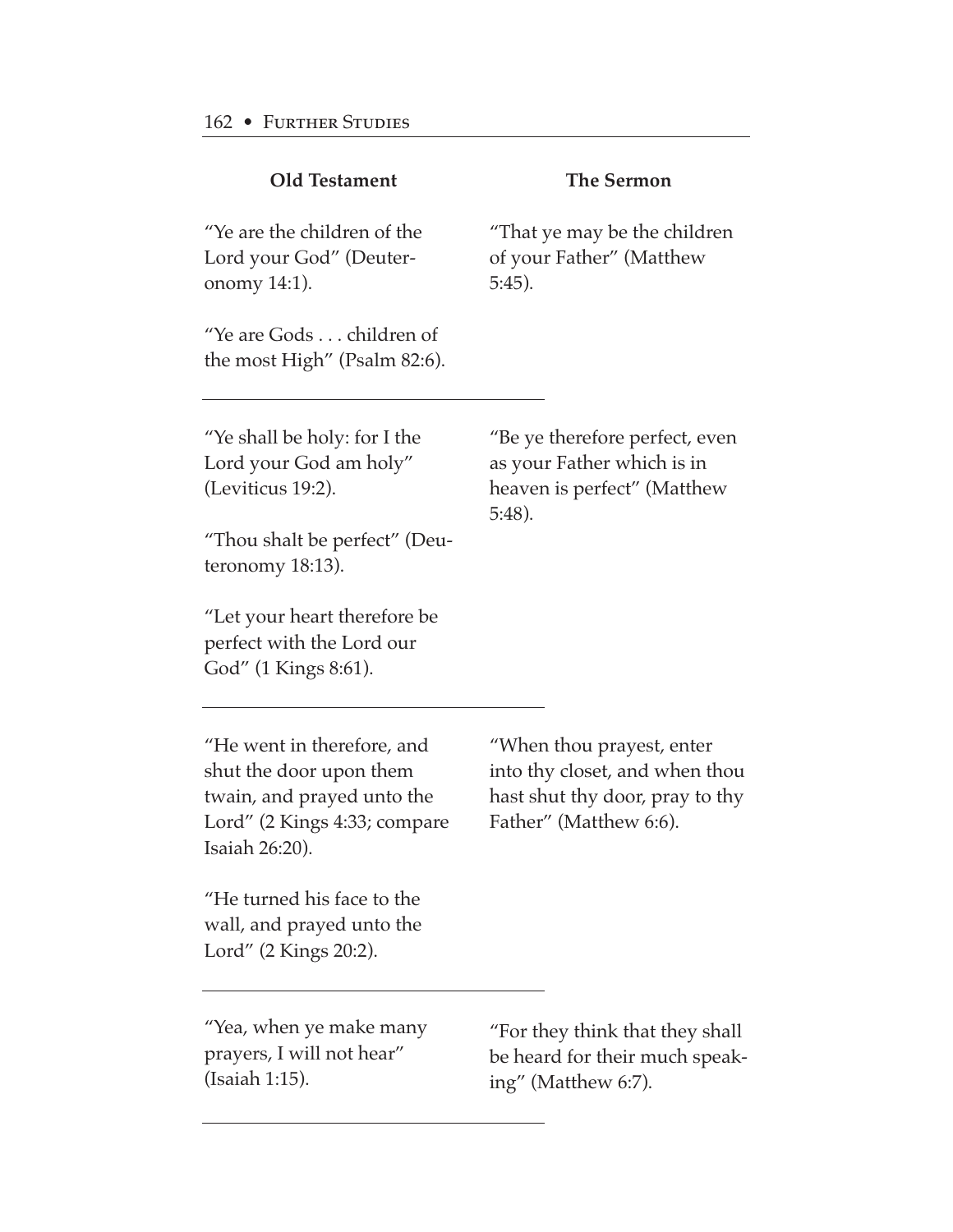| <b>Old Testament</b>                                                                                                                                                                                                                                                             | <b>The Sermon</b>                                                                    |
|----------------------------------------------------------------------------------------------------------------------------------------------------------------------------------------------------------------------------------------------------------------------------------|--------------------------------------------------------------------------------------|
| "I will sanctify [hallow] my<br>great name" (Ezekiel 36:23).                                                                                                                                                                                                                     | "Hallowed be thy name"<br>(Matthew 6:9).                                             |
| "His name shall endure for-<br>ever: his name shall be con-<br>tinued as long as the sun: and<br>men shall be blessed in him:<br>all nations shall call him<br>blessed" (Psalm 72:17).                                                                                           |                                                                                      |
| "Holy and reverend is his<br>name" (Psalm 111:9).                                                                                                                                                                                                                                |                                                                                      |
| "They shall sanctify my<br>name" (Isaiah 29:23).                                                                                                                                                                                                                                 |                                                                                      |
| "This is the bread which the<br>Lord hath given you to eat"<br>(Exodus 16:15).                                                                                                                                                                                                   | "Give us this day our daily"<br>bread" (Matthew 6:11).                               |
| "Satisfied them with the bread<br>of heaven" (Psalm 105:40).                                                                                                                                                                                                                     |                                                                                      |
| "Thine, O Lord, is the great-<br>ness, and the power, and the<br>glory, and the victory, and the<br>majesty: for all that is in the<br>heaven and in the earth is<br>thine; thine is the kingdom, O<br>Lord, and thou art exalted as<br>head above all" (1 Chronicles<br>29:11). | "Thine is the kingdom, and<br>the power, and the glory, for<br>ever" (Matthew 6:13). |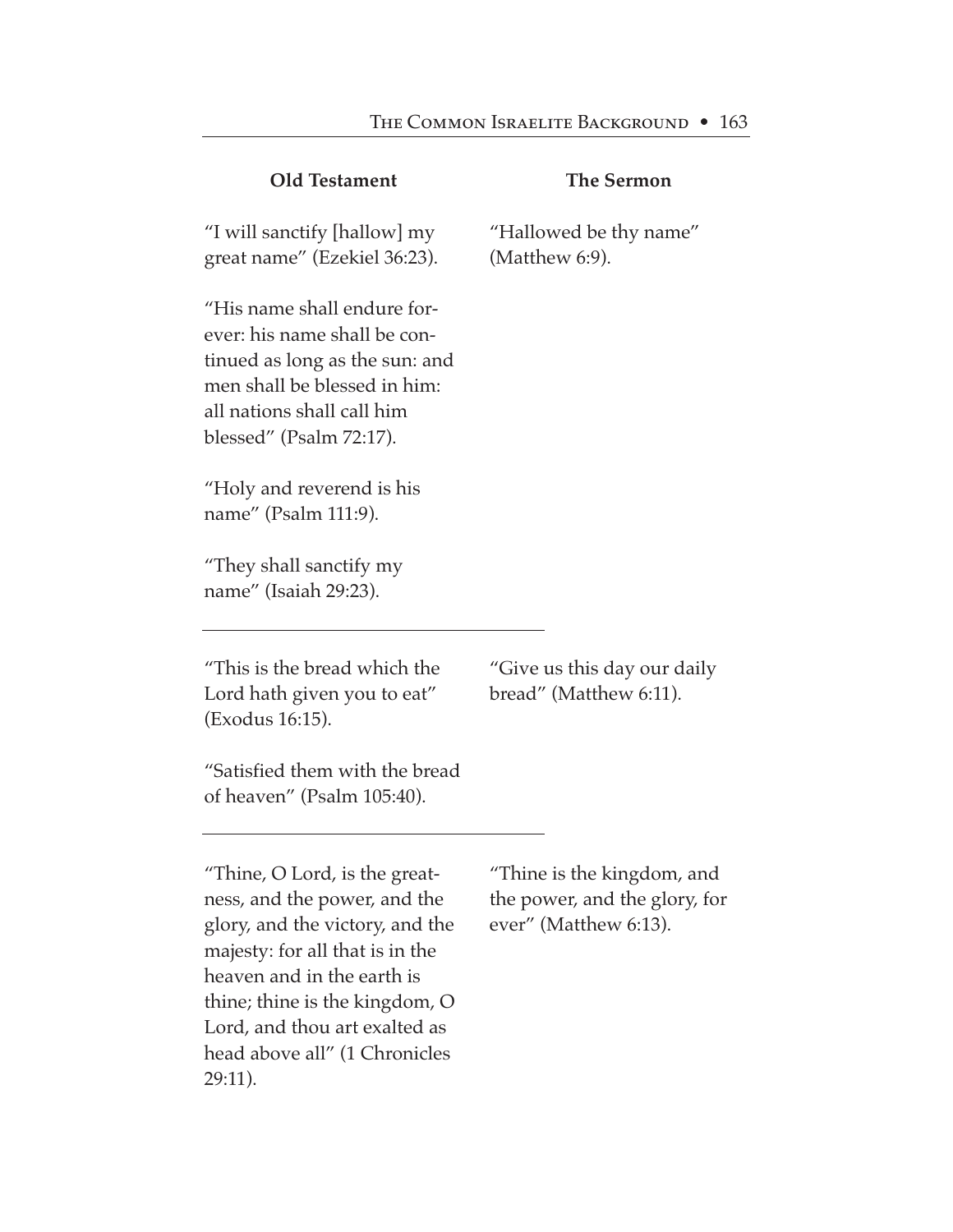| <b>Old Testament</b>                                                                                                                                                                                                                                                            | <b>The Sermon</b>                                                                                                                          |
|---------------------------------------------------------------------------------------------------------------------------------------------------------------------------------------------------------------------------------------------------------------------------------|--------------------------------------------------------------------------------------------------------------------------------------------|
| "The whole earth is full of his<br>glory" (Isaiah 6:3).                                                                                                                                                                                                                         |                                                                                                                                            |
| "Is it such a fast that I have<br>chosen? a day for a man to af-<br>flict his soul? is it to bow<br>down his head as a bulrush,<br>and to spread sackcloth and<br>ashes under him? wilt thou<br>call this a fast, and an accept-<br>able day to the Lord?" (Isaiah<br>$58:5$ ). | "When ye fast, be not $\dots$ of a<br>sad countenance When<br>thou fastest, anoint thine<br>head, and wash thy face"<br>(Matthew 6:16–17). |
| "The fast $\dots$ shall be $\dots$ joy<br>and gladness" (Zechariah<br>8:19).                                                                                                                                                                                                    |                                                                                                                                            |
| "If a thief be found breaking<br>up" (Exodus 22:2).                                                                                                                                                                                                                             | "Where thieves break through<br>and steal" (Matthew 6:19).                                                                                 |
| "If thieves [come] by night,<br>they will destroy till they have<br>enough" (Jeremiah 49:9).                                                                                                                                                                                    |                                                                                                                                            |
| "The spirit of man is the candle<br>of the Lord" (Proverbs 20:27).                                                                                                                                                                                                              | "The light of the body is the<br>eye" (Matthew 6:22).                                                                                      |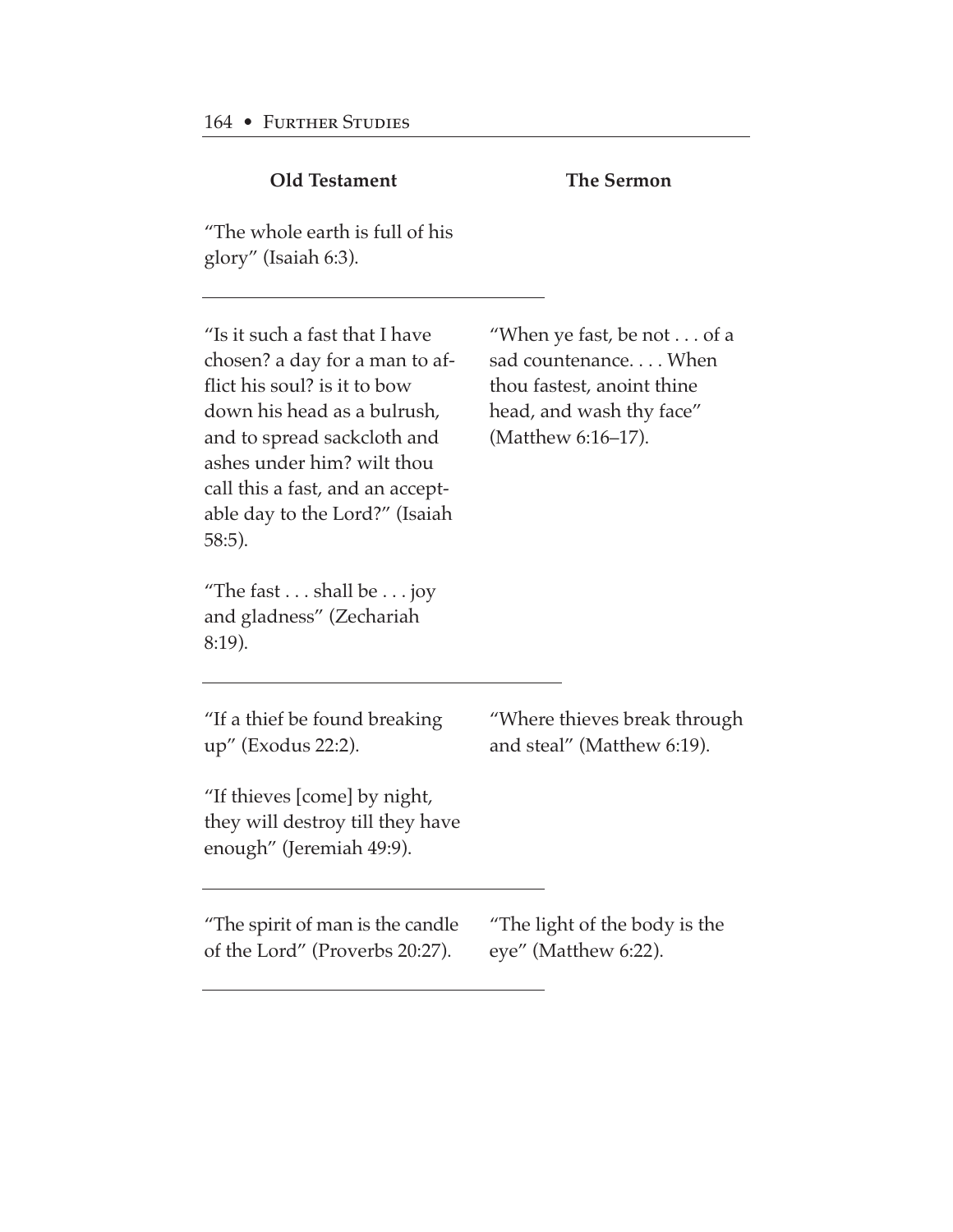| <b>Old Testament</b>                                                                                                               | <b>The Sermon</b>                                                                                                                      |
|------------------------------------------------------------------------------------------------------------------------------------|----------------------------------------------------------------------------------------------------------------------------------------|
| "And in thy seed shall all the<br>nations of the earth be blessed;<br>because thou hast obeyed my<br>voice" (Genesis 22:18).       | "Seek ye first the kingdom<br>of God, and his righteousness;<br>and all these things shall be<br>added unto you" (Matthew<br>$6:33$ ). |
| "A blessing, if ye obey the<br>commandments of the Lord<br>your God, which I command<br>you this day" (Deuteronomy<br>$11:27$ ).   |                                                                                                                                        |
| "Delight thyself also in the<br>Lord; and he shall give thee<br>the desires of thine heart"<br>(Psalm 37:4).                       |                                                                                                                                        |
| "Gather [manna at] a certain<br>rate every day" (Exodus 16:4).                                                                     | "Take $\dots$ no thought for the<br>morrow" (Matthew 6:34).                                                                            |
| "Holy men $\dots$ : neither shall<br>ye eat any flesh that is torn of<br>beasts ; ye shall cast it to<br>the dogs" (Exodus 22:31). | "Give not that which is holy<br>unto the dogs, neither cast ye<br>your pearls before swine"<br>(Matthew 7:6).                          |
| "Those that seek me early<br>shall find me" (Proverbs 8:17).                                                                       | "Seek, and ye shall find"<br>(Matthew 7:7).                                                                                            |
| "Ye shall seek me, and find<br>me" (Jeremiah 29:13).                                                                               |                                                                                                                                        |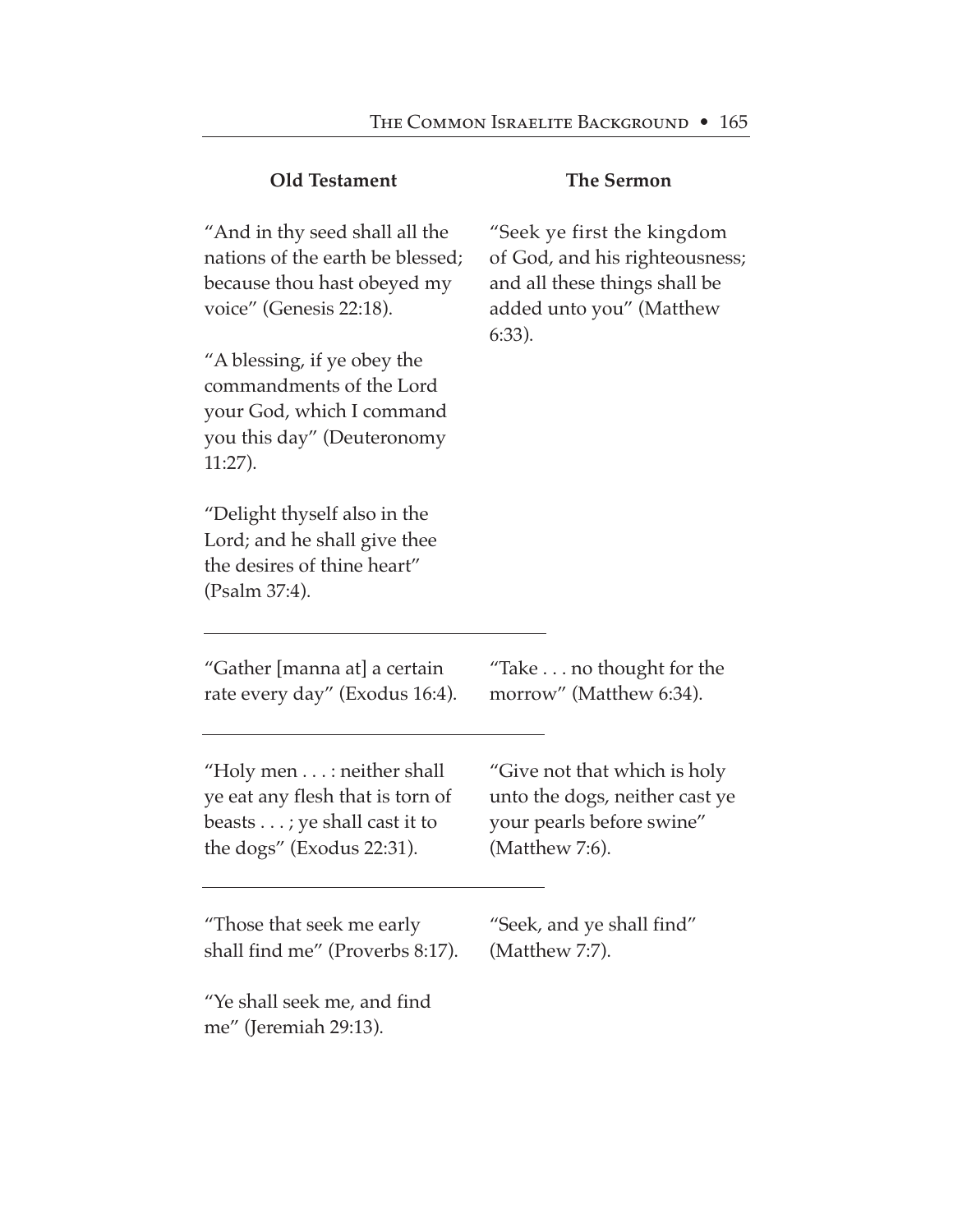| <b>The Sermon</b>                                      |
|--------------------------------------------------------|
|                                                        |
| The Two Ways (see Matthew<br>$7:13-14$ ).              |
| "Beware of false prophets"<br>(Matthew 7:15).          |
| "Inwardly they are ravening<br>wolves" (Matthew 7:15). |
|                                                        |
| "In that day" (Matthew 7:22).                          |
|                                                        |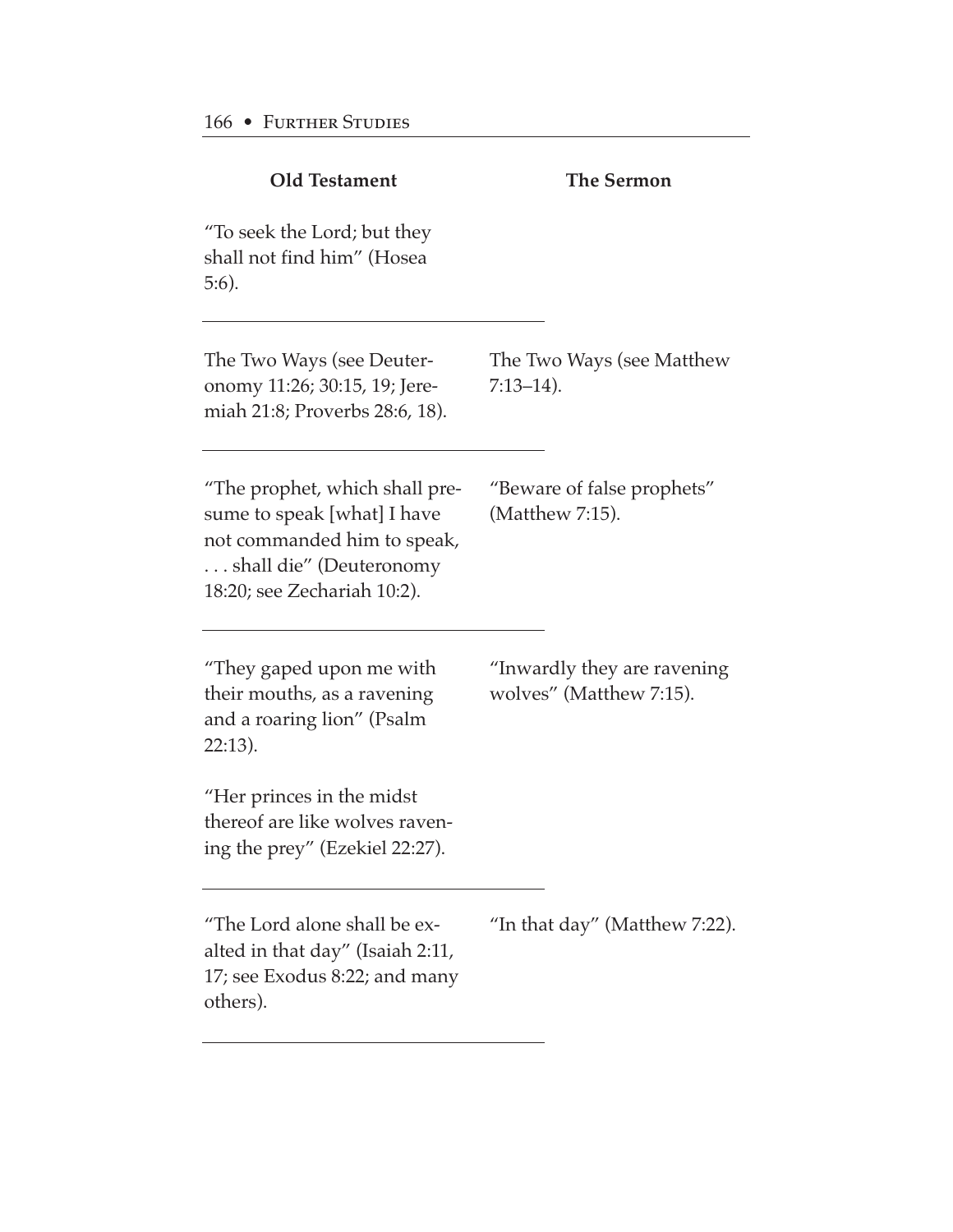| <b>Old Testament</b>                                                                                                                                                                                                                              | <b>The Sermon</b>                                                                                                                                                                       |
|---------------------------------------------------------------------------------------------------------------------------------------------------------------------------------------------------------------------------------------------------|-----------------------------------------------------------------------------------------------------------------------------------------------------------------------------------------|
| "[They] prophesy lies in<br>my name" (Jeremiah 14:14;<br>compare 14:15; 23:25; 27:15;<br>29:9, 21).                                                                                                                                               | "Have we not prophesied in<br>thy name?" (Matthew 7:22).                                                                                                                                |
| "Depart from me, all ye work-<br>ers of iniquity" (Psalm 6:8; see<br>141:4; Isaiah 31:2; 32:6; 59:6;<br>Hosea 6:8; Micah 2:1).                                                                                                                    | "Depart from me, ye that<br>work iniquity" (Matthew<br>$7:23$ ).                                                                                                                        |
| "And one built up a wall, and,<br>lo, others daubed it with un-<br>tempered morter [sand]:<br>there shall be an overflowing<br>shower; and ye, O great hail-<br>stones, shall fall; and a stormy<br>wind shall rend it" (Ezekiel<br>$13:10-11$ ). | "A foolish man built his<br>house upon the sand: And the<br>rain descended, and the floods<br>came, and the winds blew,<br>and beat upon that house; and<br>it fell" (Matthew 7:26-27). |

"The Lord is nigh unto them that are of a broken heart; and saveth such as be of a contrite spirit" (Psalm 34:18).

"Come unto me with a broken heart and a contrite spirit" (3 Nephi 12:19).

"A broken spirit: a broken and contrite heart" (Psalm 51:17).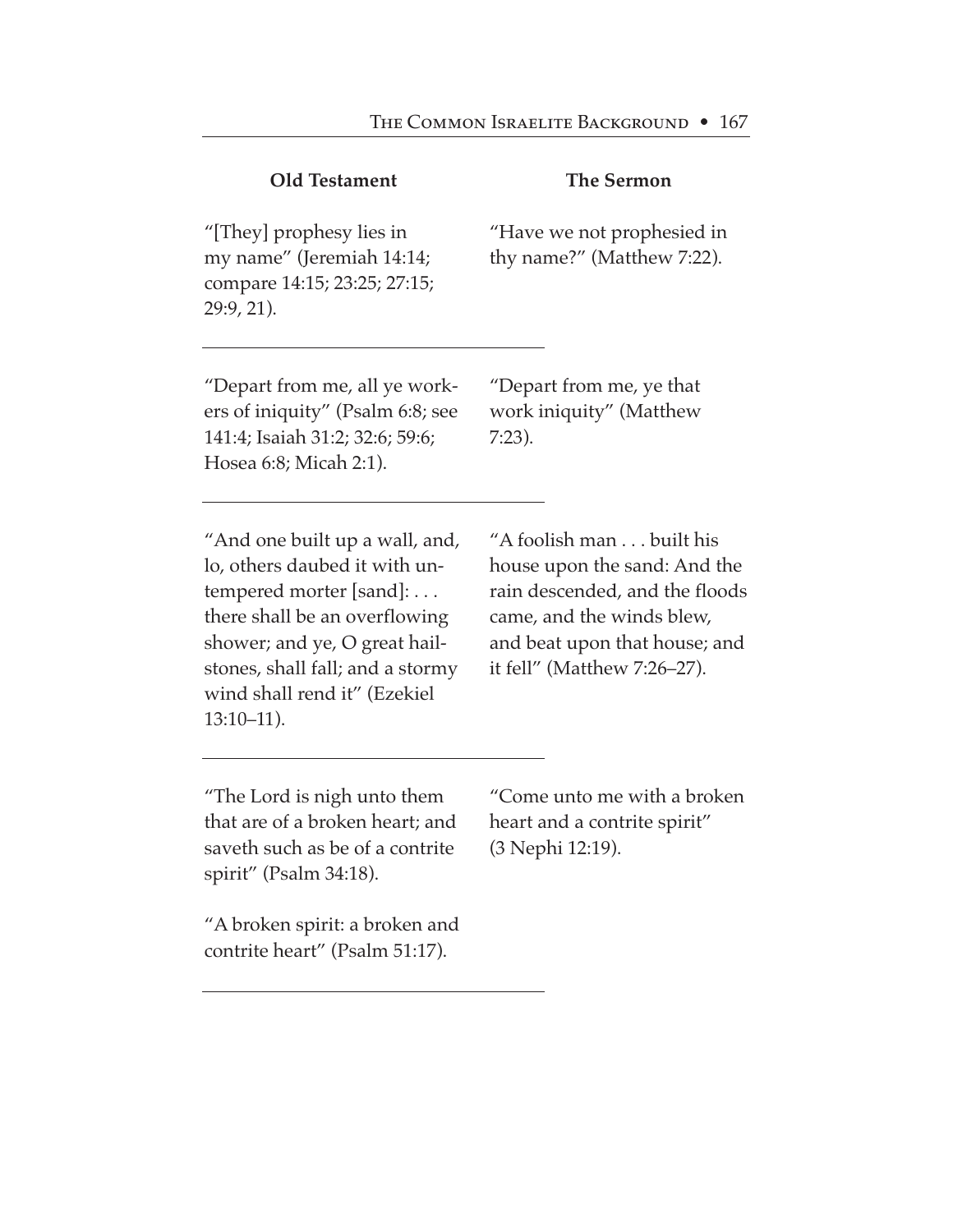This list is undoubtedly incomplete, but it is striking and I believe most readers will be as surprised as I was by the substantial number of phrases in the Sermon on the Mount that essentially repeat or allude to phrases in the Old Testament. Many other parallels can also be adduced from the Dead Sea Scrolls and other Jewish writings. Obviously, the lines of the Sermon "are not a spontaneous lyrical outbreak of prophecy, but a profound message founded on a complex network of biblical reminiscences and midrashic exegesis."3

My purpose in displaying these parallels and likely precedents is not to claim that Jesus quoted each of these Old Testament passages verbatim. Several of them are precise quotes; others are only paraphrases or presentations of similar concepts. My point is simply to show that Jesus' words would not have sounded strange to either his Jewish or Nephite listeners. Their common Israelite and prophetic heritages would have prepared both audiences to understand and appreciate the messages in this Sermon as Jesus transformed their old laws into new.

While we cannot know for sure how many of these Old Testament expressions were found on the plates of brass or how closely they were rendered by Jesus into the contemporary Nephite dialect, certainly many of these phrases were known to the Nephites (especially the passages in the Pentateuch and Isaiah). Accordingly, although the Sermon is often thought of as a uniquely "Christian" scripture, it is saturated with Israelite and Jewish elements.<sup>4</sup> Passages from the Law, the Prophets, and the Psalms; covenantal injunctions about giving to the poor (see Mosiah 4:16–26), praying, and fasting (see Omni 1:26; Mosiah 27:23; Alma 5:46); and specific references to wealth (see Jacob 2:12–19), the temple of Solomon (see 2 Nephi 5:16), and the "strait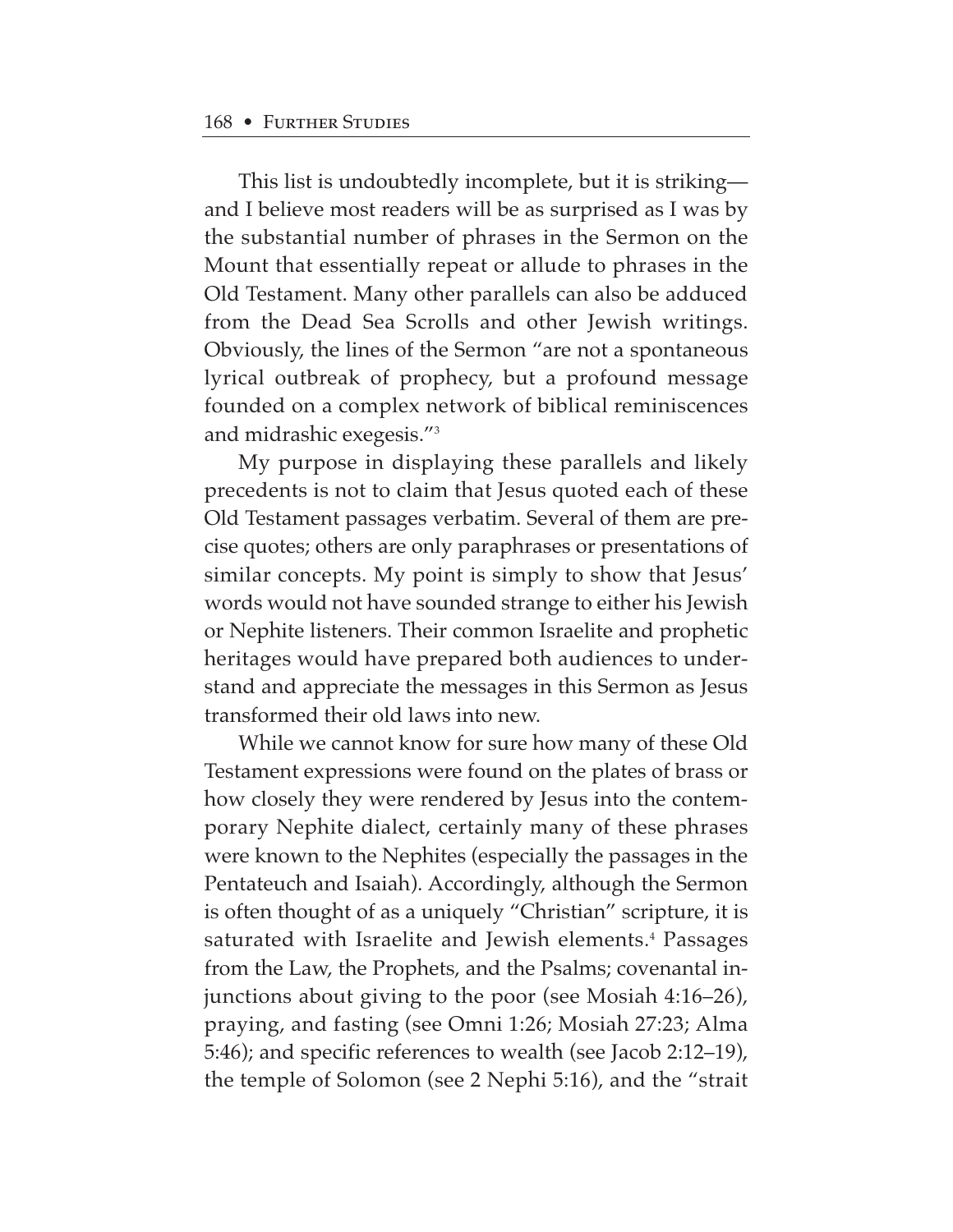and narrow" (1 Nephi 8:20) were familiar territory to the Nephites.

An informed Israelite or a devout Nephite would have readily recognized that the Sermon took the threads of the old covenantal law and wove them into a splendid new tapestry. Once we are aware of this rich background of Israelite origins, we can hardly imagine a reaction more fitting than that of the Nephites: Their reaction was one of marvel and wonder at how all their old and familiar things had suddenly become new (see 3 Nephi 15:3).

It is not difficult to identify many ways in which the Nephites could well have recognized that Jesus was presenting ideas to them that they had known before but that now appeared in a new form or context. Their Israelite backgrounds had schooled and prepared them to recognize and finally receive the principles and ordinances of the gospel of Jesus Christ. Some of the places in the Sermon at the Temple where one can discern points of transforming continuity between the old and the new—especially seen in the temple legacy of the giving of the law of Moses in Exodus 19–24 and its connections with the Sermon at the Temple in 3 Nephi 11–18—include the following:

1. Whereas previously "the Lord descended upon [Mount Sinai] in fire" and tumult to a place set apart as holy (Exodus 19:18), now he came peacefully to the temple as "a Man descending out of heaven" (3 Nephi 11:8).

2. The old Hosanna Shout of Psalm 118 could only look forward to him "that cometh in the name of the Lord" (Psalm 118:26), but now it rang out to bless him who had finally come (see 3 Nephi 11:17). This long-awaited event must have broken forth into the lives of the people at Bountiful with the kind of unbelievable euphoria that so many people in the world experienced with the initial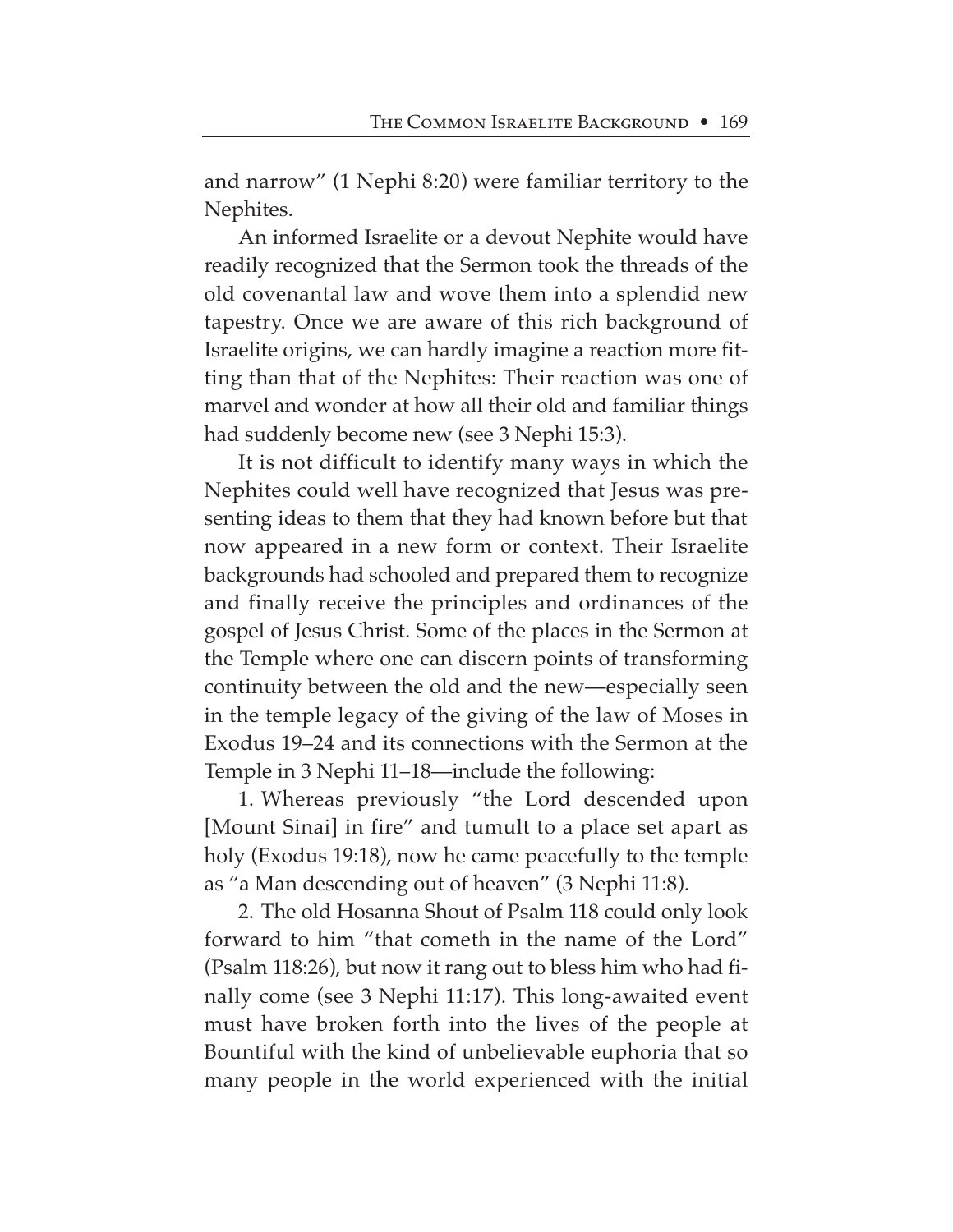opening of the Berlin Wall in 1989—they had never dared to dream that they would actually live to see it happen.

3. To take the place of the old sanctification of the people and the ritual washing of their clothes, the Nephites were given an expanded understanding of the ordinance of baptism for the remission of sins. (For widespread indications of ancient Israelite ceremonial or ritual ablutions to remove impurity both from the worshippers and temple priests, see Exodus 19:14; Leviticus 13:58; 15:17; 2 Samuel 12:20; 2 Chronicles 4:6; Psalms 24:4; 26:6; 73:13; Ezekiel 16:9.)5

4. Radically upgrading the nature of witnesses—which under the old law could be seventy of the elders (see Exodus 24:9), or stones (see Joshua 24:27), or the heavens and the earth (see Deuteronomy 4:26)—now the members of the Godhead themselves stood as primary witnesses of the doctrine and covenants of Jesus Christ (see 3 Nephi 11:35–36).

5. The old list of curses that for centuries had been ritually invoked upon those who privily worked wickedness (see Deuteronomy 27:11–26) were now transposed into or replaced by a list of glorious blessings upon those who secretly worked righteousness (see 3 Nephi 12:3–11; 13:4, 6, 18).

6. The old view of creation had presented the words "Let there be light" as a physical phenomenon, but now it became a personal creation, "Let your light so shine" (3 Nephi 12:16).

7. The old law of sacrifice was explicitly replaced by the sacrifice of a "broken heart and a contrite spirit" (3 Nephi 12:18–19), and whereas previously the sacrificial animal was to be pure and without blemish *(haplous),* now the disciples themselves were to become "single" *(haplous)* to the glory of God (see 3 Nephi 13:22; Matthew 6:22).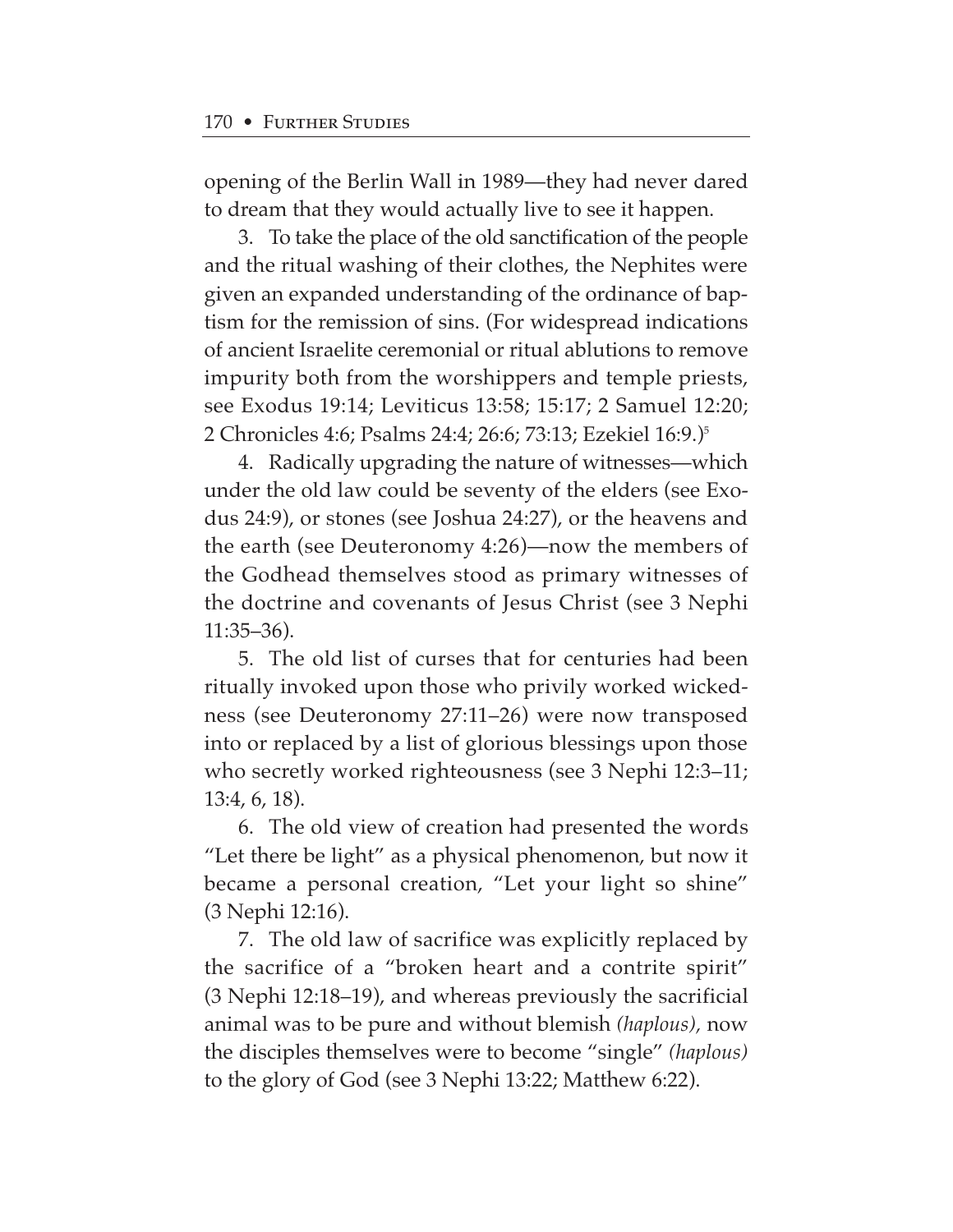8. Similarly, old commandments regarding murder, adultery, divorce, and oath-swearing (see Exodus 20:13–17) were dramatically transfigured in the new order of Christ to promise results even more glorious than Solomon's temple of old (see Matthew 6:29; 3 Nephi 13:29).

9. In the covenant at Sinai the people covenanted to do "all the words which the Lord hath said" (Exodus 24:3; see Deuteronomy 24:1–4), and the Lord promised in return to "bless thy bread, and thy water; and [to] take sickness away from the midst of" the people (Exodus 24:25). So too the Nephites newly covenanted with blessed bread and wine to do what the Lord had commanded (see 3 Nephi 18:3–10), and he healed all their sick (see 3 Nephi 17:9).

10. Moses wrote the words of the covenant, built an altar (see Exodus 24:4), sprinkled blood on the people, and said, "Behold the blood of the covenant, which the Lord hath made with you concerning all these words" (Exodus 24:8). As the Nephites looked back on the divine and ritual-laden origins of the law of Moses, they could easily see its fulfillment in the new revelation that they received from Jesus at the temple in Bountiful, at a symbolic mount, with laws concerning sacrifice, obedience, adultery, consecration, the healing of the sick, the blessing of bread, and the drinking of the cup of the blood of the new testament.

In broad terms, the main themes of the Sermon at the Temple are also the topics treated in the book of Leviticus, regarded by Jews as the most sacred of the five books of Moses. Its main concerns are implementing the law of sacrifice (Leviticus 1–7; 17), bestowing the priesthood (chaps. 8–10), assuring purity (chaps. 11–16), holy living and loving one's neighbor (chap. 19), defining chastity (chaps. 18, 20), hallowing the Sabbath days (chap. 23), eschewing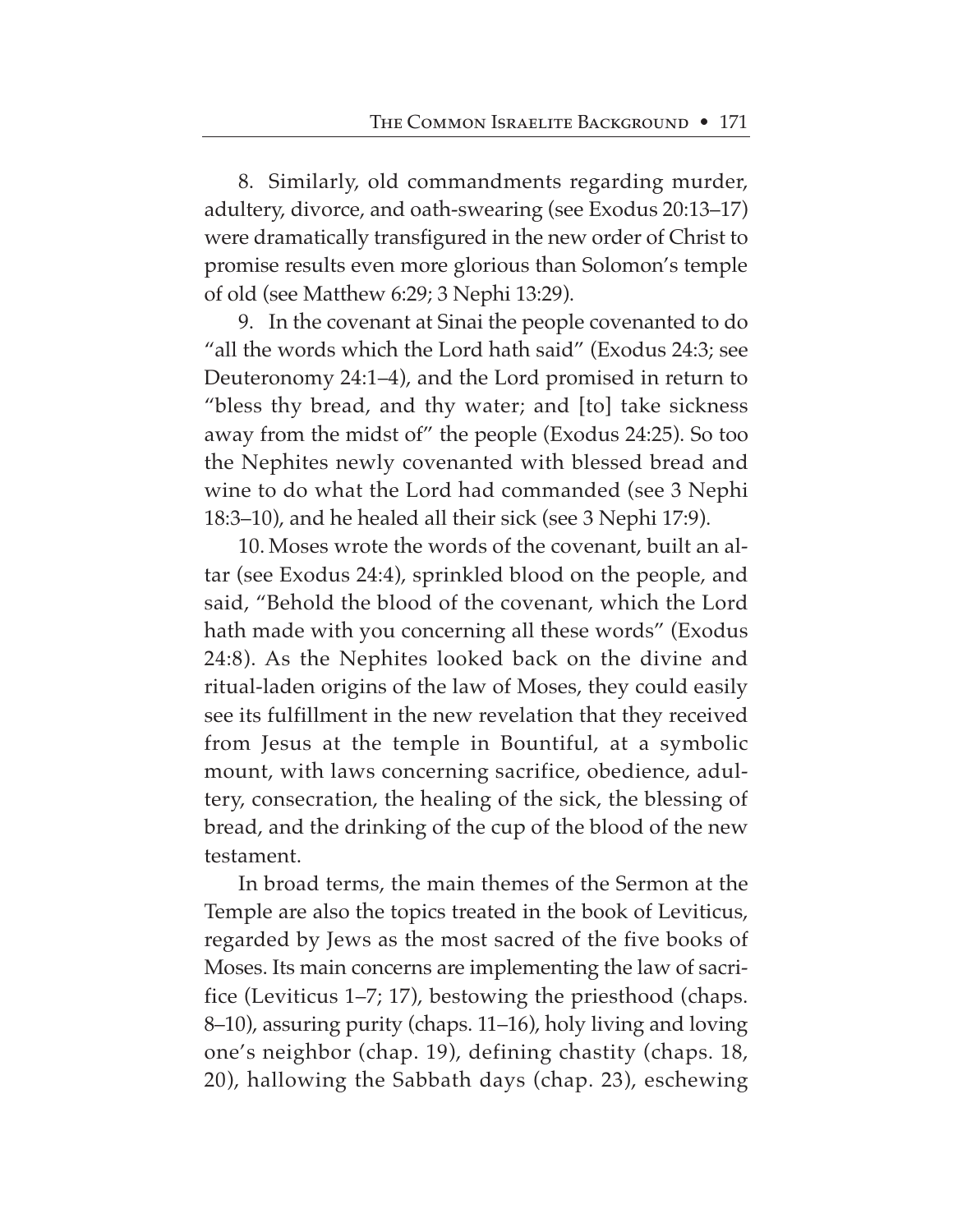blasphemy (chap. 24), and caring for the poor and consecrating property to the Lord (chaps. 25–27). Not being steeped in the ethical and spiritual dimensions of the law of Moses, modern LDS readers tend to overlook the profound religious legacy of these underlying purposes of the law that have enduring relevance to the temple.

Over and over it is evident in the Sermon at the Temple that indeed "all things had become new" (3 Nephi 15:3) in a great and marvelous way. Jesus identified himself as the prophet-like-Moses and said, "I am he that gave the law, and I am he who covenanted with my people Israel" (3 Nephi 15:5). The continuity from the law of Moses to the law of Christ is nowhere more visible than at the temple in Bountiful as Christ gave the Nephites laws, covenanted with them, and made all their old things new.

Only a few passages require discussion in regard to the Nephites' ability to understand what Jesus was talking about. The first instance is whether the Nephites would have understood the word *mammon*. The ancient origins and etymology of this word are highly uncertain.<sup>6</sup> Around the time of Jesus it was a frequently used Aramaic word in Palestine, meaning "wealth, property, profit, or money," appearing in the Targums, the Mishnah, the Talmud, and the Damascus Document.7 It is unknown how far back in history the word was known or where it came from, and thus one cannot be certain about the nature of its occurrence in 3 Nephi. Aramaic is old enough that a Nephite word for money could have been "mammon," but without access to the original Nephite texts it is unclear if Jesus used this Aramaic word in the Sermon at the Temple, or if it was a part of Nephite vocabulary, or whether Jesus used some closely comparable Nephite word for "wealth" that was simply translated by Joseph Smith as "mammon."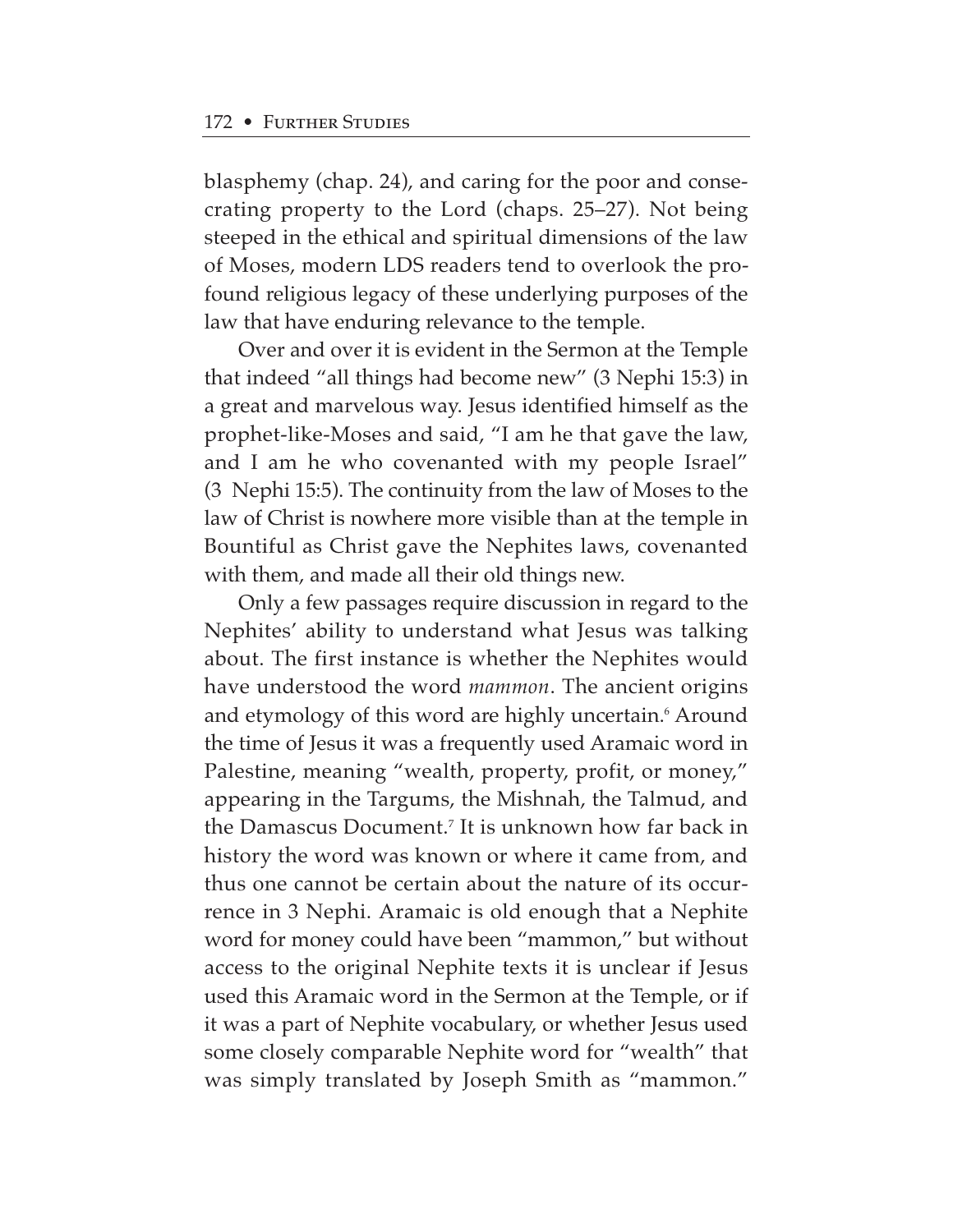Nevertheless, the context of laying up heavenly treasures and serving only one master makes it clear what Jesus was talking about. Similar things can be said of the Aramaic word *Raca*, whose antiquity and possible derivation from Hebrew is also uncertain but whose basic meaning is unmistakable in the context of calling another a fool in ridicule or derision.

The second problematic passage raises the question of whether the Nephites would have known where it was written, "Hate thine enemy" (Matthew 5:43). One searches in vain in the Old Testament for exactly such a writing; and, indeed, in this particular instance Jesus does not say to the Nephites, "It is also written *before you*" (3 Nephi 12:43), as he did with the first law against murder. Thus the Nephites may have been left to wonder who *had* written such a thing. Several scholars have suggested that Matthew 5:43 refers to a text from the community at Qumran: God commands his sons to "love everything that he has chosen but to hate everything that he has rejected."8 Thus Jesus' listeners in Palestine may have recognized in his words a veiled criticism of that specific sect. Another possibility is that Jesus was responding to some other contemporary "popular maxim or partisan rallying cry" glossing Leviticus 19:18.9 The roots of Matthew 5:43, however, may run much earlier, for similar sentiments are found in 2 Samuel 19:6, which criticizes the king for having everything backwards, "in that thou lovest thine enemies, and hatest thy friends." The implication is that one should hate one's enemies and love one's friends. In any event, whether or not the Nephites knew where such a saying was written, they would have had no difficulty understanding Jesus' meaning. They may have thought immediately of their own ongoing, painful problems with the Lamanites, a group that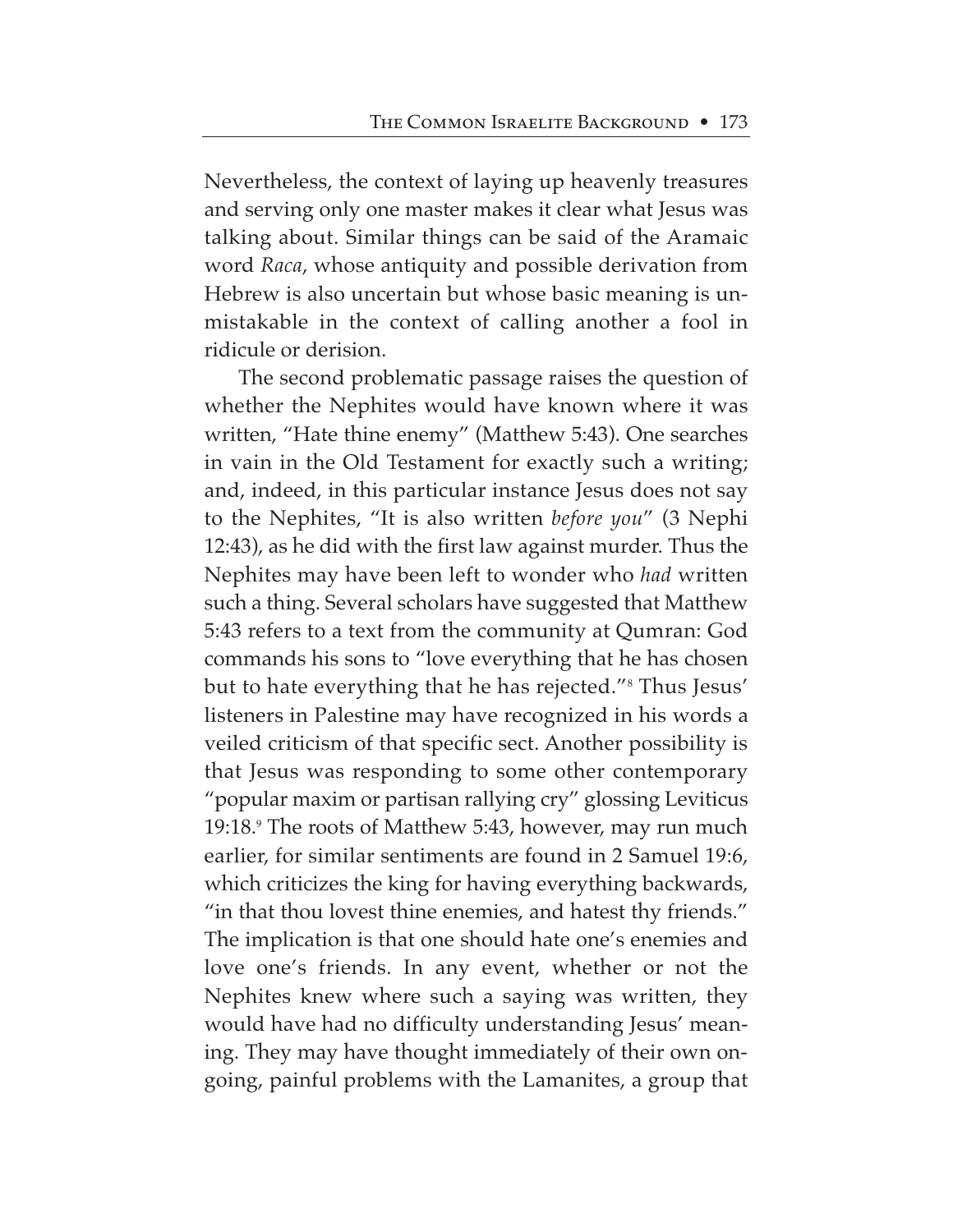expressly taught their children to hate their enemies eternally (see Mosiah 10:17; compare Jacob 7:26).

Third, "figs" and "grapes" are mentioned in 3 Nephi 14:16: "Do men gather grapes [literally 'bunches'] of thorns, or figs of thistles?" Thorns and thistles were present in the New World, but grapes and figs are slightly more questionable. John Sorenson points out that "certain grapes were present, but we do not know that they were used for food or drink,"10 although he reports that this is now thought to be more likely. Still, we cannot be sure what a Nephite might have thought when he heard the words *figs* and *grapes.* There are several possibilities. Certainly the words were known to the Nephites from the Hebrew records brought with them from Jerusalem, and thus these fruits may have been known to them simply as archaic terms; or perhaps the Nephites used these names for local fruits; or again, perhaps the sense behind the Greek word *staphulas* ("bunches," usually of grapes) was simply understood to mean bunches of some other kind of fruit. In any event, several varieties of figs and grapes existed in the New World (fig bark was used to make paper in Mesoamerica), and the context would have made it clear to Jesus' audience that he was talking about bunches of fruit gathered from trees.

Fourth is the "sanhedrin" mentioned in Matthew 5:22. Since the Greek word *synedrion* seems to have been first used in the days of Herod as a title for the Great Sanhedrin of Jerusalem, $\mu$  one may wonder if the Nephites would have understood what Jesus meant when he said, "Whosoever is angry with his brother shall be in danger of his judgment *[krisei].* And whosoever shall say to his brother, Raca, shall be in danger of the council *[synedrion];* and whosoever shall say, Thou fool, shall be in danger of hell fire" (3 Nephi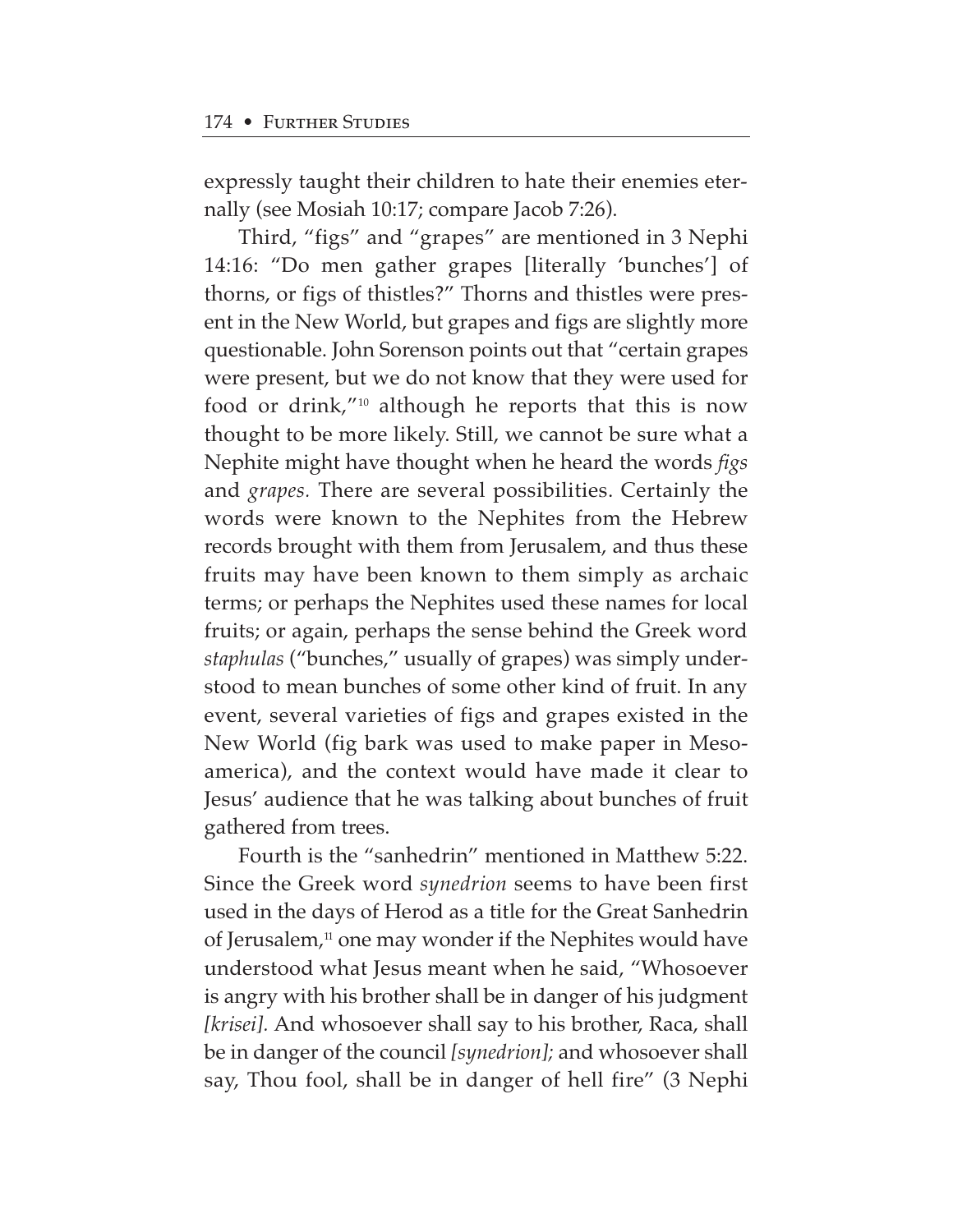12:22). Commentators on Matthew sometimes assert that the Greek words for *judgment* and *council* refer technically to local Jewish courts, the Small Sanhedrins and the Great Sanhedrin,<sup>12</sup> but the terminology is not so specific. Courts or councils of all kinds could be denoted. Strecker argues that "judgment" can be understood only "figuratively. . . . Jesus is thinking of the final judgment."13 Alternatively, the "council" could allude to the council in heaven, which figures in God's judgments upon the world (see 1 Nephi 1:6–10),<sup>14</sup> or, as I have suggested above, to an apostolic council that judges mankind in this world or in the world to come (see 3 Nephi 27:27).<sup>15</sup> Likewise, the Nephites had synagogues, places of some kind, where they gathered together (see 2 Nephi 26:26; see also Alma 16:13), and they used a trumpet or horn to call people to repentance (see Alma 29:1). All these are concepts the Nephites would have readily understood.

The above cases are ones where a Nephite might have had difficulty readily understanding the Sermon at the Temple. Most of its common human experiences and life settings, such as thieves breaking in or going a second mile, need not presuppose anything out of the ordinary in Nephite civilization.16 To my mind, this result is worth observing: In all the places where the two texts differ, good and sufficient reasons exist for the divergence; yet no further changes were probably needed in deference to the Nephite culture or audience, because much of the newness of the Sermon was firmly grounded in familiar terrain.

#### **Notes**

1. Krister Stendahl, "The Sermon on the Mount and Third Nephi," in *Reflections on Mormonism,* ed. Truman G. Madsen (Provo, Utah: BYU Religious Studies Center, 1978), 142. Stendahl,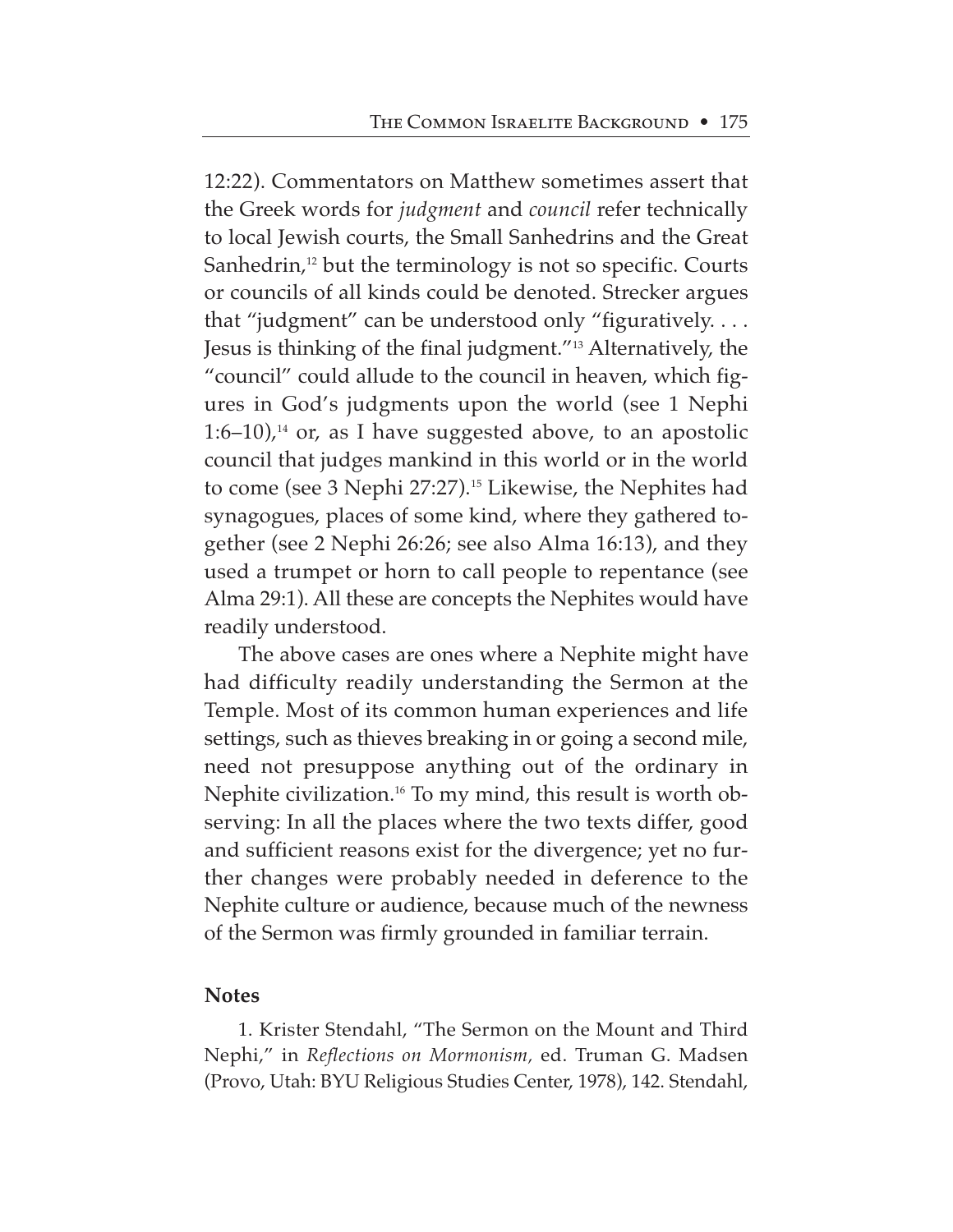an outside observer, offers several valuable insights into the Sermon at the Temple, but his explanations of them usually fall short. He notes well the emphasis on baptism, the ordination of the twelve disciples, "coming unto Jesus," and the role of the commandments (ibid., 141–43). More is involved in 3 Nephi 11–18, however, as shown above, than the mere introduction of certain literary Johannine features.

2. See numerous references to the notion of being physically "filled with the spirit" in Robert F. Smith, ed., *Book of Mormon Critical Text: A Tool for Scholarly Reference* (Provo, Utah: FARMS, 1987), 3:961 n. 287.

3. D. Flusser, "Blessed Are the Poor in Spirit," *Israel Exploration Journal* 10/1 (1960): 13.

4. In further discussions of the thoroughly Jewish character of the Sermon on the Mount, others have convincingly found Jesus the Jew at virtually every turn in the Sermon on the Mount. See, for example, Hermann L. Strack and Paul Billerbeck, *Kommentar zum Neuen Testament aus Talmud und Midrasch* (Munich: Beck, 1922), 1:188–474; Samuel T. Lachs, *A Rabbinic Commentary on the New Testament* (New York: KTAV, 1987); and "Does the Sermon on the Mount Follow a Rabbinic Pattern?" in W. D. Davies, "My Odyssey in New Testament Interpretation," *Bible Review* 5/3 (June 1989): 15.

5. Hugh W. Nibley, *The Message of the Joseph Smith Papyri* (Salt Lake City: Deseret Book, 1975), 93–96; Robert A. Wild, *Water in the Cultic Worship of Isis and Sarapis,* Etudes preœliminaires aux religions orientales dans l'Empire romain, no. 87 (Leiden: Brill, 1981), 143–48; and Thomas F. Torrance, "The Origins of Baptism," *Scottish Journal of Theology* 11 (1958): 158–71.

6. G. Kittel, ed., *Theological Dictionary of the New Testament* (Grand Rapids, Mich.: Eerdmans, 1967), 4:388–90.

7. Matthew Black, *An Aramaic Approach to the Gospels and Acts,* 3rd ed. (Oxford: Clarendon, 1967), 139–40, citing A. M. Honeyman, "The Etymology of Mammon," *Archivum Linguisticum* 4/1 (1952): 60; see Walter Bauer, William F. Arndt, and F. Wilbur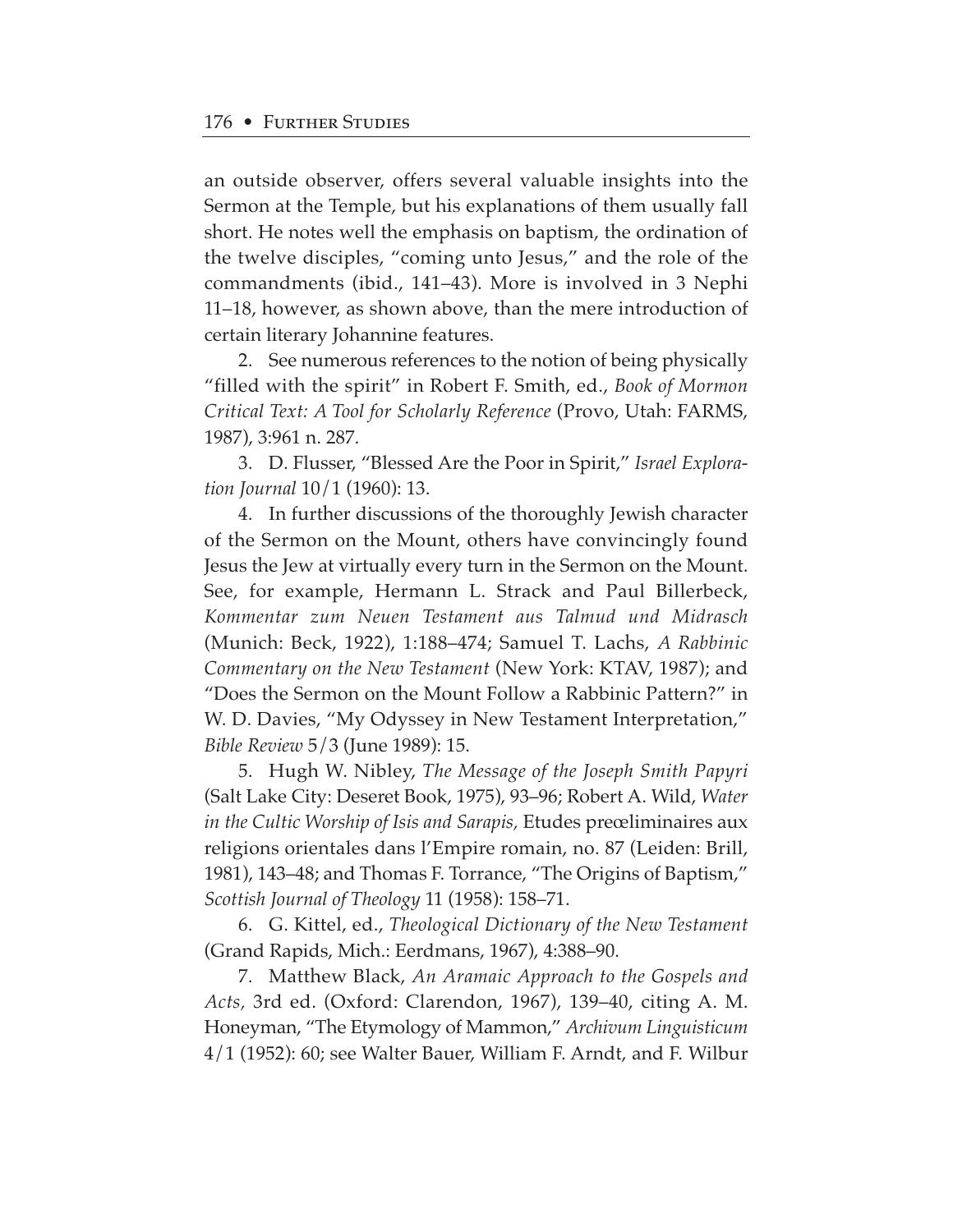Gingrich, *A Greek-English Lexicon of the New Testament* (Chicago: University of Chicago Press, 1957), 490.

8. 1QS I 3–4, see Georg Strecker, *The Sermon on the Mount: An Exegetical Commentary,* trans. O. C. Dean Jr. (Nashville: Abingdon, 1988), 87; mentioned also in S. Kent Brown, "The Dead Sea Scrolls: A Mormon Perspective," *BYU Studies* 23/1 (1983): 65.

9. O. J. F. Seitz, "Love Your Enemies," *New Testament Studies* 16 (1969): 51. On the possible historical settings of Matthew 5:43–44 and Luke 6:27–28, see pp. 39–54.

10. John L. Sorenson, *An Ancient American Setting for the Book of Mormon* (Salt Lake City: Deseret Book and FARMS, 1985), 186.

11. Kittel, *Theological Dictionary,* 7:862.

12. Strecker, *Sermon on the Mount,* 65–67.

13. Ibid., 65, as the concluding reference to "hell fire" makes apparent.

14. Raymond E. Brown, "The Pre-Christian Semitic Concept of 'Mystery,'" *Catholic Biblical Quarterly* 20 (1958): 419 n. 10, includes the word *synedrion* among the terms used in "the vocabulary [of] the LXX to translate *sød* where it is used of the heavenly assembly," citing, however, only Proverbs 3:32 and Jeremiah 15:17. See E. Theodore Mullen Jr., *The Divine Council in Canaanite and Early Hebrew Literature,* Harvard Semitic Monographs, no. 24 (Chico, Calif.: Scholars, 1980); and John W. Welch, "The Calling of a Prophet," in *The Book of Mormon: First Nephi, The Doctrinal Foundation,* ed. Monte S. Nyman and Charles D. Tate Jr. (Provo, Utah: BYU Religious Studies Center, 1988), 35–54.

15. On the use of the word *synedrion* in early Christianity to refer to a council of apostles, see Kittel, *Theological Dictionary,* 7:871, who points out that Ignatius spoke of a council of elders as the *topon* of the *synedrion* of the apostles and as "the council *[synedrion]* of God and the council *[synedrion]* of the apostles."

16. Ulrich Luz, *Matthew 1–7: A Continental Commentary,* trans. Wilhelm C. Linss (Minneapolis: Fortress, 1989), 326, 345.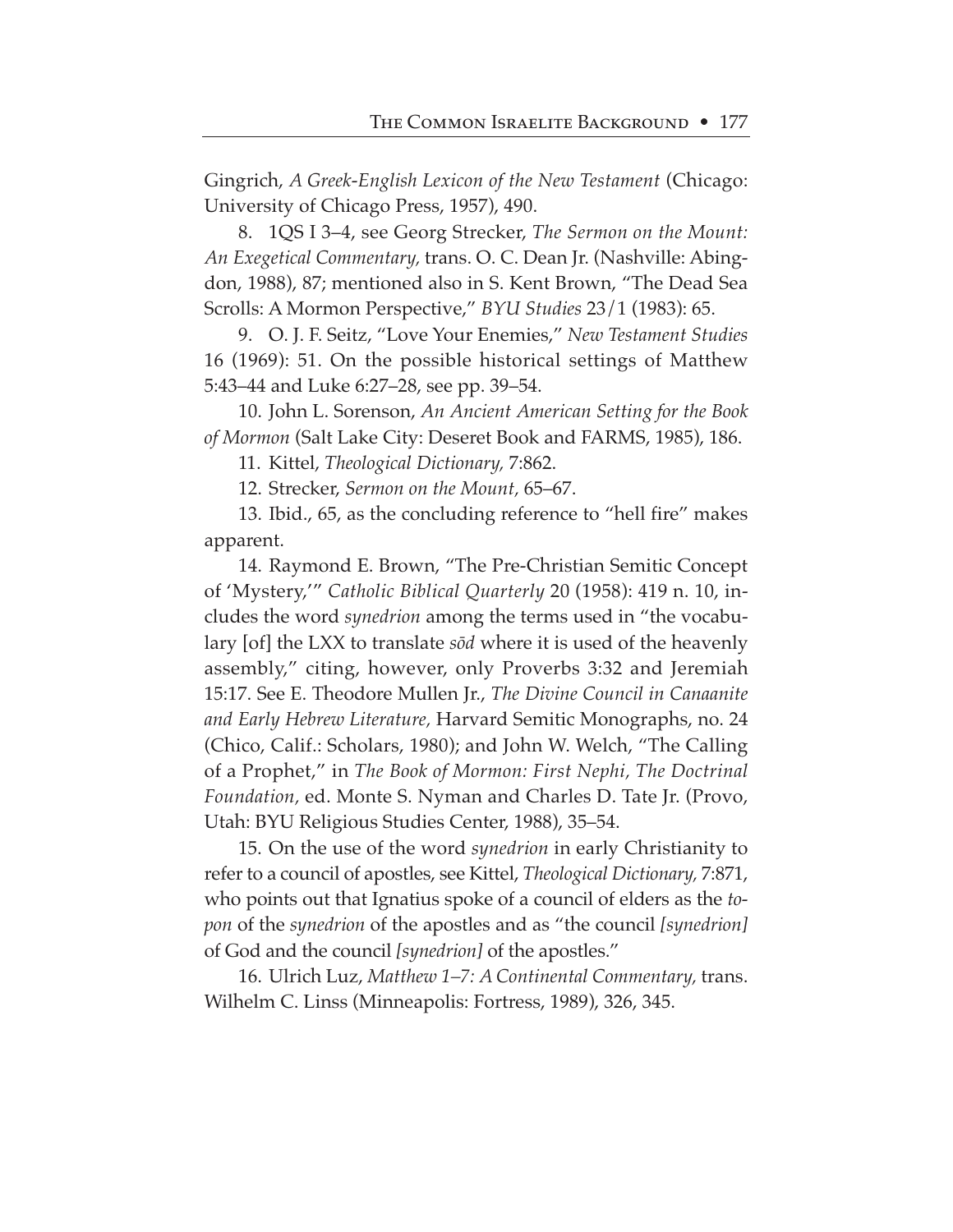$\ddot{\phantom{1}}$ CHAPTER 8

# JOSEPH SMITH and the Translation of the Sermon at the Temple

Inasmuch as the Sermon at the Temple is appropriately nuanced and subtly different from the Sermon on the Mount, as the previous chapters show, one might well wonder how this occurred. Joseph Smith explained that it came by the gift and power of God as the text was translated one line after another. The following study of events and factors involved in this translation process bear out Joseph's testimony and point strongly to the conclusion that his translation of the Sermon at the Temple was meticulously accurate.

## **No Time for Research**

To begin with, those who reject Joseph Smith's explanation of how the Book of Mormon came forth must at least credit him with high marks for keeping many factors in mind as he allegedly modified the Sermon on the Mount to fit into a Nephite context. Given enough time and research opportunities, a reasonably intelligent person could probably work his way through the Sermon on the Mount in a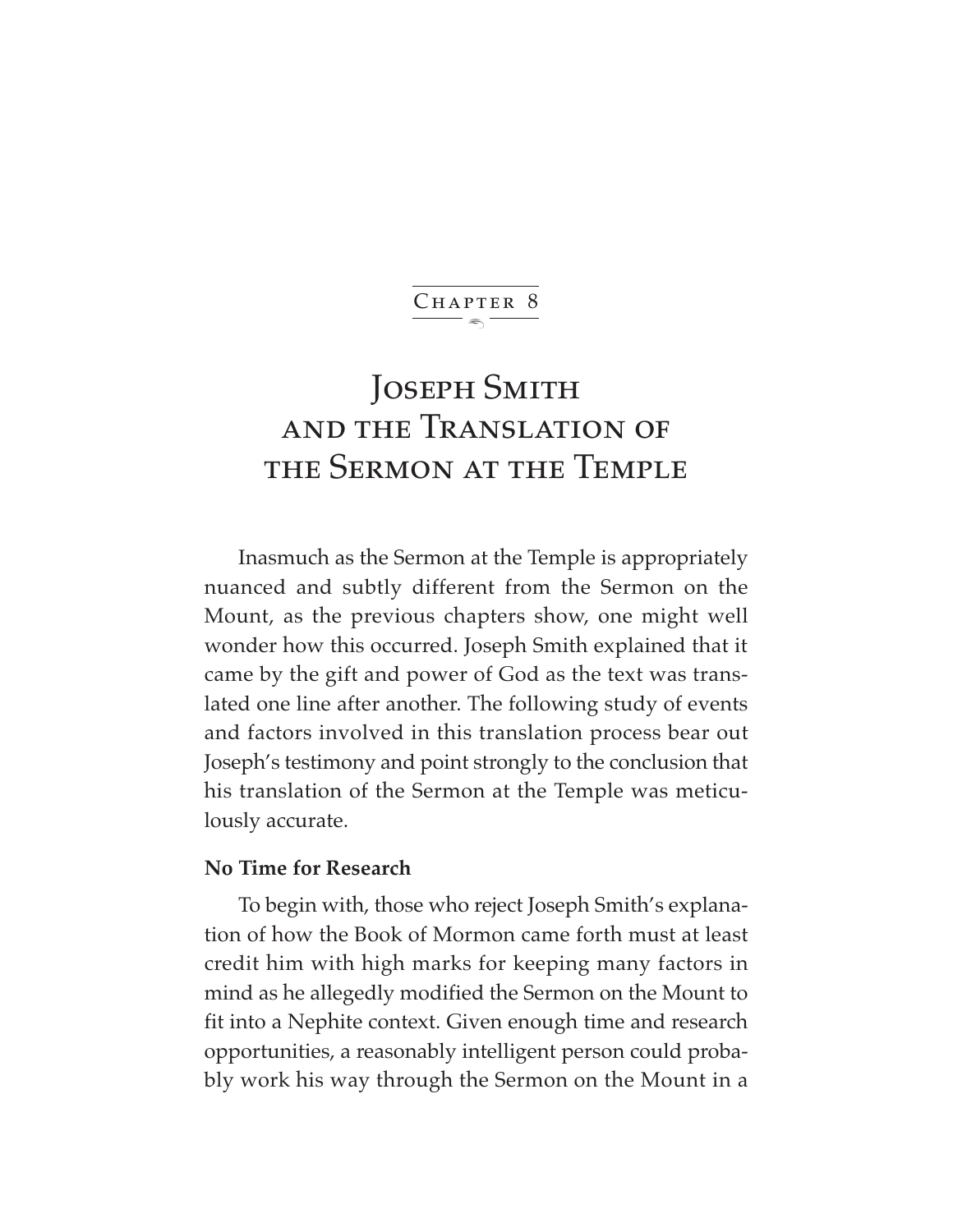similar fashion, producing something like the Sermon at the Temple; and with a little luck, such a reviser might not overlook or mistake anything important in the modification process.

Time and research, however, were not on Joseph Smith's side. The account of Jesus' ministry among the Nephites was translated before May 15, 1829, and Joseph and Oliver had commenced their work of the translation and transcription several hundred pages earlier only on April 7, 1829.<sup>1</sup> At this pace, assuming that they completed about eight pages per day, they could have spent only about two days on the totality of the Sermon at the Temple in 3 Nephi 11–18.

#### **No Way to Crib**

Several historical accounts of the translation process make it unlikely that any copying of a printed Bible occurred. While many have assumed that Joseph covertly took out his copy of the King James Bible and worked from it when he came to the Isaiah and Sermon on the Mount materials in the Book of Mormon, the following testimonies of people who intimately assisted Joseph Smith in the transcription process and routinely watched him work give evidence that such a thing did not occur. Emma Smith, Martin Harris, Oliver Cowdery, David Whitmer, William Smith, Lucy Mack Smith, Elizabeth Anne Whitmer Cowdery Johnson, Michael Morse, Sarah Heller Conrad, Isaac Hale, and Joseph Knight Sr. all left historical comments on what they knew of how Joseph worked when he was translating the Book of Mormon.2 None of their statements mentions anything about the use of a Bible or allows room for it.

In an interview in 1879, Emma Smith was asked and asserted the following: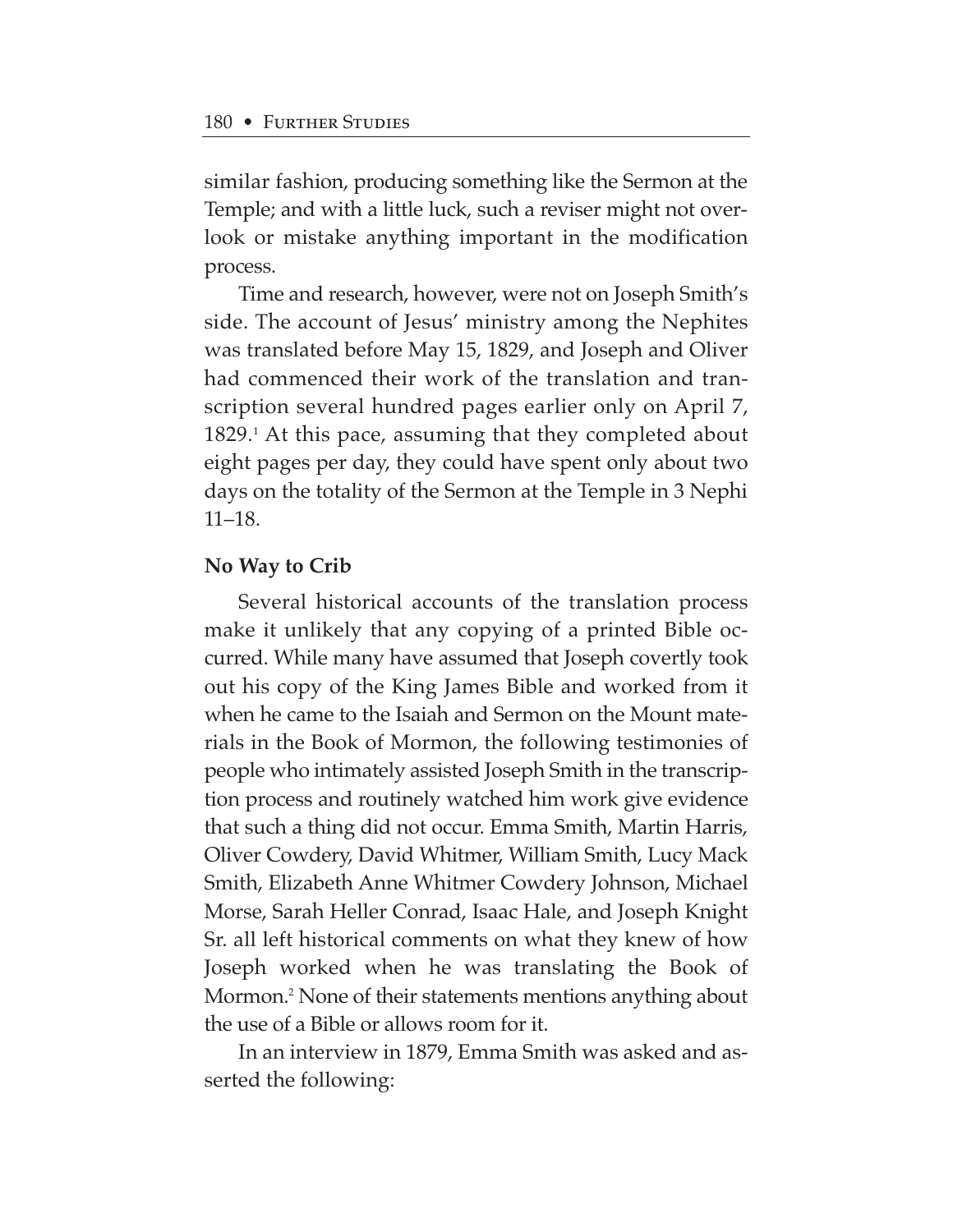- Q. Had he not a book or manuscript from which he read, or dictated to you?
- A. He had neither manuscript nor book to read from.
- Q. Could he not have had, and you not know it?
- A. If he had had anything of the kind he could not have concealed it from me.3

While this interview occurred fifty years after the events it reports, Emma still had a vivid memory of many details. Her recollection can probably be trusted even more regarding things that did *not* occur than in describing the particulars of things that did occur, especially since she would have been unforgettably surprised to see Joseph cribbing from the Bible. It is unknown whether she was present when the Sermon at the Temple was translated, although she would have been somewhere in and around the cabin in Harmony, Pennsylvania, in the middle of May 1829, when Joseph and Oliver were working their way through this material.

David Whitmer and others corroborated Emma's description. For example, in 1881 the *Deseret Evening News* published an article from Richmond, Missouri, about this Book of Mormon witness. It reports, "Mr. Whitmer emphatically asserts, as did Harris and Cowdery, that while Smith was dictating the translation he had NO MANU-SCRIPT NOTES OR OTHER MEANS OF KNOWLEDGE save the Seer stone and the characters as shown on the plates, he being present and cognizant how it was done."4

In 1834 Oliver Cowdery described the work of that period. He vividly recalled, "These were days never to be forgotten—to sit under the sound of a voice dictated by the *inspiration* of heaven. . . . Day after day I continued, uninterrupted, to write from his mouth, as he translated . . . the 'book of Mormon.'"5 Oliver was present during all of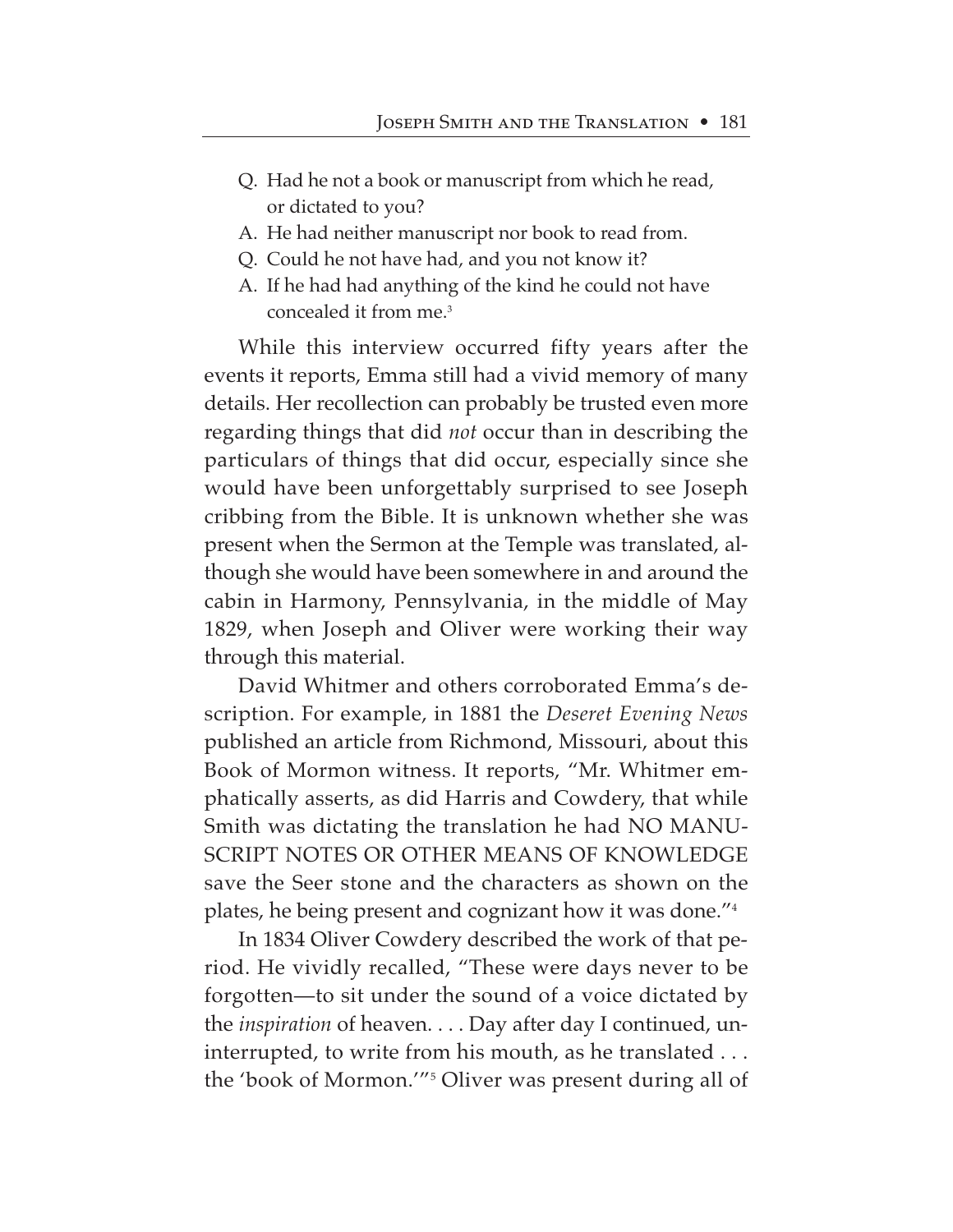the translation of the Sermon at the Temple. It seems highly unlikely that Joseph could have read from the Bible and Oliver not have known it—and if he knew it, not to have been irreparably disillusioned. Oliver had himself attempted to translate but had been unsuccessful (see D&C 9). Certainly he thought that more was involved in the translation process than simply reading from the Bible and making a few modifications to the text. It seems to me that Oliver would have instantly doubted Joseph's ability to translate if he ever caught him using the Bible or suspected him of relying directly on it as he translated. Oliver and Joseph were in close proximity to each other, and the use of the interpreters would have made it very awkward for Joseph to put a large Bible anywhere nearby without Oliver becoming aware of it.

## **Nowhere to Hide**

It is possible, one may counter, that Joseph sat behind a curtain or blanket while he was translating, as is commonly imagined. But the only reports, so far as I know, that mention such a thing are from Professor Charles Anthon and Reverend John A. Clark.<sup>6</sup> Both of these hostile sources, even if we can trust them on this point, depend on information given to them by Martin Harris, who was scribe only in 1827 and 1828. None of the scribes in 1829 ever mentions the use of a curtain while they were present. Their silence on this point is significant. All other factors indicate that Joseph was quite open with the translation process when Oliver and the others at the Whitmer farm were present and assisting.

It appears that Joseph used the curtain only at first and perhaps because he rightly did not trust Martin Harris as much as his other scribes (see D&C 10:7, which calls Martin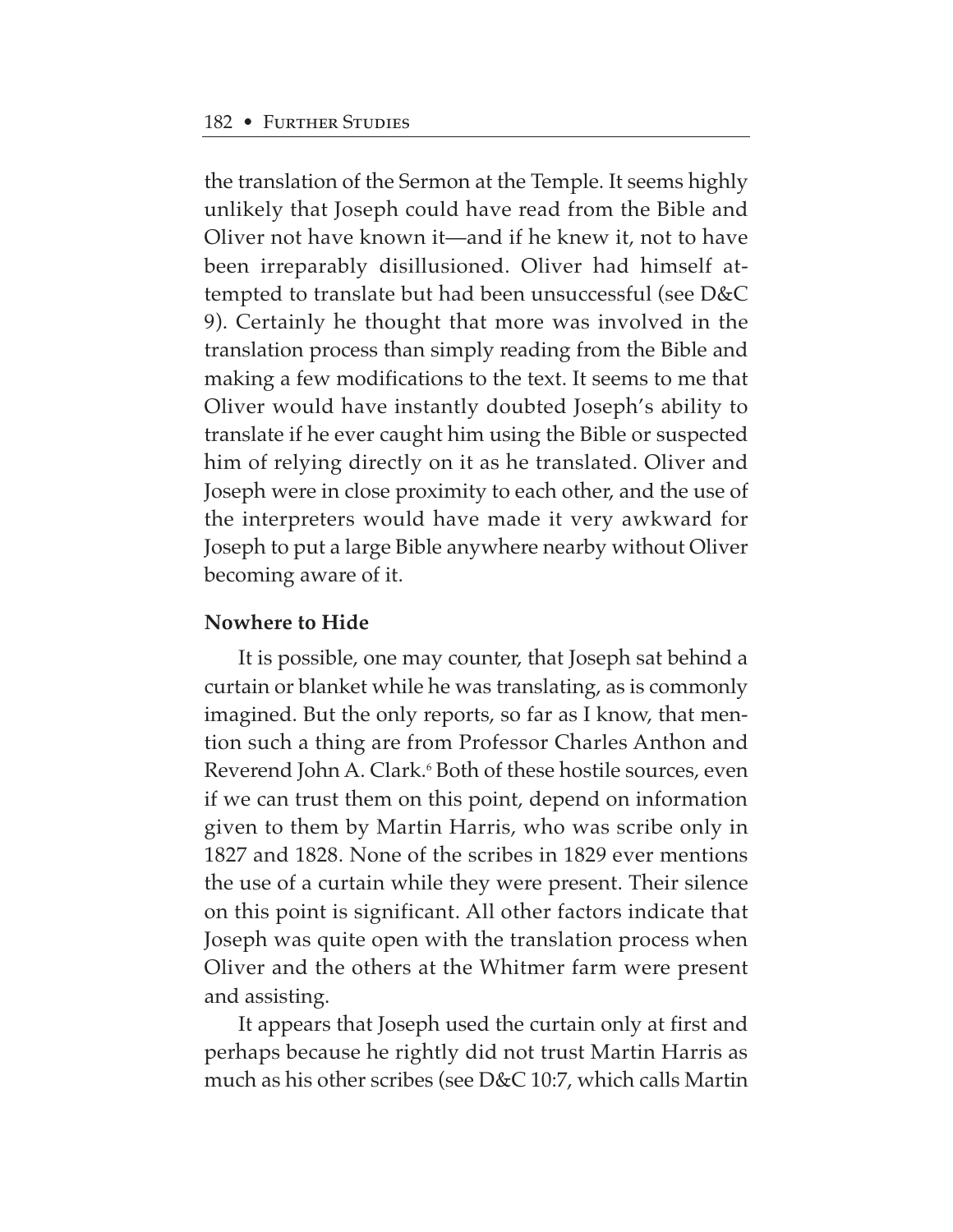Harris "a wicked man" who "has sought to destroy" Joseph's gift of translation). Oliver Cowdery, on the other hand, had used the interpreters; and the Lord, who had appeared to Oliver early in 1829 testifying of "the truth of the work" and calling him to "write for [Joseph] and translate," had already shown him the plates in a vision.<sup>7</sup> With such a divine endorsement for Oliver, Joseph would have had little need to use a curtain when Oliver was present. Indeed, Emma's testimony describes a similar situation, wherein she "frequently wrote day after day, often sitting at the table close by him, he sitting with his face buried in his hat, with the stone in it, and dictating hour after hour with nothing between us."<sup>8</sup> The recollection of Oliver's wife, Elizabeth Anne Whitmer Cowdery Johnson, written in 1870, also denies that a curtain was used while she was present during the final stages of translating at the Whitmer farm in Fayette: "I often sat by and saw and heard them translate and write for hours together. Joseph never had a curtain drawn between him and his scribe while he was translating. He would place the director in his hat, and then place his face in his hat, so as to exclude the light, and then [dictate?] to his scribe the words [he said] as they appeared before [him?]."9

At this time in Fayette, according to our best estimates,10 Joseph translated the small plates of Nephi, and that section of the Book of Mormon contains several sections of Isaiah material (see 1 Nephi 20–21; 2 Nephi 7–8, 12–24). If Joseph simply cribbed from the Bible when he came to such sections on the Book of Mormon plates, one must seriously wonder how he did it.

Thus, while the theory in question—that Joseph used his family Bible in translating the Book of Mormon—may appear to solve one problem, it creates another. The idea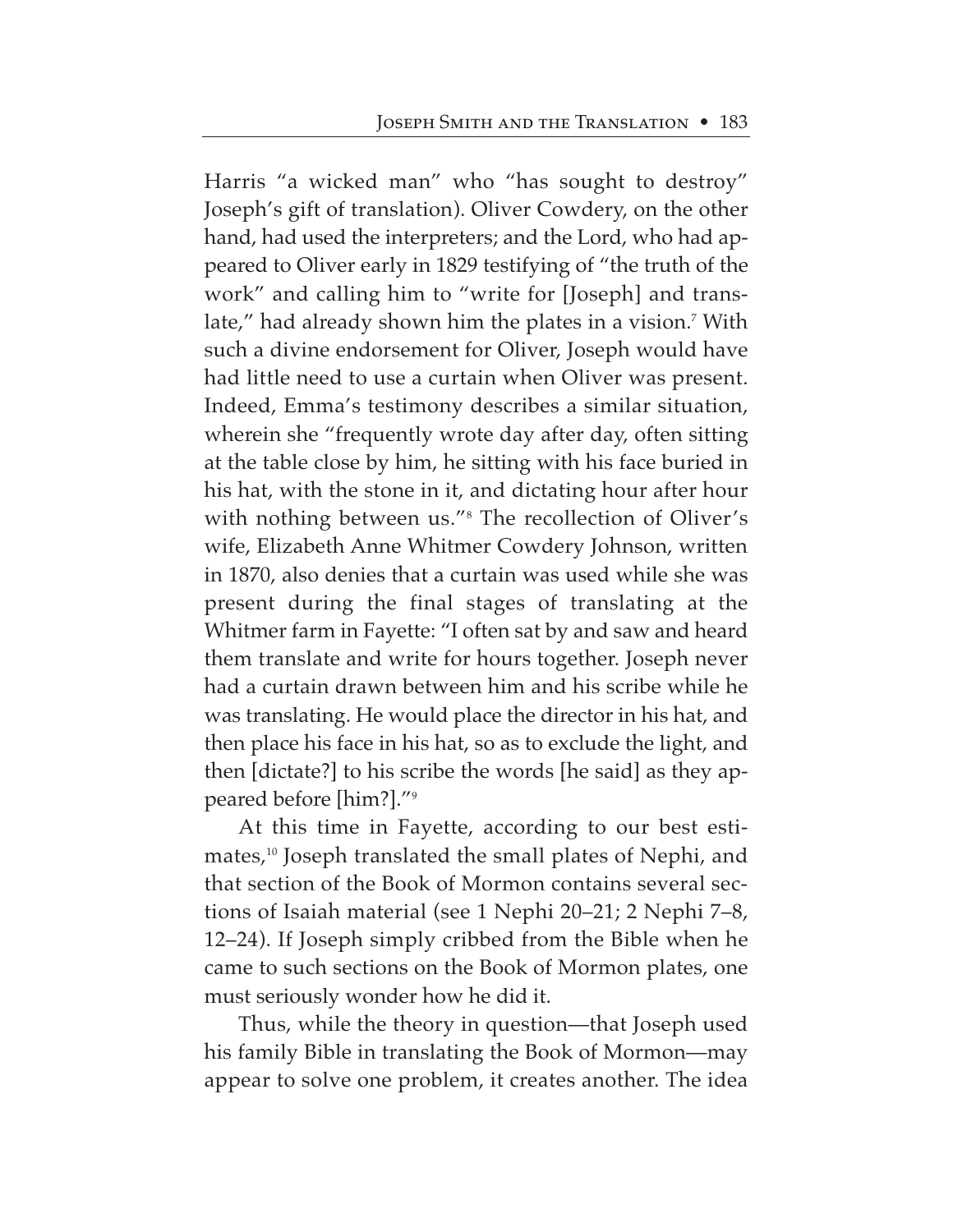that Joseph relied directly and heavily on his Bible may ease the minds of those who resist seeing any divine power at work in the translation process, but it creates a different concern: the historical accounts give no impression whatever that Joseph turned to the Bible when dictating the text of the Sermon at the Temple.

#### **No Need to Assume Physical Reliance**

Additional considerations also make the claim of plagiarism improbable. For example, Hugh Nibley has cogently argued that it is counterintuitive to imagine that Joseph would have included long passages in the Book of Mormon that closely resembled several chapters from Isaiah as well as the Sermon on the Mount if he did not need to. He would not have been so foolish as to copy unnecessarily and thereby create an obvious problem for the Book of Mormon: "It is hard to see why a deceiver would strew the broadest clues to his pilfering all through a record he claimed was his own."11

Although B. H. Roberts, Sidney B. Sperry, and others have conjectured that people might argue that Joseph made direct use of his King James Bible in order to make the difficult translation job easier, they advance this theory as an assumption.12 Sperry was satisfied to view the Nephite scripture in 3 Nephi 12–14 as an independent text, even though it only "finds support *at times* for its unusual readings in the ancient Greek, Syriac, and Latin versions, and at other times no support at all."13 Roberts believed that Jesus presented to the Nephites "great truths in the same forms of expression he had used in teaching the Jews, so that *in substance* what he had taught as his doctrines in Judea he would repeat in America."14 Hence, according to Roberts, when Joseph Smith thought that the words on the Nephite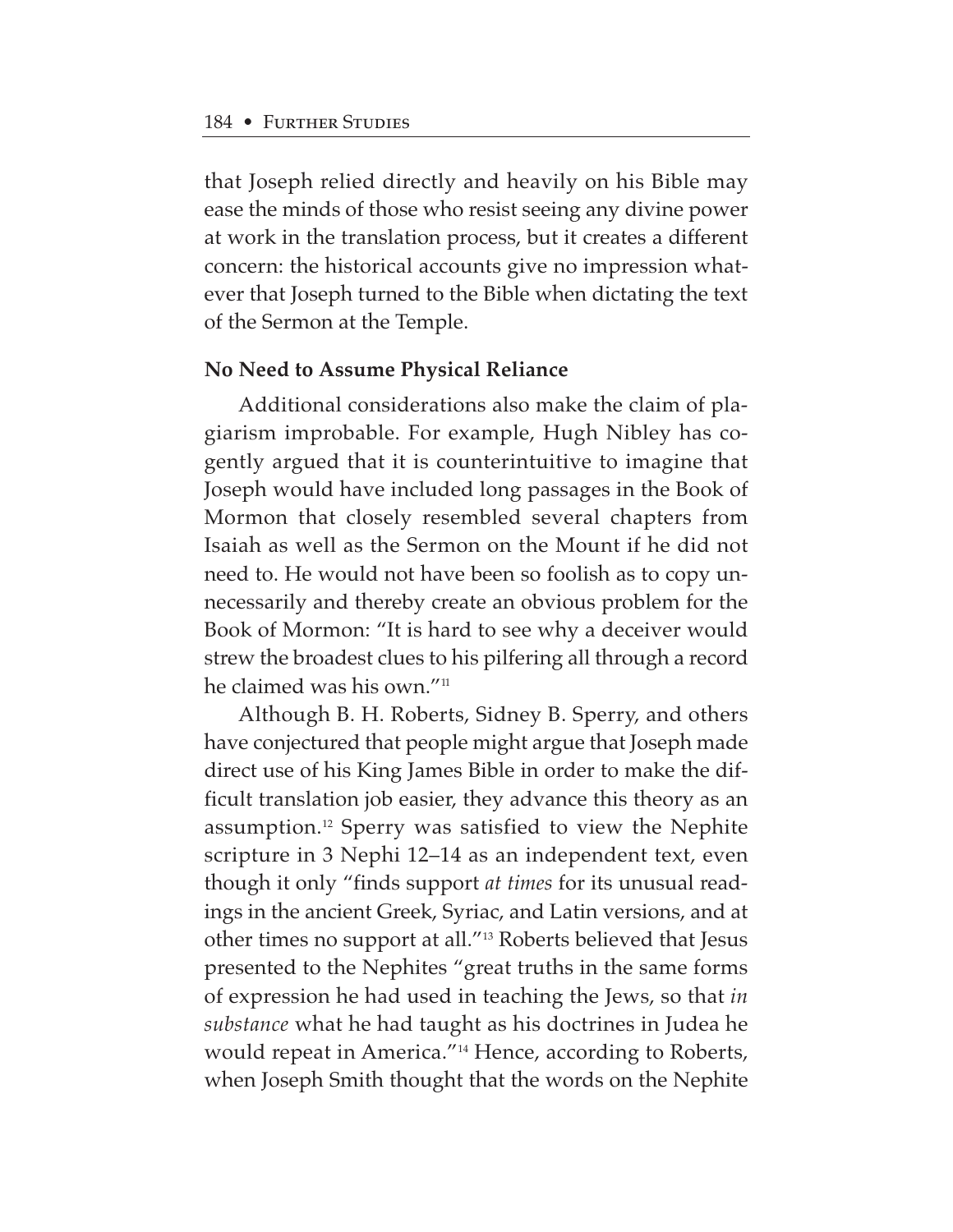record and in the King James Bible "*in substance,* in thought, . . . were alike, he adopted our English translation."15 The conjecture that Joseph needed a rest is neither a necessary nor an exclusive explanation.

Other logical possibilities exist for the Sermon in the Book of Mormon. For instance, although very little is known about the process of translating the Book of Mormon, for one who believes that Joseph Smith received *any* part of the book through the gift and power of God, it is a relatively small step from there to believe that the Sermon at the Temple was similarly translated and dictated under the direction of divine inspiration; that is, if the spiritual mechanisms or procedures were in place to accomplish the translation of the some ninety-five percent of the book that has no biblical counterpart, those mechanisms could just as well have supplied the rest. One may thus assume that, in accomplishing this translation, God projected a text similar to the biblical texts through Joseph Smith or that the power of God brought the English texts of the Bible especially to Joseph's memory as those words were appropriate and helpful in producing the Book of Mormon translation.

At the same time, while there is no evidence that Joseph could recite verbatim long sections of Isaiah and Matthew, one may certainly assume that he had read or heard those chapters several times around the family hearth. This would make it possible for the powers of inspiration to draw these words out of his memory and put them extraordinarily at his disposal, causing him to recall them, even though they would have been buried too deep in his brain to be remembered voluntarily. As B. H. Roberts has said, "The English interpretation was a reflex from the prophet's mind," and not "an arbitrary piece of mechanical work."<sup>16</sup>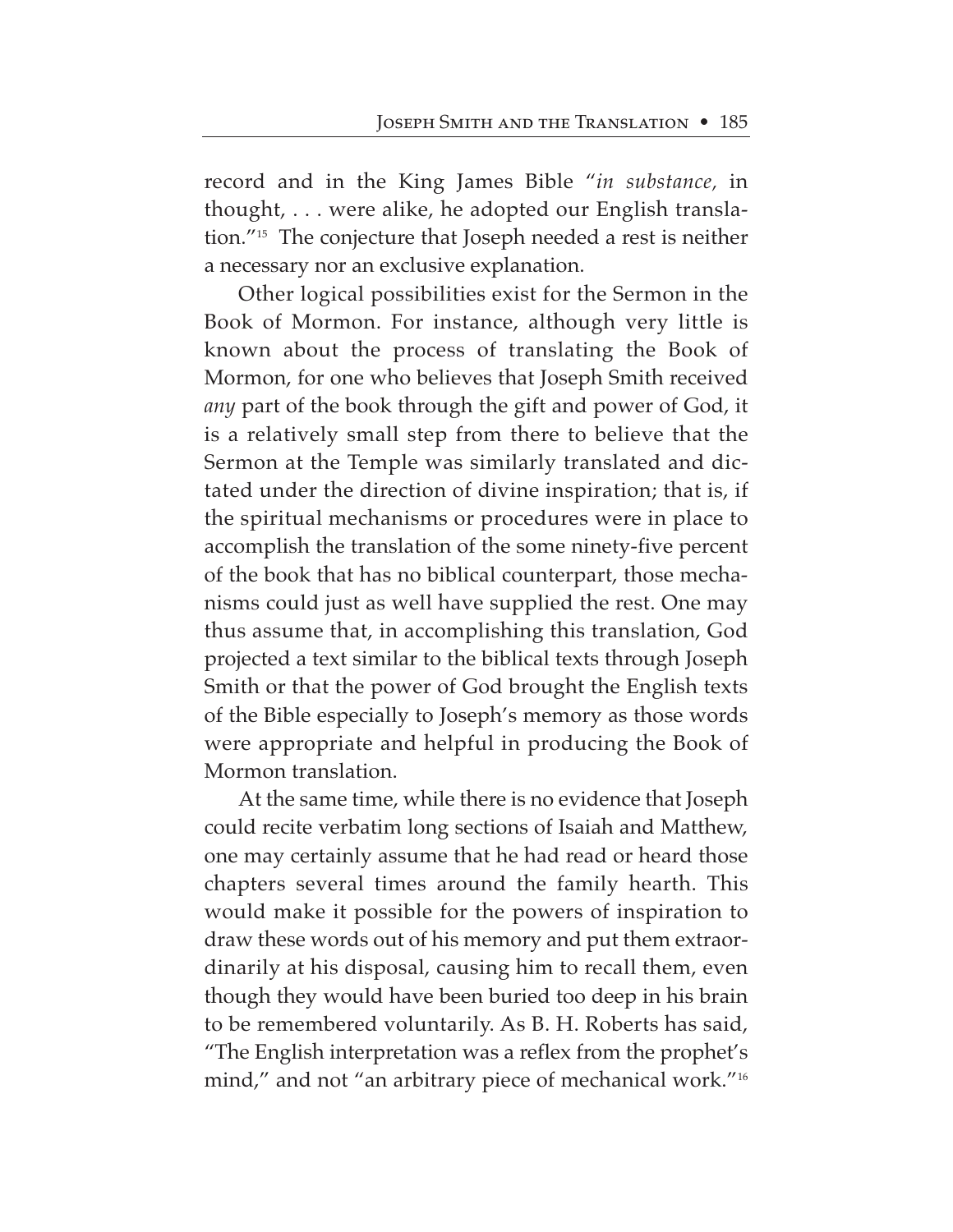As Joseph studied the translation out in his mind (see D&C 9:8), the words he then thought and spoke rang true to him. I would think this occurred as the translation flowed forth, independent of immediate input but also reflexive of Joseph's vocabulary and prior knowledge, reinforced by his inspired subconscious recall of the parallel texts in the Bible.

#### **Stylistic Similarities**

Even if the claim of simple plagiarism is set aside, the question may still arise, Why, in any event, is the English translation of the Sermon at the Temple so pervasively similar to the style and language of the King James rendition of Matthew 5–7? As general Christian commitment to the King James translation wanes, and as the number of years between modern readers and the time of Joseph Smith widens, the oddities of King James language grow more glaring and the force of this question increases.

For people in 1830, however, the question was far less obvious or bothersome than it may be for people today. This concern was not an issue even for critic M. T. Lamb, who wrote in 1887 that the King James Version itself had already miraculously preserved the exact words of Jesus, penned by Matthew: "if Matthew remembered the exact words of the Savior, and wrote just as they were first spoken" or "if he only remembered the substance," in either case it was a miracle.17

B. H. Roberts readily and unproblematically concluded that the stylistic similarities between the Sermon at the Temple and the Sermon on the Mount were simply due to Joseph's language: "While Joseph Smith obtained the facts and ideas from the Nephite characters through the inspiration of God, he was left to express those facts and ideas, in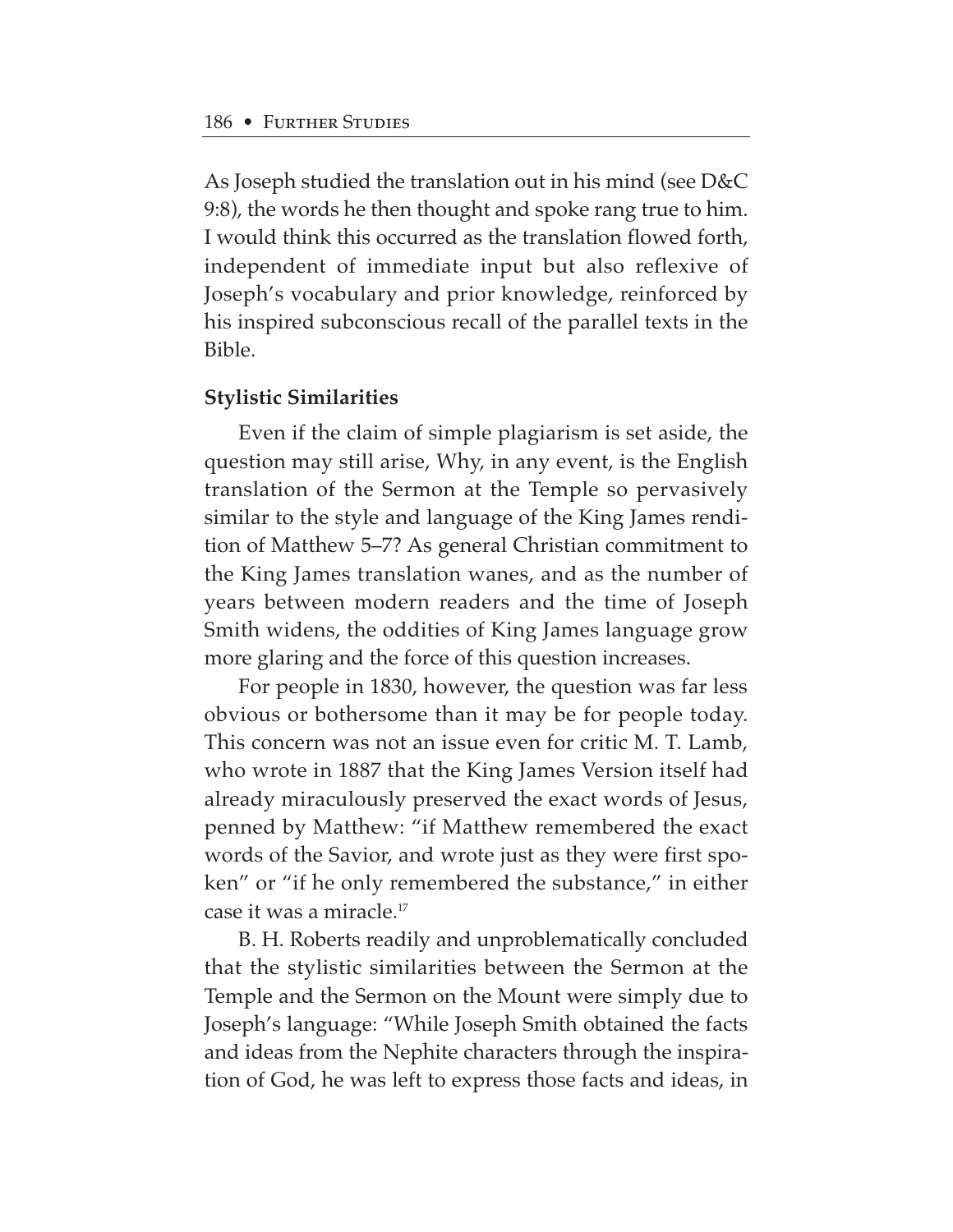the main, in such language as he could command."18 As Joseph translated, the Lord spoke to him "after the manner of [his] language," as he speaks to all men, "that they might come to understanding" (D&C 1:24). Where the King James English would best communicate the thought of a passage to Joseph Smith, that would be the preferred rendition.

Hugh Nibley has suggested several other reasons that made the use of King James style important, if not necessary. One reason was Joseph's audience: "When Jesus and the Apostles and, for that matter, the Angel Gabriel quote the [Hebrew] scriptures in the New Testament, do they recite from some mysterious Urtext? Do they quote the prophets of old in the ultimate original? . . . No, they do not. They quote the Septuagint, a Greek version of the Old Testament prepared in the third century b.c. Why so? Because that happened to be the received standard version of the Bible accepted by the readers of the Greek New Testament."19

Another reason for the use of the style of the King James Version was the nature of the record: "The scriptures were probably in old-fashioned language the day they were written down."20 Furthermore, "by frankly using that idiom, the Book of Mormon avoids the necessity of having to be redone into 'modern English' every thirty or forty years."21 To such points, other explanations may be added, but the foregoing seem sufficient. The King James idiom yields a good translation of both the Sermon on the Mount and the Sermon at the Temple. In fact, a study of the Greek vocabulary used in Matthew 5–7 will show that in most cases, the traditional English translation is rather straightforward. The syntax of most of the sentences is relatively simple, the expressions are direct, and most of the words and phrases have obvious and adequate primary choices in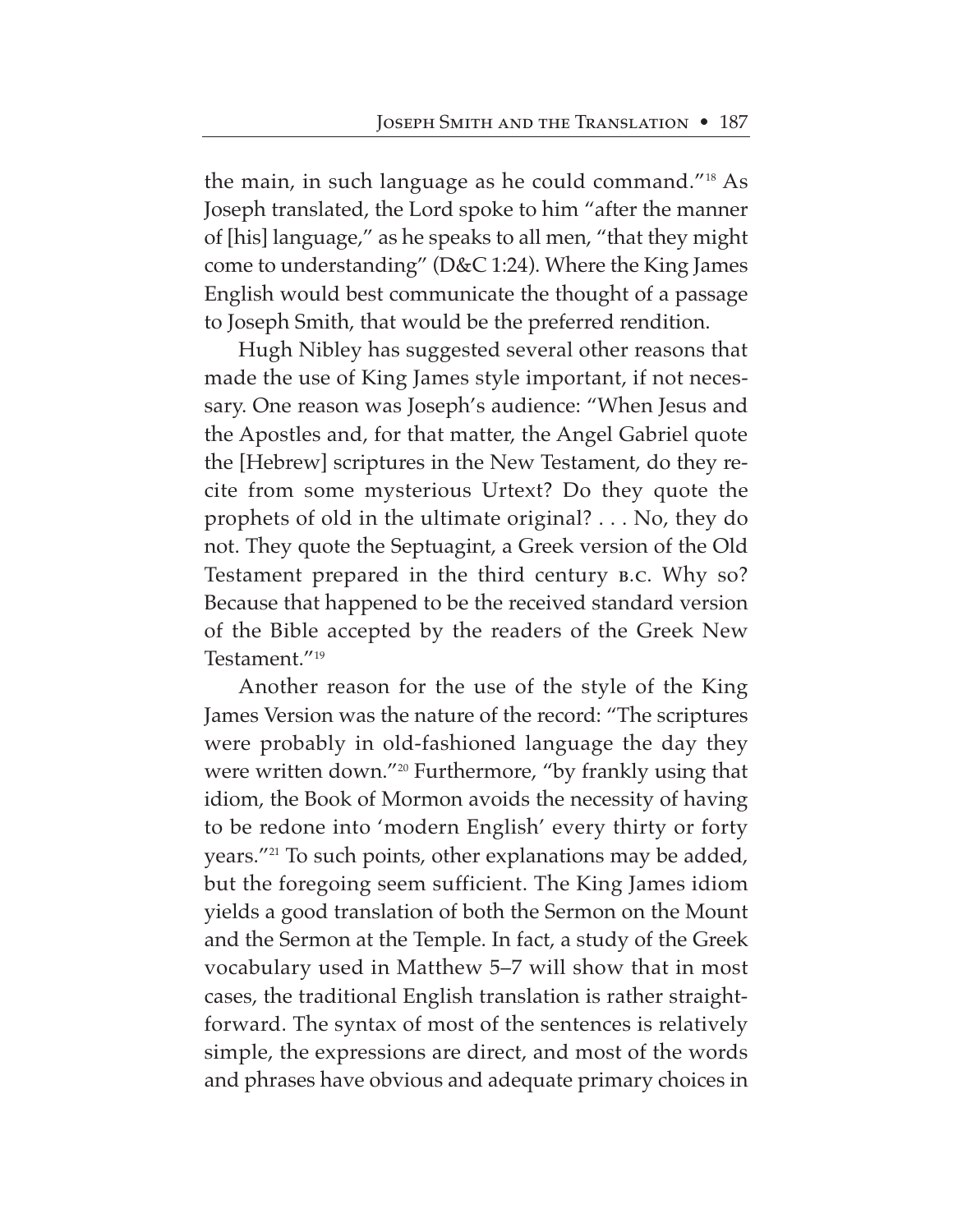English as their translation (although their meaning and implications still remain profound).

## **Identical Wording**

Points such as these may sufficiently justify at one level the similarities between the English in the Sermon at the Temple and the King's English in the Sermon on the Mount, but they do not explain the origins of the overwhelming preponderance of identical phraseology in these two translations at a more particular level. Something more than merely idiomatic usage, the needs of the contemporaneous audience, or the adequacy of the meaning is necessary to account for the nearly identical correspondence of expressions between these two texts. For example, if a person were to undertake the task of translating an ancient text that had already been translated by another, and if one assumed that this person had no familiarity with the first translation, there is no chance that the second translation would turn out word for word the same as the first. Something more is necessary to account for the verbal similarities between the Sermon on the Mount and the Sermon at the Temple. That shortfall, in my opinion, is made up in two ways: First, the problem with the case of our hypothetical translator is that it assumes something that is not in evidence regarding Joseph Smith and the Sermon on the Mount, for Joseph *was* familiar with the wording of the King James translation. Second, the model inadequately assumes a normal translation process rather than one impelled and activated by inspiration.

## **A Precise Translation**

This last point naturally invites further reflection about a persistent question regarding the Book of Mormon—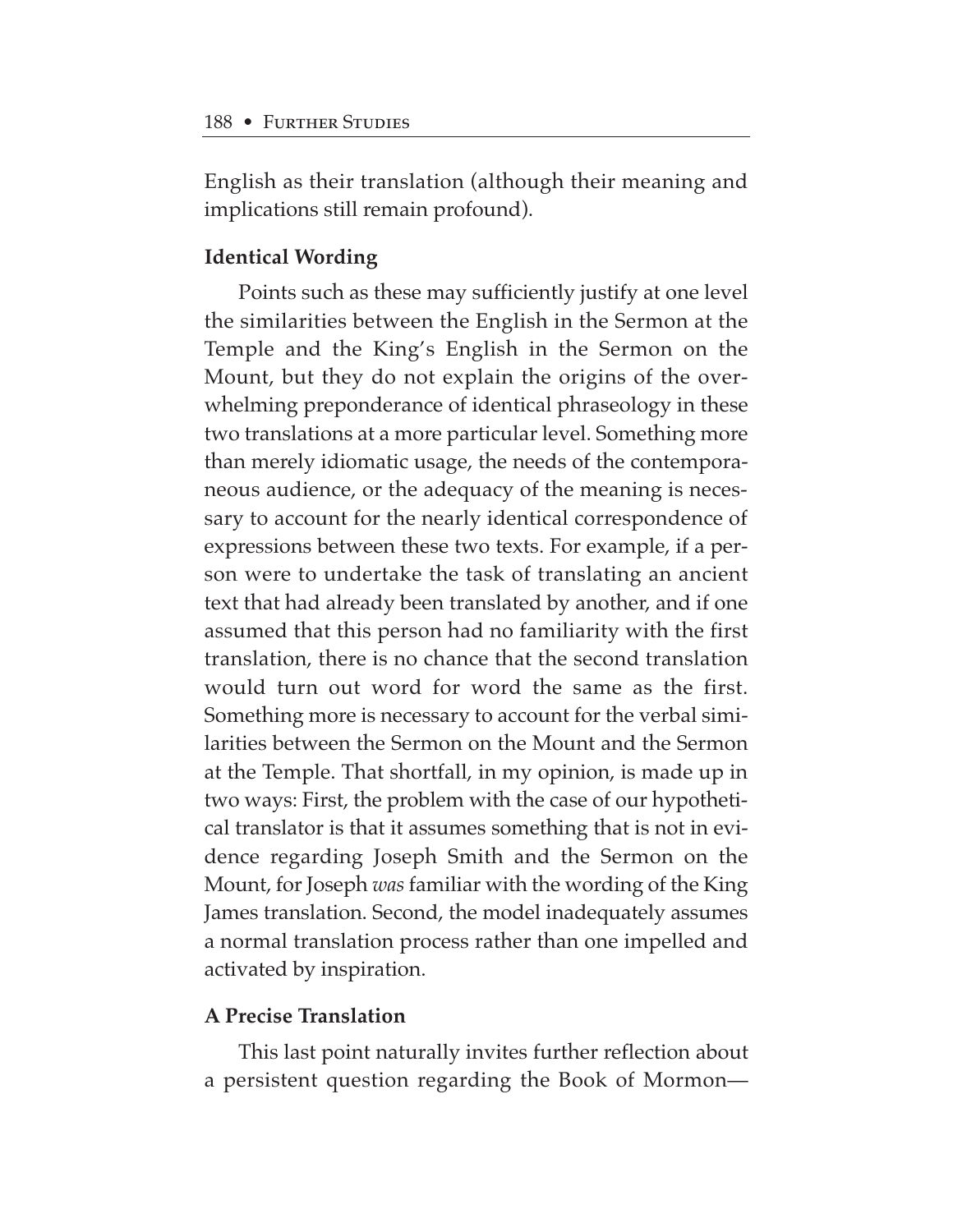namely, what kind of a translation is it? There are several possibilities, and it exceeds anyone's ability at the present time to say which is correct.<sup>22</sup> Joseph Smith himself declined to comment very much on this subject, saying that "it was not expedient for him" to give "all the particulars,"23 although in private he apparently explained the process somewhat to David Whitmer and others who spoke about the matter.

Several factors indicate that it was quite a precise translation. A range of opinions may emerge as people try to describe the nature of Joseph's translation more explicitly. Some commentators on one extreme (position 1) may suggest that it was a grammatically literal translation, a verbatim word-for-word, form-for-form rendition. This seems, however, to leave little room for the fact that Joseph had to take the matter and "study it out in [his] mind" (D&C 9:8) in order to translate the text "after the manner of [his] language" (D&C 1:24). As the discussion in chapter 9 will show regarding some of the minute grammatical comparisons of 3 Nephi 12–14 and the Greek manuscripts of the Sermon on the Mount, I do not imagine that Joseph's translation process produced this kind of extremely strict, literal translation.

At the same time, such things as the presence of detailed chiasmus in the Book of Mormon,<sup>24</sup> the precise nature of the book's internal quotations (see, for example, Alma 36:22 quoting exactly from 1 Nephi 1:8; and Helaman 14:12 quoting verbatim from Mosiah 3:8), its consistent use of technical legal terminology,<sup>25</sup> and many other instances of remarkable textual complexity strongly indicate that most of the time the translation was probably not a very loose one either. Consequently, neither does it appear, as some may suggest on the more nebulous side of the matter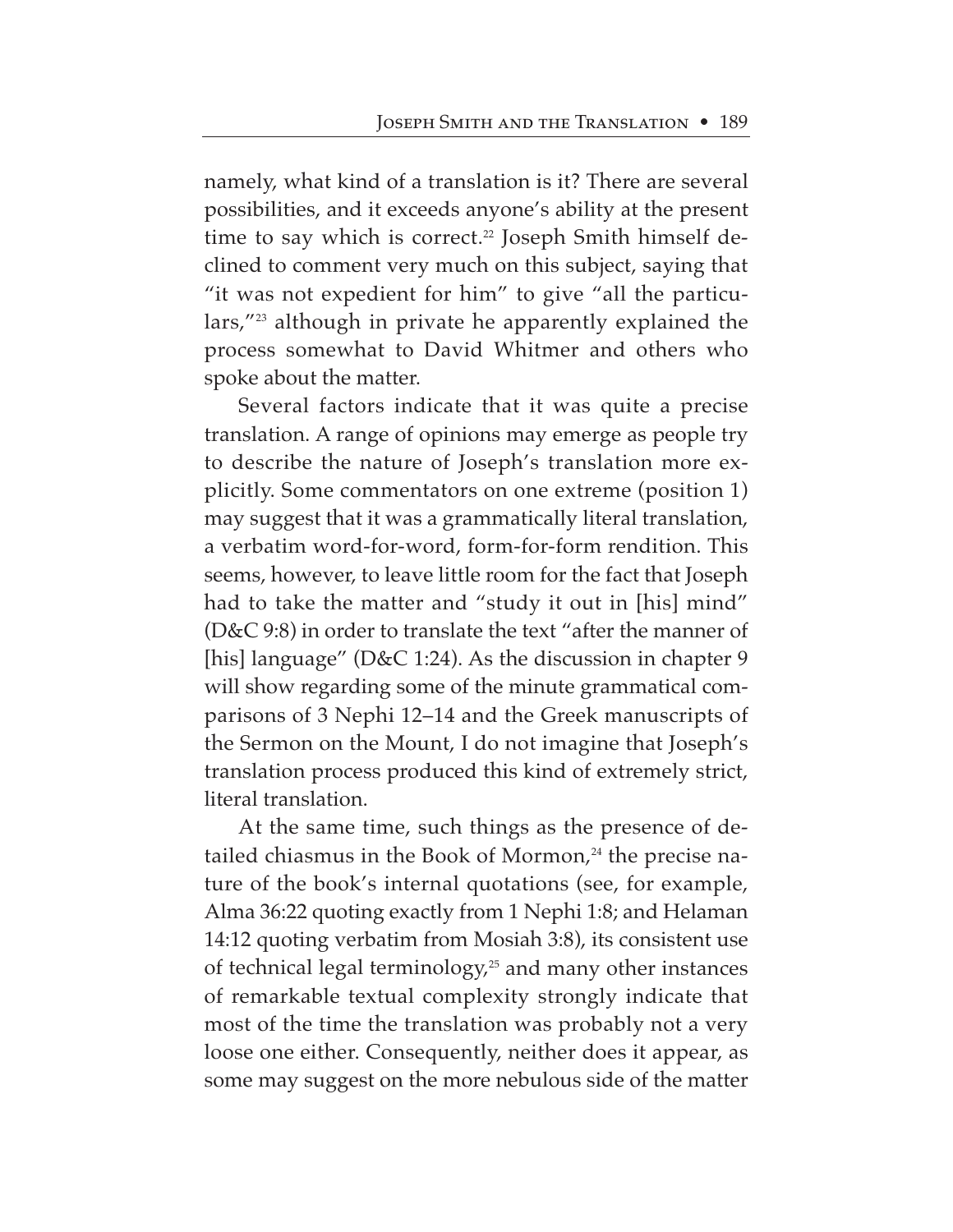(position 2), that the English translation should be understood as having only occasional, casual verbal connections with the ancient Nephite records or, even more nebulous (position 3), only rare thematic intersections with the underlying record.

Accordingly, seeking something of a solution close to position 1 but not quite so strictly grounded, it seems to me that Joseph's English translation (position 4) was more expressive than a mechanically literal rendition but that its elements still corresponded in some way, point by point, with many features of the ancient writing that was being translated. Many of the textual details discussed in this study strongly suggest that the meaning of something on the plates gave rise to each element of meaning in the translation, although one cannot know in all cases how close that relationship or connection was.

Historical evidence also bears out this view. David Whitmer described how the characters from the plates would appear to Joseph on a parchment with the corresponding English translation below them. Whitmer once explained, "Frequently one character would make two lines of manuscript while others made but a word or two words."26 If this is an accurate statement, it confirms that the translation was rather strict, character for character, although sometimes several English words were required to express the meaning of a single inscription. So, for example, two simple characters might be translated into English as "the interpretation of languages" and two others as "the Book of Mormon," as Frederick G. Williams once wrote in Kirtland.<sup>27</sup> Work by Royal Skousen on the surviving portions of the original manuscript of the Book of Mormon further corroborates this view, that the translation and transcription of the Nephite record was tightly controlled by Joseph Smith.28

Thus, with regard to the translation of the Sermon at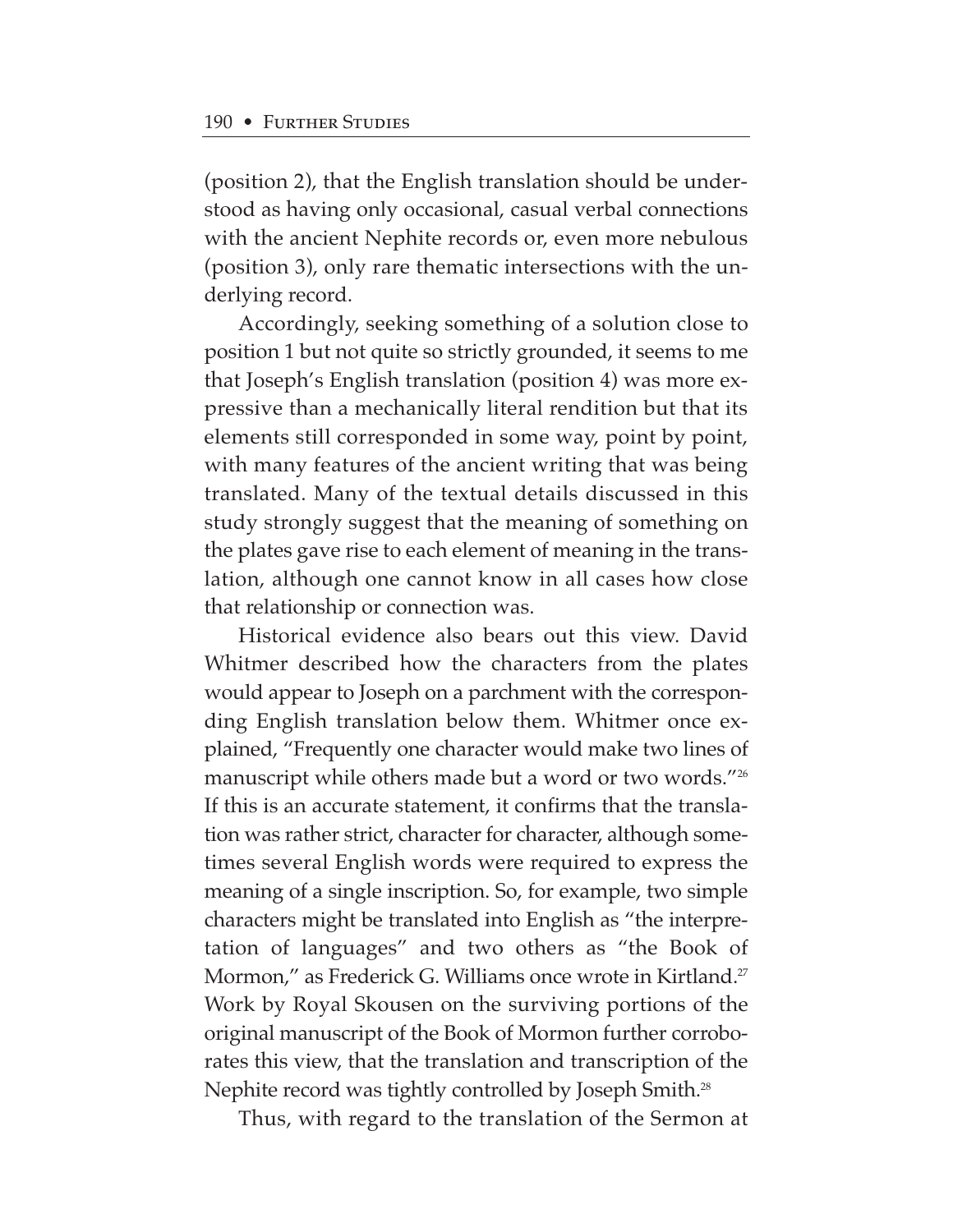the Temple, this understanding of the nature of Joseph's translation—that the English Book of Mormon reflects competently but not slavishly the meaningful details in the original record of Nephi—best accounts for the presence of consistently meaningful details that are found in that text today, as has been indicated on several counts above.

## **Confirmation of Chiasmus**

Within the boundaries of the Sermon at the Temple itself, well-composed literary structures further confirm the elemental accuracy of the translation. The account in 3 Nephi 17:5–10 of Jesus healing the sick is a beautiful fivepart literary composition (A–B–C–B'–A'). It seems natural to see its elegant and coherent chiastic structure and substructures as originating in the ancient text, for it was written with great care and reflection:

(A) It begins with three references to the eyes, as Jesus casts "his eyes round about again on the multitude," as he sees that their eyes are in tears, and as they look longingly upon him, hopeful that he will tarry with them longer (3 Nephi 17:5).

(B) Jesus next speaks to the people in balanced words that sincerely invite reciprocation:

- a Behold, my *bowels are filled*
	- b with *compassion* towards you.
		- c Have ye any sick among you?
			- d *Bring them hither.*
				- Have ye any that are lame, or blind, or halt,
				- e or maimed, or leprous, or . . . withered, or . . . deaf, or . . . afflicted in any manner?
			- d' *Bring them hither*
		- c' and I will heal them,
	- b' for I have *compassion* upon you;
- a' my *bowels are filled* with mercy.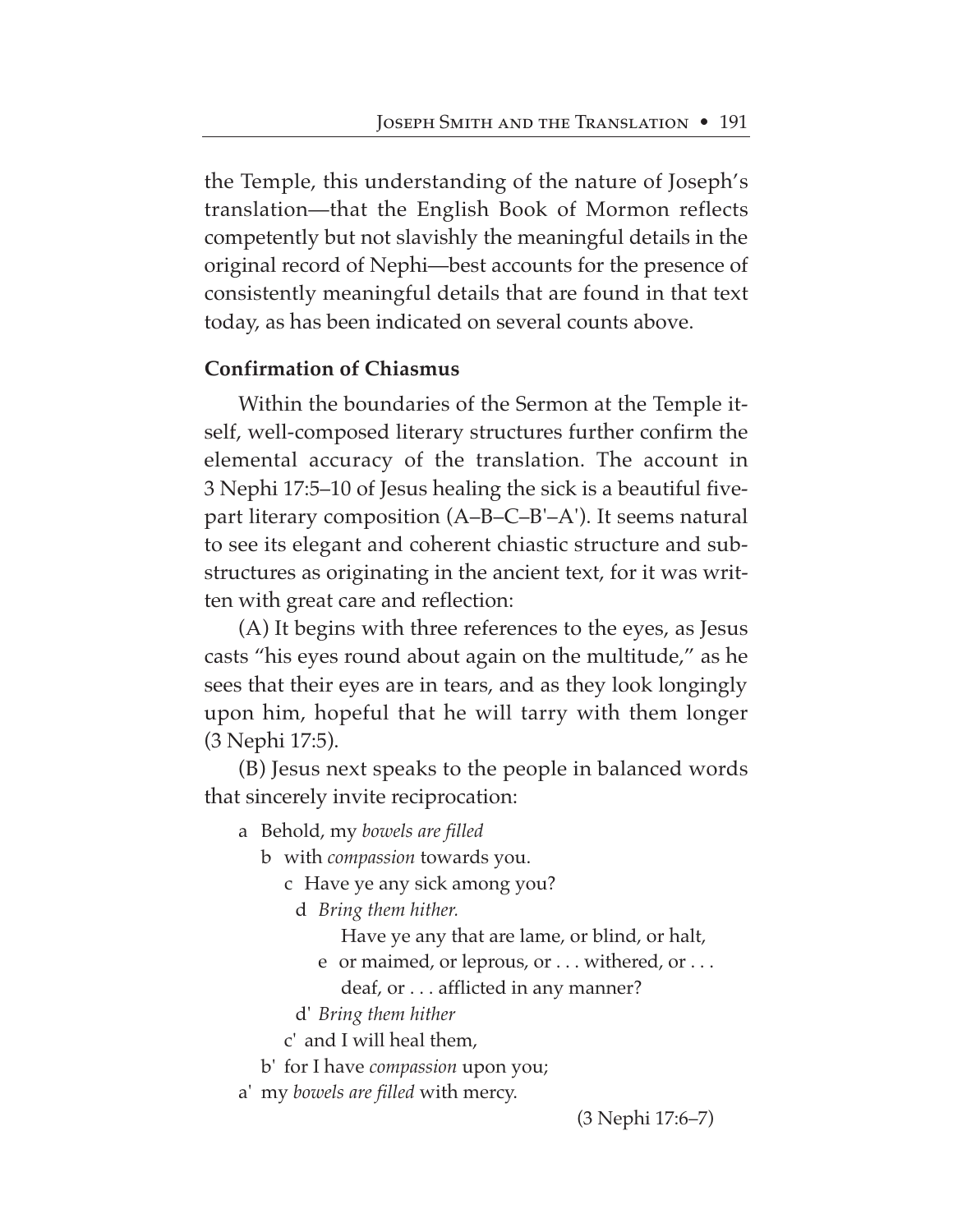(C) Jesus then draws himself close to the people through a series of intimate "I/you" statements. Here, too, are five elements, the symbolic number of mercy. These lines emotively and mercifully affirm God's personal relationship to mankind:

*I* perceive that *ye* desire that *I* should show unto *you* what *I* have done unto *your* brethren at Jerusalem, for *I* see that *your* faith is sufficient that *I* should heal *you*.

(3 Nephi 17:8)

(B') The people then bring forth their sick to be healed. The "one" at the beginning of this verse is found in the throng coming forward with "one accord," but at the end it is found in the individual acts of love as Jesus healed "every one":

All the multitude, with *one* accord, did go *forth*  with their sick and their *afflicted,* and their lame, and with their blind, . . . dumb, and . . . *afflicted* . . . ; and he did heal them every *one* as they were brought *forth.* (3 Nephi 17:9)

(A') Finally, the account concludes with three references to the feet, as the entire multitude bowed down at Jesus' feet, and many came forward to kiss his feet and "did bathe his feet with their tears" (3 Nephi 17:10).

Mentioning the feet three times in this verse echoes the threefold emphasis placed on the eyes at the beginning of this pericope, thus conveying a sense of how completely these people were engrossed with their Savior, from head to foot. Moreover, in the end, their bathing his feet with their tears brings the account full circle back to the tears in their eyes, thus tying the episode together intimately and artistically.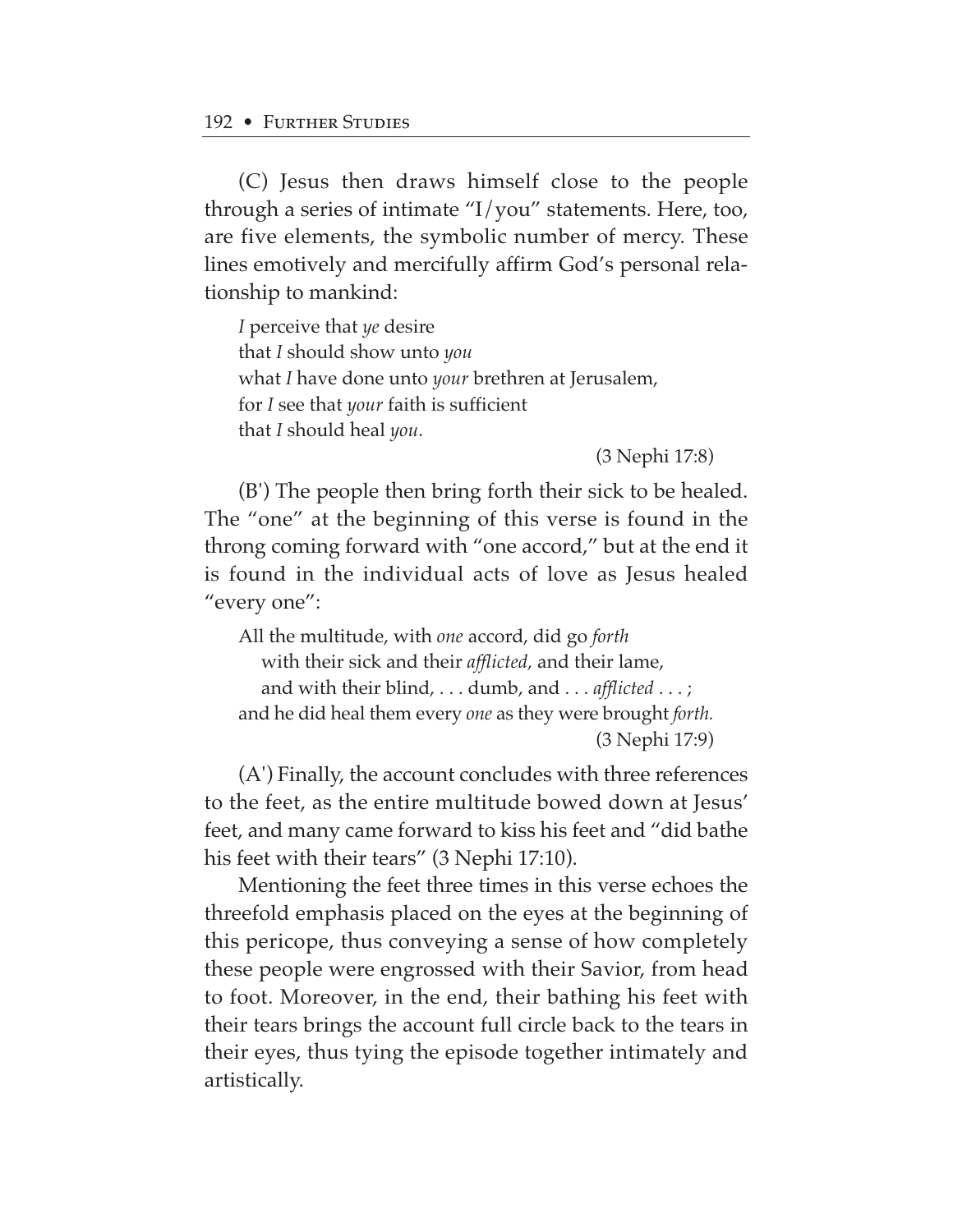There is certainly nothing clumsy or out of place in the composition or translation of this record.

## **Translated Correctly: An Interesting Case**

Finally, Joseph's translation process produced a text that, interestingly, agrees with what appears to have been the Aramaic that Jesus originally spoke in Matthew 5:10. The Sermon at the Temple comes closer to the likely original intent of Jesus in the case of this verse than does the ancient Greek of the Sermon on the Mount. It is commonly assumed that Jesus usually spoke to his disciples in Aramaic (when and by whom the Sermon on the Mount was soon translated into Greek is unknown). When Jesus spoke to these fishermen and to the popular multitudes in Judea, he probably spoke to them in their local, native language. Accordingly, some scholars have worked hard, although not definitively, attempting to put the Greek of the New Testament Gospels back into what might have been the Aramaic of Jesus in order to learn what that might tell us about the intent of his original sayings.<sup>29</sup> In the Sermon on the Mount, several passages have been studied along these lines, but only a few have been detected where the Greek has likely misunderstood an underlying Aramaic word or expression. In most cases the nuances are very fine and the distinctions rather inconsequential.30

The case in Matthew 5:10 is an interesting and somewhat exceptional example of this. Several scholars speculate that the Greek New Testament may have mistranslated the purported Aramaic original. Lachs argues that the word *saddiq* (righteous one) was in the original form of Matthew 5:10 but that it was wrongly read as *zedeq* (righteousness) and accordingly rendered into Greek as *dikaio*sunē.<sup>31</sup> Thus, the Greek reads "blessed are they which are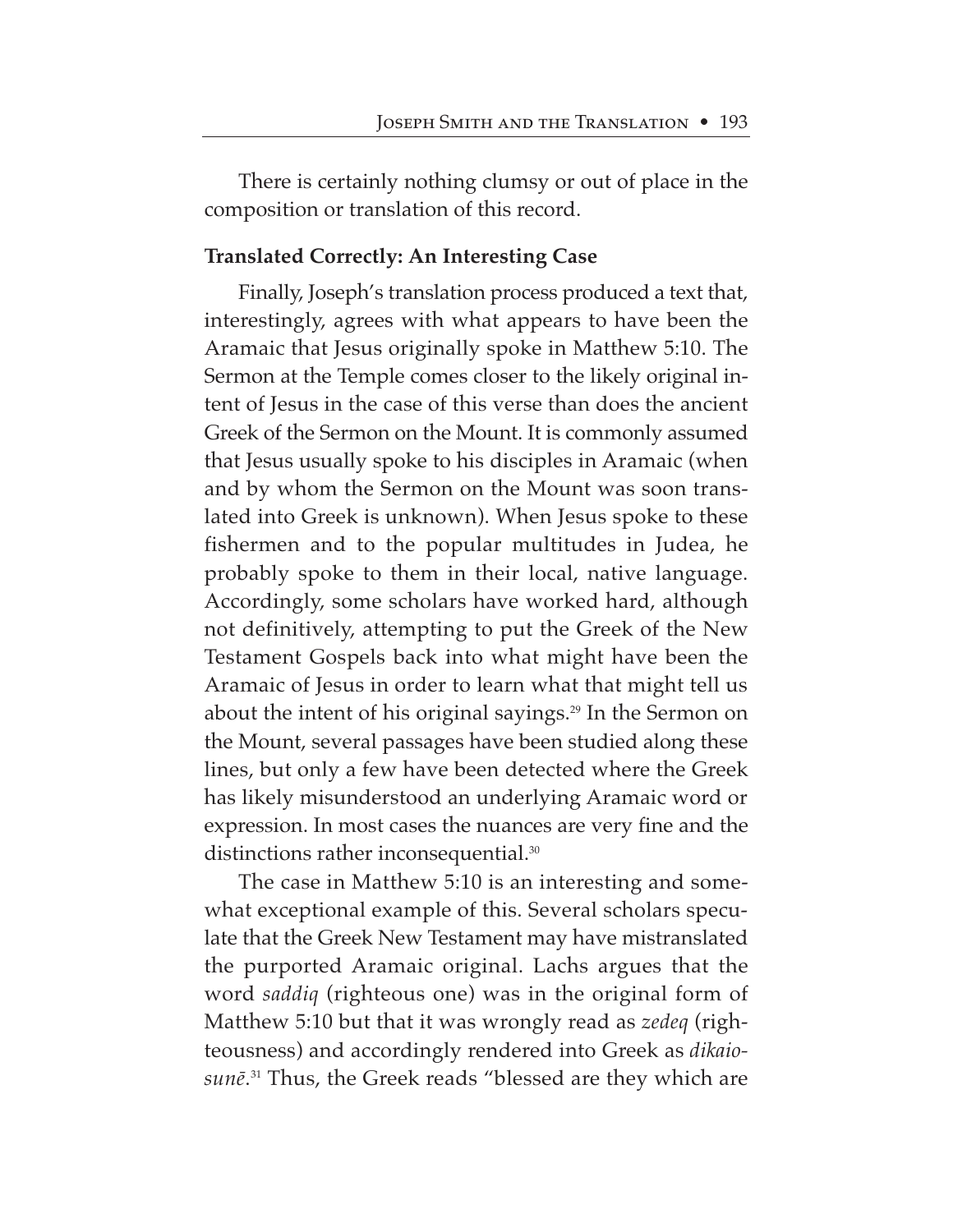persecuted for righteousness' sake." But this makes awkward sense compared with the Aramaic idea that one would be blessed for enduring persecution for the sake of the "Righteous One." The latter is far closer to the translation offered by the Sermon at the Temple: "Blessed are all they who are persecuted for *my name's sake*" (3 Nephi 12:10). Joseph's inspired translation in this detail finds significant independent support from biblical studies.

Accordingly, in the several ways explored above we gain insights that help us understand how the interesting nuances and meaningful differences between the Sermon on the Mount and the Sermon at the Temple arose. Everything we know about Joseph Smith and the translation of the Sermon at the Temple warrants the detailed analysis that is pursued throughout this study of the Sermon.

#### **Notes**

1. The chronology of events in these months is discussed in John W. Welch, "I Have a Question," *Ensign,* January 1988, 46–47; and John W. Welch and Tim Rathbone, "The Translation of the Book of Mormon: Preliminary Report on the Basic Historical Information" (FARMS, 1986), 38–39.

2. Collected in Welch and Rathbone, "Translation of the Book of Mormon."

3. "Last Testimony of Sister Emma," *Saints' Advocate* 2 (October 1879): 51; and *Saints Herald* 26 (1 October 1879): 289–90.

4. *Deseret Evening News,* 10 November 1881; capitalization in original.

5. Oliver Cowdery to W. W. Phelps, *Latter Day Saints' Messenger and Advocate* 1 (October 1834): 14; italics deleted.

6. See sources in Milton V. Backman Jr., *Eyewitness Accounts of the Restoration* (Salt Lake City: Deseret Book, 1986), 213, 218; and Royal Skousen, "Towards a Critical Edition of the Book of Mormon," *BYU Studies* 30/1 (1990): 41–69; see 68 n. 25.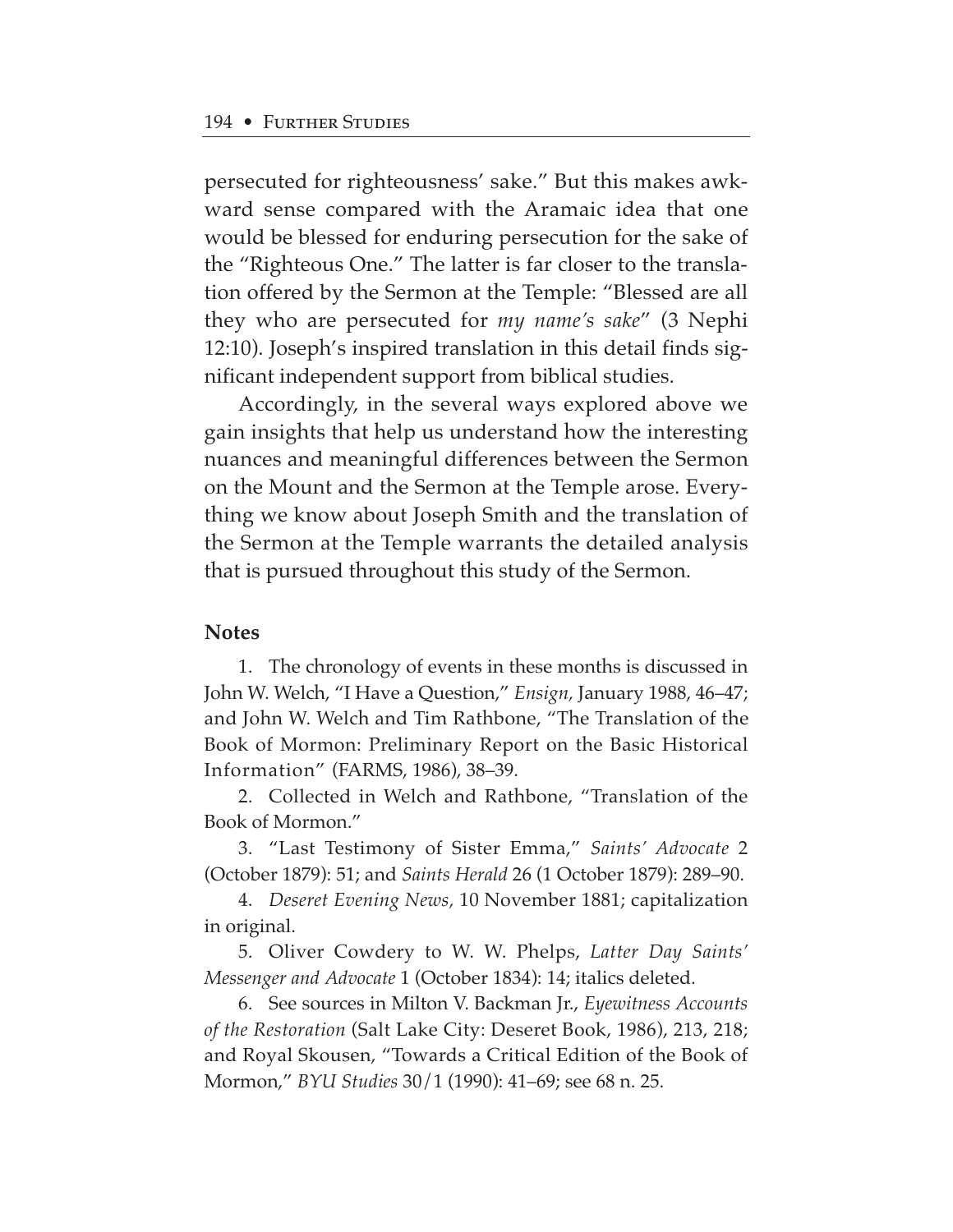7. *The Personal Writings of Joseph Smith,* ed. Dean C. Jessee (Salt Lake City: Deseret Book, 1984), 8; see *The Papers of Joseph Smith: Volume 1, Autobiographical and Historical Writings,* ed. Dean C. Jessee (Salt Lake City: Deseret Book, 1989), 1:10.

8. "Last Testimony of Sister Emma," 51.

9. Copy contained on the obverse of letter of William E. McLellin to "My Dear Friends," Independence, Missouri, February 1870, RLDS Archives P13 f19l; question marks indicate illegible words.

10. Welch and Rathbone, "Translation of the Book of Mormon," 33–37.

11. Hugh W. Nibley, *Since Cumorah* (Salt Lake City: Deseret Book and FARMS, 1988), 111.

12. B. H. Roberts, "Bible Quotations in the Book of Mormon and Reasonableness of Nephi's Prophecies," *Improvement Era* 7 (January 1904): 184, says, "This is but a conjecture," but on page 191 he is more certain: "How are these *differences* to be accounted for? They unquestionably arise from the fact that the Prophet compared the King James' translation with the parallel passages in the Nephite records, and when he found the sense of the passage on the Nephite plates superior to that in the English version he made such changes as would give the superior sense and clearness." See also B. H. Roberts, *New Witnesses of God* (Salt Lake City: Deseret News, 1951), 3:441; Sidney B. Sperry, *Book of Mormon Compendium* (Salt Lake City: Bookcraft, 1968), 507–8; H. Grant Vest, "The Problem of Isaiah in the Book of Mormon" (master's thesis, Brigham Young University, 1938), 3; Donald W. Parry and John W. Welch, eds., *Isaiah in the Book of Mormon* (Provo, Utah: FARMS, 1998); Stanley R. Larson, "A Study of Some Textual Variations in the Book of Mormon: Comparing the Original and the Printer's Manuscripts and the 1830, the 1837, and the 1890 Editions" (master's thesis, Brigham Young University, 1974), 246–47; and Robert F. Smith, ed., *Book of Mormon Critical Text: A Tool for Scholarly Reference* (Provo, Utah: FARMS, 1987), 1:ix.

13. Sidney B. Sperry, *Our Book of Mormon* (Salt Lake City: Stevens and Wallis, 1947), 177; italics added.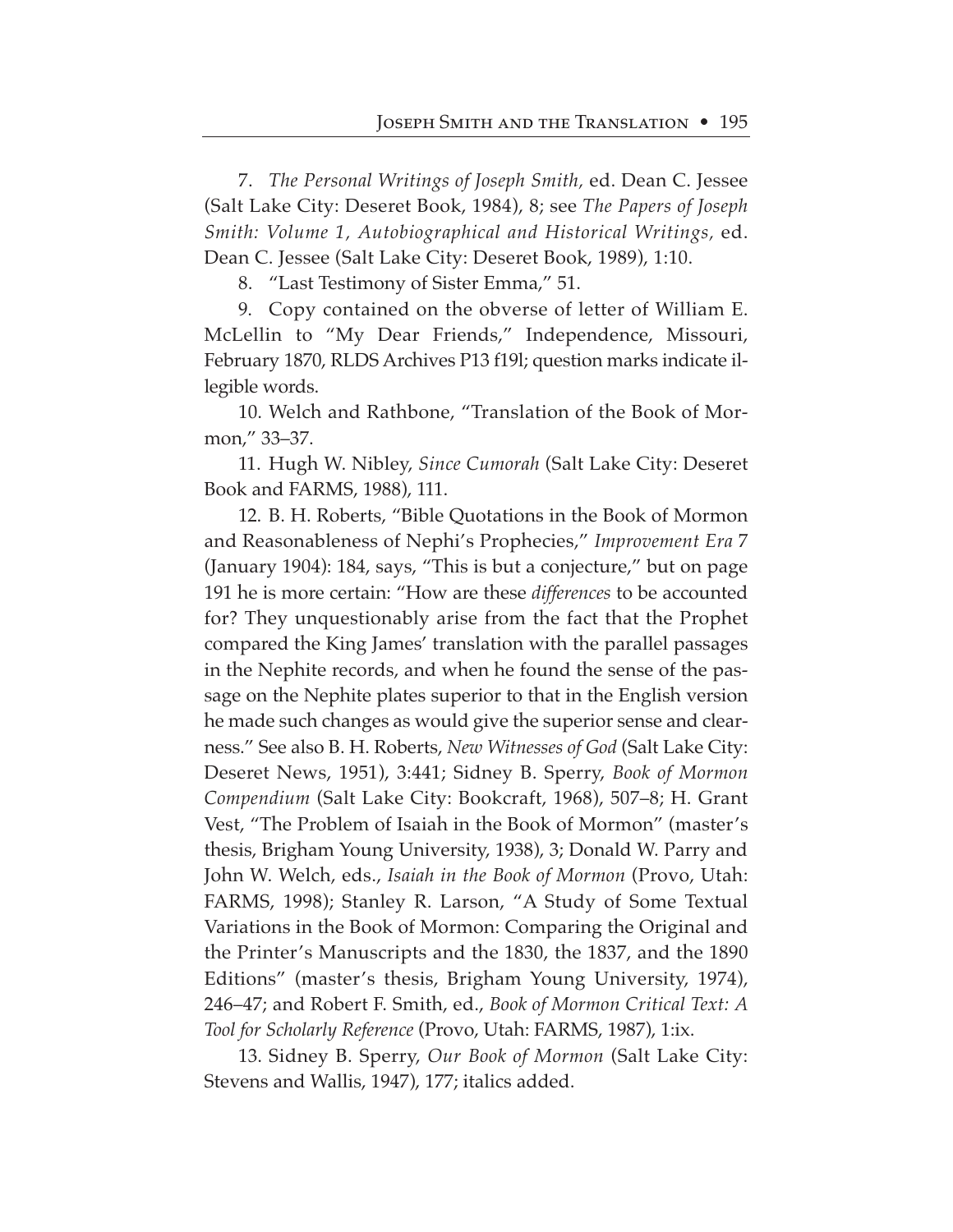14. B. H. Roberts, *Defense of the Faith and the Saints* (Salt Lake City: Deseret News, 1907), 1:272; italics added.

15. Ibid.; italics added.

16. B. H. Roberts, "Translation of the Book of Mormon: Answers to Questions respecting the Theory in the Senior Manual, 1905–1906," *Improvement Era* 9 (April 1906): 433.

17. M. T. Lamb, *The Golden Bible* (New York: Ward and Drummond, 1887), 19.

18. Roberts, "Bible Quotations in the Book of Mormon," 184.

19. Hugh W. Nibley, "Literary Style Used in the Book of Mormon Insured Accurate Translation," in *The Prophetic Book of Mormon* (Salt Lake City: Deseret Book and FARMS, 1989), 215.

20. Ibid., 218.

21. Ibid.

22. For general discussions of the mechanics of the translation process, see Richard L. Anderson, "By the Gift and Power of God," *Ensign,* September 1977, 79–85; James E. Lancaster, "'By the Gift and Power of God': The Method of Translation of the Book of Mormon," *Saints Herald* 109 (15 November 1962): 798–802, 806, 817; and Stephen D. Ricks, "Translation of the Book of Mormon: Interpreting the Evidence," *Journal of Book of Mormon Studies* 2/2 (1993): 201–6. For other views to the effect that the translation was not a literal process, see Ed Ashment, "The Book of Mormon—A Literal Translation?" *Sunstone,* March–April 1980, 10–14; and Blake T. Ostler, "The Book of Mormon as a Modern Expansion of an Ancient Source," *Dialogue: A Journal of Mormon Thought* 20/1 (1987): 66–123. For comments on Ostler, see Stephen E. Robinson, "The 'Expanded' Book of Mormon?" in *The Book of Mormon: Second Nephi, The Doctrinal Structure,* ed. Monte S. Nyman and Charles D. Tate Jr. (Provo, Utah: BYU Religious Studies Center, 1989), 391–414; and John W. Welch and Tim Rathbone, "Book of Mormon Translation by Joseph Smith," *Encyclopedia of Mormonism,* 1:210–13.

23. B. H. Roberts, *History of the Church of Jesus Christ of Latterday Saints* (Salt Lake City: Deseret Book, 1976), 1:220.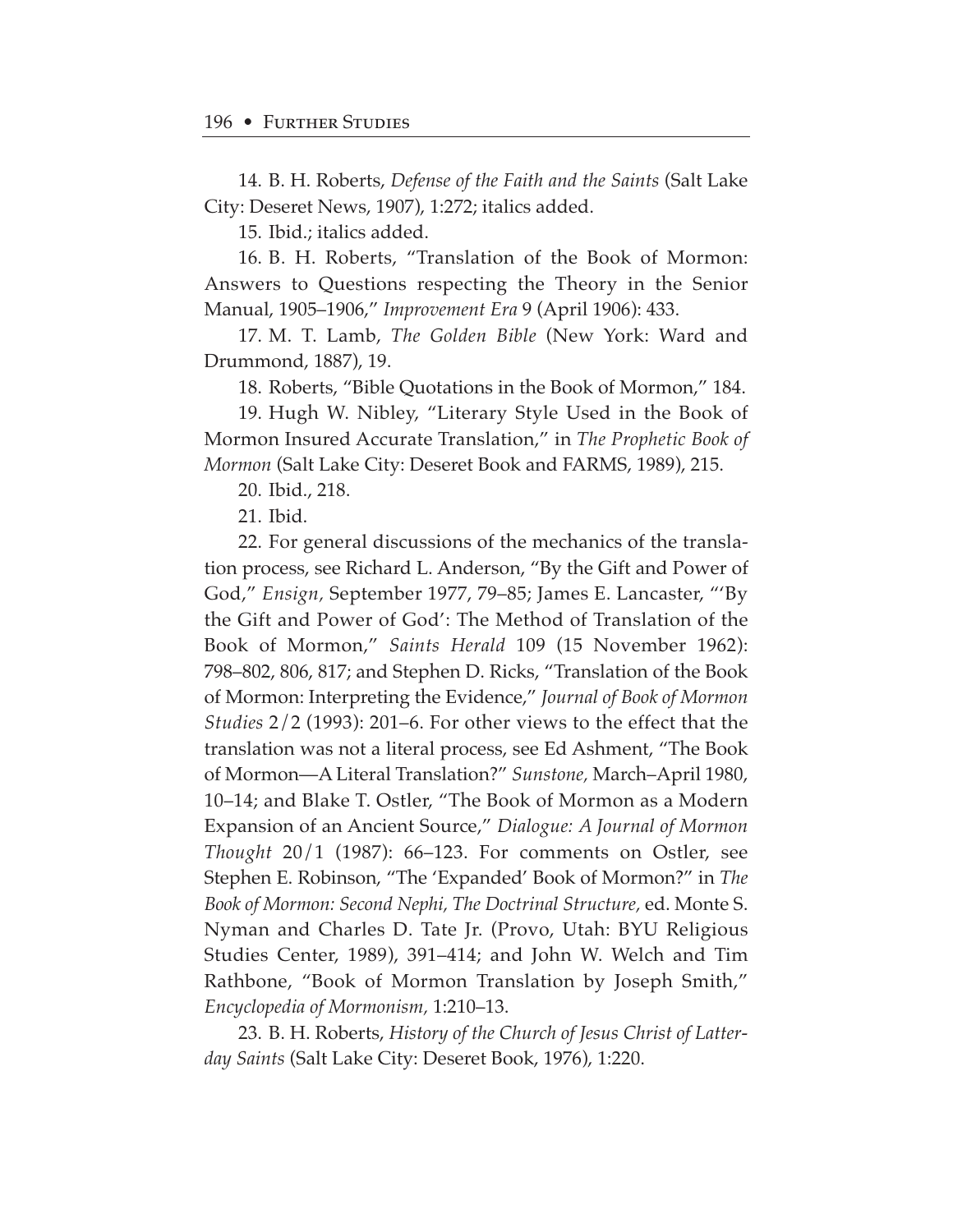24. See several of my works on this topic, for example, "Chiasmus in the Book of Mormon," *BYU Studies* 10 (autumn 1969): 69–84; "Chiasmus in the Book of Mormon," in *Chiasmus in Antiquity: Structures, Analyses, Exegesis,* ed. John W. Welch (Hildesheim: Gerstenberg Verlag, 1981; reprint Provo, Utah: Research Press, 1999); "Chiasmus in Alma 36," (FARMS, 1989); "A Masterpiece: Alma 36," in *Rediscovering the Book of Mormon,* ed. John L. Sorenson and Melvin J. Thorne (Salt Lake City: Deseret Book and FARMS, 1991), 114–31; "Criteria for Identifying and Evaluating the Presence of Chiasmus," *Journal of Book of Mormon Studies* 4/2 (1995): 1–14; and "What Does Chiasmus in the Book of Mormon Prove?" in *Book of Mormon Authorship Revisited: The Evidence for Ancient Origins,* ed. Noel B. Reynolds (Provo, Utah: FARMS, 1997), 199–224.

25. See, for example, "Statutes, Judgments, Ordinances, and Commandments," in *Reexploring the Book of Mormon,* ed. John W. Welch (Salt Lake City: Deseret Book and FARMS, 1992), 62–65.

26. David Whitmer, "The Last Man of the Men Who Attested to the Truth of the Book of Mormon," interview by *Chicago Times,* 17 October 1881; reprinted in *Chicago Tribune,* 17 December 1885, 3; also reprinted in *Deseret Evening News,* 10 November 1881.

27. "Did Lehi Land in Chile?" in *Reexploring the Book of Mormon,* 58.

28. Royal Skousen, "Translating the Book of Mormon: Evidence from the Original Manuscript," in *Book of Mormon Authorship Revisited,* 61–93.

29. See, for example, Matthew Black, *An Aramaic Approach to the Gospels and Acts,* 3rd ed. (Oxford: Clarendon, 1967); Joseph A. Fitzmyer, *Essays on the Semitic Background of the New Testament* (London: Geoffrey Chapman, 1971); and Frank Zimmermann, *The Aramaic Origin of the Four Gospels* (New York: KTAV, 1979).

30. For example, Zimmermann argues that "bushel" is correct in Matthew 5 but was misunderstood by Luke and Mark (see Zimmermann, *Aramaic Origin of the Four Gospels,* 57); that "they shall see God" is in his opinion theologically impossible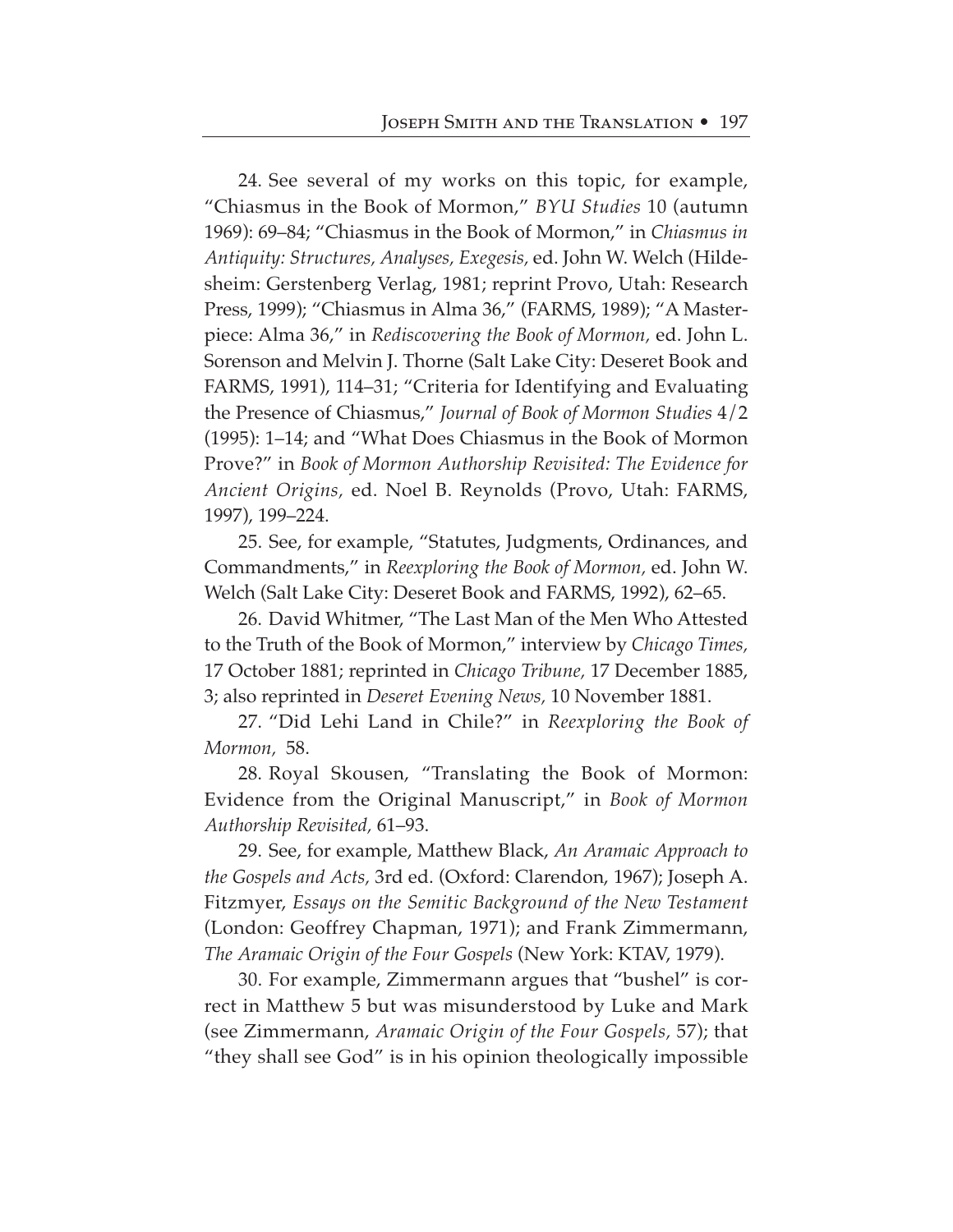and thus must have come about as a mistranslation of "they shall be seen of God" (ibid., 68–69); that in Aramaic the salt became "spoiled (putrid)," not "foolish" (ibid., 70); that "rust" was a mistranslation of "eater" (i.e., a weevil?) (ibid., 71); that "body" and "life" in Matthew 6 should be translated more precisely as "soul" and "nourishment" (ibid., 37, 108); and that the wise man should be understood as building his house "with" stone not "upon" stone (ibid., 66). Objections can be raised quite readily to these conjectures.

31. Samuel T. Lachs, "Some Textual Observations on the Sermon on the Mount," *Jewish Quarterly Review* 69/2 (1978): 101–2; and Georg Strecker, *The Sermon on the Mount: An Exegetical Commentary,* trans. O. C. Dean Jr. (Nashville: Abingdon, 1988), 42. Strecker agrees that *righteousness* was a favorite word of Matthew, which indicates that Matthew probably introduced this word into the text of 5:10.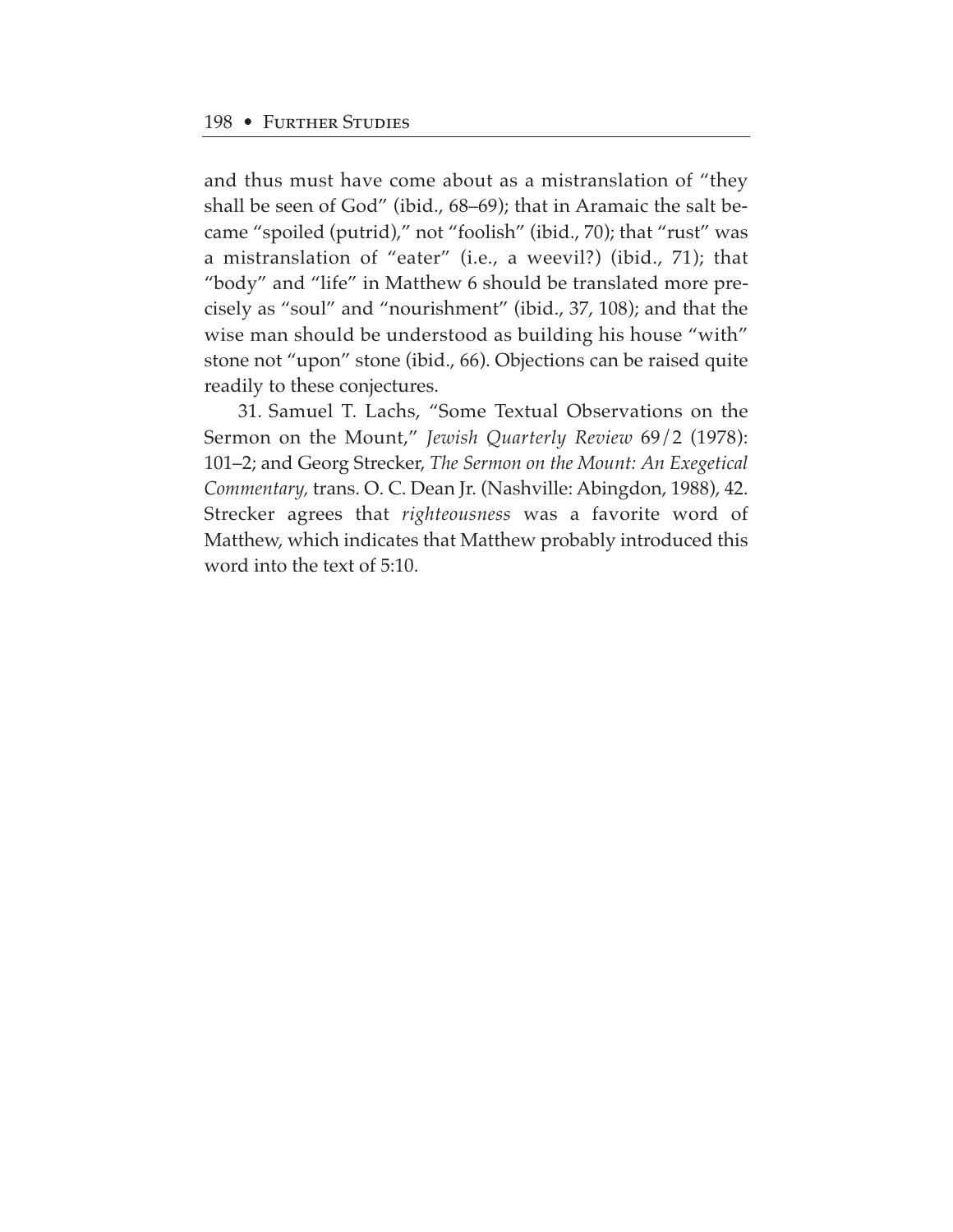#### $\ddot{\phantom{1}}$ CHAPTER 9

## The Sermon at the Temple and the Greek New Testament **MANUSCRIPTS**

The discussion of translation in the preceding chapter leads directly into a further area of textual study, namely, the examination of the early Greek manuscripts of Matthew. What may these precious manuscripts add to our understanding of the Sermon at the Temple?

The New Testament is one of the best documented books to come down to us from the classical world. Many manuscripts of the gospel of Matthew have survived from the second through the seventh centuries and beyond. Not all of these manuscripts are exactly the same, although in an overwhelming majority of cases they agree on the words, spellings, and conjugations in the Greek text of the Sermon on the Mount. They differ noticeably from the Textus Receptus (the Greek text from which the King James Version was translated) only in a few places. This high degree of confirmation of the received Greek speaks generally in favor of the Sermon at the Temple, for one could not have wisely gambled on such confirmation a century and a half ago, before the earliest Greek New Testament manuscripts had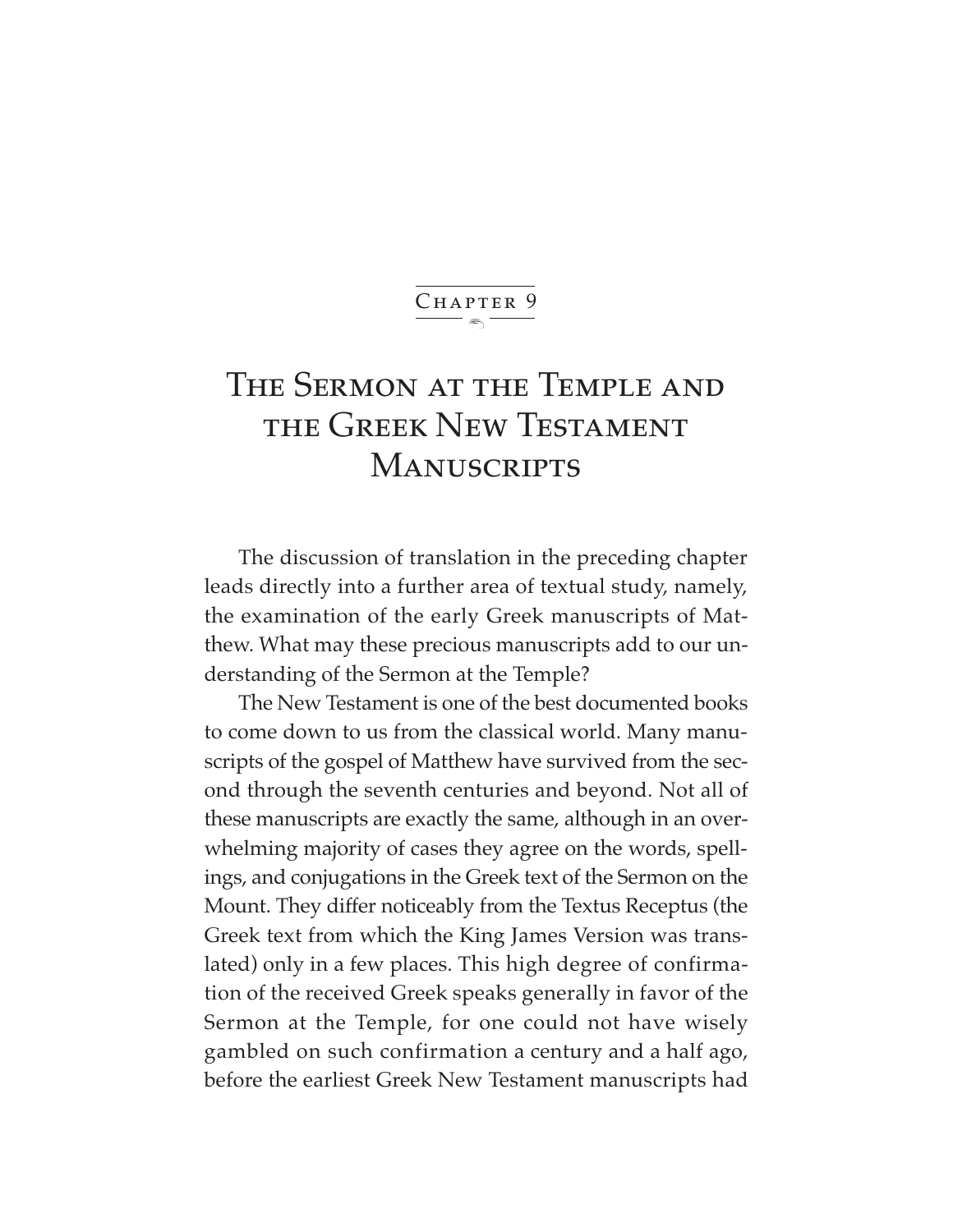been discovered. In the rush of manuscript discoveries in the late nineteenth and early twentieth centuries, many people expected that the earliest texts of the New Testament would prove radically different from the traditional manuscripts handed down through the ages, but the need to revise our texts significantly did not materialize. A few interesting textual variants, however, deserve brief discussion.

## **Transmitted Correctly: The Omission of "Without a Cause"**

In one important passage, manuscript evidence favors the Sermon at the Temple, and it deserves recognition. The KJV of Matthew 5:22 reads, "Whosoever is angry with his brother *without a cause [eik∑i]* shall be in danger of the judgment" (italics added). The Sermon at the Temple drops the phrase *without a cause* (3 Nephi 12:22).1 So do many of the better early manuscripts.<sup>2</sup>

This favorable evidence for the Sermon at the Temple has the support of reliable sources. While lacking unanimous consensus in the early manuscripts of the Sermon on the Mount (which is not unusual), the absence of the phrase "without a cause" is evidenced by the following manuscripts: *p*64, *p*67, Sinaiticus (original hand), Vaticanus, some minuscules, the Latin Vulgate (Jerome mentions that it was not found in the oldest manuscripts known to him), the Ethiopic texts, the Gospel of the Nazarenes, Justin, Tertullian, Origen, and others. One may count as compelling all readings that are supported by "the best Greek MSS—by the A.D. 200 *p*64 (where it is extant) and by at least the two oldest uncials, as well as some minuscules, [especially if] it also has some Latin, Syriac, Coptic, and early patristic support."3 A survey of the list of manuscripts supporting the Sermon at the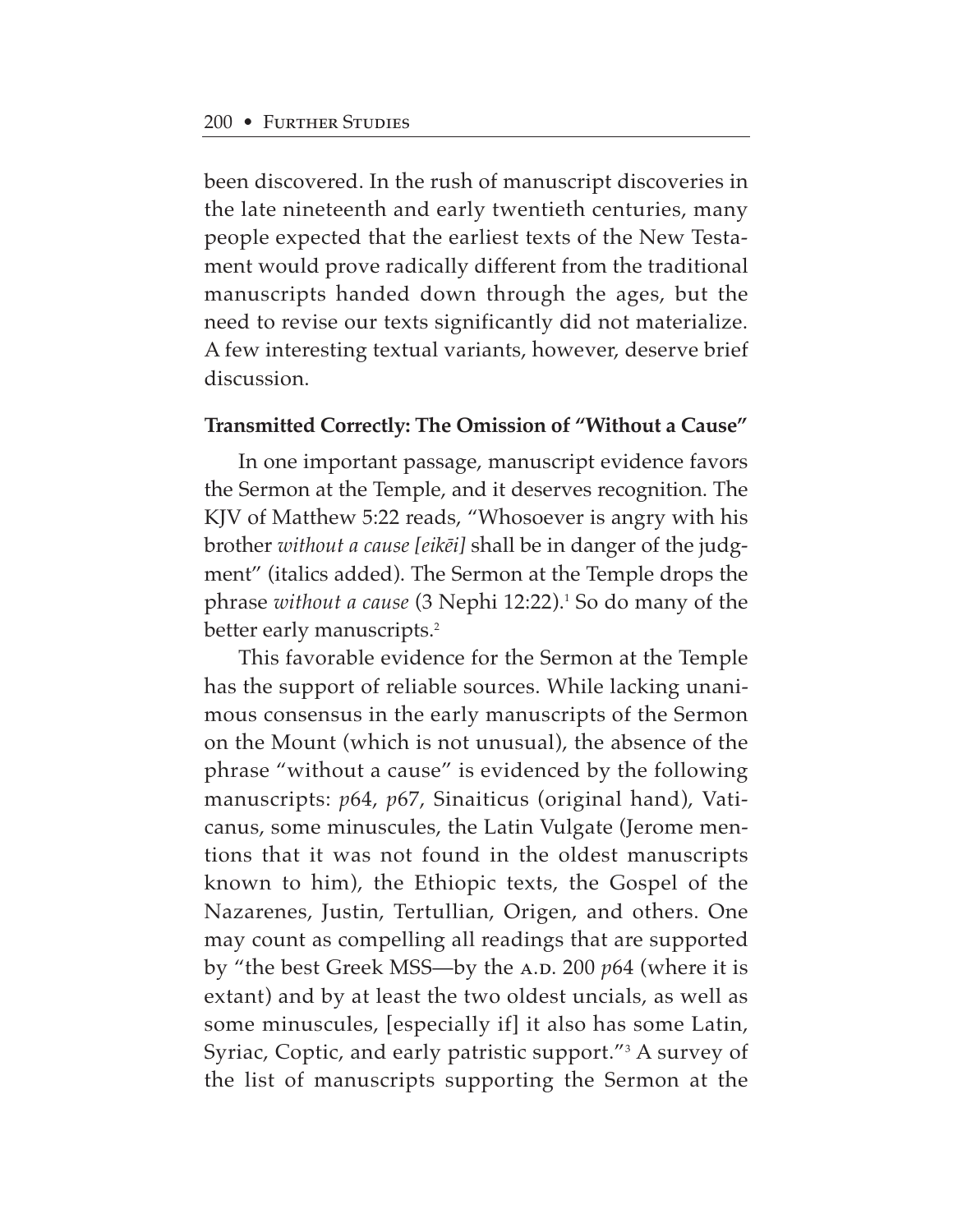Temple and the original absence of the phrase *without a cause* in Matthew 5:22 shows that this shorter reading meets these criteria.

Moreover, this textual difference in the Greek manuscripts of the Sermon on the Mount is the only variant that has a significant impact on meaning. It is much more severe to say, "*Whoever is angry* is in danger of the judgment," than to say, "Whoever is angry *without a cause* is in danger of the judgment." The first discourages all anger against a brother; the second permits brotherly anger as long as it is justifiable. The former is more like the demanding sayings of Jesus regarding committing adultery in one's heart (see Matthew 5:28) and loving one's enemies (see Matthew 5:44), neither of which offers the disciple a convenient loophole of self-justification or rationalization. Indeed, as Wernberg-Møller points out, the word *eikēi* in Matthew 5:22 may reflect a Semitic idiom that does not invite allowance for "'just' anger in certain circumstances" at all, but "is original and echoes some Aramaic phrase, condemning anger as sinful in any case" and "as alluding to . . . the harbouring of angry feelings for any length of time."<sup>4</sup> In light of Wernberg-Møller's interpretation of the underlying idiom, the original sense of Matthew 5:22 is accurately reflected in the Sermon at the Temple whether *eik∑i* is included in the Greek saying or not.

In my estimation, this textual variant in favor of the Sermon at the Temple is very meaningful. The removal of *without a cause* has important moral, behavioral, psychological, and religious ramifications, as it is the main place where a significant textual change from the KJV was in fact needed and delivered.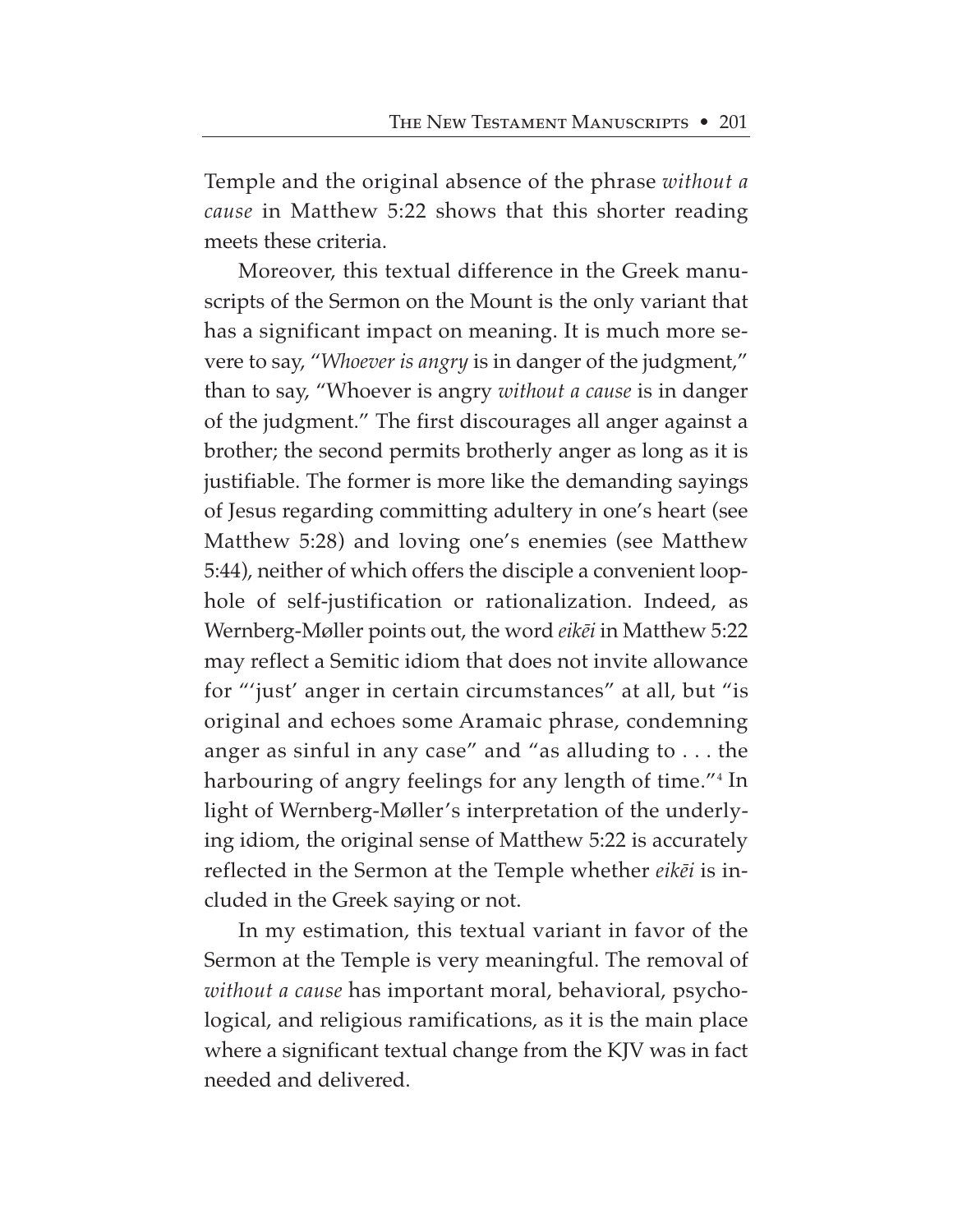#### **Translated Clearly**

In a few places in the Greek manuscripts of the Sermon on the Mount, the Greek itself has come down over the years in a slightly different form from that which was apparently written in the original Gospel of Matthew.<sup>5</sup> In each of these cases, however, the later alternative Greek variants essentially say the same thing as the probable earlier readings. Thus, while the later variants may involve slightly different Greek constructions or vocabulary words, these differences are insignificant from the standpoint of translation. Accordingly, even though the Book of Mormon text does not differ in these spots from the King James Version of the Bible, the Sermon at the Temple still presents readers with a clear and appropriate translation of the essential meaning of these passages. Because the textual issues surrounding these passages have been examined elsewhere,<sup>6</sup> these few points can be covered here in shorter compass.

In Matthew 5:27 we read: "Ye have heard that it was said *by them of old time*, Thou shalt not commit adultery." The best early manuscripts of this verse, however, do not contain the words *tois archaiois* ("by them of old time"). They only read, "Ye have heard that it was said. . . ." Textual purists are probably right that the phrase should be left out of our Greek texts of Matthew 5:27 today, but the meaning of this phrase is implicit in the Greek text, whether or not the words *tois archaiois* are written out. This is because the parallel sayings in Matthew 5:21 and 5:33 contain the phrase *tois archaiois*, so these words are understood in verse 27, just as they are understood in verses 38 and 43, where no Greek manuscript evinced a need to repeat the obvious either. In fact, this variant is insignificant enough that the United Bible Societies' Greek New Testament does not even note it.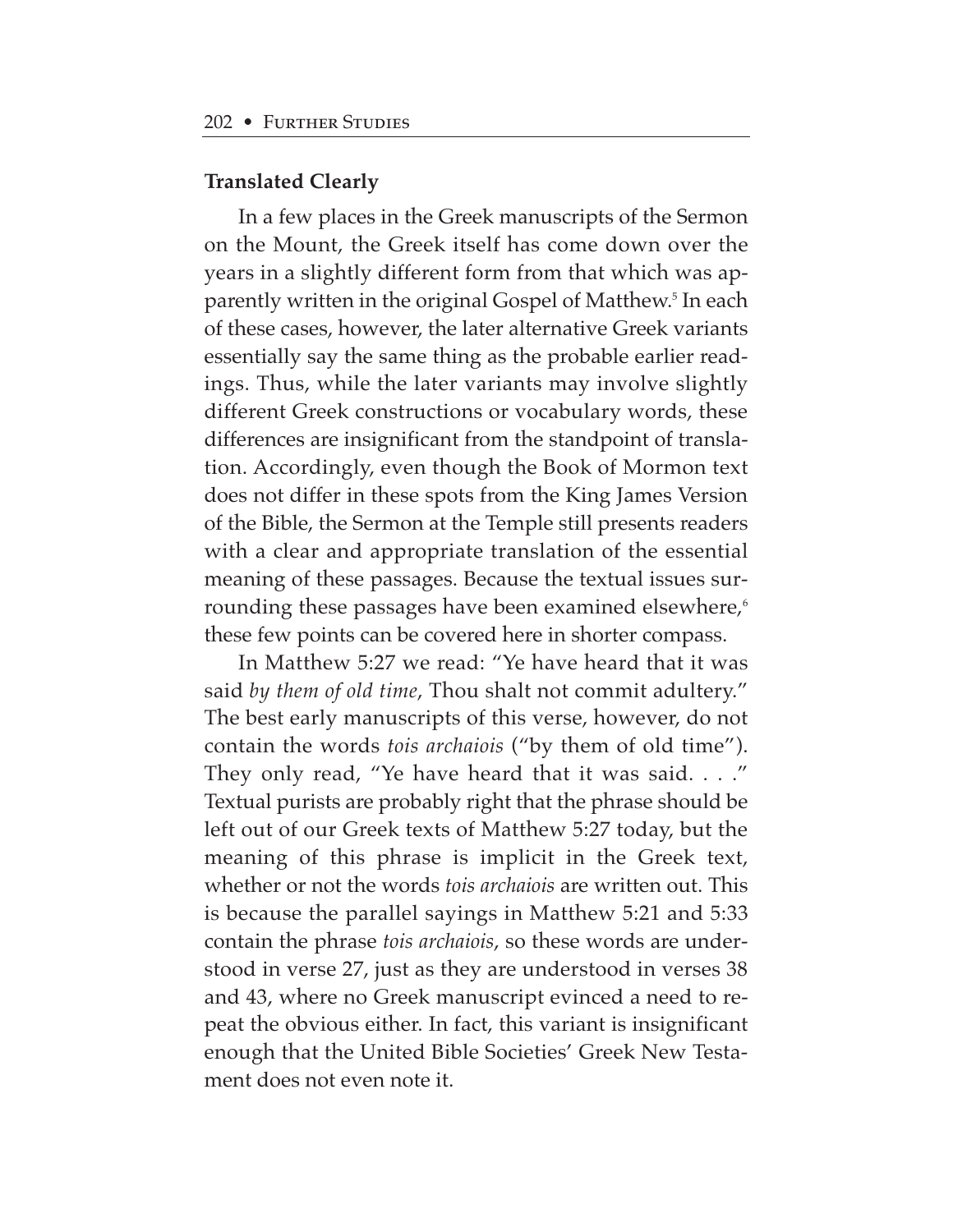It is also interesting to note that the phrase *by them of old time* does *not* appear in 3 Nephi 12:33, whereas it *does* appear in the Greek and KJV of Matthew 5:33. Thus, just as the Greek manuscripts sometimes include and other times exclude the words *tois archaiois* in the five "ye have heard" verses, so does the Sermon at the Temple. Neither the Sermon on the Mount nor the Sermon at the Temple needs to spell this phrase out each time in order to convey this meaning.

In Matthew 5:30, the better Greek manuscripts read, "lest your whole body go off *[apelth∑i]* into hell," while other texts, including 3 Nephi 12:30, warn, "lest your whole body *be cast [bl∑th∑i]* into hell." These readings also present a distinction without a difference. There is no practical difference between these two idioms. The result is the same whether one's whole body "is cast" into hell or "goes off" into hell. So this variant, too, is not significant enough to have been noted in the United Bible Societies' Greek New Testament. Furthermore, it is evident that Jesus and his early apostles intended to convey no detectable difference in meaning between these two phrases, for they are used synonymously and concurrently in Mark 9:43, 45, and 47. Thus, they work as acceptable English equivalents in translation today.

Also, while the position of the prepositional phrase *into hell* shifts around in the various Greek manuscripts, in English this phrase can stand only at the end of the sentence. Thus, our English translations put this prepositional phrase in the only place where English syntax will allow.

Moreover, although the textual evidence is on the side of *go into hell* in Matthew 5:30, it may be a quirk of fate that the oldest surviving manuscripts happened to have the reading "cast into hell" (3 Nephi 12:30). This observation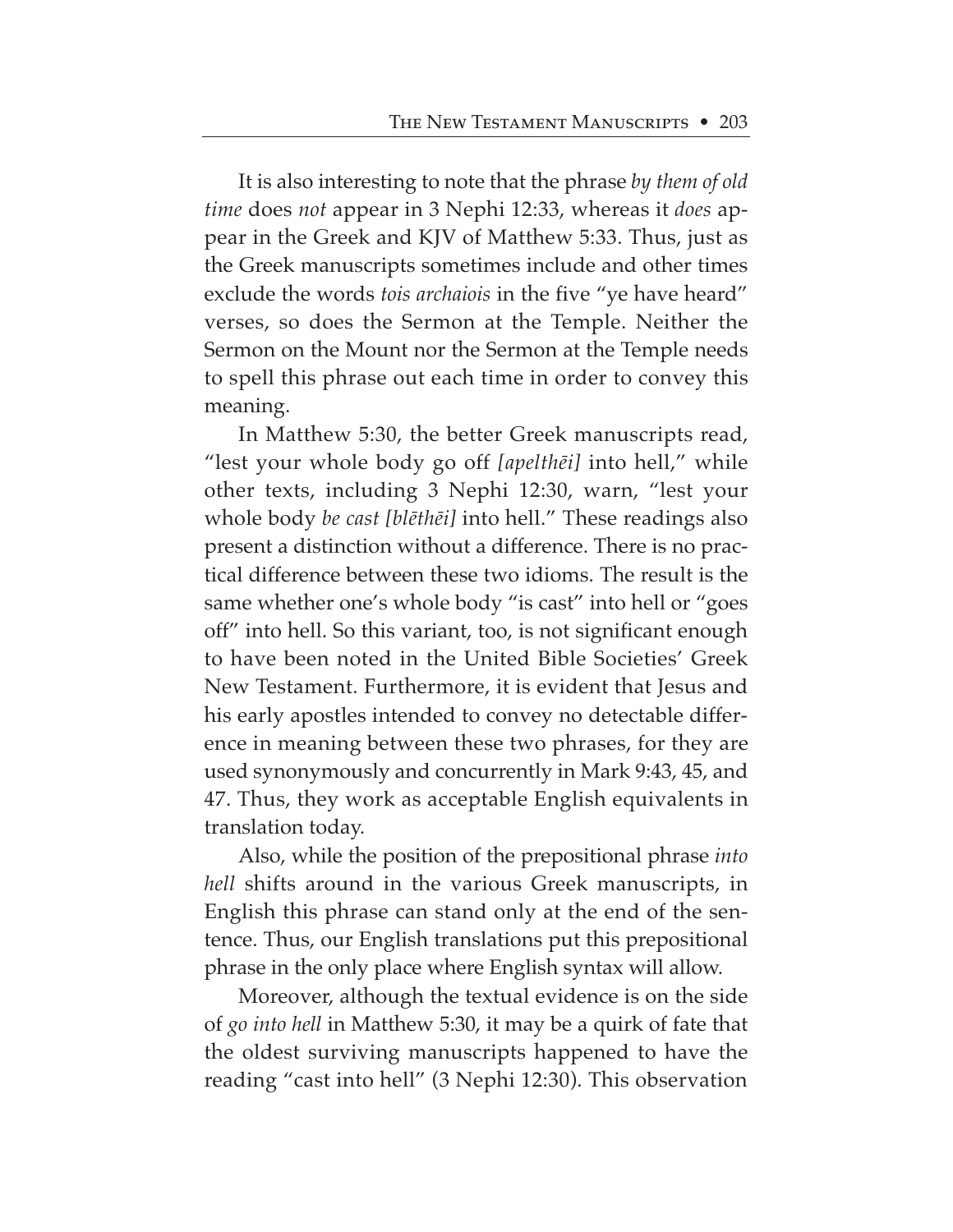receives some support from Matthew Black's argument that *cast into hell,* preferred by the KJV, fits more comfortably into the alliteration of the Aramaic of this Markan (and Matthean) passage than does *go to hell.*<sup>7</sup> In any event, Jesus may well have said "cast into hell" originally here.

Similarly, in Matthew 7:2 the older texts read, "and with what measure ye mete, it shall be *measured* to you" (*metr∑th∑setai;* italics added)*,* while the later ones add, "and with what measure ye mete, it shall be *measured* to you *again*" (*antimetr∑th∑setai;* italics added)*.* Like the KJV, 3 Nephi 14:2 ends with the word *again.* Since Luke 6:38 also has the word *antimetr∑th∑setai* (measured again), New Testament scholars have generally concluded that the text of Matthew 7:2 was changed at some point to harmonize with Luke.

Behind the English word *again,* however, stands only the Greek intensifying prefix *anti*-. With or without this prefix on the verb, the sentence means exactly the same thing. In either case, Jesus says that the standards a person uses to judge or to measure others will be used against the person who uses them. Again, this variant was not considered significant enough to be noted in the United Bible Societies' Greek New Testament.

The texts of Matthew 5:44 present an interesting set of readings. Some texts say "love your enemies and pray for them which despitefully use you," while others add such words as "bless them that curse you, do good to them that hate you." The injunction to love one's enemies is shorter in the earlier manuscripts; the later ones seem to have incorporated the additional words from Luke 6:27–28. Here the issue is a little different. Did Joseph Smith have the shorter text on the plates and expand it in the translation process, or did the longer text appear there similar to the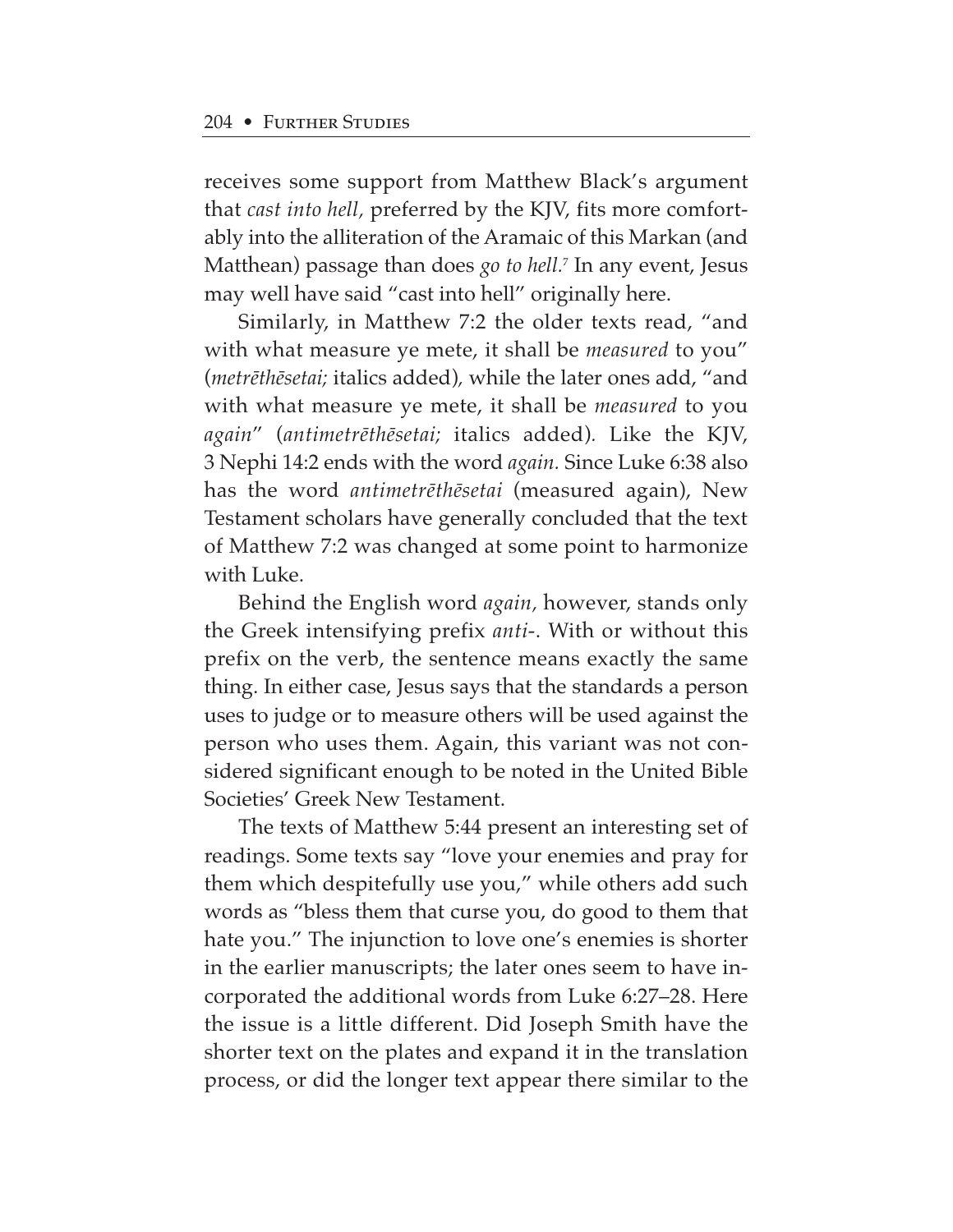way Jesus had spoken in Luke 6:27–28? Either is possible. Jesus must have said something like "love your enemies" many times; he need not have said it exactly the same way every time. Moreover, as John Gee has pointed out, early Hebrew versions of Matthew 5:44 contain the longer form similar to the Sermon at the Temple.<sup>8</sup> These points seem to me to allow adequate room for the translation given in the Sermon at the Temple.

Likewise, in Matthew 6:4, 6, and 18 textual evidence supports the idea that Matthew 6:4, 6, and 18 originally said, "Your Father will reward you," not "Your Father will reward you *openly [en tøi phanerøi]*." The KJV and the Sermon at the Temple, however, read "openly." Again, the only possible meaning of these verses is that God will openly reward the righteous with treasures in heaven on the judgment day. This understanding is sustained by the Greek verb for *reward,* namely, *apodidomi*. It has a wide variety of meanings, including "to give retribution, reward, or punishment." Its prefix *apo* can mean, among other things, "out from." For example, in the word *apocalypse*, the prefix *apo* means "out from" that which is hidden. In the verb *apodidomi,* it may convey the idea of being rewarded *apo*, that is "out from" the obscurity of the acts themselves, or openly. Thus, one does not need the phrase *en tøi phanerøi* (translation) in order to understand that "he who sees *in secret* will reward you *apo*, openly."

God will reward the righteous openly when the books are opened at the final judgment. Contemplating an open reward of treasures in heaven is especially consistent with the increased eschatological orientation of the Sermon at the Temple.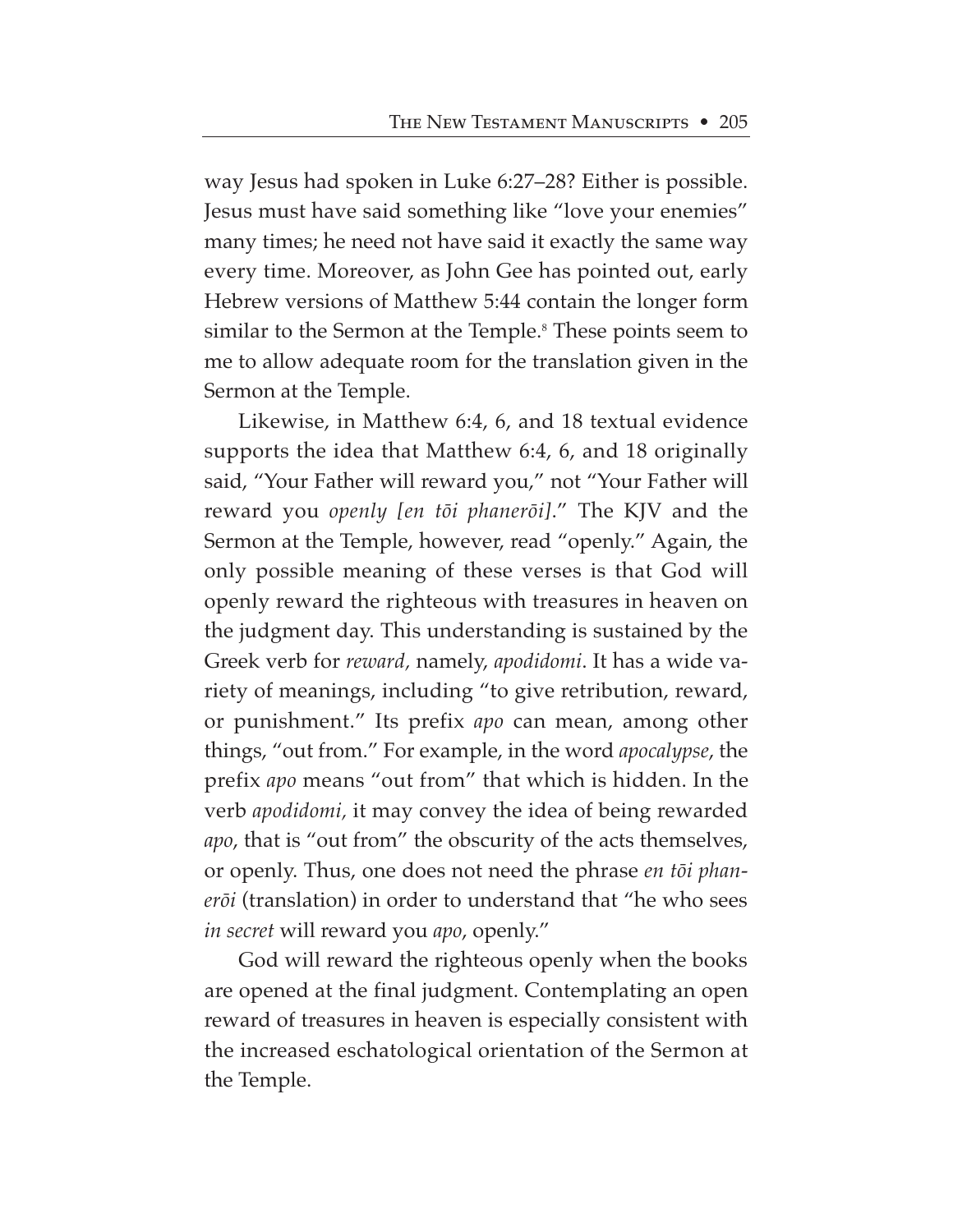## **The Long Ending of the Lord's Prayer**

Finally, there is the famous textual problem at the end of the Lord's Prayer in Matthew 6:13. Did the prayer originally include the doxology "For thine is the kingdom, and the power, and the glory, for ever. Amen"? Can one assume, with Jeremias and others, that Jesus originally appended some ending to the Lord's Prayer, although it is not recorded in the earliest survivors of the Sermon on the Mount? This issue is unsettled among biblical scholars.<sup>9</sup>

It is well-known that the earlier Greek manuscripts have no doxology at the end of the Lord's Prayer; they end abruptly with "deliver us from evil." In this respect they resemble (and may have been changed to conform with) Luke 11:4, which also simply ends "but deliver us from evil." The Sermon at the Temple along with later Greek manuscripts and the KJV conclude with a doxology. Whether the phrase was originally present in the text of Matthew cannot be known, although most textual critics find it easiest to believe that the phrase was introduced later into that text. For many circumstantial reasons, however, no one seems to doubt that Jesus probably pronounced a doxology of some kind at the end of his prayers. The only question is how early such a thing found its way into the text of the Gospel of Matthew.

The following evidence makes it likely that Jesus indeed ended his prayers in Jerusalem and Bountiful with a doxology. First, it would have been highly irregular at the time of Jesus to end a Jewish prayer without some words in praise of God. Jeremias states: "It would be a completely erroneous conclusion to suppose that the Lord's Prayer was ever prayed without some closing words of praise to God; in Palestinian practice it was completely unthinkable that a prayer would end with the word 'temptation.' Now,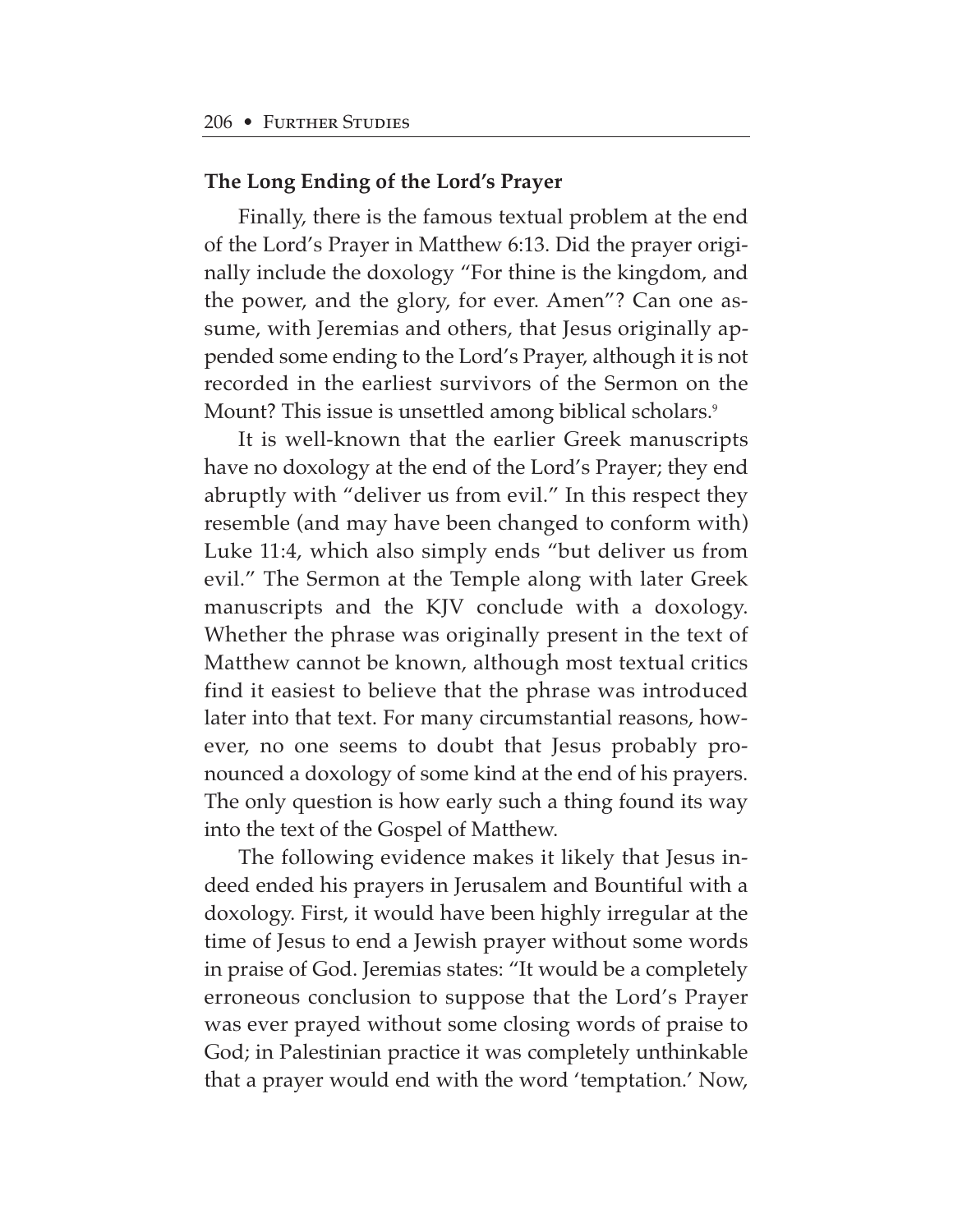in Judaism prayers were often concluded with a 'seal,' a sentence of praise freely formulated by the man who was praying."10

Second, Jeremias's point can be extended one step further into the temple. As pointed out above, a special acknowledgment of the glory and kingdom of God was spoken in the temple of the Jews as a benediction on the Day of Atonement. The people bowed their knees, fell on their faces, and said, "Praised be the name of his glorious kingdom forever and eternally!" In the sacred matters in the temple, one did not simply answer "Amen."11 It is all the more unlikely that a prayer at the temple would end without some form of doxology. This may be a factor in explaining why the prayer here at the temple in Bountiful includes the doxology, but the instruction given by Jesus on prayer out in the open in Luke 11 does not.

Third, the doxology in the KJV and Sermon at the Temple seems to have followed a traditional form, reflected in 1 Chronicles  $29:10-13$ , as is widely observed.<sup>12</sup> The Nephites may have known such phraseology from their Israelite traditions, for it appears in an important blessing spoken by King David, and the Nephite records contained certain historical records of the Jews (see 1 Nephi 5:12). According to Chronicles, David's blessing reads: "Wherefore David blessed the Lord before all the congregation: and David said, Blessed be thou, Lord God of Israel our father, *for ever and ever*. Thine, O Lord, is the greatness, and the *power*, and the *glory*, and the victory, and the majesty: for all that is in the heaven and in the earth is thine; thine is the *kingdom*" (1 Chronicles 29:10–11; italics added).13

Fourth, although a minority, several early texts in Greek, Syriac, Coptic, and in the Didache (ca. A.D. 100) also exist that include doxologies at the end of the Lord's Prayer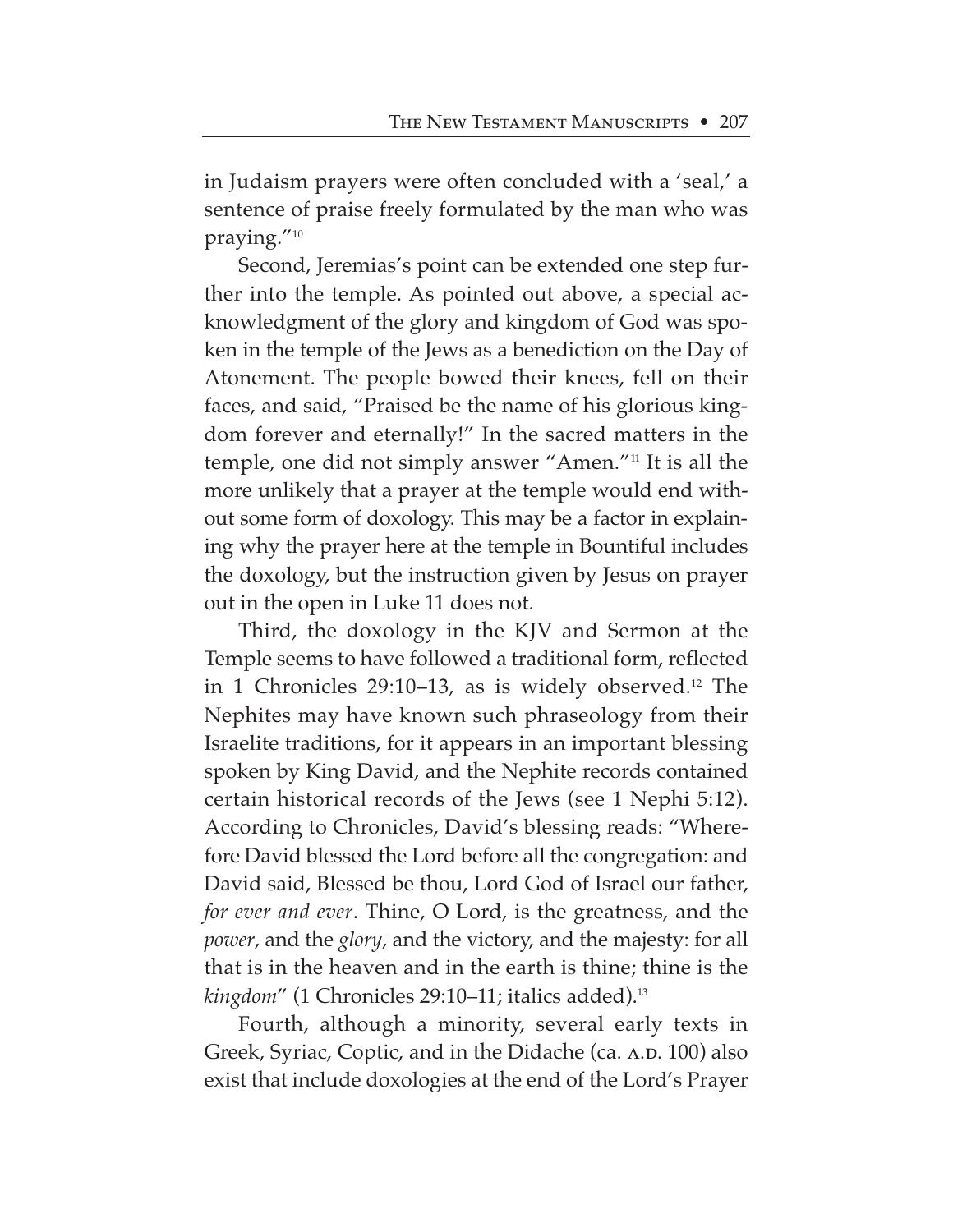in Matthew 6:13. These indicate that the cultic or liturgical use and acceptance of some doxology was apparently widespread at a very early time in Christianity. The form of these doxologies, however, could easily vary, as is borne out by 2 Timothy 4:18.14

Fifth, it can also be noted that the Lord's Prayer in the Sermon at the Temple differs in several other respects from the version of the prayer in Matthew 6, as discussed above. Like the prayer in Luke 11, the prayer in the Book of Mormon is shorter than the version in Matthew, yet it agrees substantially with Matthew's wording, a felicitous result for the Sermon at the Temple in light of Jeremias's conclusion that "the Lucan version has preserved the oldest form with respect to *length*, but the Matthean text is more original with regard to *wording*."15

In sum, it is hard to see that the Sermon at the Temple can be faulted. In each case where minor textual troubles prevent us from knowing exactly how the Greek text of Matthew originally read, the Book of Mormon offers an appropriately acceptable rendition of the meaning of that passage. And in the one case where the ancient manuscripts convey an important difference in meaning from the King James Version by omitting *without a cause* in Matthew 5:22, the Book of Mormon agrees with the stronger manuscript reading of that text. The Greek manuscripts of the Sermon on the Mount do not discredit the Book of Mormon, and may on balance sustain it.

#### **Notes**

1. This point was first published in John W. Welch, "A Book You Can Respect," *Ensign,* September 1977, 45–48.

2. For a discussion of this text by a scholar who challenges many normal assumptions, see David A. Black, "Jesus on Anger: The Text of Matthew 5:22a Revisited," *Novum Testamentum* 30/1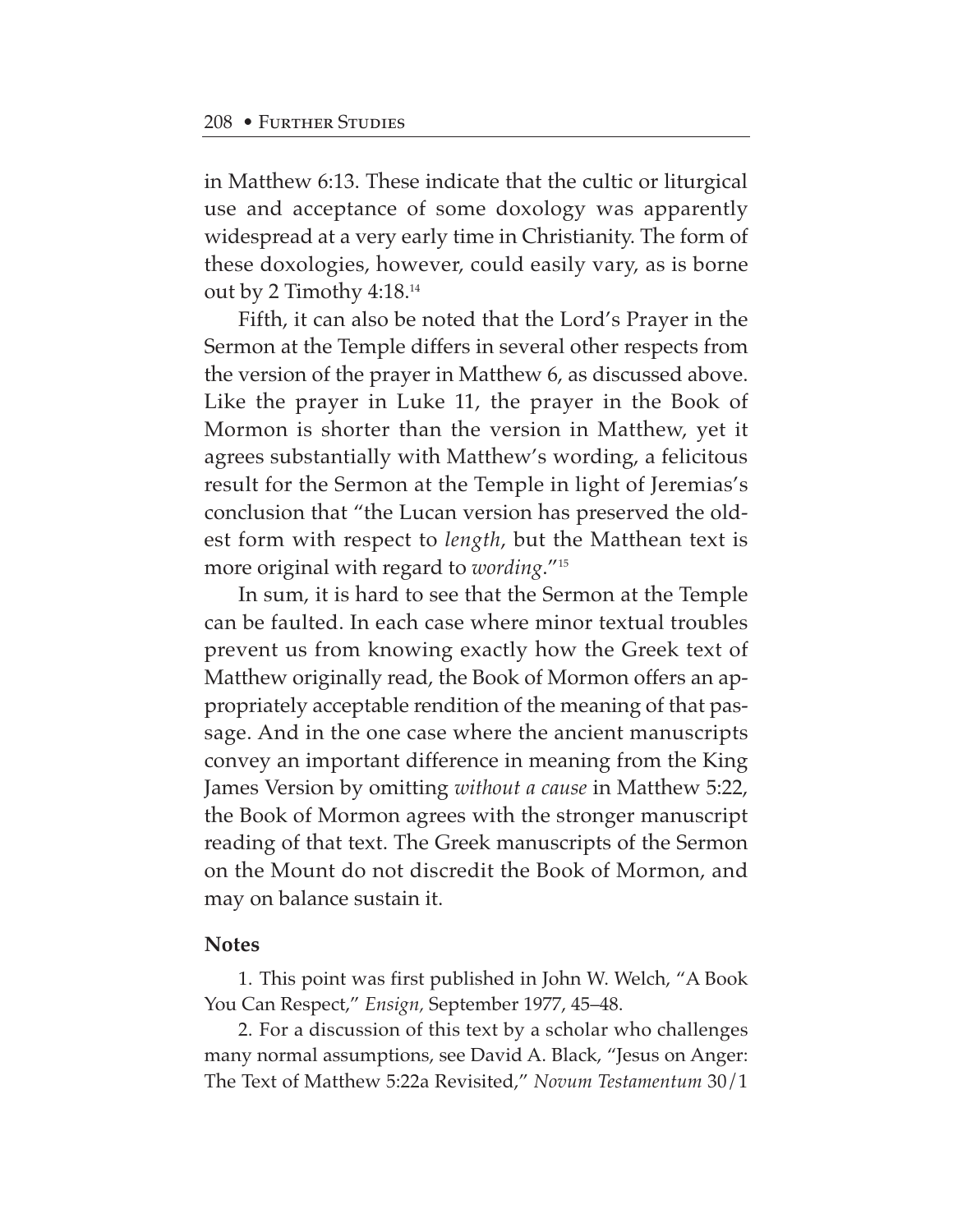(1988): 1–8. While acknowledging that "the shorter text undoubtedly has impressive manuscript support," Black presents reasons why the longer reading "should at least be reconsidered in scholarly discussions of this passage" (ibid., 5; compare p. 2). His points, however, have not shifted the balance of scholarly opinion to favor including the word *eik∑.*

3. Stanley R. Larson, "The Sermon on the Mount: What Its Textual Transformation Discloses concerning the Historicity of the Book of Mormon," *Trinity Journal* 7 (spring 1986): 43.

4. P. Wernberg-Møller, "A Semitic Idiom in Matt. V. 22," *New Testament Studies* 3 (1956): 72–73; italics deleted.

5. Of course, it is impossible to know exactly what the original copy of Matthew's Gospel was like. See J. K. Elliott, "Can We Recover the Original New Testament?" *Theology* 77/649 (1974): 343.

6. Larson originally explored the possibility of twelve such trouble spots for the Sermon at the Temple and then published his *Trinity Journal* article suggesting eleven. See his "The Sermon on the Mount: What Its Textual Transformation Discloses," 23–45. After my examination of those points in chapter 8 of my 1990 edition of *The Sermon at the Temple and the Sermon on the Mount* (Salt Lake City: Deseret Book and FARMS)*,* Larson reduced the number to eight in "The Historicity of the Matthean Sermon on the Mount in 3 Nephi," in *New Approaches to the Book of Mormon: Explorations in Critical Methodology,* ed. Brent L. Metcalfe (Salt Lake City: Signature Books, 1993), 115–64. Those eight were dealt with again in my review of that material in "Approaching New Approaches," *Review of Books on the Book of Mormon* 6/1 (1994): 152–68. I have appreciated this stimulating and courteous exchange.

7. Matthew Black, *An Aramaic Approach to the Gospels and Acts,* 3rd ed. (Oxford: Clarendon, 1967), 171.

8. John Gee, "La Trahison des Clercs: On the Language and Translation of the Book of Mormon," *Review of Books on the Book of Mormon* 6/1 (1994): 68.

9. For a recent debate regarding the long ending of the Lord's Prayer, see Andrew J. Bandstra, "The Original Form of the Lord's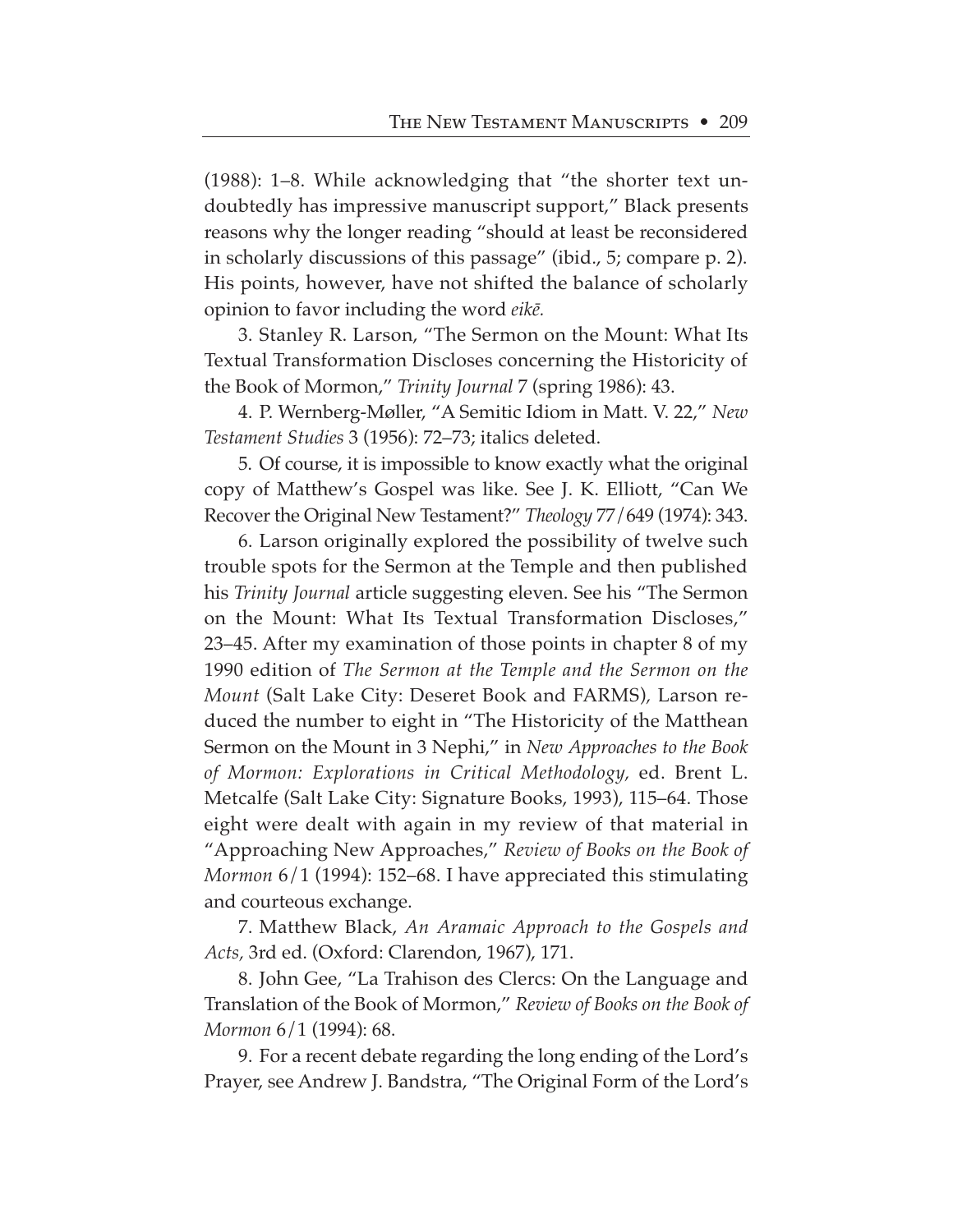Prayer," *Calvin Theological Journal* 16/1 (April 1981): 15–37; Jacob van Bruggen, "The Lord's Prayer and Textual Criticism," *Calvin Theological Journal* 17/1 (1982): 78–87; and Andrew J. Bandstra, "The Lord's Prayer and Textual Criticism: A Response," *Calvin Theological Journal* 17/1 (1982): 88–97.

10. Joachim Jeremias, *The Prayers of Jesus* (London: SCM, 1967), 106; Ulrich Luz, *Matthew 1–7: A Continental Commentary,* trans. Wilhelm C. Linss (Minneapolis: Fortress, 1989), 385.

11. Hermann L. Strack and Paul Billerbeck, *Kommentar zum Neuen Testament aus Talmud und Midrasch* (Munich: Beck, 1922), 1:423, citing Mishnah, *Yoma* 6:2, and others. Discussed in chapter 4 concerning 3 Nephi 13:9–13. Samuel T. Lachs, "Why Was the 'Amen' Response Interdicted in the Temple?" *Journal for the Study of Judaism: In the Persian, Hellenistic and Roman Period* 19/2 (1988): 230–40, shows that the "amen" was dropped by the Pharisees, leaving only the doxology, during the Second Temple period when the High Priest was a Sadducee, whose words were not to be confirmed. In Lehi's day, and hence in Nephite culture, the "amen" was clearly added (see 1 Chronicles 16:36; Nehemiah 8:6; Psalm 106:48). Ibid., nn. 7 and 10.

12. Jeremias discusses this, as Larson too observes ("The Sermon on the Mount: What Its Textual Transformation Discloses," 35). See John W. Welch, "The Lord's Prayers," *Ensign,* January 1976, 15–17; and Strack and Billerbeck, *Kommentar zum Neuen Testament,* 1:424.

13. Italics added. Note that "for ever and ever," which appears in the JST and which Larson claims is going "in a direction away from the original text" ("The Sermon on the Mount: What Its Textual Transformation Discloses," 39 n. 34), is close to this ancient blessing of David and is also the same as the typical ending of the Jewish temple benediction. See Strack and Billerbeck, *Kommentar zum Neuen Testament,* 1:423, "immer u. ewig."

14. Ulrich Luz, *Matthew 1–7: A Continental Commentary,* trans. Wilhelm C. Linss (Minneapolis: Fortress, 1989), 385.

15. Jeremias, *Prayers of Jesus,* 93; italics in original.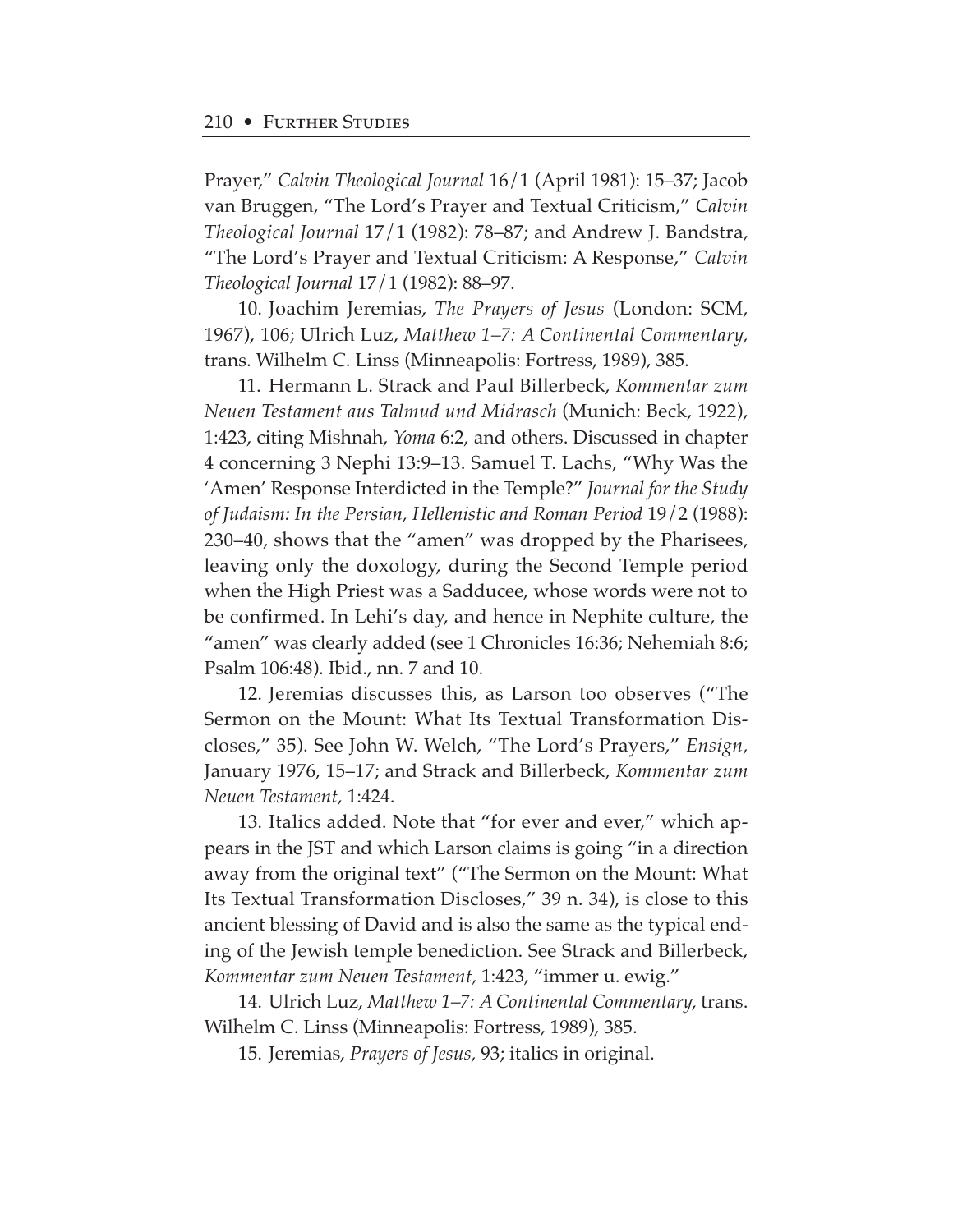$\ddot{\phantom{1}}$ CHAPTER 10

## JESUS AND THE COMPOSITION of the Sermon on the Mount

The presence of virtually all of the Sermon on the Mount in the Sermon at the Temple, and therefore in the *ipsissima vox,* or personal voice, of Jesus, will certainly present yet a different set of improbabilities to the minds of many liberal New Testament scholars. It is widely accepted in New Testament scholarship that Matthew gave the Sermon on the Mount its final form (although there is no consensus about when Matthew worked, how much he wrote himself, or which words and phrases he drew from the variously existing pre-Matthean sources or traditions that scholars have hypothesized).

The Book of Mormon, however, presents the reader with a version of the Sermon on the Mount that is substantially identical to the Sermon in the King James Bible and that places this text entirely in the mouth of Jesus in A.D. 34. The idea that Jesus was the author of the Sermon on the Mount, let alone the author of the covenant-oriented interpretation that the Sermon at the Temple gives to the Sermon, is not likely to find many ready-made adherents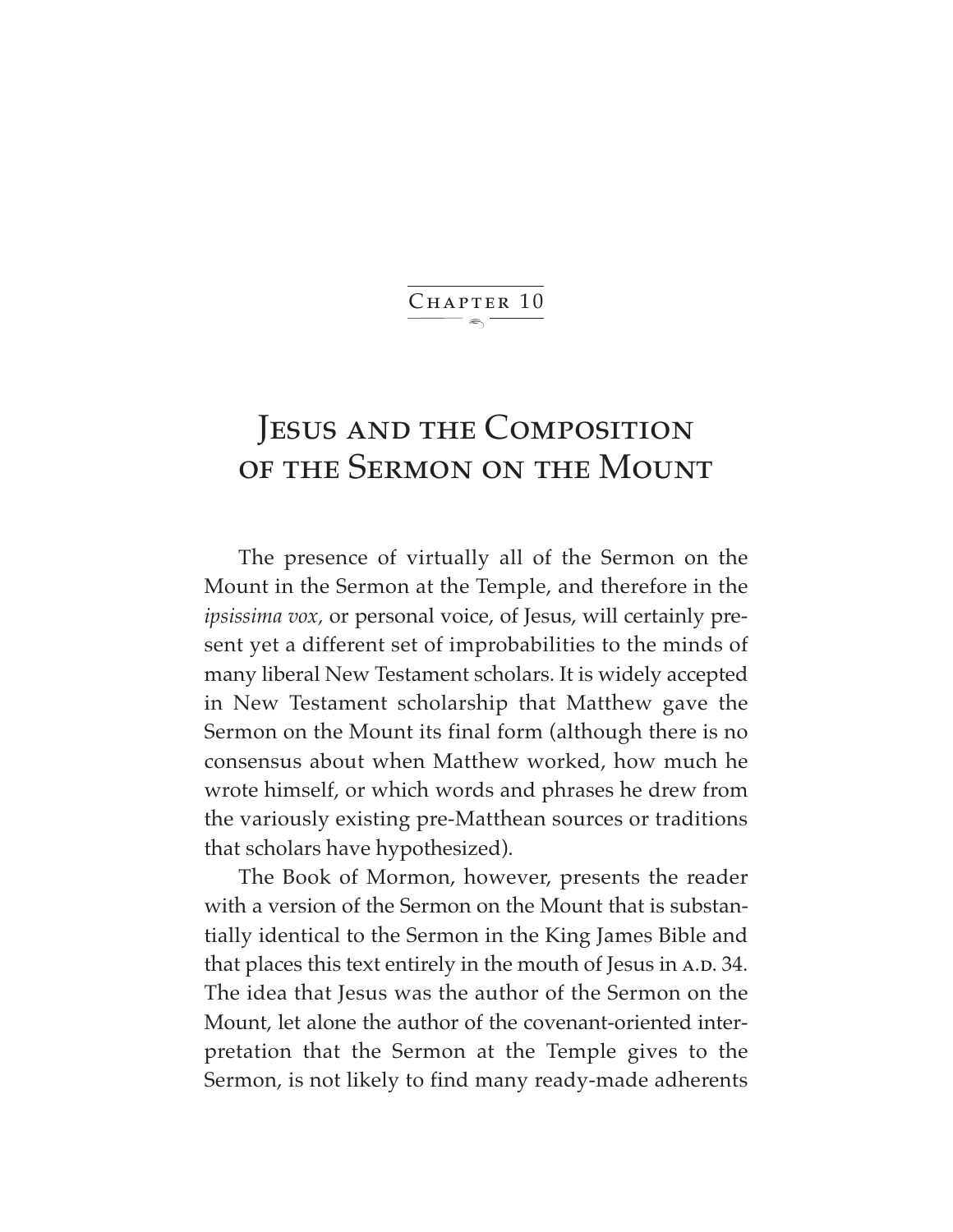among the disciples of Q or other source-critical students of the New Testament. Without purporting to deal with all the complexities of the synoptic question, I will attempt to explain to a general audience some of the very legitimate issues raised by New Testament studies and how the Sermon at the Temple has tended to shape my thinking about these scholarly endeavors.

#### **Characteristic Words of Jesus**

At the outset it is worth pointing out that there are no words in the Sermon at the Temple that Jesus *could not* have said. As discussed in chapter 6, places where scholars have found the strongest traces of later redaction in the Sermon on the Mount are not in evidence in the Sermon at the Temple. Perhaps far more of the Sermon on the Mount was original with Jesus than New Testament scholarship has come to assume; it is certainly too aggressive to date the entire Sermon on the Mount by the last element added to this sermon in the course of its transmission and transcription.

Moreover, all the themes of the Sermon on the Mount are consistent with the generally accepted characteristics of the very voice of Jesus, even judging very cautiously. Those characteristics of Jesus' personal words, as they have been identified by Joachim Jeremias, $\frac{1}{2}$  are readily visible in the Sermon, namely, (1) the use of parables (for example, the salt, the light, the tree, the house on the rock); (2) the use of cryptic sayings or riddles (for example, 3 Nephi 12:17; Matthew 5:17); (3) speaking of the reign or kingdom of God (for example, 3 Nephi 11:33, 38; Matthew 5:3, 10; 6:33); (4) the use of "amen" or "verily" (over thirty times in the Sermon at the Temple); and (5) the word *Abba*, or *Father* (Matthew 6:9, and dozens of times in the Sermon at the Temple). Based on Jeremias's analysis, one may presume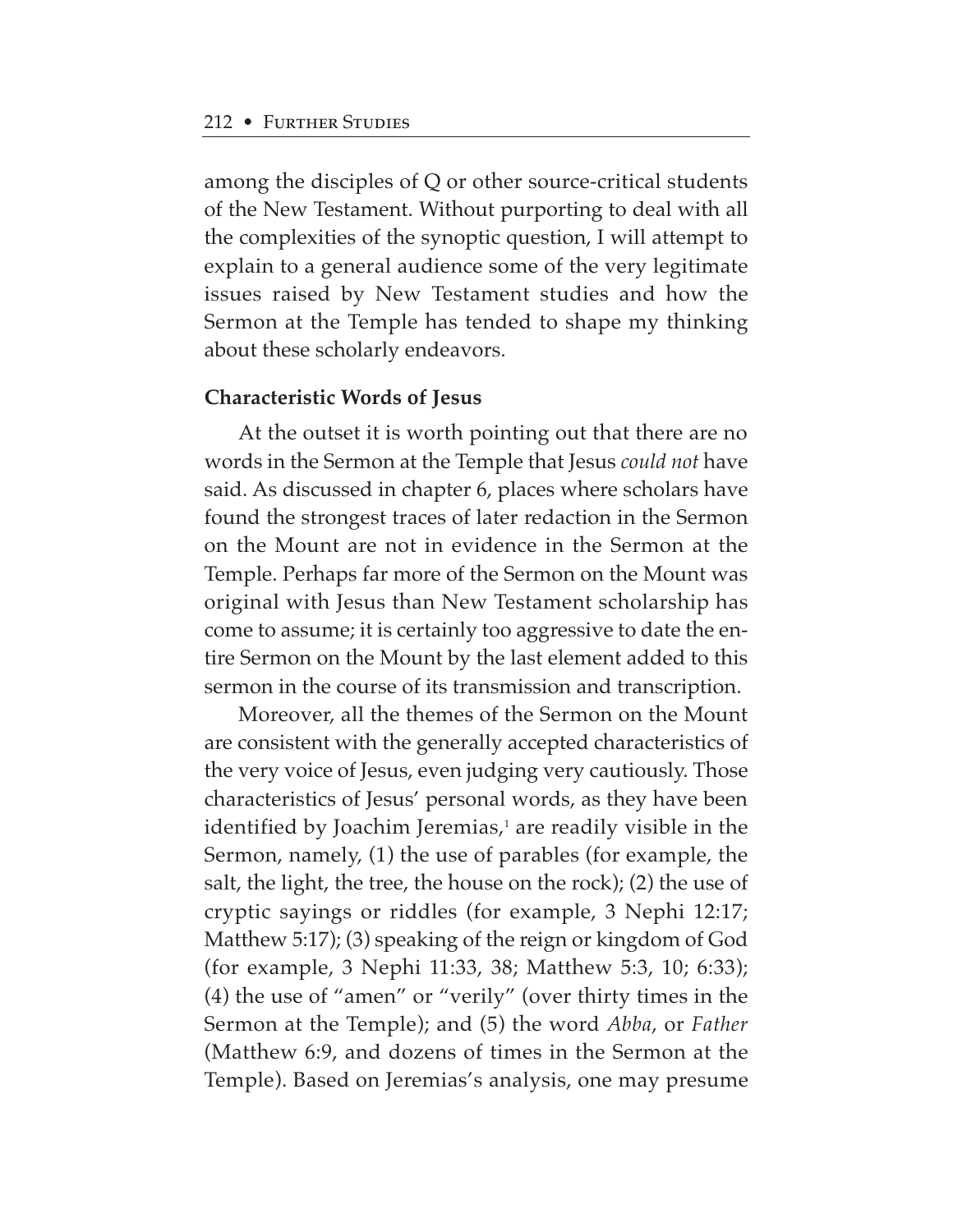that New Testament phrases containing one of these five qualities are authentic to the *ipsissima vox* of Jesus.

## **Proceeding with Caution**

For most New Testament scholars, however, the question of authorship in the Sermon on the Mount is likely to be a much greater stumbling block to the Sermon at the Temple than any manuscript or stylistic issue, for it is a very widely held opinion that Matthew or some earlier redactor compiled or wrote the Sermon on the Mount as we now know it, collecting miscellaneous sayings of Jesus and putting them together into a more or less unified sermon or series of sermonettes. The presence of this material in the Sermon at the Temple, however, commits the believing Latter-day Saint to doubt such a claim. It seems unlikely for a person to believe that the resurrected Jesus delivered the sermon to the Nephites recorded in 3 Nephi 11–18 within a year after his crucifixion and at the same time to hold that the evangelist gave the Sermon its basic form and selected its content.

It is thus necessary to ask why many scholars have concluded that Matthew composed the Sermon on the Mount. Are their assumptions and reasons persuasive? The synoptic question, which has driven an enormous amount of New Testament research, cannot be casually dismissed or lightly ignored. How the Gospels were composed, when and why they were written, how they are similar to or different from each other, and what underlying sources they drew upon, are intriguing questions. After a century of work, these issues still remain fascinating to many readers.

Over the years, a steady flow of journal articles and books have advanced various ingenious theories and have marshalled evidence for or against certain positions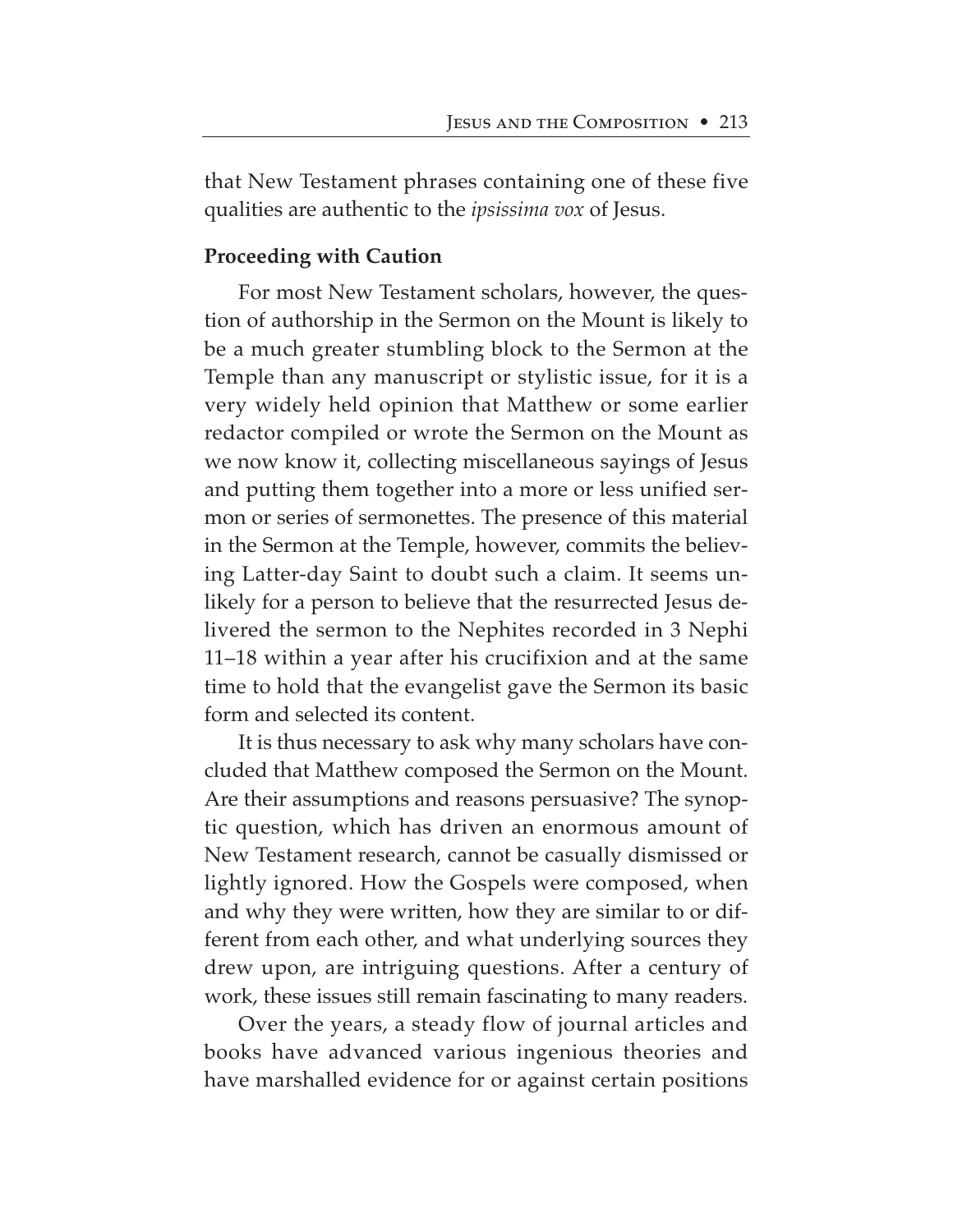regarding the composition of the synoptic Gospels. Any thoughtful and well-informed Latter-day Saint can derive a wealth of information from these studies about the subtlety of these sacred records that tell us so much about the mortal ministry of Jesus Christ. But not every proposed theory regarding the synoptic question is equally persuasive. All readers must evaluate and carefully consider the evidence presented. Covert biases and assumptions are sometimes at work; and despite the overwhelming popularity of a particular hypothesis today, it may likely fall into disfavor tomorrow.2 Surmising, extrapolating, following hunches, and outright guesswork fuel much of this research, as some forage for tidbits of information gleaned here and there from among the textual records.

With regard to the composition of the Sermon on the Mount in particular, the assertion of Matthean authorship is not a simple one. It is difficult to attack in large part because it is not very focused. The reasons for seeing Matthew's hand in the text of the Sermon on the Mount are vague and broad. They can scarcely be negated because they can hardly be verified. The theory has spawned numerous books and dissertations, developing and applying the hypothesis, but the results are still far from conclusive. This is largely because the relationships between the Sermon and the other Gospels are so complex. As Harvey K. McArthur states: "The Sermon on the Mount presents unusual complications in the matter of sources. . . . Of the Sermon's 111 verses, about 45 have no obvious parallels in Luke, 35 have loose parallels, and 31 have parallels which are close both in content and in phraseology. The curious feature of this evidence is [that] . . . [t]he close parallels are unusually close, and the loose parallels are unusually loose!"3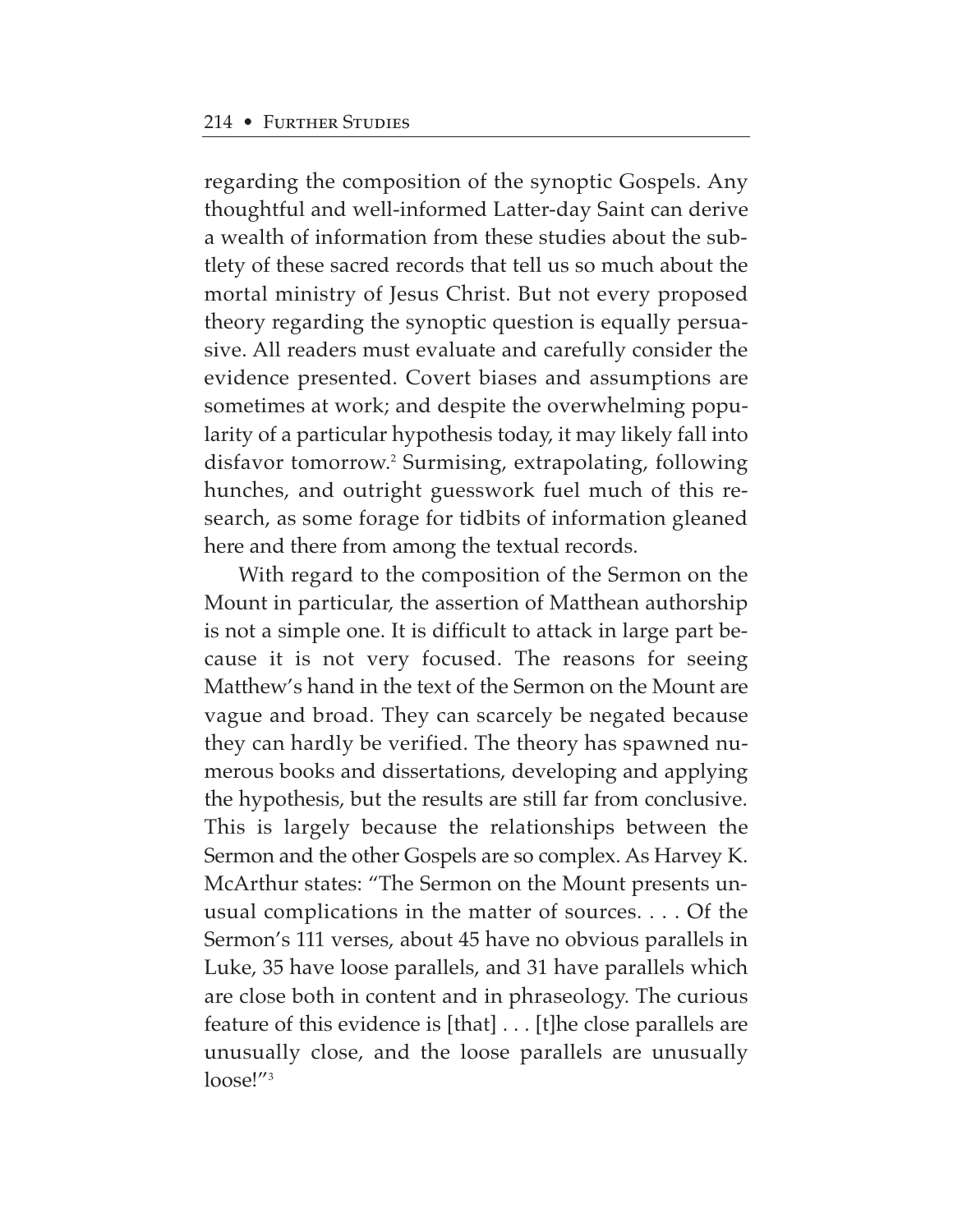Faced with this array of difficulties, it is not surprising that nothing approaching scholarly unanimity exists over how much of the Sermon on the Mount Matthew wrote himself, or how much he took from an existing pre-Matthean text or other sources. For those who have concluded that Matthew had documents at his disposal from which he drew, there is even less consensus about where those records came from or for what purpose they were written or used in the earliest Christian communities.

# **The Sermon as a Pre-Matthean Text**

The trend in recent years, however, has been toward seeing somewhat less Matthean influence in the composition of the Sermon on the Mount itself and toward dating large sections of the Sermon on the Mount back into the first decades of Jewish Christianity. Hans Dieter Betz, in particular, has advanced the theory that the Sermon on the Mount was a composite of pre-Matthean sources, embodying a set of cultic instructions that served the earliest Jewish-Christian community in Jerusalem as an epitome of the gospel of Jesus Christ, which Matthew later incorporated into his Gospel.4

Betz's thesis has much to commend it. For one thing, it finds support in the vocabulary of the Sermon on the Mount. When one compares the Greek words in the Sermon on the Mount with those used by Matthew in the rest of his Gospel, some sharp contrasts emerge. Of the 383 basic vocabulary words in the Sermon on the Mount, I count 73 (or 19% of the total) that appear *only* in the Sermon (sometimes more than once) and *never* elsewhere in the Gospel of Matthew; in fact, they often are *never* used again in the entire New Testament. In some cases, words used in the Sermon on the Mount, such as *doma* (gift,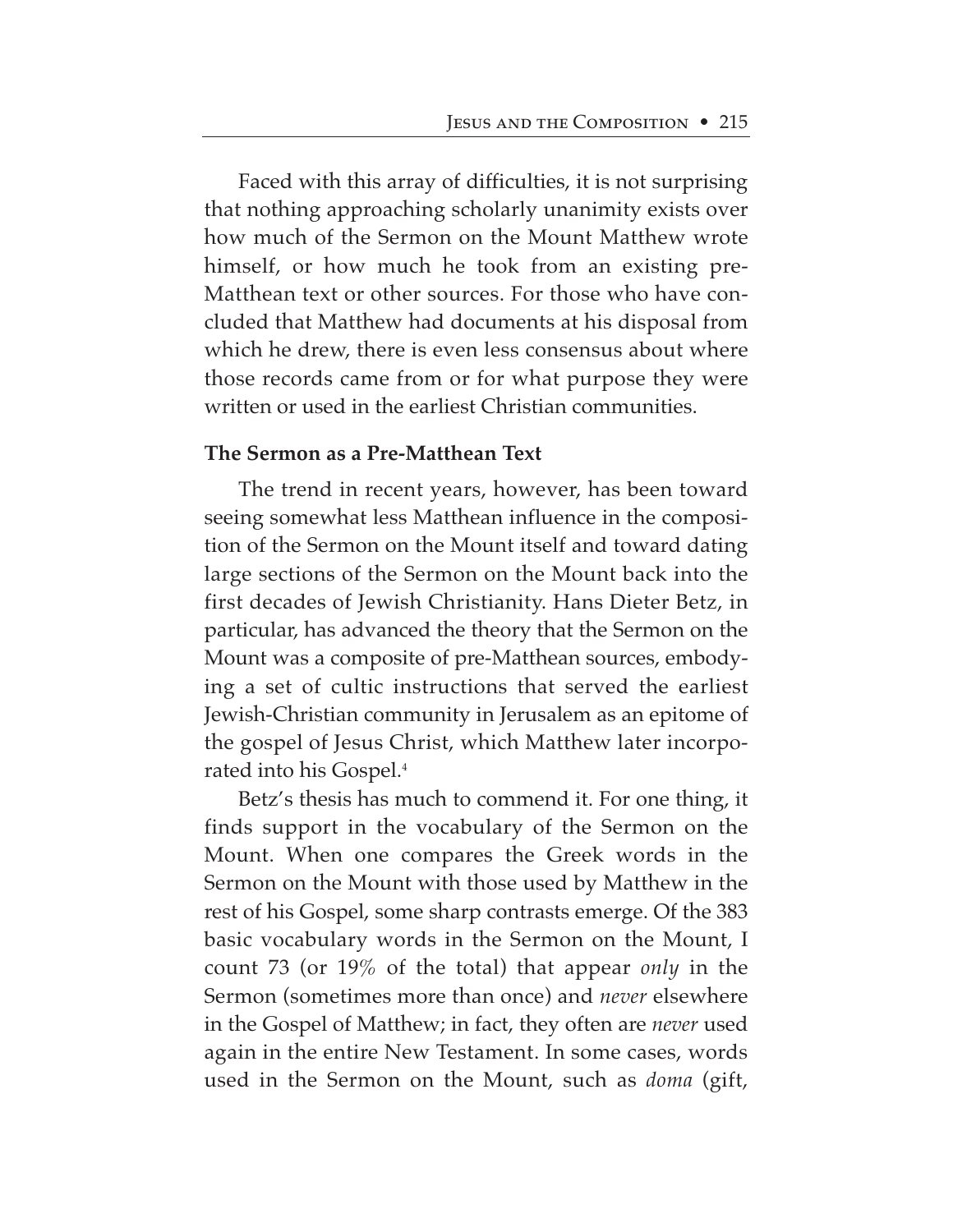Matthew 7:11; compare Ephesians 4:8, quoting Psalm 68:18), appear un-Matthean, for on all nine other occasions outside the Sermon on the Mount when Matthew speaks of gifts, he prefers to use the word *døron* (gift), even where the context is similar to that of Matthew 7:11 (see, for example, Matthew 2:11; 15:5). Only two words in the Sermon, *geennan* (hell) and *grammateoi* (scribes), are used by Matthew in greater preponderance than other New Testament writers, and in only one case, *rhapizei* (smite; Matthew 5:39; 26:67), is Matthew the sole New Testament writer to use a Sermon on the Mount vocabulary word outside the Sermon.

Thus on the level of mere vocabulary, the Sermon on the Mount appears to be unlike Matthew's writings. Although this kind of straightforward word study is not conclusive of authorship, especially since the textual sample involved is statistically small, the result seems to me to be indicative.<sup>5</sup> If Matthew's hand played a significant role in drafting, selecting, or reworking the contents of the Sermon on the Mount, it seems odd that nearly every fifth vocabulary word is one that Matthew never had occasion to use again in his Gospel. Nevertheless, the issue is not cut-and-dried.

#### **New Light from New Documents**

I am confident that New Testament scholars are doing about the best they can with what they have. If it were not for my acceptance of the material contained in the Book of Mormon, I would readily agree with many of their conjectures. They have three synoptic Gospels—Matthew, Mark, and Luke—and it is entirely indeterminable in most passages which Gospel is the oldest or reflects the most accurate or original image of the historical Jesus. Sometimes Luke appears to give the better view, other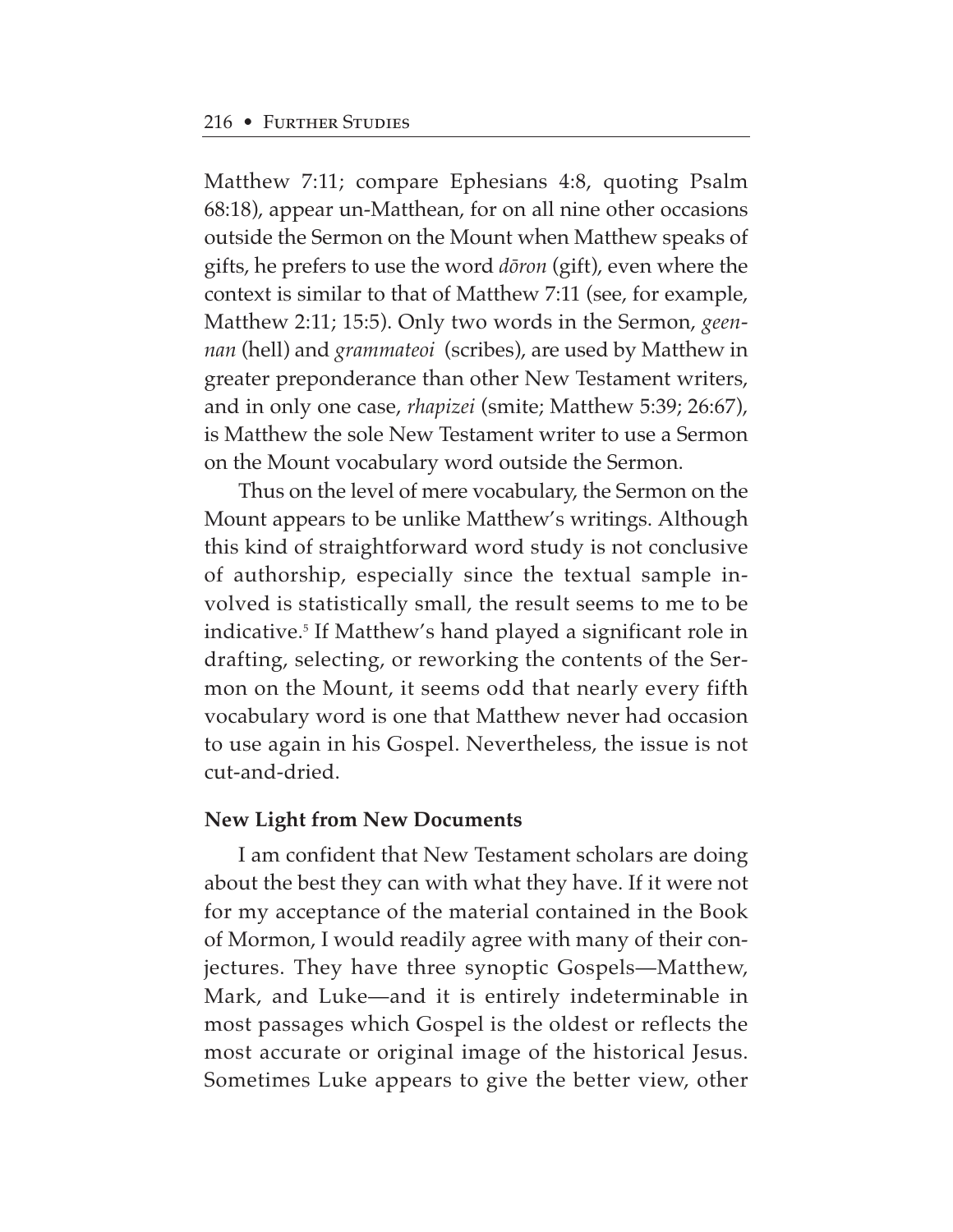times Mark, and still other times Matthew. Discussion and resolution of the problem, however, are prejudicially circumscribed by the documents permitted into consideration. For example, if the *Gospel of Thomas,* or another newly discovered text, were to be accepted as a very early source, it would have a tremendous impact on the question of which sayings of Jesus in the synoptic Gospels people would accept as authentic.

History is always vulnerable to the inherent weaknesses of its records.<sup>6</sup> For example, newspapers once reported that a cannon mounted on a monument erected by the Daughters of the Utah Pioneers in Farmington, Utah, could not have been brought across the plains, since its serial number and an 1864 date stamp indicate that it was cast in Richmond, Virginia, during the Civil War.7 If this were the only information known about the famous pioneer cannon, we would be tempted to reject out of hand the mind-boggling stories about dragging a cannon all the way from Nauvoo to Salt Lake City in 1847 through the mud and over hundreds of trackless miles. In this case, however, the 1847 diary of Charles C. Rich removes any doubt: There was a cannon that his company fired regularly as the wagon train moved across the prairie, even though the Farmington monument may not have the right one. This serves as a sobering reminder of our inability to date historical details conclusively by relying solely on the earliest surviving artifact.

The question of which sayings of Jesus are authentic usually turns on certain assumptions people have made about which parts of the Gospel accounts were early or which came later. For example, if a person holds to the premise that Jesus neither ordained apostles nor formally organized a church in Palestine, then it is a foregone conclusion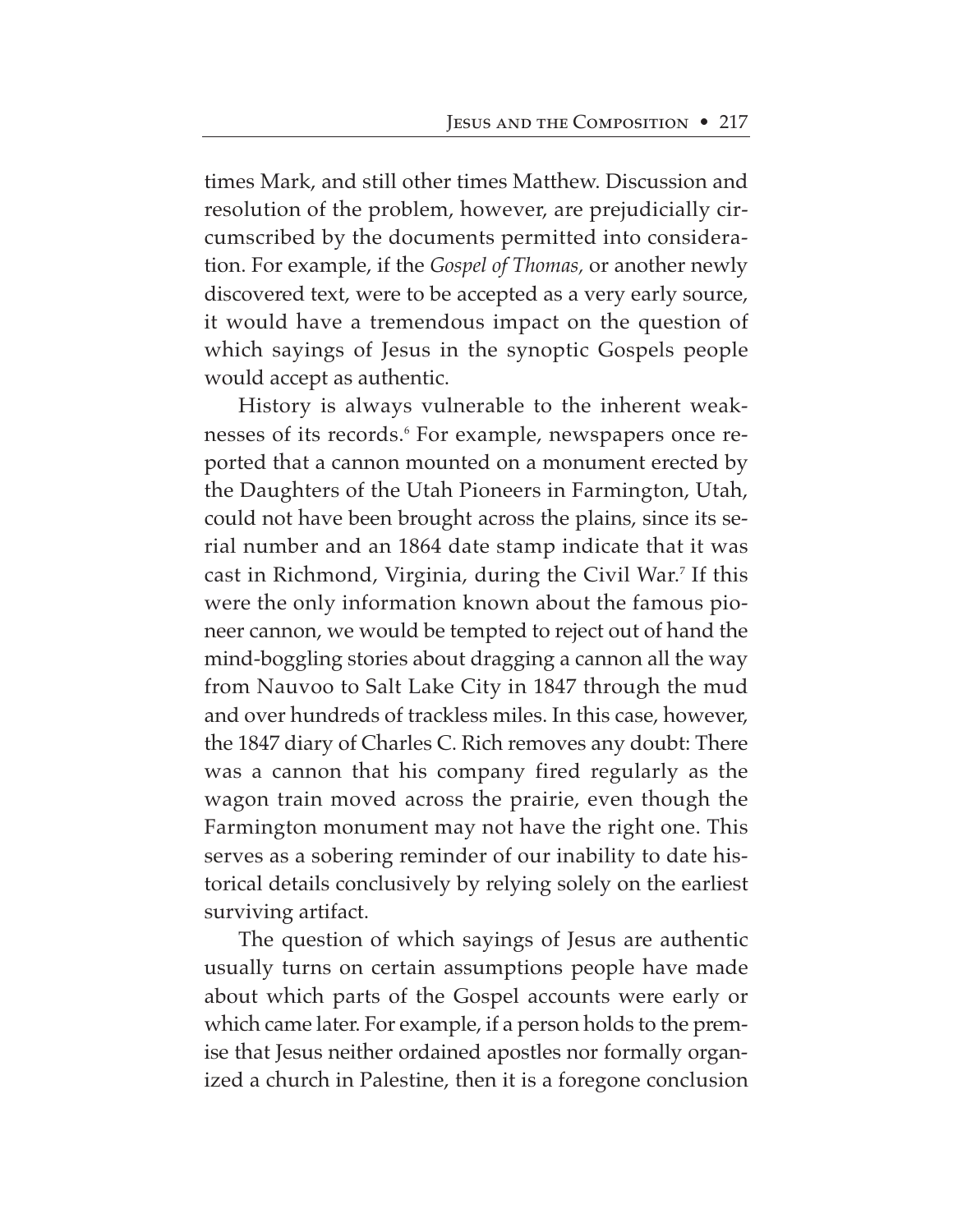that the person will strongly discount any sayings with ecclesiastical content in the Gospels as being later additions by someone belonging to the settled church later in the first century. Of course, such issues are complex and deeply interwoven with other historical and literary strands. Thus, the discussion of the Matthean composition of the Sermon on the Mount begins, and to a large extent ends, with the same sort of preassessment of source documents and their possible provenances.

These points are relevant to our discussion of the Sermon at the Temple. Most scholars are willing to change or modify their old opinions when new, credible evidence is discovered. My personal verdict is that the Sermon at the Temple constitutes such evidence. If admitted into evidence, it becomes a major factor in settling the question of who wrote the Sermon on the Mount. The problem rests in determining whether the Book of Mormon should be allowed to contribute any primary evidence in this discussion. Of course, for Latter-day Saints, who are convinced on their own grounds of the historicity of the Book of Mormon, the Sermon at the Temple will figure as one of the main determining documents in their discussion of the issue of who composed the Sermon, rather than as a text whose character is judged as a by-product of that discussion.

Others will likely reject the Sermon at the Temple and the Book of Mormon as such evidence, but that rejection will usually be made on other religious or theological grounds, not on the alleged Matthean authorship of the Sermon on the Mount. It would be circular, of course, to disallow the Sermon at the Temple as evidence against Matthean authorship by rejecting it simply on the ground that Matthew wrote the Sermon on the Mount, for that is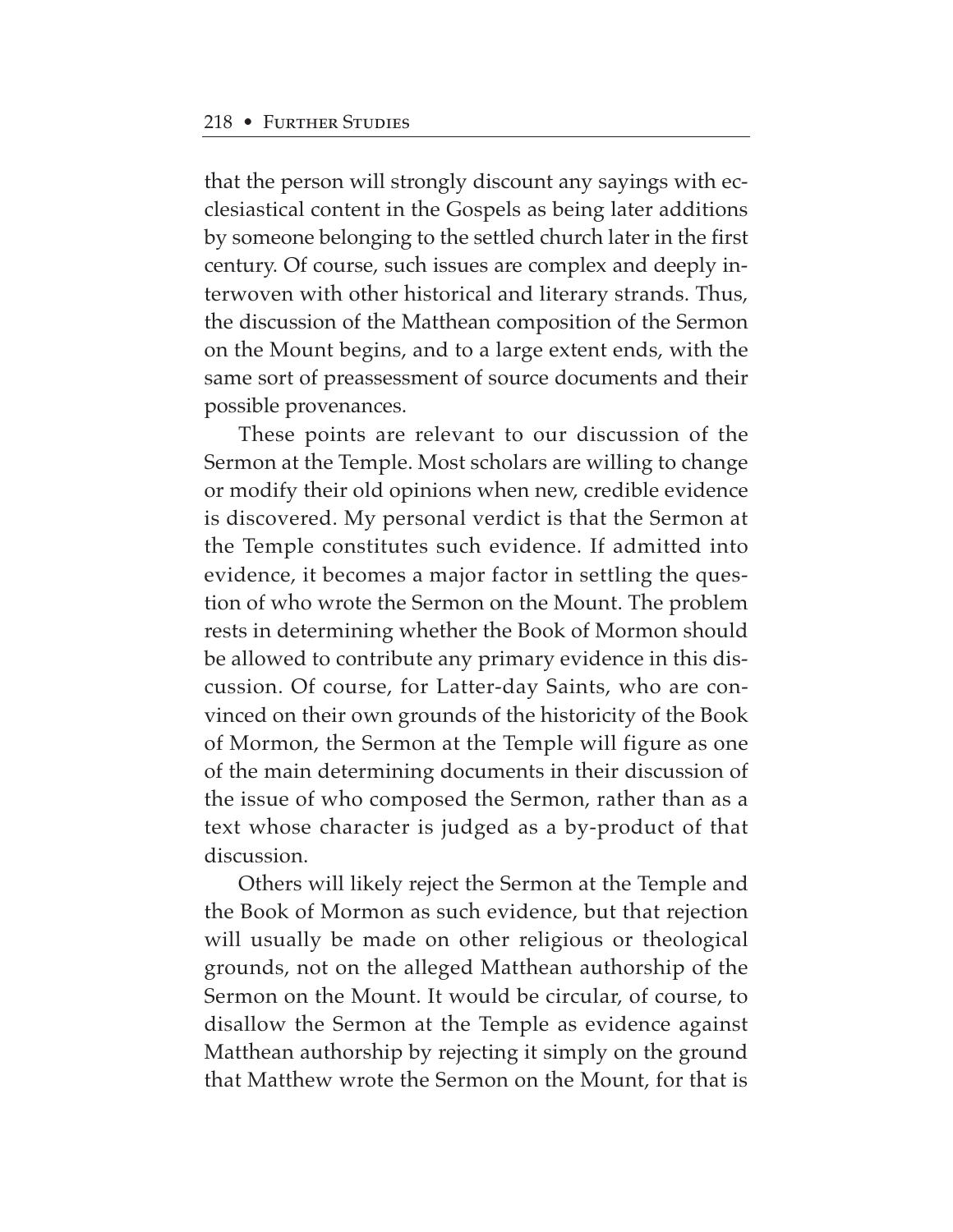the very question about which one seeks the further documentary evidence in the first place.

# **Rejecting Some Speculative Presumptions**

Limited to the sources in the New Testament, scholars advance several theories to support the proposition that Matthew wrote the Sermon on the Mount. I have not found any of these presumptions or hypotheses compelling enough to discredit the Sermon at the Temple.

For example, many scholars assume that the sayings of Jesus started out short and simple and that they grew in complexity as they were collected, grouped, and handed down in lore and tradition until his followers canonized them. Hence, Jeremias reasons as follows: "The Sermon on the Plain [in Luke 6] is very much shorter than that on the mount, and from this we must conclude that in the Lucan Sermon on the Plain we have an earlier form of the Sermon on the Mount."8 This view receives some support from the fact that pithy sayings of Jesus were collected elsewhere by Matthew into single chapters (as in the Parable Sermon of Matthew 13), and thus one infers that the same thing occurred with the Sermon on the Mount.<sup>9</sup>

This inference is not compelling, however. What apparently happened in the case of Matthew 13 need not have happened for Matthew 5–7. Moreover, movements as dynamic as early Christianity do not characteristically begin with a sputtering start. Great religious and philosophical movements typically begin with the monumental appearance of a figure who captures the spirit of his followers and galvanizes them into dedicated action. It seems more likely to me, as a hypothesis, that the words and discourses of Jesus started out profound and already well developed, than that they began as disjointed sayings or fragmented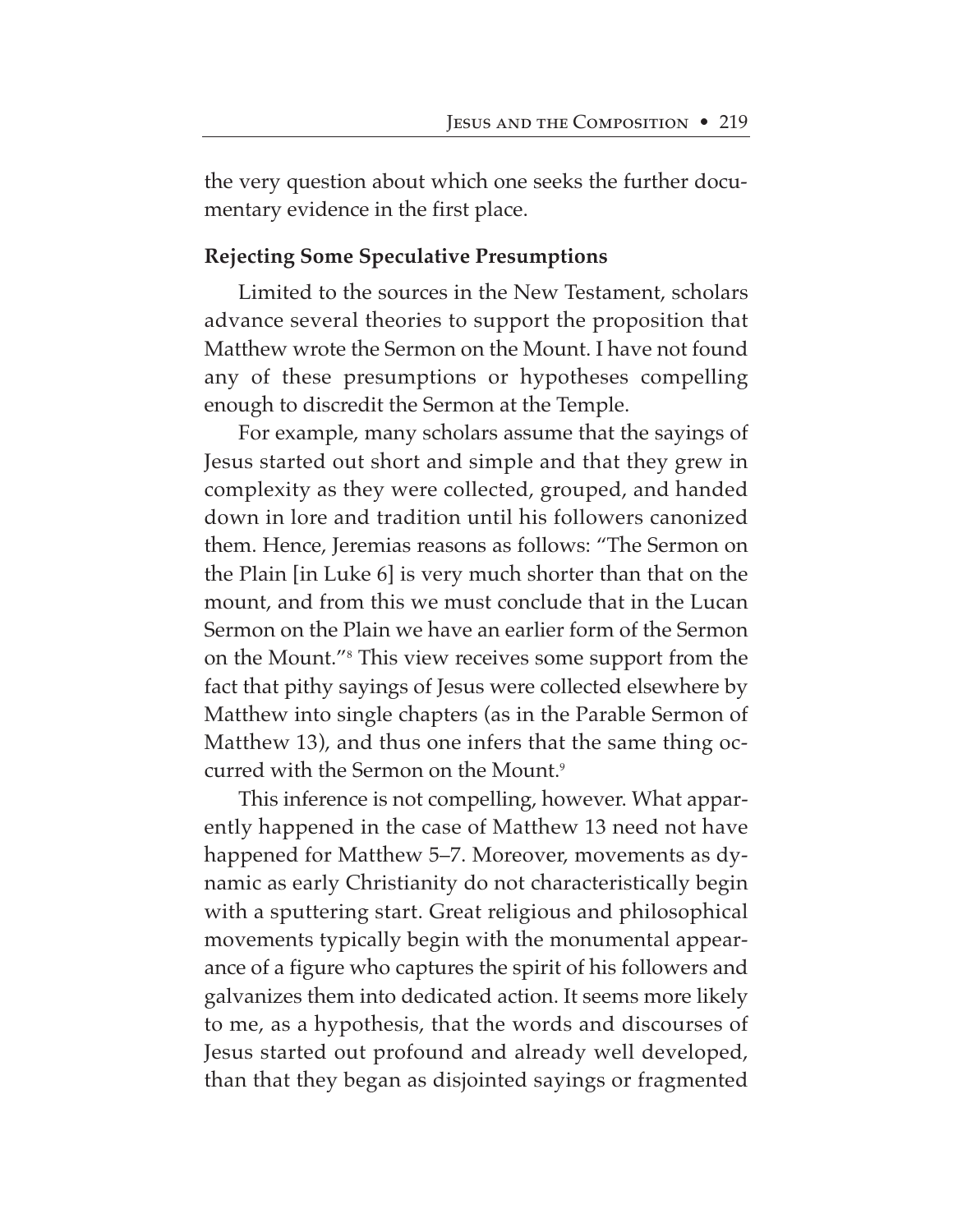maxims. Day in and day out, Jesus spoke to his disciples and to the multitudes who flocked to see him. I doubt that they came out to hear a string of oracular one-liners. What they heard were coherent sentences projecting a vision and worldview. The Sermon on the Mount would reflect such wisdom and perspective, making it just as likely that the abbreviated excerpts of it that are scattered elsewhere in the synoptic Gospels are its derivatives.

One can hardly be unaware of the vast amount of effort that has been spent searching for Q and for the original words of Jesus.10 The assumption here is that Matthew, Mark, and Luke had access to a common source that no longer survives. In this quest some scholars stipulate or conclude that the form of a saying of Jesus as it appears in Mark or Luke was earlier than the parallel saying in Matthew. But this discipline is far from objective or certain. For example, many have often argued that Luke 6, the Sermon on the Plain, was earlier than the Sermon on the Mount and that Matthew used the Sermon on the Plain as one of his sources in compiling the Sermon on the Mount. It is also possible, however, that Luke 6 was dependent on the Sermon on the Mount. The debate tilts both ways: Some articles advance reasons for seeing the Matthean Beatitudes and Lord's Prayer or other formulations as bearing the characteristics of earlier sayings,<sup>11</sup> while a minority of others advance reasons for Lukan priority of the same material.<sup>12</sup> To resolve these difficulties, some scholars have advanced the idea of multiple Qs. These arguments revolve around a number of assumptions about the kinds of words, expressions, themes, or issues that Jesus would most likely have used or that would have concerned him. Much of this is sophisticated, technical, informed guesswork.

Many scholars have also often assumed that Jesus said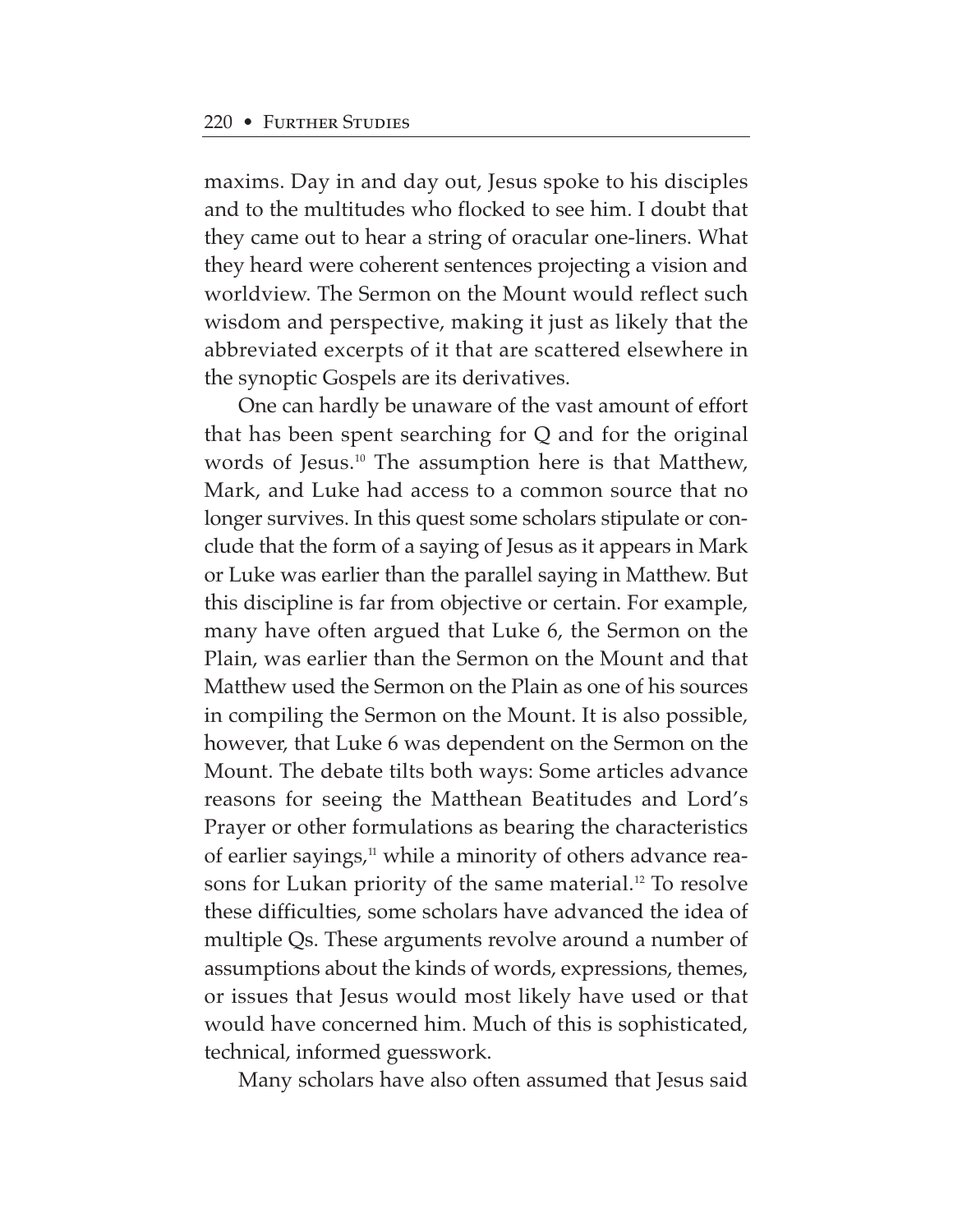something only once, or said it in only one form. Hence scholars launch prolonged odysseys, such as the one to ascertain the "original form" of the Beatitudes or of the Lord's Prayer. This quest, however, assumes that Jesus blessed his disciples using the words of the Beatitudes only once and taught his followers to pray using the words of the Lord's Prayer on only one occasion. If this assumption fails, then two different iterations (even though closely related to each other in form) could both be original sayings.

It should also be noted that the most persuasive evidence for the synoptic problem comes from parallel reports of events rather than sayings. In the case of singular events, which logically can be assumed to have happened only once, the differences in the accounts of Matthew, Mark, and Luke are very telling. But the same logic does not necessarily carry over into the reported speeches, all or parts of which could very well have been repeated more than once and not quite the same each time.

For example, regarding the relationship between the Sermon on the Mount and Luke's Sermon on the Plain in Luke 6, it is significant that the two speeches follow essentially the same order, making the omissions in Luke especially interesting. Luke begins with certain beatitudes, notably blessing those whose names had been cast out as evil or worthless (see Luke 6:22). There follows a set of woes or curses upon the rich, the full, those who laugh or make fun, and followers of false prophets (see Luke 6:24–26). Brief instructions are given regarding loving enemies, turning the other cheek, giving to those who ask, lending to sinners, being merciful, and doing well unto others (see Luke 6:27–36), the last point being one of the few major elements taken out of order from the Matthean text. The Sermon at the Plain then skips all of the material found in Matthew 6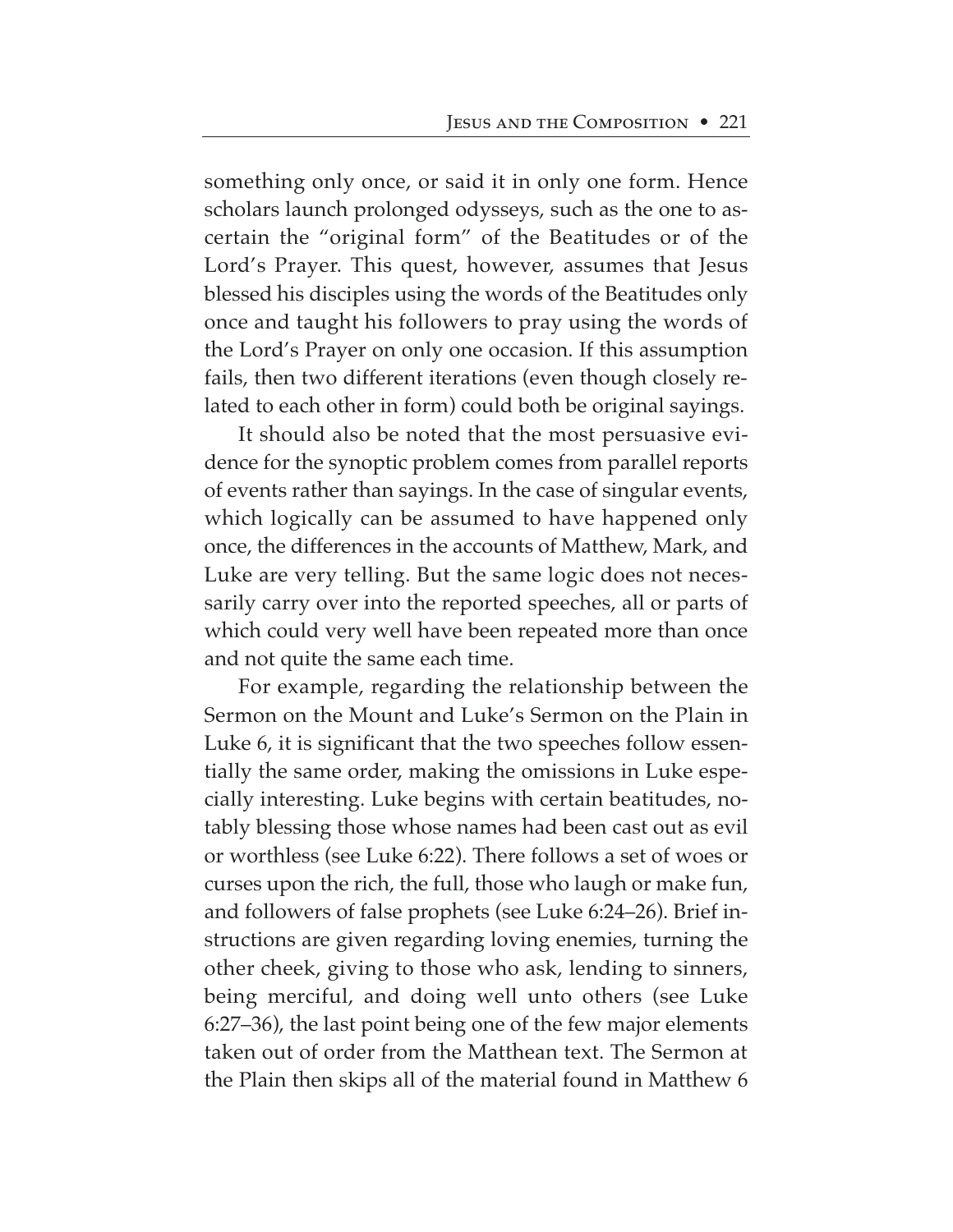(some of which is found when Jesus speaks in private to his apostles in Luke 11), and then presents most of the items found in Matthew 7, with some variations, including judge not, give and it shall be given, whatsoever ye measure, the mote and the beam in the eye, good fruit from a good tree, grapes and figs, calling the Lord "Lord," and the houses built on the rock and the sand (Luke 6:37–49).

This selection of materials can be explained by the different settings in which the two speeches were reportedly given. The Lucan speech, of course, was delivered to a much larger audience than was the Sermon on the Mount, for "a great multitude of people" had come out from all around the region, from Jewish and gentile cities, "to hear him" (Luke 6:17). Consistent with this circumstance, Jesus presents here the more public elements of his message.13 He covers the golden rule and the principles of charity, and then he teaches the people the manner in which God will judge all people. Missing from this speech in Luke are all of the elements that one would expect to be reserved for the closer circle of disciples, such as the call to be the light unto the world and the salt of the earth; the specific laws of obedience, sacrifice, brotherhood, chastity, and consecration; instructions regarding oaths, prayer, clothing, and secrecy; and entering through the narrow gate into the presence of God. Rather than detracting from the historicity of these two speeches as independent iterations, their settings and audiences appropriately dictate what has been included and what has been omitted. Assuming that Jesus indeed spoke to a large multitude of diverse people, he would have followed his own instruction on such occasions and would not have given "that which is holy" to those who were not yet prepared to receive it (Matthew 7:6). He seems to have followed that principle exactly in de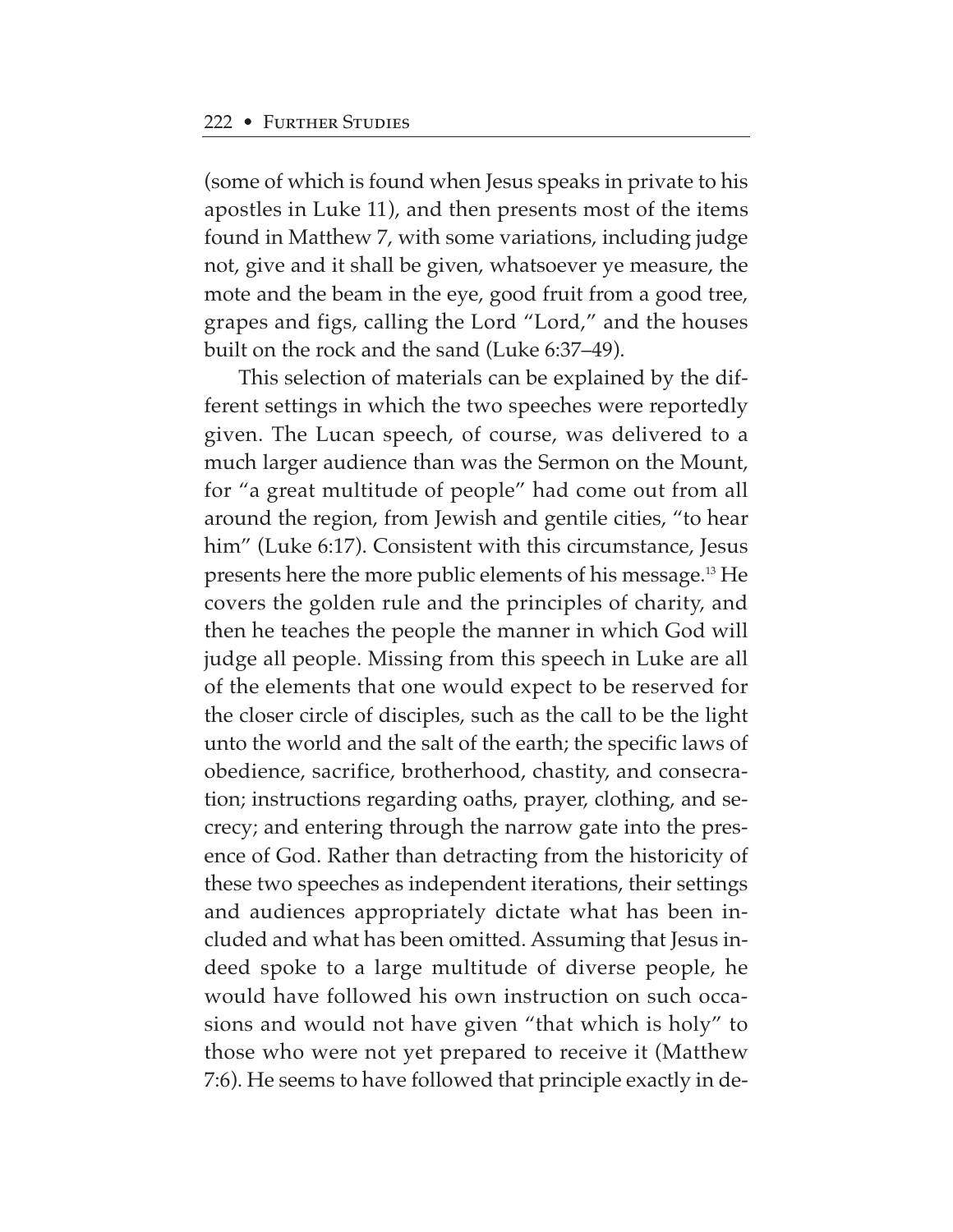termining which elements to mention in Luke 6 and which points to pass over in speaking to this particular crowd, addressing them not on a temple mount but on an ordinary level in the countryside.

Others argue that if the Sermon on the Mount had been in existence before the writing of the Gospel of Matthew, then Mark and Luke would also have used it in exactly that form. This, however, is an argument from silence. Mark's and Luke's purposes were different from Matthew's; they included different sorts of speeches and information. In Mark's case, there is reason to believe that he consciously chose not to include all that he knew of what Jesus had said.<sup>14</sup>

Certain passages in the Sermon on the Mount seem likely to postdate Jesus' lifetime, such as those that reflect anti-Pharisaical, antigentile, or anti-Pauline sentiments, and possibly the designation of Jerusalem as the City of the Great King. These passages have been pointed to as sure signs of late composition of the Sermon on the Mount. Strecker, for example, argues that "Matthew does not reflect a historically faithful picture" because he distinguishes between the Pharisees and scribes, when "in truth one cannot differentiate stringently between scribes and Pharisees."15 However, such verses alone may simply be later additions. They need not point to a late composition of the bulk of the Sermon. As discussed above, all of these elements, which may be strongly suspected of being late intrusions, are absent from the Sermon at the Temple.

Finally, some scholars point to the possible presence of Greek concepts in the Sermon on the Mount and argue that only Matthew could have inserted them. These points of possible Hellenistic influence are far from certain, however; and even if they are present in the Sermon on the Mount, it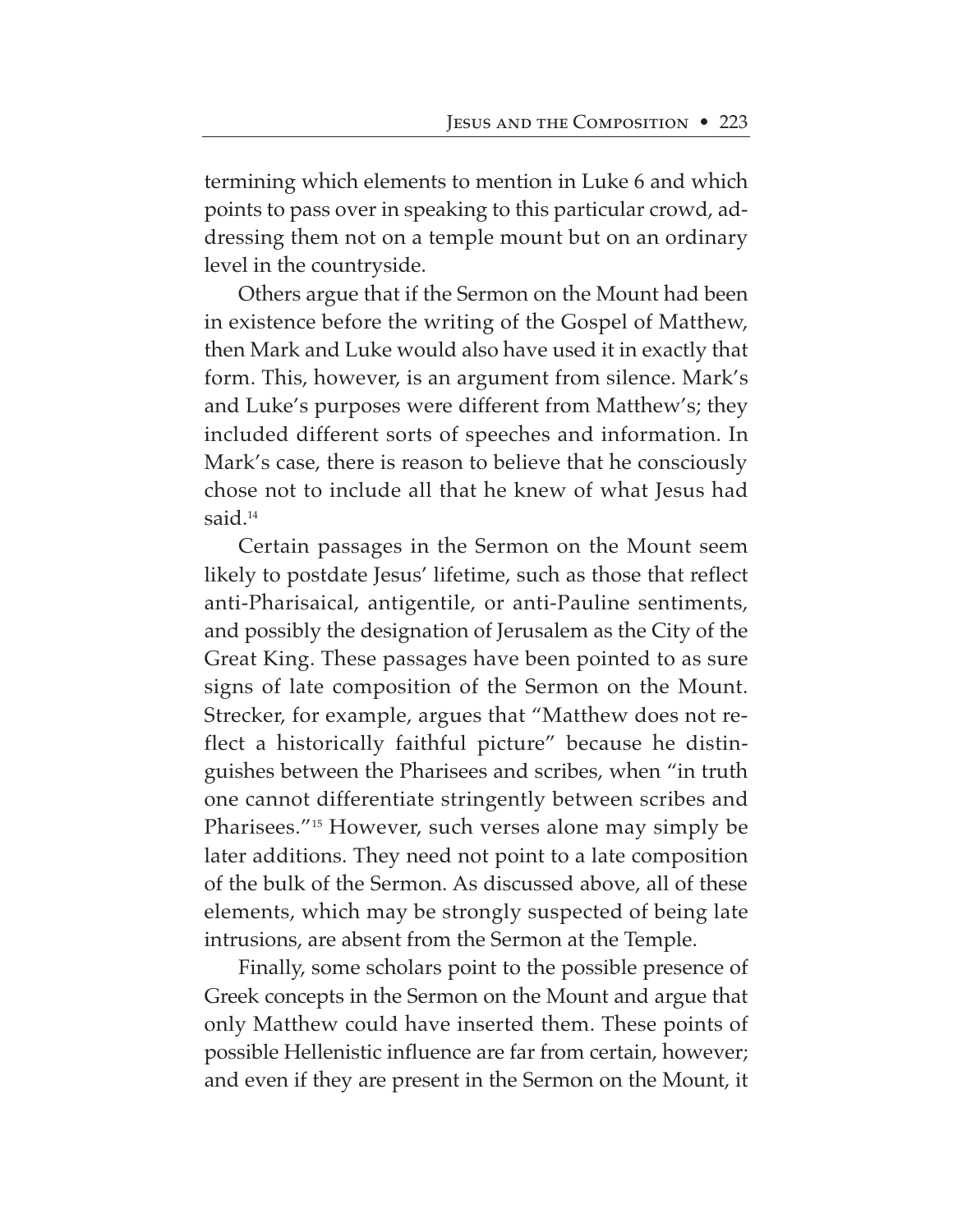is equally possible that Jesus would have known them from his own cultural surroundings, which included several neighboring Hellenistic centers. Nor must these allegedly Greek ideas in the Sermon be understood exclusively as Hellenisms in any event. Many of these ethical teachings are universally present in all kinds of centers. The foregoing discussion surveys the kinds of arguments, generally speaking, that have been advanced supporting the theory of Matthean composition of the Sermon on the Mount and why they are not necessarily persuasive.

## **Putting the Words of Jesus before Matthew**

In addition to the rebuttals made above, several affirmative reasons can be adduced for believing that the Sermon on the Mount was not written by Matthew but existed as a pre-Matthean source. For example, the Sermon on the Mount is in tension in places with the major themes of the Gospel of Matthew as a whole. Kingsbury, for example, finds that the Sermon presents Jesus in one direction as a conciliatory teacher and a new Moses, whereas "the driving force of the plot [of the Gospel of Matthew] is the element of conflict," with this second direction culminating in the tensions of the passion narrative.<sup>16</sup> As discussed above, Betz and others have marshalled considerable evidence that the Sermon on the Mount is the kind of document used as a cultic text or to instruct or remind initiates of church rules, and it makes the most sense for the Sermon to have been used in that way before the time when the Gospel of Matthew was written.<sup>17</sup>

I would add that verbal and conceptual similarities between the epistle of James (which I believe to be early) and the Sermon further indicate that James knew something like the Sermon on the Mount when he wrote his letter.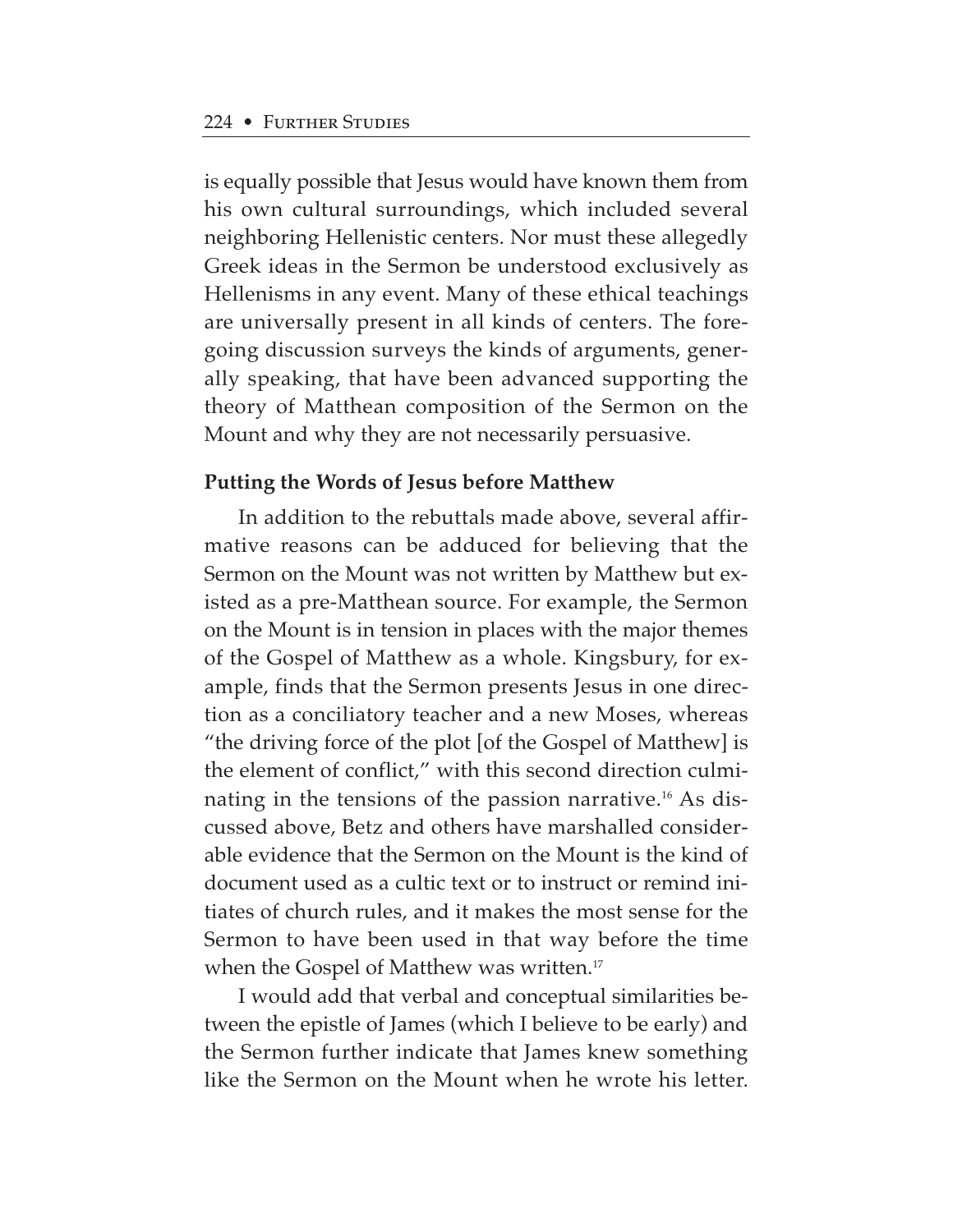Compare, for example, James 5:12 with Matthew 5:33–37 on oaths; James 3:11–12 with Matthew 7:16–22 on knowing a fig tree or vine by its fruit; James 1:13 with Matthew 6:13 on being led into temptation; James 4:11 with Matthew 7:1–2 on judging a brother; James 2:13 and Matthew 5:7 on showing mercy; and many other similarities.<sup>18</sup> Jeremias has also noted that James and the Sermon on the Mount share the same character as "the classical example of an early Christian didache*,*"19 and this rings true in light of the way the early Christian Didache, discovered in 1873, quotes extensively from the Sermon on the Mount. It seems quite evident that the epistle of James was consciously drawing on a known body of basic Christian teachings already known and used in the church as persuasive, authentic sayings. Thus it seems unlikely that James could have written as he did unless something like the Sermon on the Mount was already considered authoritative, whether oral or written. In that case, is it possible that Matthew could have written the Sermon on the Mount late in the day and have pawned it off in James' community as an original? A similar point can be made with respect to Paul's letters, some of which seem to reflect parts of the Sermon, although Paul could have learned these through other channels.20 I do not insist that these similarities prove a literary dependency on the Sermon on the Mount. In particular, the role of memory must not be discounted, $21$  especially where ritual texts are involved. In light of the Jewish and Hellenistic teaching methods of his day, "If [Jesus] taught, he must have required his disciples to memorize."<sup>22</sup> At the time Matthew wrote, people were still alive who personally remembered Jesus. One must ask how a totally new sermon of Jesus, compiled and advanced by Matthew, would ever have been accepted. As Gerhardsson has argued, "Remembering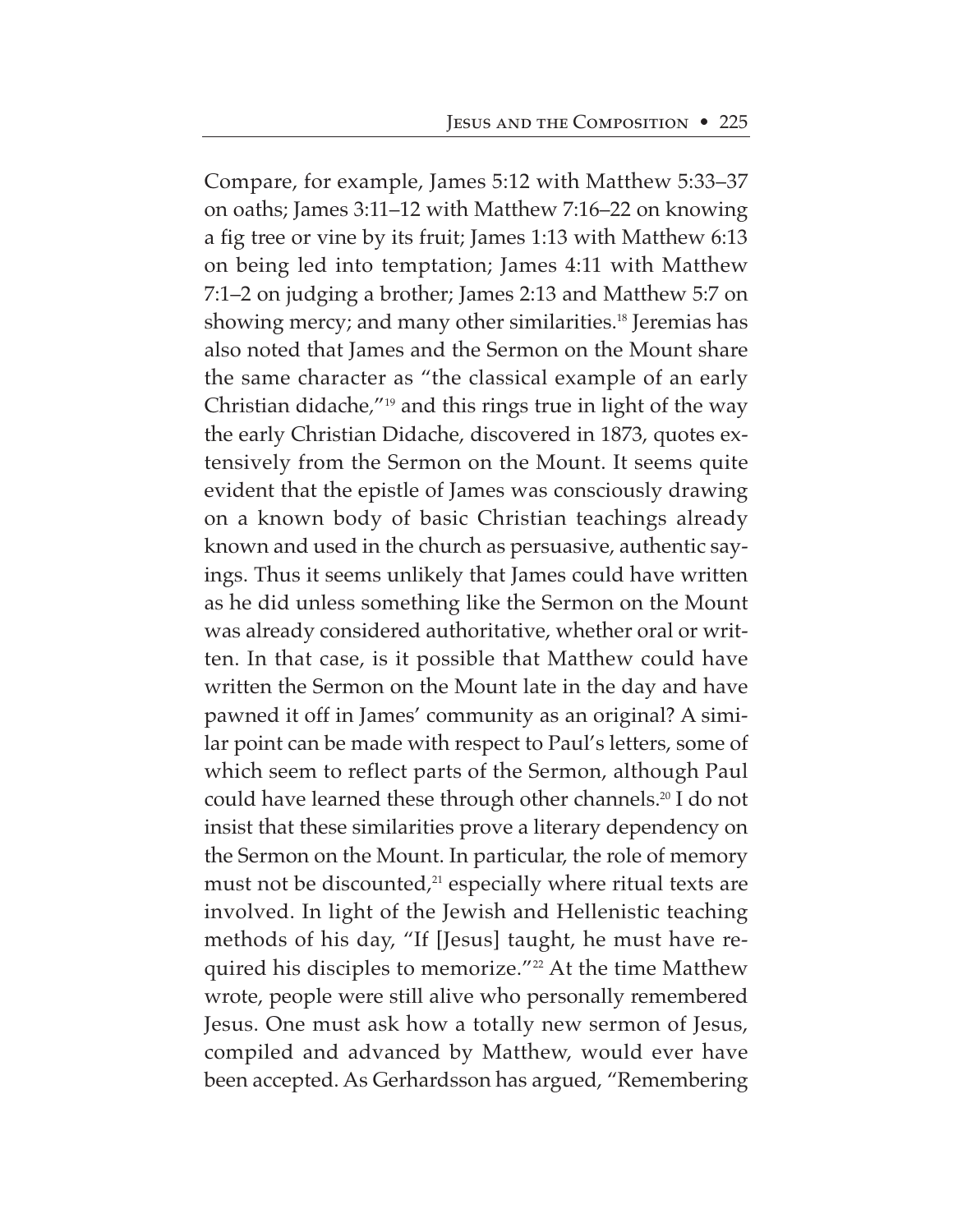the attitude of Jewish disciples to their master, it is unrealistic to suppose that forgetfulness and the exercise of a pious imagination had too much hand in transforming authentic memories beyond all recognition in the course of a few short decades."23

## **Emphasizing Jesus at the Temple**

Although the New Testament may not tell as much as one would like about the numerous teachings of Jesus, and in spite of the different approaches taken by each of the four Evangelists, one strong thread that runs through the earliest memories about Christ in all four Gospels is the centrality of the temple for Jesus. In light of the purpose of the present book, namely, to associate the Sermon on the Mount with ancient temple motifs recognized by Latterday Saints, it is worth revisiting the many passages in the New Testament Gospels that link Jesus deeply with the temple. By emphasizing the presence of Jesus at the temple, these passages increase the likelihood that temple elements should be found in his main teachings. The temple was important to Jesus. Finding features in the Sermon on the Mount that Latter-day Saints may follow as leading to the temple is, therefore, consonant with this significant element in the life of Jesus as reported in the New Testament Gospels.

Jesus did not reject the idea of the temple. Instead, he desired to replace the temple system in Jerusalem with a new temple order, a sacred way of holiness and purity that he promised to raise up without hands (see Mark 14:58; compare Daniel 2:34).<sup>24</sup> In speaking of this new temple system, of course, Jesus alluded to his body and the resurrection (see John 2:21). But what does the resurrection have to do with the temple? Through the resurrection, all mankind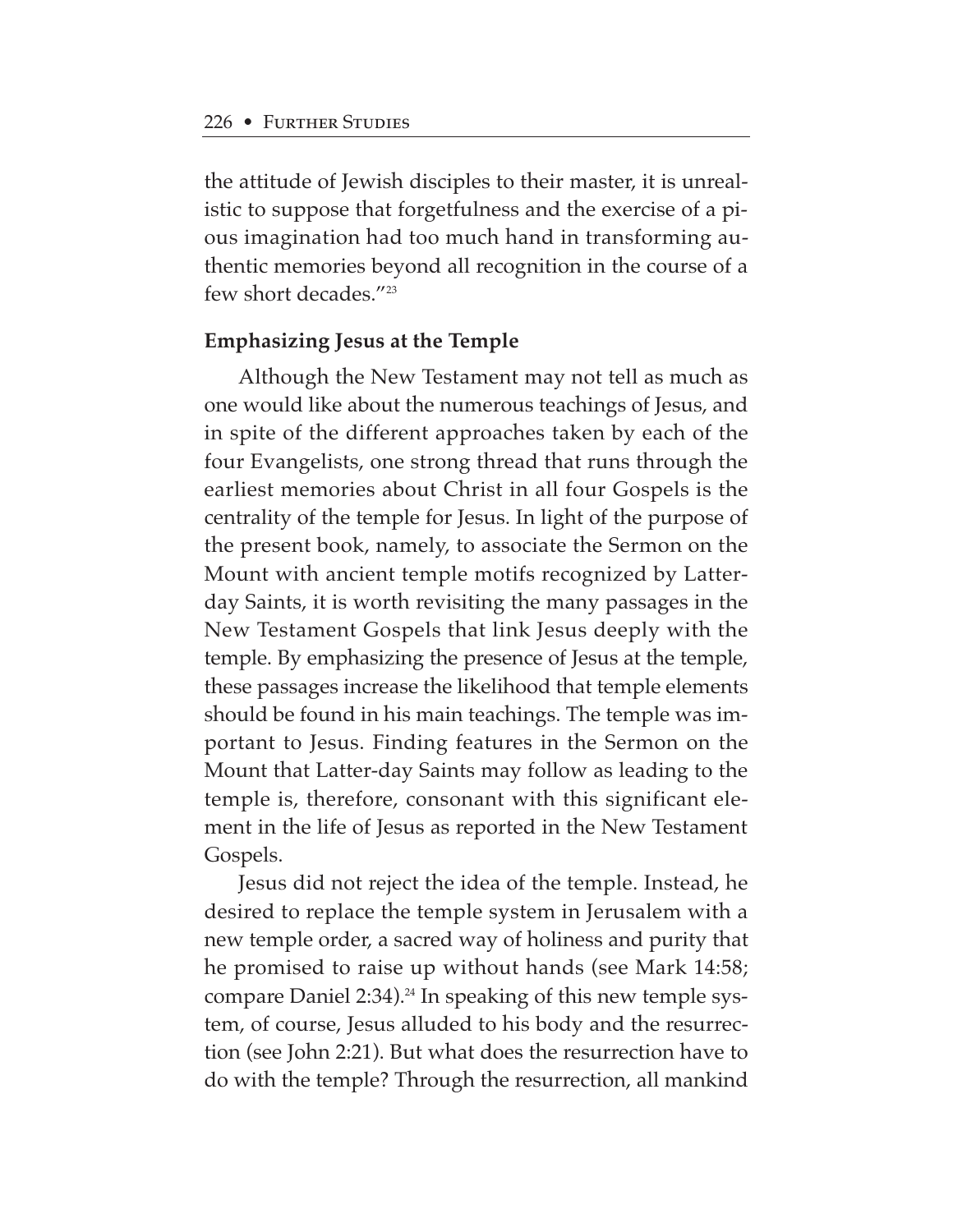will be brought into the presence of God to be judged according to the fruits they have borne. Preparing people to pass that day of judgment, to be known by their fruits, and to enter into the presence of God is precisely the final objective of the Sermon on the Mount (see Matthew 7:2, 13, 20–21).

Where else in the teachings of the Savior can one find a stronger candidate than the Sermon on the Mount for instructions regarding the essential order that should take the place of the old temple system under the new covenant? Jesus promised that he would "draw all men" unto God by leading the way (John 12:32). Should readers of the New Testament assume that the new temple, which Jesus promised to build, was left by him without blueprints? I think not. Can a better source be found for such directions than the Sermon on the Mount?

The new temple, we know, would not be built with hands; instead, it would be built with the heart (see Matthew 5:8, 28; 6:21). Jeremiah had prophesied that, through a spiritually transforming experience, the new temple in the day of the Lord would write the law upon the people "in their inward parts" (Jeremiah 31:33). The new temple would thereby build a covenant people of the heart, not of outward performances of the hand only. The epistle to the Hebrews has much to say about the high priesthood of Christ and related temple imagery (see Hebrews 7–10). In the midst of this temple section of the epistle stands the fulfillment of Jeremiah's prophecy: "For this is the covenant . . . I will put my laws into their mind, and write them in their hearts: and I will be to them a God, and they shall be to me a people" (Hebrews 8:10). This shows that early Christians understood that a new temple system had in fact been established by Jesus and that it involved the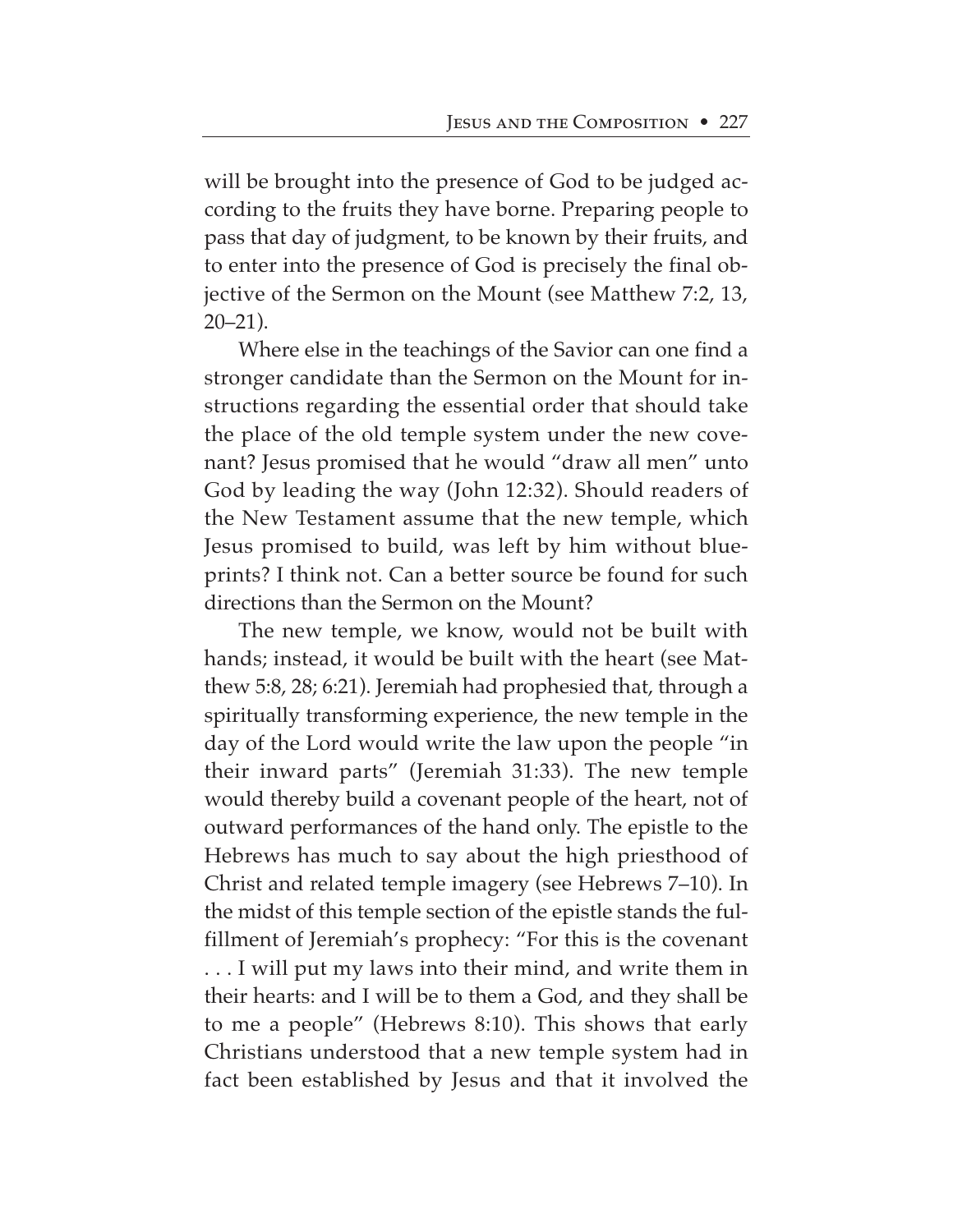covenantal transformation of the heart. This is precisely what the Sermon on the Mount strives to achieve.

It appears that Jesus discretely imbedded this new order in the words he spoke, proclaiming his new law and covenant and supplanting the old law and testament (as one sees again in the Sermon on the Mount in its antitheses, Matthew 5:17, 21–22, 27–28, 33–34, 38–39). One may thus suspect that he carried this, his central message, directly into the heart of all Israel by preaching its elements regularly in the temple. Perhaps for this reason, especially, the earliest Christians remembered with vivid particularity things that Jesus said and did at the temple. Many of their most salient recollections of his ministry were associated with the temple.

All four Gospels remember Jesus walking and teaching daily in the temple (see Matthew 21:23; 26:55; Mark 11:27; 12:35–40; 14:49; Luke 19:45–48; 20:1; 22:52; John 7:28; 10:23). This main impression about Jesus and the temple is one of the relatively few historical facts about the life of Jesus that all four Gospels share. The meanings ascribed to his presence in the temple may well be more theological than historical, but they all rest on this "issue marked as crucial in all the Gospels: Jesus' engagement with the [temple] cult."25

Furthermore, the three synoptic Gospels have several points in common regarding Jesus and the temple, particularly in the course of their passion narratives. In these three gospels, and told directly following Jesus' triumphal entry from the east into the temple mount of Jerusalem, Jesus surveyed the situation at the temple (see Mark 11:11) and drove out the money changers (see Matthew 21:12–15; Mark 11:15–19; Luke 19:45). These Gospels then tell how Jesus prophesied that not one stone of the temple would be left standing on top of the other (see Matthew 24:1–2; Mark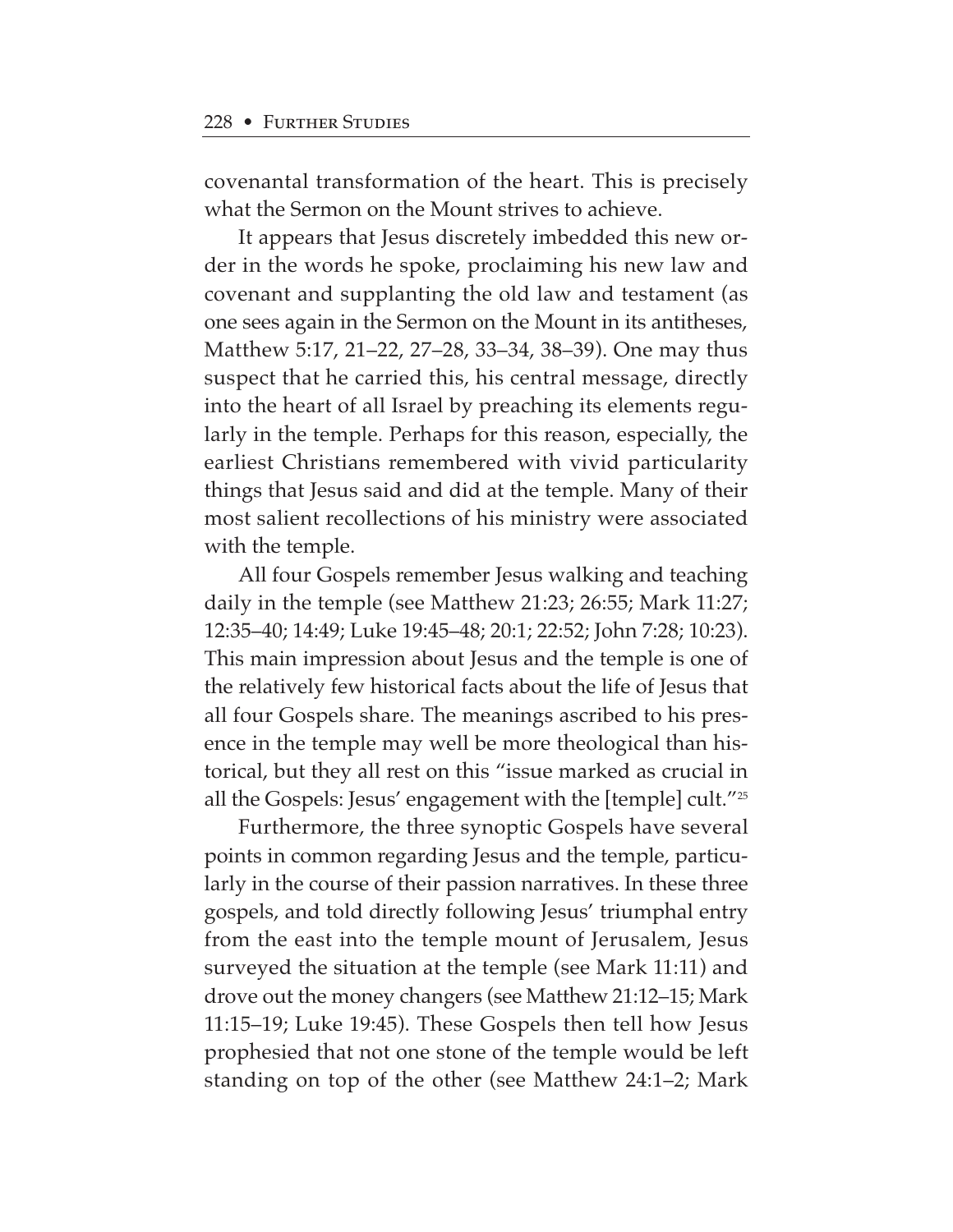13:1–2; Luke 21:5–6). These cryptic words formed a major element in the accusations leveled against Jesus by the chief priests' witnesses in two of these accounts (see Matthew 26:61; Mark 14:58–59), and similar words were reiterated in cruel taunts against Jesus as he hung on the cross (see Matthew 27:40; Mark 15:29). Ultimately, however, the synoptic gospels do not position Jesus against the temple per se*,* but show him as the fulfillment of the temple. They each report that when Jesus died, the veil of the temple tore in half from top to bottom (see Matthew 27:51; Mark 15:38; Luke 23:45), effectively opening the holy of holies to all the pure in heart who would seek to see God and enter his presence through the new covenant of Jesus Christ.

The temple was seen in the Jewish world as a source of God's power. From this sacred place flowed streams of living water and divine blessing. Unlike the chief priests who had abused those powers, Jesus did not succumb to such temptations to aspire to the honors of men or to exercise unrighteous dominion. When Matthew and Luke tell how Jesus resisted the temptation to abuse his divine powers, they report how Satan took Jesus specifically to the temple, where Jesus refused to take any advantage of those powers (see Matthew 4:5–7; Luke 4:9–12).

It does not seem coincidental that the Gospel of Matthew (the tax collector) takes particular note of temple matters that have to do with money. He alone reports that Jesus encouraged his disciples to pay the temple tax voluntarily and miraculously provided a coin for them to pay this offering (see Matthew 17:24–27).<sup>26</sup> Those who operated the temple economy had, quite notably, violated the principle that temple offerings and transactions should be consecrated exclusively to the Lord, for which Jesus held them accountable. The story of the unforgiving steward, who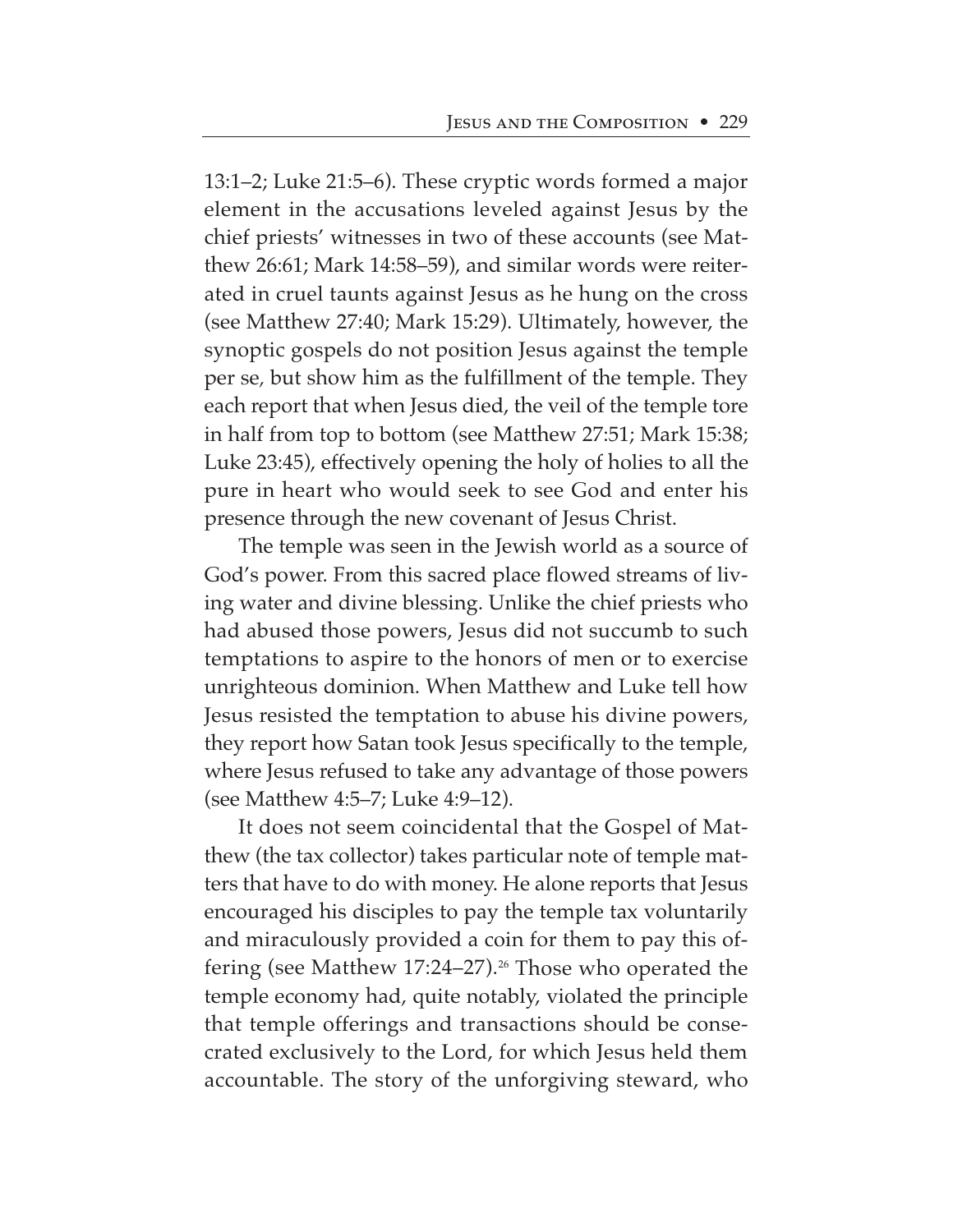himself had squandered 10,000 talents owed to his master, may well be a veiled critique of the misuse of the temple treasury, which according to Josephus amounted to the phenomenal sum of  $10,000$  talents.<sup>27</sup> This story appears only in Matthew 18. Furthermore, Matthew is the only one to point out that the thirty pieces of silver were returned by Judas to the temple treasury, where those coins apparently came from (see Matthew 27:5). Given the importance of the law of consecration, laying up treasures in heaven, and serving God and not mammon as temple motifs, it is not surprising that Jesus was so deeply troubled by money changing and commercial abuses in the temple.

Matthew adds other unique points of emphasis in reporting Jesus' program of temple novation. In Matthew, in refuting those who criticized Jesus for supposedly working on the Sabbath, Jesus responded, "Have ye not read in the law, how that on the sabbath days the priests in the temple profane the sabbath, and are blameless? But I say unto you, That in this place is one [meaning God] greater than the temple" (Matthew 12:5–6). Similarly, when Jesus taught that swearing by the temple really means swearing by God (see Matthew 23:16–17), he pointed his disciples toward the true spirit of the temple, the house of God. It is God who sanctifies all things, including the temple, not vice versa.

Mark, the Gospel of actions, uniquely states that after Jesus cleansed the temple, he "would not suffer that any man should carry any vessel through the temple" (Mark 11:16). In Mark's view, Jesus brought the old temple services "to a halt."28 This act speaks volumes, dramatically indicating the totality of change from the old to the new.

The Gospel of Luke, the wise Greek, emphasizes the temple as a place of learning, as temples typically were in the ancient world.29 Luke alone looks back on the time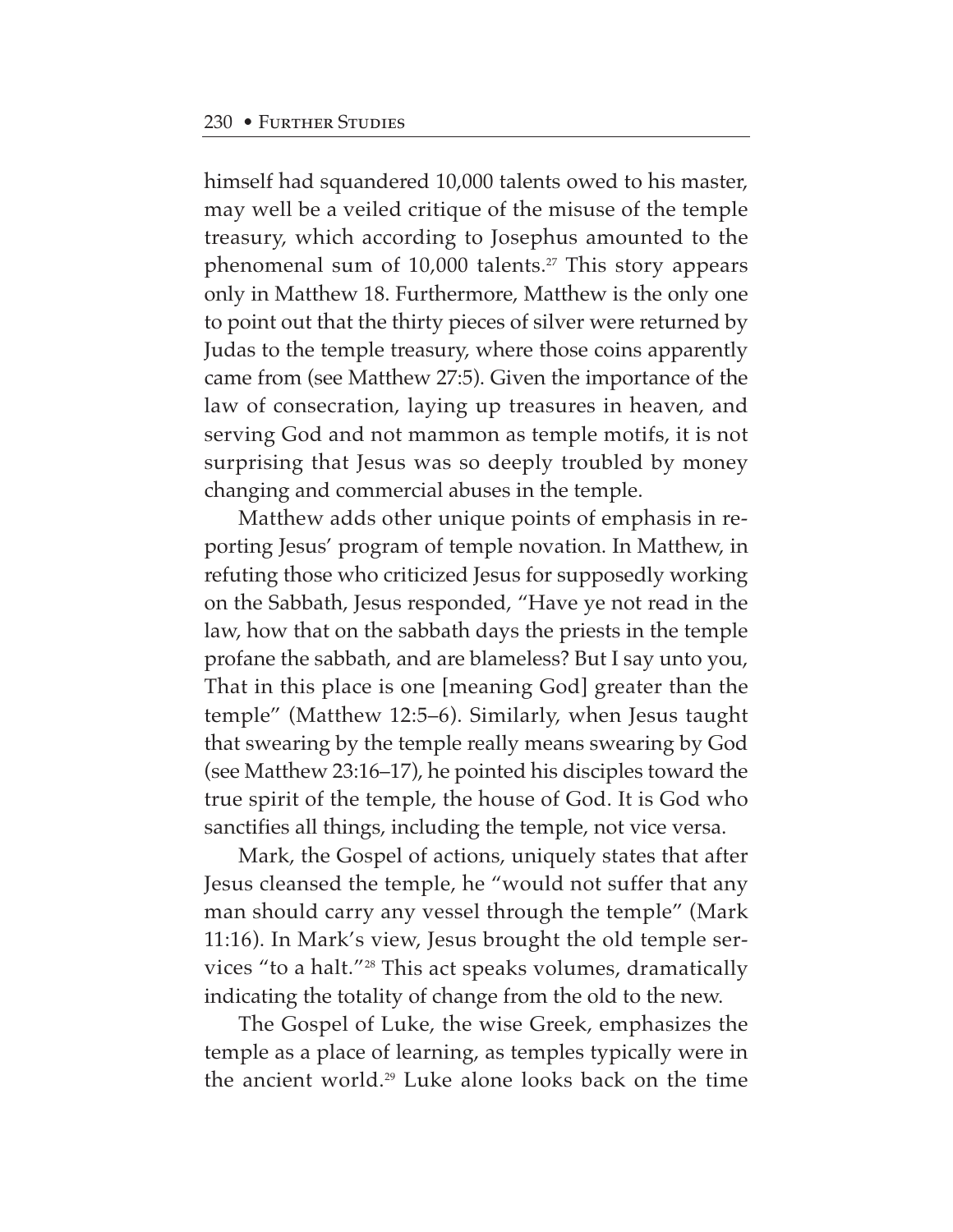when Jesus as a youth outwitted the doctors at their own game (see Luke 2:42–50), and Luke alone notes that in Jesus' final week people came to the temple "early in the morning" to hear him preach (see Luke 21:37–38).

Recollections of Jesus at the temple are even stronger in the Gospel of John. So strong is the positive association between Jesus and the temple in the Gospel of John that John never mentions, in connection with the so-called trials of Jesus, that Jesus had ever spoken anything against that holy place. John reports that Jesus came regularly to Jerusalem for such temple festivals as the Passover (see John 2:13) and the Feast of Tabernacles (see John 7:10). He was in the temple when he found the man whom he had cleansed at the Pool of Bethesda (meaning "the house of mercy") on the Sabbath (see John 5:14–16). He was in the temple when he declared the kingdom at the Feast of Tabernacles (see John 7:28). He was in the temple when the woman taken in adultery was brought to him for judgment (see John 8:2). He spoke of the temple as "my father's house" (John 14:2), and he appropriated to himself various temple symbols such as the living water, the bread of life, the light of the world, and the true vine.<sup>30</sup> His final high priestly prayer blessed his apostles that they might know God and achieve unity with him and each other, echoing the blessings of the temple.<sup>31</sup>

For John, Jesus embodies the name and presence of God, the ascension to heaven, and rites of purification.<sup>32</sup> John places the cleansing at the temple at the beginning of his Gospel (see John 2:14–17), perhaps so that he can report without embarrassment all of the times that Jesus came to Jerusalem and used the temple as his base of operations. In John, immediately after Jesus drove out not only the money changers but also all the sellers and their animals, he gave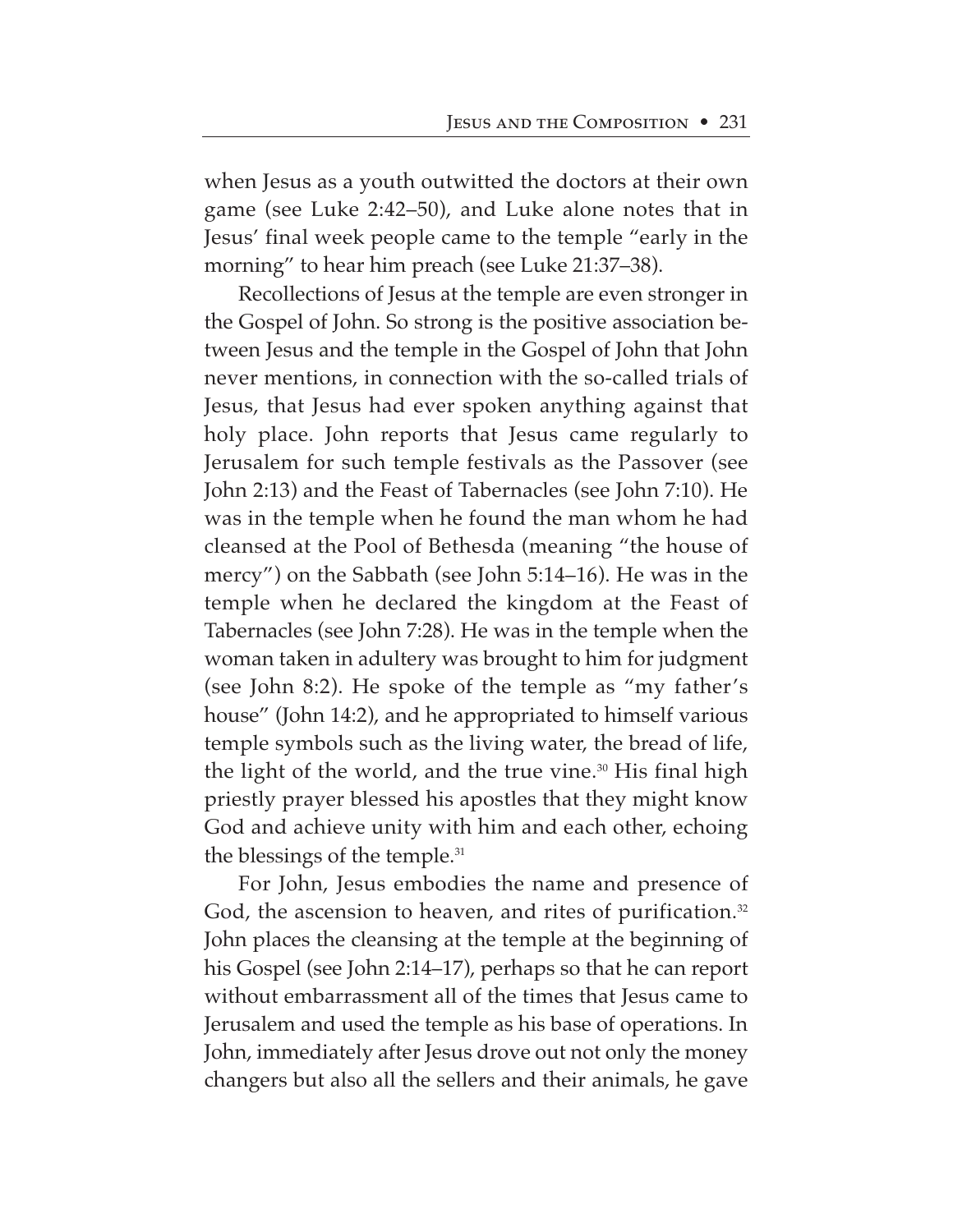as a prophetic sign the saying "Destroy this temple, and in three days I will raise it up" (John 2:19). In John are found allusions to the prophecy of Zechariah, "which presents an eschatological expectation of a restored temple,"33 and which may also echo the prophecy of restoration for all Israel as a new people: "After two days he will revive us; in the third day he will raise us up, and we shall live in his sight ['in his presence'; literally, 'before his face']. Then shall we know [him]" (Hosea 6:2 LXX).

All this is to say that the earliest Christian memory of Jesus was deeply intertwined with the temple. The reason for this, I would suggest, has something to do not merely with the place where Jesus often stood, but even more with the things that he taught, which created a new, yet old, temple environment for his followers, complete with a new high priest, a new set of commandments adopted by way of covenant, a new order of prayer and sacrifice, and a new manner of receiving an endowment of power from on high and entering God's presence. Understanding the Sermon on the Mount as a text that has everything to do with a new order of sacred relationships between God and his people exposes the temple subtext for Jesus' program of temple novation. He did not aim his mission merely at the fringes of rural Jewish societies; he sought to recreate the very heart of all Judaism. By contemporary measures, that heart stood in Jerusalem on the Temple Mount in its holy of holies.

After the death and resurrection of Jesus, the earliest Christians continued to follow their Master by meeting at the temple. Luke reports that they assembled "continually in the temple, praising and blessing God" (Luke 24:53). In the book of Acts, the temple in Jerusalem continues to figure prominently in the religious lives of the followers of Jesus.34 Even long after the destruction of the temple in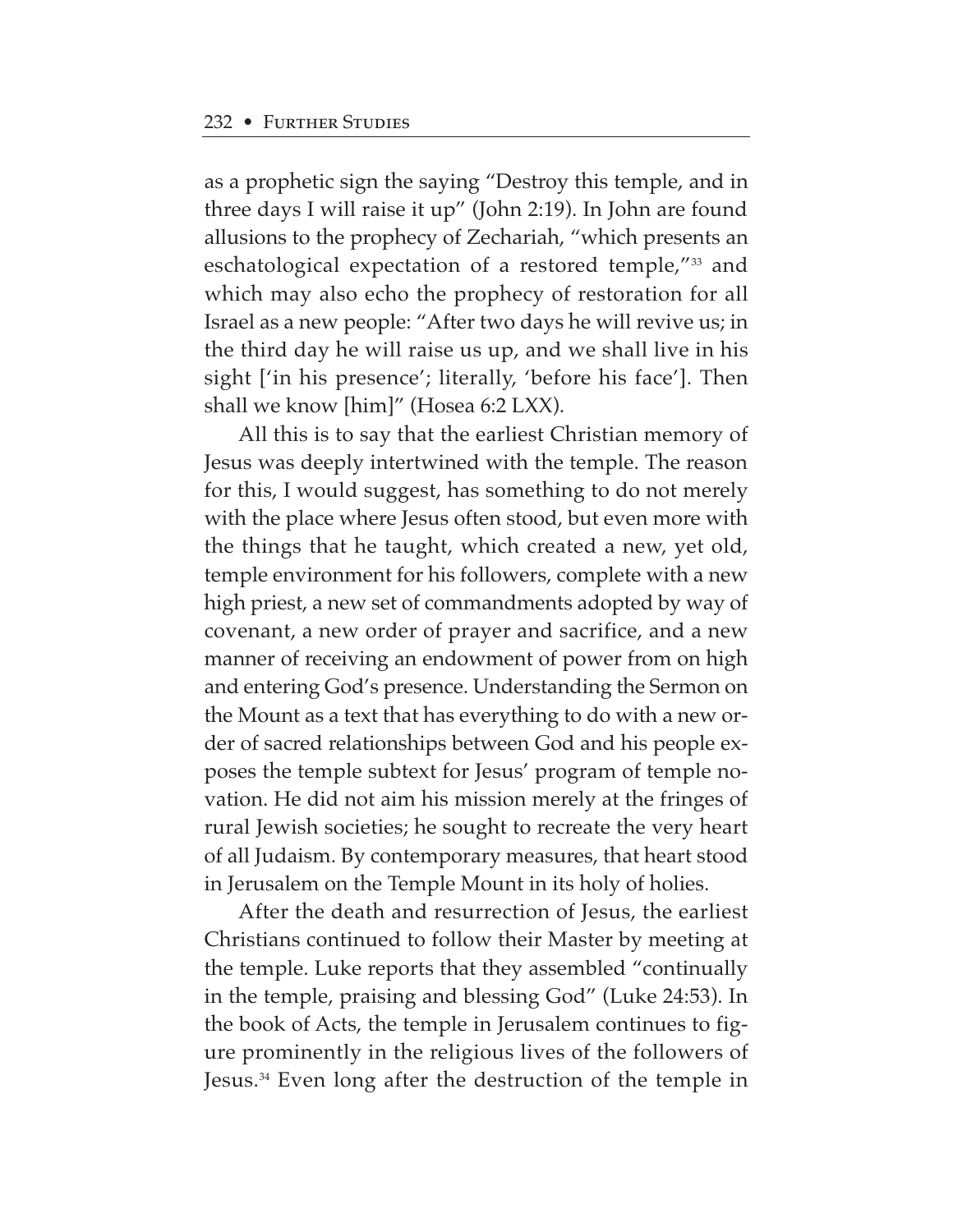Jerusalem by the Romans in A.D. 70, the Christians subtly continued to envy the temple and to sense the loss of this sacred institution, righteously understood and administered, as Hugh Nibley has extensively demonstrated.35 It is difficult to imagine that this emphasis on the temple would have arisen in early Christianity if the teachings of Jesus had not been explicitly understood by his earliest disciples as having much to do with instituting a new temple order.

In sum, these brief comments on the words of Jesus, the composition of the Sermon on the Mount and the Gospels, and the memories of the early Christians are not intended to be conclusive. By offering these thoughts, I acknowledge the vast amount of literature that exists concerning the questions of the historical Jesus and the authorship of the Sermon on the Mount. I find the questions fascinating and engaging, but most of them still remain questions. I know of no reason why Jesus could not have said all the things contained in the Sermon at the Temple or on the Mount, the many theories and treatises to the contrary notwithstanding, and, given Jesus' strong orientation toward the temple, I see several reasons to believe that he did.

#### **Notes**

1. Joachim Jeremias, *New Testament Theology,* trans. J. Bowden (New York: Charles Scribner's Sons, 1971), 29–37; see John Strugnell, "'Amen, I Say unto You' in the Sayings of Jesus and in Early Christian Literature," *Harvard Theological Review* 67/2 (1974): 177–82.

2. For a quantitative attack on the synoptic problem, see Eta Linneman, *Is There a Synoptic Problem?* trans. Robert W. Yarbrough (Grand Rapids, Mich.: Baker, 1992).

3. Harvey K. McArthur, *Understanding the Sermon on the Mount* (Westport, Conn.: Greenwood, 1978), 21–22.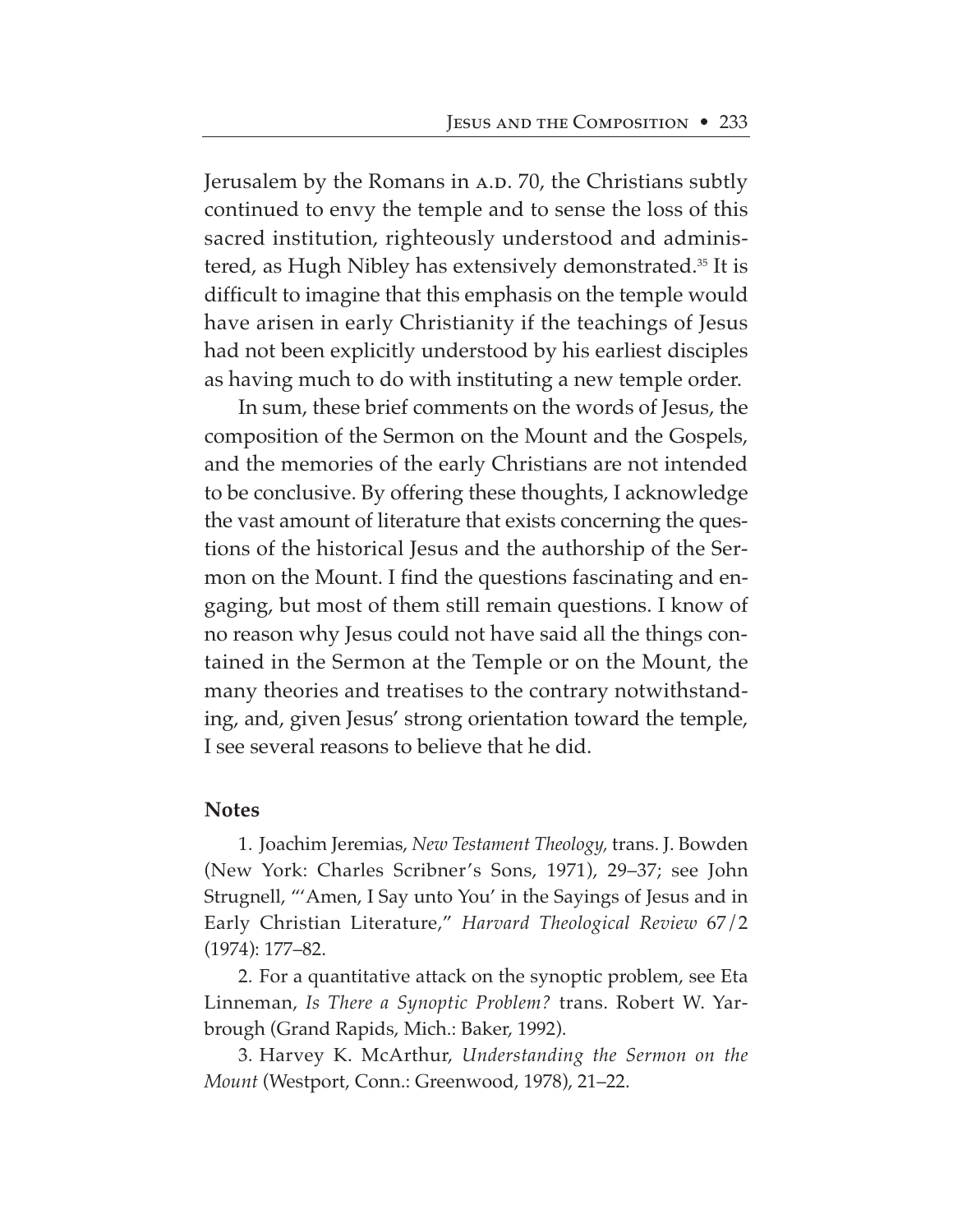4. Hans Dieter Betz, *Essays on the Sermon on the Mount,* trans. L. L. Welborn (Philadelphia: Fortress, 1985), 1–15, 55–76; and Betz, *The Sermon on the Mount,* ed. Adela Yarbro Collins (Minneapolis: Fortress, 1995), 70–80. Alfred M. Perry, "The Framework of the Sermon on the Mount," *Journal of Biblical Literature* 54 (1935): 103–15, similarly finds evidence that Matthew worked from a written source that he regarded "so highly that he used it for the foundation of his longer Sermon, even in preference to the Q discourse" (ibid., 115). On the conjectured existence of other pre-Matthean sources, see Georg Strecker, *The Sermon on the Mount: An Exegetical Commentary,* trans. O. C. Dean Jr. (Nashville: Abingdon, 1988), 55–56, 63, 67–68, 72.

5. M. D. Goulder, reply to "The Beatitudes: A Source-Critical Study," by C. M. Tuckett, *Novum Testamentum* 25/3 (1983): 211, comments that "word-counts can be used in a much more sophisticated way than is usual. . . . Over a longer passage, say the Sermon, such counting would be significant."

6. For further discussion, see Luke Timothy Johnson, *The Real Jesus* (San Francisco: Harper, 1996), 81–104.

7. *Deseret News,* 5 August 1989, sec. B, p. 1.

8. Joachim Jeremias, *The Sermon on the Mount,* trans. Norman Perrin (Philadelphia: Fortress, 1963), 15.

9. Ibid., 13.

10. For the present state of the art, see John S. Kloppenborg, *Q Parallels: Synopsis, Critical Notes, and Concordance* (Sonoma, Calif.: Polebridge, 1988).

11. Robert A. Guelich, "The Matthean Beatitudes: 'Entrance Requirements' or Eschatological Blessings?" *Journal of Biblical Literature* 95/3 (1976): 416–19; M. D. Goulder, "The Composition of the Lord's Prayer," *Journal of Theological Studies* 14 (1963): 32–45; Ernest Lohmeyer, *The Lord's Prayer,* trans. J. Bowden (London: Collins, 1965), 27–28; and Raymond E. Brown, "The Pater Noster as an Eschatological Prayer," in *New Testament Essays* (London: Geoffrey Chapman, 1965), 244. Erik Sjöberg, "Das Licht in dir: Zur Deutung von Matth. 6,22f Par.," in *Studia*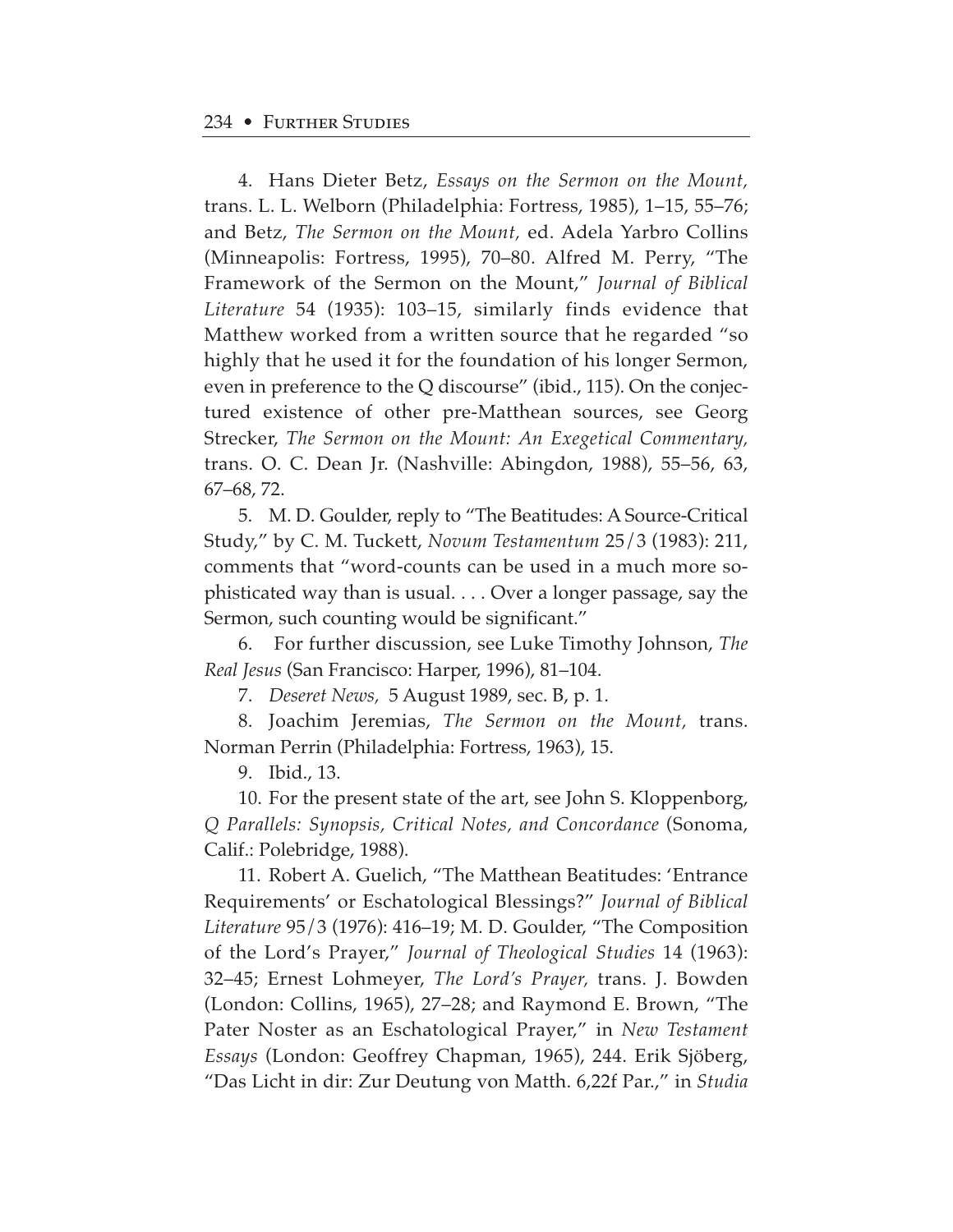*Theologica* (Lund, Sweden: Gleerup, 1952), 5:89, finds that there "can be no doubt that the Matthean formulation is the original" of Matthew 6:22, as compared with Luke 11:35–36. D. Flusser, "Blessed Are the Poor in Spirit," *Israel Exploration Journal* 10 (1960): 11, concludes that it is "certain that Matt. v, 3–5 faithfully preserves the saying of Jesus and that Luke vi, 20 is an abbreviation of the original text."

12. Neil J. McEleney, "The Beatitudes of the Sermon on the Mount/Plain," *Catholic Biblical Quarterly* 43/1 (1981): 7–8; and Robert A. Guelich, "The Antitheses of Matthew V. 21–48: Traditional and/or Redactional?" *New Testament Studies* 22 (1976): 446–49.

13. Betz, *Sermon on the Mount,* 372.

14. See the discussion of the Secret Gospel of Mark, in pp. 75–76 of this book, concerning 3 Nephi 12:48.

15. Strecker, *Sermon on the Mount,* 59.

16. Jack D. Kingsbury, "The Place, Structure, and Meaning of the Sermon on the Mount within Matthew," *Interpretation* 41 (1987): 132–33; he also points out that the depiction of the disciples in Matthew 5:11–12 and 7:15–23 has "no place in the picture the narrator paints of the disciples during the earthly ministry of Jesus" (ibid., 135). See Charles E. Carlston, "Interpreting the Gospel of Matthew," *Interpretation* 29 (1975): 3–12, for a more harmonious view of the unique traditional and ecclesiastical interests of Matthew. See also C. J. A. Hickling, "Conflicting Motives in the Redaction of Matthew: Some Considerations on the Sermon on the Mount and Matthew 18:15–20," *Studia Evangelica* 7 (1982): 247–60.

17. Betz, *Essays on the Sermon on the Mount,* 55–70; and W. D. Davies, *The Sermon on the Mount* (Cambridge: Cambridge University Press, 1966), 105–6.

18. These are mentioned in John W. Welch, "Chiasmus in the New Testament," in *Chiasmus in Antiquity: Structures, Analyses, Exegesis,* ed. John W. Welch (Hildesheim: Gerstenberg Verlag, 1981; reprint, Provo, Utah: Research Press, 1999), 212; and Patrick J. Hartin, "James and the Q Sermon on the Mount/Plain," *Society of*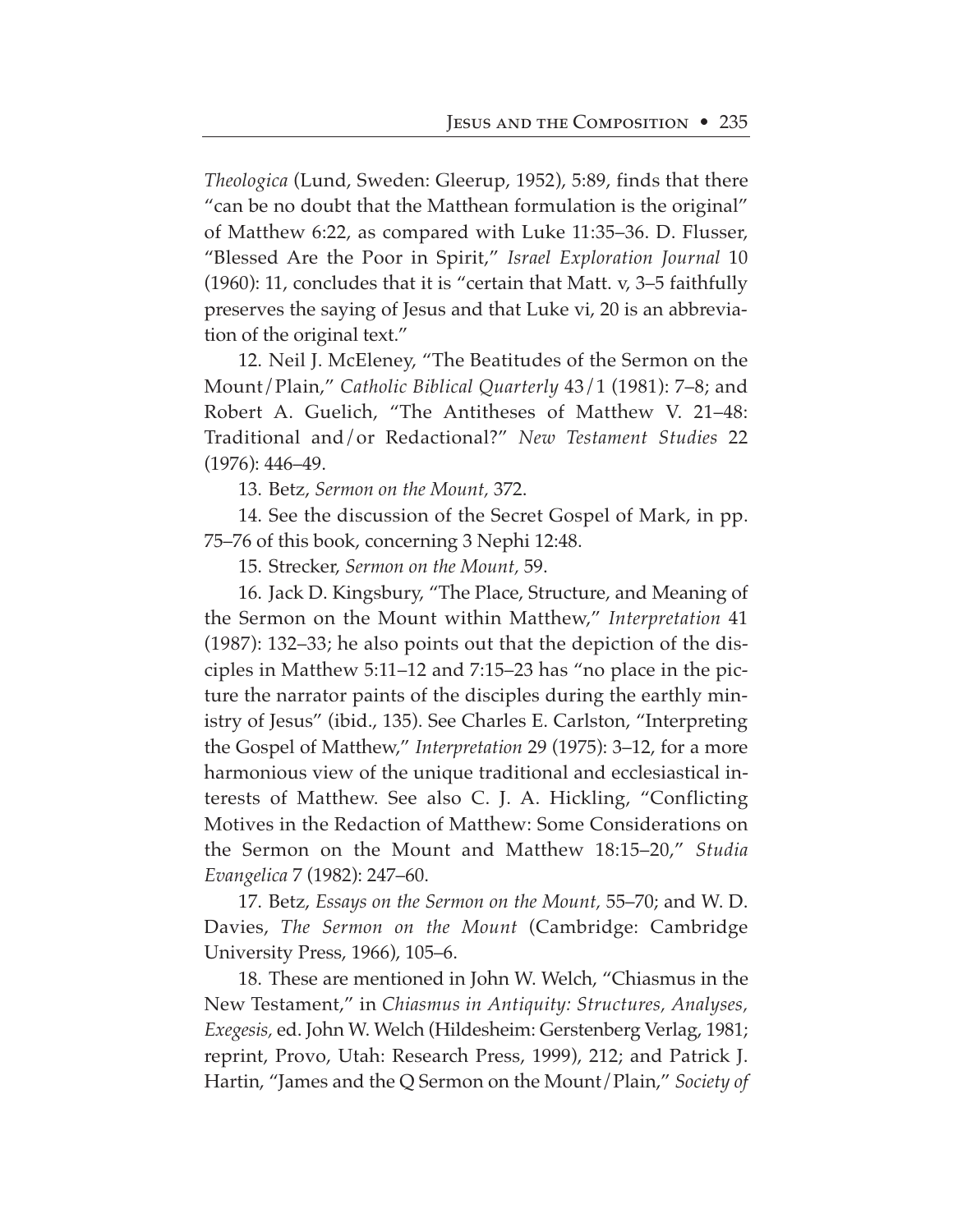*Biblical Literature 1989 Seminar Papers,* ed. David J. Lull (Atlanta: Scholars, 1989), 440–57. John Gee, "Use of the Sermon on the Mount in the Earliest Christian Church" (FARMS, 1989), 5–9, has observed further connections between Matthew 5:48 *(teleioi)* and James 1:4 *(teleioi)*; asking of God (James 1:5–6; Matthew 7:7–11); blessed *(makarios)* in James 1:12 and the Beatitudes; lust (James 1:14–15; Matthew 5:28); good gifts and perfect *(teleion)* offerings (James 1:17; Matthew 7:11); anger and insult (James 1:19–20; Matthew 5:22); doing the word (James 1:22–25; Matthew 7:21–27); and several others. Richard Lloyd Anderson, "Paul's Witness to the Early History of Jesus' Ministry," in *The Apostle Paul: His Life and Testimony* (Salt Lake City: Deseret Book, 1994), 28, concludes that "James has used representative sections of Christ's full sermon." However, the precise nature of the relationship between James and the Sermon remains a puzzle (Betz, *Sermon on the Mount,* 6 n. 13).

19. Jeremias, *Sermon on the Mount,* 22.

20. Betz, *Sermon on the Mount,* 6 n. 12.

21. Birger Gerhardsson, *Memory and Manuscript* (Grand Rapids, Mich.: Eerdmans, 1998); and Linnemann, *Is There a Synoptic Problem?* 182–85.

22. Gerhardsson, *Memory and Manuscript,* 328.

23. Ibid., 329.

24. Bruce Chilton, *The Temple of Jesus: His Sacrificial Program within a Cultural History of Sacrifice* (University Park, Penn.: Pennsylvania State University Press, 1992), 137–54.

25. Ibid., 138.

26. Hugh Montefiore, "Jesus and the Temple Tax," *New Testament Studies* 11 (1964–65): 70–71.

27. John W. Welch, "Herod's Wealth," in *Masada and the World of the New Testament,* ed. John F. Hall and John W. Welch (Provo, Utah: BYU Studies, 1997), 81–82.

28. Chilton, *Temple of Jesus,* 115.

29. Hugh W. Nibley, "Temples: Meanings and Functions of Temples," in *Encyclopedia of Mormonism,* 4:1462.

30. On the temple in the Gospel of John generally, see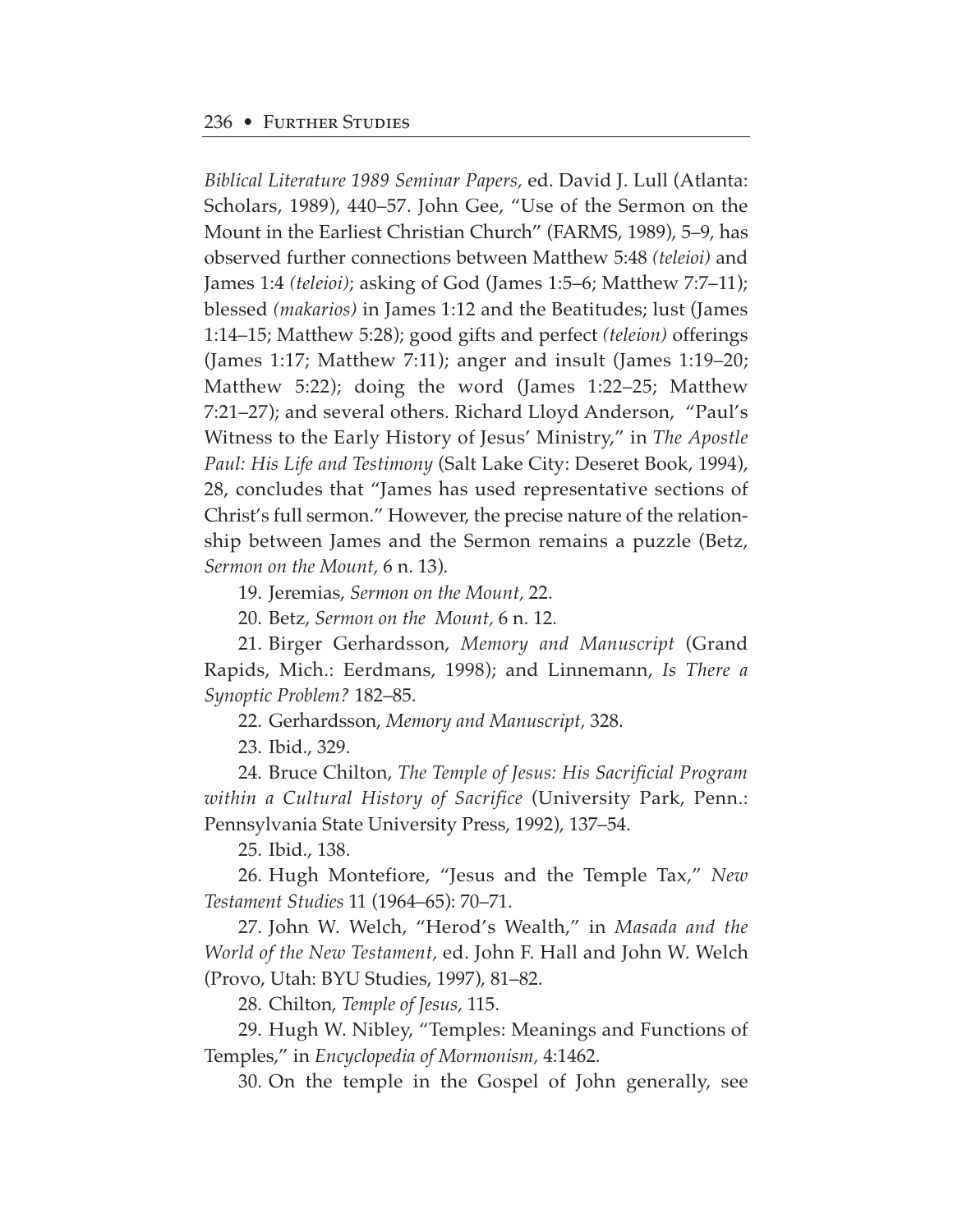Richard Holzapfel and David Seely, *My Father's House: Temple Worship and Symbolism in the New Testament* (Salt Lake City: Bookcraft, 1994), 141–70.

31. William Hamblin, "Temple Motifs in John 17" (FARMS, 1995).

32. Mark Kinzer, "Temple Christology in the Gospel of John," in *Society of Biblical Literature 1998 Seminar Papers* (Atlanta: Scholars, 1998), 1:447–64.

33. Mark A. Matson, "The Contribution to the Temple Cleansing by the Fourth Gospel," in *Society of Biblical Literature 1992 Seminar Papers,* ed. Eugene H. Lovering Jr. (Atlanta: Scholars, 1992), 503.

34. Holzapfel and Seely, *My Father's House,* 119–38.

35. Hugh W. Nibley, "Christian Envy of the Temple," *Jewish Quarterly Review* 50 (1959–60): 97–123, 229–40; reprinted in Nibley, *Mormonism and Early Christianity* (Salt Lake City: Deseret Book, 1987), 391–434.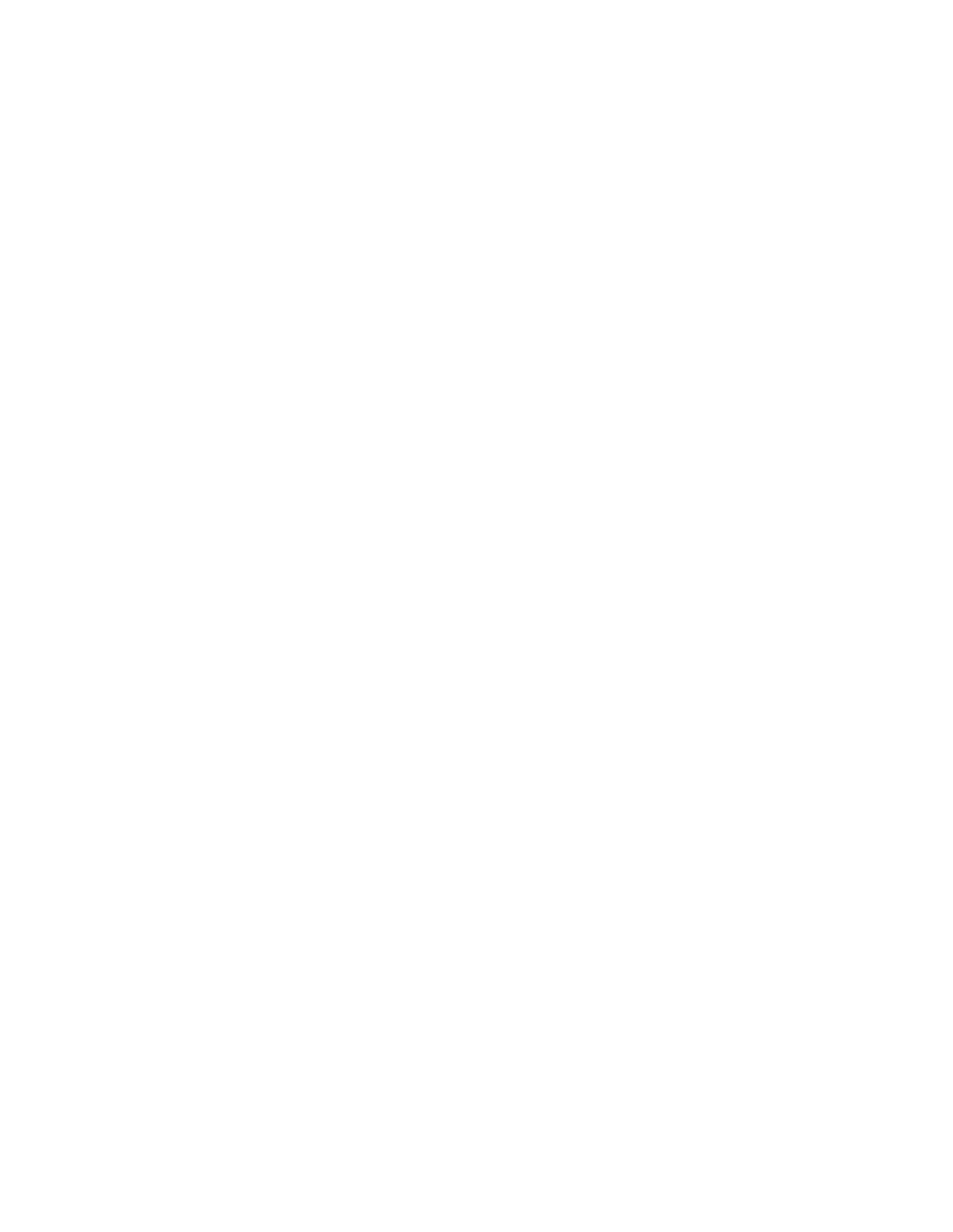$\ddot{\phantom{1}}$ CHAPTER 11

# The Sermon in Light of Ritual Studies

One final approach to understanding the nature and function of the Sermon on the Mount has come recently through the channels of religious ritual studies. Taking this additional tack provides further insights into the ritual character of the Sermon. Having exhaustively plowed the fields of form, source, and historical criticism and still having come up short on completely satisfying approaches, students may find helpful insights by turning in other directions, such as to rhetorical or social scientific studies.

Seeing the Sermon through the lens of ritual studies would seem particularly promising. Several rituals were practiced by the early Christians from the first century onward, including baptism (offered by John the Baptist), almsgiving, prayer, fasting, washing and anointing (as mentioned in the cultic instructions in Matthew 6:1–18), the laying on of hands for the gift of the Holy Ghost or to ordain priesthood officers (mentioned as early as Acts 6:6; 8:17), the sacrament of the Lord's supper or the Eucharist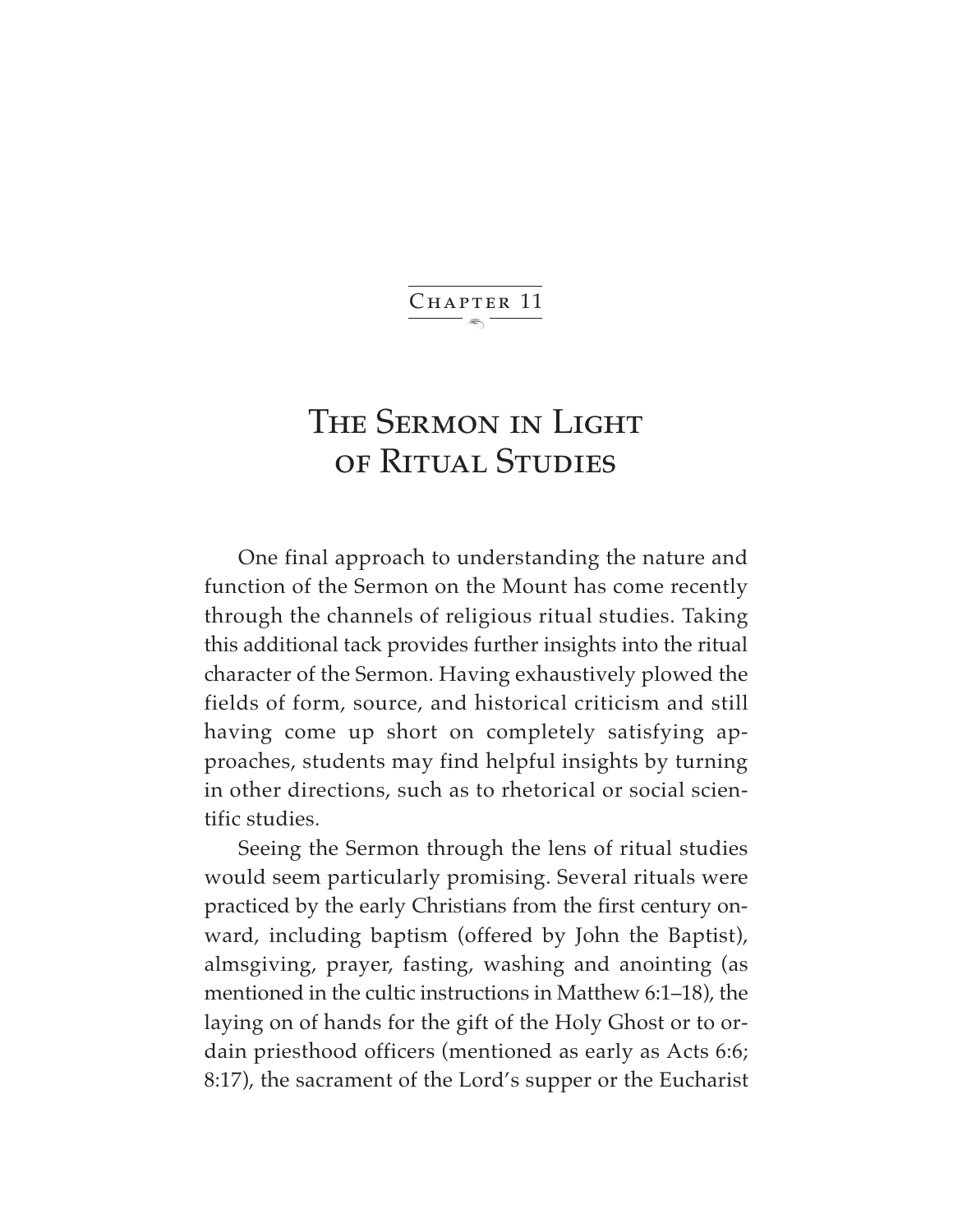(well established by the time of Paul's letters to the Corinthians in the early 50s A.D.), blessing the sick (James 5:14), and marriage (the most extensive evidence coming from the *Gospel of Philip*),<sup>1</sup> to mention only some.

Such rituals were important to early Christianity. Indeed, it seems unlikely that any new religion could successfully emerge in the ancient world without inaugurating its own rituals. All ancient religions were highly ritualistic, especially when compared with modern religions. Their individual and sometimes iconoclastic rituals served as markers to distinguish one group from the others. Cultic observances and solemn rites served to foster needed loyalty of members to the group and to enshrine the basic tenets of each religion, as well as to offer sacrifices to their gods and to pay homage to the spirits of their kindred dead. Although they were influenced to some extent by philosophical schools of thought, ancient religions were more than mere bodies of abstract teachings and more than logical systems of philosophical thought. For this reason, such religious philosophers as Philo of Alexandria did not launch a religious movement. Religions had rituals, temples, priests, regulations, and cultic systems.

Primitive Christianity, along with its host Jewish culture, soon had to deal with the loss of the temple in Jerusalem, but well before its destruction in A.D. 70, Jesus and his apostles had already begun their program of replacing that temple with a new temple concept and system. Given its Jewish antecedents and matrix, it seems unlikely that Jesus' temple program was entirely spiritualized at the beginning, as it soon would come to be. Thus, the recent search for further clues about the earliest Christian rituals is well warranted.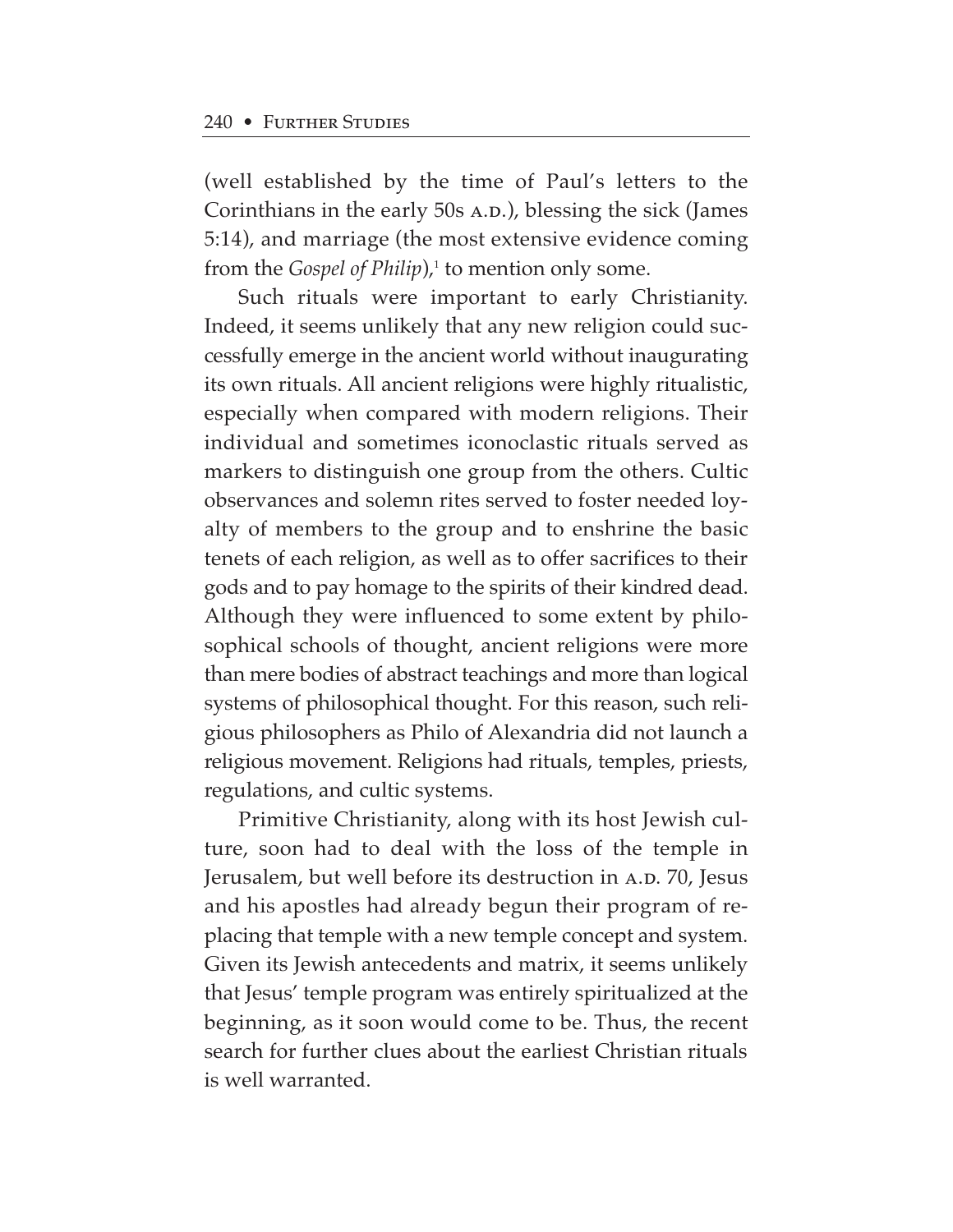#### **Studies of Ritual and Ceremony**

Interest in ritual studies rose sharply among social scientists in the 1980s. Beginning in the winter of 1987, the *Journal of Ritual Studies* commenced publication on this subject under the auspices of the Department of Religious Studies at the University of Pittsburgh. This interest soon spilled over into biblical studies. In 1994 a full issue of *Semeia,* a journal dedicated to experimental biblical criticism and published by the Society of Biblical Literature, devoted its total attention to ritual elements in the New Testament. Without attempting to survey everything in this growing field of religious scholarship, I will sketch some of the basic definitions, concepts, and functions that this discipline has come to associate with rituals in general, and I will apply these criteria to the Sermon on the Mount. Seeing the Sermon as a temple text places it in a ritual context, and the plausibility of that contextualization is confirmed by the broad findings of ritual studies.

Victor Turner was among the first social scientists to analyze rituals. By *ritual* he meant any "prescribed formal behavior for occasions not given over to technological routine, having reference to beliefs in mystical beings or powers."2 Religious rites have been classified under two headings: as rituals or as ceremonies. In general, rituals (such as baptisms) are said to occur at any time, are primarily oriented toward the future, are presided over by professionals, and transform a person from one status to another. Ceremonies (such as the observance of Passover or the sacrament of the Lord's supper) usually occur at regular times, celebrate past events, are conducted by many kinds of officials, and serve principally to reconfirm the status and role of people in the religion.<sup>3</sup> In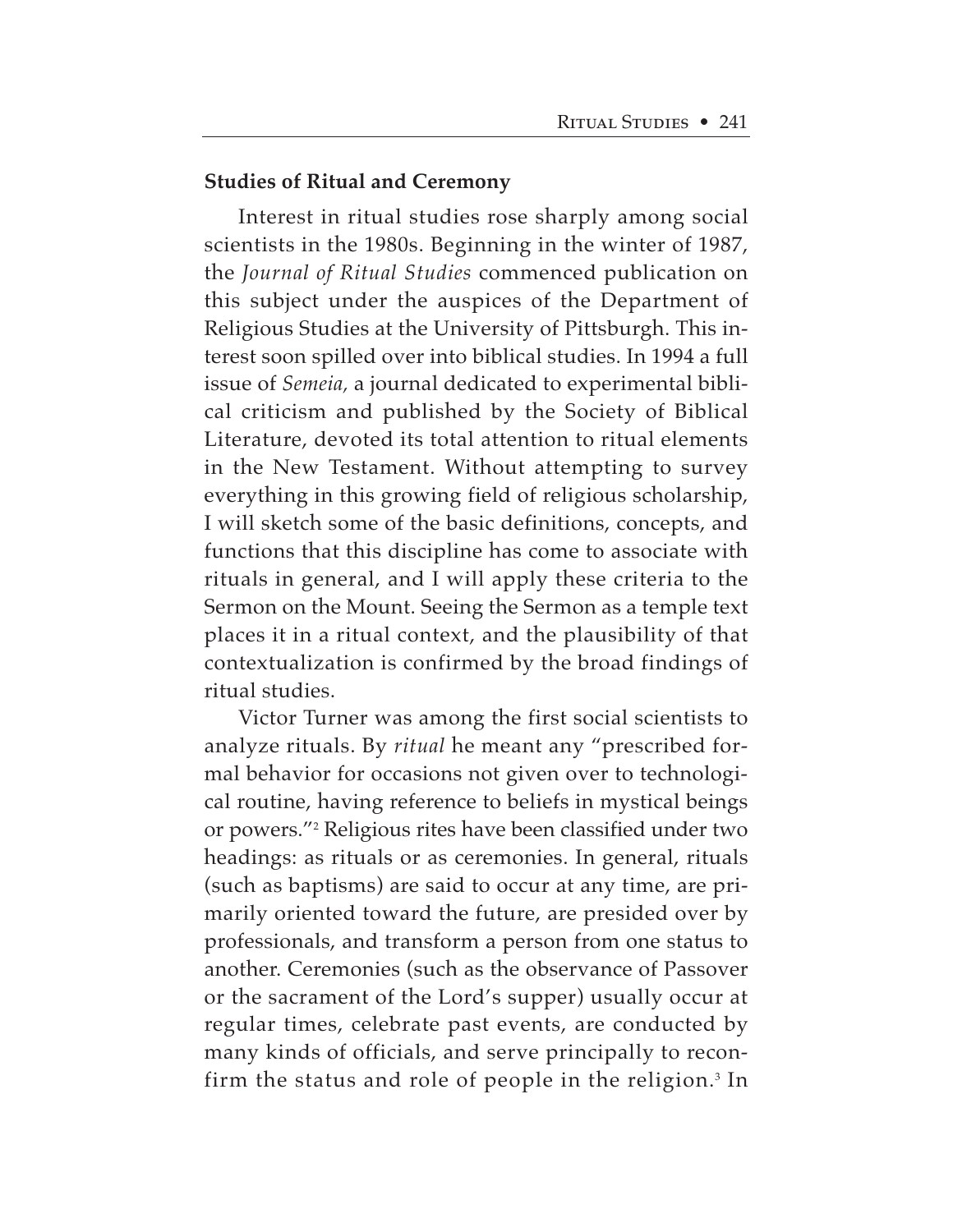reality, however, the lines between these two categories are not rigid.

Whether the Sermon on the Mount in its earliest iterations should be thought of as accompanying a transforming ritual or a repeated ceremony probably depends on developments within the lives of individual early Christians. The first time the Sermon was experienced by a disciple, either in Galilee or at Bountiful, it was generative and transformative; as a text that accompanied baptism or prepared initiates for entrance into the kingdom of God on earth, the Sermon is probably best understood as a ritual text. Subsequent reiterations of the Sermon, either by Jesus or his disciples, however, are probably best thought of in terms of ceremony. Out of the Sermon, for example, came the ceremonial use of the Lord's Prayer in the ancient Mediterranean arena and also the ceremonial sacrament prayers among the peoples of the Book of Mormon. Ceremonially rehearsing these sacred texts reminded worthy Christians of the things Jesus had said and reconfirmed their status and role as believers. Thus, the Sermon may well be seen both as ritual and ceremony.

#### **General Functions of Ritual**

According to social scientists, rituals and ceremonies serve several generic functions. Significantly, as the following discussion demonstrates, the Sermon amply serves each of these functions as articulated in the scholarly literature.

For example, one common function served by most religious rites is to give order to the community's way of life: "Societies employ rituals that express their guiding ideas . . . by dramatizing [their] world view and way of life."4 Without doubt, the Sermon expresses the guiding ideas of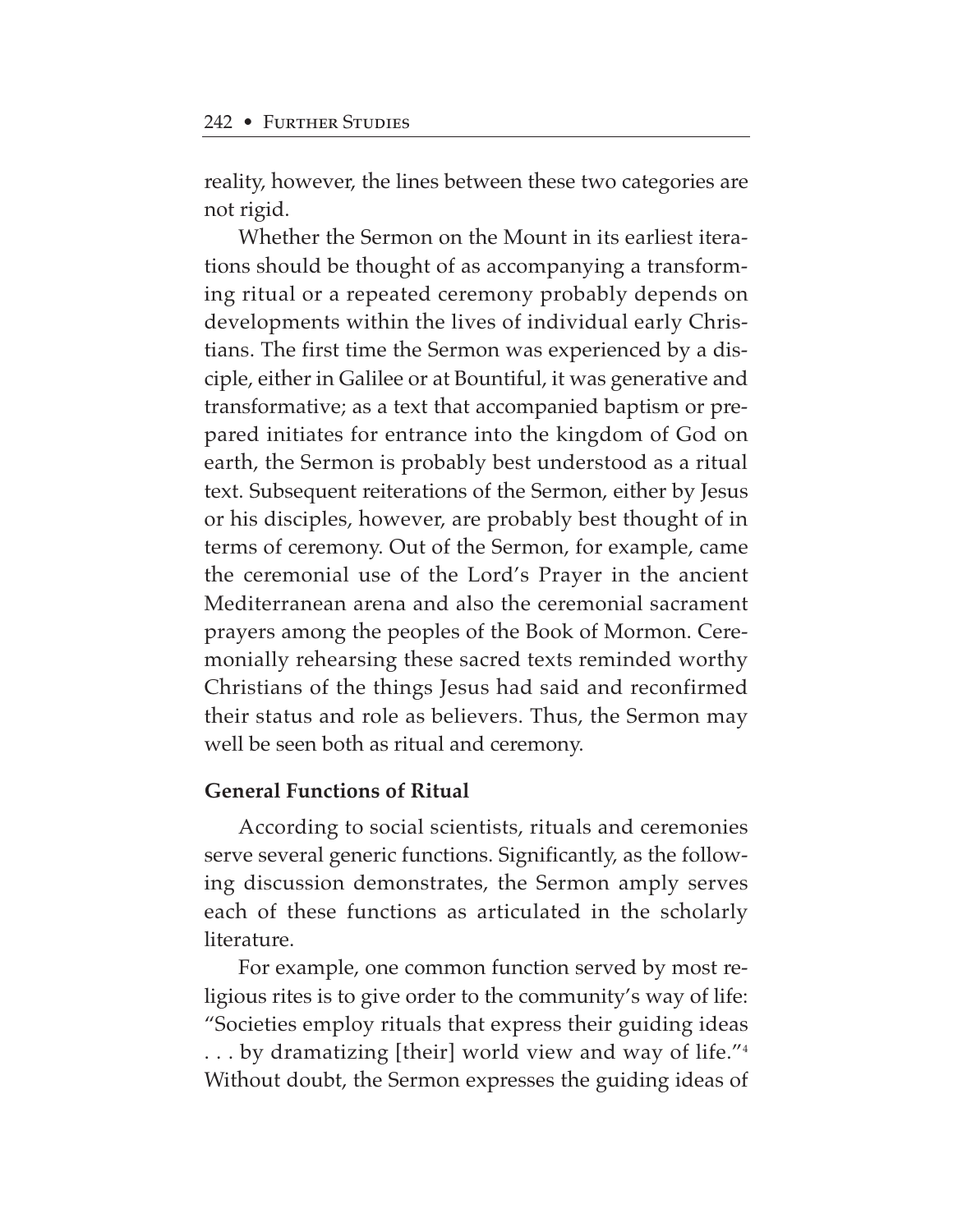the Christian's way of life. It is a guide for daily living with an eternal perspective.

Furthermore, religious rites typically derive much of their ability to link the individual with the cosmos—the particular with the general, the real with the ideal—by turning ordinary experiences into sacred symbols. "Ritual relies for its power on the fact that it is concerned with quite ordinary activities,"5 such as eating bread, drinking wine, or being washed. Similarly, the Sermon on the Mount imbues the ordinary occurrences of daily life with sacred import, utilizing everything from salt, light, cheeks, and coats, to lilies, thistles, fish, and bread.

The ordinary, however, "becomes significant, becomes sacred, simply by being there," in a sacred place, a place of clarification, where "it becomes sacred by having our attention directed to it in a special way."6 Functioning as a focusing lens, ritual, especially at a temple or other sacred space, is "a means of performing the way things ought to be in conscious tension to the way things are in such a way that this ritualized perfection is recollected in the ordinary, uncontrolled, course of things."7 Throughout the Sermon, a tension tugs at us between the way things usually are and the way perfection would have us be. It presents in dramatic images the doctrine of the Two Ways and holds out to our view the contrast between our old way of seeing things and a new vision of the divine way things can and should be.

Observers also find that silence ritually heightens the ability of participants to hear these clarifying messages. Temples and rituals in general function best when, "as in all forms of communication, static and noise (i.e., the accidental) are decreased so that the exchange of information can be increased."8 Hence, it is no idle point that the Sermon at the Temple commences in a state of utter silence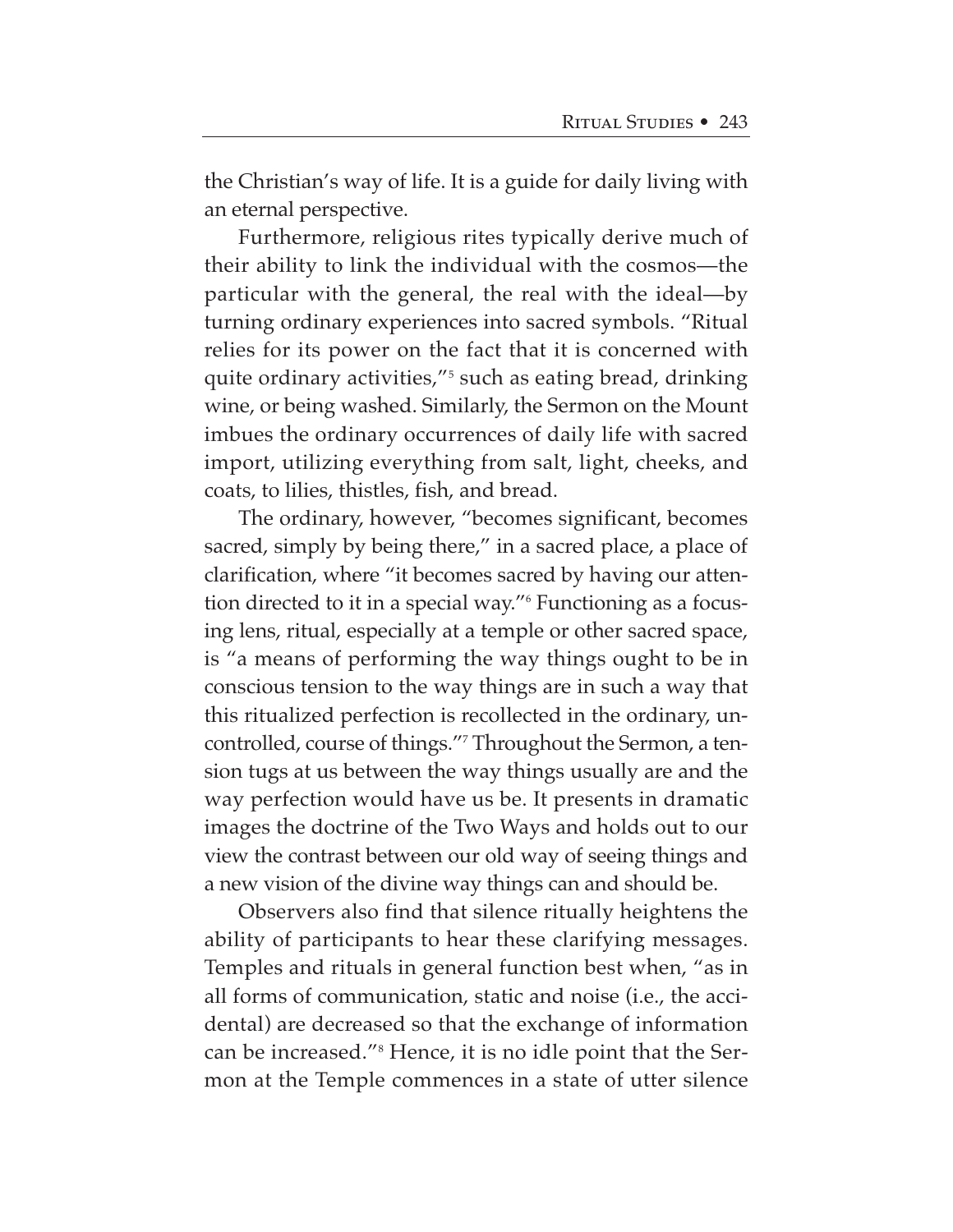(see 3 Nephi 11:8), and both Sermons admonish people to go into their quiet closets to pray behind closed doors (see Matthew 6:6; 3 Nephi 13:6).

Religious rites are not only private experiences; they are also interpersonal. One of their salient purposes is "to create social cohesion."9 Unquestionably, the Sermon serves this purpose as well by prohibiting anger against others; by requiring people to settle their differences quickly; by demanding kindness, generosity, honesty, and forgiveness; and by abolishing judgment of a brother. The golden rule, which sums up the Law and the Prophets, is perhaps the ultimate touchstone of social cohesion.

Moreover, in implementing that social order, rituals and ceremonies unleash spiritual power from "'the generating source of culture and structure.'"10 They provide structure and control to the social order, making important public statements "about the hierarchal relations between people."<sup>11</sup> Thus, scholars conclude that rituals are not only a source for setting social boundaries but are much more: they are "'models of' what people believe and . . . 'models *for* the believing of it.'"12 Rituals model the behavior of believing, righteous people. Ritual texts tell the believer how to respond to certain situations and how to believe the sacred ritual itself. In this light, one may consider the functions served by the social structures, boundaries, and models that are set in and by the Sermon on the Mount. The Sermon provides fundamental rules for interpreting law and order, structuring marriages and divorce, serving masters, and rejecting false prophets; it sets boundaries by identifying improper conduct, for example, in those who love only their friends or who parade to be seen of men; and it provides many models for believing in God and his righteousness, trust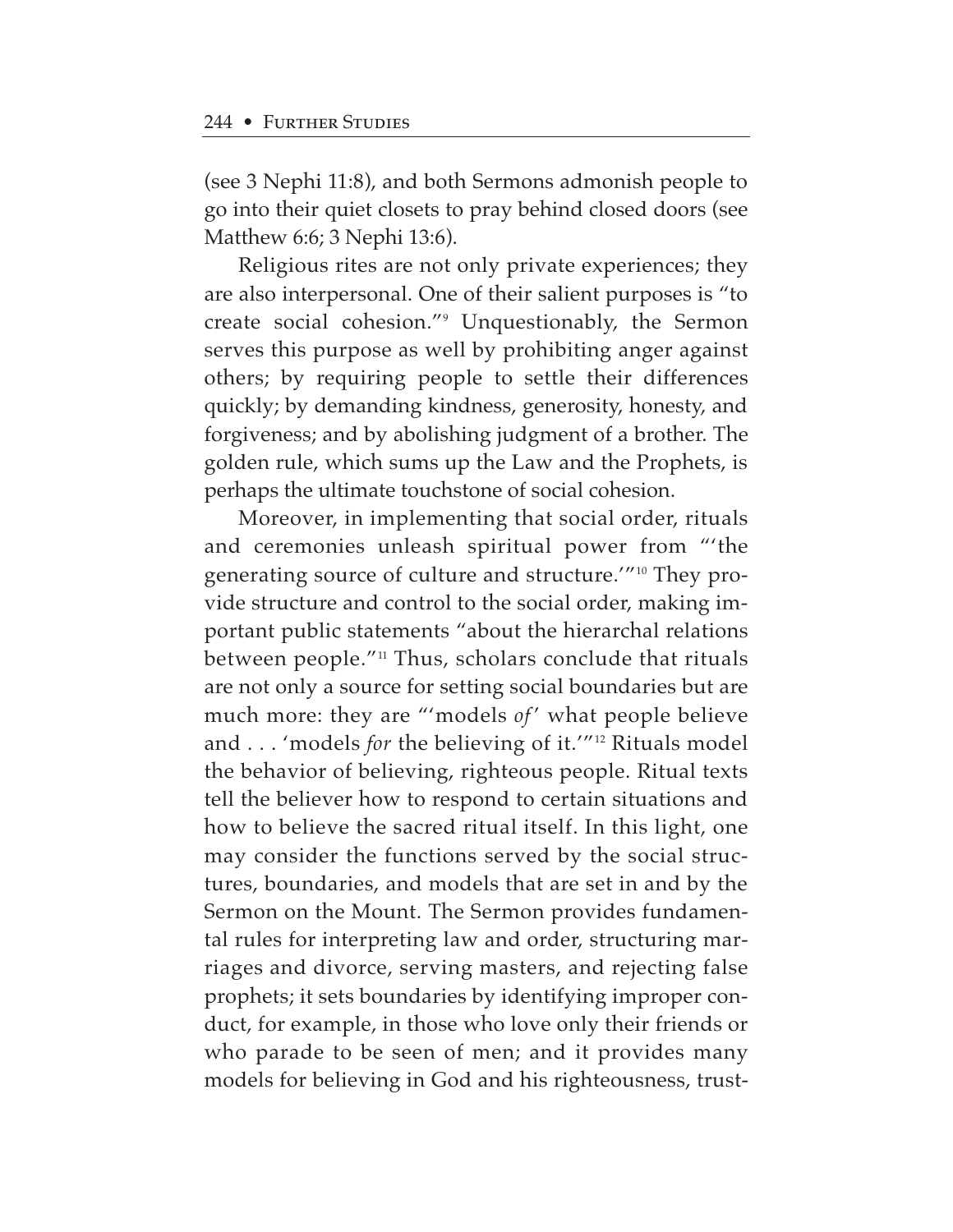ing in God, going the extra mile, and giving to those who ask for help.

In addition, ritual is more than simple symbolic expression and more than a dramatic presentation. Ritual is a system of "redressing social crisis and restoring order" after disruption.13 Reacting against the unsettling effects of change, the stability afforded by ritual rejuvenates community values and institutions. This ritual function is detectable in the Sermon's reassurance that Jesus did not come to destroy but to fulfill the law. The teachings of Jesus were unsettling to many people. He was controversial in his own lifetime, and his followers were considered blasphemers by the dominant culture. In the face of these monumental crises, the ritualized reassurances of the Sermon restored order in the lives of the early followers of Jesus. In the Sermon at the Temple, the crisis was of epic proportions, involving not only ethical and social reorientations, but also the destruction of entire cities and the obsolescence of the traditional order of temple sacrifices (see 3 Nephi 9:3–20).

Structurally, rituals of transformation then conduct the initiates through three stages. Rituals and rites of passage, according to standard theory, typically involve (1) a separation from the old society, (2) an isolation in a marginal or liminal, amorphous state, and (3) a reaggregation into a new social set.14 Interestingly, K. C. Hanson has applied this three-stage ritual analysis fairly successfully to the Sermon on the Mount.<sup>15</sup> Thus, he suggests: (1) "In ritual terms, [Jesus] left the general population and gathered his disciples for instruction."16 They are at first strongly separated from other people; they are not to be like the Pharisees or hypocrites. Thus, (2) the initiates find themselves next on the border, in a no man's land, neither Jew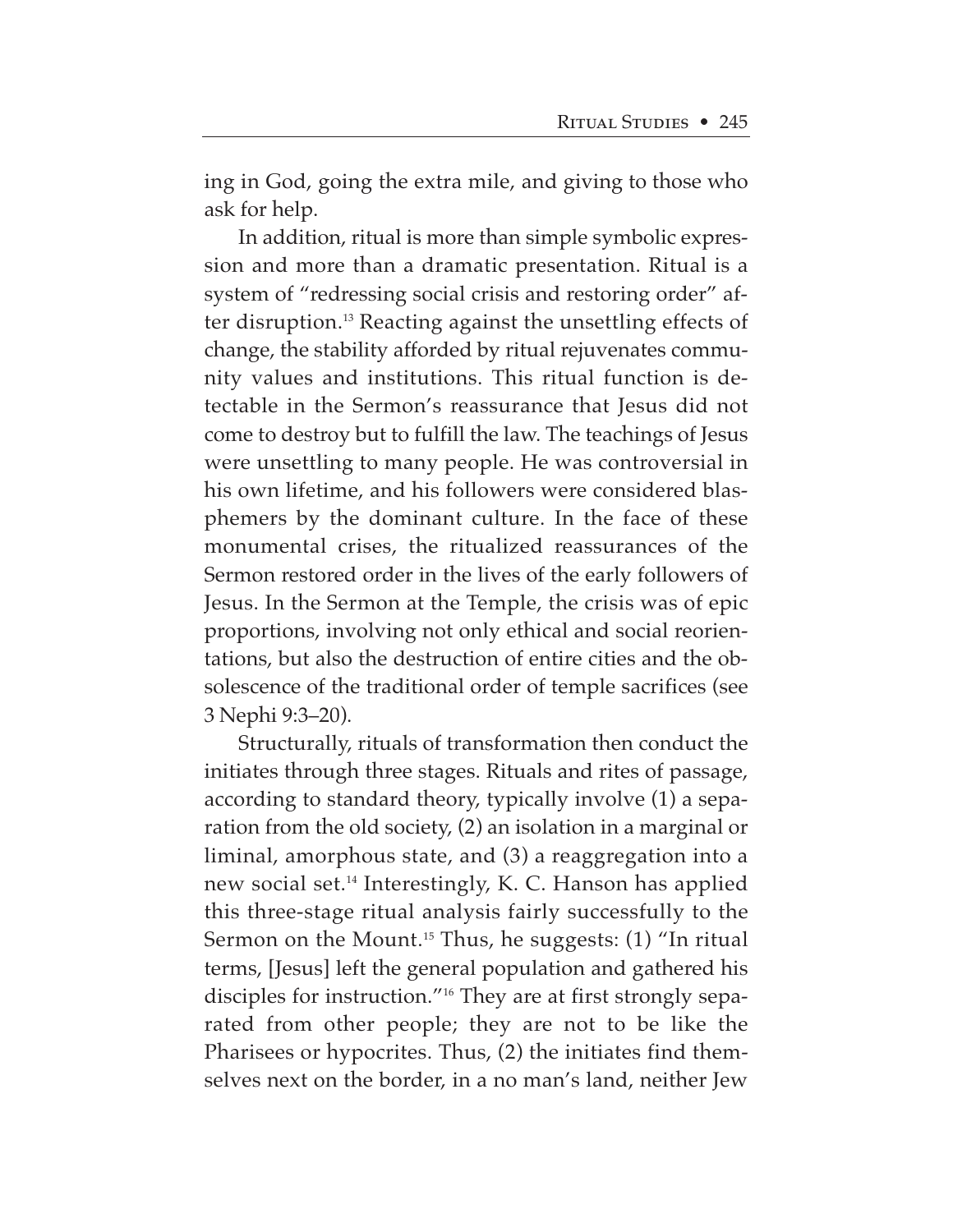nor Greek, and they see themselves in a state of reflection and as a group of equal brothers and sisters, "divested of their previous habits of thought, feeling, and action," thinking about "the powers that generate and sustain them."17 Through adherence to "keeping secret the nature of the *sacra,"* which is "the crux of liminality,"18 the result of the Sermon (3) is, finally, "the group's initiation into Jesus' teaching. . . . The master-teacher has guided the initiands into a new status."19 Aggregation as a new group of adherents has resulted.

The contours of this three-stage ritual process are even more prominent in the Sermon at the Temple. There the traumas of destruction, loneliness, and uncertainty accentuate the stages of separation and liminality. There the rituals of baptism (see 3 Nephi 11:21–27) and taking a new name (see 3 Nephi 18:11; see also Moroni 4:3) are integrally connected with the Sermon, and the ordination of new officers (see 3 Nephi 12:1–2) overtly structures the reaggregation of the believers into a new society.

Rituals in all cultures aid in this difficult process of transformation across boundaries. They provide coherence and comfort as people walk the perilous path from one stage in life to another. With respect to the Sermon on the Mount, Philip Esler agrees with Hanson's analysis particularly with respect to this element of transformation: "There is clearly a transformation here both in the restoration to wholeness of the sick and broken who come to Jesus and the fact that, upon seeing this, the people give glory to the God of Israel."20 The same can be said of the Sermon at the Temple, where the healing is not only verbal but also physical. In many ways, the Sermon is transformational: It turns the world upside down. Barbara Babcock has shown how effectively rites can invert an existing social or religious or-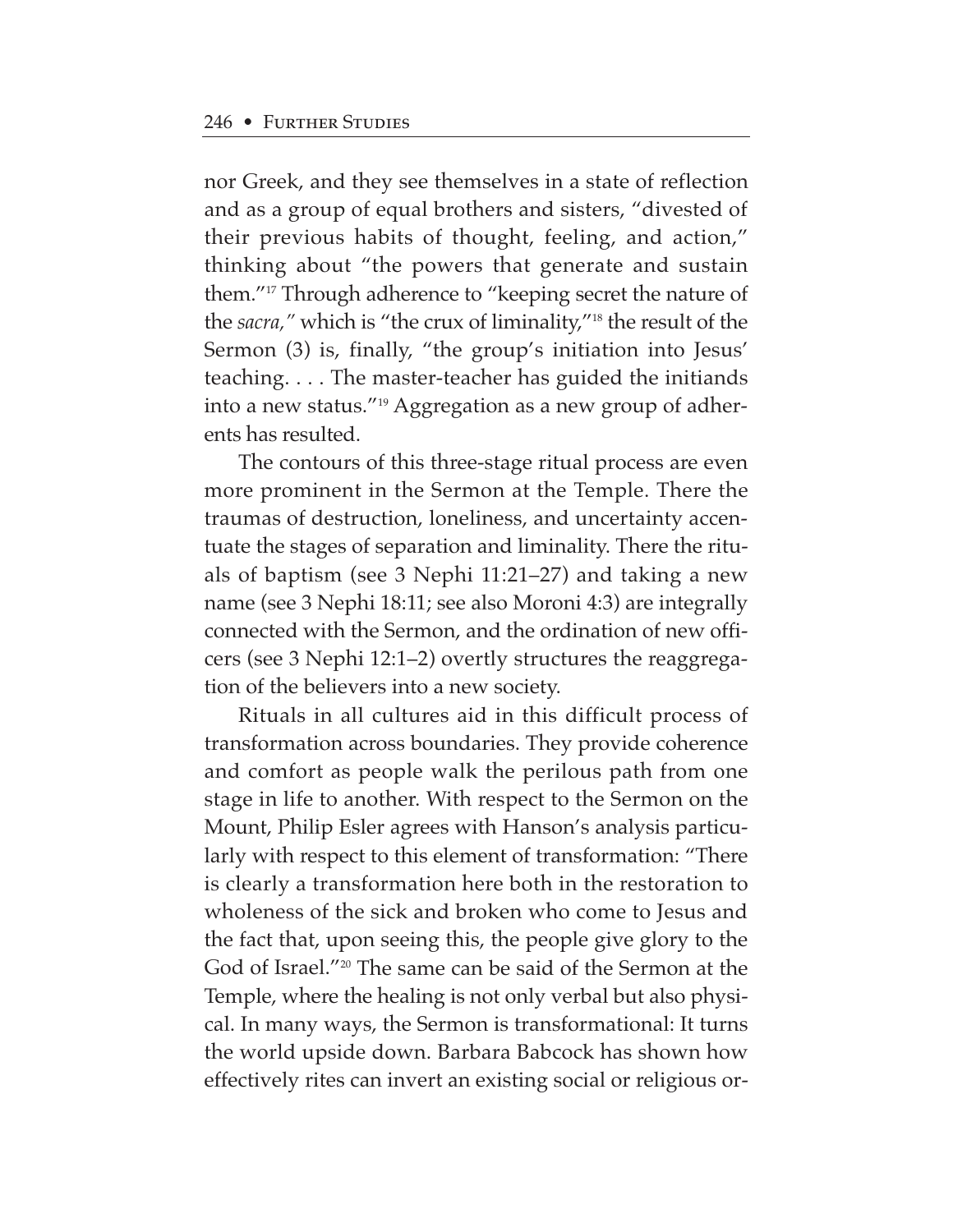der, thereby introducing a new society, order, or cosmos, even as it sets aside the old.<sup>21</sup> What one has heard one way of old is now said another way; enemies become friends; money becomes worthless; deeds done in secret are rewarded in the open; and mortals become as God.

#### **Imagining the Conduct of Such a Rite**

No single rite or ceremony, of course, incorporates every possible performative element of ritual, but the Sermon on the Mount potentially contains many of them. Common elements in ancient rituals include such things as actual purifications, symbolic journeys, inspired lectures on future behavior, multiple levels of initiation, the giving of secrets, expositions of holy objects, and investiture or crowning. The Sermon on the Mount alludes to such items, even if only obliquely: purification ("blessed are the pure in heart"), journeys ("the way"), lectures on future behavior (see Matthew 6:19–7:12), multiple levels of initiation ("be ye therefore perfect"), giving secrets and showing holy symbols ("give not that which is holy"), and investiture ("even as Solomon").

We may even imagine the nature of ritual actions that could have accompanied a ceremonial or ritual usage of the Sermon.<sup>22</sup> Consider the following prospects. Is it possible that the blessings of the Beatitudes were bestowed by the laying on of hands? That the people responded with an acclamation of rejoicing? That salt was tasted or poured out on the ground and trampled underfoot? That a coat was requested and an undergarment given? That alms were actually collected? That a group prayer was recited? That people were marked as slaves of the One Master? That robes were donned? That one stood before a surrogate eschatological judge? That something belonging to the initiate was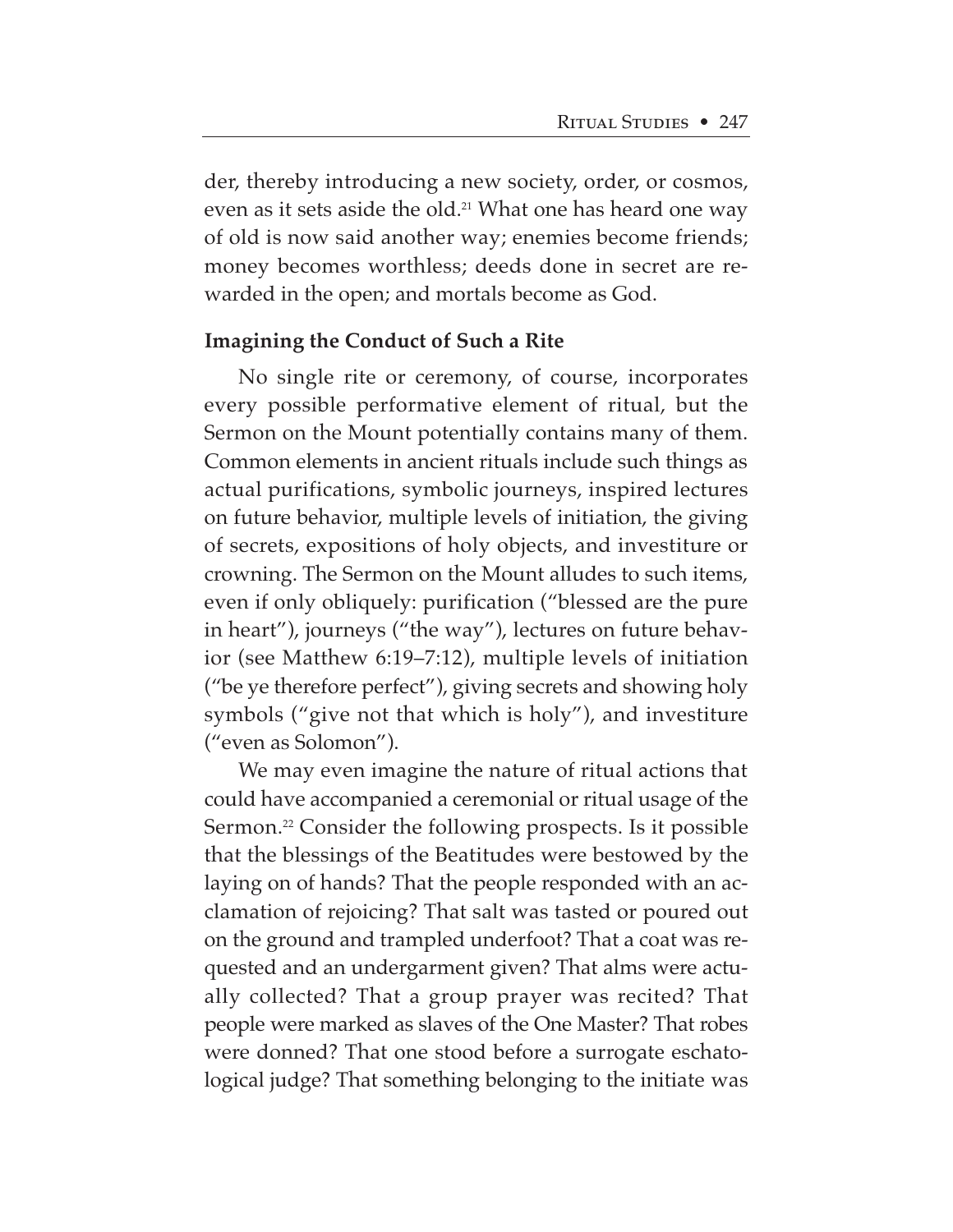turned and rent? That people knocked three times? That the group actually ate some bread and fish? That they passed through a narrow opening, past a tree of life, into the symbolic presence of God? Any attempt to reconstruct such ritual actions is admittedly conjectural, for that knowledge became lost with the deaths of those early initiates and remains unknown to us. But it is at least fair to wonder.

Far less conjectural, however, are the general patterns and purposes that investigators have discerned in rituals across all cultures. I point to those phenomena as further support for the basic suggestion that the Sermon functions well in a temple or ceremonial context. Just as ritual provides social order to one's way of life, ritual analysis can supply a deeply needed sense of underlying, unifying order in the Sermon itself.

#### **Notes**

1. April D. DeConick, "Entering God's Presence: Sacramentalism in the Gospel of Philip," in *Society of Biblical Literature 1998 Seminar Papers* (Atlanta: Scholars, 1998), 483–523.

2. Victor Turner, *The Forest of Symbols: Aspects of Ndembu Ritual* (New York: Cornell University Press, 1967), 19. Turner's pioneering efforts have long since been refined and expanded beyond the domain of religion.

3. K. C. Hanson, "Transformed on the Mountain: Ritual Analysis and the Gospel of Matthew," *Semeia* 67 (1994): 152–54; Mark McVann, "Reading Mark Ritually: Honor-Shame and the Ritual of Baptism," *Semeia* 67 (1994): 180; and Turner, *Forest of Symbols,* 95.

4. Bobby C. Alexander, "An Afterword on Ritual in Biblical Studies," *Semeia* 67 (1994): 210–11.

5. Jonathan Z. Smith, "The Bare Facts of Ritual," *History of Religions* 20 (1980): 125.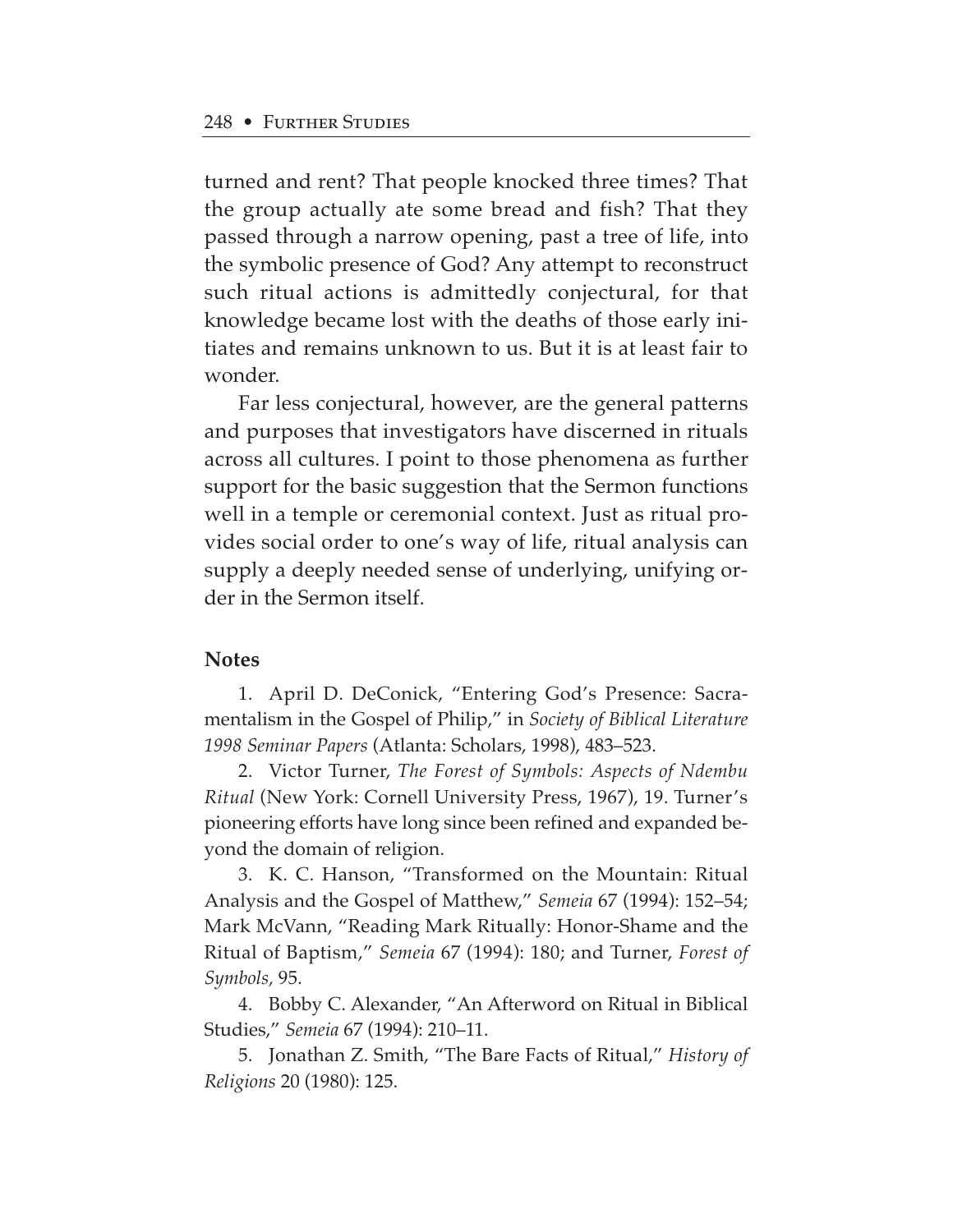6. Ibid., 115.

- 7. Ibid., 125.
- 8. Ibid., 114.
- 9. Alexander, "Afterword on Ritual," 210.

10. Tom F. Driver, *The Magic of Ritual: Our Need for Liberating Rites That Transform Our Lives and Our Communities* (San Francisco: HarperCollins, 1991), 189, quoting Victor Turner, *The Anthropology of Performance* (New York: PAJ, 1986), 158.

11. Esther Goody, "'Greeting', 'Begging', and the Presentation of Respect," in *The Interpretation of Ritual: Essays in Honour of A. I. Richards,* ed. J. S. La Fontaine (London: Tavistock, 1972), 39.

12. Carol Schersten LaHurd, "Exactly What's Ritual about the Experience of Reading/Hearing Mark's Gospel," *Semeia* 67 (1994): 204–5, quoting Clifford Geertz, "Religion as a Cultural System," in *Reader in Comparative Religion: An Anthropological Approach,* ed. William Lessa and Evon Vogt (New York: Harper and Row, 1965).

13. Alexander, "Afterword on Ritual," 211.

14. Turner, *Forest of Symbols,* 94, following the theories of Van Gennep.

15. Hanson, "Transformed on the Mountain," 154–61. Kari Syreeni, "Methodology and Compositional Analysis," pt. 1 of *The Making of the Sermon on the Mount: A Procedural Analysis of Matthew's Redactoral Activity* (Helsinki: Suomalainen Tiedeakatemia, 1987), 217, anticipated this structural analysis. Philip F. Esler, "Mountaineering in Matthew: A Response to K. C. Hanson," *Semeia* 67 (1994): 171–77, is critical of Hanson's efforts elsewhere in Matthew but finds that "the Sermon on the Mount is a little more promising for Hanson's view" (ibid., 173).

16. Hanson, "Transformed on the Mountain," 160.

17. Turner, *Forest of Symbols,* 105; italics in original.

18. Ibid., 103.

19. Hanson, "Transformed on the Mountain," 160–61.

20. Esler, "Mountaineering in Matthew," 173.

21. Barbara Babcock, ed., *The Reversible World: Symbolic*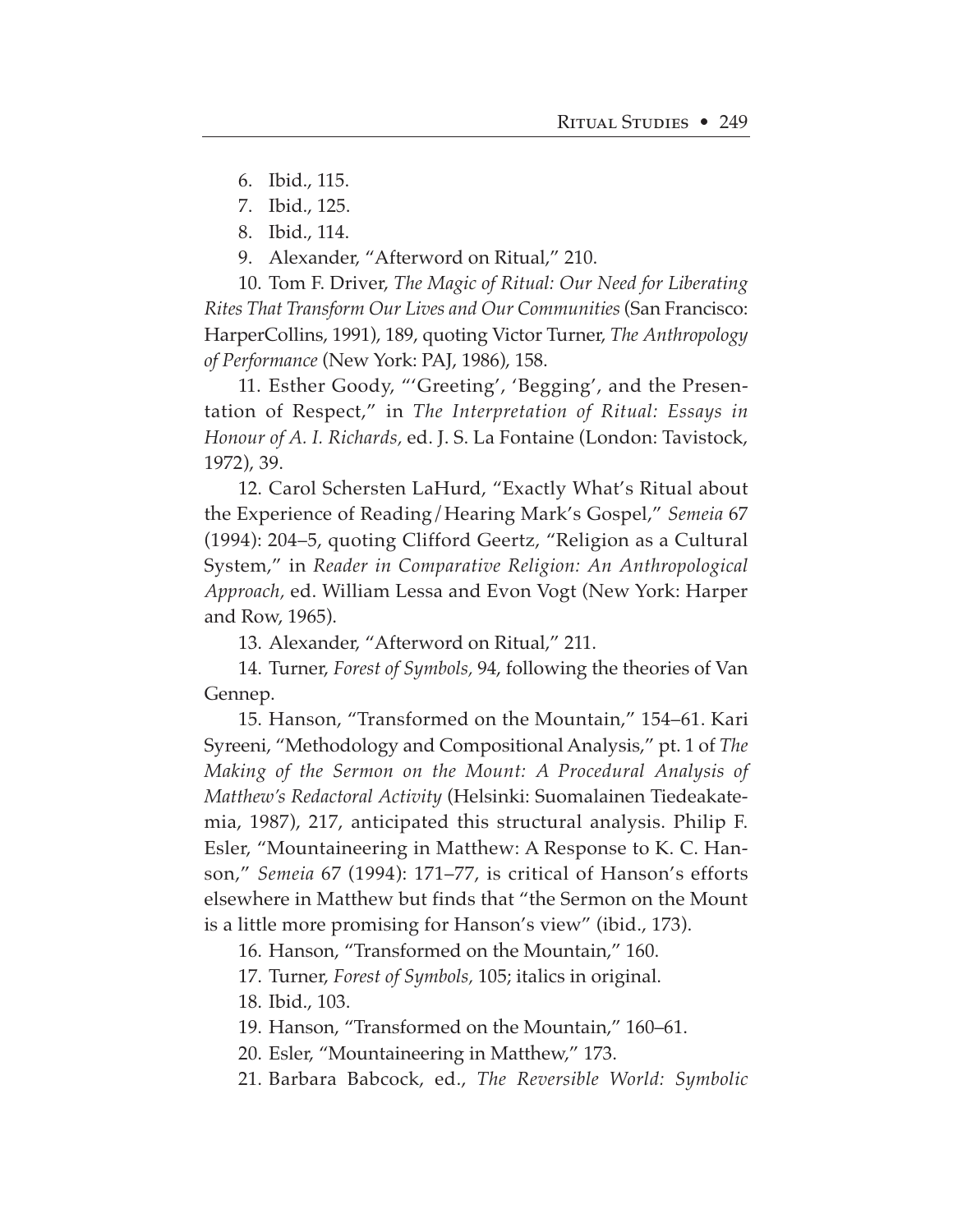*Inversion in Art and Society* (Ithaca, N.Y.: Cornell University Press, 1998). I am grateful to Richard DeMaris for this reference.

22. In general, see Caroline Humphrey and James Laidlaw, *The Archetypal Actions of Ritual: A Theory of Ritual Illustrated by the Jain Rite of Worship* (Oxford: Clarendon, 1994).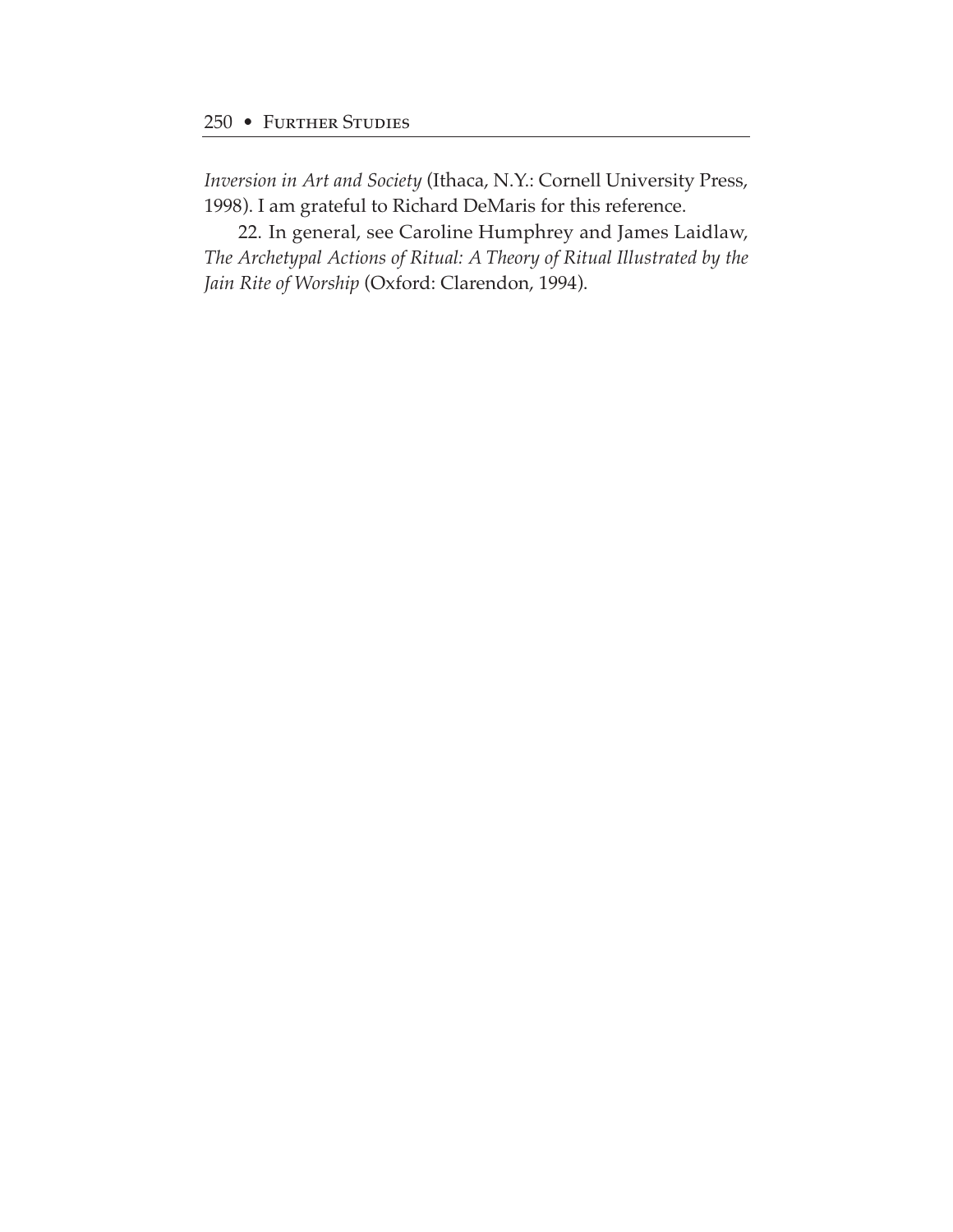$\ddot{\phantom{1}}$ CHAPTER 12

## Results and Concluding Thoughts

This study has surveyed the terrain of the temple mount of the Sermon textually, historically, linguistically, analytically, comparatively, religiously, and ritually. In my mind, the quest has borne good fruit. If the Sermon at the Temple is to be known by its fruits, the simple fact that it lends itself rewardingly to such scrutiny should be a strong clue that much more remains to be said and thought about the Sermon on the Mount and the Sermon at the Temple.

Much more also lies ahead in thinking about the implications of this study on other areas of research. The Sermon on the Mount is a key scriptural text. How a person understands the Sermon on the Mount—when it was written, why it was given, and what it means—has a deep impact on how one interprets the entire ministry of Jesus, numerous texts of the New Testament, and many of the experiences of early Christianity. How one views the Sermon has equally far-reaching consequences for approaching the Book of Mormon—how it was translated, what it contains,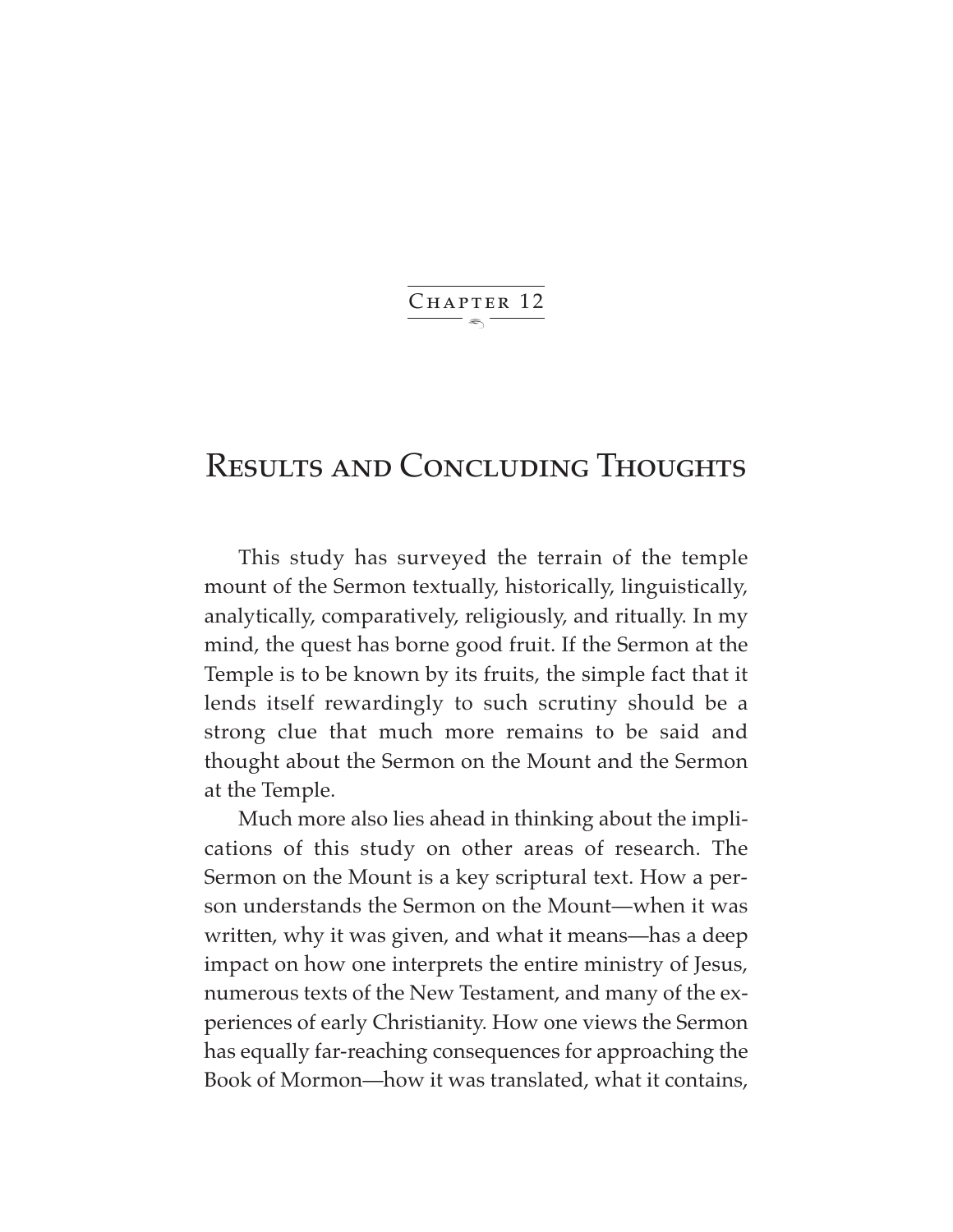and why it is important. Sooner or later, all roads in the gospel lead past this scriptural Mount.

Thus, my interpretation will surely not be the last word on the Sermon on the Mount or its ramifications. This interpretation is likely to evoke all kinds of responses—some positive and some negative. It would be a first were that not the case: Few interpretations of the Sermon have ever met with anything close to universal acceptance. I will be the first to acknowledge that important questions and historical uncertainties remain. However, in discussing this text, which for centuries has defied consensus in analysis and summation, I hope to have shown that there is room for a Latter-day Saint interpretation that places a premium on the background and contextualizing information about the Sermon provided by the Book of Mormon.

That information leads me to the conclusion that the Sermon at the Temple is a powerful and meaningful scripture. To a greater extent than has been suspected before, it contains the fulness of the gospel, both as an epitome of Jesus' teachings and as an implementation of his commandments by way of sacred temple covenant, for many elements of the new covenant Jesus brought to the temple at Bountiful are fundamentally comparable to the temple ceremony familiar to Latter-day Saints. All portions of the text some more obviously than others—can be understood ritually. The Sermon on the Mount is a natural script for an initiation text, which means that it (like many of the parables of Jesus) may have had esoteric significance, as well as public levels of meaning, to early Christians. To see the Sermon on the Mount simply as commandments, or as ethical teachings, or as making extraordinary apocalyptic demands, or as eschatology, is to see only parts of the whole. Through symbolic representation and covenantal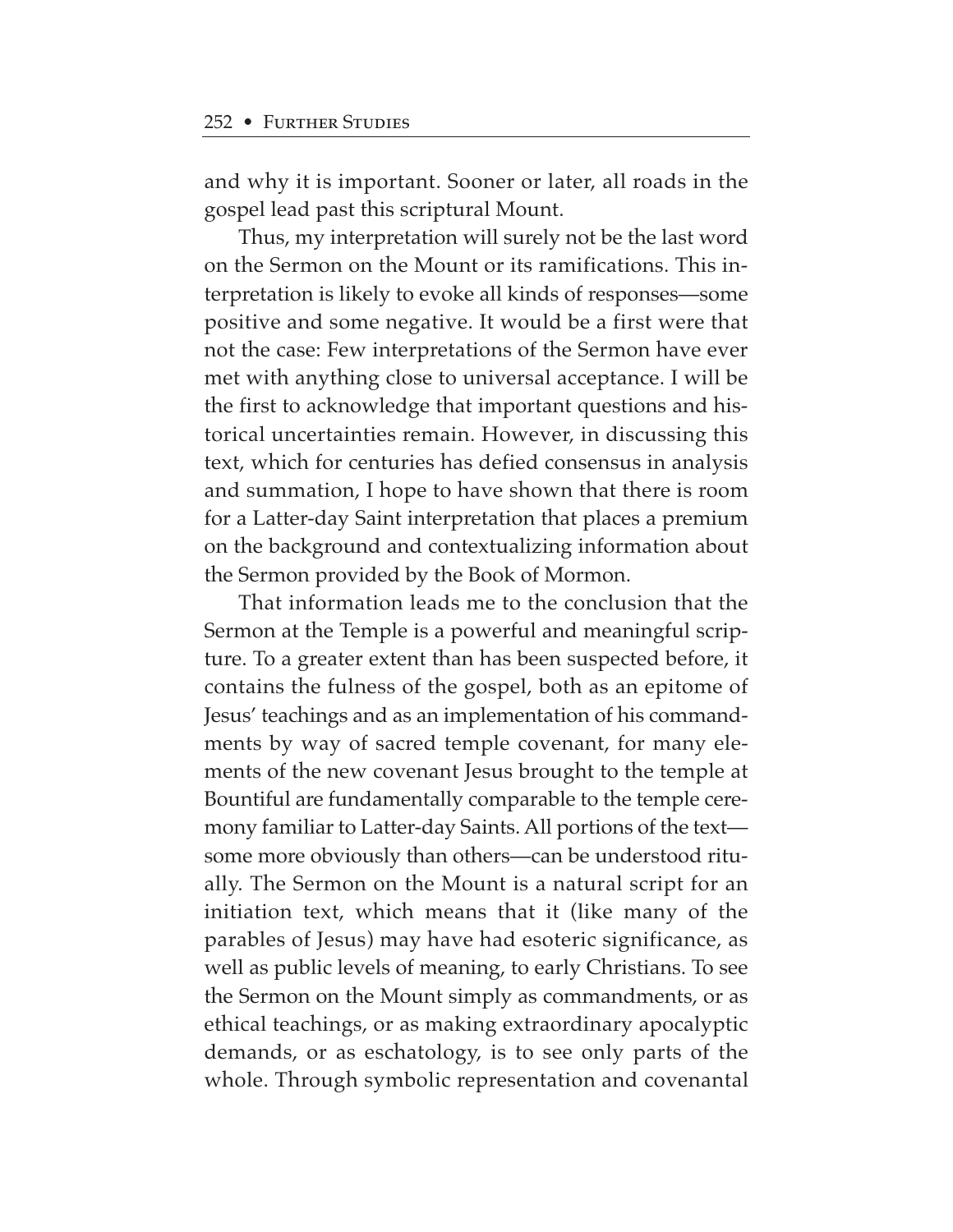ritual, however, one can journey conceptually and spiritually through the sum of its truths, from one's present condition on into the blessings of eternity.

In the end, my interpretation has not yet really answered the ultimate question, "What is the meaning of the Sermon on the Mount?" That remains for the reader to discover. What I have tried to supply is a map, a few tools, and the ability to recognize some major landmarks along the way. After all is said and done, as Harvey McArthur has written, "When the reader lifts his eyes from the details and ponders the over-all meaning of what he has read, he is still confronted by [the] basic questions"—what does Jesus mean, and how should I live?<sup>1</sup> For a Latter-day Saint, I suggest, the answer to these questions is to be found in the same way as is the answer to a similar question, "What is the meaning of the temple?" The answer to that central Latter-day Saint concern is sought through such things as repeatedly experiencing the temple, meditation, contemplation, faith, repentance, obedience to sacred covenants, Christ-centered living, the integration of truth into the gospel and atonement of Jesus Christ, and a steadfast walk on an undeviating path toward the day of judgment and exaltation. The meaning of the Sermon will be found in similar ways.

In the course of this study, I have also explained why, in my opinion, the superficial label of plagiarism does not fit the Sermon at the Temple. I consider this an interesting secondary concern of this study. The Nephite text differs for sound reasons from the Sermon on the Mount. These differences are significant and often subtle and, along with many other factors, show that the Sermon on the Mount was not crudely spliced into the text of 3 Nephi. There is much more in the Sermon at the Temple than the theory of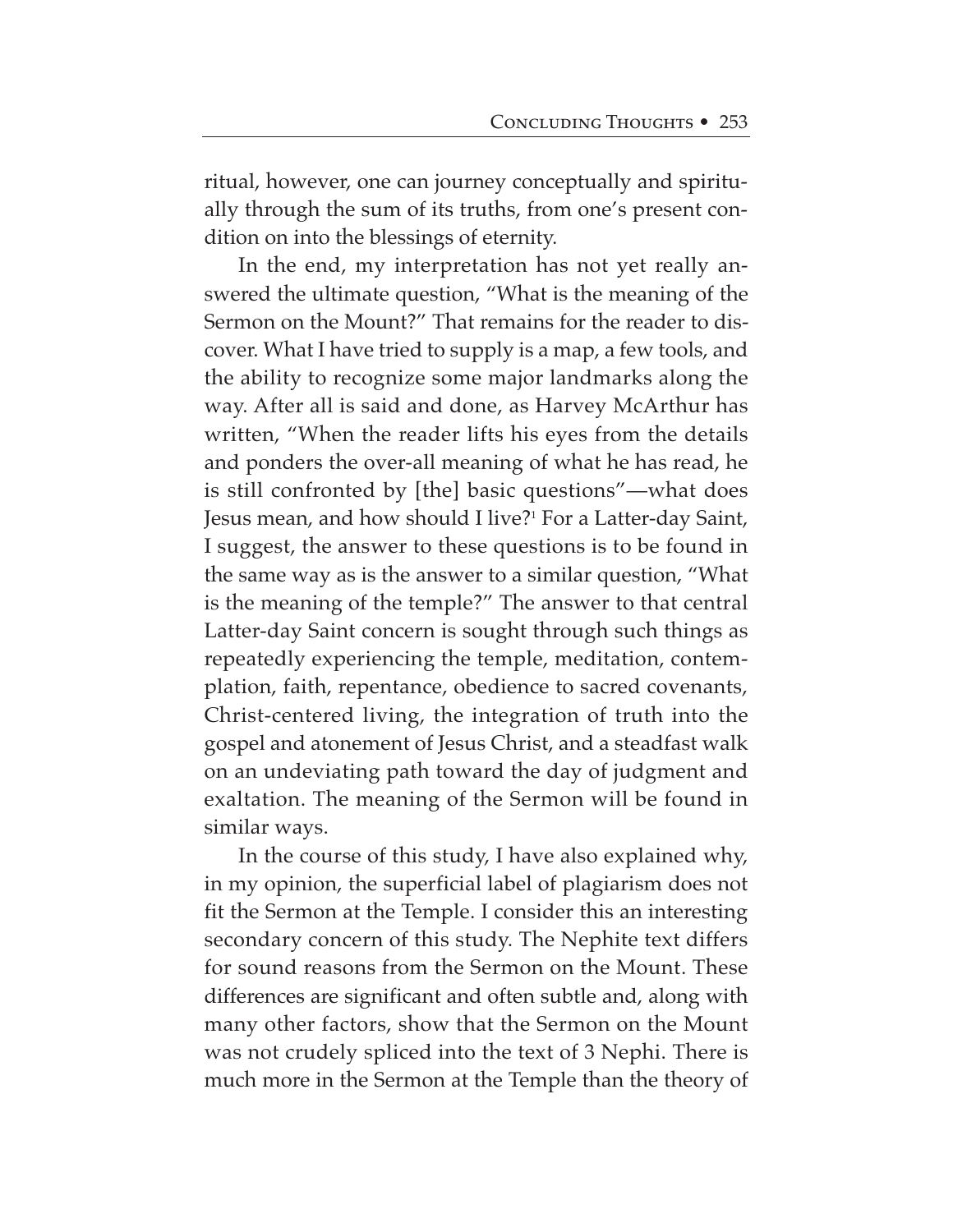plagiarism can account for. Nor is the Sermon at the Temple compromised by its similarity to the King James English or by critical studies of the New Testament. Instead, there are historical and philological reasons for believing that the Sermon at the Temple bears the hallmarks of an accurate and inspired translation of a contemporaneous record of the words that Jesus spoke in A.D. 34 at the temple in Bountiful. It is hard to imagine a more suitable text that he could have used on that occasion.

My main purpose in writing and sharing this study has been to enhance the respect and appreciation of Latter-day Saints for the Sermon at the Temple and, at the same time, to improve our understanding of the Sermon on the Mount. I realize that I have broken new ground, to say nothing of breaking stride with the preponderance of New Testament scholarly opinion by taking seriously the idea that Jesus was the author of the Sermon. I am also aware that not all the points I have advanced are equally persuasive or fully developed. I hope, however, that this uphill climb has been intelligently and engagingly conducted. After the trek, it seems clear enough to me that one should not dismiss this Mount on the basis of a few partial geological reports from the bottom. Hopefully, it will give all who make the ascent a clearer view from the top.

## **Note**

1. Harvey K. McArthur, *Understanding the Sermon on the Mount* (Westport, Conn.: Greenwood, 1978), 15.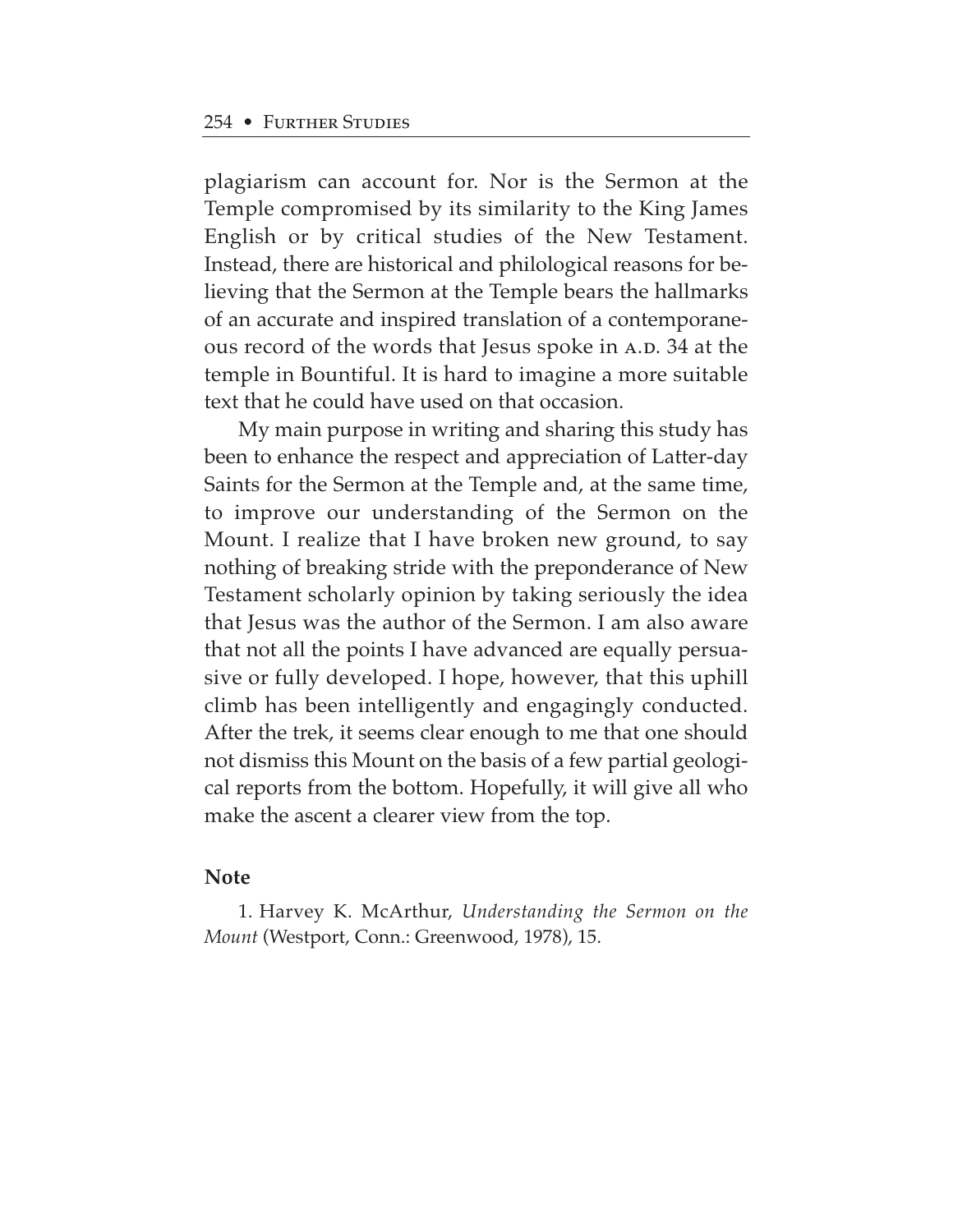#### $\leftarrow$   $\leftarrow$ Appendix

## A Comparison of the Sermon on the Mount and the Sermon at the Temple

Text that is in **bold** is unique to 3 Nephi. Text that is in *italics* is unique to the KJV. All other text is found in both 3 Nephi and the KJV.

#### **Matthew 5**

*And seeing the multitudes, he* 1 *went up into a mountain: and when he was set, his disciples came unto him:*

**3 Nephi 12**

**And it came to pass that when Jesus had spoken these words unto Nephi, and to those who had been called, (now the number of them who had been called, and received power and authority to baptize, was twelve) and behold, he stretched forth his hand unto the multitude, and cried unto them, saying: Blessed are ye if ye shall give**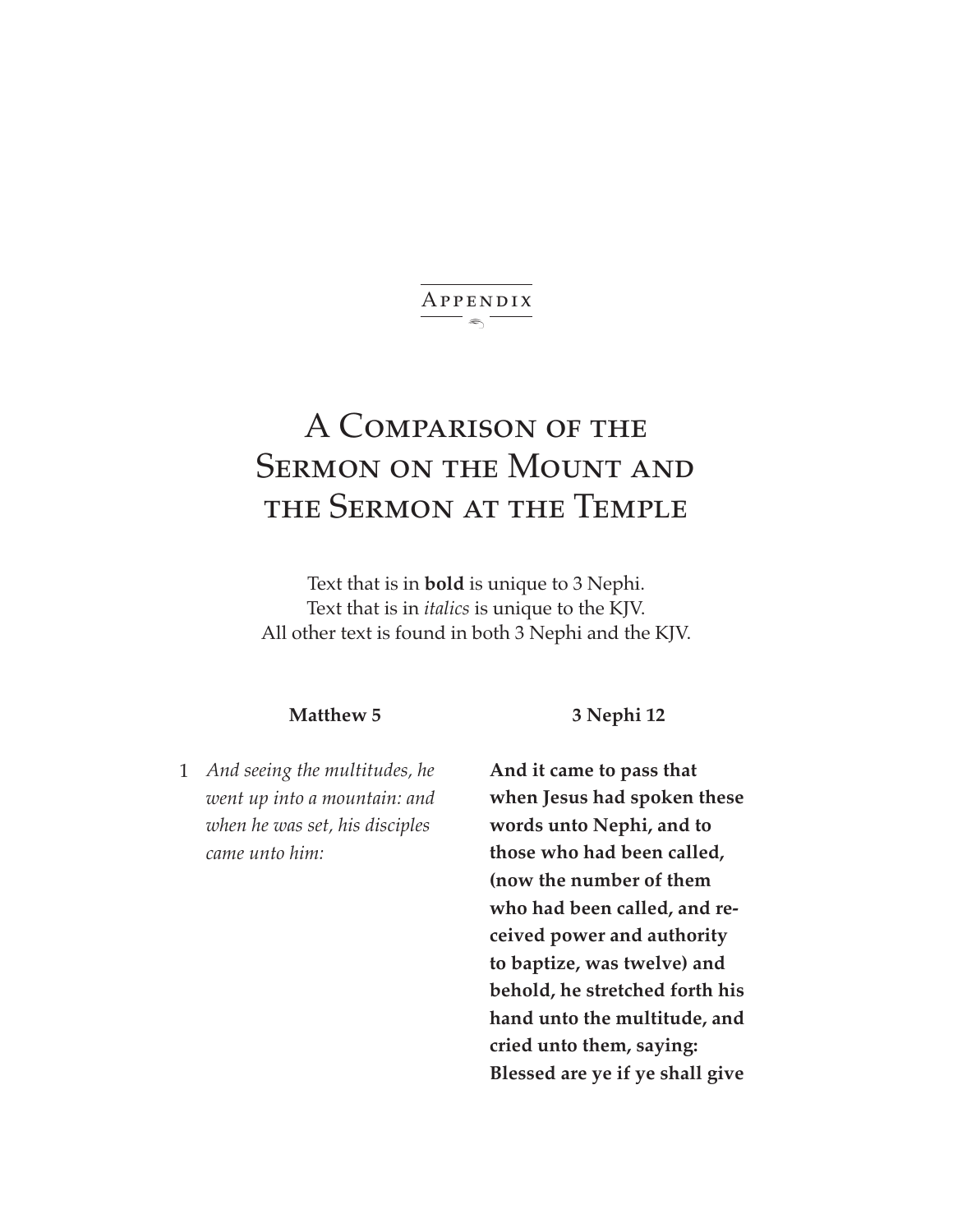2

**Matthew 5**

|                                                      | heed unto the words of these<br>twelve whom I have chosen<br>from among you to minister<br>unto you, and to be your ser-<br>vants; and unto them I have<br>given power that they may<br>baptize you with water; and<br>after that ye are baptized<br>with water, behold, I will<br>baptize you with fire and<br>with the Holy Ghost; there-<br>fore blessed are ye if ye shall<br>believe in me and be bap-<br>tized, after that ye have seen<br>me and know that I am. |
|------------------------------------------------------|-------------------------------------------------------------------------------------------------------------------------------------------------------------------------------------------------------------------------------------------------------------------------------------------------------------------------------------------------------------------------------------------------------------------------------------------------------------------------|
| And he opened his mouth, and<br>taught them, saying, | And again, more blessed are<br>they who shall believe in<br>your words because that ye<br>shall testify that ye have seen<br>me, and that ye know that I<br>am. Yea, blessed are they who<br>shall believe in your words,<br>and come down into the<br>depths of humility and be<br>baptized, for they shall be<br>visited with fire and with the<br>Holy Ghost, and shall receive<br>a remission of their sins.                                                        |

**3 Nephi 12**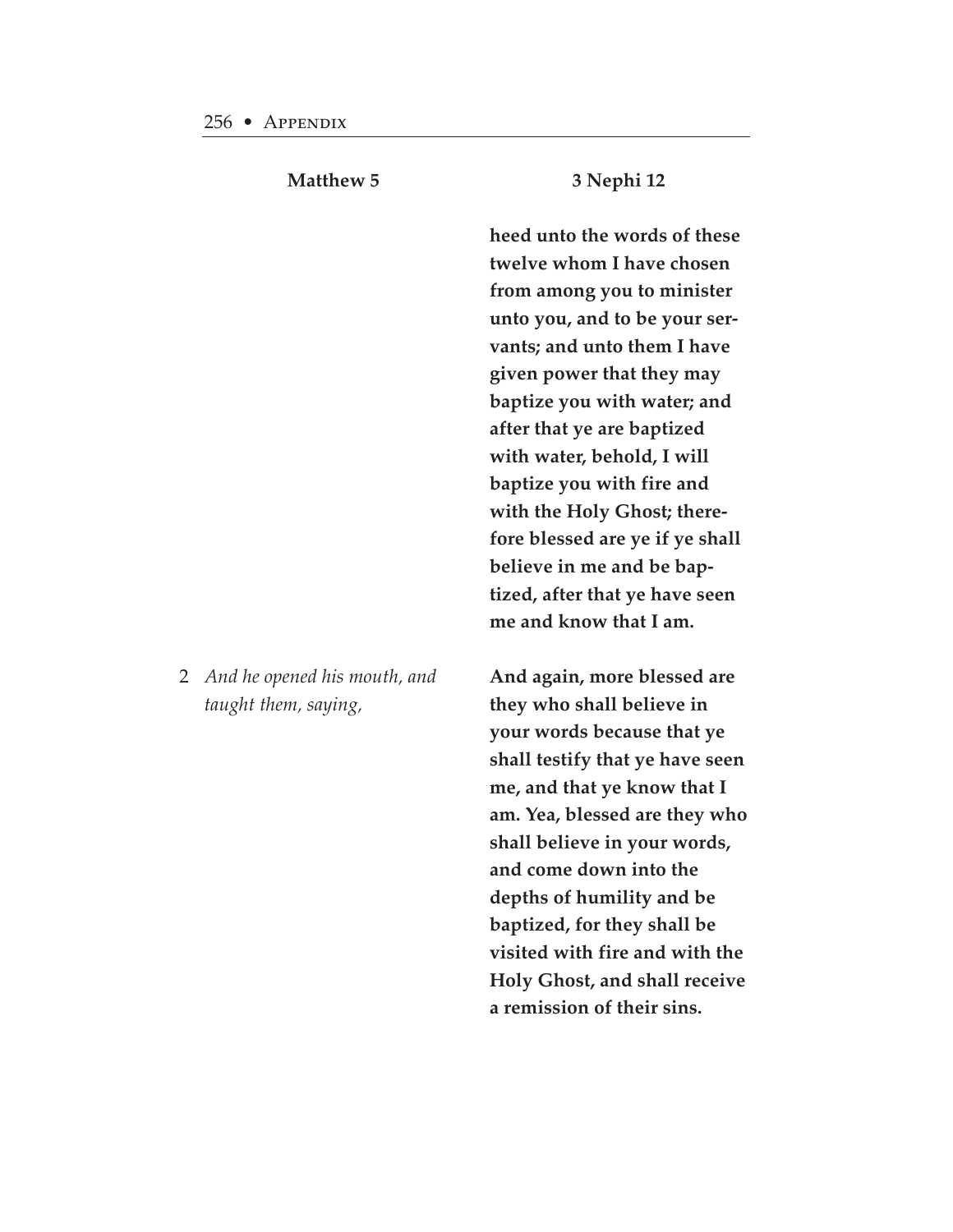#### **3 Nephi 12**

Blessed are the poor in spirit: 3 for theirs is the kingdom of heaven.

Blessed are they that mourn: 4 for they shall be comforted.

Blessed are the meek: for they 5 shall inherit the earth.

Blessed are they *which* do 6 hunger and thirst after righteousness: for they shall be filled.

Blessed are the merciful: for 7 they shall obtain mercy.

Blessed are the pure in heart: 8 for they shall see God.

Blessed are the peacemakers: 9 for they shall be called the children of God.

10 Blessed are they *which* are persecuted for righteousness' sake: for theirs is the kingdom of heaven.

**Yea,** blessed are the poor in spirit **who come unto me,** for theirs is the kingdom of heaven.

**And again,** blessed are **all** they that mourn, for they shall be comforted.

**And** blessed are the meek, for they shall inherit the earth.

**And** blessed are **all** they **who** do hunger and thirst after righteousness, for they shall be filled **with the Holy Ghost.**

**And** blessed are the merciful, for they shall obtain mercy.

**And** blessed are **all** the pure in heart, for they shall see God.

**And** blessed are **all** the peacemakers, for they shall be called the children of God.

**And** blessed are **all** they **who** are persecuted for **my name's** sake, for theirs is the kingdom of heaven.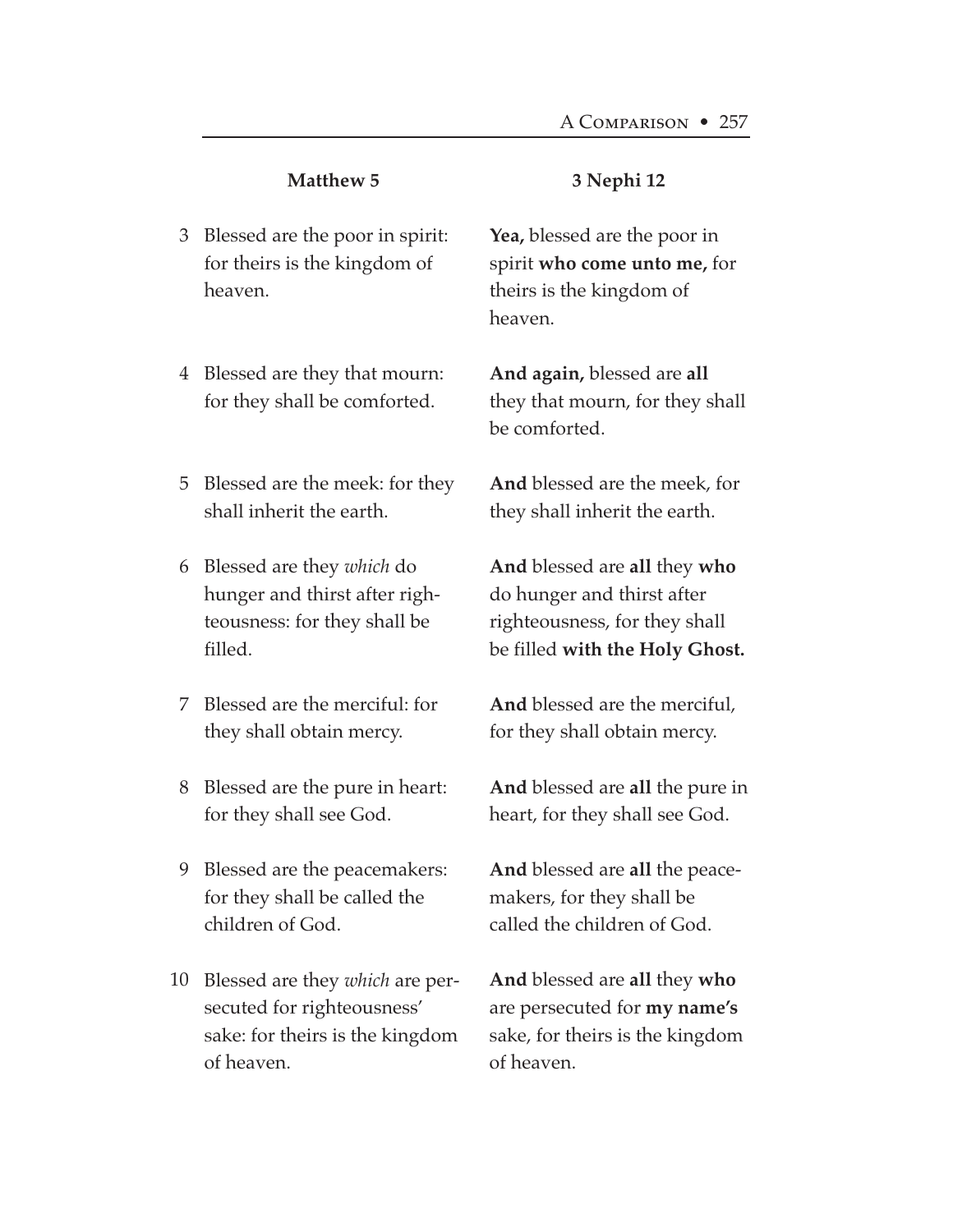- Blessed are ye, when men 11 shall revile you, and persecute *you,* and shall say all manner of evil against you falsely, for my sake.
- *Rejoice,* and be exceeding glad: 12 for great *is* your reward in heaven: for so persecuted they the prophets *which* were before you.
- *Ye are* the salt of the earth: but 13 if the salt *have lost his* savo*u*r, wherewith shall *it* be salted? *it is* thenceforth good for nothing, but to be cast out, and to be trodden under foot of men.
- *Ye are* the light of *the world.* A 14 city that is set on *an* hill cannot be hid.
- *Neither* do men light a candle, 15and put it under a bushel, but on a candlestick; and it giveth

#### **3 Nephi 12**

**And** blessed are ye when men shall revile you and persecute, and shall say all manner of evil against you falsely, for my sake;

**For ye shall have great joy** and be exceeding**ly** glad, for great **shall be** your reward in heaven; for so persecuted they the prophets **who** were before you.

**Verily, verily, I say unto you, I give unto you to be** the salt of the earth; but if the salt **shall lose its** savor wherewith shall **the earth** be salted? **The salt shall be** thenceforth good for nothing, but to be cast out and to be trodden under foot of men.

**Verily, verily, I say unto you, I give unto you to be** the light of **this people.** A city that is set on **a** hill cannot be hid.

**Behold,** do men light a candle and put it under a bushel? **Nay,** but on a candlestick, and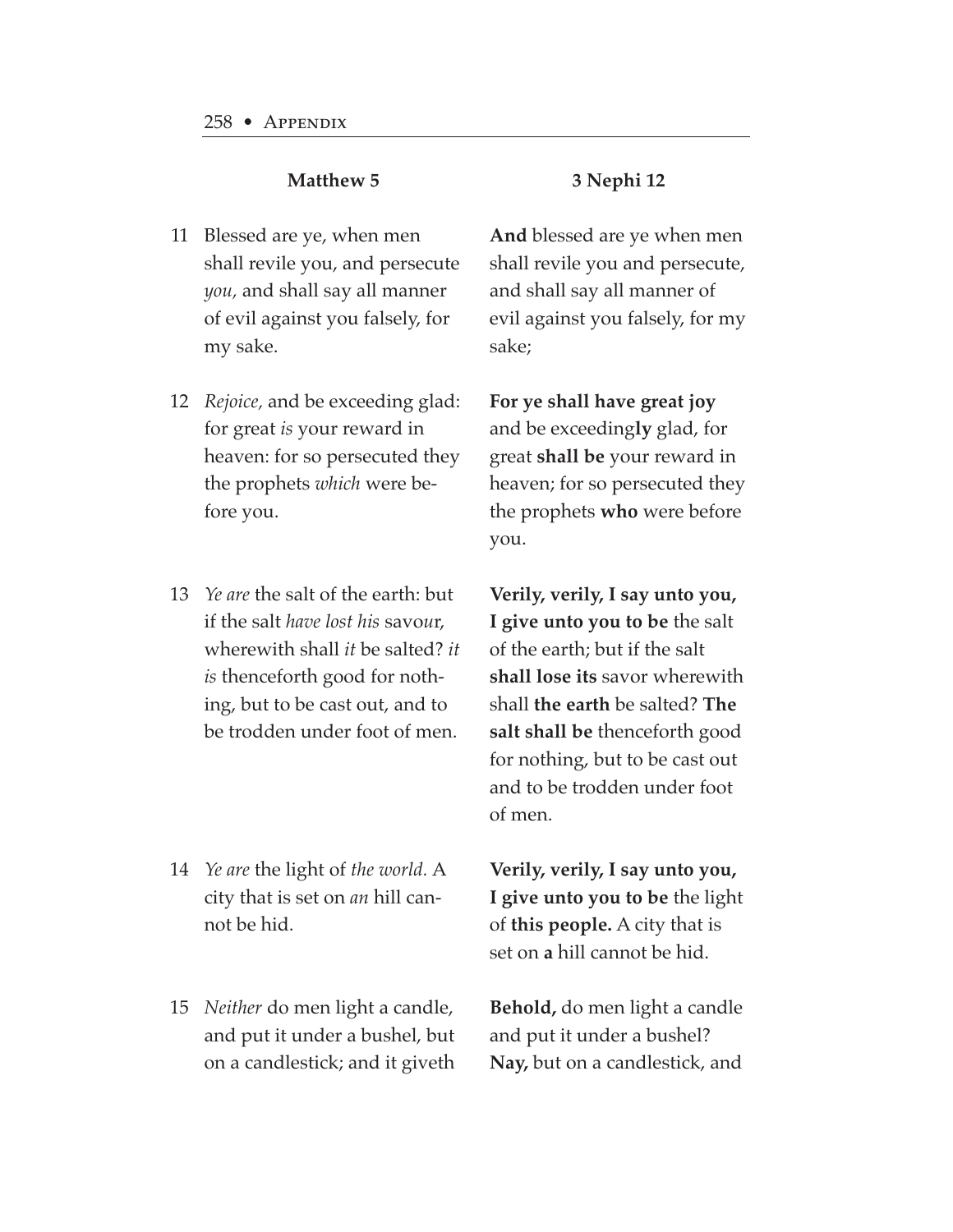#### **3 Nephi 12**

light *unto* all that are in the house.

- Let your light so shine before 16 *men,* that they may see your good works, and glorify your Father *which* is in heaven.
- 17 Think not that I am come to destroy the law, or the prophets: I am not come to destroy, but to fulfil.
- For verily I say unto you, *Till* 18 *heaven and earth pass,* one jot *or* one tittle *shall in no wise pass* from the law, *till* all *be* fulfilled.
- *Whosoever therefore shall break* 19*one of these least* commandments*, and shall teach men so, he shall be called the least in the kingdom of heaven: but whosoever shall do and teach them, the same shall be called great in the kingdom of heaven.*

it giveth light **to** all that are in the house;

**Therefore** let your light so shine before **this people,** that they may see your good works and glorify your Father **who** is in heaven.

Think not that I am come to destroy the law or the prophets. I am not come to destroy but to fulfill;

For verily I say unto you, one jot **nor** one tittle **hath not passed away** from the law, **but in me it hath** all **been** fulfilled.

**And behold, I have given you the law and the** commandments **of my Father, that ye shall believe in me, and that ye shall repent of your sins, and come unto me with a broken heart and a contrite spirit. Behold, ye have the commandments before you, and the law is fulfilled.**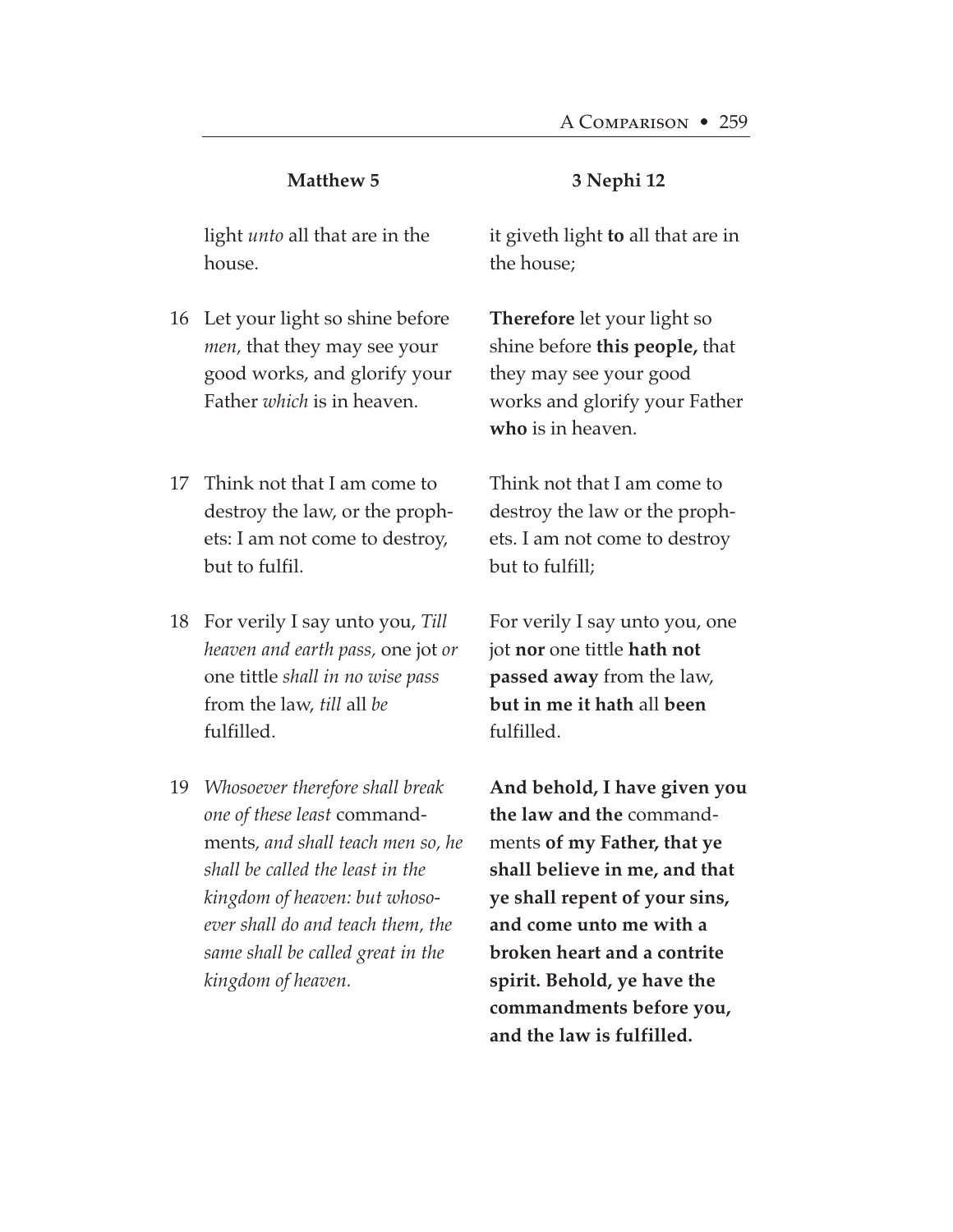- For I say unto you, That ex-20 cept *your righteousness shall exceed the righteousness of the scribes and Pharisees,* ye shall in no case enter into the kingdom of heaven.
- 21 Ye have heard that it *was* said by them of old time, Thou shalt not kill; and whosoever shall kill shall be in danger of the judgment:
- 22 But I say unto you, That whosoever is angry with his brother *without a cause* shall be in danger of *the* judgment: and whosoever shall say to his brother, Raca, shall be in danger of the council: *but* whosoever shall say, Thou fool, shall be in danger of hell fire.
- Therefore if *thou bring thy gift* 23*to the altar,* and *there* rememberest that thy brother hath *o*ught against thee;

#### **3 Nephi 12**

**Therefore come unto me and be ye saved;** for **verily** I say unto you, that except **ye shall keep my commandments, which I have commanded you at this time,** ye shall in no case enter into the kingdom of heaven.

Ye have heard that it **hath been** said by them of old time, **and it is also written before you, that** thou shalt not kill, and whosoever shall kill shall be in danger of the judgment **of God;**

But I say unto you, that whosoever is angry with his brother shall be in danger of **his** judgment. And whosoever shall say to his brother, Raca, shall be in danger of the council; **and** whosoever shall say, Thou fool, shall be in danger of hell fire.

Therefore, if **ye shall come unto me, or shall desire to come unto me,** and rememberest that thy brother hath **a**ught against thee—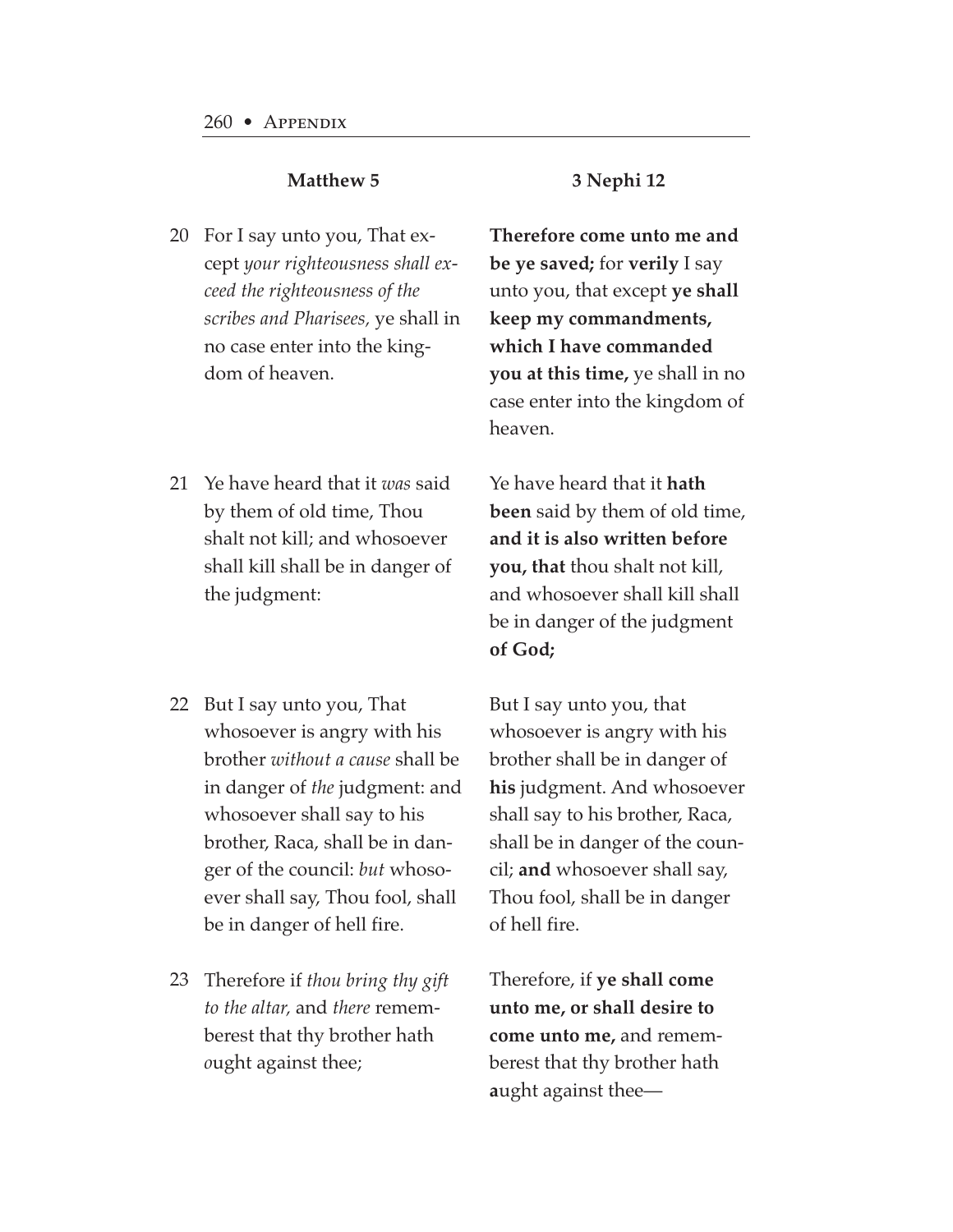- *Leave there thy gift before the al-*24 *tar, and* go thy way; first be reconciled to thy brother, and then come *and offer thy gift.*
- 25 Agree with thine adversary quickly, while*s* thou art in the way with him; lest at any time *the adversary deliver thee to the judge, and the judge deliver thee to the officer,* and thou be cast into prison.
- 26 Verily I say unto thee*,* Thou shalt by no means come out thence, *till* thou hast paid the uttermost *farthing.*

- *Ye have heard that* it *was said* by 27 them of old time, Thou shalt not commit adultery:
- 28 But I say unto you, That whosoever looketh on a woman to lust after her hath committed adultery *with her* already in his heart.

#### **3 Nephi 12**

Go thy way **unto thy brother, and** first be reconciled to thy brother, and then come **unto me with full purpose of heart, and I will receive you.**

Agree with thine adversary quickly while thou art in the way with him, lest at any time **he shall get thee,** and thou **shalt** be cast into prison.

Verily, **verily,** I say unto thee, thou shalt by no means come out thence **until** thou hast paid the uttermost **senine. And while ye are in prison can ye pay even one senine? Verily, verily, I say unto you, Nay.**

**Behold,** it **is written** by them of old time, **that** thou shalt not commit adultery;

But I say unto you, that whosoever looketh on a woman, to lust after her, hath committed adultery already in his heart.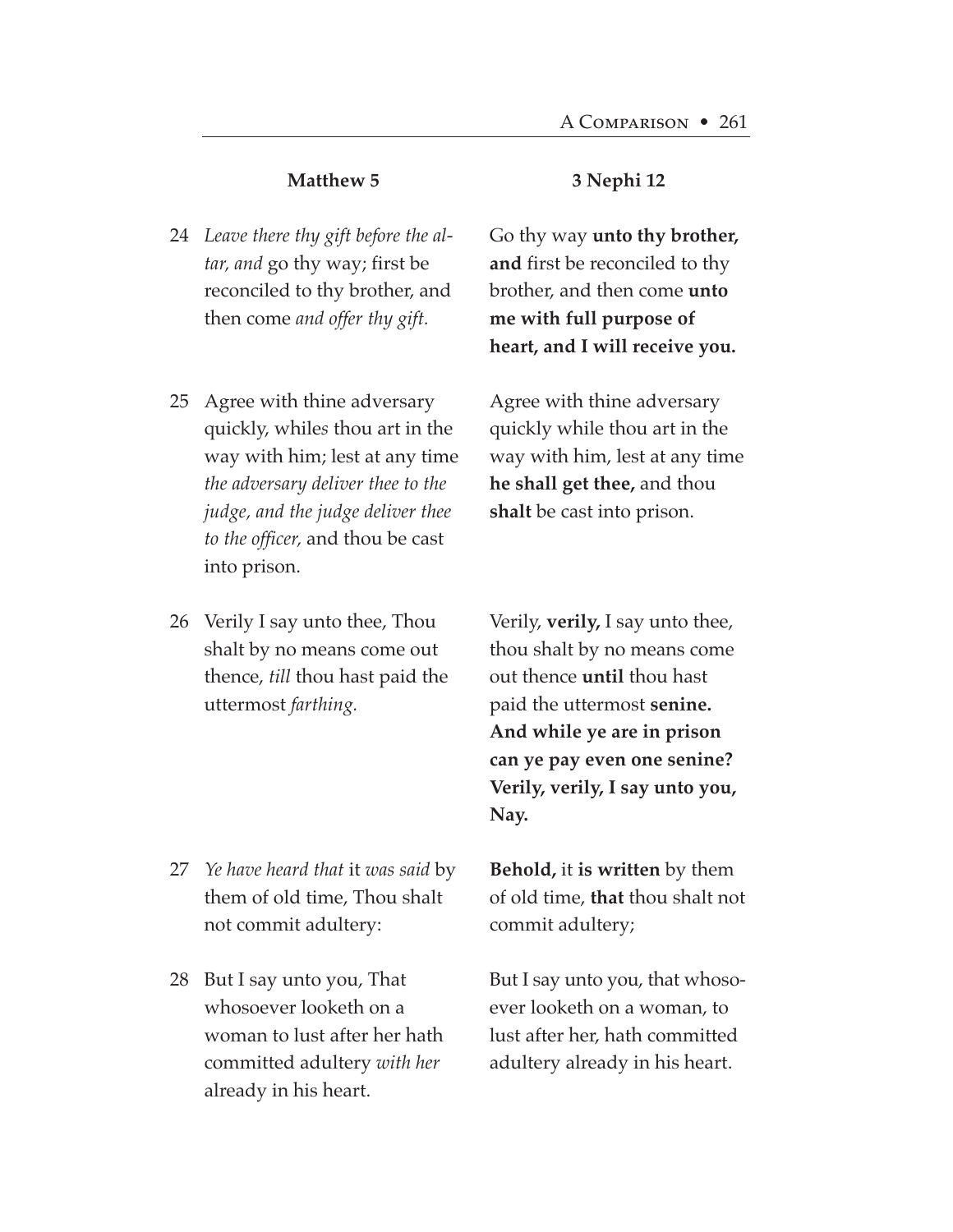- **3 Nephi 12**
- *And if thy right eye offend thee,* 29 *pluck it out, and cast it from thee: for it is profitable for thee that one of thy members should perish, and not that thy whole body should be cast into hell.*

**Behold, I give unto you a commandment, that ye suffer none of these things to enter into your heart;**

- *And if thy right hand offend thee,* 30 *cut it off, and cast it from thee: for it is profitable for thee that one of thy members should perish, and not that thy whole body should be cast into hell.*
- It hath been *said,* Whosoever 31 shall put away his wife, let him give her a writing of divorcement:
- *But* I say unto you, That 32 whosoever shall put away his wife, saving for the cause of fornication, causeth her to commit adultery: and *whosoever* shall marry her *that* is divorced committeth adultery.
- Again, *ye have heard that* it *hath* 33*been said by them of old time,* Thou shalt not forswear thyself, but shalt perform unto the Lord thine oaths:

**For it is better that ye should deny yourselves of these things, wherein ye will take up your cross, than that ye should be cast into hell.**

It hath been **written, that** whosoever shall put away his wife, let him give her a writing of divorcement.

**Verily, verily,** I say unto you, that whosoever shall put away his wife, saving for the cause of fornication, causeth her to commit adultery; and **whoso** shall marry her **who** is divorced committeth adultery.

**And** again it **is written,** thou shalt not forswear thyself, but shalt perform unto the Lord thine oaths;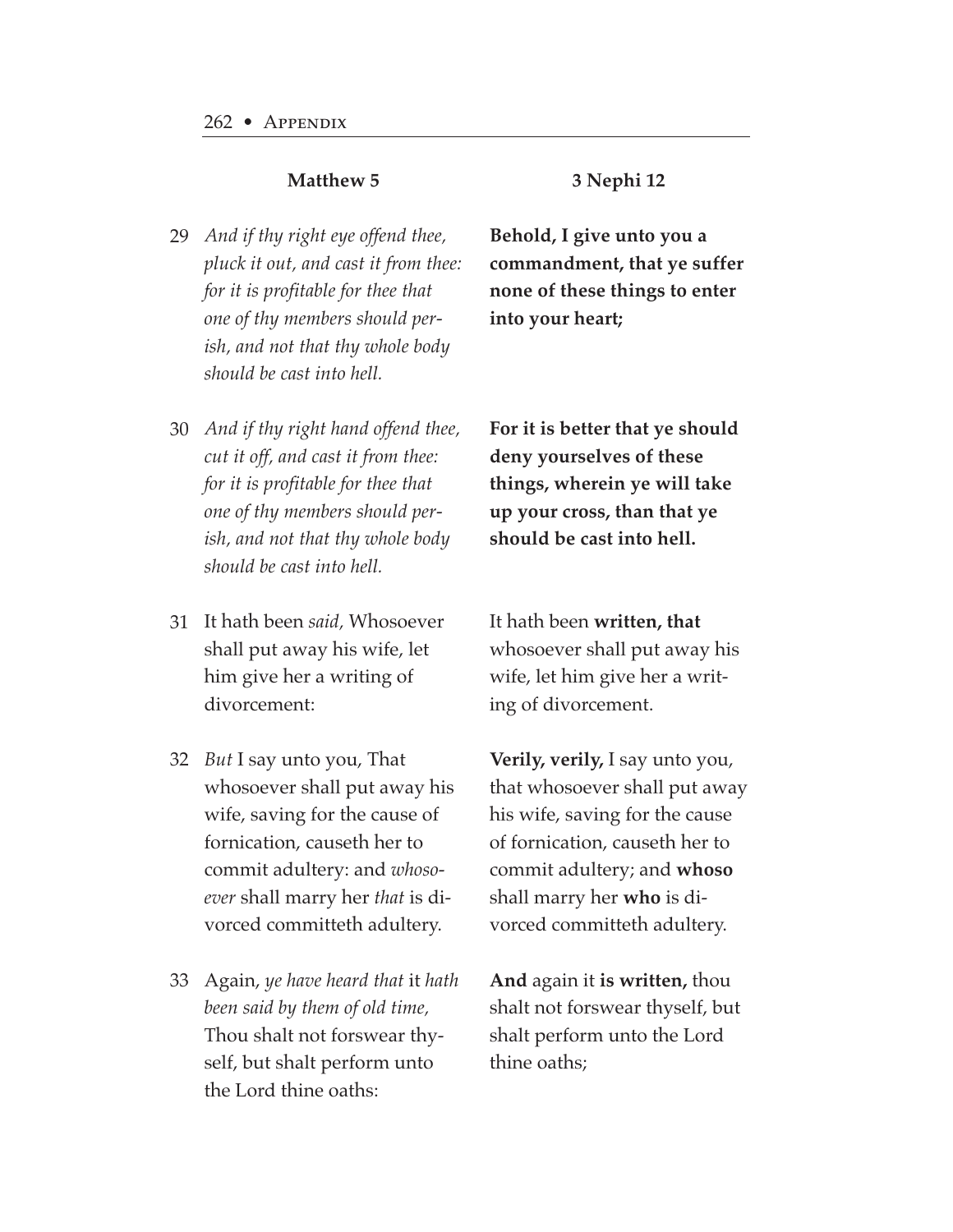| 34 But I say unto you, Swear not  |
|-----------------------------------|
| at all; neither by heaven; for it |
| is God's throne:                  |
|                                   |

- Nor by the earth; for it is his 35 footstool: *neither by Jerusalem; for it is the city of the great King.*
- Neither shalt thou swear by 36 thy head, because thou canst not make one hair *white* or *black.*
- But let your communication 37 be, Yea, yea; Nay, nay: for whatsoever *is* more than these *cometh of* evil.
- *Ye have heard that* it *hath been* 38 *said,* An eye for an eye, and a tooth for a tooth:
- But I say unto you, That ye re-39 sist *not* evil: but whosoever shall smite thee on thy right cheek, turn to him the other also.
- And if any man will sue thee at 40the law, and take away thy coat, let him have thy clo*ke* also.

But **verily, verily,** I say unto you, swear not at all; neither by heaven, for it is God's throne;

**3 Nephi 12**

Nor by the earth, for it is his footstool;

Neither shalt thou swear by thy head, because thou canst not make one hair **black** or **white;**

But let your communication be Yea, yea; Nay, nay; for whatsoever **cometh of** more than these **is** evil.

**And behold,** it **is written,** an eye for an eye, and a tooth for a tooth;

But I say unto you, that ye **shall not** resist evil, but whosoever shall smite thee on thy right cheek, turn to him the other also;

And if any man will sue thee at the law and take away thy coat, let him have thy clo**ak** also;

## **Matthew 5**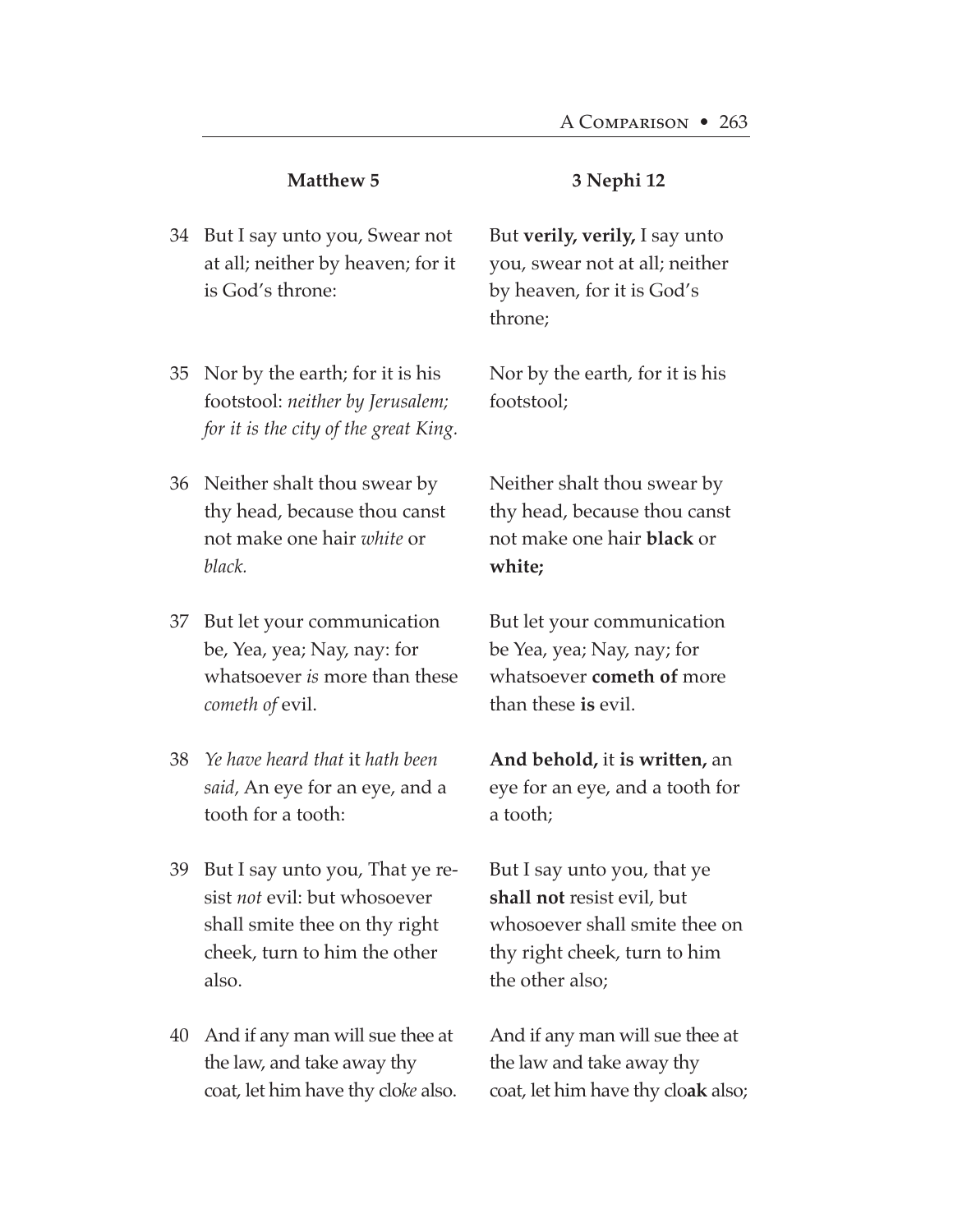#### **3 Nephi 12**

- And whosoever shall compel 41 thee to go a mile, go with him twain.
- Give to him that asketh thee, 42 and from him that would borrow of thee turn *not thou* away.
- *Ye have heard that* it *hath been* 43 *said,* Thou shalt love thy neighbo*u*r, and hate thine enemy.
- But I say unto you, Love your 44 enemies, bless them that curse you, do good to them that hate you, and pray for them *which* despitefully use you, and persecute you;
- That ye may be the children of 45 your Father *which* is in heaven: for he maketh his sun to rise on the evil and on the good, *and sendeth rain on the just and on the unjust.*
- *For if ye love them which love* 46*you, what reward have ye? do not even the publicans the same?*

And whosoever shall compel thee to go a mile, go with him twain.

Give to him that asketh thee, and from him that would borrow of thee turn **thou not** away.

**And behold** it **is written also, that** thou shalt love thy neighbor and hate thine enemy;

But **behold** I say unto you, love your enemies, bless them that curse you, do good to them that hate you, and pray for them **who** despitefully use you and persecute you;

That ye may be the children of your Father **who** is in heaven; for he maketh his sun to rise on the evil and on the good.

**Therefore those things which were of old time, which were under the law, in me are all fulfilled.**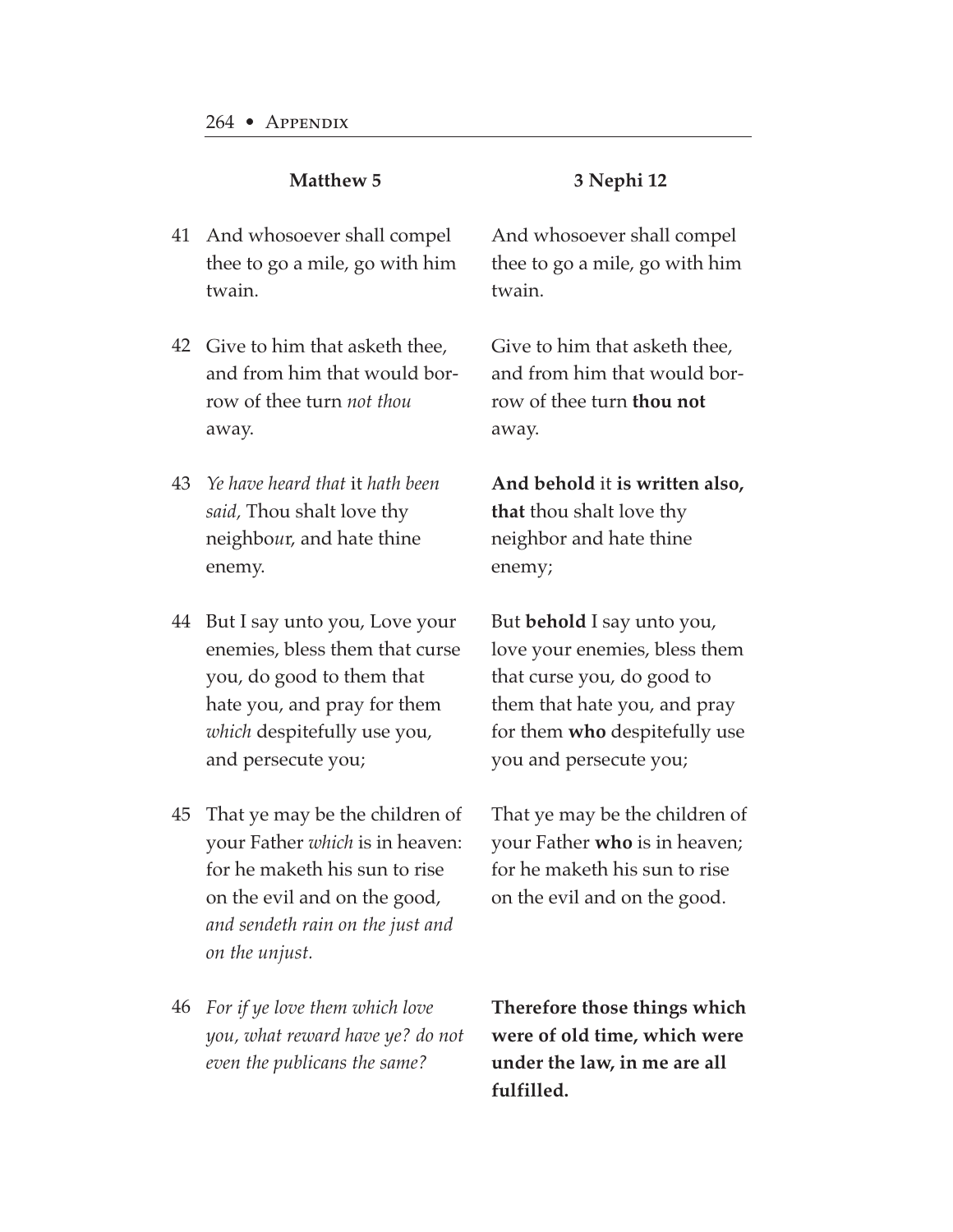#### **Matthew 5–6**

- *And if ye salute your brethren* 47 *only, what do ye more than others? do not even the publicans so?*
- Be *ye therefore* perfect, even as your Father *which* is in heaven is perfect. 48

#### **3 Nephi 12–13**

**Old things are done away, and all things have become new.**

**Therefore I would that ye should** be perfect even as **I, or** your Father **who** is in heaven is perfect.

1

Take heed that ye do not your alms before men, to be seen of them: otherwise ye have no reward of your Father *which* is in heaven.

- Therefore when *thou doest* 2 *thine* alms, do not sound a trumpet before *thee,* as *the* hypocrites do in the synagogues and in the streets, that they may have glory of men. Verily I say unto you, They have their reward.
- But when thou doest alms, let 3not thy left hand know what thy right hand doeth:

**Verily, verily, I say that I would that ye should do alms unto the poor; but** take heed that ye do not your alms before men to be seen of them; otherwise ye have no reward of your Father **who** is in heaven.

Therefore, when **ye shall do your** alms do not sound a trumpet before **you,** as **will** hypocrites do in the synagogues and in the streets, that they may have glory of men. Verily I say unto you, they have their reward.

But when thou doest alms let not thy left hand know what thy right hand doeth;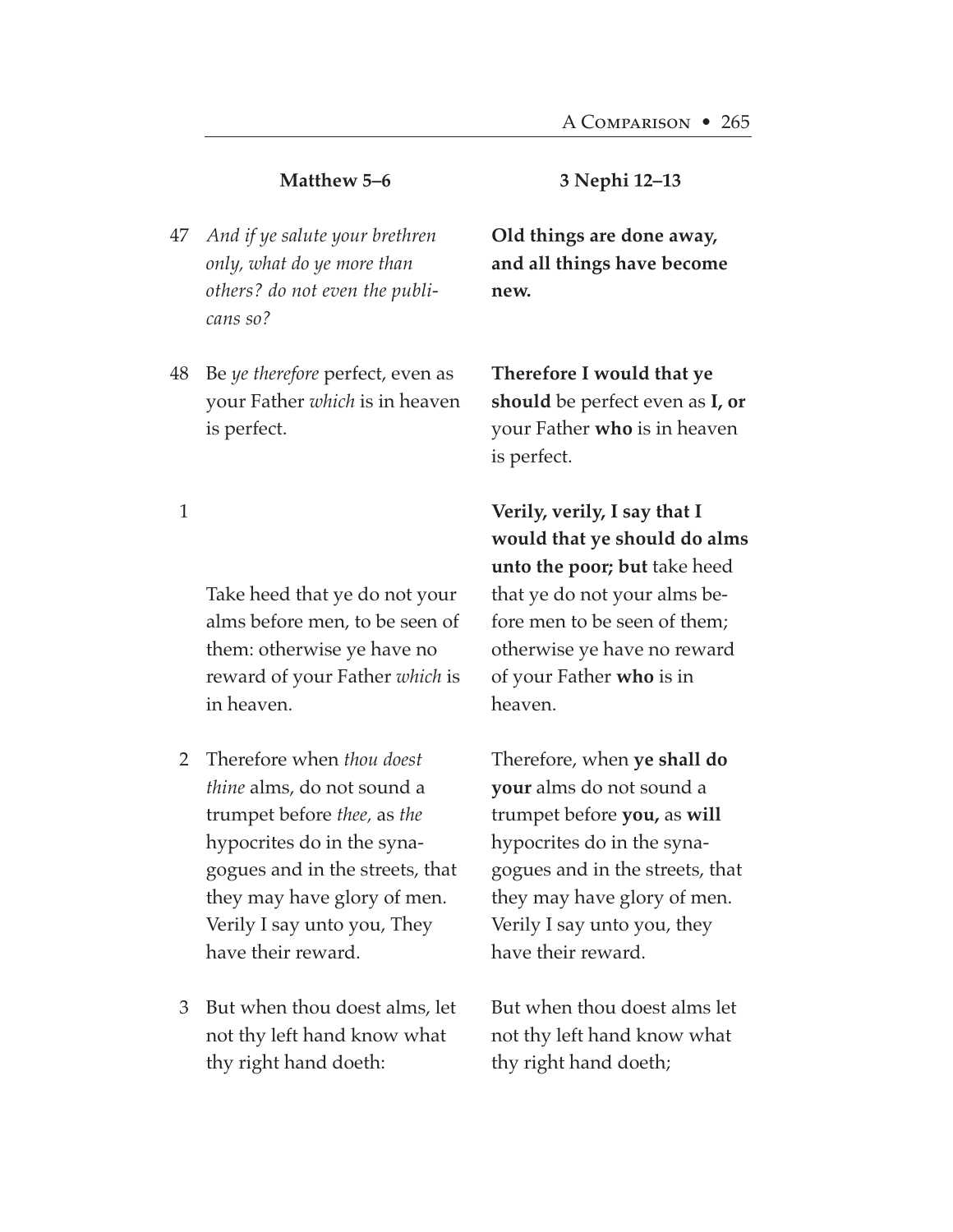- That thine alms may be in se-4 cret: and thy Father *which* seeth in secret himself shall reward thee openly.
- And when thou prayest, thou 5 shalt not *be* as the hypocrites *are:* for they love to pray standing in the synagogues and in the corners of the streets, that they may be seen of men. Verily I say unto you, They have their reward.
- But thou, when thou prayest, 6 enter into thy closet, and when thou hast shut thy door, pray to thy Father *which* is in secret; and thy Father *which* seeth in secret shall reward thee openly.
- But when ye pray, use not 7 vain repetitions, as the heathen *do:* for they think that they shall be heard for their much speaking.
- Be not ye therefore like unto 8them: for your Father knoweth what things ye have need of, before ye ask him.

#### **3 Nephi 13**

That thine alms may be in secret; and thy Father **who** seeth in secret, himself shall reward thee openly.

And when thou prayest thou shalt not **do** as the hypocrites, for they love to pray, standing in the synagogues and in the corners of the streets, that they may be seen of men. Verily I say unto you, they have their reward.

But thou, when thou prayest, enter into thy closet, and when thou hast shut thy door, pray to thy Father **who** is in secret; and thy Father, **who** seeth in secret, shall reward thee openly.

But when ye pray, use not vain repetitions, as the heathen, for they think that they shall be heard for their much speaking.

Be not ye therefore like unto them, for your Father knoweth what things ye have need of before ye ask him.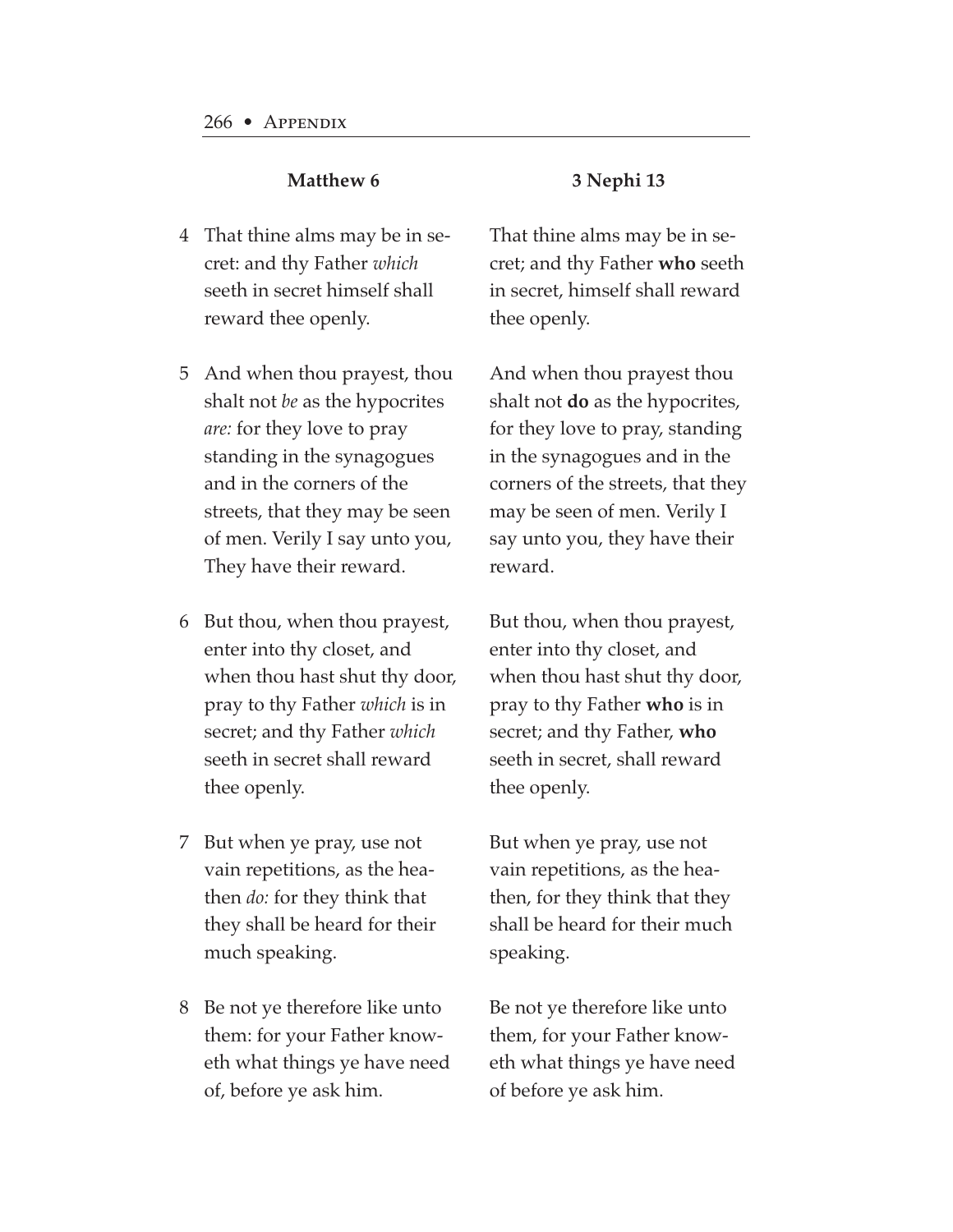#### **3 Nephi 13**

- After this manner therefore 9 pray ye: Our Father *which* art in heaven, Hallowed be thy name.
- *Thy kingdom come.* Thy will be 10 done *in* earth, as it is in heaven.
- *Give us this day our daily bread.* 11
- 12 And forgive us our debts, as we forgive our debtors.
- 13 And lead us not into temptation, but deliver us from evil: For thine is the kingdom, and the power, and the glory, for ever. Amen.
- For if ye forgive men their 14 trespasses, your heavenly Father will also forgive you:
- 15 But if ye forgive not men their trespasses, neither will your Father forgive your trespasses.
- Moreover when ye fast, be 16not, as the hypocrites, of a sad countenance: for they disfigure their faces, that they may

After this manner therefore pray ye: Our Father **who** art in heaven, hallowed be thy name.

Thy will be done **on** earth as it is in heaven.

And forgive us our debts, as we forgive our debtors.

And lead us not into temptation, but deliver us from evil.

For thine is the kingdom, and the power, and the glory, forever. Amen.

For, if ye forgive men their trespasses your heavenly Father will also forgive you;

But if ye forgive not men their trespasses neither will your Father forgive your trespasses.

Moreover, when ye fast be not as the hypocrites, of a sad countenance, for they disfigure their faces that they may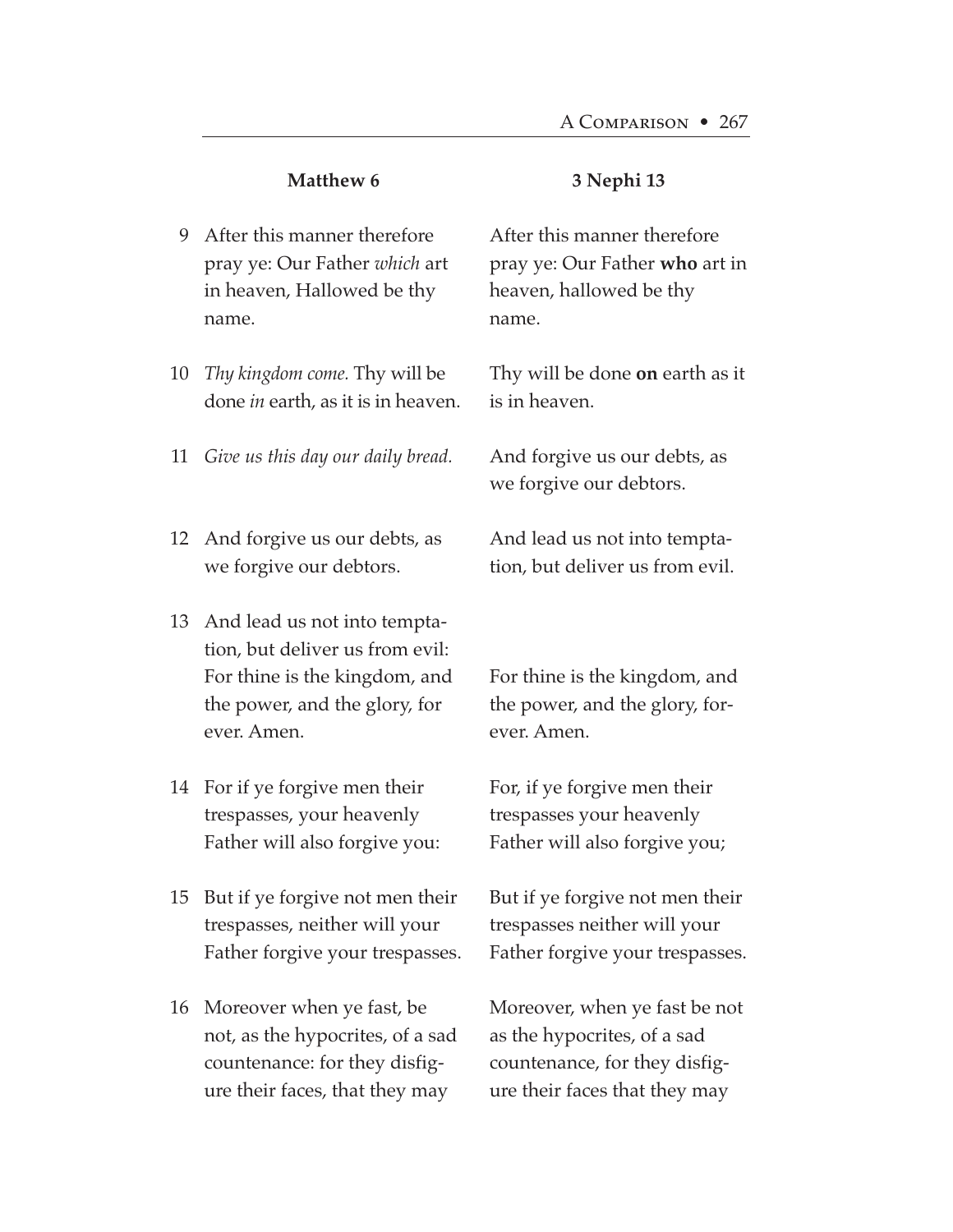appear unto men to fast. Verily I say unto you, They have their reward.

- 17 But thou, when thou fastest, anoint *thine* head, and wash thy face;
- That thou appear not unto 18 men to fast, but unto thy Father *which* is in secret: and thy Father, *which* seeth in secret, shall reward thee openly.
- Lay not up for yourselves 19 treasures upon earth, where moth and rust doth corrupt, and *where* thieves break through and steal:
- 20 But lay up for yourselves treasures in heaven, where neither moth nor rust doth corrupt, and where thieves do not break through nor steal:
- 21 For where your treasure is, there will your heart be also.
- The light of the body is the 22eye: if therefore thine eye be

#### **3 Nephi 13**

appear unto men to fast. Verily I say unto you, they have their reward.

But thou, when thou fastest, anoint **thy** head, and wash thy face;

That thou appear not unto men to fast, but unto thy Father, **who** is in secret; and thy Father, **who** seeth in secret, shall reward thee openly.

Lay not up for yourselves treasures upon earth, where moth and rust doth corrupt, and thieves break through and steal;

But lay up for yourselves treasures in heaven, where neither moth nor rust doth corrupt, and where thieves do not break through nor steal.

For where your treasure is, there will your heart be also.

The light of the body is the eye; if, therefore, thine eye be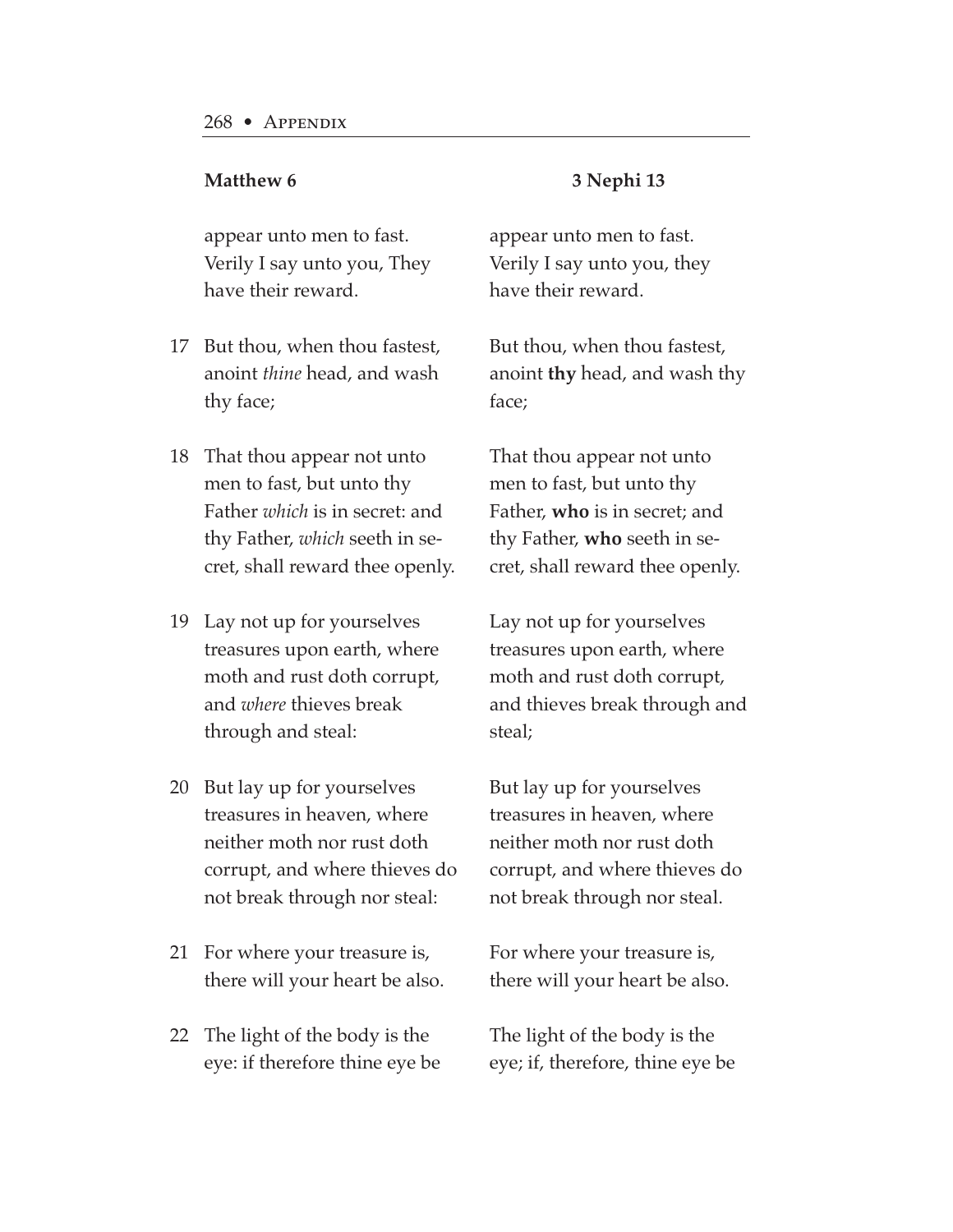single, thy whole body shall be full of light.

- 23 But if thine eye be evil, thy whole body shall be full of darkness. If therefore the light that is in thee be darkness, how great is that darkness!
- No man can serve two mas-24 ters: for either he will hate the one, and love the other; or else he will hold to the one, and despise the other. Ye cannot serve God and mammon.

Therefore I say unto you, Take no thought for your life, what ye shall eat, or what ye shall drink; nor yet for your body, what ye shall put on. Is not the life more than meat, and the body than raiment?

#### **3 Nephi 13**

single, thy whole body shall be full of light.

But if thine eye be evil, thy whole body shall be full of darkness. If, therefore, the light that is in thee be darkness, how great is that darkness!

No man can serve two masters; for either he will hate the one and love the other, or else he will hold to the one and despise the other. Ye cannot serve God and Mammon.

**And now it came to pass that when Jesus had spoken these words he looked upon the twelve whom he had chosen, and said unto them: Remember the words which I have spoken. For behold, ye are they whom I have chosen to minister unto this people.** Therefore I say unto you, take no thought for your life, what ye shall eat, or what ye shall drink; nor yet for your body, what ye shall put on. Is not the life more than meat, and the body than raiment?

25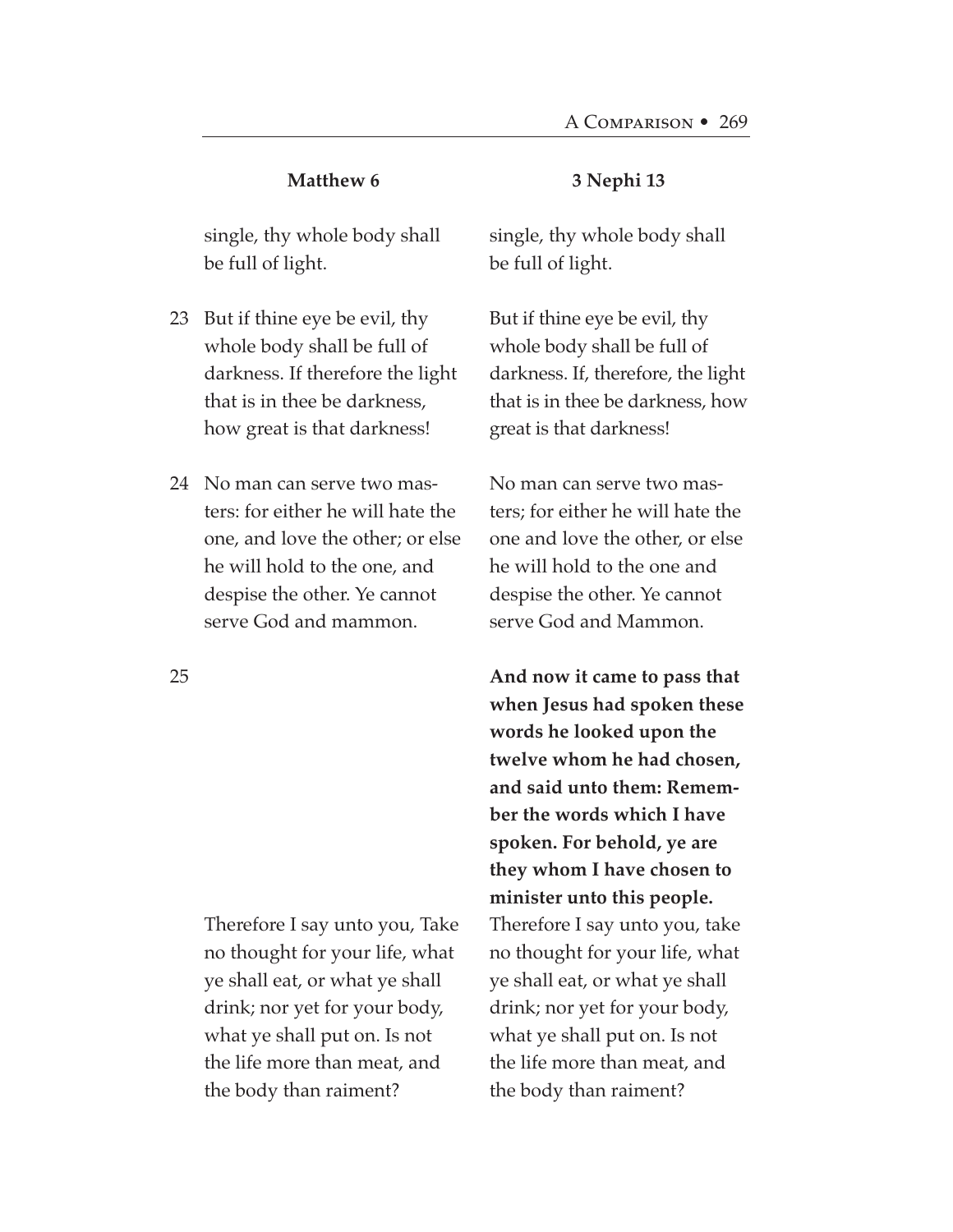- 26 Behold the fowls of the air: for they sow not, neither do they reap, nor gather into barns; yet your heavenly Father feedeth them. Are ye not much better than they?
- Which of you by taking 27 thought can add one cubit unto his stature?
- 28  $\,$  And why take ye thought for raiment? Consider the lilies of the field, how they grow; they toil not, neither do they spin:
- And yet I say unto you, That 29 even Solomon in all his glory was not arrayed like one of these.
- Wherefore, if God so clothe 30 the grass of the field, which to day is, and to morrow is cast into the oven, *shall* he *not much more* clothe you, *O* ye of little faith?
- Therefore take no thought, 31saying, What shall we eat? or, What shall we drink? or, Wherewithal shall we be clothed?

Behold the fowls of the air, for they sow not, neither do they reap nor gather into barns; yet your heavenly Father feedeth them. Are ye not much better than they?

Which of you by taking thought can add one cubit unto his stature?

And why take ye thought for raiment? Consider the lilies of the field how they grow; they toil not, neither do they spin;

And yet I say unto you, that even Solomon, in all his glory, was not arrayed like one of these.

Wherefore, if God so clothe the grass of the field, which today is, and tomorrow is cast into the oven, **even so will** he clothe you, **if** ye **are not** of little faith.

Therefore take no thought, saying, What shall we eat? or, What shall we drink? or, Wherewithal shall we be clothed?

## **3 Nephi 13**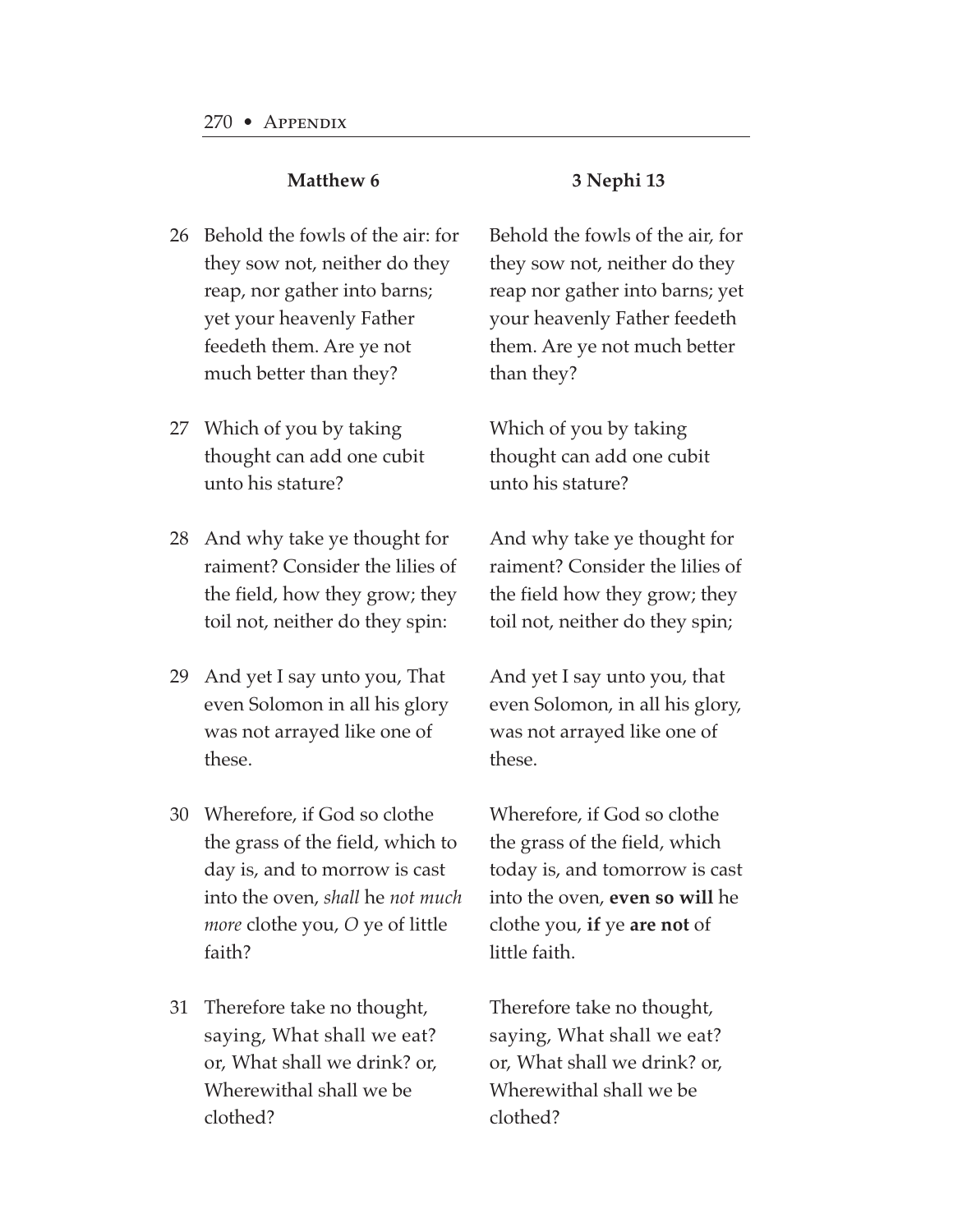#### **Matthew 6–7**

- *(For after all these things do the* 32 *Gentiles seek:)* for your heavenly Father knoweth that ye have need of all these things.
- But seek ye first the kingdom 33 of God, and his righteousness; and all these things shall be added unto you.
- Take therefore no thought for 34 the morrow: for the morrow shall take thought for the things of itself. Sufficient *unto* the day *is* the evil thereof.

1

Judge not, that ye be not judged.

For with what judgment ye 2judge, ye shall be judged: and with what measure ye mete, it shall be measured to you again.

#### **3 Nephi 13–14**

For your heavenly Father knoweth that ye have need of all these things.

But seek ye first the kingdom of God and his righteousness, and all these things shall be added unto you.

Take therefore no thought for the morrow, for the morrow shall take thought for the things of itself. Sufficient **is** the day **unto** the evil thereof.

**And now it came to pass that when Jesus had spoken these words he turned again to the multitude, and did open his mouth unto them again, saying: Verily, verily, I say unto you,** Judge not, that ye be not judged.

For with what judgment ye judge, ye shall be judged; and with what measure ye mete, it shall be measured to you again.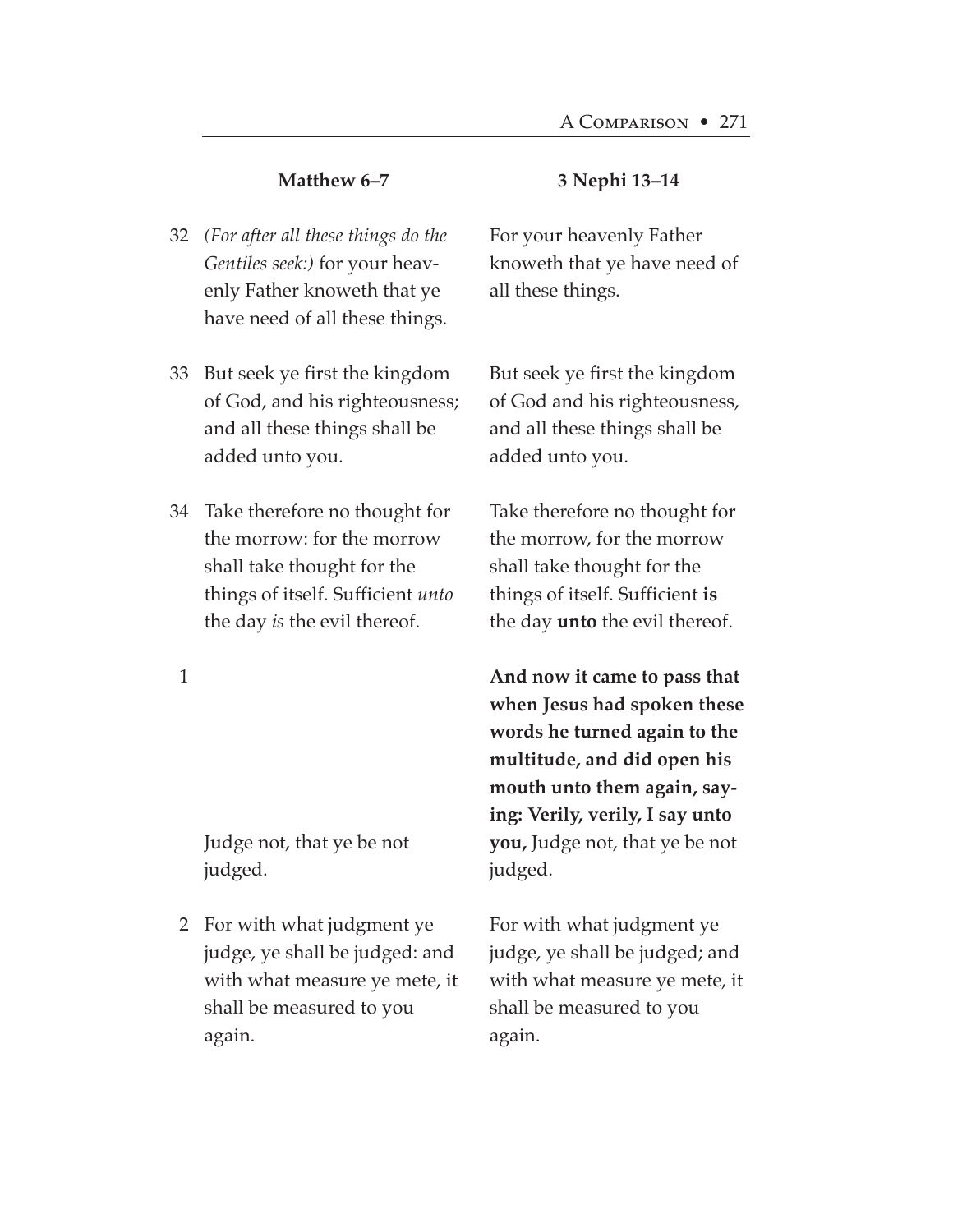#### **3 Nephi 14**

- And why beholdest thou the 3 mote that is in thy brother's eye, but considerest not the beam that is in thine own eye?
- Or how wilt thou say to thy 4 brother, Let me pull *out* the mote out of thine eye; and, behold, a beam is in thine own eye?
- Thou hypocrite, first cast *out* 5 the beam out of thine own eye; and then shalt thou see clearly to cast out the mote out of thy brother's eye.
- Give not that which is holy 6 unto the dogs, neither cast ye your pearls before swine, lest they trample them under their feet, and turn again and rend you.
- Ask, and it shall be given you; 7 seek, and ye shall find; knock, and it shall be opened unto you:
- For every one that asketh re-8ceiveth; and he that seeketh findeth; and to him that knocketh it shall be opened.

And why beholdest thou the mote that is in thy brother's eye, but considerest not the beam that is in thine own eye?

Or how wilt thou say to thy brother: Let me pull the mote out of thine eye—and behold, a beam is in thine own eye?

Thou hypocrite, first cast the beam out of thine own eye; and then shalt thou see clearly to cast the mote out of thy brother's eye.

Give not that which is holy unto the dogs, neither cast ye your pearls before swine, lest they trample them under their feet, and turn again and rend you.

Ask, and it shall be given **unto** you; seek, and ye shall find; knock, and it shall be opened unto you.

For every one that asketh, receiveth; and he that seeketh, findeth; and to him that knocketh, it shall be opened.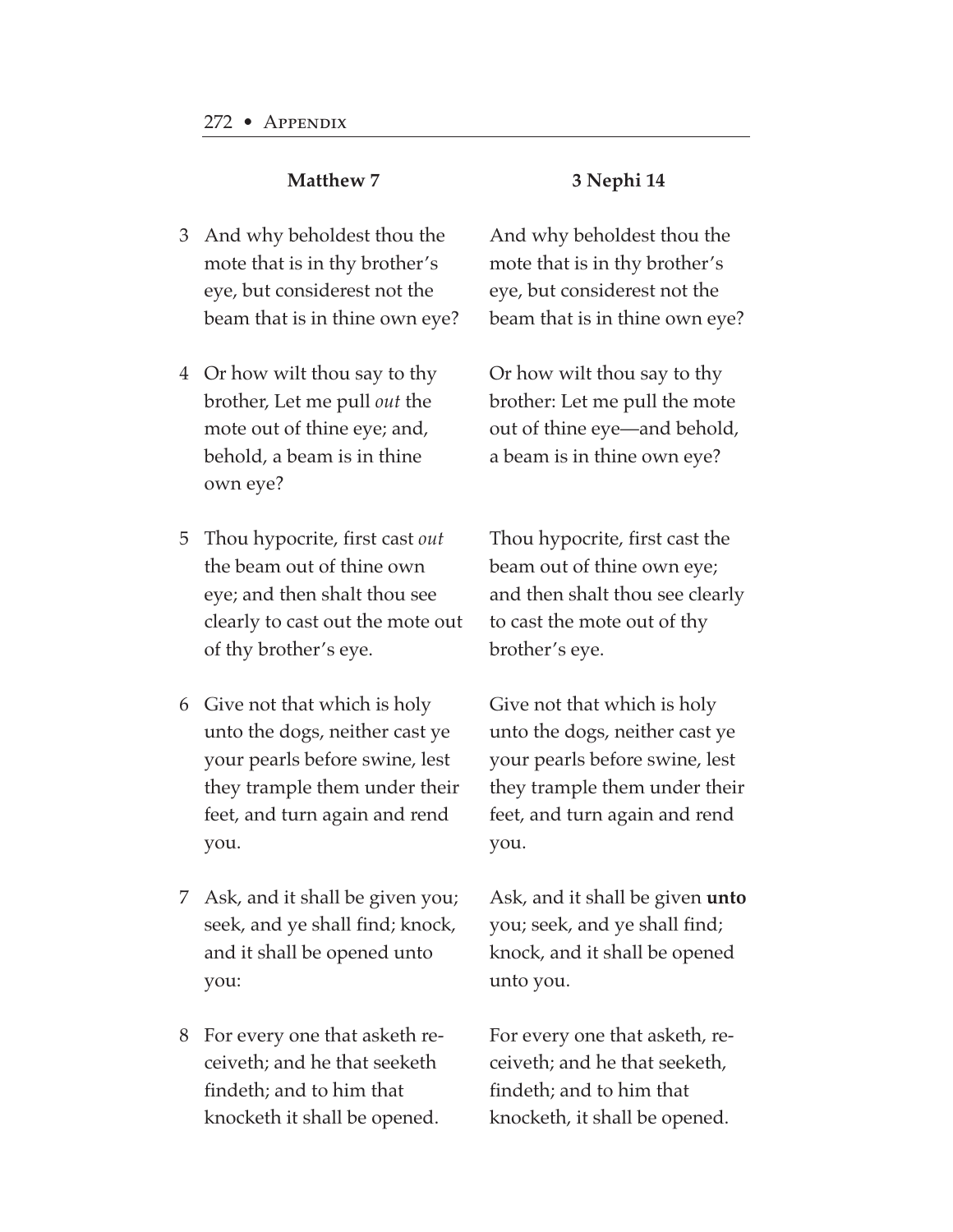- Or what man is there of you, 9 *whom* if his son ask bread, will *he* give him a stone?
- 10  $\,$  Or if he ask a fish, will he give him a serpent?
- If ye then, being evil, know 11 how to give good gifts unto your children, how much more shall your Father *which* is in heaven give good things to them that ask him?
- Therefore all things whatso-12 ever ye would that men should do to you, do ye even so to them: for this is the law and the prophets.
- Enter ye in at the strait gate: 13 for wide is the gate, and broad is the way, *that* leadeth to destruction, and many there be *which* go in thereat:
- 14 Because strait is the gate, and narrow is the way, which leadeth unto life, and few there be that find it.

#### **3 Nephi 14**

Or what man is there of you, **who,** if his son ask bread, will give him a stone?

Or if he ask a fish, will he give him a serpent?

If ye then, being evil, know how to give good gifts unto your children, how much more shall your Father **who** is in heaven give good things to them that ask him?

Therefore, all things whatsoever ye would that men should do to you, do ye even so to them, for this is the law and the prophets.

Enter ye in at the strait gate; for wide is the gate, and broad is the way, *which* leadeth to destruction, and many there be **who** go in thereat;

Because strait is the gate, and narrow is the way, which leadeth unto life, and few there be that find it.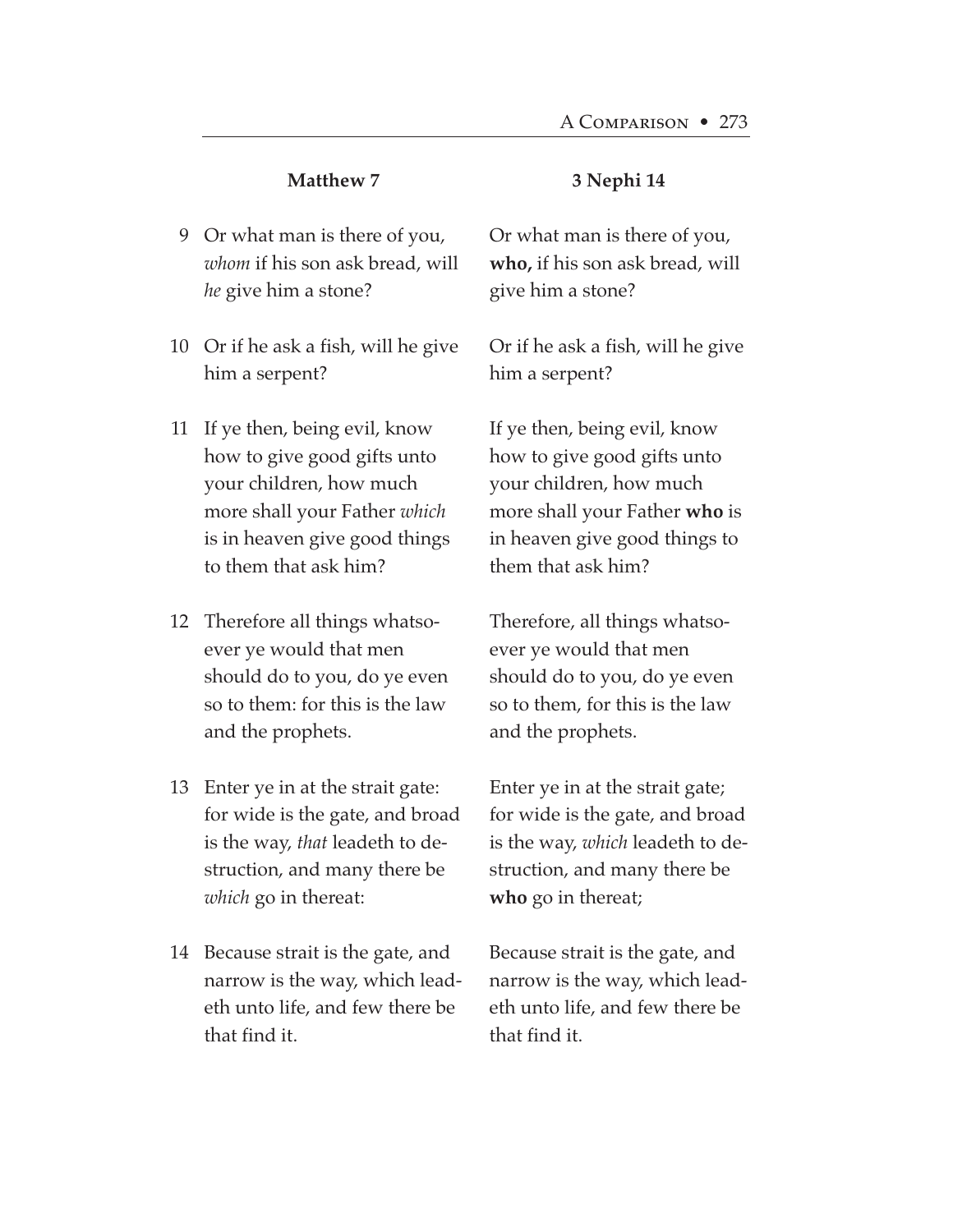#### **3 Nephi 14**

- 15 Beware of false prophets, *which* come to you in sheep's clothing, but inwardly they are ravening wolves.
- 16 Ye shall know them by their fruits. Do men gather grapes of thorns, or figs of thistles?
- Even so every good tree 17 bringeth forth good fruit; but a corrupt tree bringeth forth evil fruit.
- A good tree cannot bring forth 18 evil fruit, neither *can* a corrupt tree bring forth good fruit.
- Every tree that bringeth not 19 forth good fruit is hewn down, and cast into the fire.
- Wherefore by their fruits ye 20 shall know them.
- Not every one that saith unto 21me, Lord, Lord, shall enter into the kingdom of heaven; but he that doeth the will of my Father *which* is in heaven.

Beware of false prophets, **who** come to you in sheep's clothing, but inwardly they are ravening wolves.

Ye shall know them by their fruits. Do men gather grapes of thorns, or figs of thistles?

Even so every good tree bringeth forth good fruit; but a corrupt tree bringeth forth evil fruit.

A good tree cannot bring forth evil fruit, neither a corrupt tree bring forth good fruit.

Every tree that bringeth not forth good fruit is hewn down, and cast into the fire.

Wherefore**,** by their fruits ye shall know them.

Not every one that saith unto me, Lord, Lord, shall enter into the kingdom of heaven; but he that doeth the will of my Father **who** is in heaven.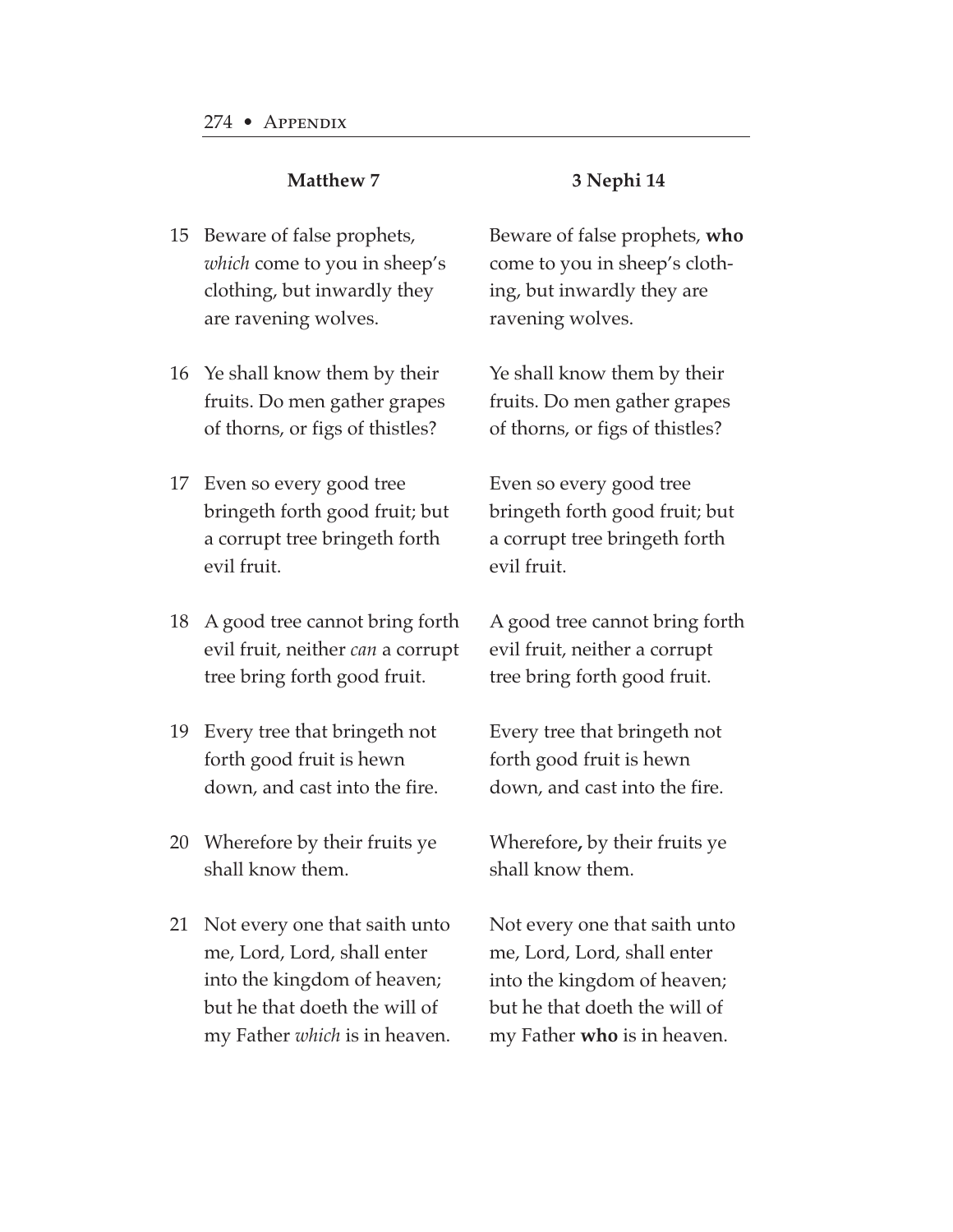- Many will say to me in that 22 day, Lord, Lord, have we not prophesied in thy name? and in thy name have cast out devils? and in thy name done many wonderful works?
- 23 And then will I profess unto them, I never knew you: depart from me, ye that work iniquity.
- Therefore *whosoever* heareth 24 these sayings of mine, and doeth them, I will liken him unto a wise man, *which* built his house upon a rock:
- 25 And the rain descended, and the floods came, and the winds blew, and beat upon that house; and it fell not: for it was founded upon a rock.
- 26  $\,$  And every one that heareth these sayings of mine, and doeth them not, shall be likened unto a foolish man, *which* built his house upon the sand:

#### **3 Nephi 14**

Many will say to me in that day: Lord, Lord, have we not prophesied in thy name, and in thy name have cast out devils, and in thy name done many wonderful works?

And then will I profess unto them: I never knew you; depart from me, ye that work iniquity.

Therefore, **whoso** heareth these sayings of mine and doeth them, I will liken him unto a wise man, **who** built his house upon a rock—

And the rain descended, and the floods came, and the winds blew, and beat upon that house; and it fell not**,** for it was founded upon a rock.

And every one that heareth these sayings of mine and doeth them not shall be likened unto a foolish man, **who** built his house upon the sand—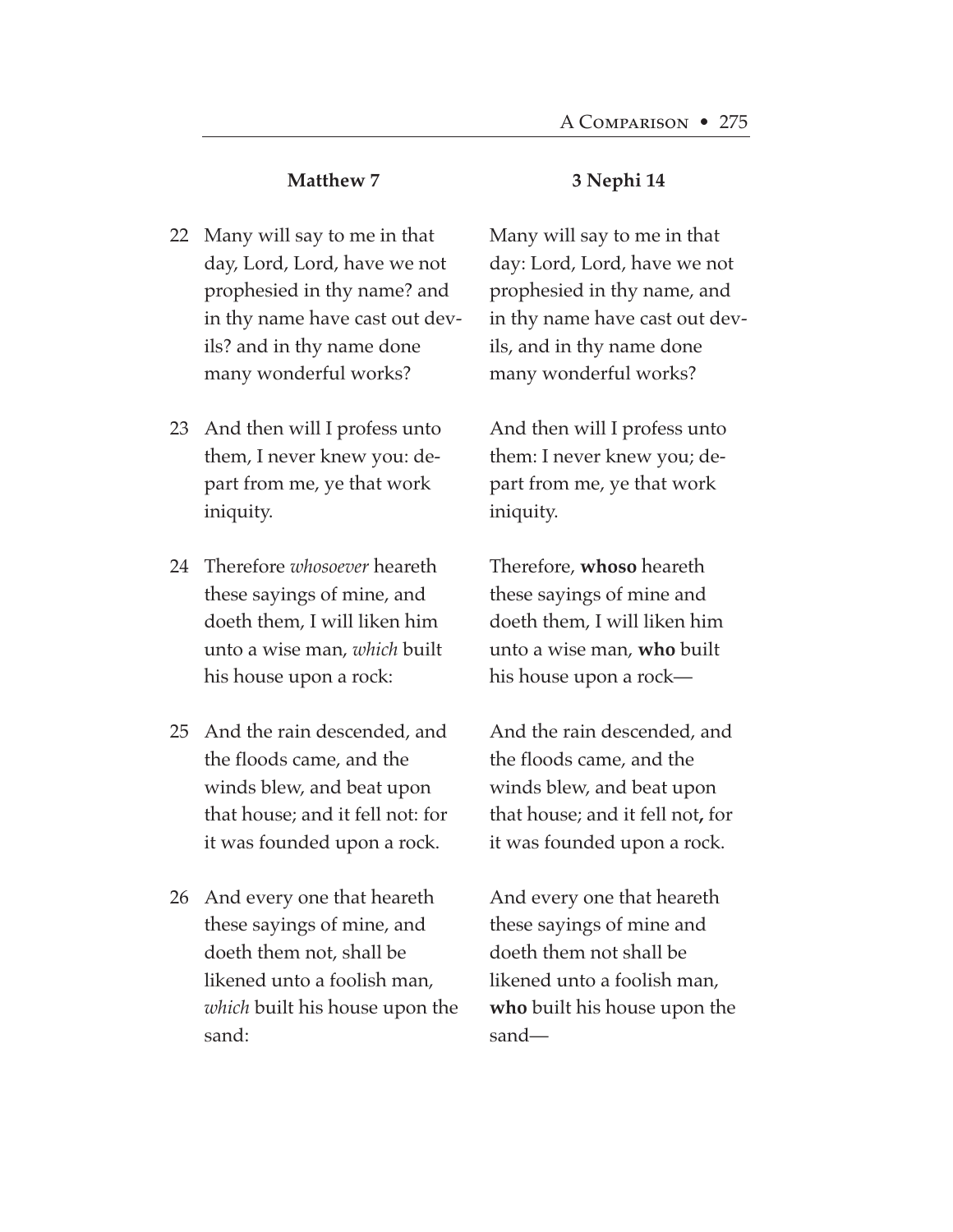- 27 And the rain descended, and the floods came, and the winds blew, and beat upon that house; and it fell: and great was the fall of it.
- 28 And it came to pass, when Jesus had ended these sayings, *the people were astonished at his doctrine:*
- *For he taught them as one having* 29*authority, and not as the scribes.*

#### **3 Nephi 14–15**

And the rain descended, and the floods came, and the winds blew, and beat upon that house; and it fell, and great was the fall of it.

1 And **now** it came to pass **that** when Jesus had ended these sayings **he cast his eyes round about on the multitude, and said unto them: Behold, ye have heard the things which I taught before I ascended to my Father; therefore, whoso remembereth these sayings of mine and doeth them, him will I raise up at the last day.**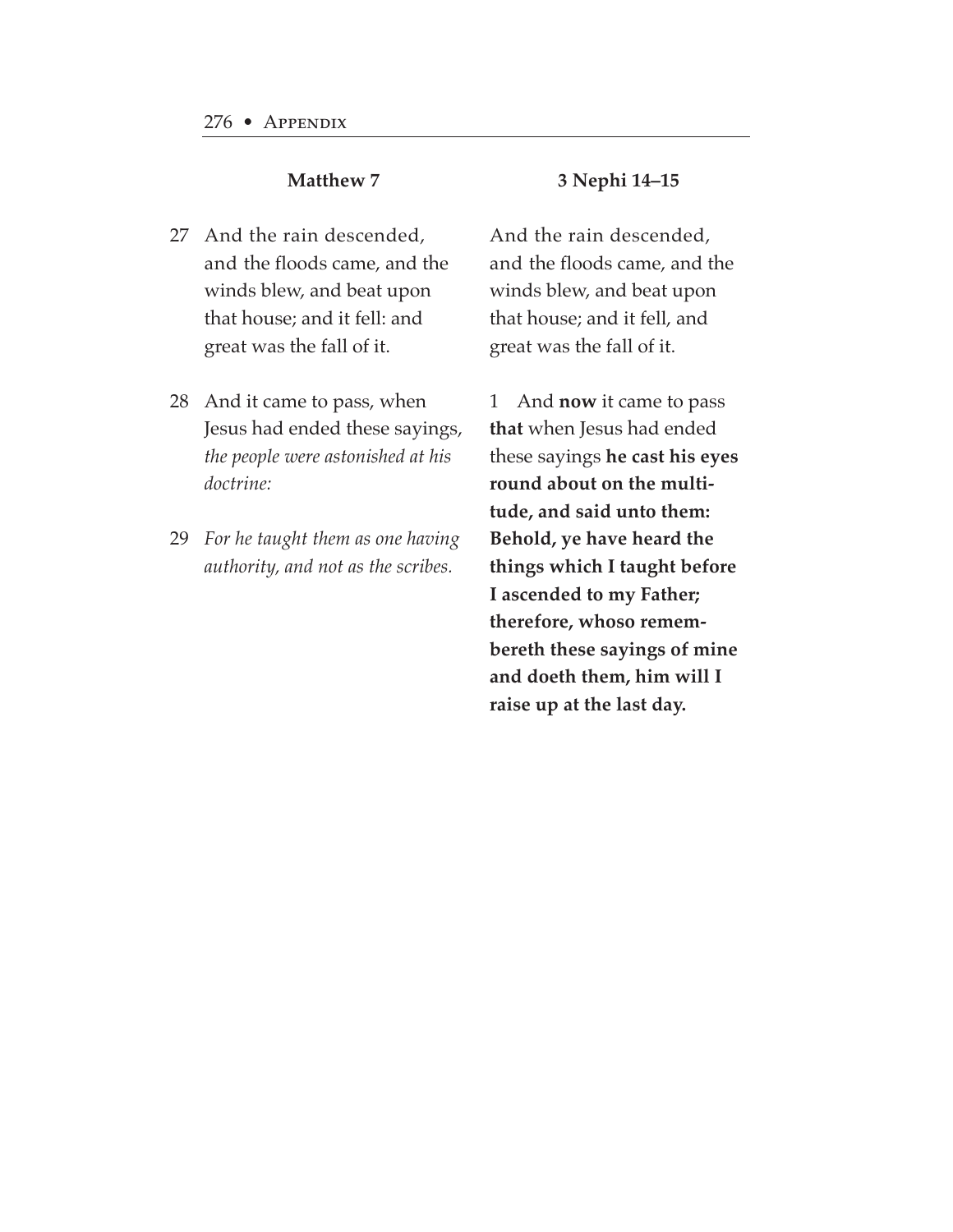# INDEX OF PASSAGES

| <b>OLD TESTAMENT,</b>                                                                            | 20:14, p. 158                                                                                           | 16:30, p. 80                                                                                        |
|--------------------------------------------------------------------------------------------------|---------------------------------------------------------------------------------------------------------|-----------------------------------------------------------------------------------------------------|
| <b>KING JAMES</b>                                                                                | 20:16, p. 159                                                                                           | 18, pp. 68, 171                                                                                     |
| <b>VERSION</b>                                                                                   | 21:24, p. 160                                                                                           | 19, p. 171                                                                                          |
| <b>Genesis</b><br>1:3, p. $63$<br>$3:22$ , p. 94<br>14:20, p. 52<br>18:2, p. 55<br>22:18, p. 165 | 22:2, p. 164<br>22:25, p. 161<br>22:26, p. 160<br>22:31, p. 165<br>23:4, p. 161<br>23:14–19, p. 45n. 25 | 19:2, p. 162<br>19:12, p. 159<br>19:18, pp. 161, 173<br>20, pp. 68, 171<br>23, p. 171<br>24, p. 172 |
| <b>Exodus</b>                                                                                    | 23:17, pp. 37–38<br>24:3, p. 171                                                                        | 24:20, p. 160                                                                                       |
| 8:22, p. 166                                                                                     | 24:4, p. 171                                                                                            | 25–27, p. 172                                                                                       |
| 16:4, p. 165                                                                                     | 24:8, p. 171                                                                                            | <b>Numbers</b>                                                                                      |
| 16:15, p. 163                                                                                    | 24:9, p. 170                                                                                            | 6:26, p. 76                                                                                         |
| 19-24, pp. 32, 169                                                                               | 24:25, p. 171                                                                                           | $9:15-22$ , p. 101                                                                                  |
| 19:1, p. 40                                                                                      | 40:34-38, p. 101                                                                                        | 18:19, p. 62                                                                                        |
| 19:10, p. 54                                                                                     | Leviticus                                                                                               | 30:2, p. 159                                                                                        |
| 19:14, p. 170                                                                                    | 1-7, 17, p. 171                                                                                         | Deuteronomy                                                                                         |
| 19:15, p. 41                                                                                     | $2:13$ , p. 156                                                                                         | $4:26$ , pp. 55, 170                                                                                |
| 19:18, p. 169                                                                                    | 11-16, p. 171                                                                                           | 5, p. 70                                                                                            |
| 20, pp. 40-41, 70                                                                                | 13:58, p. 170                                                                                           | 5:17, p. 158                                                                                        |
| 20:13, p. 158                                                                                    | 15:17, p. 170                                                                                           | 6:5, p. 73                                                                                          |
|                                                                                                  |                                                                                                         |                                                                                                     |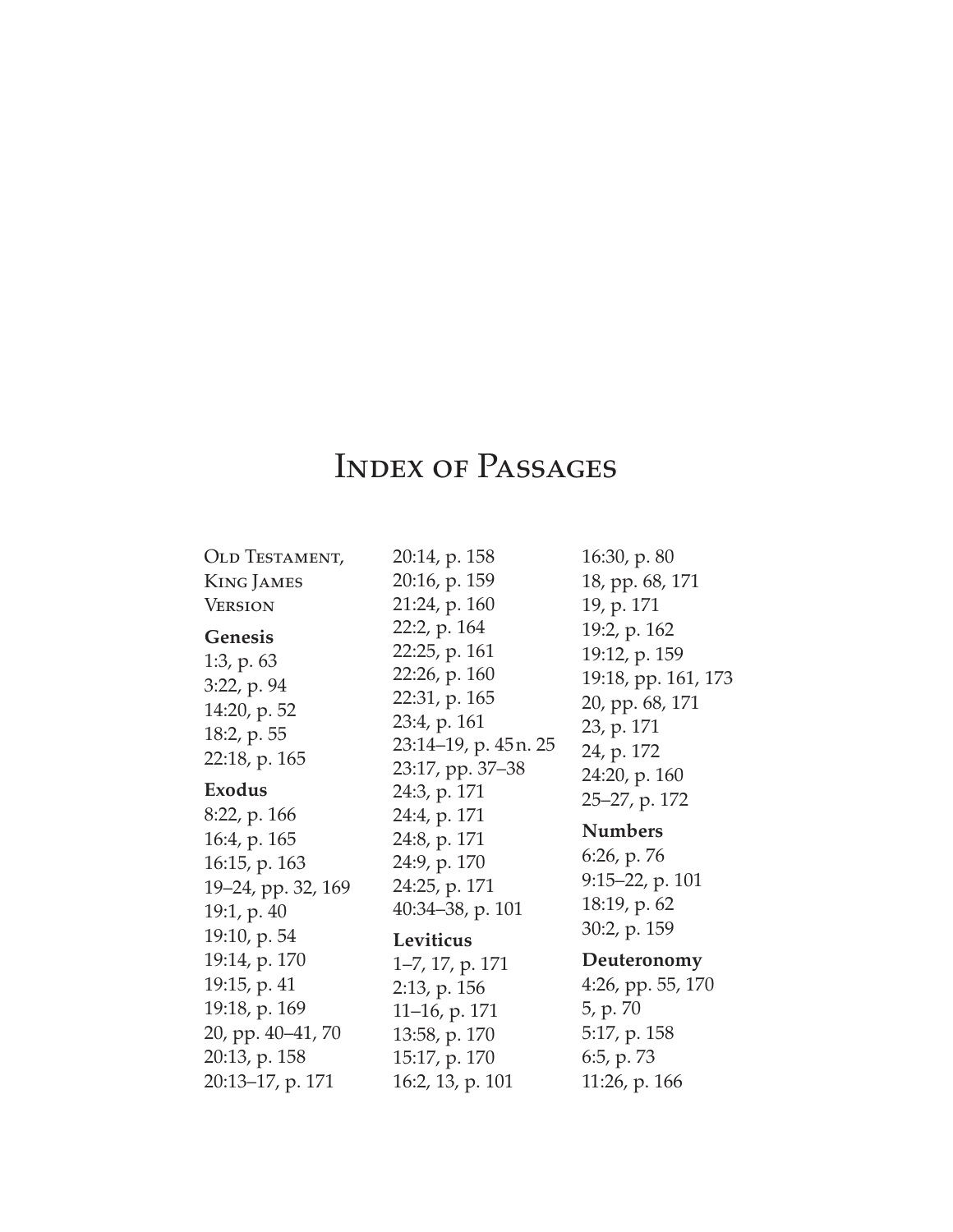11:27, p. 165 14:1, p. 162 **Deuteronomy** *(cont.)* 15:7–11, p. 74 15:8, p. 161 18:13, p. 162 18:20, p. 166 18:20–22, p. 143 19:15, p. 55 19:21, p. 160 21:22, p. 69 22:1, p. 161 22:22, p. 69 23:22, p. 159 24:1, pp. 69, 159 24:1–4, p. 171 27:11–26, p. 170 30:15, 19, p. 166 30:19, p. 93 31:9–13, p. 37 31:10–12, p. 38 31:15, p. 101 **Joshua** 24:22, p. 55 24:27, p. 170 **2 Samuel** 12:20, p. 170 19:6, pp. 161, 173 **1 Kings** 8:28, 29, 30, 32, 34, 36, p. 83 8:32, 34, 36, 39, 43, 45, 49, p. 82 8:61, p. 162 **2 Kings** 4:33, p. 162

20:2, p. 162

**1 Chronicles** 16:36, p. 210n. 11 29:10–11, p. 207 29:10–13, p. 207 29:11, p. 163 **2 Chronicles** 4:6, p. 170 36:16, p. 156 **Nehemiah** 8:6, p. 210n. 11 **Job** 5:11, p. 154 29:3, p. 157 **Psalms** 1:1–3, p. 94 6:8, p. 167 17, p. 153 17:15, p. 153 17:15 LXX, p. 156 18:28, p. 157 22:13, p. 166 22:26, pp. 154, 155 24:3–4, p. 155 24:3–6, p. 60 24:4, pp. 54, 170 25:9, p. 154 26:6, p. 170 34:18, p. 167 37:4, p. 165 37:11, p. 154 37:15, p. 135 48:2, pp. 130–31, 160 50:5, 22, p. 89 50:14, p. 159 51:17, p. 167 68:18, p. 216 72:17, p. 163 73:1, p. 156

73:13, p. 170 76:9, p. 154 82:6, pp. 156, 162 105:40, p. 163 106:48, p. 210n. 11 111:9, p. 163 118:25–26, p. 53 118:26, p. 169 119:118, p. 157 139:20, p. 159 141:4, p. 167 147:6, p. 155 149:4, p. 155 **Proverbs** 3:32, p. 177n. 14 6:25, p. 158 8:17, p. 165 20:27, p. 164 25:21, p. 161 25:8–9 (in Hebrew), p. 158 28:6, 18, p. 166 28:27, p. 161 **Ecclesiastes** 5:5, p. 159 **Isaiah** 1:15, p. 162 2:2, pp. 27–28 2:11, p. 166 6:3, p. 164 14:19, p. 156 18:7, p. 157 26:20, p. 162 28:3, p. 157 29:19, p. 154 29:23, p. 163

31:2, p. 167 32:6, p. 167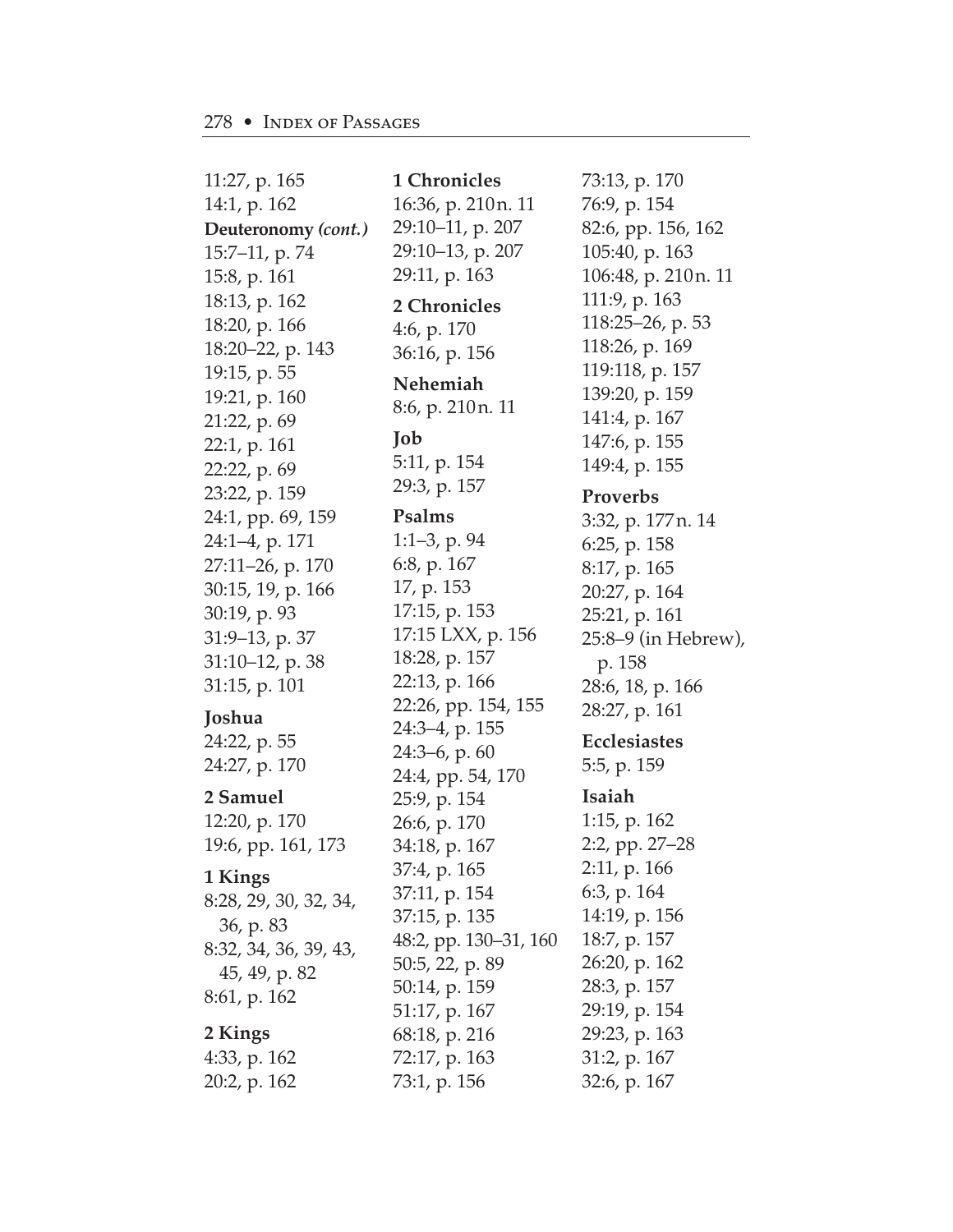42:6, p. 157 49:6, pp. 139, 157 49:10, p. 155 50:6, p. 160 58:5, p. 164 59:6, p. 167 61:1, p. 155 61:2, p. 154 66:1, p. 160 **Jeremiah** 14:14, p. 167 14:15, p. 167 15:17, p. 177n. 14 21:8, pp. 93, 166 23:25, p. 167 24:7, p. 96 27:15, p. 167 29:9, 21, p. 167 29:13, p. 165 31:33, p. 227 49:9, p. 164 **Lamentations** 1:15, p. 157 **Ezekiel** 13:10–11, p. 167 16:9, p. 170 18:7, p. 160 22:27, p. 166 36:23, p. 163 **Daniel** 2:34, p. 226 **Hosea** 1:10 LXX, p. 156 5:6, p. 166 6:2 LXX, p. 232 6:8, p. 167 13:4, p. 96

1:2, p. 49 2:15–16, p. 49 **Amos** 3:2, p. 95 **Micah** 2:1, p. 167 4:1, pp. 27–28 **Zechariah** 8:19, p. 164 10:2, p. 166 12:10, p. 51 13:6, p. 51 **Malachi** 2:16, p. 159 New Testament, King James **VERSION Matthew** 2:11, p. 216 3, p. 118 4, p. 12 4:5–7, p. 229 4:11, p. 118 (For Matthew 5–7, compare appendix and corresponding references for 3 Nephi 12:1–15:1) 5, pp. 33, 40–41, 67, 77–78, 197n. 30 5–7, pp. 126–27, 219 5:1, p. 140 5:3, p. 154 5:3, 10, p. 212 5:3–5, p. 11

**Joel**

5:4, p. 154 5:5, pp. 10, 154–55 5:5, 7–10, p. 11 5:6, pp. 135, 152–53, 155 5:7, p. 225 5:8, pp. 59, 156 5:8, 28, pp. 134, 227 5:9 LXX, p. 156 5:10, pp. 135, 193–94 5:11–12, pp. 112n. 99, 156, 235n. 16 5:12, p. 61 5:13, pp. 89, 139, 156–57 5:14, p. 157 5:14–16, p. 62 5:15, p. 157 5:17, pp. 212, 228 5:18, pp. 128–29 5:19, pp. 136, 142 5:19, 29–30, p. 137 5:20, p. 140 5:21, pp. 158, 202 5:21, 27, p. 132 5:21–22, pp. 66, 135, 228 5:21–47, pp. 10–11 5:22, pp. 111–12n. 94, 135, 174, 200–1, 208, 236n. 18 5:23–24, pp. 82, 134 5:23–25, p. 89 5:24, pp. 67, 107n. 37 5:25, p. 130 5:25–26, p. 158 5:26, p. 129 5:27, pp. 158, 202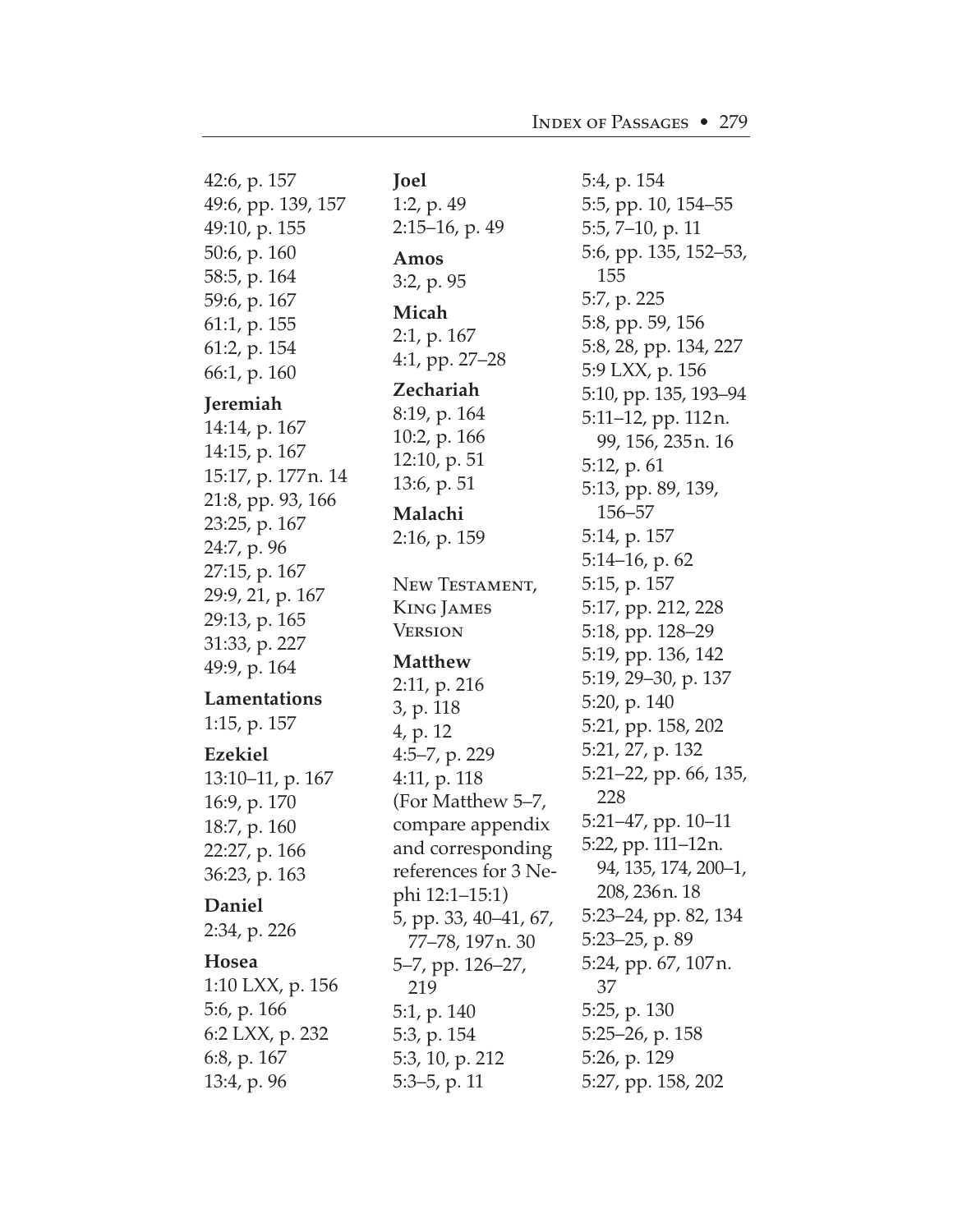5:27–28, p. 228 5:28, pp. 158, 201, 236n. 18 **Matthew** *(cont.)* 5:29, pp. 68, 158 5:29–30, p. 136 5:30, pp. 69, 144, 203 5:31, p. 159 5:32, p. 159 5:33, pp. 159, 202, 203 5:33, 38, 43, p. 132 5:33–34, p. 228 5:33–37, p. 225 5:34, pp. 72, 159 5:34–35, p. 160 5:35, pp. 130, 160 5:37, p. 72 5:38, pp. 160, 202 5:38–39, p. 228 5:39, pp. 16–17, 160, 216 5:40, p. 160 5:41–42, p. 31 5:42, pp. 74, 161 5:43, pp. 161, 173–74, 202 5:44, pp. 137, 161, 201, 204–5 5:45, pp. 131, 162 5:46–47, pp. 74, 140, 141 5:48, pp. 75, 76, 162, 236n. 18 6, pp. 77–78, 208, 221–22 6:1–18, pp. 78, 122n. 6, 239 6:2, p. 131

6:2, 5, 16, pp. 62, 140 6:4, 6, 18, p. 205 6:5, p. 111n. 80 6:6, pp. 111n. 80, 162, 243 6:7, pp. 141, 162 6:7–9, p. 111n. 80 6:9, pp. 110n. 79, 163, 212 6:9–13, pp. 80, 111n. 86 6:10, p. 129 6:11, pp. 145, 163 6:13, pp. 55, 163–64, 206, 208, 225 6:15, p. 87 6:16–17, p. 164 6:19, pp. 16–17, 164 6:19–7:12, pp. 11, 247 6:21, pp. 134, 227 6:22, pp. 164, 170, 234–35n. 11 6:22–23, p. 11 6:25, pp. 33, 85 6:28, p. 85 6:28–30, p. 33 6:29, p. 171 6:32, p. 141 6:33, pp. 165, 212 6:34, p. 165 7, p. 222 7:1–2, p. 225 7:1–5, p. 112n. 109 7:2, p. 204 7:2, 13, 20–21, p. 227 7:5, pp. 136–37, 140 7:6, pp. 88–90, 137, 165, 222

7:7, pp. 90, 112n. 94, 165 7:7–11, p. 236n. 18 7:11, pp. 91, 215–16, 236n. 18 7:13, p. 63 7:13–14, p. 166 7:15, pp. 143, 166 7:15–23, p. 235n. 16 7:16–22, p. 225 7:19, pp. 93–94 7:21, pp. 29, 143 7:21–23, p. 34 7:21–27, p. 236n. 18 7:22, pp. 166–67 7:22–23, p. 95 7:23, p. 167 7:24, pp. 143, 144n. 124 7:26–27, p. 167 7:28–29, p. 35 7:29, p. 118 12:5–6, p. 230 13, p. 219 13:9, p. 115 13:11, 16, p. 49 13:44, p. 89 13:45–46, p. 89 14:15–21, p. 91 15:5, p. 216 17:3, p. 77 17:24–27, p. 229 18, p. 230 21:12–15, p. 228 21:23, p. 228 22:37–39, p. 73 23, pp. 71–72, 108n. 50 23:16–17, p. 230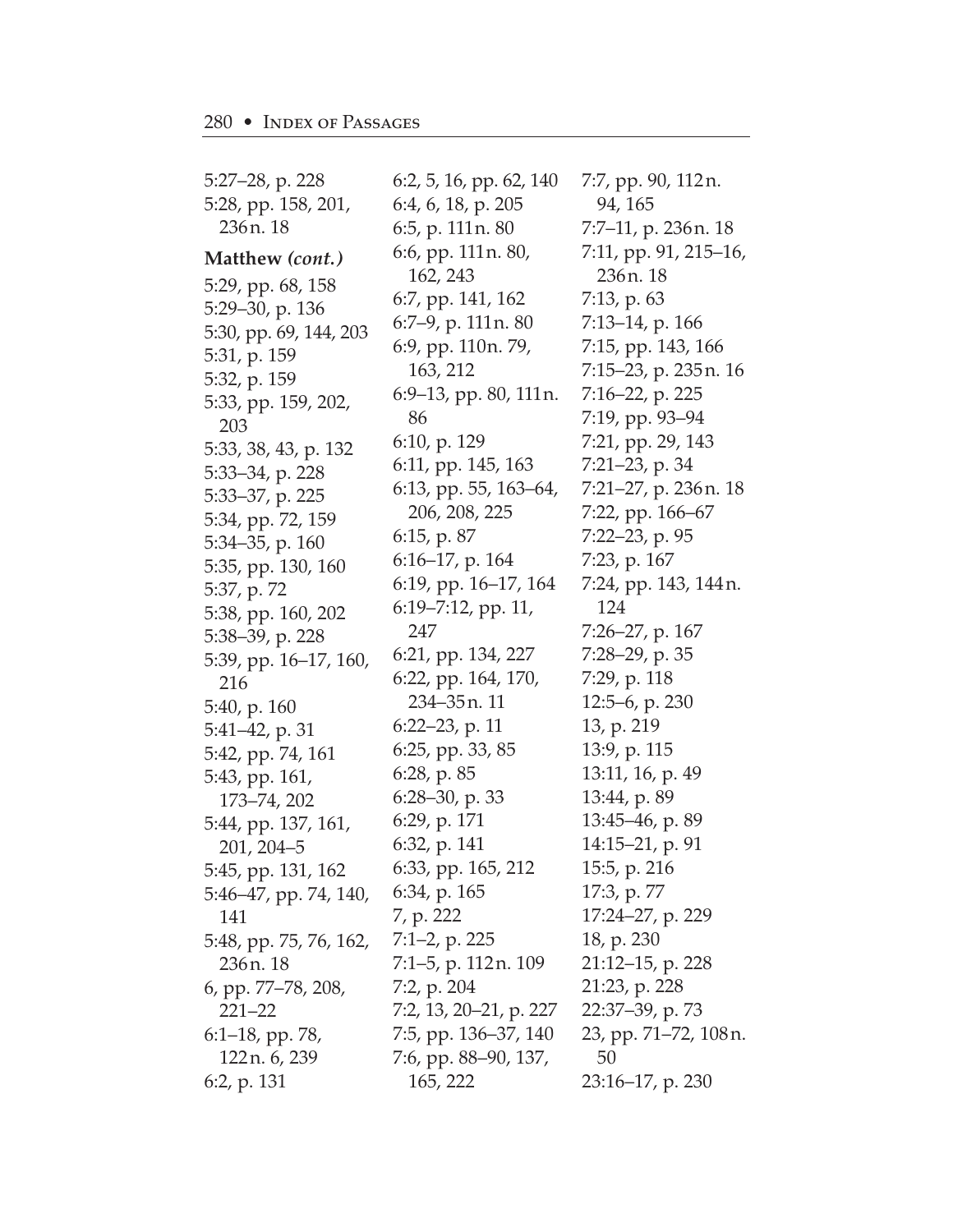23:16–19, p. 71 23:21–22, pp. 71–72 24:1–2, p. 228 24:5, p. 114n. 124 25:2, 4, 8, 9, p. 114n. 124 26:28, p. 118 26:55, p. 228 26:61, p. 229 26:67, p. 216 27:5, p. 230 27:40, p. 229 27:51, p. 229 **Mark** 9:43, 45, 47, p. 203 9:43–48, p. 137 11:11, p. 228 11:15–19, p. 228 11:16, p. 230 11:27, p. 228 12:35–40, p. 228 13:1–2, p. 228 14:49, p. 228 14:58, p. 226 14:58–59, p. 229 15:29, p. 229 15:38, p. 229 **Luke**  2:42–50, p. 231 4:9–12, p. 229 6, pp. 27, 219–21 6:17, p. 222 6:20, p. 235n. 11 6:20–22, p. 11 6:20–23, p. 221 6:24–26, p. 221 6:27–28, pp. 204–5 6:27–36, p. 221 6:37–49, p. 222

6:38, p. 204 6:46, p. 143 6:47–49, p. 143 11, pp. 27, 207, 208, 222 11:2–4, p. 80 11:4, p. 206 11:35–36, pp. 234–35n. 11 12:42, p. 114n. 124 19:45, p. 228 19:45–48, p. 228 20:1, p. 228 21:5–6, p. 228 21:37–38, p. 231 22:52, p. 228 23:45, p. 229 24:49, p. 33 24:53, p. 232 **John**  2:13, p. 231 2:14–17, p. 231 2:19, pp. 231–32 2:21, p. 226 4, 6, p. 112n. 102 5:14–16, p. 231 6:48, p. 91 7:10, p. 231 7:28, pp. 228, 231 8:2, p. 231 8:12, p. 62 10:23, p. 228 12:32, p. 227 13:9–10, p. 82 13:10, p. 82 14:2, p. 231 15:1–5, p. 94 17, pp. 56, 118 17:3, p. 77

**Acts**  1:9–11, p. 39 2:1–4, p. 41 6:6, p. 239 8:17, p. 239 10:39, p. 69 11:23, p. 134 15, p. 129 **1 Corinthians**  5:4–5, p. 66 11:25, p. 118 13:2, p. 92 15:9, p. 142 **2 Corinthians**  3:6, p. 118 **Galatians**  5, p. 129 **Ephesians**  4:8, p. 216 4:8–10, p. 91 **Philippians**  3:15, p. 109n. 58 **Colossians**  1:28, p. 109n. 58 **1 Timothy**  1:20, p. 66 2:8, p. 113n. 121 **2 Timothy**  4:18, p. 208 **Hebrews**  5:14–6:1, p. 75 7–10, p. 227 7:19, p. 109n. 59 8:10, p. 227 9:11, p. 75 10:1, p. 109n. 59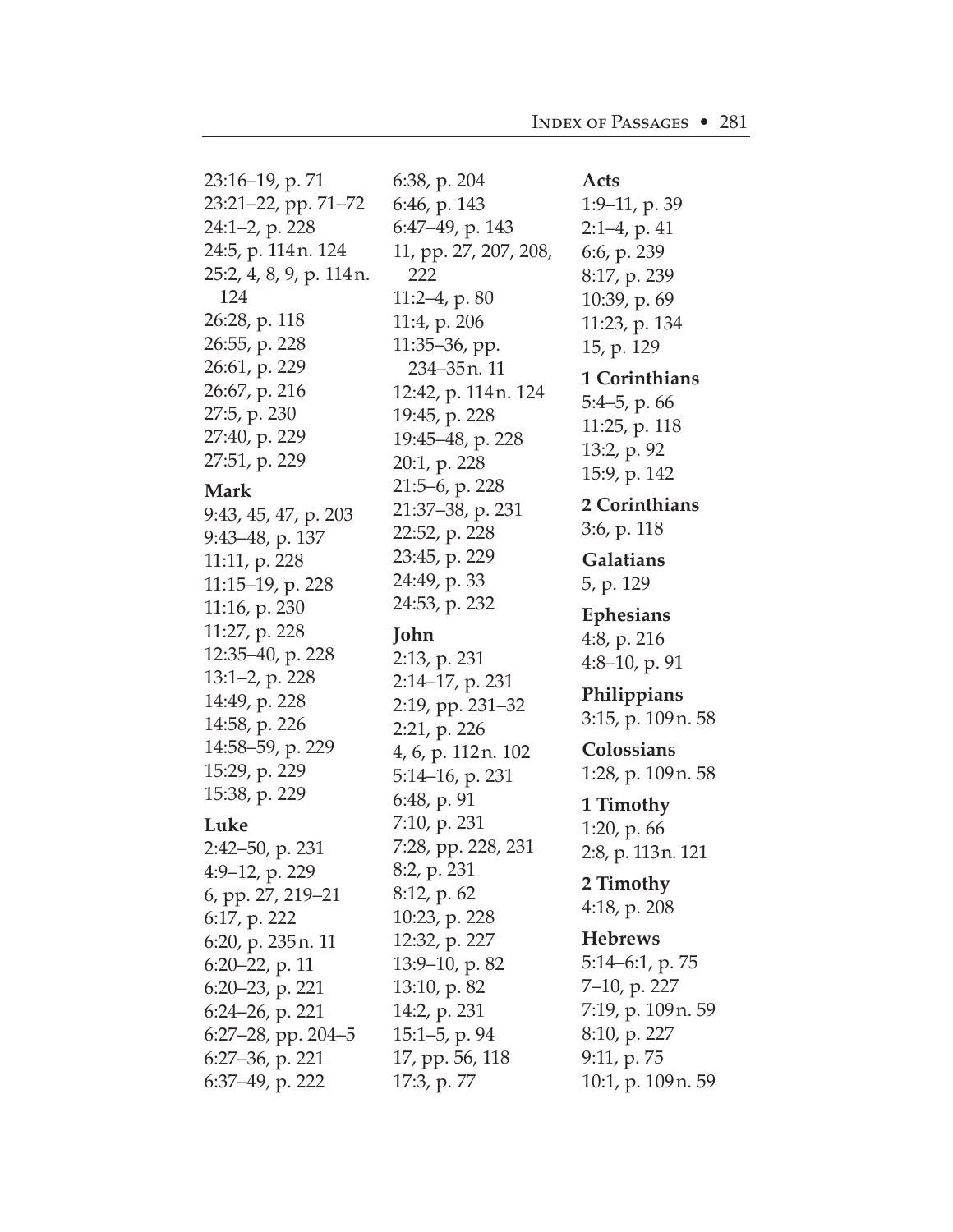| James<br>1:4, p. 236 n. 18                                                                                                    | <b>Title Page</b><br>p. 121                                                                                        | 2:2, p. 27<br>$2:12-19$ , p. 168                                                                                           |
|-------------------------------------------------------------------------------------------------------------------------------|--------------------------------------------------------------------------------------------------------------------|----------------------------------------------------------------------------------------------------------------------------|
| 1:5–6, p. 236 n. 18<br>James (cont.)<br>1:12, p. 236 n. 18                                                                    | 1 Nephi<br>1:6-10, p. 175<br>1:8, p. 189                                                                           | 5, p. 94<br>6:5, p. 134<br>7:26, p. 174                                                                                    |
| 1:13, p. 225<br>1:14-15, p. 236 n. 18                                                                                         | $4:15-16$ , p. 132<br>5:12, p. 207                                                                                 | Jarom<br>1:5, p. 38                                                                                                        |
| 1:17, p. 236 n. 18<br>$1:19-20$ , p. 236 n. 18<br>1:22–25, p. 236 n. 18<br>2:13, p. 225<br>2:26, pp. 31–32<br>3:11-12, p. 225 | 8:20, pp. 94, 169<br>13, p. 119<br>13:24-32, p. 119<br>13:26, p. 119<br>13:28, p. 120<br>13:29, p. 119             | Omni<br>1:26, p. $168$<br>Mosiah<br>1–6, pp. 24, 27<br>$2:3$ , p. $27$                                                     |
| 4:11, p. $225$<br>5:12, pp. 72, 108 n.<br>50, 225<br>5:14, p. 240                                                             | 13:40-41, pp.<br>$120 - 21$<br>19:13-14, p. 69<br>20–21, p. 183                                                    | 2:5, p. 37<br>2:5–8, p. 121 n. 1<br>2:7, p. 27<br>2:9, pp. 27, 37, 49<br>2:14, p. 55                                       |
| 1 Peter<br>2:24, p. 94<br>1 John<br>3:2, p. 77                                                                                | 2 Nephi<br>1:17, p. 108 n. 43<br>$3:12-13$ , p. 121<br>5:10, p. 38<br>5:16, pp. 27, 168                            | 2:30, p. 27<br>3:8, p. 189<br>4:1, p. $52$<br>4:16, p. 79<br>4:16-26, pp. 74, 168                                          |
| BIBLE, JOSEPH<br><b>SMITH</b><br>TRANSLATION                                                                                  | 5:20, p. 108 n. 43<br>6-10, p. 27<br>7–8, p. 183<br>9:14, p. 86                                                    | 4:26, p. 79<br>5, p. 114n. 126<br>5:2, p. 79                                                                               |
| <b>1 Chronicles</b><br>29:10–11, p. 210n. 13                                                                                  | 9:44, p. 82<br>9:52, p. 34                                                                                         | $5:3-8$ , p. 116<br>5:5, p. 79<br>5:7, p. 29                                                                               |
| <b>Matthew</b><br>5, p. 33<br>5:21, p. 142<br>5:21, 50, p. 31<br>5:34, p. 68<br>6:30, p.31<br>7:1–2, 9, 11, p. 127            | 11:3, p. 55<br>12–24, p. 183<br>25:24-27, p. 143<br>26:26, p. 175<br>31:13, p. 134<br>31:17, p. 93<br>33:2, p. 121 | 5:8-12, p. 99<br>5:11–12, p. 108 n. 43<br>$6:1-3$ , p. 34<br>7:17, p. 27<br>10:17, p. 174<br>18, p. 120<br>18:8-10, p. 116 |
| $7:10-11$ , p. 90<br><b>BOOK OF MORMON</b>                                                                                    | Jacob<br>1:17, p. 27<br>2–3, pp. 24, 27                                                                            | 27:23, p. 168<br>27:25-26, p. 29<br>29:22-23, p. 132                                                                       |
|                                                                                                                               |                                                                                                                    |                                                                                                                            |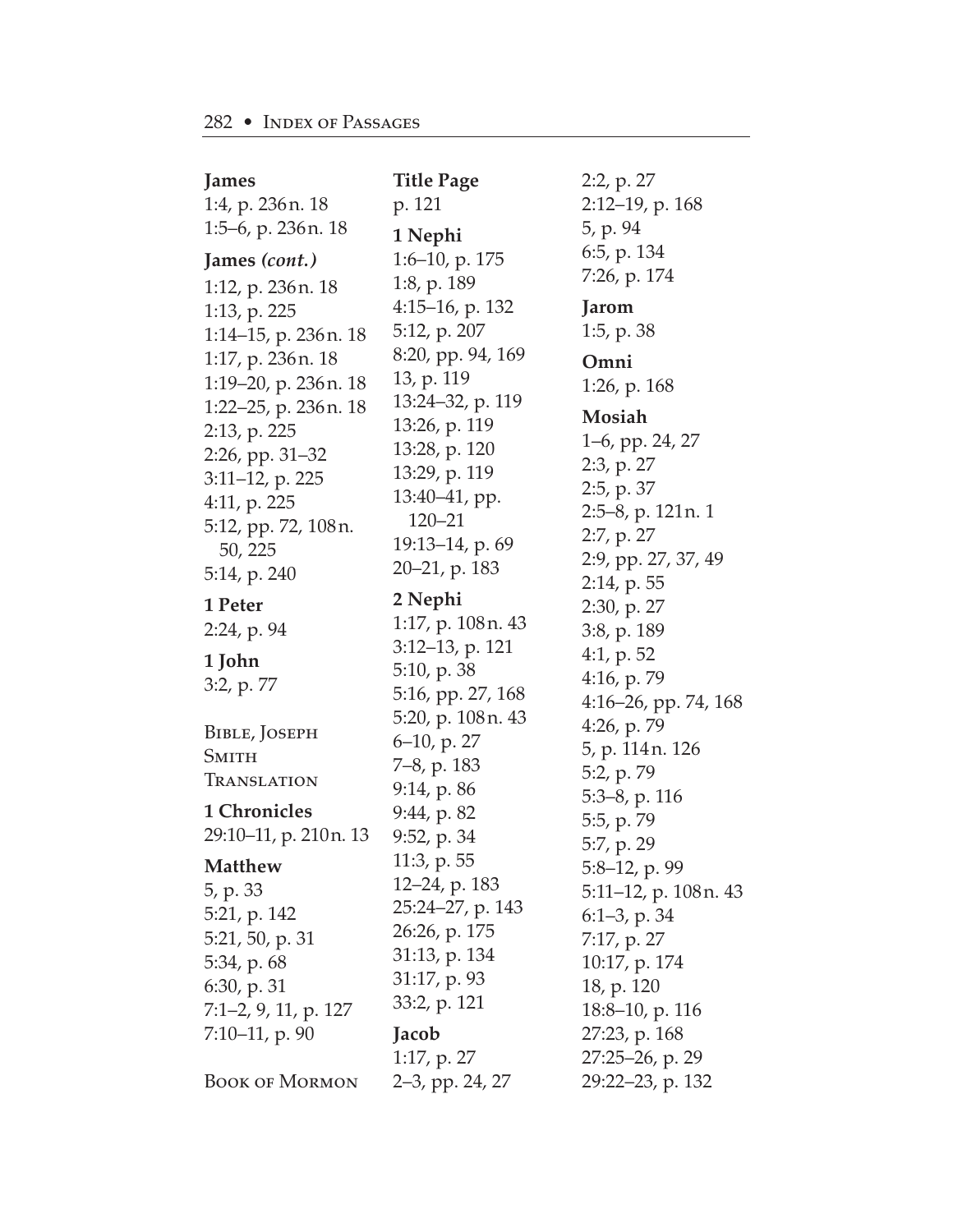| 5:46, p. 168<br>180, 213<br>111 n. 94, 170<br>11:3, p. 130<br>11 $-28$ , pp. 25 $-26$<br>$11:37-38$ , pp. 55-56<br>$11:5-19$ , p. 130<br>11:1, pp. 26, 37,<br>11:38, pp. 29, 138,<br>11:7, p. 130<br>212<br>45n.23<br>11:8-10, p. 130<br>11:1-2, p. 40<br>$11:38-39$ , p. 29<br>11:17, p. 130<br>$11:1-8$ , p. 41<br>$11:39-40$ , pp. 29, 30<br>12:9, pp. 27, 90, 97<br>11:2, p. $41$<br>11:40, pp. 56, 146<br>$12:9-11$ , p. 90<br>11:3-5, p. 48<br>11:41, p. 56<br>13:2, p. 42<br>(For 3 Nephi<br>11:3-12:2, p. 16<br>13:3, 16, p. 27<br>11:5, pp. 48–49<br>$12:1-15:1$ , compare<br>13:16, p. 42<br>11:6, p. 49<br>appendix and cor-<br>16:13, pp. 27, 175<br>responding refer-<br>11:7, pp. 48, 49<br>29:1, p. 175 |
|------------------------------------------------------------------------------------------------------------------------------------------------------------------------------------------------------------------------------------------------------------------------------------------------------------------------------------------------------------------------------------------------------------------------------------------------------------------------------------------------------------------------------------------------------------------------------------------------------------------------------------------------------------------------------------------------------------------------|
|                                                                                                                                                                                                                                                                                                                                                                                                                                                                                                                                                                                                                                                                                                                        |
|                                                                                                                                                                                                                                                                                                                                                                                                                                                                                                                                                                                                                                                                                                                        |
|                                                                                                                                                                                                                                                                                                                                                                                                                                                                                                                                                                                                                                                                                                                        |
|                                                                                                                                                                                                                                                                                                                                                                                                                                                                                                                                                                                                                                                                                                                        |
|                                                                                                                                                                                                                                                                                                                                                                                                                                                                                                                                                                                                                                                                                                                        |
|                                                                                                                                                                                                                                                                                                                                                                                                                                                                                                                                                                                                                                                                                                                        |
|                                                                                                                                                                                                                                                                                                                                                                                                                                                                                                                                                                                                                                                                                                                        |
|                                                                                                                                                                                                                                                                                                                                                                                                                                                                                                                                                                                                                                                                                                                        |
|                                                                                                                                                                                                                                                                                                                                                                                                                                                                                                                                                                                                                                                                                                                        |
|                                                                                                                                                                                                                                                                                                                                                                                                                                                                                                                                                                                                                                                                                                                        |
|                                                                                                                                                                                                                                                                                                                                                                                                                                                                                                                                                                                                                                                                                                                        |
|                                                                                                                                                                                                                                                                                                                                                                                                                                                                                                                                                                                                                                                                                                                        |
| ences from Mat-<br>11:8, pp. 27, 49, 50,                                                                                                                                                                                                                                                                                                                                                                                                                                                                                                                                                                                                                                                                               |
| 30:3, p. 38<br>51, 169, 243<br>thew $5-7$ )                                                                                                                                                                                                                                                                                                                                                                                                                                                                                                                                                                                                                                                                            |
| 31:12-23, p. 141<br>$11:9-10$ , p. 51<br>12, pp. 40–41, 77–78,                                                                                                                                                                                                                                                                                                                                                                                                                                                                                                                                                                                                                                                         |
| 32:41-42, p. 94<br>11:11, pp. 16, 42,<br>141                                                                                                                                                                                                                                                                                                                                                                                                                                                                                                                                                                                                                                                                           |
| 36:22, p. 189<br>121 <sub>n.1</sub><br>12–14, pp. 184, 189                                                                                                                                                                                                                                                                                                                                                                                                                                                                                                                                                                                                                                                             |
| 39:5, p. 69<br>12:1, pp. 16, 56, 138<br>11:12, p. 51                                                                                                                                                                                                                                                                                                                                                                                                                                                                                                                                                                                                                                                                   |
| 39:9, p. 69<br>12:1-2, pp. 138, 246<br>11:14, p. 52                                                                                                                                                                                                                                                                                                                                                                                                                                                                                                                                                                                                                                                                    |
| $41:13-15$ , p. 87<br>11:14-17, p. 16<br>$12:1-2$ , 12, p. 57                                                                                                                                                                                                                                                                                                                                                                                                                                                                                                                                                                                                                                                          |
| Helaman<br>11:15, pp. 35, 52<br>12:2, pp. 56, 139                                                                                                                                                                                                                                                                                                                                                                                                                                                                                                                                                                                                                                                                      |
| 14:12, p. 189<br>11:15-16, p. 139<br>12:3, p. 133                                                                                                                                                                                                                                                                                                                                                                                                                                                                                                                                                                                                                                                                      |
| 11:17, pp. 52–53, 169<br>$12:3-11$ , p. 170                                                                                                                                                                                                                                                                                                                                                                                                                                                                                                                                                                                                                                                                            |
| 3 Nephi<br>11:18–22, pp. 16, 138<br>12:3–12, pp. 56–57<br>1:24, pp. 38, 41, 143                                                                                                                                                                                                                                                                                                                                                                                                                                                                                                                                                                                                                                        |
| 12:4, p. 139<br>11:21, p. 54<br>1:24-25, p. 38                                                                                                                                                                                                                                                                                                                                                                                                                                                                                                                                                                                                                                                                         |
| 11:21-27, pp. 138,<br>12:6, pp. 135, 139,<br>4:28, p. $69$                                                                                                                                                                                                                                                                                                                                                                                                                                                                                                                                                                                                                                                             |
| 246<br>144, 152<br>9:3-20, p. 245                                                                                                                                                                                                                                                                                                                                                                                                                                                                                                                                                                                                                                                                                      |
| 12:8, p. 139<br>11:22, p. 54<br>9:13, p. 37                                                                                                                                                                                                                                                                                                                                                                                                                                                                                                                                                                                                                                                                            |
| 11:23, p. 139<br>12:9, p. 139<br>9:17, pp. 38, 128                                                                                                                                                                                                                                                                                                                                                                                                                                                                                                                                                                                                                                                                     |
| 11:23-28, pp. 54,<br>12:10, pp. 135, 139,<br>9:19, pp. 16, 64                                                                                                                                                                                                                                                                                                                                                                                                                                                                                                                                                                                                                                                          |
| 101<br>144, 194<br>$9:19-20$ , p. 64                                                                                                                                                                                                                                                                                                                                                                                                                                                                                                                                                                                                                                                                                   |
| 12:12, p. 144<br>11:28-30, p. 54<br>9:20, pp. 67, 135                                                                                                                                                                                                                                                                                                                                                                                                                                                                                                                                                                                                                                                                  |
| $11:28-41$ , p. 16<br>12:13, pp. 61, 89,<br>10:6, p. 134                                                                                                                                                                                                                                                                                                                                                                                                                                                                                                                                                                                                                                                               |
| 138, 144<br>11:29, p. 54<br>10:12, p. 37                                                                                                                                                                                                                                                                                                                                                                                                                                                                                                                                                                                                                                                                               |
| 11:30, p. 54<br>12:14, p. 62<br>10:18, pp. 36,                                                                                                                                                                                                                                                                                                                                                                                                                                                                                                                                                                                                                                                                         |
| 11:33, p. 212<br>12:14, 16, p. 139<br>$39 - 40$                                                                                                                                                                                                                                                                                                                                                                                                                                                                                                                                                                                                                                                                        |
| 12:16, pp. 62, 63, 170<br>11:34, pp. 56, 138<br>11, pp. 39, 120                                                                                                                                                                                                                                                                                                                                                                                                                                                                                                                                                                                                                                                        |
| 11:35, p. 56<br>12:17, pp. 78, 212<br>11–18, pp. 3, 126,                                                                                                                                                                                                                                                                                                                                                                                                                                                                                                                                                                                                                                                               |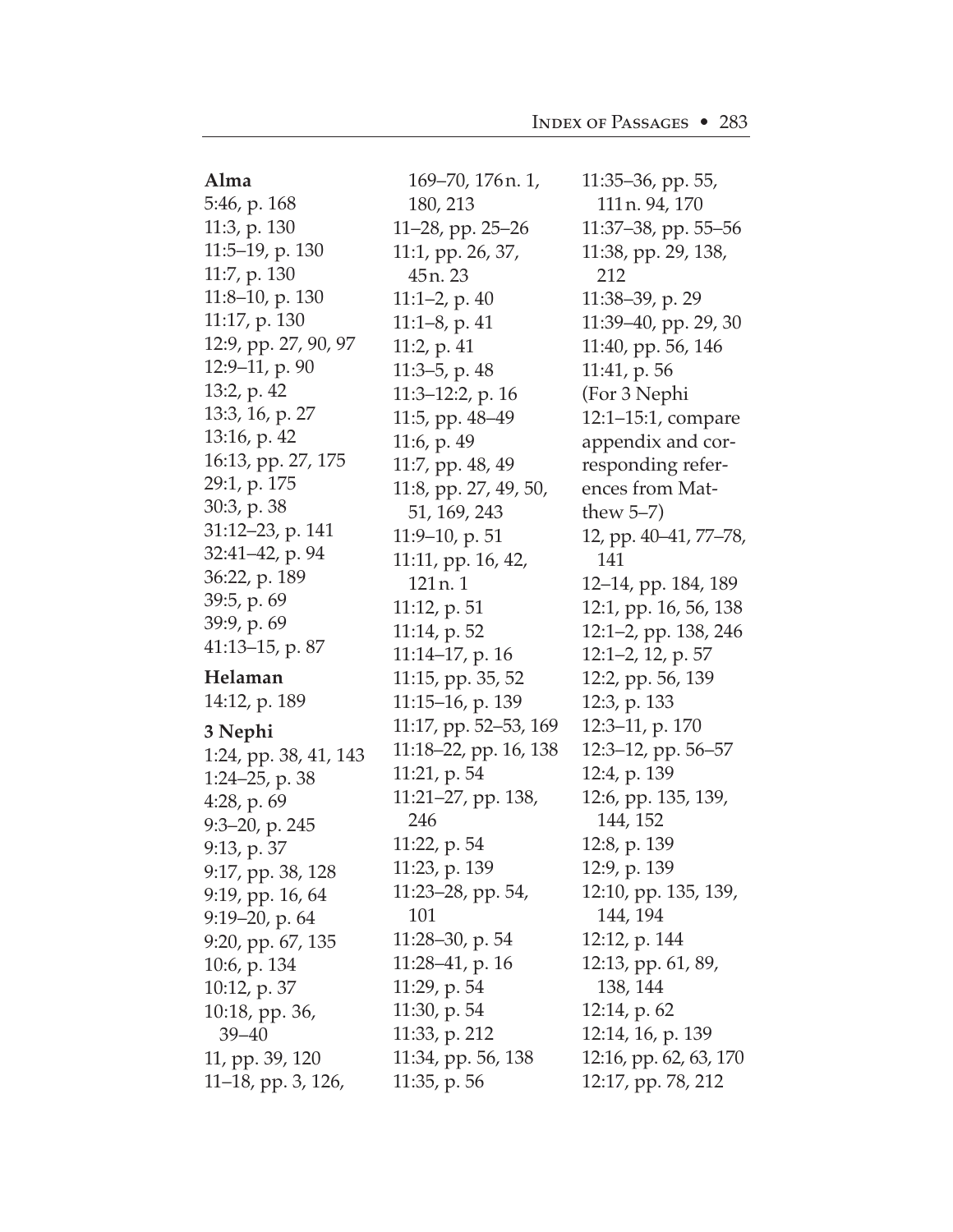| 12:17–18, p. 63                             | 13, pp. 77–78          | 14:12   |
|---------------------------------------------|------------------------|---------|
| 12:17–19, p. 142                            | 13:1, p. 144           | 14:13   |
| 12:18, pp. 39, 128                          | 13:1, 4, 6, 9, p. 144  | 14:14   |
| 3 Nephi (cont.)                             | 13:1–4, pp. 78–79      | 14:16   |
|                                             | 13:2, p. 131           | 14:17   |
| 12:18-19, p. 170                            | 13:2, 5, 16, p. 140    | 14:19   |
| 12:19, pp. 64, 133<br>12:19-20, pp. 30, 64, | 13:4, 6, 18, pp. 83,   | 14:19   |
| 140                                         | 170                    | 14:20   |
| 12:20, pp. 132–33                           | 13:5, p. 81            | 14:21   |
| 12:21, p. 132                               | 13:5-6, p. 79          | 133     |
| 12:21–22, pp. 65, 135                       | 13:6, p. 243           | 14:21   |
| 12:21–45, p. 128                            | 13:7, p. 81            | 14:22   |
| 12:22, pp. 135, 174,                        | 13:7–8, p. 82          | 14:22   |
| 200                                         | 13:9–13, pp. 79–80,    | 14:24   |
| 12:22–24, p. 139                            | 82, 129, 210n. 11      | 14:24   |
| 12:23, p. 133                               | 13:11, p. 82           | 15:1,   |
| 12:23–24, pp. 66, 82,                       | 13:12, p. 55           | 127     |
| 134                                         | 13:14–15, p. 82        | 15:2,   |
| 12:24, pp. 133–34,                          | 13:15, p. 87           | 151     |
| 135                                         | 13:17, p. 82           | 15:2–   |
| 12:25, p. 130                               | 13:19–21, 24, 33, pp.  | 15:2–   |
| 12:26, pp. 129-30                           | 78–79                  | 15:3,   |
| 12:27, p. 132                               | 13:19–22, 24, p. 83    | 15:3–   |
| 12:27–30, p. 67                             | 13:22, p. 84           | 15:4,   |
| 12:29, pp. 134–35,                          | 13:25, pp. 85, 86, 139 | 15:5,   |
| 136                                         | 13:25–34, p. 139       | 15:7,   |
| 12:30, pp. 68, 69,                          | 13:29, p. 171          | 15:8,   |
| 144, 203                                    | 13:29–31, p. 85        | 15:10   |
| $12:31-32$ , p. 70                          | 13:30, p. 145          | 15:11   |
| 12:33, pp. 132, 203                         | 13:32, p. 141          | 15:12   |
| 12:33-37, p. 70                             | 13:33, p. 86           | 17:1,   |
| 12:35, p. 130                               | 14:1–5, pp. 86–87      | 17:2,   |
| 12:38, p. 132                               | 14:2, p. 204           | 17:3,   |
| 12:38-45, p. 73                             | 14:5, p. 140           | 17:5,   |
| 12:43, pp. 132, 173                         | 14:6, pp. 87–88, 137   | 17:5–   |
| 12:45, pp. 131, 144                         | 14:7, p. 90            | 17:5–   |
| 12:46–47, pp. 74, 128                       | 14:8, p. 90            | $17:6-$ |
| 12:48, pp. 74, 77, 128,                     | 14:9-10, 11, p. 91     | 17:8,   |
| 129, 144, 235 n. 14                         | 14:11, p. 91           | 17:9,   |

2, pp. 78, 92 3–14, pp. 92–93 1, p. 94 5, p. 174 <sup>7</sup>, p. 93 9, pp. 93–94  $-20$ , p. 95 ), p. 95 l, pp. 29, 91,  $3 - 34$ l-23, p. 34 2, p. 55 2–23, p. 95 1-27, p. 30 14:24–15:1, p. 29 pp. 32, 34, 96, 127, 133–34, 146 pp. 35, 39, 143, 151 -3, p. 39 -8, p. 38 pp. 27, 169, 172 15:3–8, p. 96 p. 39 pp. 96, 172 p. 96 p. 96 ), pp. 30, 96 15:11–16:20, p. 97 2, p. 139 p. 97 p. 116 pp. 97, 116 p. 191 -9, p. 97 -10, p. 191 -7, p. 191 p. 192 pp. 139-40,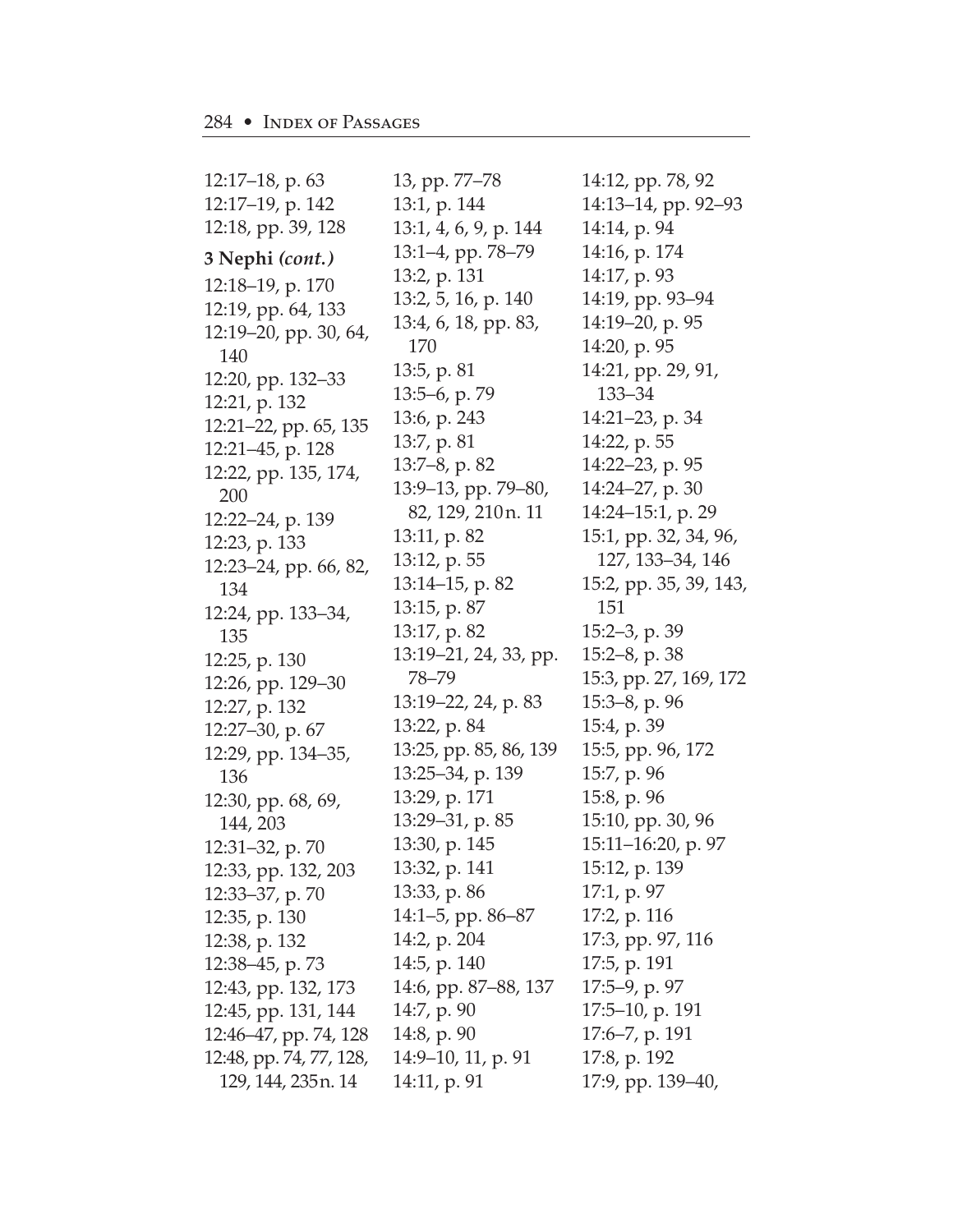| 171, 192               | 19:3, p. 45n. 23    | 9:8, pp. 186, 189       |
|------------------------|---------------------|-------------------------|
| 17:9-10, p. 140        | 19:4, pp. 54, 144   | 10:7, pp. 182–83        |
| 17:10, pp. 97, 192     | 19:4-15, p. 41      | 14:7, p. 91             |
| $17:11-13$ , p. 98     | 19:10-13, p. 54     | 20:9, p. 120            |
| 17:14–17, p. 98        | 19:25, pp. 41, 50   | 21:1, p.31              |
| 17:16–17, p. 26        | 20, p. 112 n. 102   | 59:5–6, p. 73           |
| 17:17, p. 98           | 20:22, p. 139       | 84:57, pp. 31, 121      |
| 17:18-20, p. 98        | 21:6, p. 133        | 97:16, p. 61            |
| 17:21, p. 98           | 23:7–9, p. 102      | 97:21, p. 59            |
| 17:23, p. 98           | 26:6, p. 26         | 101:39, p. 62           |
| 17:24, p. 98           | 26:13, p. 41        | 104:18, pp. 73, 78–79   |
| 17:25, pp. 37, 50,     | 26:17–21, p. 138    | 132:19, p. 70           |
| 140                    | 26:18, pp. 47, 102  |                         |
| 18, pp. 85, 114 n. 126 | 27:1, p. 102        | <b>PEARL OF GREAT</b>   |
| 18:1, p. 145           | 27:2, p. 41         | PRICE                   |
| 18:1-4, p. 91          | 27:24, 27, p. 139   | <b>Moses</b>            |
| 18:1-11, p. 29         | 27:27, p. 175       | 7:18, p. 79             |
| 18:1–14, p. 101        | 28:14, p. 102       |                         |
| 18:3–10, p. 171        | 28:34, p. 102       | <b>CLASSICAL WORKS</b>  |
| 18:5, pp. 138, 139     | 30:2, p. 133        |                         |
|                        |                     |                         |
| 18:5, 11, p. 99        |                     | Homeric Hymn to         |
| 18:7, p. 99            | <b>Ether</b>        | Demeter                 |
| 18:7, 10, p. 133       | 12:27, p. 116       | lines 480–82, p. 58     |
| 18:10, pp. 30, 99      | Moroni              | <b>DEAD SEA SCROLLS</b> |
| 18:10, 14, p. 99       | 2, pp. 101, 120     |                         |
| 18:11, p. 246          | $2:2$ , p. $100$    | Manual of               |
| 18:15–21, p. 100       | 3, pp. 101, 120     | Discipline (1QS)        |
| 18:22-23, 29-33,       | 4-5, pp. 101, 114n. | $1:16-2:18$ , p. 66     |
| p. 100                 | 126, 120            | 7:8, pp. 65-66          |
| 18:24, p. 140          | 4:1, p. 99          | Thanksgiving            |
| 18:32, p. 133          | $4:1-5:2$ , p. 116  | Scroll (1QH)            |
| 18:32-33, p. 61        | 4:3, pp. 99, 246    | 18:14–15, p. 11         |
| 18:33, p. 47           | 6, p. 120           |                         |
| 18:35, p. 50           | 7:47, p. 92         | <b>EARLY CHRISTIAN</b>  |
| 18:36–37, pp. 100,     |                     | <b>WORKS</b>            |
| 138                    | <b>DOCTRINE AND</b> | Didache                 |
| 18:37, p. 54           | <b>COVENANTS</b>    | 1:5, p. $31$            |
| 18:39, p. 50           | 1:24, pp. 187, 189  | 4:13, p. 31             |
| 19:2, p. 45n. 23       | 9, p. 182           | 7:4, p. 83              |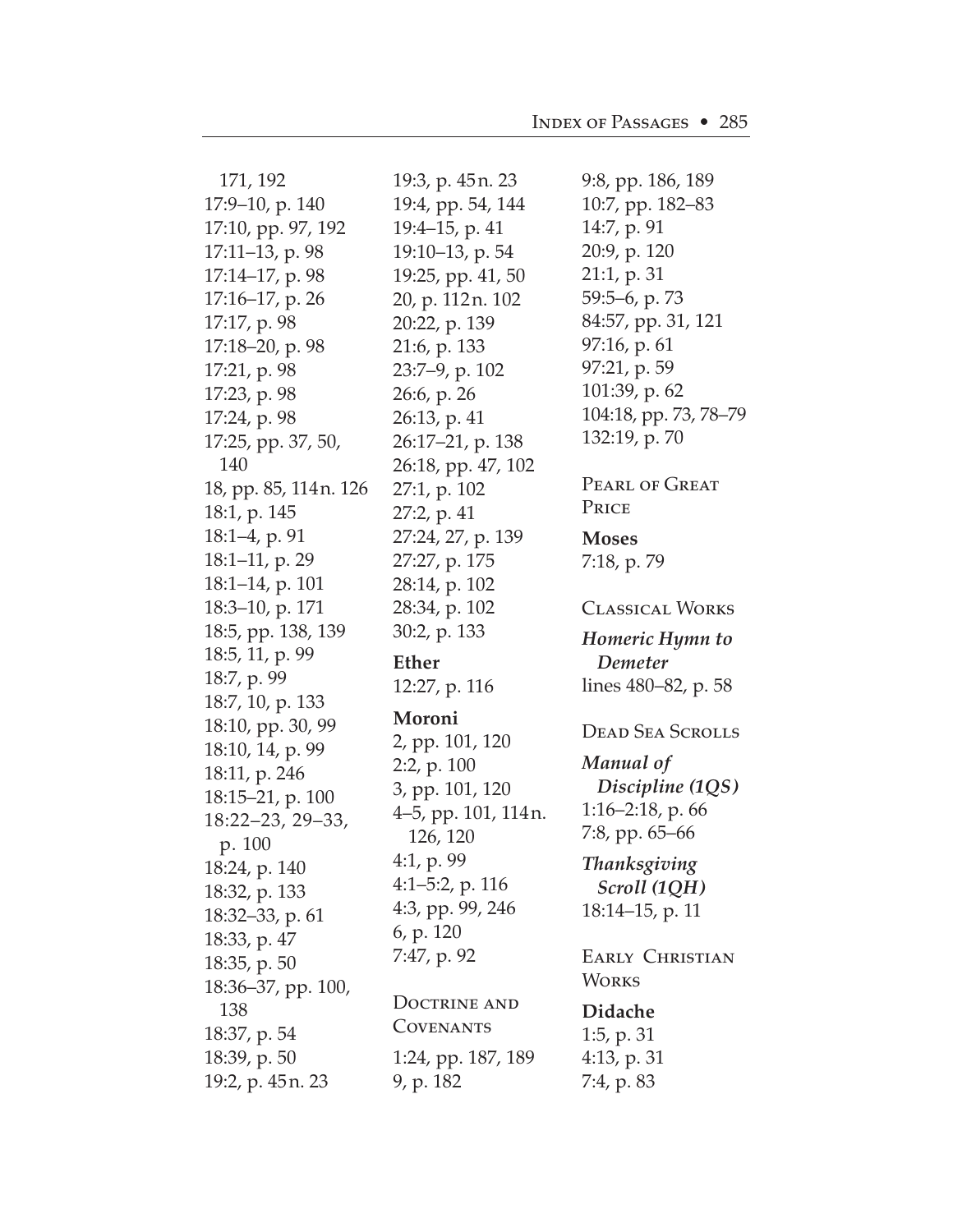8, p. 80 9:5, p. 89 13:7, p. 31 14:1–2, p. 89 Mishnah *Shekalim* 5:6, p. 111n. 75 *Yoma* 6:2, pp. 111n. 88, 210n. 11 Nag Hammadi **LIBRARY** *Gospel of Thomas* 93, pp. 88, 90 PSEUDEPIGRAPHA *2 Enoch* 42, p. 58 51–53, pp. 58–59 *4 Ezra* 8:46–54, p. 58 *Odes of Solomon* 11:18–24, p. 94 27:3, p. 113n. 121 35:7, p. 113n. 121 37:1, p. 113n. 121 42:1, p. 51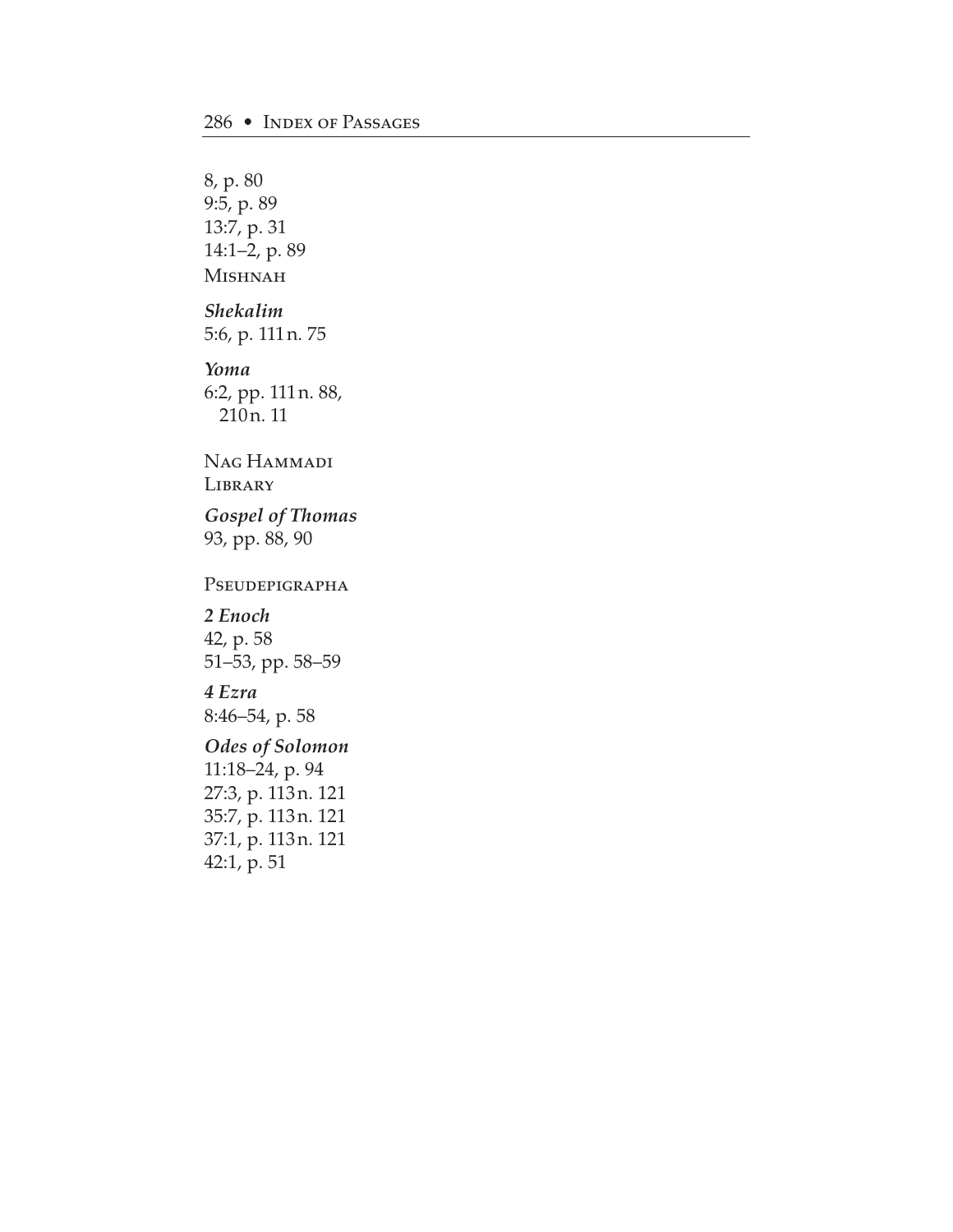## SUBJECT INDEX

SM = Sermon on the Mount ST = Sermon at the Temple

Aaronic Priesthood 53, 63 adultery 67–68, 70 almsgiving 78–79 anger, prohibition against 64–66, 200–1, 246 announcement, heavenly, of Jesus' appearance 48 anointing 82–83 antigentile elements in SM 141 *antimetr∑th∑setai* (measured again) 204 anti-Pauline elements (alleged) in SM 141–44 anti-Pharisaical elements in SM 140 *apelth∑i* (go off) 203 *apodidomi* (reward) 205 apostasy, three stages in 119–20 Aramaic words, Book of

Mormon parallels to 172–73, 193–94 asking 91 Atonement, Day of 38, 80–81 authority, doctrine presented with 35–36 backgrounds similarly presupposed by SM and ST 15–17 baptism 54, 170, 246 beatitudes blessings promised in 56–61 as "entrance requirements" for kingdom 59 similarities between, and SM 61 texts similar to 58–59, 60–61 Benjamin, King 24, 37, 79, 99 Betz, Hans Dieter on almsgiving 79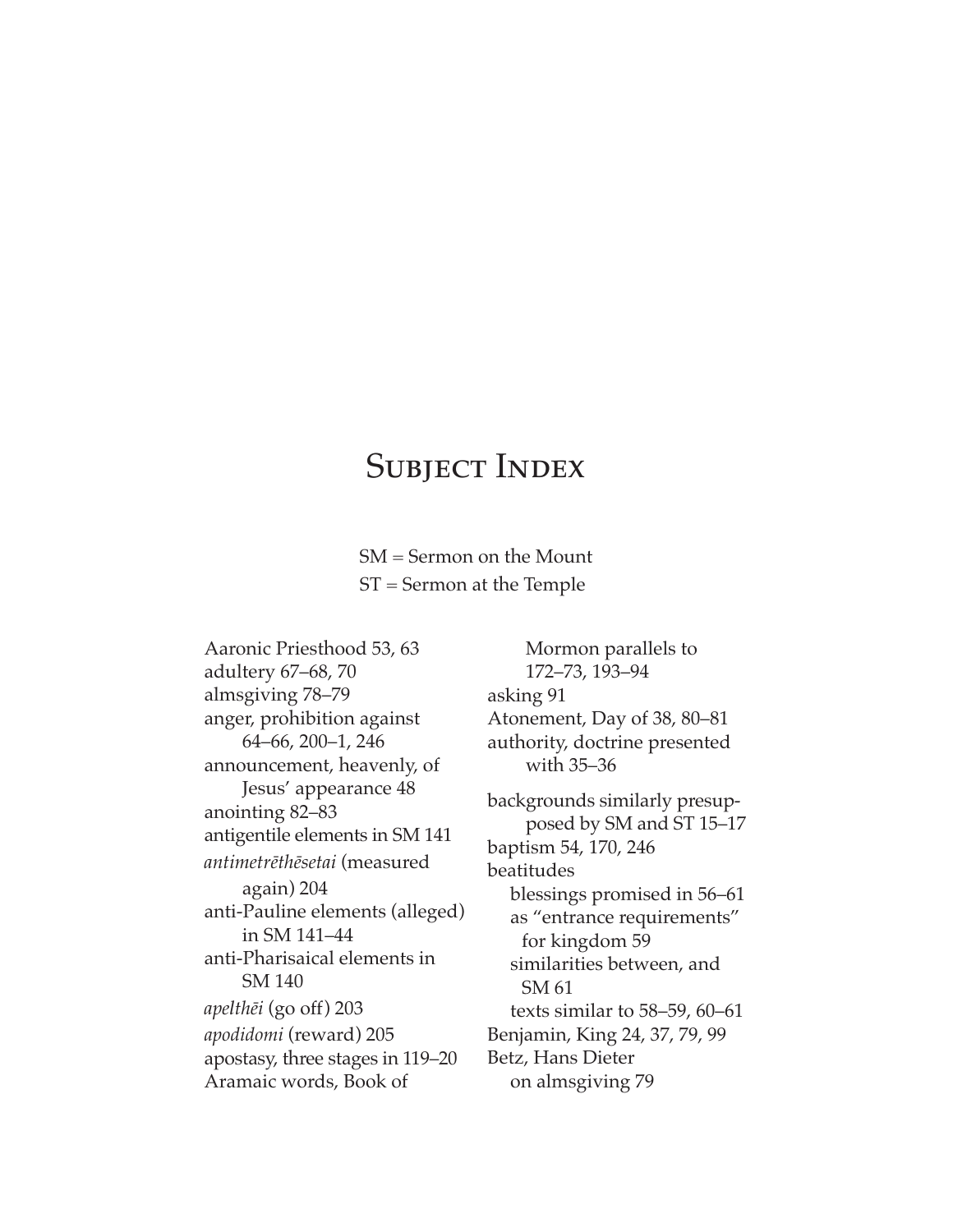**Bible** *(cont.)* on care Jesus provided for disciples 85

on Christ fulfilling law of sacrifice 64 on esoteric teachings 88–89 on God's judgment 87 on Lord's Prayer 81 on oath swearing 72 on pre-Matthean sources 215 on serving one master 84 on state of interpretation of SM 9, 10–11 on use of SM in early Christian church 78, 138 Bible plain and precious things lost from 120 unlikelihood of Joseph Smith's physical use of, in translation 180–82, 183–84 *See also* King James Version of Bible Billerbeck, Paul 80–81 Black, David 208–9n. 2 blessings promised in ritual context 58–61 *bl∑th∑i* (be cast) 203 Book of Mormon as another testament of Jesus Christ 31 King James English in 186–88 plain and precious things restored by 120–21 textual complexity of 189–90 translation process of 179–84 Bountiful Jesus' appearance at 36–42 temple at 26

bowing down 51–52, 53 bread as symbol of Jesus 91 Brown, S. Kent 36, 39–40 cannon carried by Mormon pioneers 217 ceremonies, flowing from ST 101–2 charity, law of 92 chastity, law of 67–69 chiasmus 191–93 children, Nephite, Jesus blesses 97–99 *chortazø* (fill) 152 Christ. *See* Jesus Christ clothing, symbolism of 33–34, 85–86 coming unto Christ 133–34 commandments, teachings of SM and ST classified as 30–32, 130–32 consecration, requirement of 83–84 context, of SM provided by ST 15–17 covenants associated with religious festivals 38 and being known by Lord 95–96 context of, for SM and ST 28–30, 132–34 implied in word *testament* 31 with Israel yet to be fulfilled 96–97 loss of 119–20 obedience as condition of 30 obedience to, required 32 of sacrament 99–100 Cowdery, Oliver 181–82, 183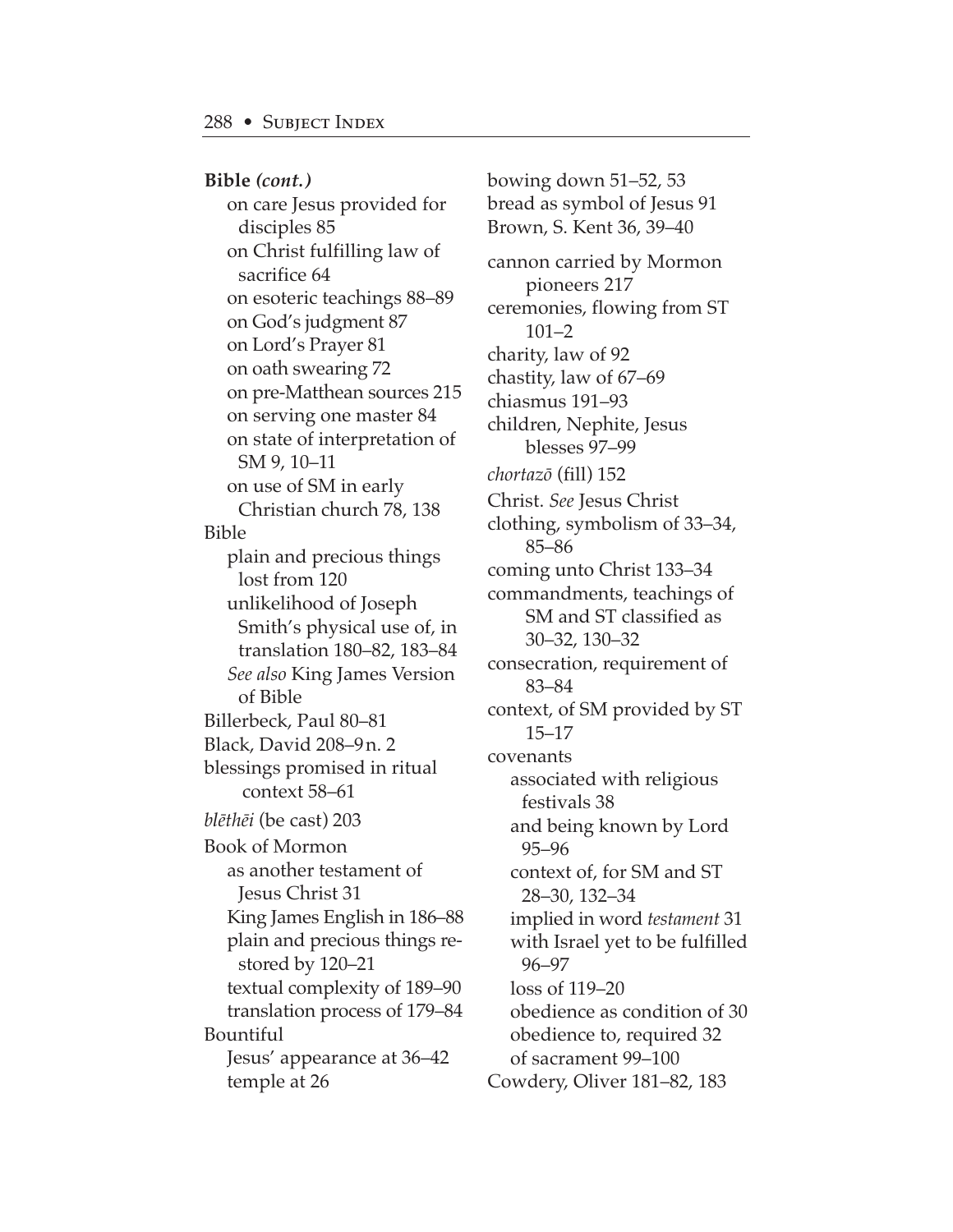creation, themes of 62–63 cross, symbolism of 68, 94–95 Davies, W. D. 12, 28 Day of Atonement 38, 80–81 Dead Sea Scrolls 11, 65–66 *didache,* 11–12 Didache associates Matt. 7:6 with requirement of exclusivity 89 presents SM as set of commandments 31 quotes extensively from SM 225–26 version of Lord's Prayer in 80, 207–8 differences between SM and ST alleged anti-Pauline elements as 141–44 antigentile elements as 141 anti-Pharisaical elements as 140 church organizational setting 137–39 connection with divinity 135–36 covenant making vs. ethical or social context 132–34 emphasis on desires of heart as 134–35 emphasis on universality as 139–40 emphasis on written vs. oral law as 131–32 mention of penalties as 136–37 mortal vs. post-resurrection settings as 128–29 other minor 144–46

Palestine vs. Bountiful settings as 129–31 compared in appendix 255–76 undermine plagiarism theory 126–28 *dikaiosun∑* (righteousness) 153, 193–94 disciples, twelve Nephite Jesus chose 138 needs of, provided for 84–85 received power to baptize 54 received power to bestow Holy Ghost 100–1 received power to preach 56 divorce 69–70 *doma* (gift) 215–16 *døron* (gifts) 216 doxology ending Lord's Prayer 206–8 Durham, John I. 76–77, 134 ears, opening 48–49 Ebeling, Gerhard 12 *eik∑i* (without a cause) 200–1 endowment 33–34, 85–86 *en tøi phanerøi* (openly) 205 *enduø,* meanings of 85–86 enemies hating 173–74 loving 72–73 variant readings of passage about loving 204–5 entering God's presence 29–30, 59, 92–93, 95–96, 133–34 *epiousion,* possible meanings of 145–46 Esler, Philip 246 eternal life, seeking gift of 91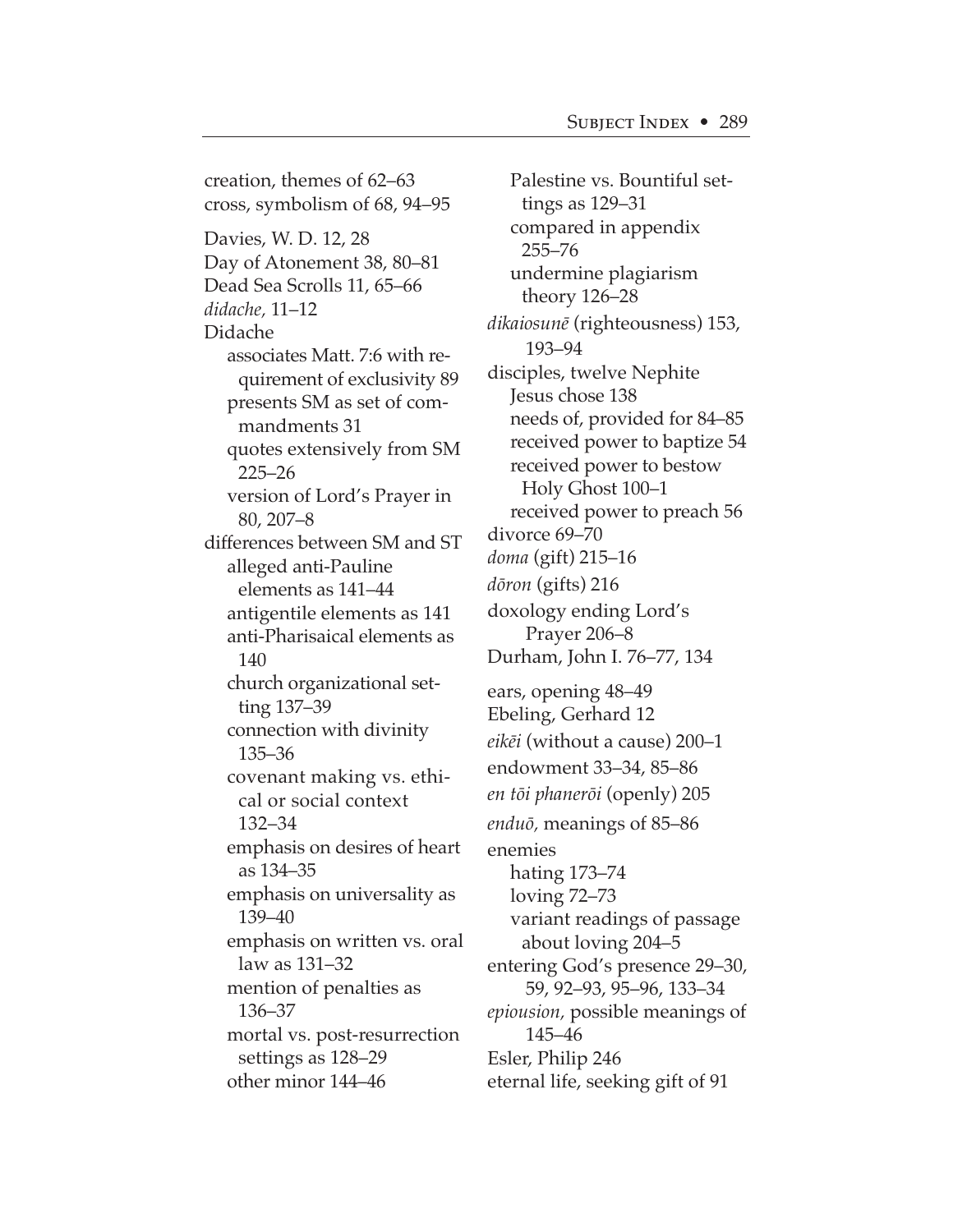evil assuring absence of 54–55 speaking, of brothers 64–66 *exousia* (divine authority) 36 eyes, opening 48–49 fasting, new order of 82–83 festivals, religious, of Israel 36–41 Flusser, David 11, 61 forgiveness, law of 82 fornication, only, or adultery can dissolve eternal marriage 70 forty-day literature 32–34 fruits, good vs. evil 93–96 garments, ritual 33, 85–86 gate, narrow, entering through 92–93 *geennan* (hell) 216 generosity, law of 73–74 gentiles, elements against, in SM 141 gifts, seeking, from Father 91 God delegated duty to Son 49–50 entering presence of 29–30, 59, 92–93, 95–96, 133–34 immediate relation to 135–36 praises to 81 presence of, on mountain 28 pure in heart to see 60 seeking gifts from 91 Godhead as witnesses of doctrine 55, 170 Golden Rule 92 gospel Jesus teaches doctrines of 55–56

law of love and generosity in 73–74 loss of plain and precious things from 119 Gospels, synoptic. *See* synoptic Gospels grace, salvation by 31–32 *grammateoi* (scribes) 216 Greek manuscript variants addition of "by them of old time" to 202–3 on anger "without a cause" 200–201 doxology ending Lord's Prayer in 206–8 "go off" vs. "be cast" into hell in 203–4 "measured" vs. "measured again" in 204 passage about loving enemies in 204–5 "reward" vs. "reward openly" in 205 Greenwood, David 12–13 *Hallel* (ancient festival hymn) 53 hands, upraised 94–95 Hanson, K.C. 245 healing of Nephite sick 97, 191–93 heart, desires of 134–35 Hellenisms, alleged, in SM 11, 223–24 historical claims, difficulties in dating 217 Holy Ghost, receiving power to bestow 100–1 Hosanna Shout 52–53, 169–70 hypocrisy 87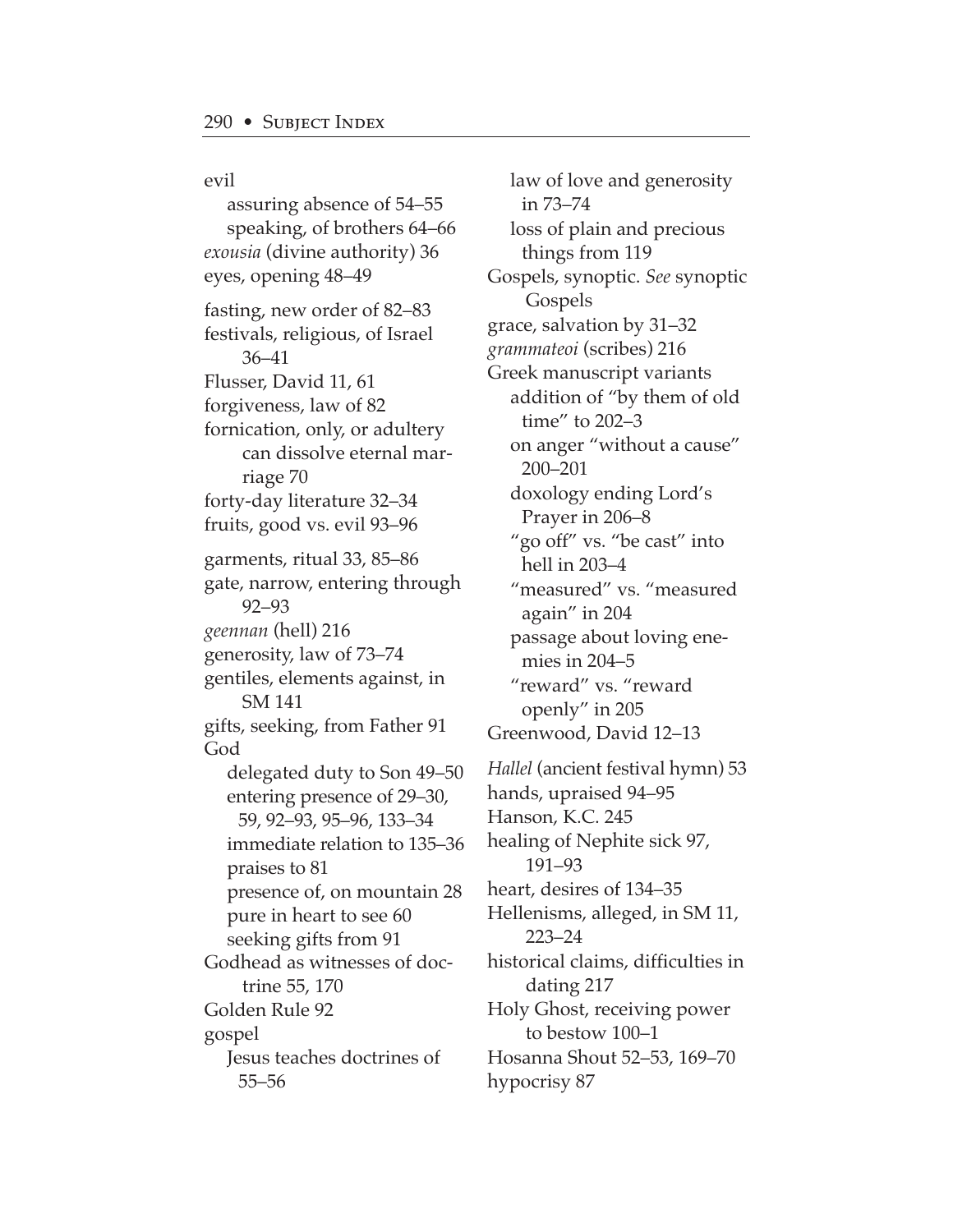initiation rites in forty-day teachings 33 *ipsissima vox (*personal voice) of Jesus 211–13 James, epistle of 224–26 Jeremias, Joachim on characteristics of Jesus' personal words 212 on *didache* 11, 225 on esoteric teachings 88 on Lord's Prayer in Luke and Matthew 206–7 on missing context of passages in SM 15–16 on profound meaning of SM 13 on Sermon on the Plain 219 on three-part structure of SM 10 Jesus Christ administers sacrament 99 another testament of 31 authority of 35–36 blesses Nephite children 97–99 coming unto 133–34 descent of, from heaven 50 duties of, delegated by Father 49–50 heals Nephite sick 97, 191–93 heavenly introduction of 48 identified by marks in hands and side 50–51 knowing, through keeping covenant 96 Nephites feel wounds of 52 ordains disciples 53–54, 100

possible time of appearance of, at Bountiful 36–42 postresurrectional teachings of 32–34 sayings of 219–21 SM and ST as personal words of 211–13 symbolically asking for 91 teachings of, at temple in Jerusalem 226–33 Joseph Smith Translation of SM (JST) 31, 147n. 7 judgment, final, preparing for 34–35, 86–87 justice, principle of 87 King James Version of Bible Greek manuscript translated into 199–200 language of, in Book of Mormon 186–88 *See also* Bible Kirtland Temple, sacrament administered in 100 knocking 90–91 Lachs, Samuel T. 149n. 17, 193 law of Moses covenants of, yet to be fulfilled 96–97 fulfilled by Christ 38–39, 63, 129 kept by Nephites 38–39, 171–72 shift from, to teachings of prophets 77–78 lawsuits 67, 130 light commission to share 139 symbolism of 63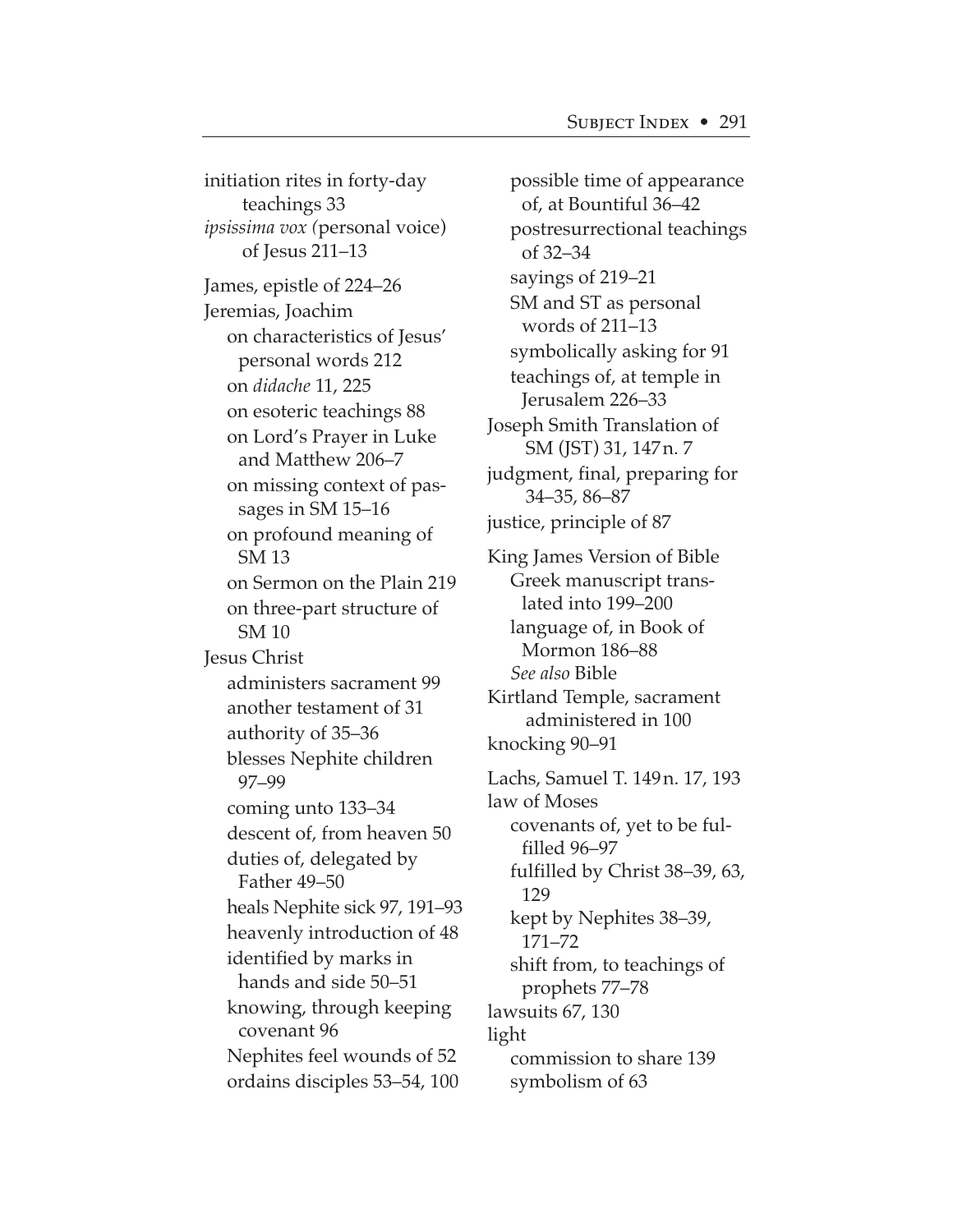liminality 245–46 literary structures, examples of 191–93 Lord's Prayer as archetype of mysteries 80 doxology ending 206–8 as pattern for group prayers 79–80 tied to sacred ritual 80–81 love 72–74 Luz, Ulrich on chastity in marriage 68 on oath swearing 72 on necessity of reconciliation among covenanters 67, 69 on path to eternal life 93 on purity of heart 84 on structural composition of SM 10 on washing and anointing 83 *mammon,* use of term 172 *Manual of Discipline* 65–66 manuscript variants. *See* Greek manuscript variants of SM *Mark, Secret Gospel of* 75–76 marks in hands, Jesus identified by 50–51 marriage, eternal, dissolving of 69–70 Matthew as author of SM scholarly assumptions made about 213, 219–24 ST as evidence against 218–19 texts purportedly used by 215

vocabulary and style as evidence against 215–16 measure, units of, mentioned in SM and ST 130 Melchizedek Priesthood 42, 54, 100–1 *metr∑th∑setai* (measure) 204 mount as symbol for temple 27–28 Mount of Transfiguration 33 Mount Sinai as a Temple Prototype 169–71 mysteries Lord's Prayer as archetype of 80 preparing to understand 49 secrecy required in 87–90 in *Secret Gospel of Mark* 75–76 taught after Jesus' resurrection 33–34 Nephites covenant rituals of 29–30 dependence of, on written law 131–32 healing of 97, 191–93 Jesus blesses children of 97–99 kept law of Moses 38–39, 171–72 prostrate themselves at Christ's appearance 51–52 religious festivals of 36–41 see and feel Christ's wounds 50–51, 52 temples of 26–27 twelve disciples among 138–39 new name 99, 246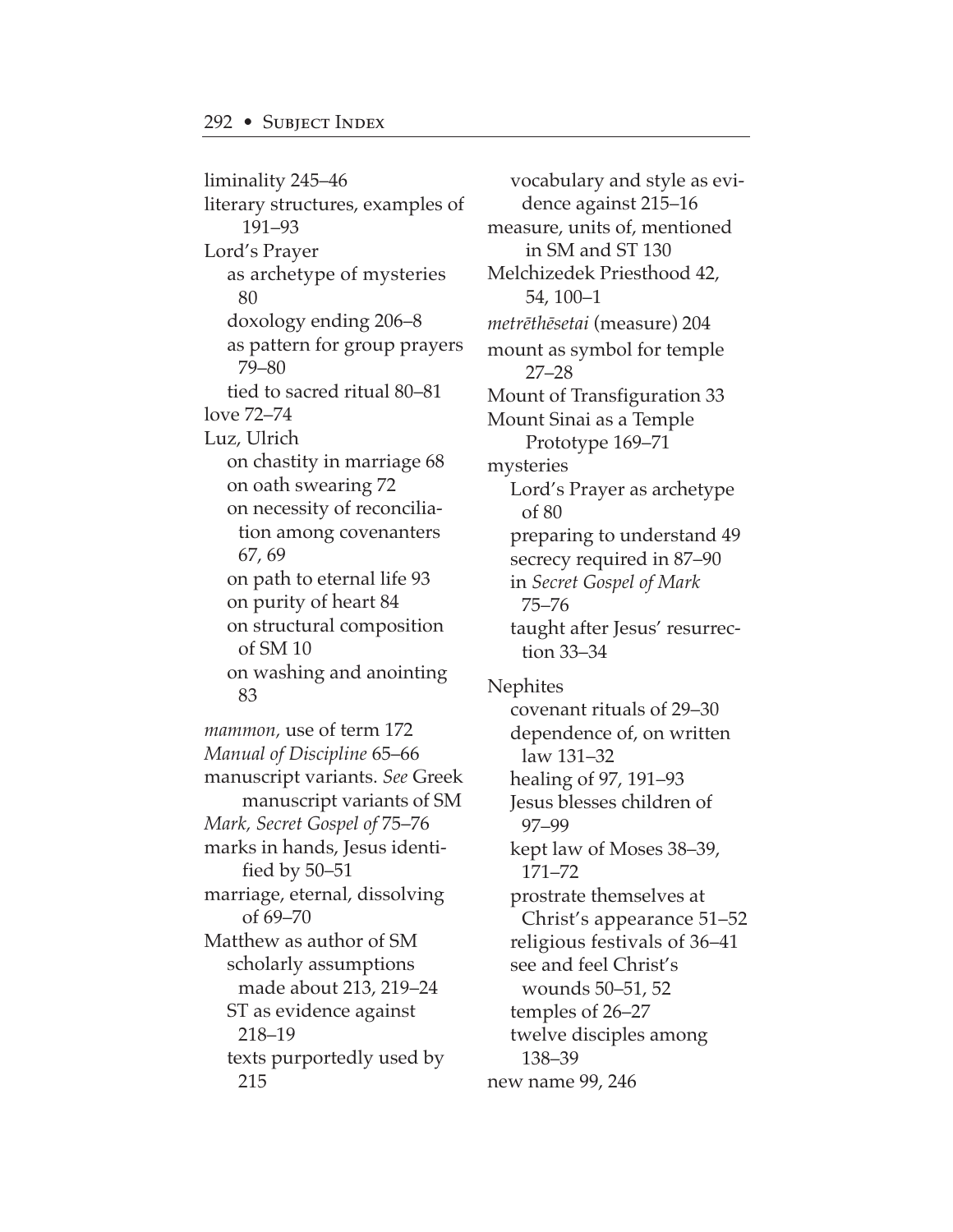Nibley, Hugh on Bible known to Joseph Smith's audience 187 on chapters in Book of Mormon similar to biblical passages 184 on connections between SM and forty-day literature 33 on doctrine of Two Ways 62–63 on Lord's Prayer as archetype 80 on *teleios* 77 on temple significance 233 oaths, swearing, with yes and no 70–72 obedience 30, 32, 64 Old Testament as background for SM 152–53, 168 as background for ST 168–72 passages of, compared with SM 154–66 ordinances 29, 54, 92 ordination to priesthood 53–54, 138 organization, ecclesiastical connected with ST 137–39 presupposed in SM 12 others, showing, way to salvation 92 parents, Nephite, Jesus blesses 98 Passover 37–38 Paul, alleged deprecation of, in SM 141–44

pearls, casting, before swine 87–89, 137 penalties 89 absence of some, from ST 68, 136–37 required for secrecy 87–90 Pentecost, or Shavuot, feast of 37–41 *perfect,* meaning of word 74–77 Peter, endowment of 33–34 petition, threefold 90–91 Pharisaism decried in SM 140 plagiarism 125–27, 146, 180, 253–54 pronouns, plural vs. singular, for *you* 79 pondering, admonition regarding 97 poor, giving to 78–79 praises to God 81 prayer doxology ending Lord's 206–8 order of 79–82 ritual, of sacrament 99 vain repetitions in 141 priesthood, ordination to 53–54, 138 *Raca* 65, 173–74 reconciliation, importance of 66–67 religious festival, Nephite 36–41 *rhapizei* (smite) 216 ridicule, prohibition against 64–66 rituals vs. ceremonies 241–42 common elements of 247 definition of 241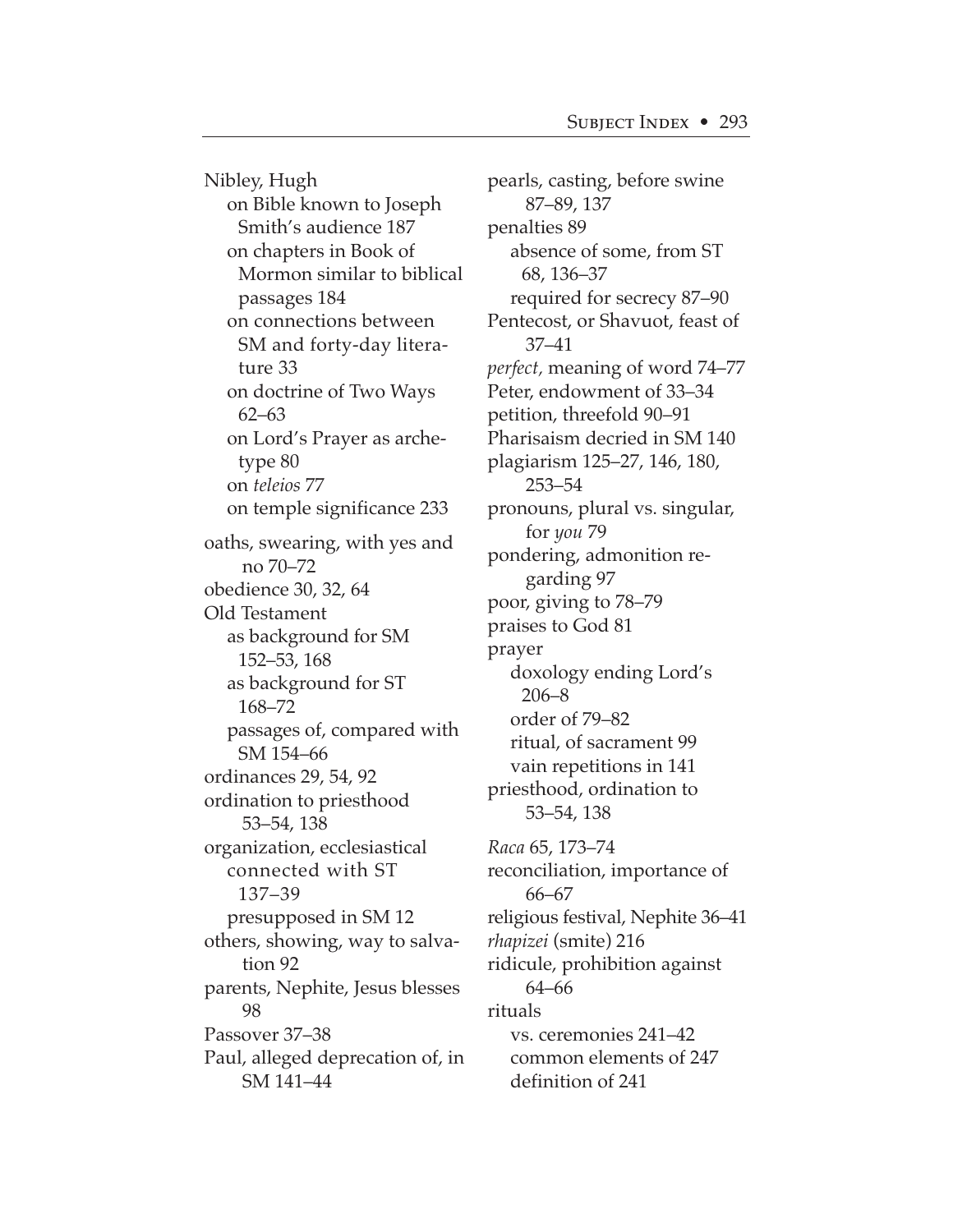**rituals** *(cont.)* silence during 243 social impact of 242–46 of transformation 245–46 Roberts, B. H. 127, 147n. 3, 184–85 sacrament instituted among Nephites 99–100 sacrifice, principle of 64, 135, 170 *saddiq* (righteous one) 193 salt of earth, becoming 61–62, 138–39 salvation by grace 31–32 sanhedrin 174–75 sayings of Jesus 219–21 secrecy, requirement of 87–90, 137 *Secret Gospel of Mark* 75–76 senine (unit of measurement) mentioned in Sermon 130 Sermon at the Temple alleged plagiarism of 125–27, 146, 180, 253–54 ceremonies evolved from 101–2 enhances understanding of SM 14–17 establishing setting of 25 as evidence against Matthean authorship 213 individual elements of 48 Jesus classifies, with postresurrectional teachings 32–34 Old Testament background for 168–72 orientation of, toward day of judgment 34–35

presentation of, transcended words 35–36 terms in, possibly unfamiliar to Nephites 172–75 unifying factor of, is temple context 23–24, 116–17 *See also* differences between SM and ST; Greek manuscript variants of SM Sermon on the Mount alleged Hellenisms in 11, 223–24 importance of 3, 251–53 interpretations of 10–14 Old Testament background of 152–68 Old Testament passages compared with 154–66 similarities between epistle of James and 224–26 straightforward imagery and phraseology of 152 understanding of, enhanced by ST 14–17 *See also* differences between SM and ST; Greek manuscript variants of SM; Matthew as author of SM Sermon on the Plain 27, 143, 220, 221–22 setting, importance of, in understanding text 25 *shalom* 76, 77 Shavuot, or Pentecost, feast of 37–41 silence attending appearance of Jesus 50 during rituals 243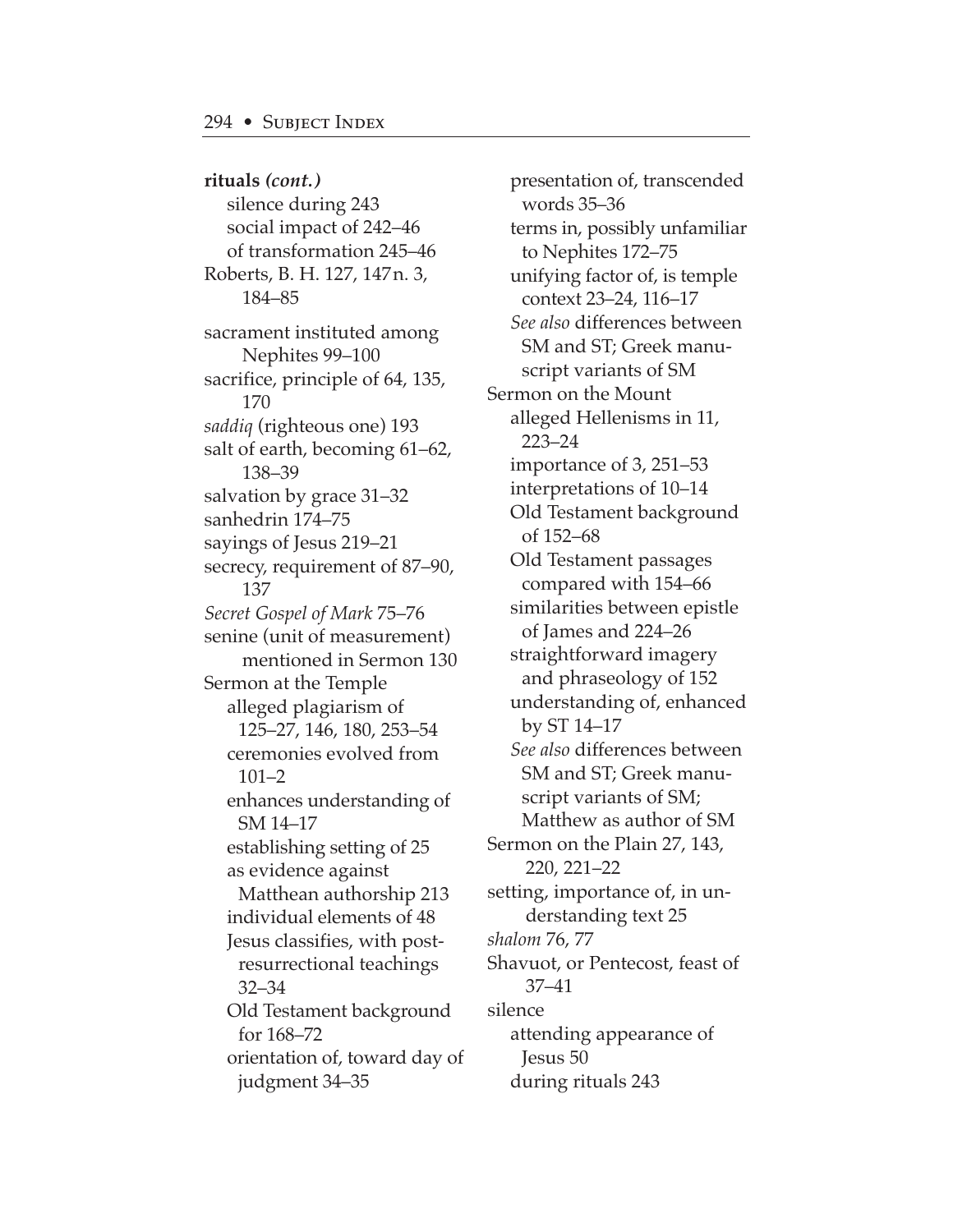*silentium* (call to attention) 49 similarities, stylistic, between SM and ST 186–88 singular vs. plural pronouns for *you* 79 Smith, Emma 181, 183 Smith, Joseph 33, 76, 86, 179 Solomon, temple of 27, 82, 85 Sperry, Sidney 127, 184 Stendahl, Krister 11–12, 152–53, 175–76n. 1 Strack, Hermann 80–81 strait gate, entering through 92–93 Strecker, Georg on conditions to enter holy of holies 59, 60 on meaning of *holy* 88 on what *judgment* and *council* in SM refer to 175 on distinguishing between scribes and Pharisees 223 synoptic Gospels accuracy of 216–17 assumptions about, based on biases 217–18 composition of 214 and SM 221–23 Tabernacles, Feast of 37–38 *teleios* (perfect) 75–77 temple context of, gives unity to ST 24, 115–16 covenant-making context of 28–30 Jesus appeared at, in Bountiful 26 Jesus' teachings regarding 226–33

Latter-day Saint 117 mount as symbol for 27–28 new rituals for 27 possible traditional Nephite gathering at 36–41 requirements for entering 59–60 understanding meaning of Latter-day Saint 253 uses of, among Nephites 26–27 Ten Commandments, giving of 40 *testament,* covenants implied in word 31 textual complexity of Book of Mormon 189–90 Textus Receptus 199 threefold petition 90–91 *tois archaiois* (by them of old time) 202–3 Transfiguration, Mount of 33 transformation rituals 245–46 translation, of Bible by Joseph Smith. *See* Joseph Smith Translation translation of Book of Mormon 179–83, 188–91 treasures in heaven, laying up 83–84 tree of life, partaking fruit of 94 Turner, Victor 243 Tvedtnes, John 36, 39–40, 45n. 23 Two Ways, doctrine of 62–63, 93, 243 unity of ST in temple context 23–24, 116–17